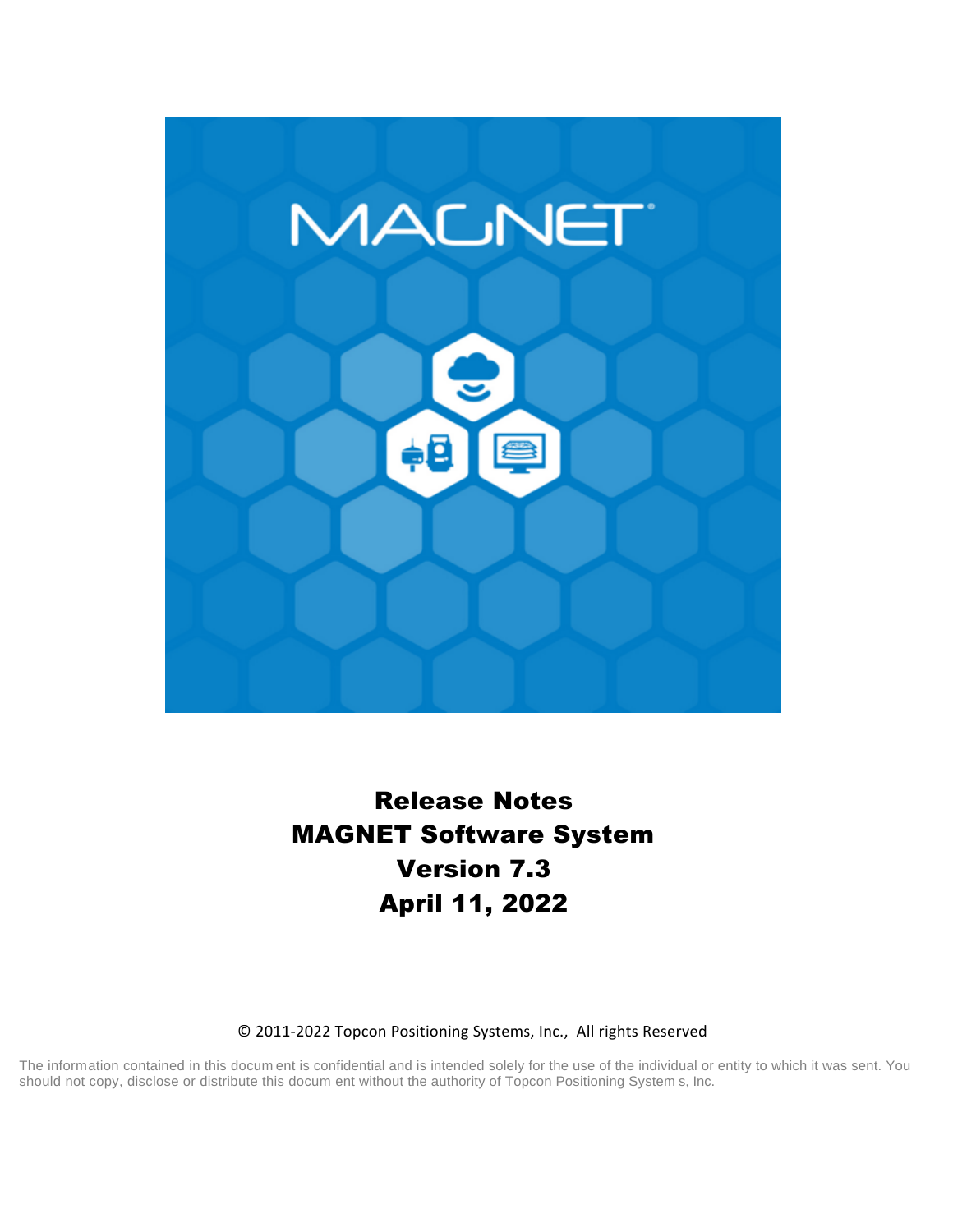#### **MAGNET V7.3 Release Notes - Introduction**

Please take time to read these Release Notes. They contain information about the following: New Features Improvements Bug fixes

#### **NOTE**:

It is always recommended, before upgrading your field software, users backup their original job; and following any update to your field software, users perform in-the-field checks to ensure data integrity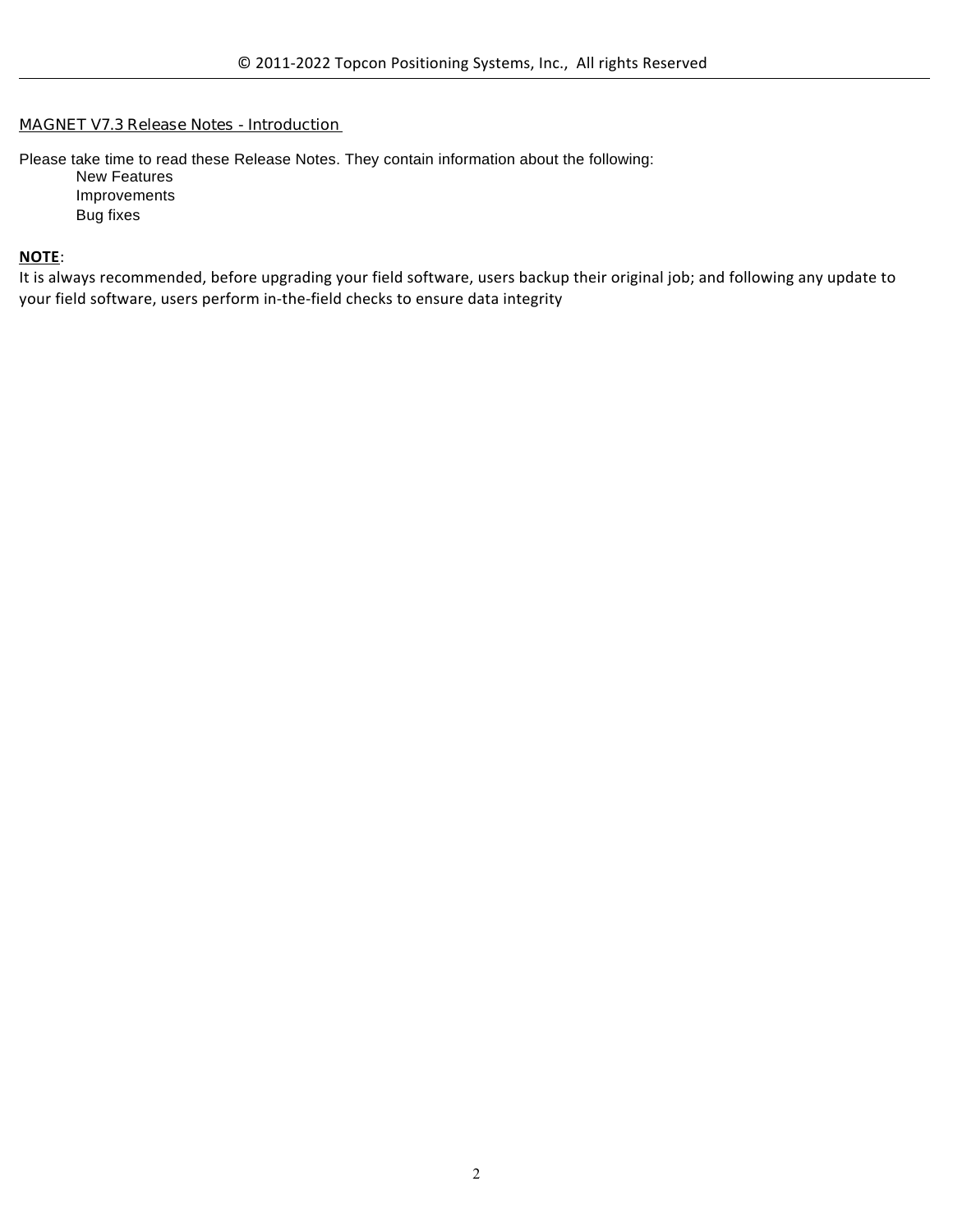# **Table of Contents**

| <b>MAGNET Field V7.3</b>          | 5                                     |
|-----------------------------------|---------------------------------------|
| General                           |                                       |
| <b>Resolved Issues</b>            | $\frac{5}{5}$                         |
| <b>MAGNET Field Layout V7.3</b>   |                                       |
| General                           | $\begin{array}{c} 8 \\ 8 \end{array}$ |
| <b>Resolved Issues</b>            |                                       |
| <b>MAGNET Construction - V7.3</b> | 10                                    |
| General                           | 10                                    |
| <b>MAGNET Layout - V7.3</b>       | 12                                    |
| General                           | 12                                    |
| <b>MAGNET Project - V7.3</b>      | 14                                    |
| General                           | 14                                    |
| <b>MAGNET Site - V7.3</b>         | 16                                    |
| General                           | 16                                    |
| <b>MAGNET Survey - V7.3</b>       | 18                                    |
| General                           | 18                                    |
| <b>MAGNET Tools - V7.3</b>        | 20                                    |
| General                           | 20                                    |
| <b>MAGNET 3D Exchange - V7.3</b>  | 22                                    |
| General                           | 22                                    |
| <b>MAGNET Field V7.2</b>          | 24                                    |
| General                           | 24                                    |
| <b>Resolved Issues</b>            | 26                                    |
| <b>MAGNET Field Layout V7.2</b>   | 28                                    |
| General                           | 28                                    |
| <b>Resolved Issues</b>            | 29                                    |
| <b>MAGNET Construction - V7.2</b> | 31                                    |
| General                           | 31                                    |
| <b>MAGNET Layout - V7.2</b>       | 35                                    |
| General                           | 35                                    |
| <b>MAGNET Project - V7.2</b>      | 39                                    |
| General                           | 39                                    |
| <b>MAGNET Site - V7.2</b>         | 45                                    |
| General                           | 45                                    |
| <b>MAGNET Survey - V7.2</b>       | 50                                    |
| General                           | 50                                    |
| <b>MAGNET Tools - V7.2</b>        | 55                                    |
| General                           | 55                                    |
| <b>MAGNET Field V7.1</b>          | 57                                    |
| General                           | 57                                    |
| <b>Resolved Issues</b>            | 61                                    |
| <b>MAGNET Field Layout V7.1</b>   | 63                                    |
| General                           | 63                                    |
| <b>Resolved Issues</b>            | 66                                    |
|                                   | 68                                    |
| <b>MAGNET Layout - V7.1</b>       |                                       |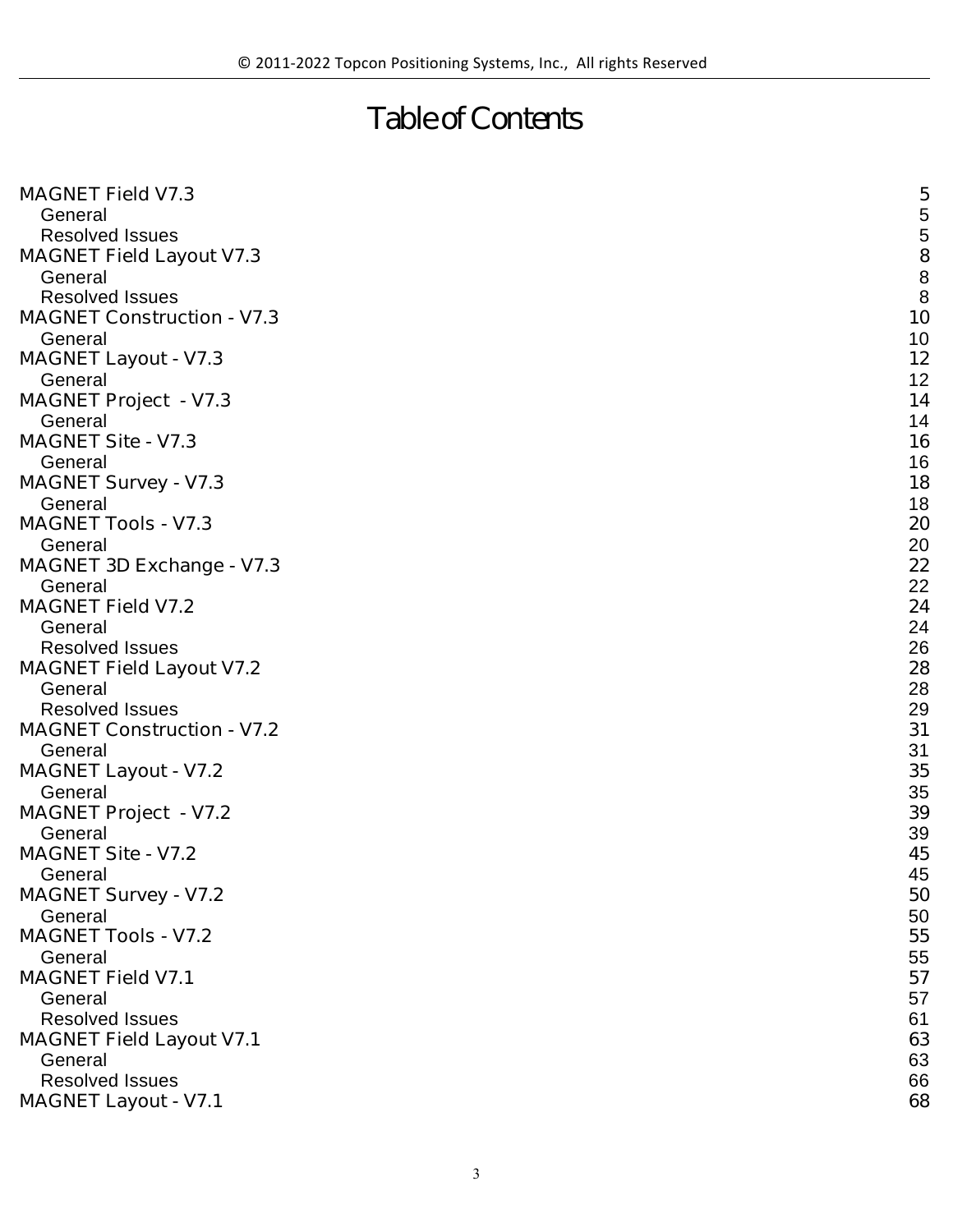| General                           | 68  |
|-----------------------------------|-----|
| <b>MAGNET Construction - V7.1</b> | 72  |
| General                           | 72  |
| <b>MAGNET Project - V7.1</b>      | 79  |
| General                           | 79  |
| <b>MAGNET Site - V7.1</b>         | 88  |
| General                           | 88  |
| <b>MAGNET Survey - V7.1</b>       | 95  |
| General                           | 95  |
| <b>MAGNET 3D Exchange - V7.1</b>  | 102 |
| General                           | 102 |
| <b>MAGNET Field - V7.0</b>        | 106 |
| General                           | 106 |
| <b>Resolved Issues</b>            | 117 |
| <b>MAGNET Field Layout -V7.0</b>  | 119 |
| General                           | 119 |
| <b>Resolved Issues</b>            | 125 |
| <b>MAGNET Construction - V7.0</b> | 127 |
| General                           | 127 |
| <b>MAGNET Layout V7.0</b>         | 145 |
| General                           | 145 |
| <b>MAGNET Project - V7.0</b>      | 149 |
| General                           | 149 |
| <b>MAGNET Site - V7.0</b>         | 171 |
| General                           | 171 |
| <b>MAGNET Survey V7.0</b>         | 186 |
| General                           | 186 |
| <b>MAGNET 3D Exchange - V7.0</b>  | 199 |
| General                           | 199 |
|                                   |     |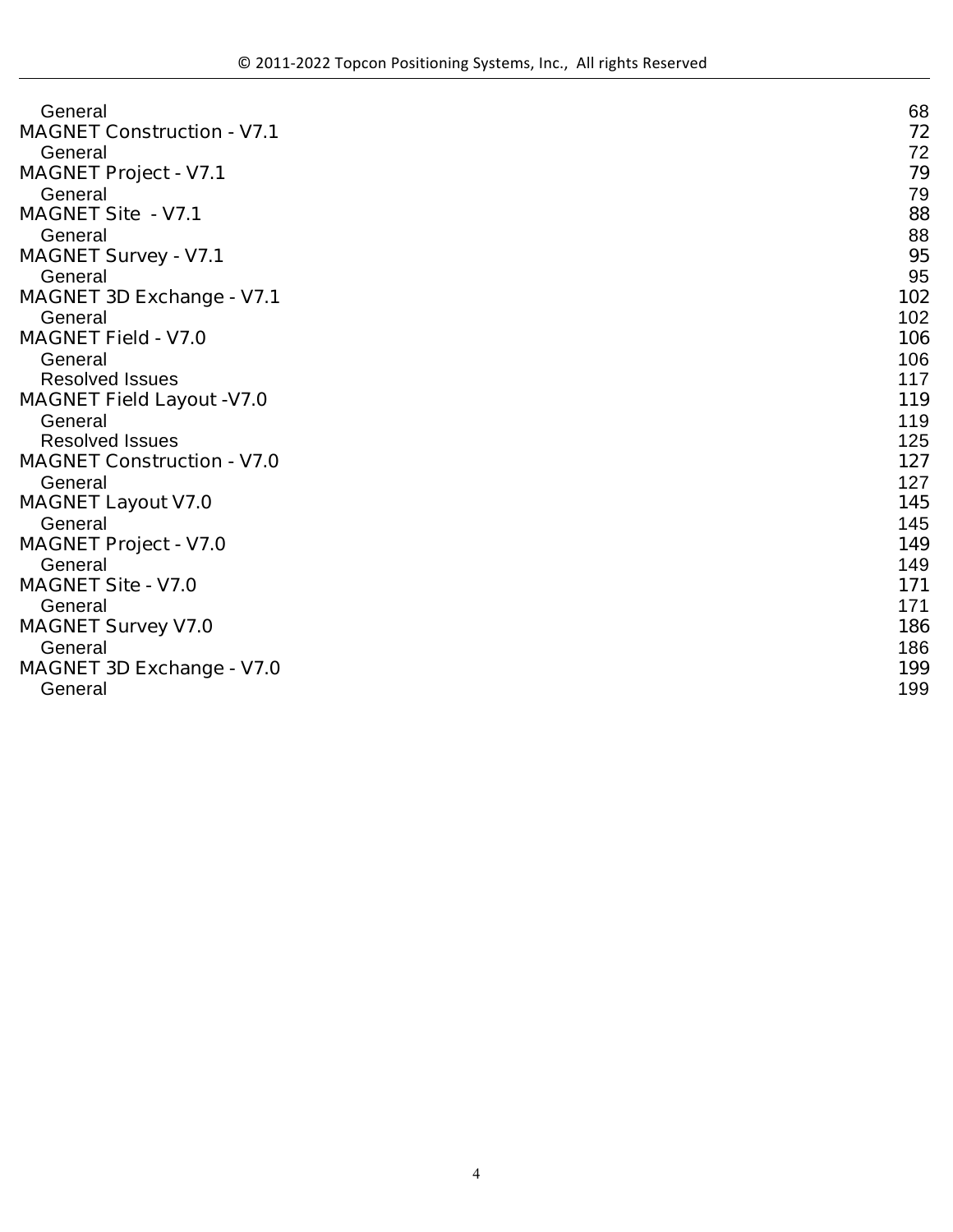# MAGNET Field V7.3

### **General**

## Magnet Field v7.3 Release Notes

The following new additions/revisions have been made to Magnet Field V 7.3.

Please take time to read the release notes. They contain information about the following:

- New Features
- Improvements
- Bug Fixes

#### **New Features and Improvements**

- o Added support for the new Geoid RAF20 for France.
- o Improved SureTopo. A checkbox has been added to allow users the option to display the Weighted Average (WA) dialog after storing a point.
- o Improved the Surface Property reported. Added 2d and 3D Surface Area to Surface Property Info screen.
- o Improved import options in MAGNET Field. Added the ability to import fractional feet and inches in \*.txt and \*.csv files.
- o Improved Map Display options. Users now have the option to remove both Design Point and Staked Point from the Map (Map Properties) after the point has been staked.
- o Updated the live data label options. Users can now show the instant HRMS/VRMS for an epoch.
- o Improved Skybridge and Starpoint support. Enabled support for the B1C signal to improve PPP solution in supported receivers.

#### **Resolved Issues**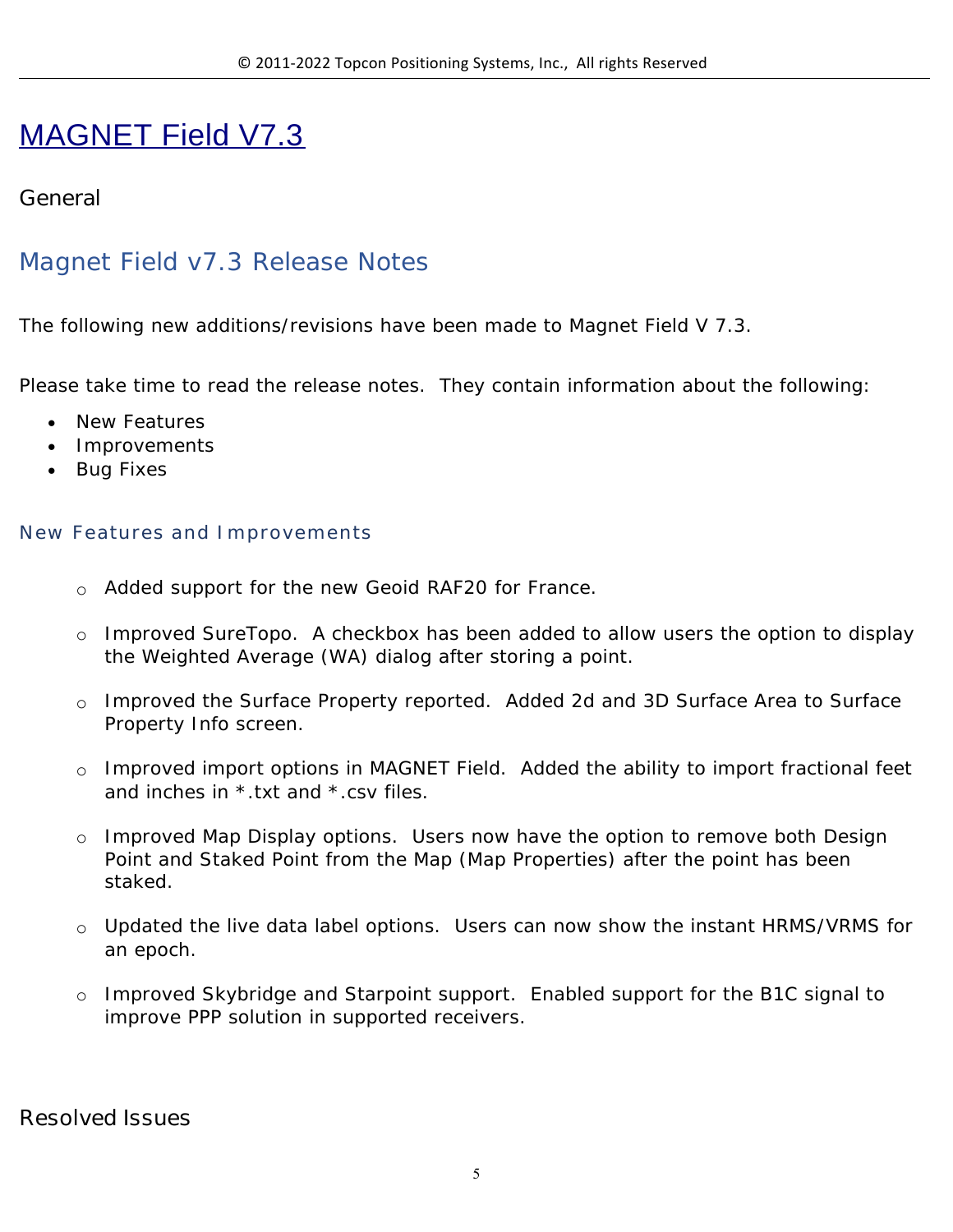The Following issues have been addressed in MAGNET Field V7.3

- o Addressed an issue with the Legacy HiperII GNSS receiver. The Satel Modem radio channel cannot be set up.
- o Addressed an issue in the localization dialog. If a user opened the localization dialog in an old job, when closing the dialog, the 'Localization calculation method was updated' message was shown even if the user did not change/update the localization.
- o Addressed an issue in Traverse Adjustment. When starting a traverse using BS > Azimuth only, the traverse would not adjust in MAGNET Field
- o Addressed an issue in Coordinate Conversion. When converting coordinates to Chains, the unit conversion was not correct.
- $\circ$  Updated the Job History report. The report would not export as  $*$  txt file, only as a \*.csv file.
- o Addressed an issue with the Base Distance live data label. The distance shown was incorrect when the base distance was greater than 1000m
- o Addressed an issue when connected to Sitelink3D V2. In V7.1, you could not access site files stored in Sitelink V2.
- o Addressed an issue with RW5 export. The Raw Data export in SurvCE (\*.RW5) format - code and string number was written to a second line and not in the same line as the observation.
- o Addressed an issue with Configure Menu. Moving Configure>Instrument to the Setup menu would crash MAGNET Field.
- o Fixed an issue when connecting to AIMS Dubai Leica Spider network. At times the connection was not stable, and users could not maintain a fixed solution.
- o Addressed an issue with mmGps support in MAGNET Field. If a second transmitter was used, the elevation from the second transmitter was not correct.
- o Addressed an issue with Network RTK support. With certain networks in Japan, the solution was not stable.
- o Addressed an issue with Radio Configuration. After querying the radio channel, the status window would not update after receiving all settings and channels from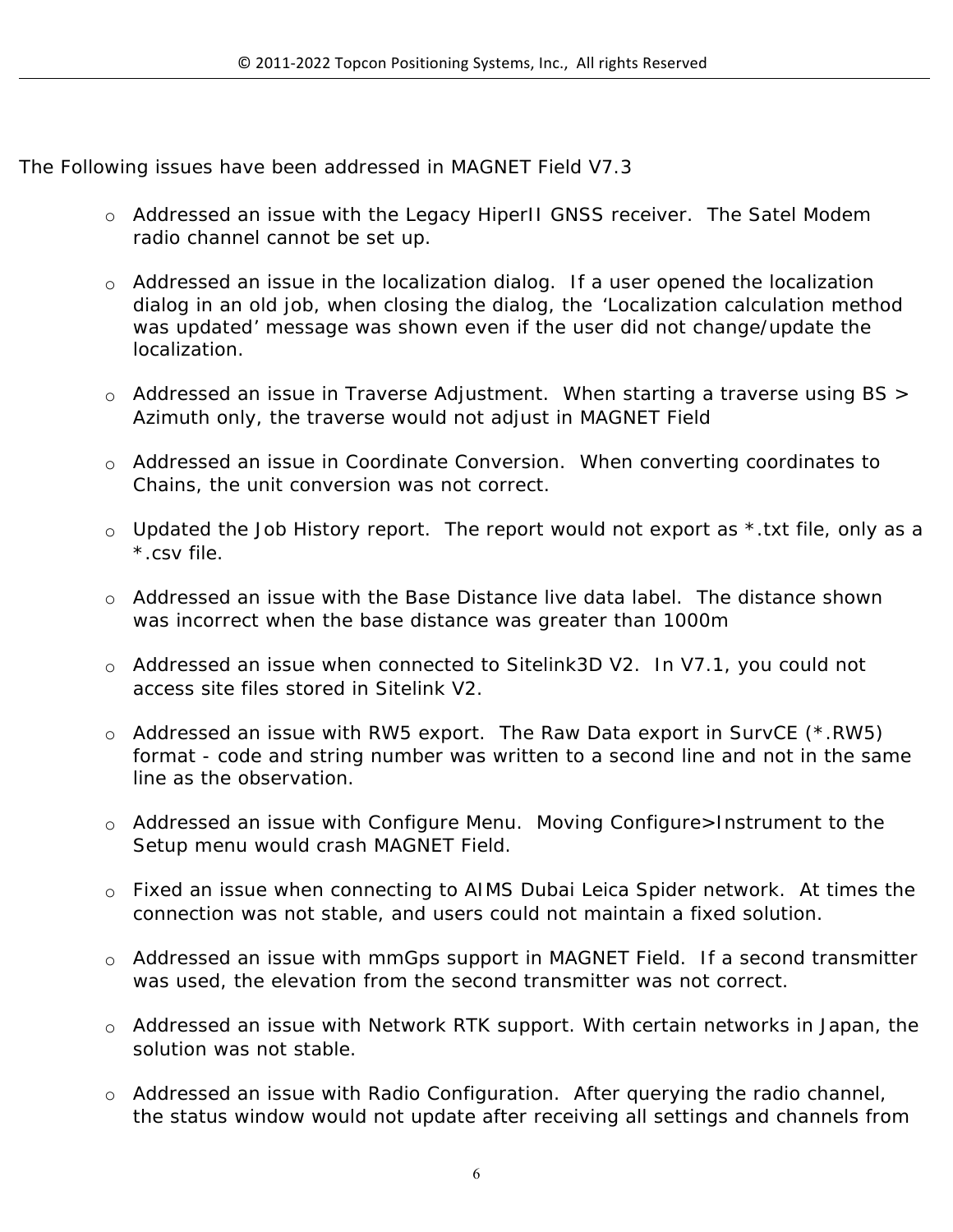the radio.

o Addressed an issue with Localizations. If a user performed a point to point inverse and included one of the localization points, the localization would be removed from the job.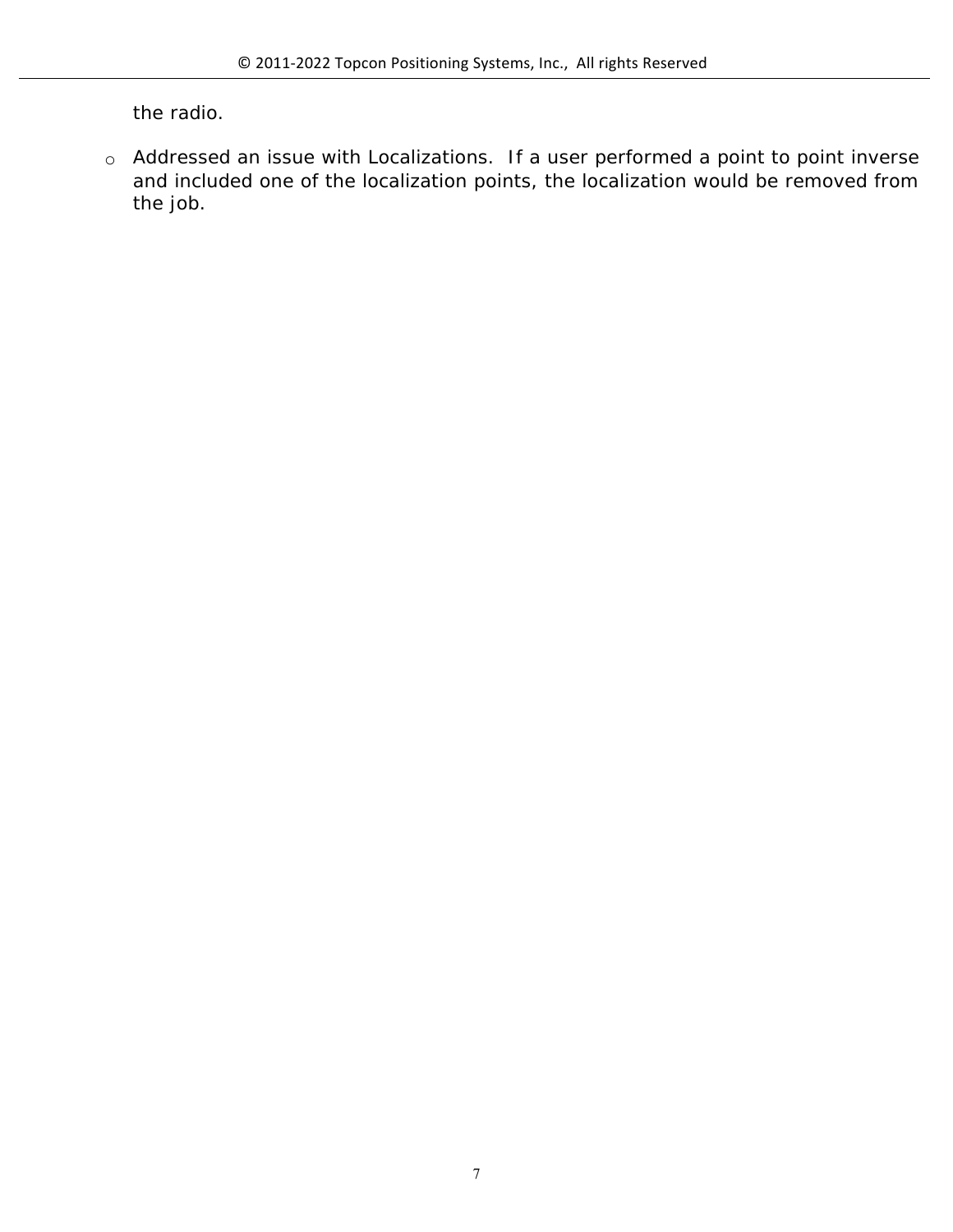# MAGNET Field Layout V7.3

## **General**

## Magnet Field Layout v7.3 Release Notes

The following new additions/revisions have been made to Magnet Field Layout V7.3.

Please take time to read the release notes. They contain information about the following:

- New Features
- Improvements
- Bug Fixes

#### **New Features and Improvements**

- o Improved the import options in MAGNET Field Layout. Added the ability to import fractional feet and inches in \*.txt and \*.csv files.
- o Improved Map Display options. Users now have the option to remove both Laid Out and Laid Out Design point(s) from the Map (Map Properties) after the point has been staked.

#### **Resolved Issues**

The Following issues have been addressed in MAGNET Field Layout V7.3

- o Addressed an issue with Hybrid positioning in MAGNET Field Layout. When using the internal GNSS on a FC-5000, MAGNET Field Layout would not generate a solution.
- o Addressed an issue with Setup by Gridlines. The setup routine would not work if the First Point calculation method of 'Occ Pt Elevation' was selected.
- o Addressed an issue in the Stake Map. The terminology displayed in the map was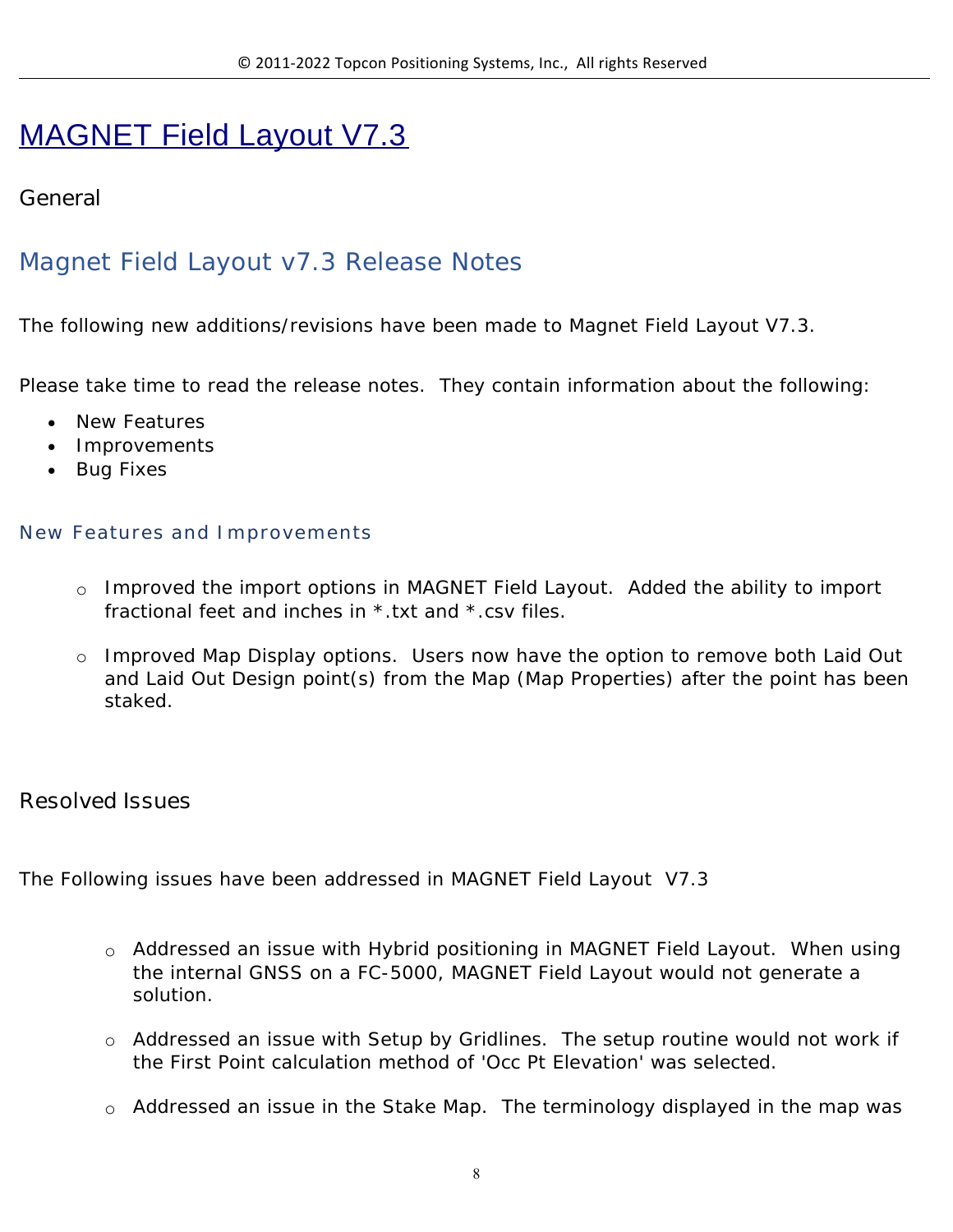incorrect, 'chainage' was displayed instead of 'Along'

- o Addressed an issue in Layout> Line. If Drape Mode was enabled, the total station would rotate in the wrong direction.
- o Addressed an issue in Coordinate Conversion. When converting coordinates to Chains, the unit conversion was not correct.
- $\circ$  Updated the Job History report. The report would not export as  $*$  txt file, only as a \*.csv file.
- o Addressed an issue with RW5 export. The Raw Data export in SurvCE (\*.RW5) format - code and string number was written to a second line and not in the same line as the observation.
- o Addressed an issue with Configure Menu. Moving Configure>Instrument to the Setup menu would crash MAGNET Field Layout.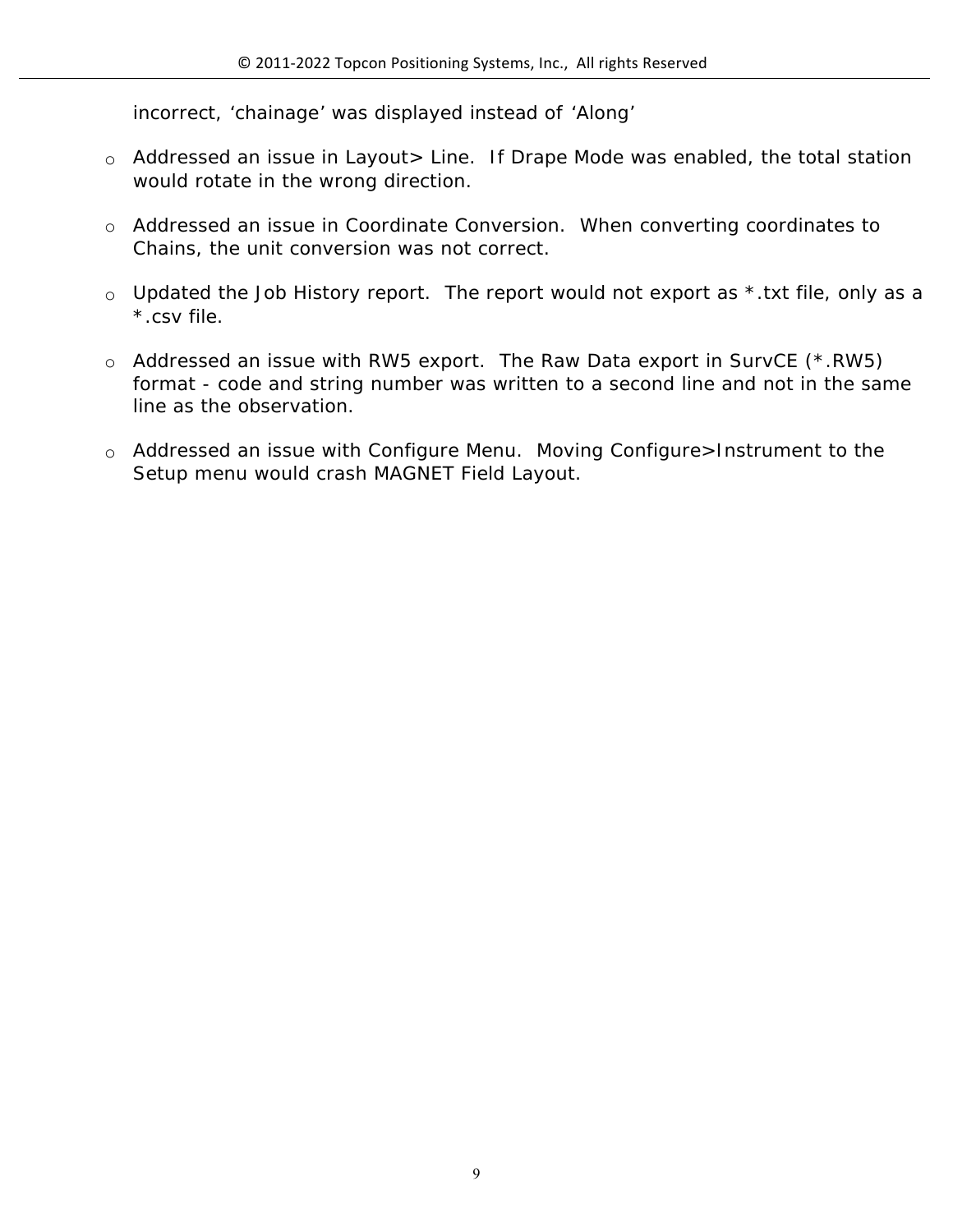# MAGNET Construction - V7.3

## **General**

# Magnet Construction v7.3 Release Notes

The following new additions/revisions have been made to Magnet Office v7.0 products.

Please take time to read the release notes. They contain information about the following:

- Feature Enhancements
- Issue Resolutions

## System Requirements:

**Operating System** Microsoft Windows 10 (64-bit version) Microsoft Windows 8 (64-bit version) **Note:** Starting with Magnet Office v7 Windows 7 is no longer supported. **Processor Speed** 2GHz Core2 processor or higher **RAM** 2GB RAM or more recommended **Memory** Local hard drive space of 2GB or higher recommended **Computer Resolution** 1280x1024 display resolution **Internet Connectivity** Can be required by some functionality.

# Magnet Construction

#### Feature Enhancements:

- Global and Project Survey code dialog updated to include Magnet XML (\*.MXL) in export options.
- Import Autodesk DWG format updated to improve support for splines
- Added Trimble \*.cal format to Control Points import option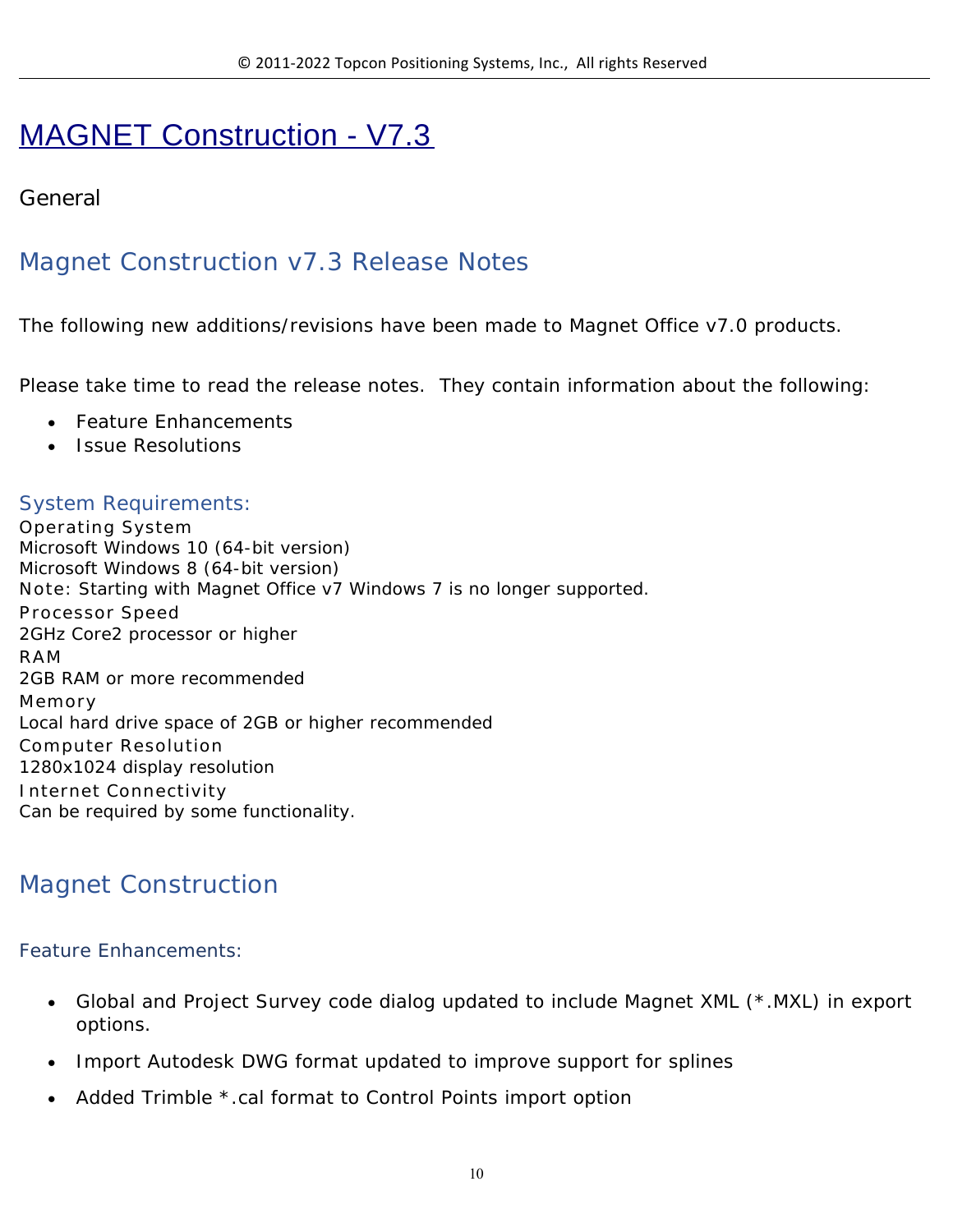- Added Japanese Custom Format for horizonal alignment stationing
- Added optional prefix for horizontal alignment stations

### Issue Resolutions

- Corrected issue with Contour labels positioning when changing proposed scale. This applied to contour labels added using Edit Contour Label option.
- Corrected program crash in Plot Setting Library when creating a new settings profile.
- Corrected issue with points marks not being correctly retained when exporting to Autocad dwg format.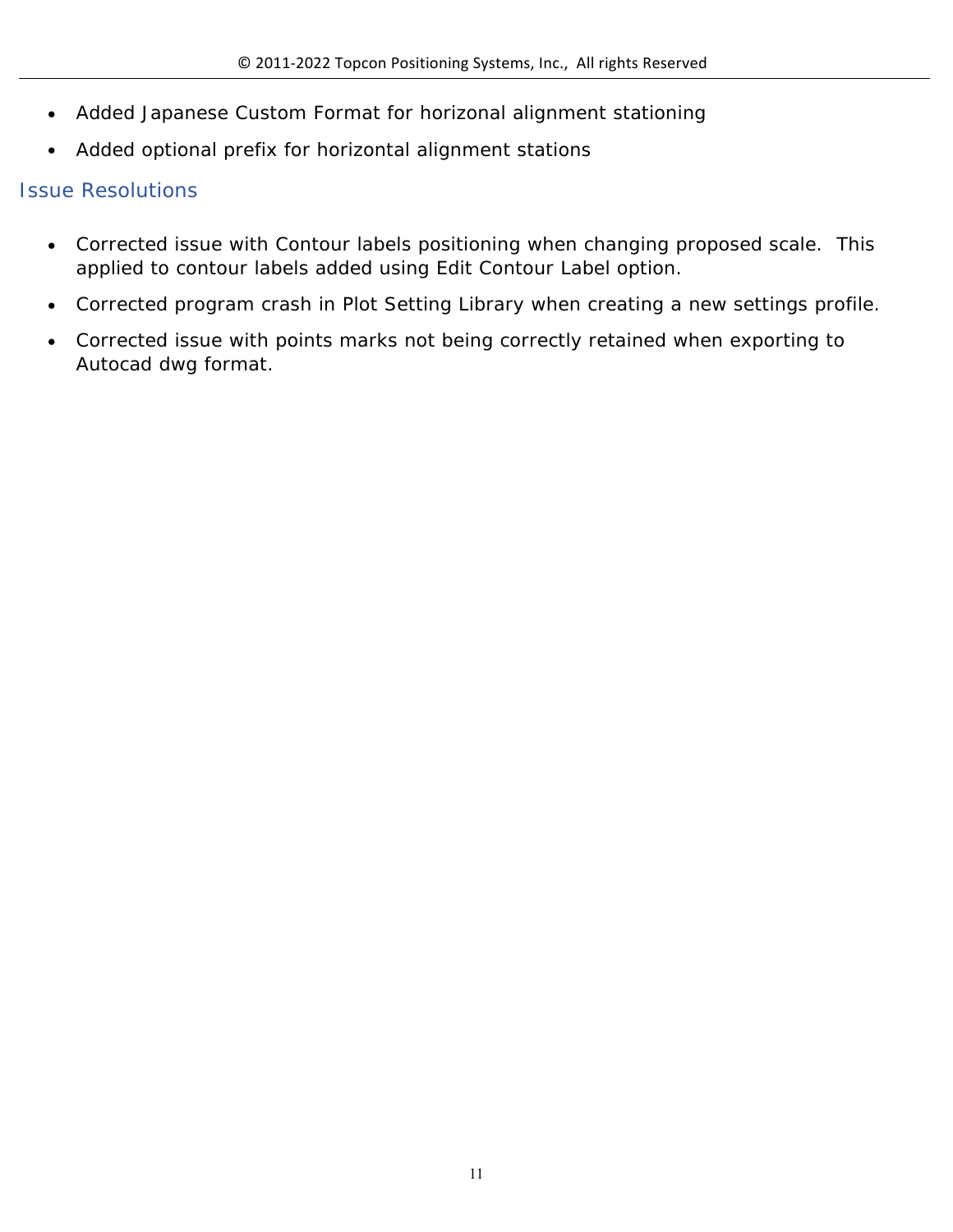# MAGNET Layout - V7.3

## **General**

# Magnet Office Layout v7.3 Release Notes

The following new additions/revisions have been made to Magnet Office v7.0 products.

Please take time to read the release notes. They contain information about the following:

- Feature Enhancements
- **Issue Resolutions**

#### System Requirements:

**Operating System** Microsoft Windows 10 (64-bit version) Microsoft Windows 8 (64-bit version) **Note:** Starting with Magnet Office v7 Windows 7 is no longer supported. **Processor Speed** 2GHz Core2 processor or higher **RAM** 2GB RAM or more recommended **Memory** Local hard drive space of 2GB or higher recommended **Computer Resolution** 1280x1024 display resolution **Internet Connectivity** Can be required by some functionality.

**Notice:**

#### Magnet Office Layout EOL

Magnet Office Layout subscription and perpetual licenses are no longer available for purchase. Version 7.3 is the last scheduled update for the product.

Transition plan details for all users on Magnet Office Layout Subscription and Service plans will be announced with the Office v8 release.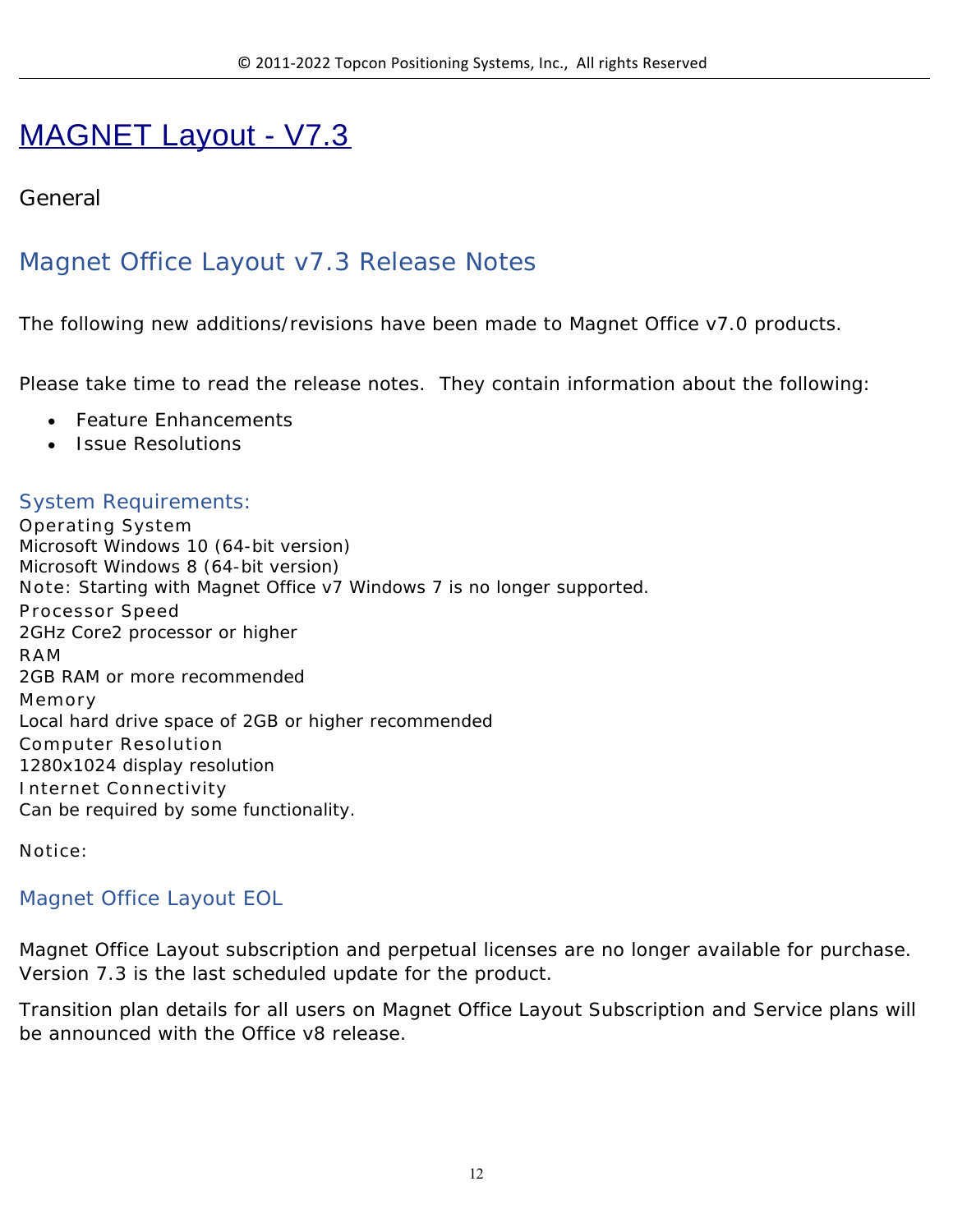# Magnet Layout

#### Feature Enhancements:

- Global and Project Survey code dialog updated to include Magnet XML (\*.MXL) in export options.
- Import Autodesk DWG format updated to improve support for splines
- Added Trimble \*.cal format to Control Points import option
- Added Japanese Custom Format for horizonal alignment stationing
- Added optional prefix for horizontal alignment stations

#### Issue Resolutions

- Corrected issue with Contour labels positioning when changing proposed scale. This applied to contour labels added using Edit Contour Label option.
- Corrected program crash in Plot Setting Library when creating a new settings profile.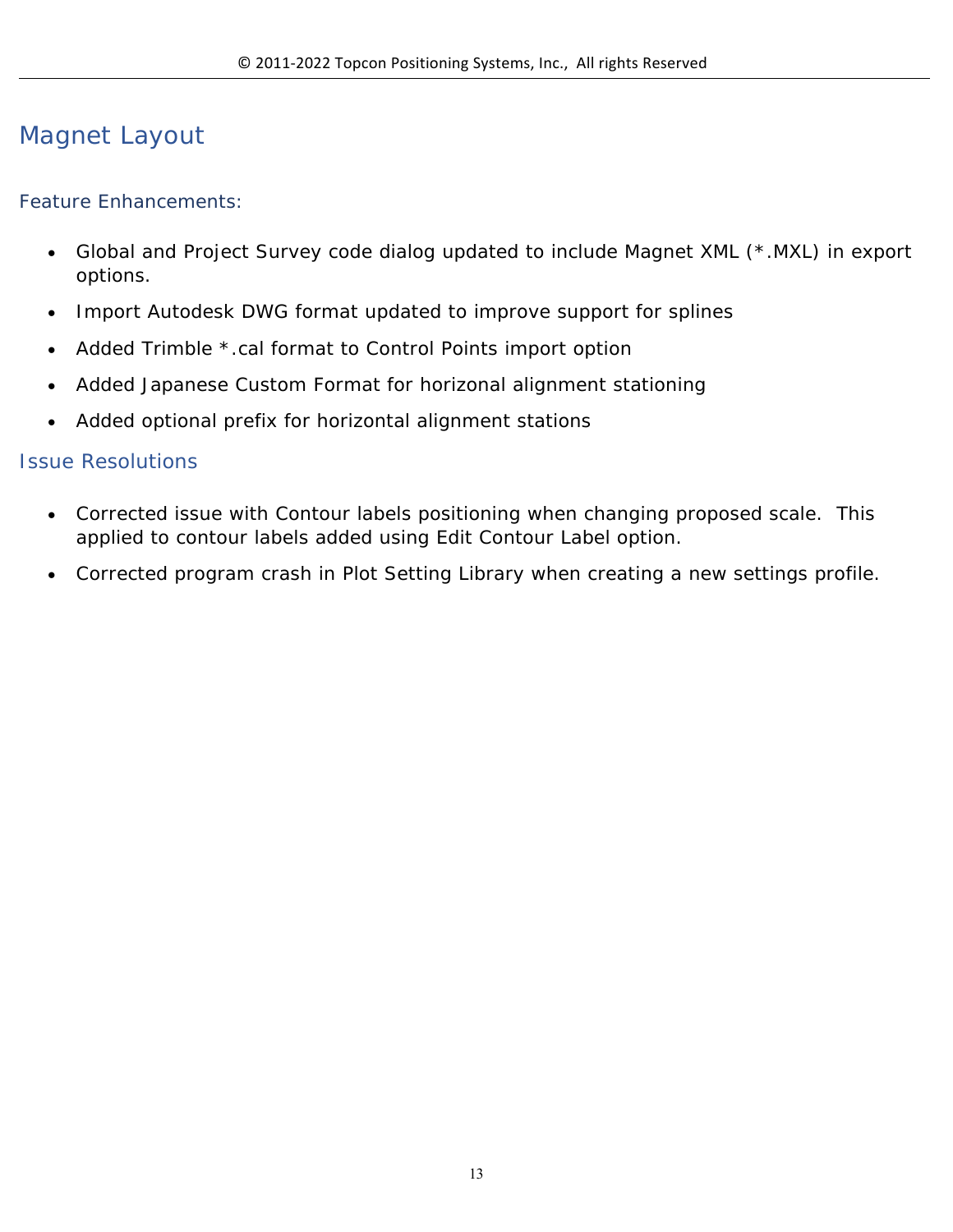# MAGNET Project - V7.3

### **General**

# Magnet Project v7.3 Release Notes

The following new additions/revisions have been made to Magnet Office v7.0 products.

Please take time to read the release notes. They contain information about the following:

- New Features
- Improvements
- Bug Fixes

## System Requirements:

**Operating System** Microsoft Windows 10 (64-bit version) Microsoft Windows 8 (64-bit version) **Note:** Starting with Magnet Office v7 Windows 7 is no longer supported. **Processor Speed** 2GHz Core2 processor or higher **RAM** 2GB RAM or more recommended **Memory** Local hard drive space of 2GB or higher recommended **Computer Resolution** 1280x1024 display resolution **Internet Connectivity** Can be required by some functionality.

Project (Mass haul analysis and scheduling functionality) This release fixes the following issues:

- Program crash when zooming in closely within the Map View.
- Program crash when deleting multiple tasks.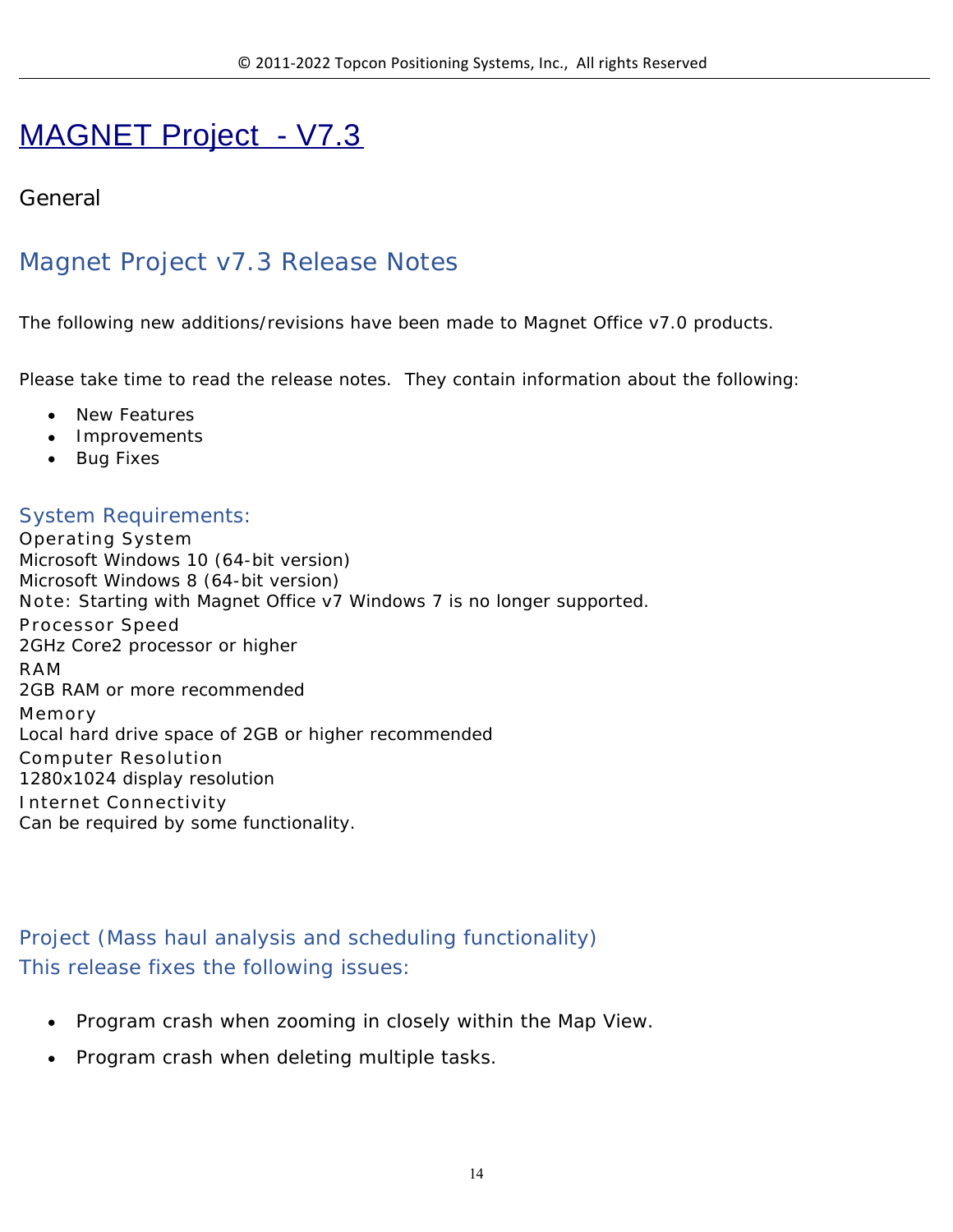# Magnet Office CAD Design/Drafting, 3D Modeling functionality

Feature Enhancements:

- Global and Project Survey code dialog updated to include Magnet XML (\*.MXL) in export options.
- Import Autodesk DWG format updated to improve support for splines
- Added Trimble \*.cal format to Control Points import option
- Added Japanese Custom Format for horizonal alignment stationing
- Added optional prefix for horizontal alignment stations

#### Issue Resolutions

- Corrected issue with Contour labels positioning when changing proposed scale. This applied to contour labels added using Edit Contour Label option.
- Corrected program crash in Plot Setting Library when creating a new settings profile.
- Corrected issue with points marks not being correctly retained when exporting to Autocad dwg format.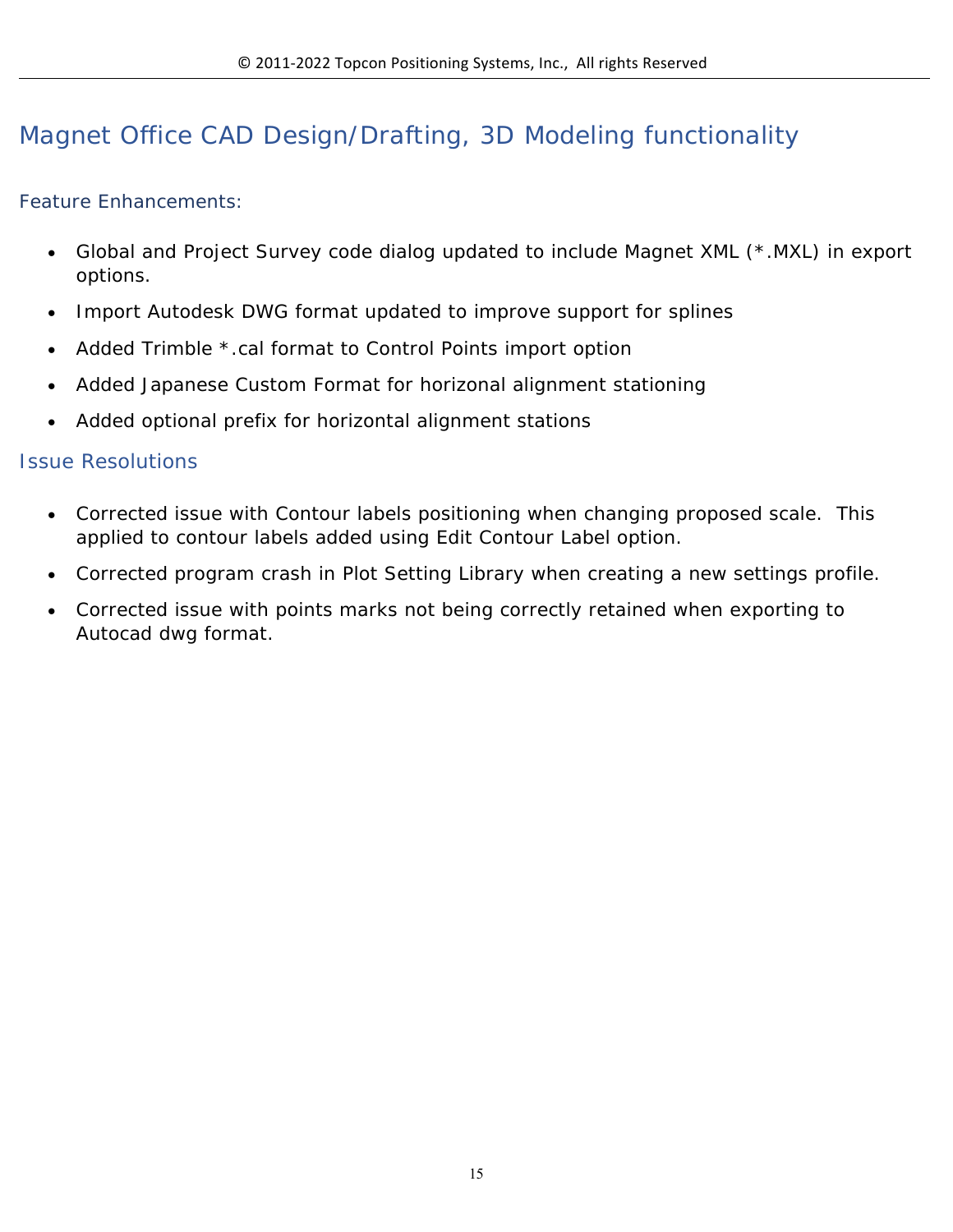# MAGNET Site - V7.3

## **General**

## Magnet Site v7.3 Release Notes

The following new additions/revisions have been made to Magnet Office v7.0 products.

Please take time to read the release notes. They contain information about the following:

- Feature Enhancements
- Issue Resolutions

### System Requirements:

**Operating System** Microsoft Windows 10 (64-bit version) Microsoft Windows 8 (64-bit version) **Note:** Starting with Magnet Office v7 Windows 7 is no longer supported. **Processor Speed** 2GHz Core2 processor or higher **RAM** 2GB RAM or more recommended **Memory** Local hard drive space of 2GB or higher recommended **Computer Resolution** 1280x1024 display resolution **Internet Connectivity** Can be required by some functionality.

## Magnet Site

#### Feature Enhancements:

- Global and Project Survey code dialog updated to include Magnet XML (\*.MXL) in export options.
- Import Autodesk DWG format updated to improve support for splines
- Added Trimble \*.cal format to Control Points import option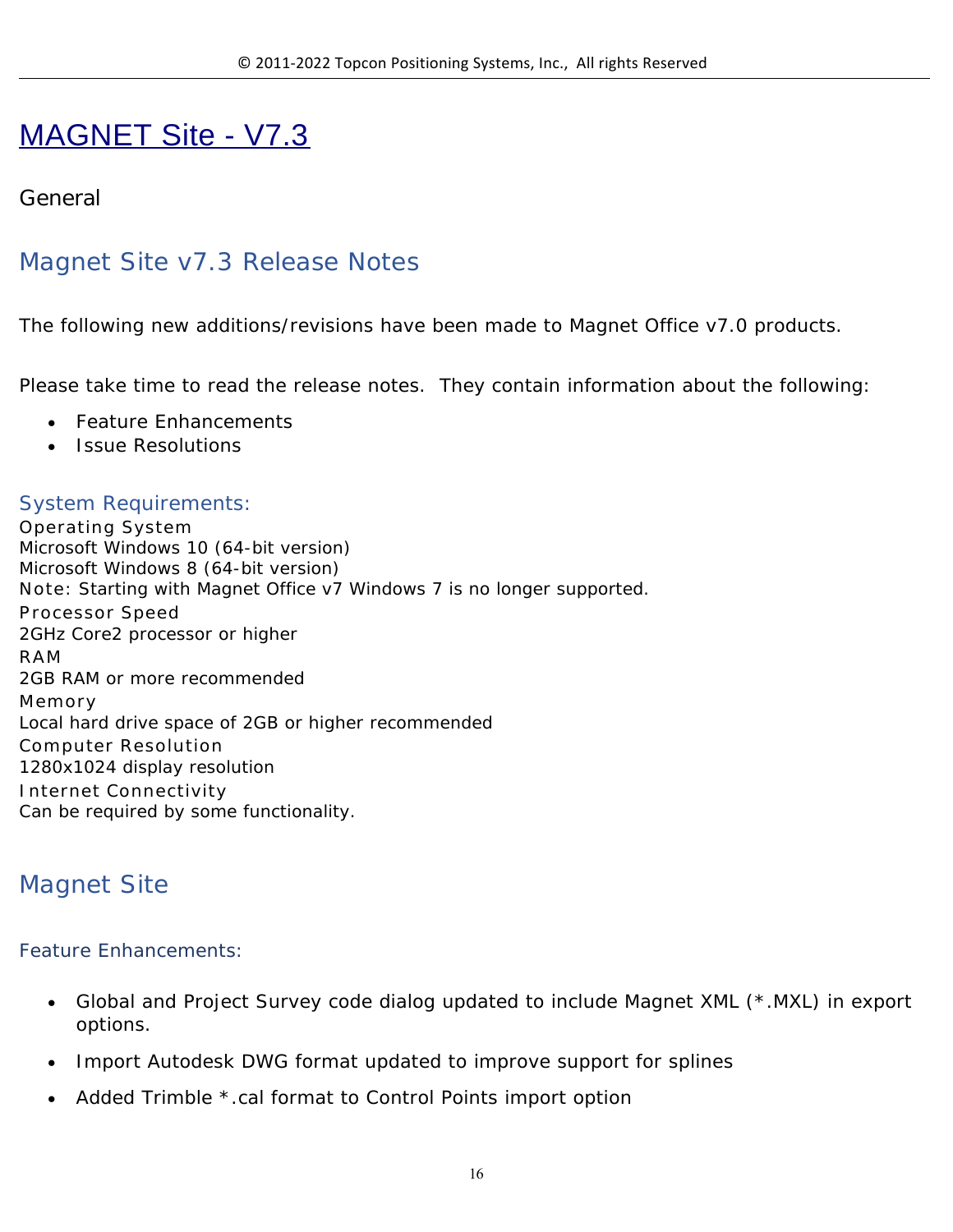- Added Japanese Custom Format for horizonal alignment stationing
- Added optional prefix for horizontal alignment stations

### Issue Resolutions

- Corrected issue with Contour labels positioning when changing proposed scale. This applied to contour labels added using Edit Contour Label option.
- Corrected program crash in Plot Setting Library when creating a new settings profile.
- Corrected issue with points marks not being correctly retained when exporting to Autocad dwg format.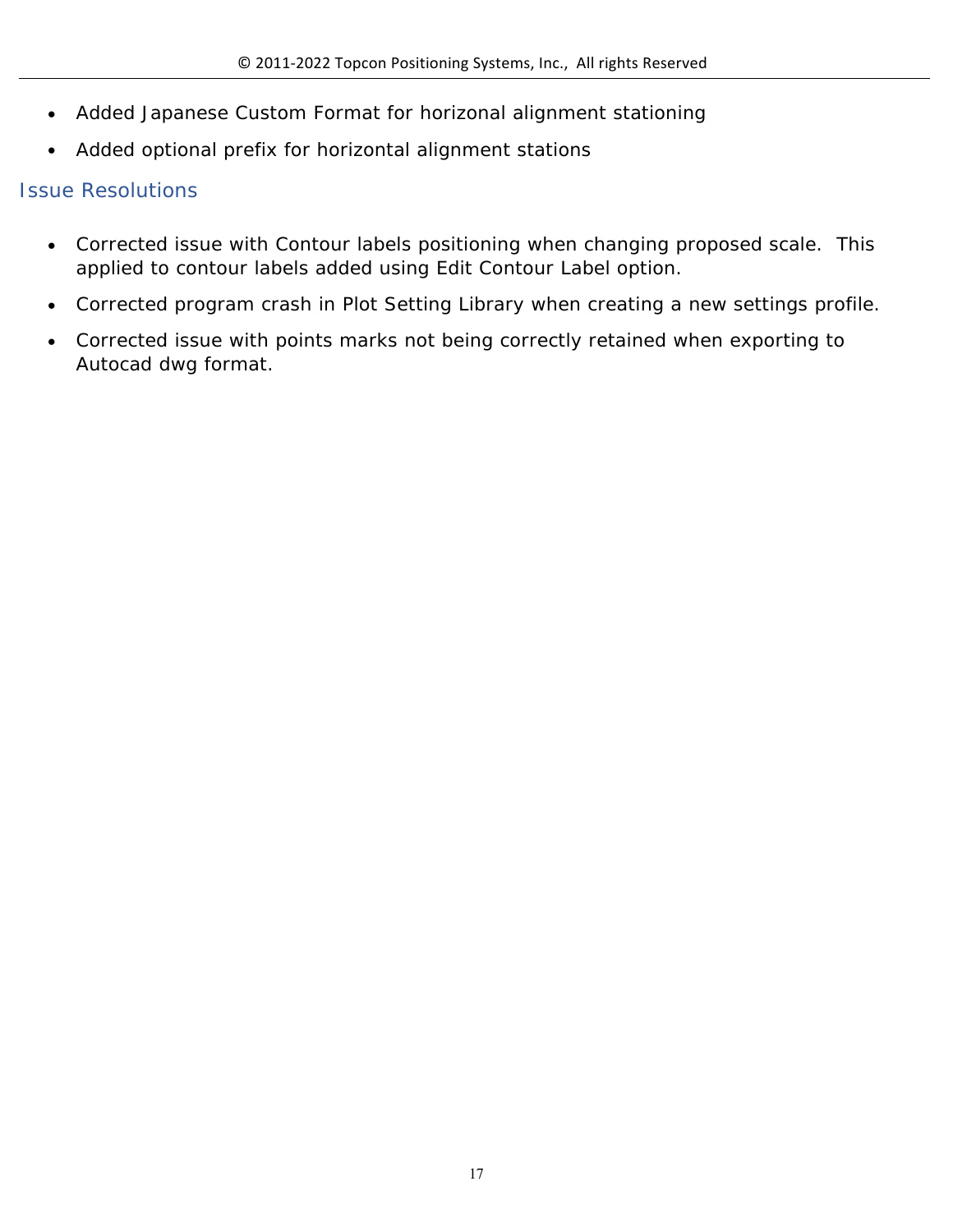# MAGNET Survey - V7.3

## **General**

## Magnet Survey v7.3 Release Notes

The following new additions/revisions have been made to Magnet Office v7.0 products.

Please take time to read the release notes. They contain information about the following:

- Feature Enhancements
- Issue Resolutions

#### System Requirements:

**Operating System** Microsoft Windows 10 (64-bit version) Microsoft Windows 8 (64-bit version) **Note:** Starting with Magnet Office v7 Windows 7 is no longer supported. **Processor Speed** 2GHz Core2 processor or higher **RAM** 2GB RAM or more recommended **Memory** Local hard drive space of 2GB or higher recommended **Computer Resolution** 1280x1024 display resolution **Internet Connectivity** Can be required by some functionality.

## Magnet Survey

Feature Enhancements:

- Global and Project Survey code dialog updated to include Magnet XML (\*.MXL) in export options.
- Import Autodesk DWG format updated to improve support for splines
- Added Trimble \*.cal format to Control Points import option
- Added Japanese Custom Format for horizonal alignment stationing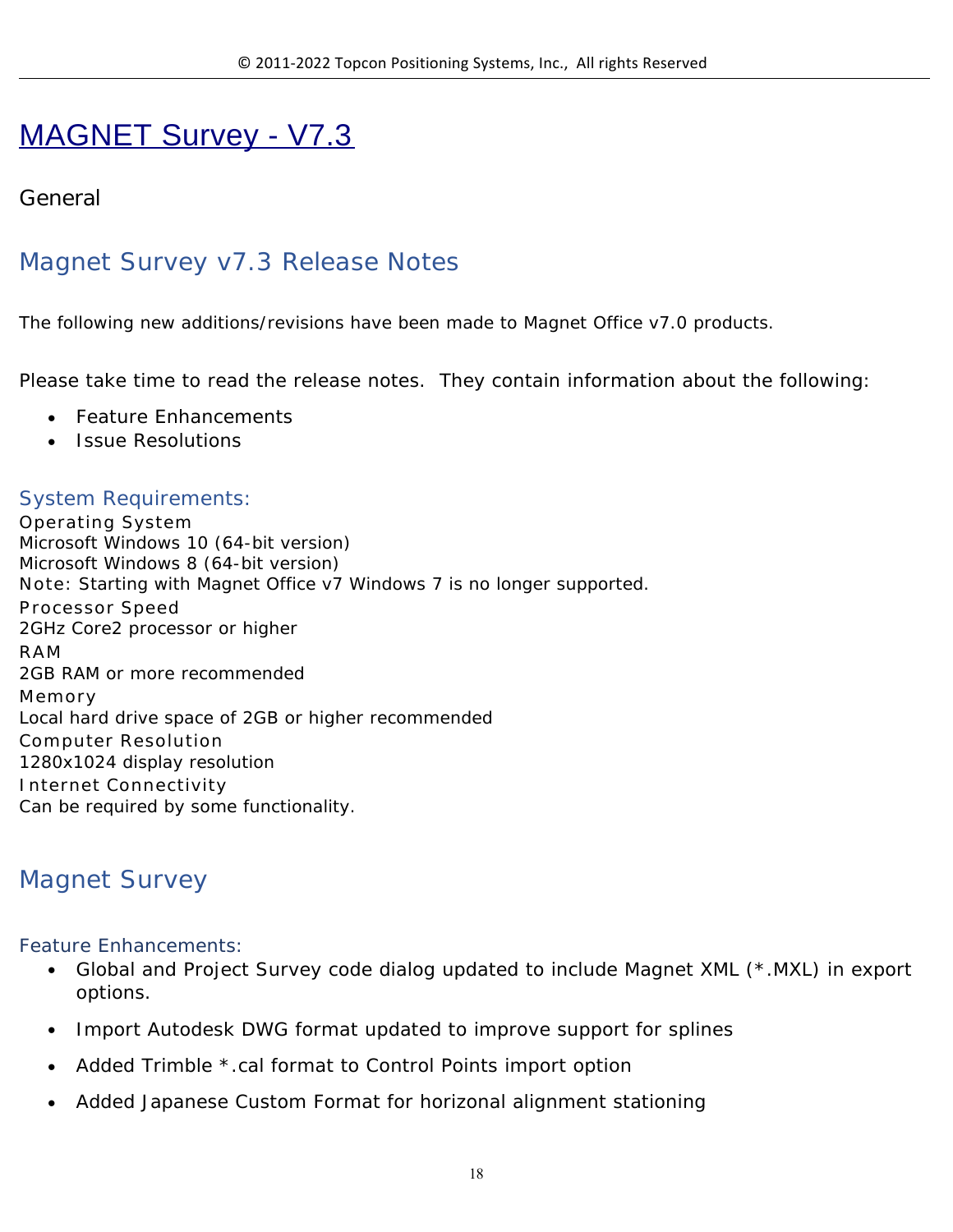Added optional prefix for horizontal alignment stations

#### Issue Resolutions

- Corrected issue with Contour labels positioning when changing proposed scale. This applied to contour labels added using Edit Contour Label option.
- Corrected program crash in Plot Setting Library when creating a new settings profile.
- Corrected issue with points marks not being retained when exporting to Autocad dwg format.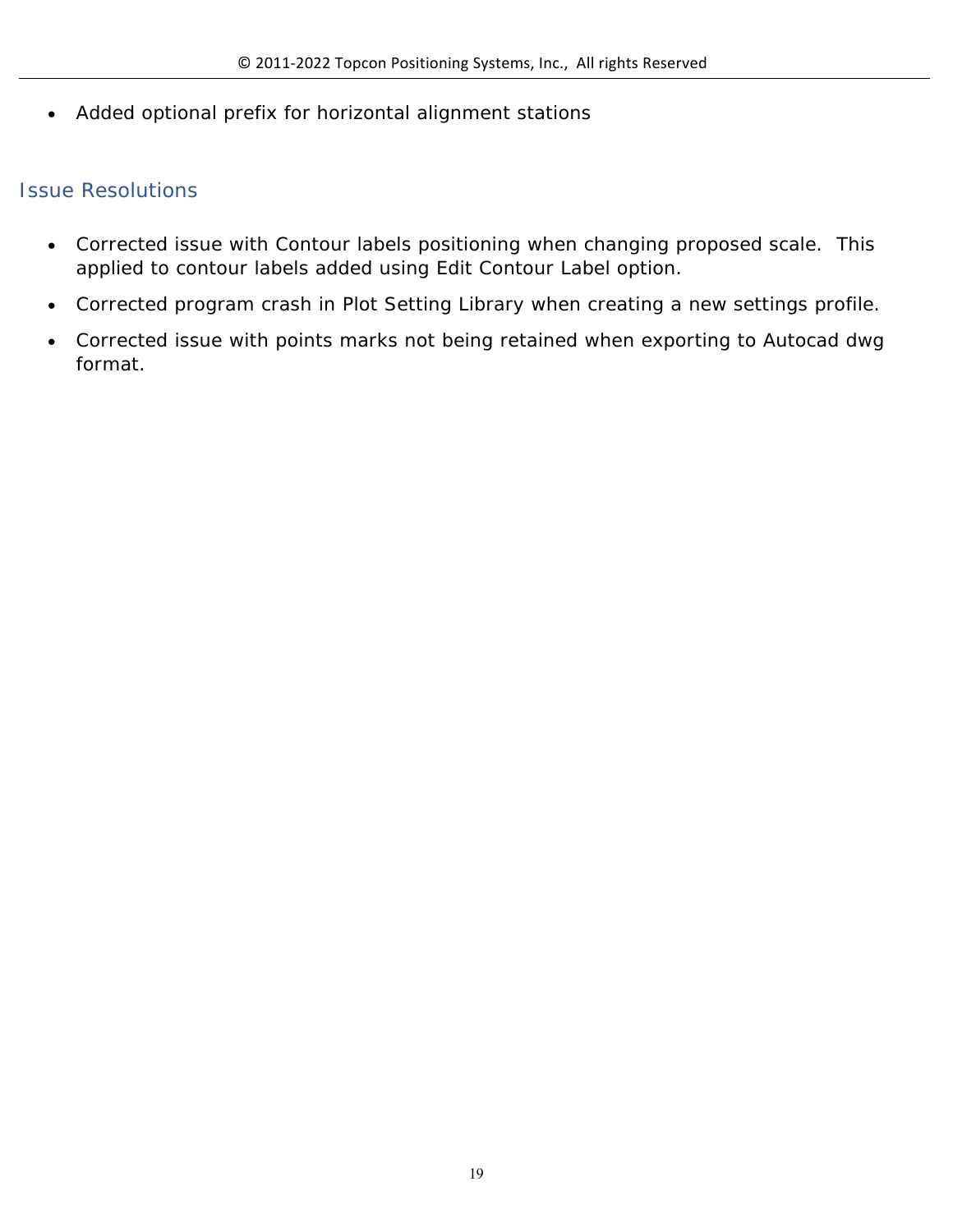# MAGNET Tools - V7.3

### **General**

# Magnet Tools/Topcon Exchange for Autodesk v7.3 Release Notes

The following new additions/revisions have been made to Magnet Office v7.0 products.

Please take time to read the release notes. They contain information about the following:

- Feature Enhancements
- Issue Resolutions

### System Requirements:

**Operating System** Microsoft Windows 10 (64-bit version) Microsoft Windows 8 (64-bit version) **Note:** Starting with Magnet Office v7 Windows 7 is no longer supported. **Processor Speed** 2GHz Core2 processor or higher **RAM** 2GB RAM or more recommended **Memory** Local hard drive space of 2GB or higher recommended **Computer Resolution** 1280x1024 display resolution **Internet Connectivity** Can be required by some functionality.

## Magnet Tools

#### Feature Enhancements:

• Added Trimble \*.cal format to localization import options

#### Issue Resolutions:

- NZ Survey Report
	- o Added notes/image column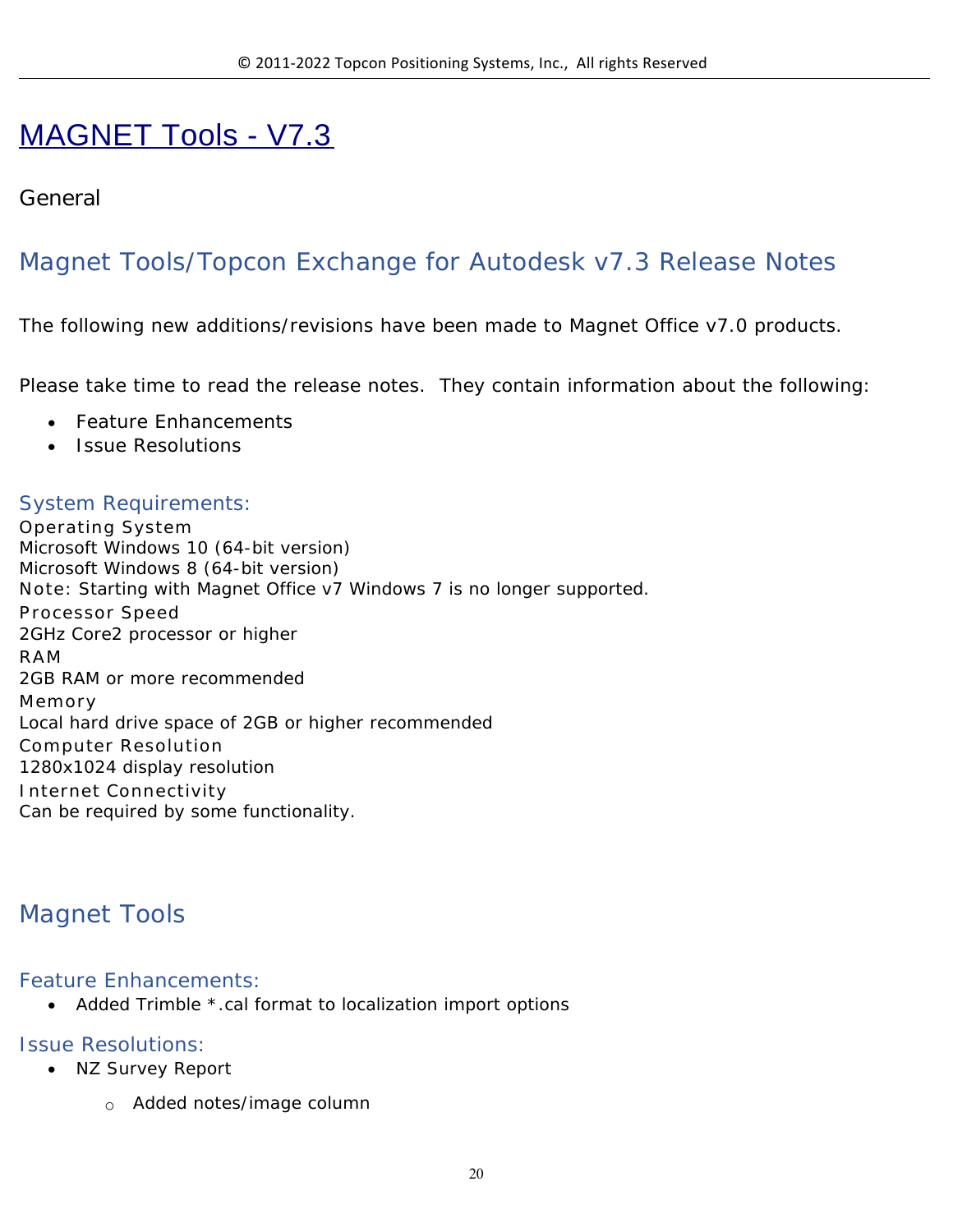- o Corrected issue with BS details not shown
- o Corrected issue with Total Station Face Left and Face Right reporting
- o Corrected issue with Total Station set up point listing ellipsoid height instead of elevation
- o Corrected issue with Rover information not listed
- o Corrected Total Station precision in instrument details header
- Fixed issue with Area color change not updating when modified
- Fixed issue with Area transparency modification not being applied

# Topcon Exchange for Autodesk

#### Feature Enhancements

• Installation updated to include optional Topcon Exchange plug-in ribbon for use in Revit. Use of this Revit plug-in allows for export of Topcon formats supporting Magnet Field and Topcon 3DMC products. Magnet Enterprise connectivity is available by subscription .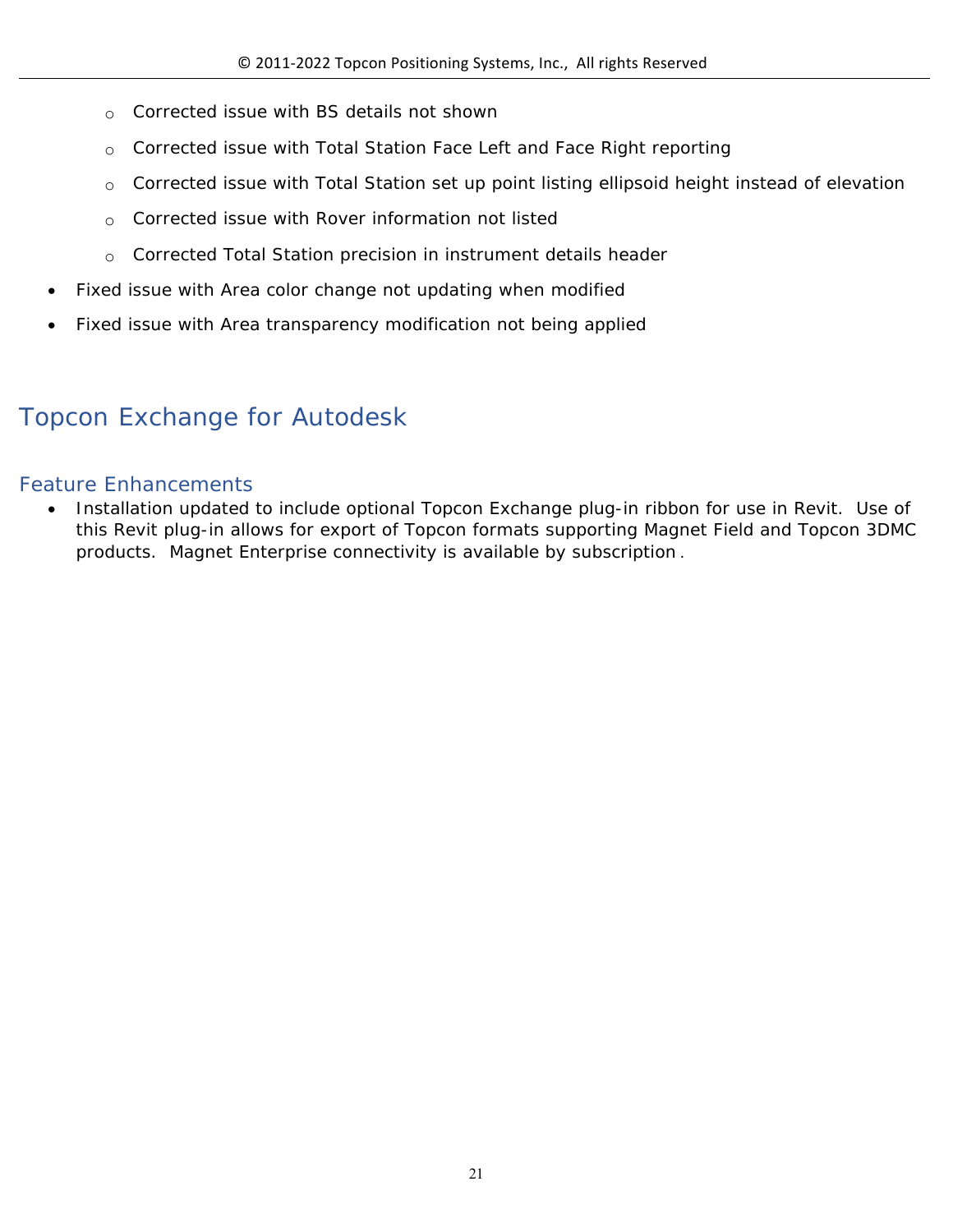# MAGNET 3D Exchange - V7.3

## **General**

# Magnet 3D Exchange v7.3 Release Notes

The following new additions/revisions have been made to Magnet Office v7.0 products.

Please take time to read the release notes. They contain information about the following:

- Feature Enhancements
- **Issue Resolutions**

#### System Requirements:

**Operating System** Microsoft Windows 10 (64-bit version) Microsoft Windows 8 (64-bit version) **Note:** Starting with Magnet Office v7 Windows 7 is no longer supported. **Processor Speed** 2GHz Core2 processor or higher **RAM** 2GB RAM or more recommended **Memory** Local hard drive space of 2GB or higher recommended **Computer Resolution** 1280x1024 display resolution **Internet Connectivity** Can be required by some functionality.

## Magnet 3D Exchange

#### Feature Enhancements:

- Global and Project Survey code dialog updated to include Magnet XML (\*.MXL) in export options.
- Import Autodesk DWG format updated to improve support for splines
- Added Trimble \*.cal format to Control Points import option
- Added Japanese Custom Format for horizontal alignment stationing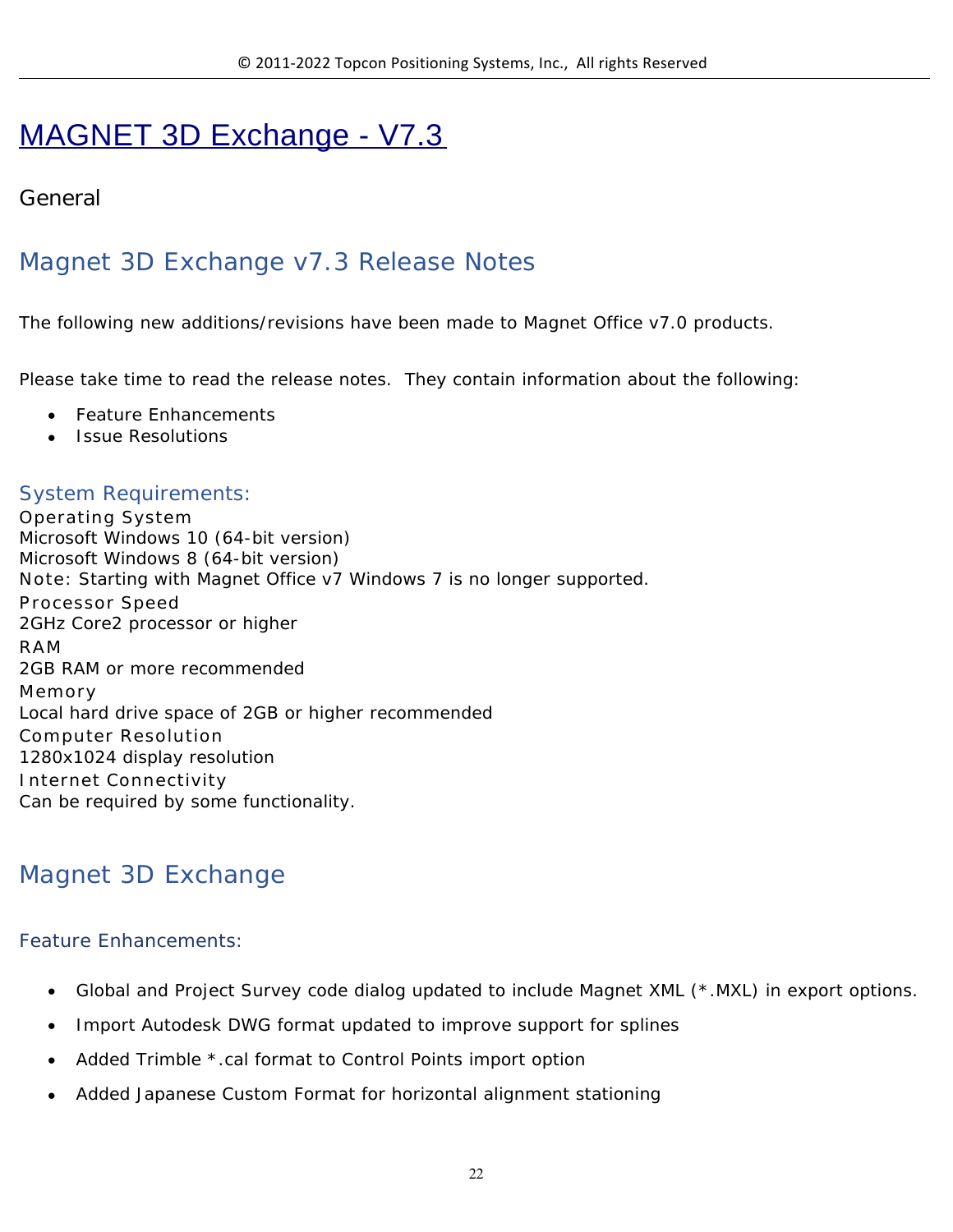Added optional prefix for horizontal alignment stations

#### Resolutions:

 Corrected issue with points marks not being correctly retained when exporting to Autocad dwg format.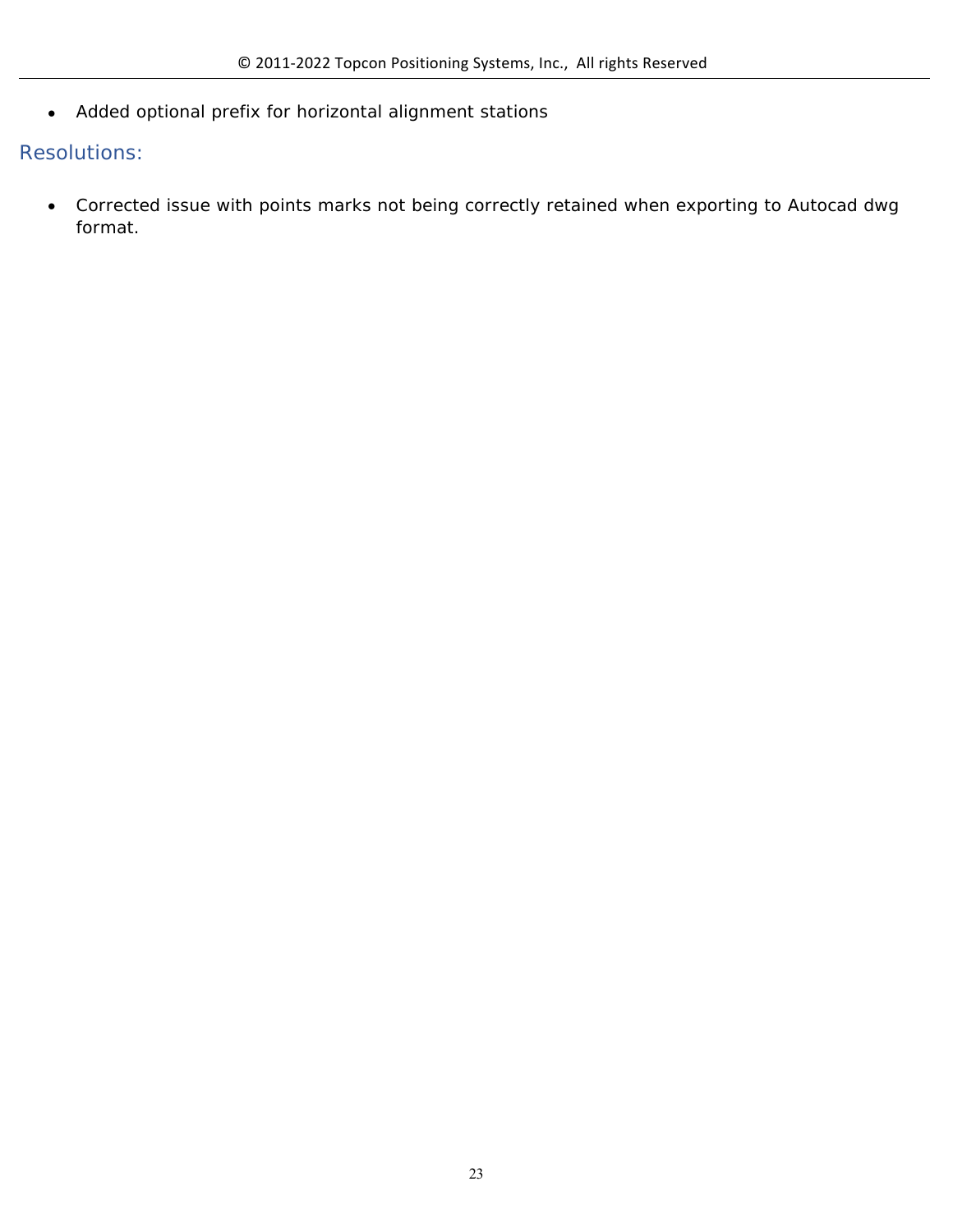# MAGNET Field V7.2

### **General**

## **Magnet Field V7.2 Release Notes**

The following new additions/revisions have been made to Magnet Field V 7.2.

Please take time to read the release notes. They contain information about the following:

- New Features
- Improvements
- Bug Fixes

## **General Functionality**

**New Features and Improvements**

- **Coordinate Systems:** 
	- o Added support for the Dubai Local Transverse Mercator grid.
	- o Added support for the Papa New Guinea PNG94 datum and PNGMG94 projection
	- o Added support for Molodensky custom datum's in MAGNET Field
	- o Added support for the Austrian datums and projections MGI M28, M31 and M34
	- o Added support for Fehmarn projections and geoid.
	- o Thailand Geoids added
	- o Updated support for MGA94 Projection to set the default datum as GDA94
- **Import/Export**
	- o Added support in File > Export for the MML ETRS format.
	- o Improved Trimble localization support to now support \*.CAL files in addition to \*.DC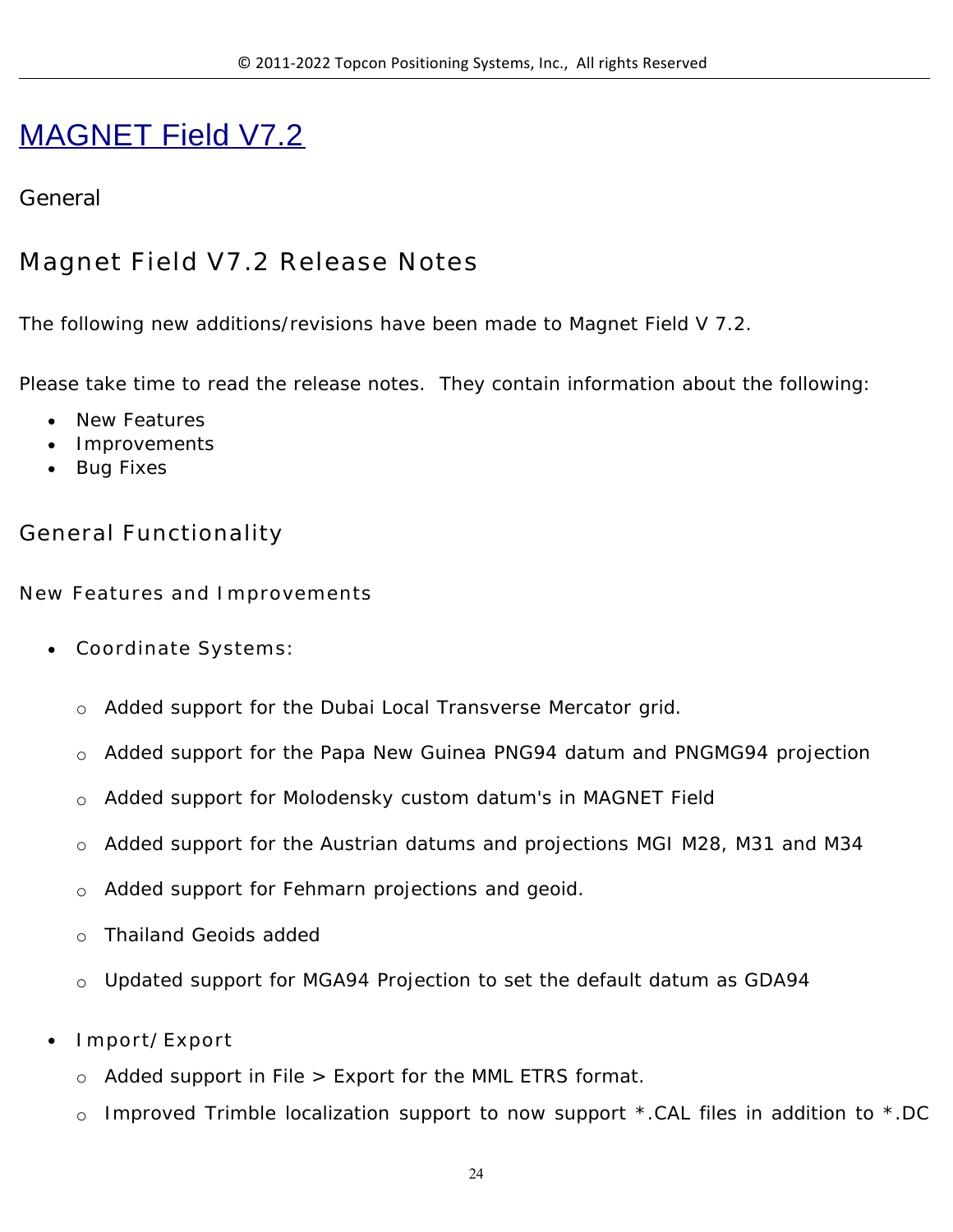files.

- o Improved MaXML raw data export to now include Pole measurements.
- o Improved support for Delta Watch Monitoring software optical raw data export to now include a specific Delta Watch format 'DeltaWatchObs (\*.dat)'.
- o Updated the NZ Survey Report to include Ellipsoidal Distances.
- **Measurements**

#### **GNSS**

- o Improved RTK survey setup in MAGNET Field to advance to the home screen after starting the rover radio modem.
- o Improved Starting TCP/IP base the internet connection is now started again when reconnecting to the base receiver.
- o In the SkyPlot, L-band satellites have been added to the view.
- o Improved PPP support to now include tectonic plates model for seeding PPP base estimation.
- o Added an ability to output a "pseudo-GGA" string from MAGNET Field.
- o SureTopo™: outlier detection feature for RTK surveys. SureTopo is Topcon 's patent-pending automatic method to detect and filter out random RTK positions. SureTopo<sup>™</sup> uses automatically recorded series of RTK coordinates for a point, automatically resets both GNSS tracking and the RTK engine between records and processes these coordinates with the proprietary filtering algorithm before MAGNET Field stores the point.

#### **Optical**

- o Added an ability to shoot a distance in the Shift Scan routine
- o In the Scan View, added Offset Measurement options to the 'M' menu.
- o In the Scan View, added the toolbar for Remote control and the EDM Button.
- o Supported traverse in scanning for the GTL Series. User can now perform a traverse within Site Scan and adjust the Traverse. An option 'Replace Scan Station' has been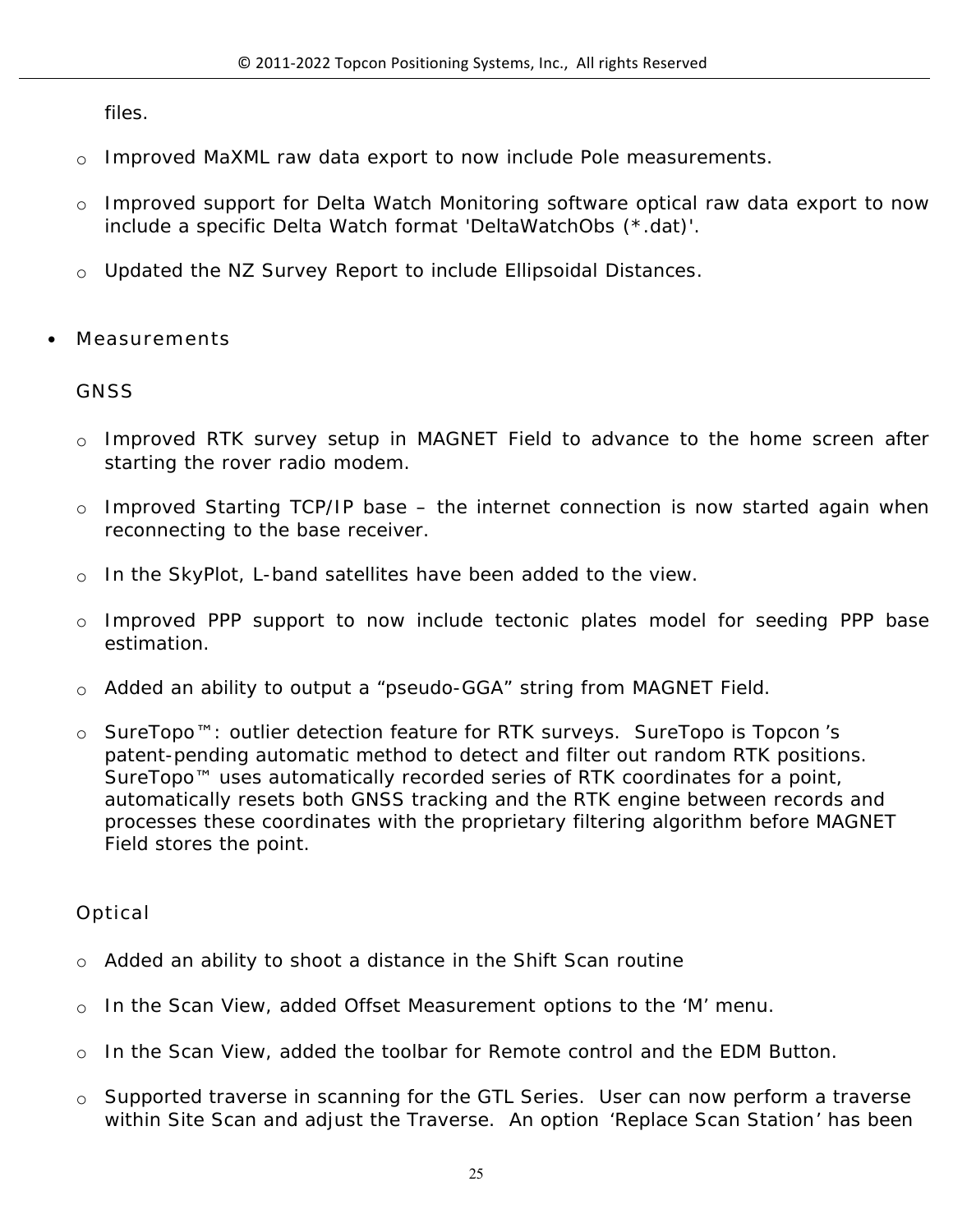added to the COGO Traverse menu which updates the station coordinates on the scanner SD card.

- o Added a warning when Hybrid mode is enabled if the user selects a prism without a Hybrid offset.
- o Reference line routine is expanded by measuring a point at the beginning of a line and a random point on the line to establish the direction of the Reference Line
- o Setup by Gridlines added. This setup option allows a user to define two intersecting lines that define the grid lines for a project. MAGNET Field will use the calculated intersection point of the two lines to align the measured intersection lines and calculate the position of the Total Station via Resection.

#### **Map**

- o Improved support for WMS background map services to include additional map services.
- o Added an option in Map Properties to hide the grid lines shown on the 3D Map.

#### **Stakeout**

- o Added an ability to create a surface from Staked Grid Points
- o Improved Stake Grid, to support creating contours as Stake Surface currently does

#### **Miscellaneous**

o Switching between front and rear cameras on the FC-6000 is now supported in MAGNET Field.

#### **Resolved Issues**

The Following issues have been addressed in MAGNET Field V7.2

o Addressed an issue when editing rod height values in Raw Data. At times, after editing the rod height values for stored observations, the observations would not retain the edited values.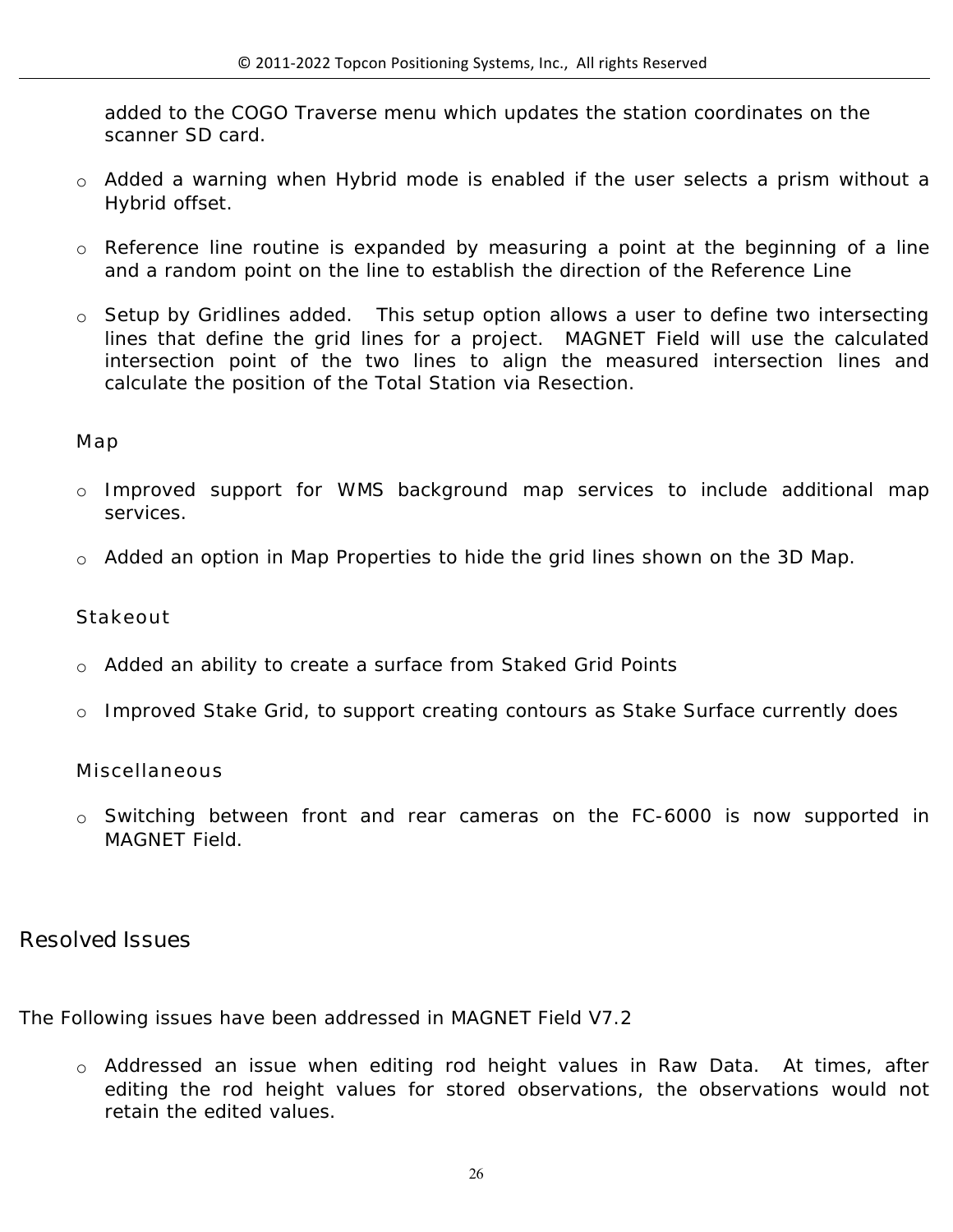- o Addressed an issue when exporting RW5 format files. The Angle and distance format was not correct and would display on top of each other.
- o Addressed an issue when an imported road is selected as a Reference Centerline in Topo. MAGNET Field would crash and corrupt the job file.
- o Addressed an issue with the prism constant not being applied correctly for the Backsight and Sideshot. If the Prism Constant was edited when searching in the 'Find Me Here' routine the edit was not applied.
- o Addressed an issue with Photo Notes. At times, the images would show a black border at the edge of the images and not show the entire image.
- o Addressed an issue in MAGNET Field when staking a line. The map would only display zoomed in very close to the line and you could not zoom/pan around the map to change the map display
- o Addressed an issue when connecting a HiPer Lite receiver to MAGNET Field via BlueTooth. The receiver would not connect
- o Addressed an issue when opening old jobs. When attempting to open a job file created in version 6.x in version 7.1, a 'Failed to Open Job' message would show, and the job would not open.
- o Addressed an issue when outputting GGA from a Robotic Total Station. When outputting the GGA data to a COM port, the UTC time stamp (gga output) is only showing the nearest 1sec (1hz) rather than the auto topo rate set of 0.2sec (5hz). The raw data in Magnet Field would show the data is being stored at 5 times a second but not exporting correctly.
- o Addressed an issue when exporting raw data to a StarNet \*.DAT file. Only the Total Station data was included in the file, not the GNSS data.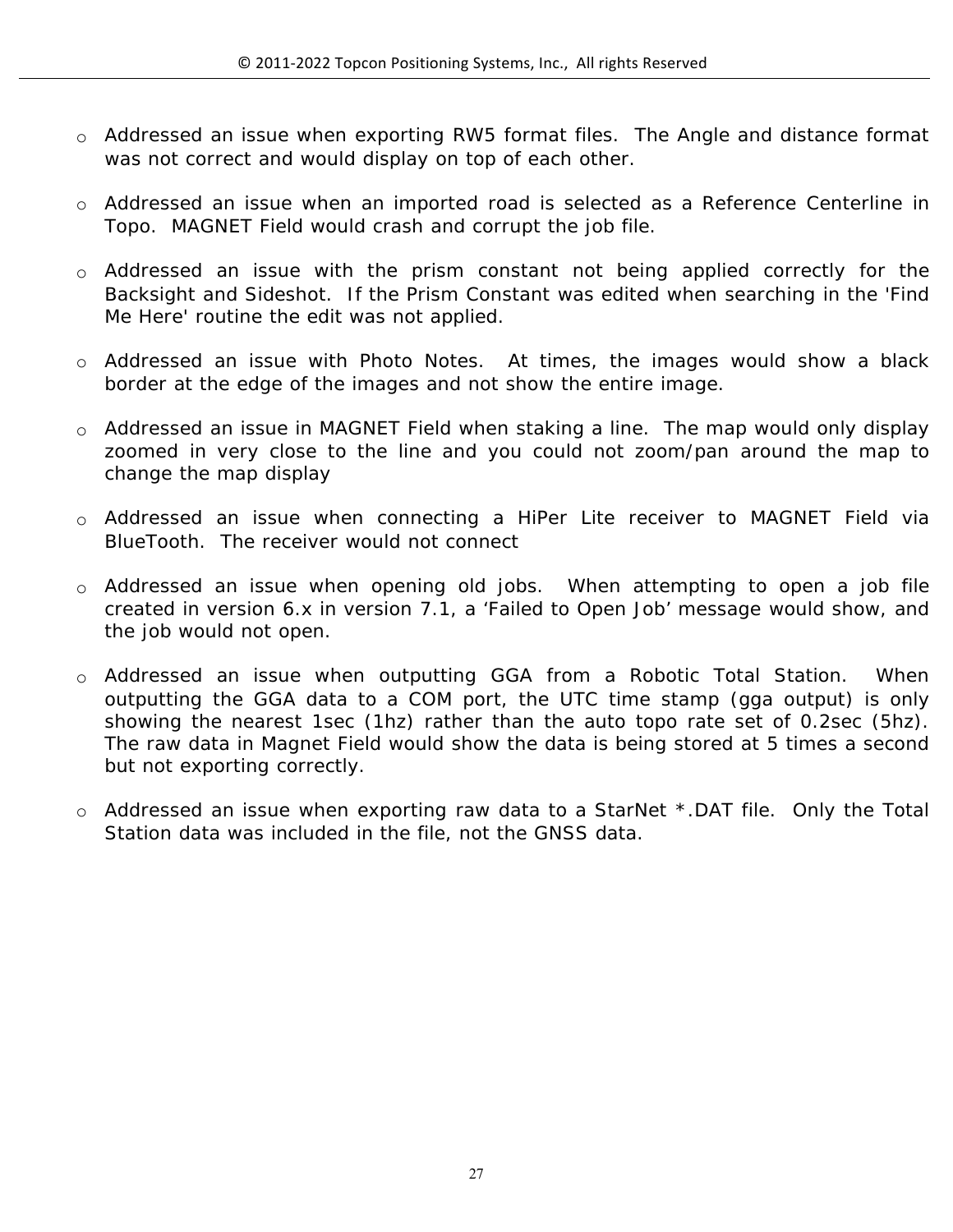# MAGNET Field Layout V7.2

## **General**

# **Magnet Field Layout V7.2 Release Notes**

The following new additions/revisions have been made to Magnet Field Layout V 7.2.

Please take time to read the release notes. They contain information about the following:

- New Features
- Improvements
- Bug Fixes

## **General Functionality**

**New Features and Improvements**

- **Import/Export**
	- $\circ$  Added support in File  $>$  Export for the MML ETRS format.
	- o Improved Trimble localization support to now support \*.CAL files in addition to \*.DC files.
	- o Improved raw data export to MaXML format to now include Pole measurements.
- **Measurements**

**Optical**

- o Added an ability to shoot a distance in the Shift Scan routine
- o In the Scan View, added Offset Measurement options to the 'M' menu.
- o In the Scan View, added the toolbar for Remote control and the EDM Button.
- o Added a warning when Hybrid mode is enabled if the user selects a prism without a Hybrid offset.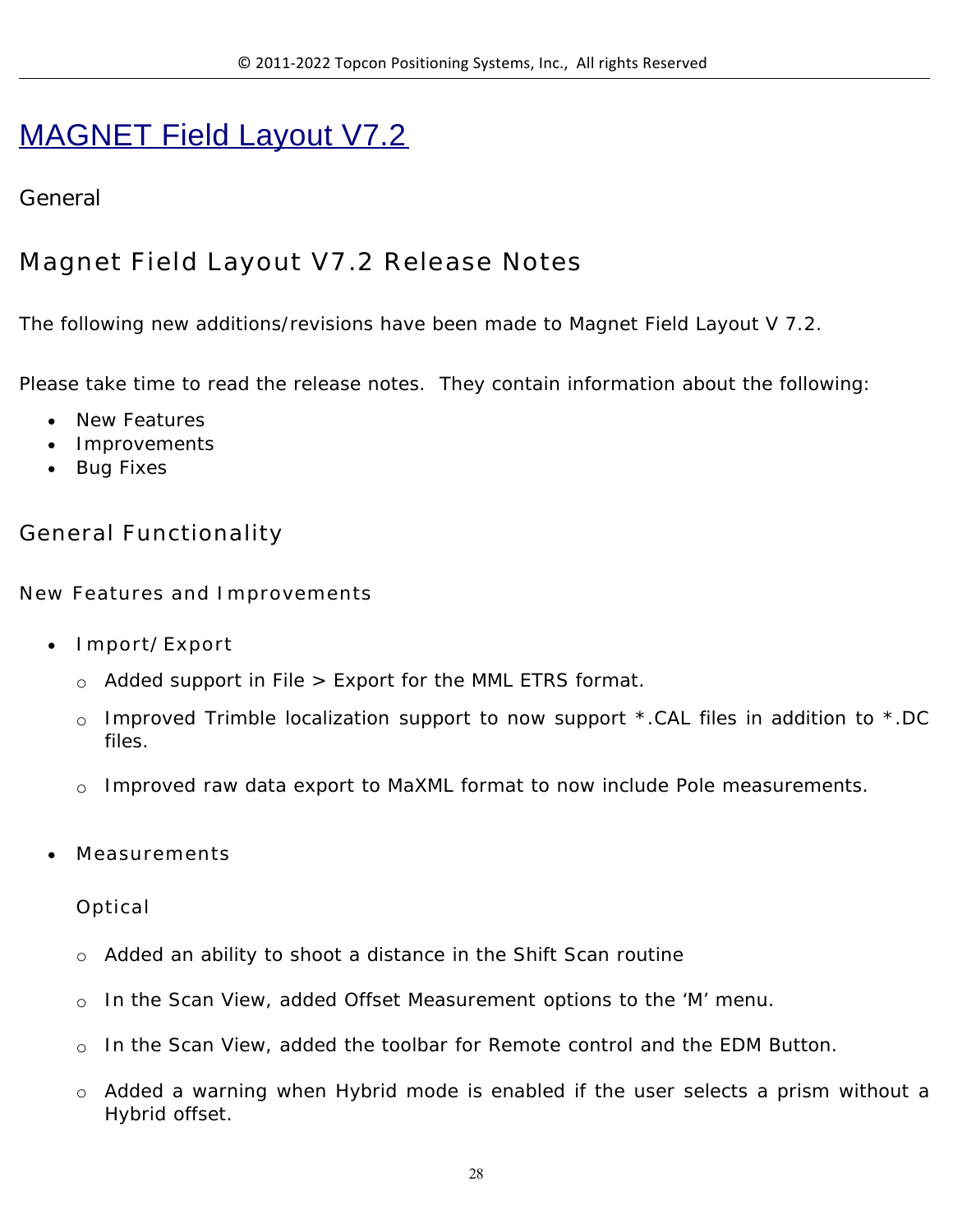- o Reference line routine is expanded by measuring a point at the beginning of a line and a random point on the line to establish the direction of the Reference Line
- o Setup by Gridlines added. This setup option allows a user to define two intersecting lines that define the grid lines for a project. MAGNET Field will use the calculated intersection point of the two lines to align the measured intersection lines and calculate the position of the Total Station via Resection.

#### **Plan**

- o Improved support for WMS background map services to include additional map services.
- o Added an option in Plan Properties to hide the grid lines shown on the 3D Map.

#### **Layout**

- o Added an ability to create a surface from Staked Grid Points
- o Improved Stake Grid, to support creating contours as Stake Surface currently does

#### **Miscellaneous**

o Switching between front and rear cameras on the FC-6000 is now supported in MAGNET Field.

### **Resolved Issues**

The Following issues have been addressed in MAGNET Field V7.2

- o Addressed an issue when editing rod height values in Raw Data. At times, after editing the rod height values for stored observations, the observations would not retain the edited values.
- o Addressed an issue when exporting RW5 format files. The Angle and distance format was not correct and would display on top of each other.
- o Addressed an issue with the prism constant not being applied correctly for the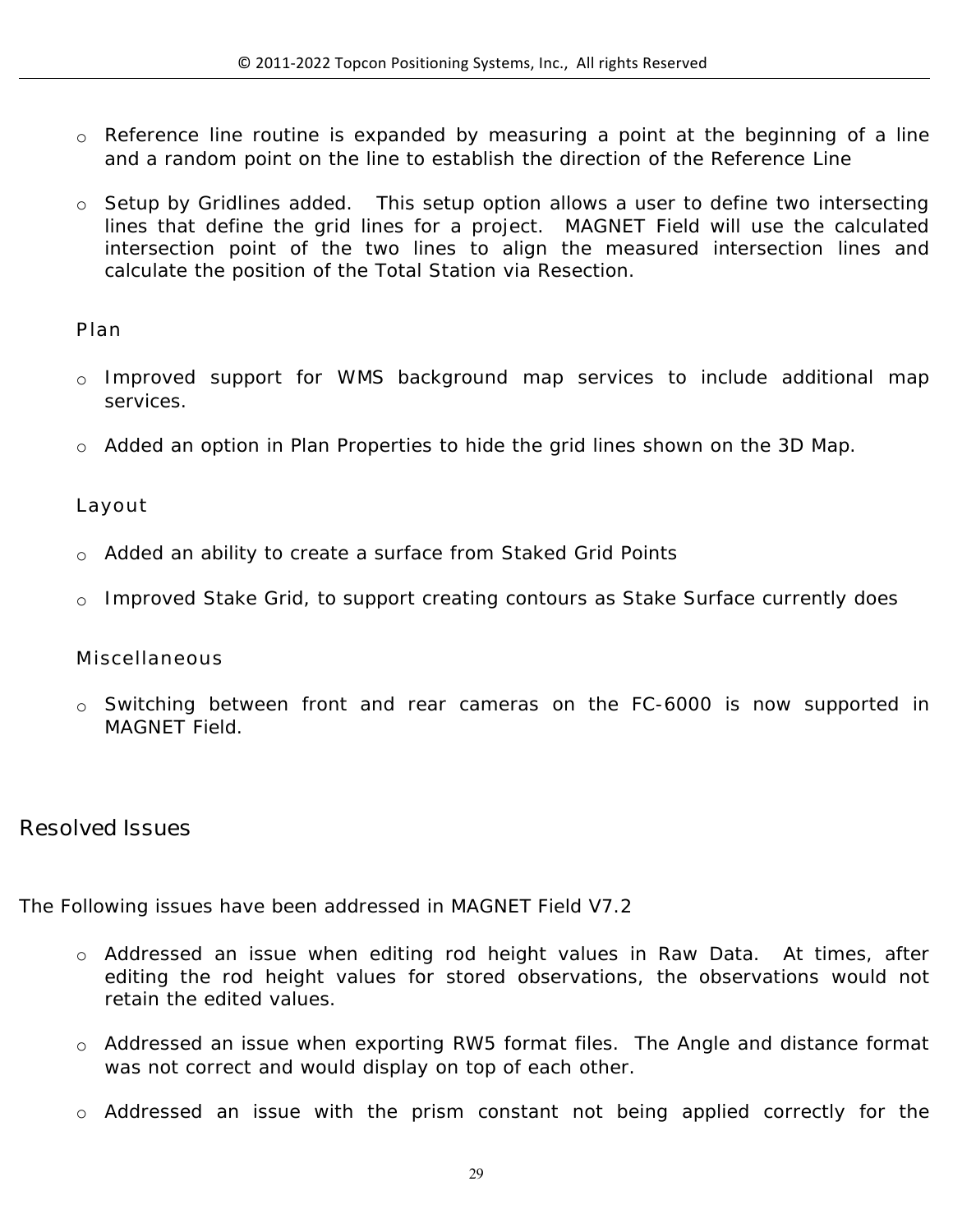Backsight and Sideshot. If the Prism Constant was edited when searching in the 'Find Me Here' routine the edit was not applied.

- o Addressed an issue with Photo Notes. At times, the images would show a black border at the edge of the images and not show the entire image.
- o Addressed an issue in MAGNET Field Layout when staking a line. The map would only display zoomed in very close to the line and you could not zoom/pan around the map to change the map display
- o Addressed an issue when opening old jobs. When attempting to open a job file created in version 6.x in version 7.1, a 'Failed to Open Job' message would show, and the job would not open.
- o Addressed an issue when outputting GGA from a Robotic Total Station. When outputting the GGA data to a COM port, the UTC time stamp (gga output) is only showing the nearest 1sec (1hz) rather than the auto topo rate set of 0.2sec (5hz). The raw data in Magnet Field would show the data is being stored at 5 times a second but not exporting correctly.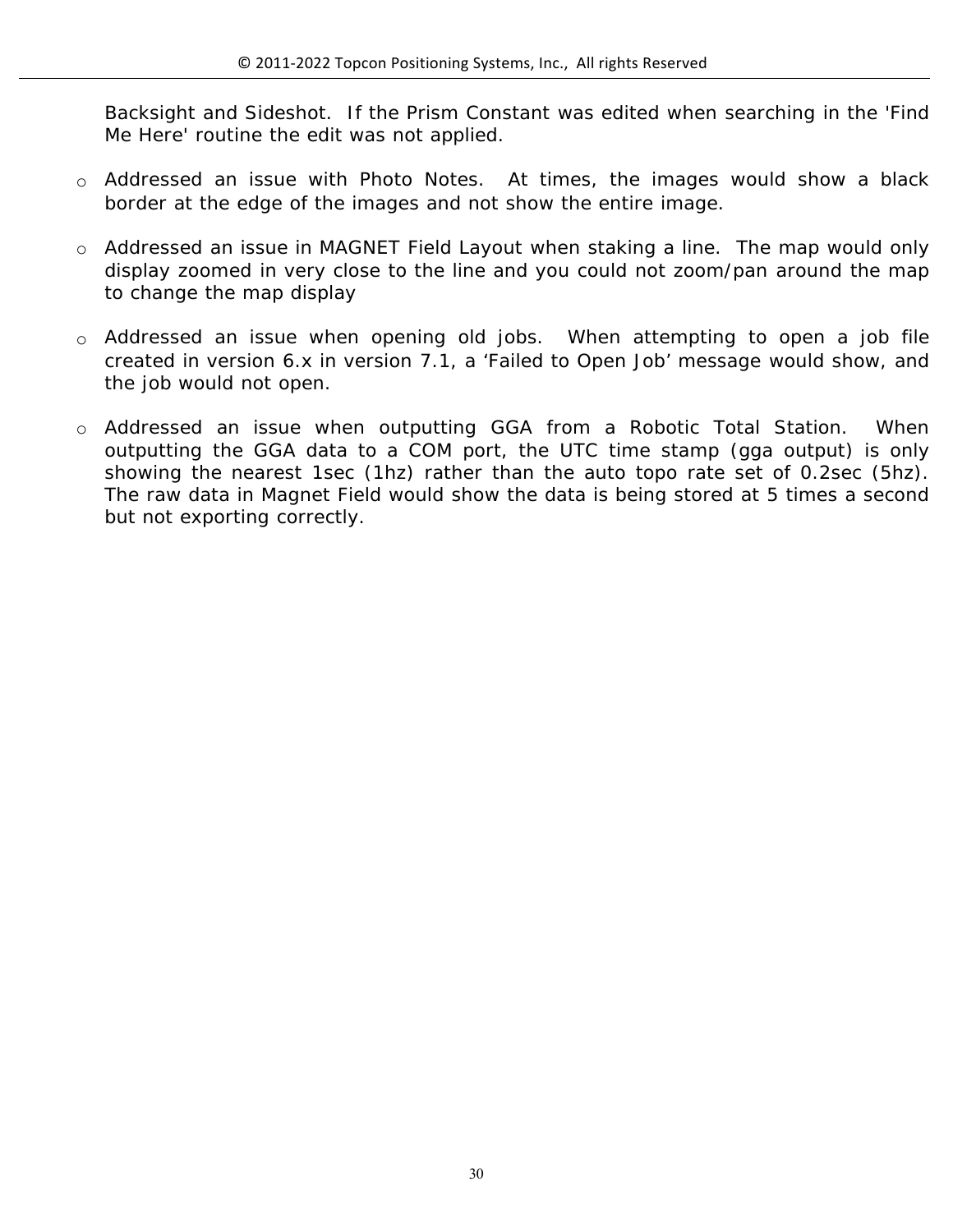# MAGNET Construction - V7.2

## **General**

# **Magnet Construction v7.2 Release Notes**

The following new additions/revisions have been made to Magnet Office v7.2 products.

Please take time to read the release notes. They contain information about the following:

- New Features
- Improvements
- Bug Fixes

**System Requirements: Operating System** Microsoft Windows 10 (64-bit version) Microsoft Windows 8 (64-bit version) **Note:** Starting with Magnet Office v7 Windows 7 is no longer supported. **Processor Speed** 2GHz Core2 processor or higher **RAM** 2GB RAM or more recommended **Memory** Local hard drive space of 2GB or higher recommended **Computer Resolution** 1280x1024 display resolution **Internet Connectivity** Can be required by some functionality.

**General Functionality**

**New Features and Improvements**

 **"Cloud Connections"** ribbon separated into two individual ribbons named Sitelink3D and Enterprise. Related functionality for Sitelink3D and Magnet Enterprise has been moved to its related ribbon.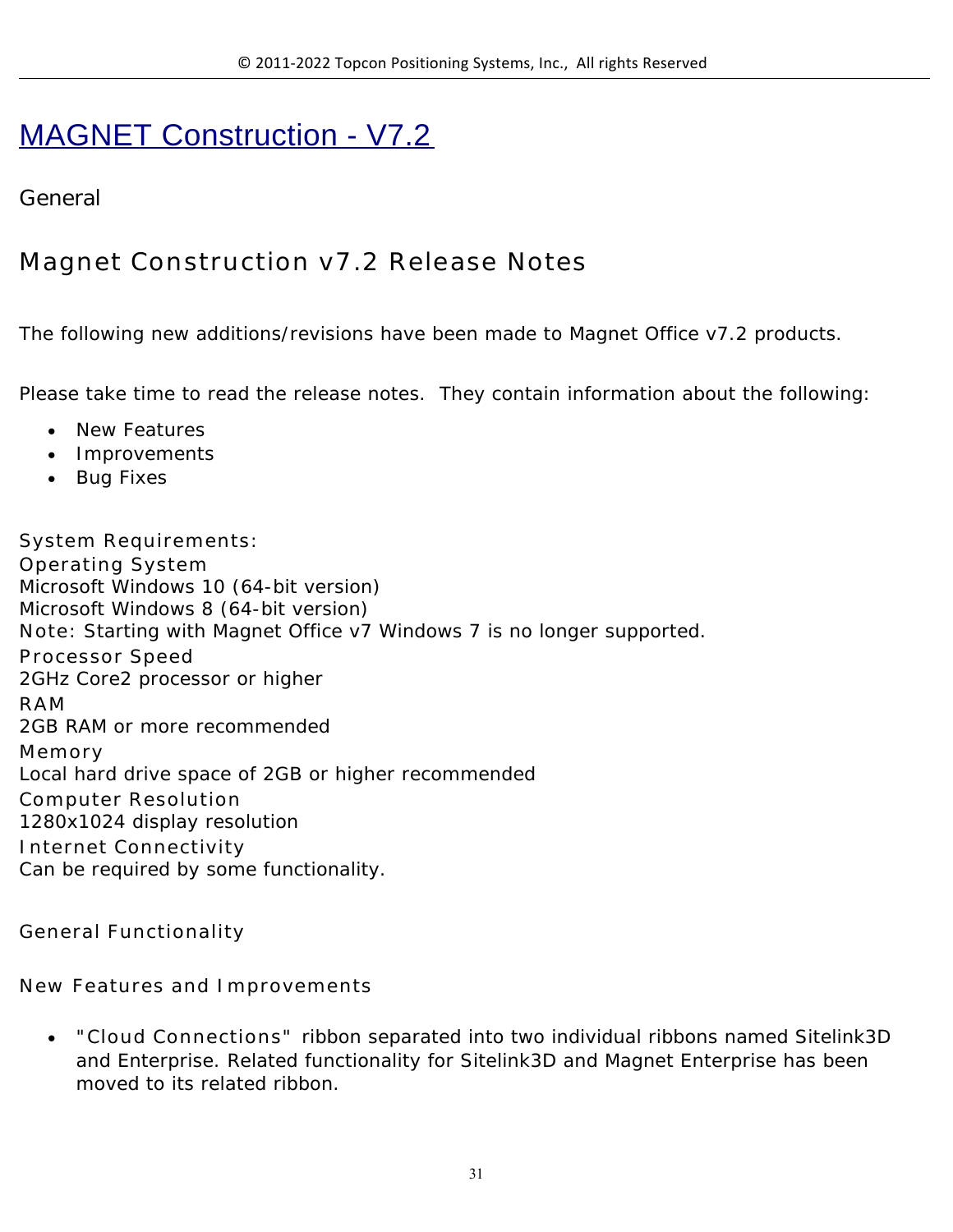- **Design Sets** is new functionality for the creation and modification of Sitelink3D v2 Design Sets. Design Sets can be transferred directly from the Design Set panel to Sitelink3D or using the Upload option located in the Sitelink ribbon.
- **Cloud Data Panel** is a new panel added in the Sitelink3D ribbon. This panel displays the current data residing in the Sitelink3D V2 Site data repository. A right mouse button context menu is provided for refreshing the list for individual categories on the data tree and contains additional specific options based on the object or category selected.
- **Sitelink3D Client Panel** updated to support Sitelink3D connected machines and filter options.
- **Inquiry > Offset Distance** improved to support large station values.
- **Modeless Panels** updated to retain their position and display settings between Magnet Office sessions. To enable this option from the Program Settings dialog toggle on the "Retain Panels for next session" option.
- **Design Groups** is new logic applied to computed designs created using design functions such as, corridors, trenches, road, and pads. Magnet office automatically creates these design groups internally and they can be viewed using the Design Groups icon located in the Design ribbon. Design Groups are available for export options as well as creation of Design Sets for use with Sitelink v2 and 3DMC.
- **Properties Manager** 
	- **o Text edit** options improved.
		- The text entry/edit field has been moved to the bottom of the Property Manager.
		- Capitalization options are now updated in the text editor when selected. Clicking in any Property Manager field or in the survey view after text edits accepts and confirms the change. Pressing the ESC key while editing the text will cancel the edits and restore the text string to its original state.
		- Point Attribute editing improved to allow attribute entry for a multiple selection of points. "Delete All" available for multiple point selection.
	- **o Convert** options improved to include:
		- Ability to convert closed strings and polygons into a Region for use with Sitelink3D v2 and 3DMC. Conversion to Region works on individual strings and polygons.
		- Ability to convert multiple strings and polygon selections into supported objects.
			- Boundary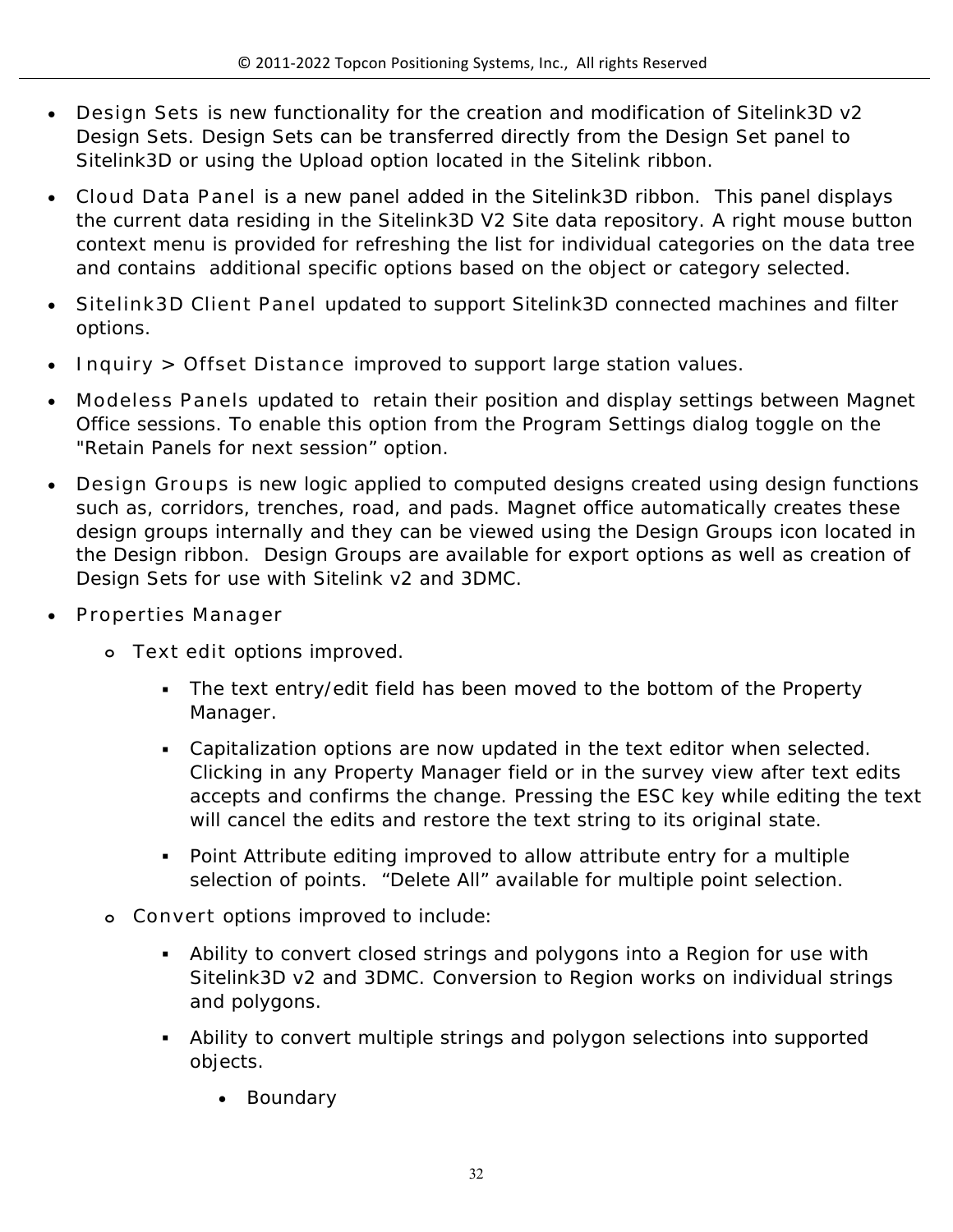- Polygon
- String
- Pad
- Lot
- Polyline
- Region
- **Convert Arc** improved to convert multiple selected arcs to strings. Arcs with common end points are converted into one continuous 3D Polyline in Acad.
- **Select-by Region** renamed to **Select-by Area.**
- **Check for Updates** updated to display the maintenance status for the license in use.
- **Line/Arc Tables** improved to include the option to renumber the table rows based on user entered starting number.
- **Text Styles** updated to support color setting of "bylayer". Applies to Insert, Text and Annotation.
- **Import/Export** 
	- **o MJF** export updated to remove "As Background" option. All unnamed linework is exported automatically as a Background Image.
	- **o LAS** import improved to include option to define the units for x,y,z coordinates.
	- **o XML** import updated to import all vertical alignments included in the file.
	- **o DWG** Import/Export
		- **Import/Export updated to support line type thickness.**
		- Export updated to improve support for custom lines types that include text.
	- **o IFC** import updated to prompt for insertion point. By default, if insertion point is defined in the importing file, these coordinates will populate the dialog by default but may be changed if required.
	- **o Legacy 3DMC files** updated to create individual files with the object name when multiple objects are exported. Relates to RD3, PL3, TN3.
- **Projections (added)** 
	- **o Papua New Guinea, PNG94 Datum** and **PNGMG94 Projection**
	- **o UAE-DLTM** projection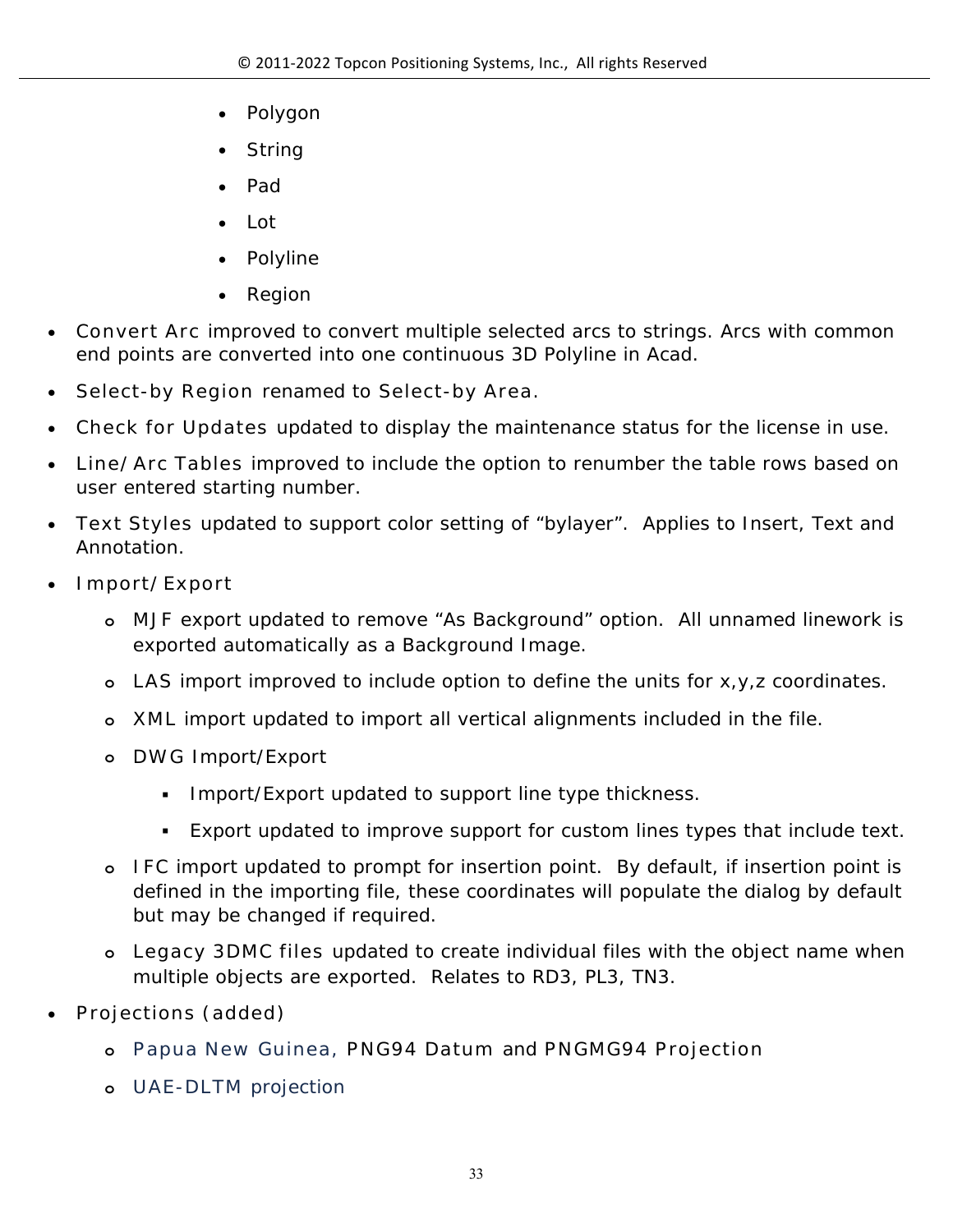- **o Austrian** Datum and projections **MGI, M28, M31** and **M34**
- **o Fehmarn** projection and geoid

**Bug Fixes**

- **Import DWG** corrected to fix issue with polygon hatching not importing into its original hatch layer.
- **Export DWG** 
	- o Corrected issue with Set Annotation to Point Color and Export Annotation as Text not retaining the color setting.
	- o Updated to support multiple point symbols
- **Object Selection** fixed to correct issue where a selected single entity remained selected after a 2<sup>nd</sup> window selection made without holding the shift key.
- **Selection Window** fixed issue with window selection display.
- **Create Mode Lat/Long** revised to prompt for first point in Lat/Long coordinates when inserting objects.
- **Selection Cycling** corrected to work with only data in active layers.
- **Delete** has been updated to reinstate warning message "Unable to delete entire selection" when the selection or part of cannot be deleted. Relates to locked layers and/or linked points.
- **DTM Manager** corrected issue with surface area reporting incorrect area after deleting triangles.
- **Copy (Ctrl+shift)** fixed refresh issue for text and symbols with color setting "bylayer".
- **Modify Ribbon, Copy and Move** functions corrected to lock bearing/distance values when entered or locked.
- **Resurface Design** updated to correct IRI Export Profile to export only the selected string.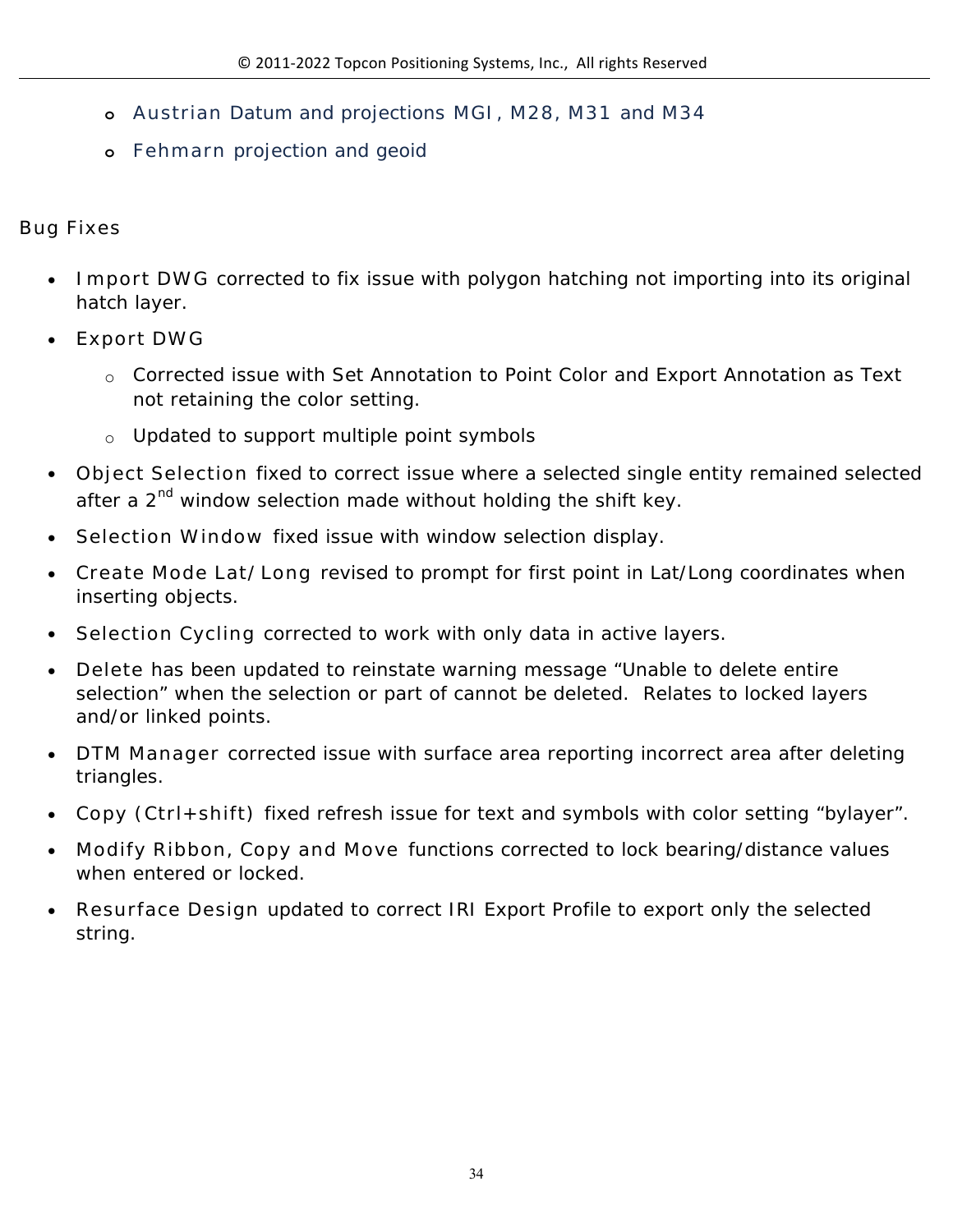# MAGNET Layout - V7.2

## **General**

# **Magnet Layout v7.2 Release Notes**

The following new additions/revisions have been made to Magnet Office v7.2 products.

Please take time to read the release notes. They contain information about the following:

- New Features
- Improvements
- Bug Fixes

**System Requirements**:

**Operating System** Microsoft Windows 10 (64-bit version) Microsoft Windows 8 (64-bit version) **Note:** Starting with Magnet Office v7 Windows 7 is no longer supported. **Processor Speed** 2GHz Core2 processor or higher **RAM** 2GB RAM or more recommended **Memory** Local hard drive space of 2GB or higher recommended **Computer Resolution** 1280x1024 display resolution **Internet Connectivity** Can be required for some functionality.

**General New Features and Improvements**

- **Offset Distance** improved to support large station values.
- **Modeless Panels** updated to retain their position and display settings between Magnet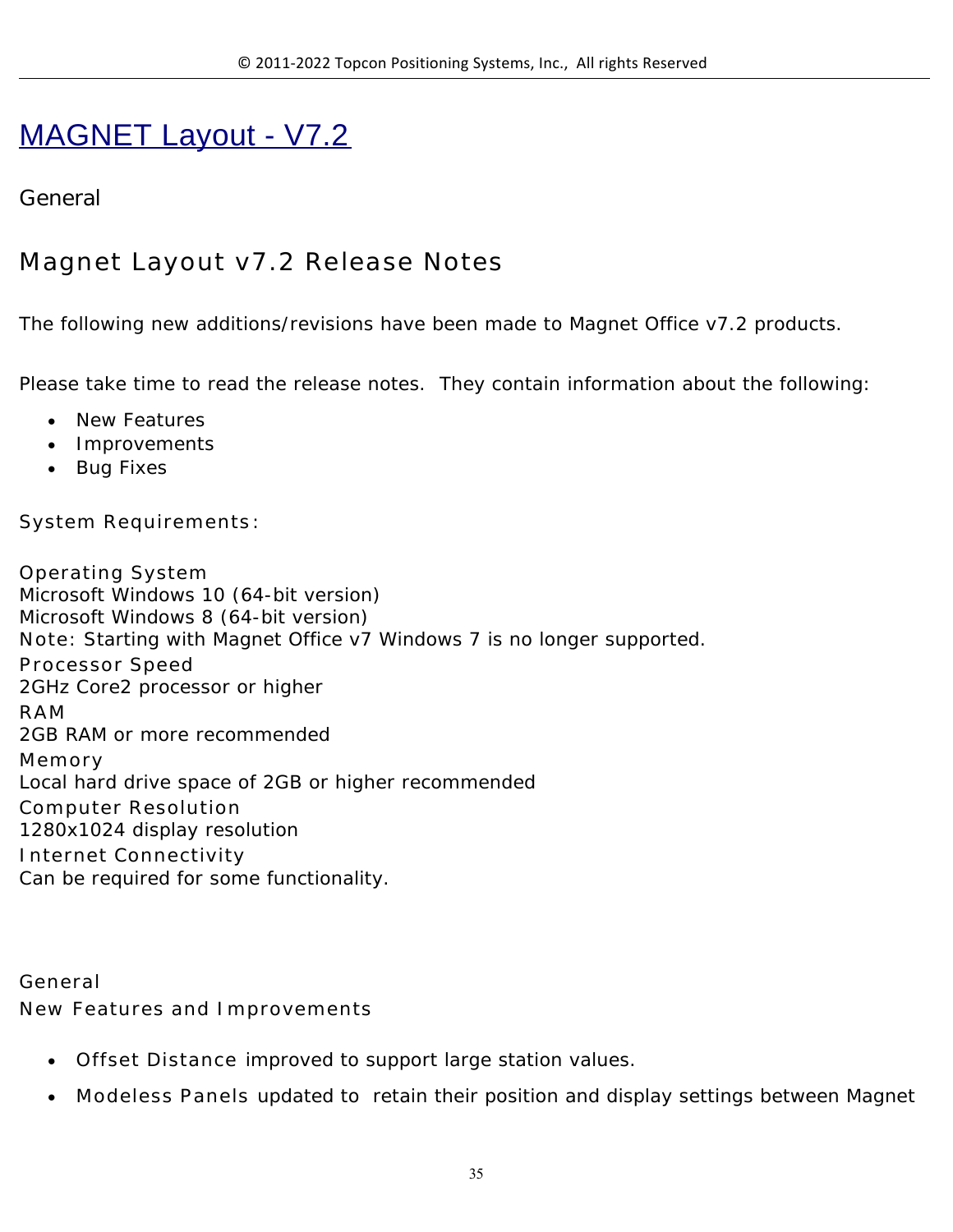Office sessions. To enable this option from the Program Settings dialog toggle on the "Retain Panels for next session" option.

- **Properties Manager** 
	- **o Text edit** options improved.
		- The text entry/edit field has been moved to the bottom of the Property Manager.
		- Capitalization options are now updated in the text editor when selected. Clicking in any Property Manager field or in the survey view after text edits accepts and confirms the change. Pressing the ESC key while editing the text will cancel the edits and restore the text string to its original state.
		- Point Attribute editing improved to allow attribute entry for a multiple selection of points. "Delete All" available for multiple point selection.
	- **o Convert** options improved to include:
		- Ability to convert multiple strings and polygon selections into supported objects.
			- Polygon
			- String
			- Polyline
- **Convert Arc** improved to convert multiple selected arcs to strings. Arcs with common end points are converted into one continuous 3D Polyline in Acad.
- **Select-by Region** renamed to **Select-by Area.**
- **Check for Updates** updated to display the maintenance status for the license in use.
- **Text Styles** updated to support color setting of "bylayer". Applies to Insert, Text and Annotation.
- **Import/Export**
	- **o MJF** export updated to remove "As Background" option. All unnamed linework is exported automatically as a Background Image.
	- **o LAS** import improved to include option to define the units for x,y,z coordinates.
	- **o XML** import updated to import all vertical alignments included in the file.
	- **o DWG** Import/Export
		- Import/Export updated to support line type thickness.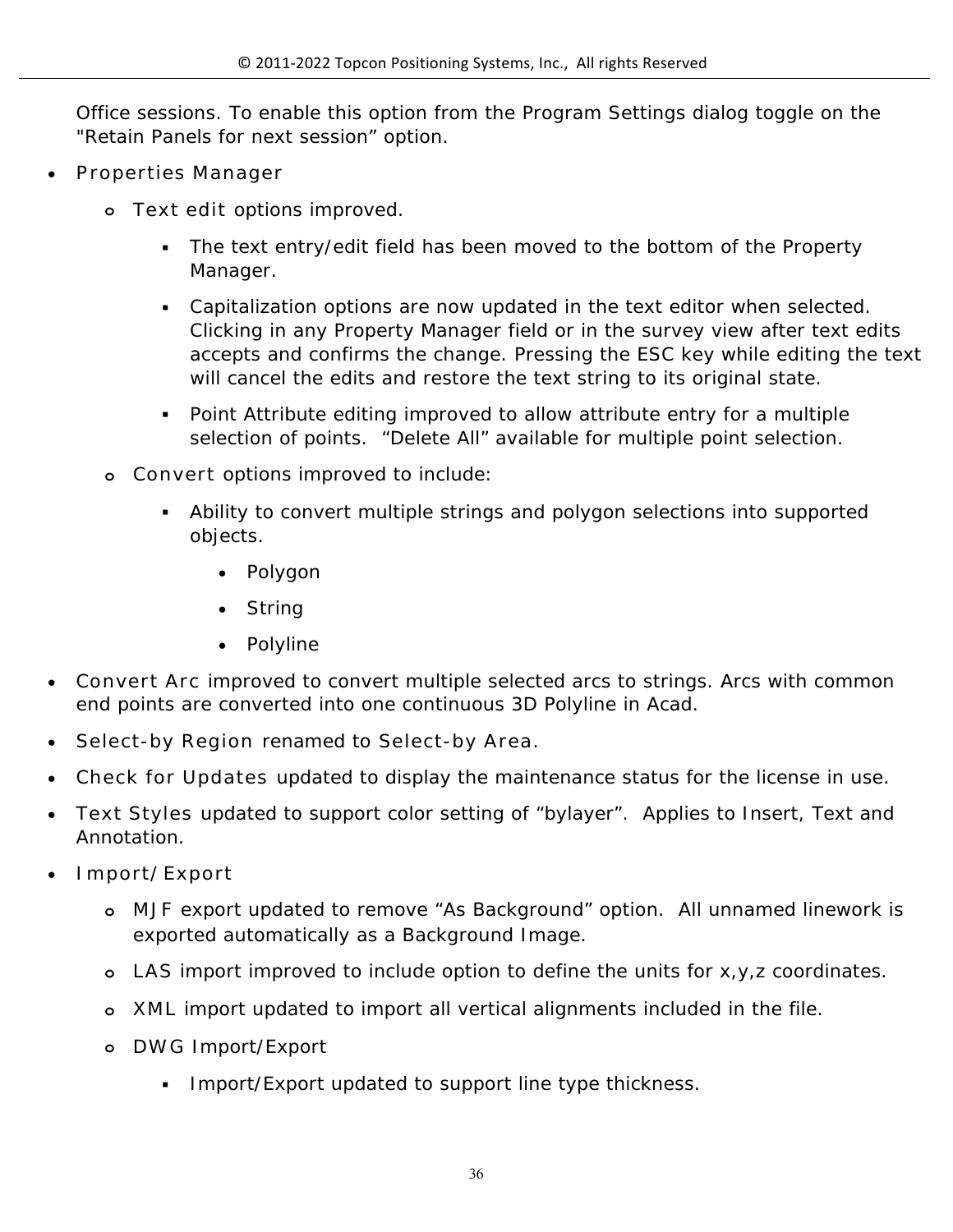- Export updated to improve support for custom lines types that include text.
- **o IFC** import updated to prompt for insertion point. By default, if insertion point is defined in the importing file, these coordinates will populate the dialog by default but may be changed if required.
- **o Legacy 3DMC files** updated to create individual files with the object name when multiple objects are exported. Relates to RD3, PL3, TN3.
- **Projections (added)**
	- **o Papua New Guinea, PNG94 Datum** and **PNGMG94 Projection**
	- **o UAE-DLTM** projection
	- **o Austrian** Datum and projections **MGI, M28, M31** and **M34**
	- **o Fehmarn** projection and geoid

#### **Bug Fixes**

- **Import DWG** corrected to fix issue with polygon hatching not importing into its original hatch layer.
- **Export DWG** 
	- o Corrected issue with Set Annotation to Point Color and Export Annotation as Text not retaining the color setting.
	- o Updated to support multiple point symbols
- **Object Selection** fixed to correct issue where a selected single entity remained selected after a 2<sup>nd</sup> window selection made without holding the shift key.
- **Selection Window** fixed issue with window selection display.
- **Create Mode Lat/Long** revised to prompt for first point in Lat/Long coordinates when inserting objects.
- **Selection Cycling** corrected to work with only data in active layers.
- **Delete** has been updated to reinstate warning message "Unable to delete entire selection" when the selection or part of cannot be deleted. Relates to locked layers and/or linked points.
- **Copy (Ctrl+shift)** fixed refresh issue for text and symbols with color setting "bylayer".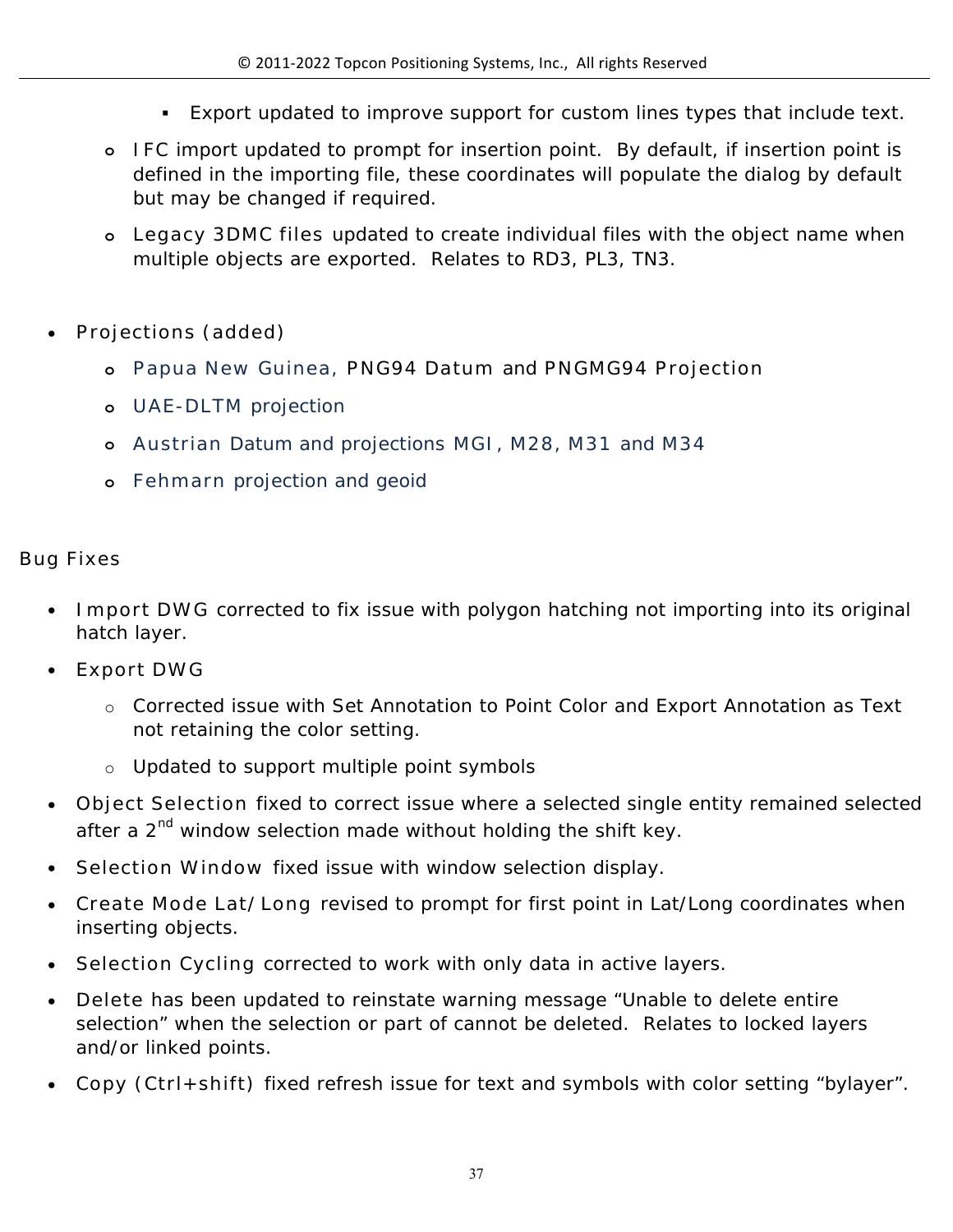**Modify Ribbon, Copy and Move** functions corrected to lock bearing/distance values when entered or locked.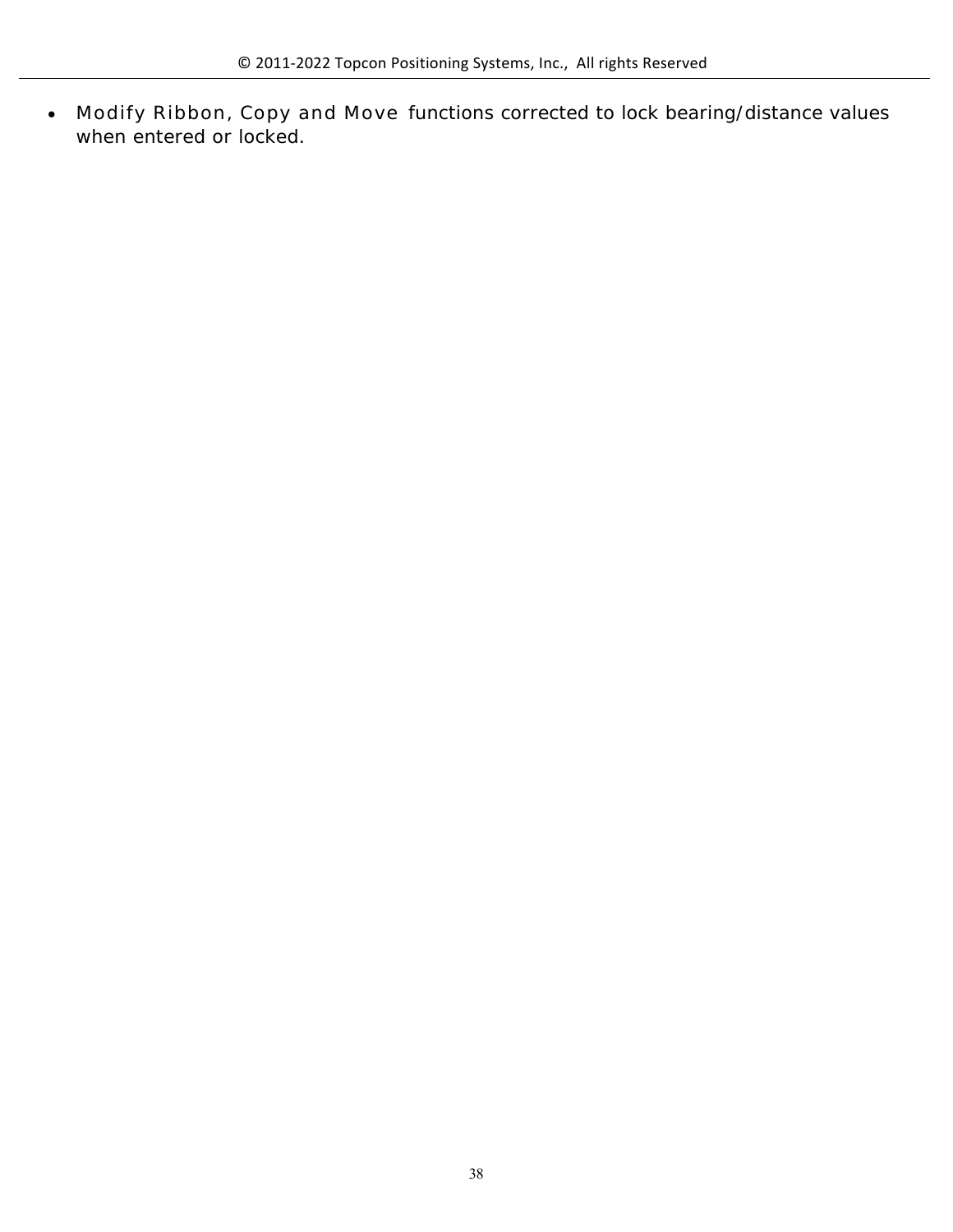# MAGNET Project - V7.2

## **General**

# **Magnet Project v7.2 Release Notes**

The following new additions/revisions have been made to Magnet Office v7.2 products.

Please take time to read the release notes. They contain information about the following:

- New Features
- Improvements
- Bug Fixes

**System Requirements**: **Operating System** Microsoft Windows 10 (64-bit version) Microsoft Windows 8 (64-bit version) **Note:** Starting with Magnet Office v7 Windows 7 is no longer supported. **Processor Speed** 2GHz Core2 processor or higher **RAM** 2GB RAM or more recommended **Memory** Local hard drive space of 2GB or higher recommended **Computer Resolution** 1280x1024 display resolution **Internet Connectivity** Can be required by some functionality.

**Project (Mass haul analysis and scheduling functionality) New Features/Improvements**

- **Datasets** is a new category added to the Project Explorer. Charts, Reports and Mass Curves can be added to the Datasets category for user selected data for quick viewing and reference.
- **Charts** are a new option and is a domain object that represents a dataset of planned and actual amounts and hauls which can be visualized in the Chart View.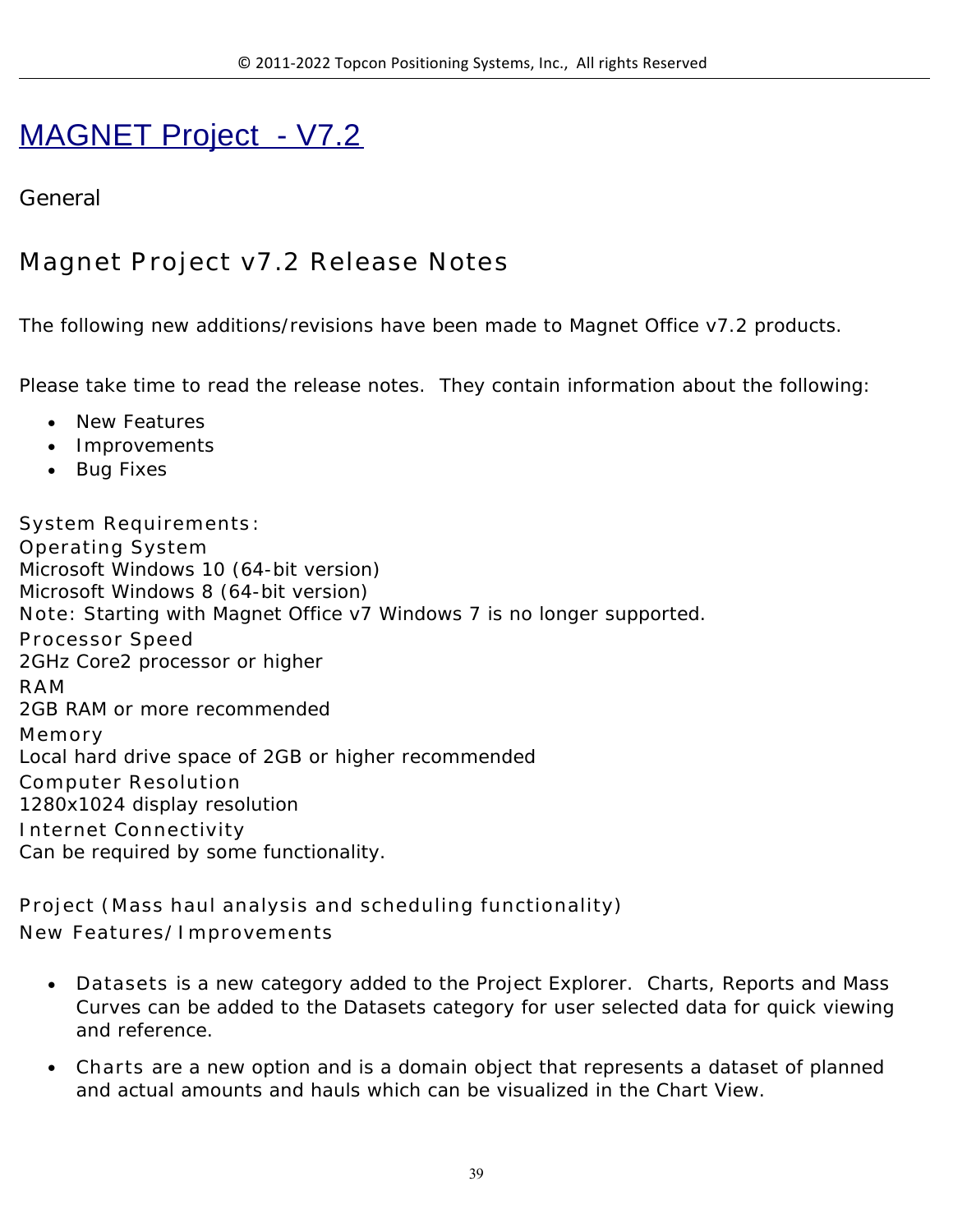- **Chart View** is a new view where line charts can be created from planned or actual task and haul data for selected material types and locations.
- **Import Actual Hauls** from **Sitelink3D** improved workflow.
- **Duplicate** option added to context menu.
- **Tasks**
	- **o** Added option to Add to Sum Task in the context menu.
	- **o** Improved to export Task properties to MS Project as custom fields.
	- **o** Added Actual Hauls tab.
- **Resource Types** now exported to MS Project XML format.
- **Filter** improvements
	- **o** Added option to graphically select items and add to an existing filter or create new filter using the context menu.
	- **o** Added an "Apply filter to all views" option in the Home ribbon, Filter ribbon group of each view.
	- **o** Each view has been updated to show the name of the filter, if present, in the View name tab.
- **Context Help** added. Pressing F1 will open the help documentation for the active view.
- **Reports**
	- **o** Improved report intervals to support "…" notation to extrapolate last interval.
	- **o** Improved to optionally include timestamps in header and/or footer of report.

**Project (Mass haul analysis and scheduling functionality)** 

**Bug Fixes**

 Corrected program crash when using Bing/Tile Maps. Double clicking on the tile resulted in a crash.

**CAD Design/Drafting, 3D Modeling functionality**

**New Features and Improvements**

**"Cloud Connections"** ribbon separated into two individual ribbons named Sitelink3D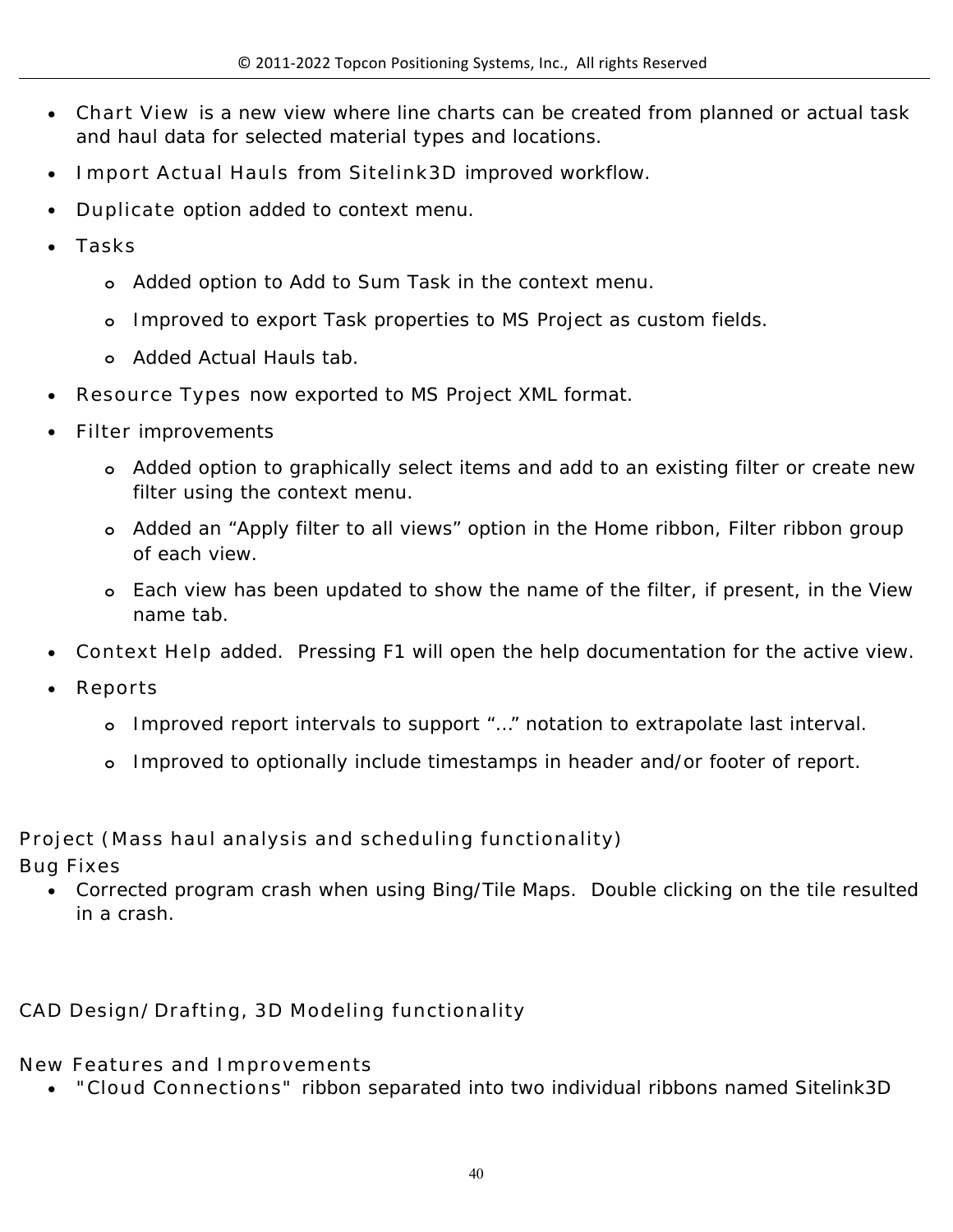and Enterprise. Related functionality for Sitelink3D and Magnet Enterprise has been moved to its related ribbon.

- **Design Sets** is new functionality for the creation and modification of Sitelink3D v2 Design Sets. Design Sets can be transferred directly from the Design Set panel to Sitelink3D or using the Upload option located in the Sitelink ribbon.
- **Cloud Data Panel** is a new panel added in the Sitelink3D ribbon. This panel displays the current data residing in the Sitelink3D V2 Site data repository. A right mouse button context menu is provided for refreshing the list for individual categories on the data tree and contains additional specific options based on the object or category selected.
- **Sitelink3D Client Panel** updated to support Sitelink3D connected machines and filter options.
- **Inquiry > Offset Distance** improved to support large station values.
- **Modeless Panels** updated to retain their position and display settings between Magnet Office sessions. To enable this option from the Program Settings dialog toggle on the "Retain Panels for next session" option.
- **Design Groups** is new logic applied to computed designs created using design functions such as, corridors, trenches, road, and pads. Magnet office automatically creates these design groups internally and they can be viewed using the Design Groups icon located in the Design ribbon. Design Groups are available for export options as well as creation of Design Sets for use with Sitelink v2 and 3DMC.
- **Properties Manager** 
	- **o Text edit** options improved.
		- The text entry/edit field has been moved to the bottom of the Property Manager.
		- Capitalization options are now updated in the text editor when selected. Clicking in any Property Manager field or in the survey view after text edits accepts and confirms the change. Pressing the ESC key while editing the text will cancel the edits and restore the text string to its original state.
		- Point Attribute editing improved to allow attribute entry for a multiple selection of points. "Delete All" available for multiple point selection.
	- **o Convert** options improved to include:
		- Ability to convert closed strings and polygons into a Region for use with Sitelink3D v2 and 3DMC. Conversion to Region works on individual strings and polygons.
		- Ability to convert multiple strings and polygon selections into supported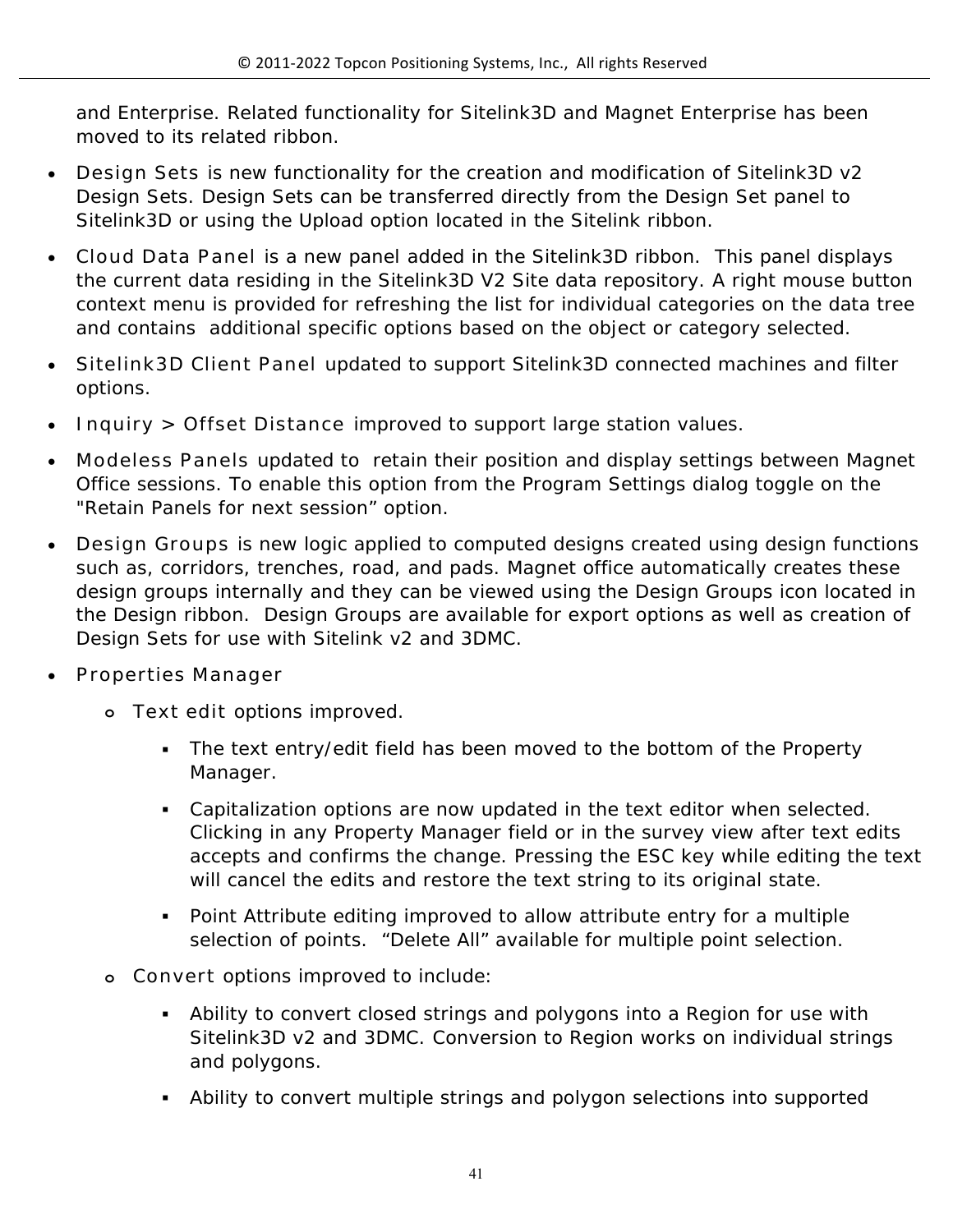objects.

- Boundary
- Polygon
- String
- Pad
- Lot
- Polyline
- Region
- **Convert Arc** improved to convert multiple selected arcs to strings. Arcs with common end points are converted into one continuous 3D Polyline in Acad.
- **Select-by Region** renamed to **Select-by Area.**
- **Check for Updates** updated to display the maintenance status for the license in use.
- **Line/Arc Tables** improved to include the option to renumber the table rows based on user entered starting number.
- **Text Styles** updated to support color setting of "bylayer". Applies to Insert, Text and Annotation.
- **Import/Export** 
	- **o MJF** export updated to remove "As Background" option. All unnamed linework is exported automatically as a Background Image.
	- **o LAS** import improved to include option to define the units for x,y,z coordinates.
	- **o XML** import updated to import all vertical alignments included in the file.
	- **o DWG** Import/Export
		- **Import/Export updated to support line type thickness.**
		- Export updated to improve support for custom lines types that include text.
	- **o IFC** import updated to prompt for insertion point. By default, if insertion point is defined in the importing file, these coordinates will populate the dialog by default but may be changed if required.
	- **o Legacy 3DMC files** updated to create individual files with the object name when multiple objects are exported. Relates to RD3, PL3, TN3.
- **Coordinate Systems**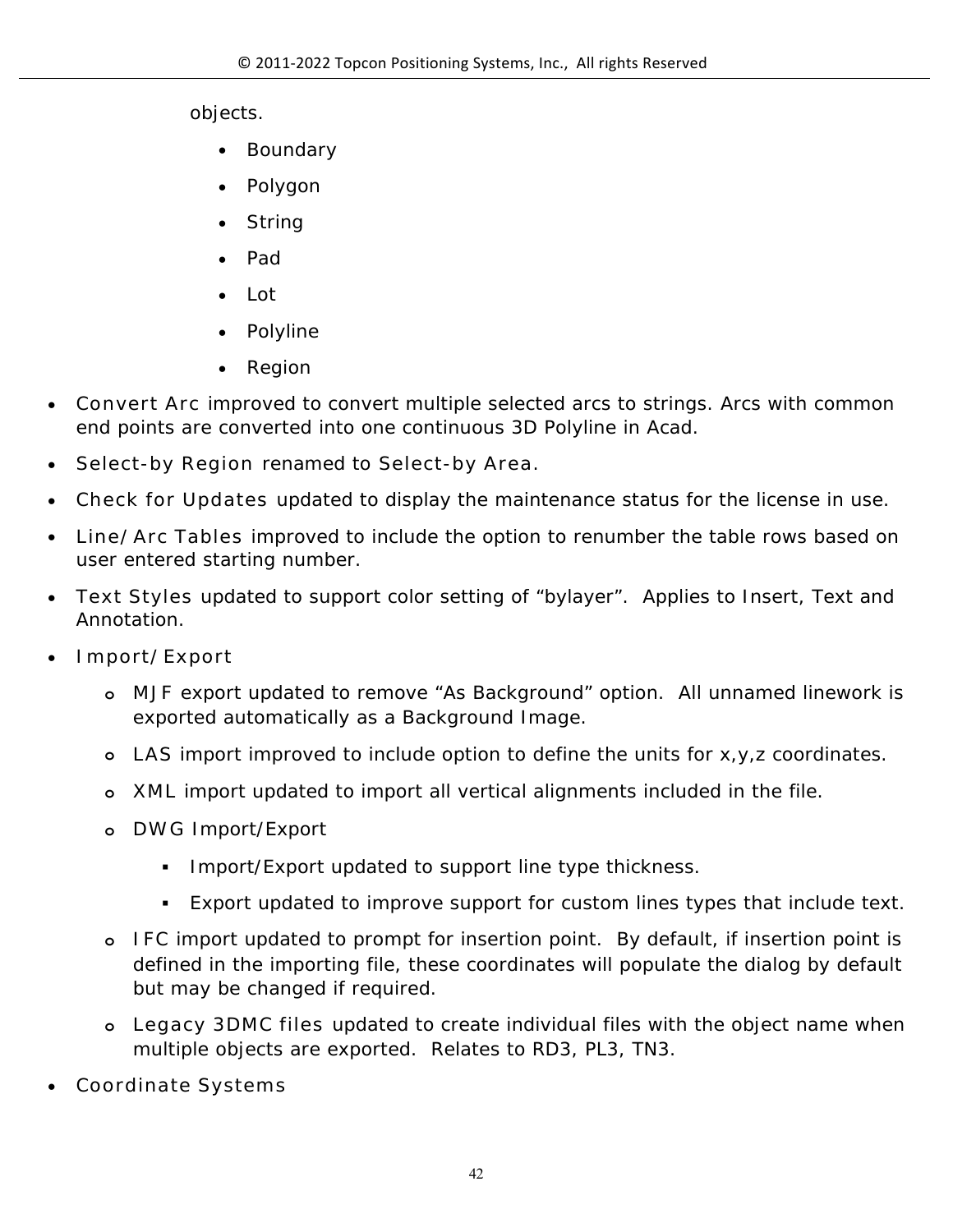- **o Papua New Guinea, PNG94 Datum** and **PNGMG94 Projection**
- **o UAE-DLTM** projection
- **o Austrian** Datum and projections **MGI, M28, M31** and **M34**
- **o Fehmarn** projection and geoid

### **Bug Fixes**

- **Import DWG** corrected to fix issue with polygon hatching not importing into its original hatch layer.
- **Export DWG** 
	- o Corrected issue with Set Annotation to Point Color and Export Annotation as Text not retaining the color setting.
	- o Updated to support multiple point symbols
- **Object Selection** fixed to correct issue where a selected single entity remained selected after a  $2<sup>nd</sup>$  window selection made without holding the shift key.
- **Selection Window** fixed issue with window selection display.
- **Create Mode Lat/Long** revised to prompt for first point in Lat/Long coordinates when inserting objects.
- **Selection Cycling** corrected to work with only data in active layers.
- **Delete** has been updated to reinstate warning message "Unable to delete entire selection" when the selection or part of cannot be deleted. Relates to locked layers and/or linked points.
- **DTM Manager** corrected issue with surface area reporting incorrect area after deleting triangles.
- **Copy (Ctrl+shift)** fixed refresh issue for text and symbols with color setting "bylayer".
- **Modify Ribbon, Copy and Move** functions corrected to lock bearing/distance values when entered or locked.
- **Resurface Design** updated to correct IRI Export Profile to export only the selected string.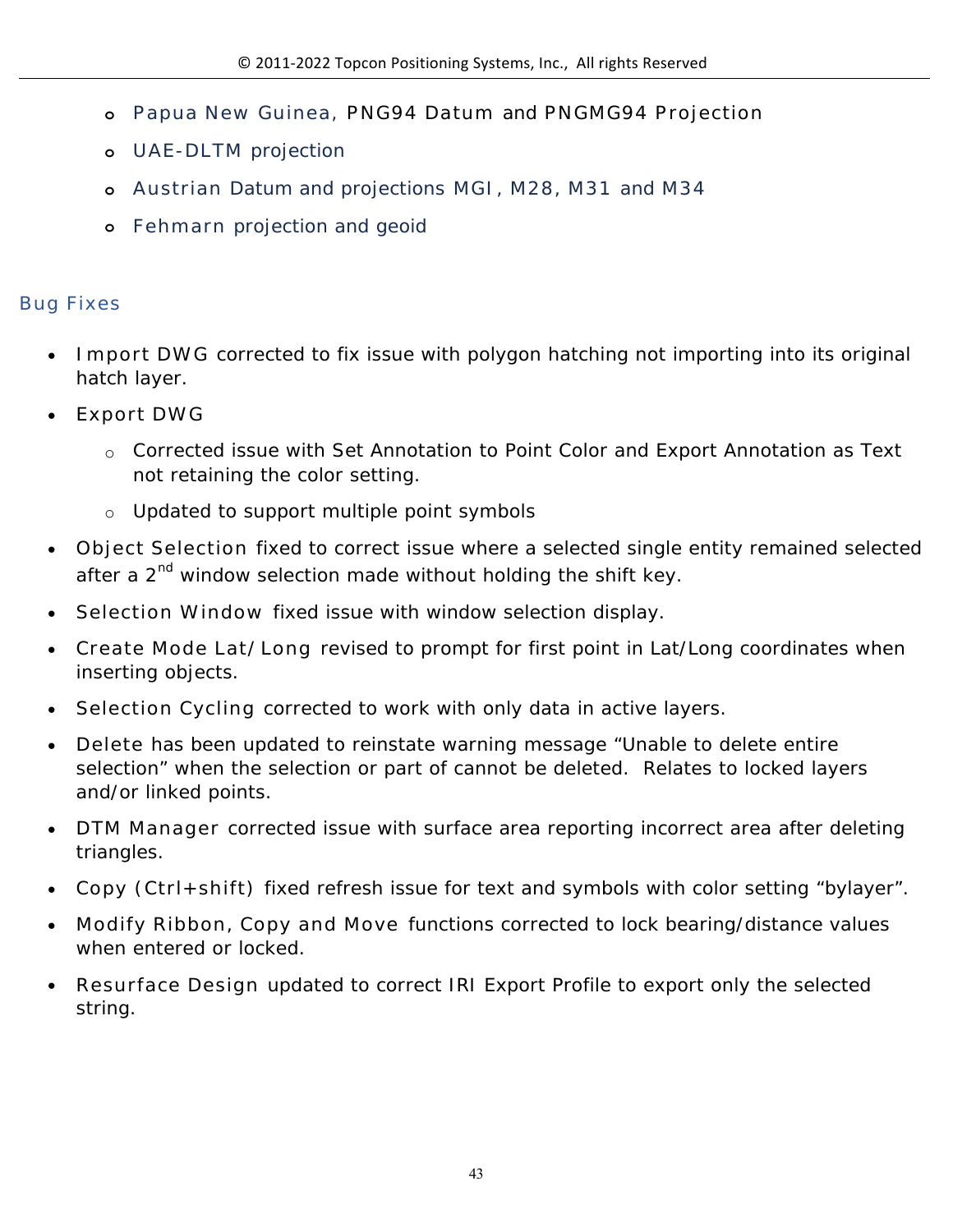#### **Magnet Tools**

General

- **Import from Internet** updated to support HTTPS web sites.
- **Snaps** updated to include marker and flyout description.

Coordinate Systems

- **Austrian** Datum and projections **MGI, M28, M31** and **M34** added.
- **Fehmarn** projection and geoid added.
- **Papua New Guinea, PNG94 Datum** and **PNGMG94 Projection** added.
- **UAE-DLTM** projection added.

Bug Fixes

- Digital Leve**l** data updated to correct issue with data processing.
- Report generation updated to correct program crash when using Russian localized language file.
- Corrected issue with unreadable text after import using Russian localized language file.
- Corrected random crash when opening Point Properties dialog.

**Topcon Exchange for Autodesk Ribbon**

Improvements

**Civil 3D 2022** support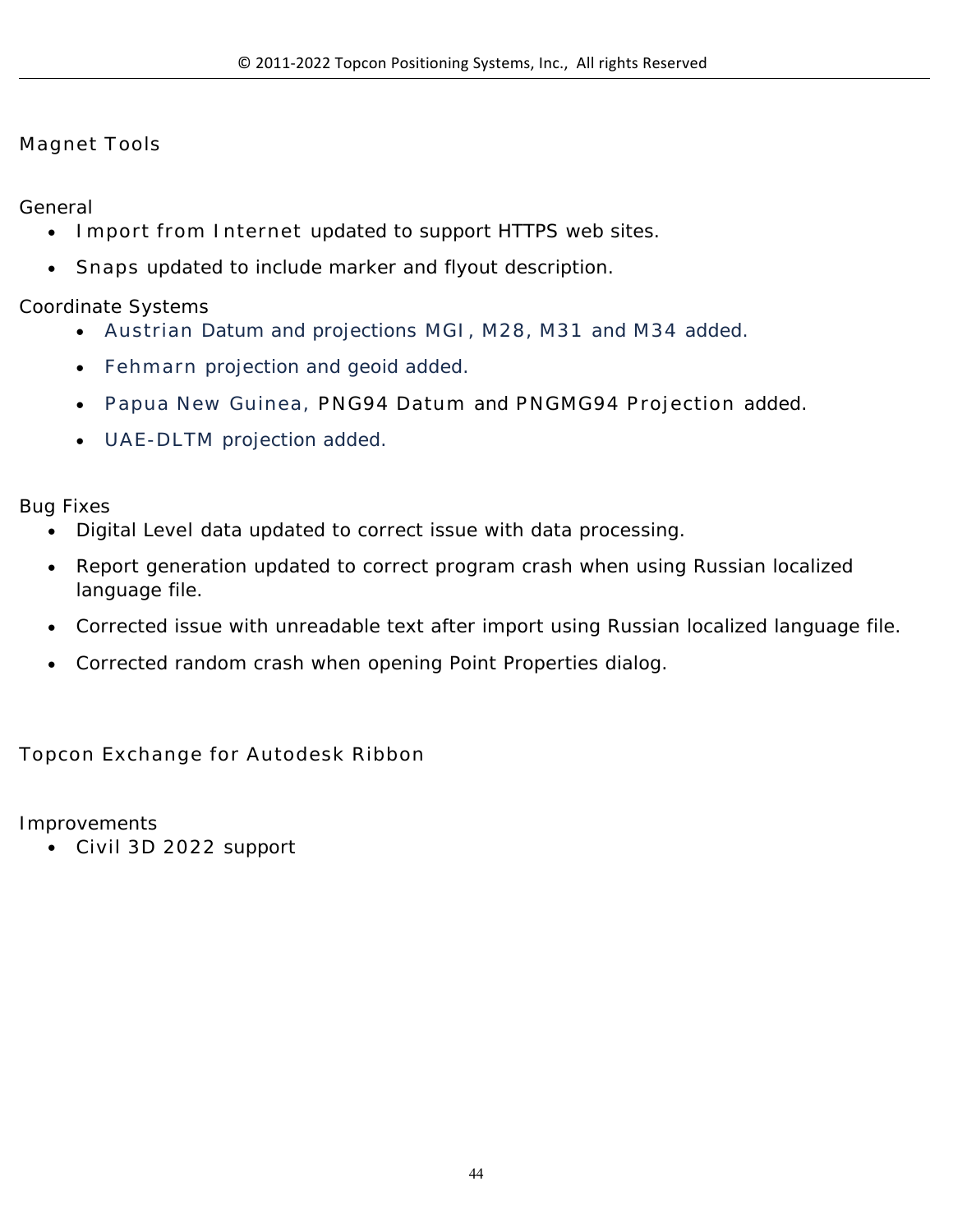# MAGNET Site - V7.2

### **General**

## **Magnet Site v7.2 Release Notes**

The following new additions/revisions have been made to Magnet Office v7.2 products.

Please take time to read the release notes. They contain information about the following:

- New Features
- Improvements
- Bug Fixes

**System Requirements: Operating System** Microsoft Windows 10 (64-bit version) Microsoft Windows 8 (64-bit version) **Note:** Starting with Magnet Office v7 Windows 7 is no longer supported. **Processor Speed** 2GHz Core2 processor or higher **RAM** 2GB RAM or more recommended **Memory** Local hard drive space of 2GB or higher recommended **Computer Resolution** 1280x1024 display resolution **Internet Connectivity** Can be required by some functionality.

**General Functionality New Features and Improvements**

- **"Cloud Connections"** ribbon separated into two individual ribbons named Sitelink3D and Enterprise. Related functionality for Sitelink3D and Magnet Enterprise has been moved to its related ribbon.
- **Design Sets** is new functionality for the creation and modification of Sitelink3D v2 Design Sets. Design Sets can be transferred directly from the Design Set panel to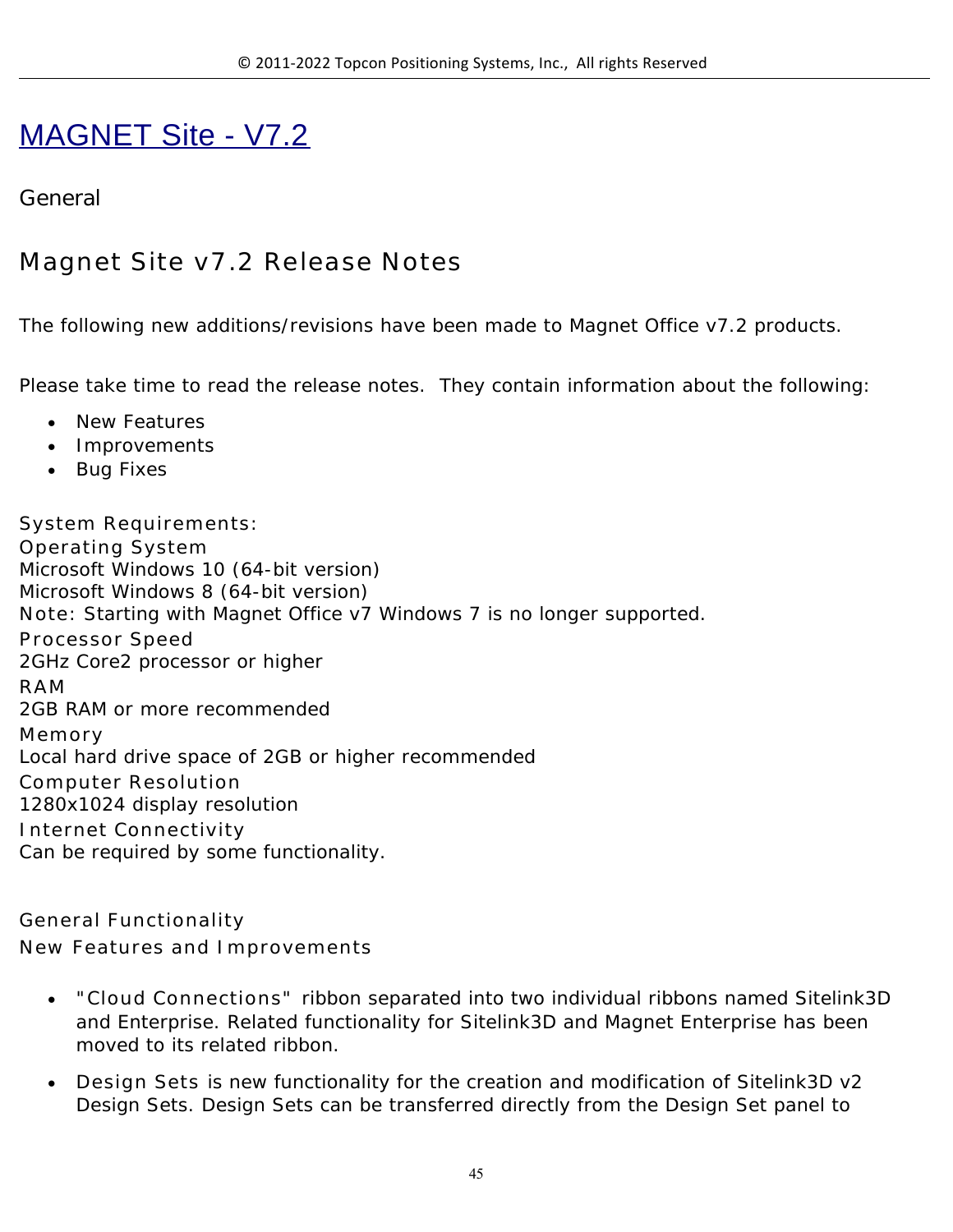Sitelink3D or using the Upload option located in the Sitelink ribbon.

- **Cloud Data Panel** is a new panel added in the Sitelink3D ribbon. This panel displays the current data residing in the Sitelink3D V2 Site data repository. A right mouse button context menu is provided for refreshing the list for individual categories on the data tree and contains additional specific options based on the object or category selected.
- **Sitelink3D Client Panel** updated to support Sitelink3D connected machines and filter options.
- **Inquiry > Offset Distance** improved to support large station values.
- **Modeless Panels** updated to retain their position and display settings between Magnet Office sessions. To enable this option from the Program Settings dialog toggle on the "Retain Panels for next session" option.
- **Design Groups** is new logic applied to computed designs created using design functions such as, corridors, trenches, road, and pads. Magnet office automatically creates these design groups internally and they can be viewed using the Design Groups icon located in the Design ribbon. Design Groups are available for export options as well as creation of Design Sets for use with Sitelink v2 and 3DMC.
- **Properties Manager** 
	- **o Text edit** options improved.
		- The text entry/edit field has been moved to the bottom of the Property Manager.
		- Capitalization options are now updated in the text editor when selected. Clicking in any Property Manager field or in the survey view after text edits accepts and confirms the change. Pressing the ESC key while editing the text will cancel the edits and restore the text string to its original state.
		- Point Attribute editing improved to allow attribute entry for a multiple selection of points. "Delete All" available for multiple point selection.
	- **o Convert** options improved to include:
		- Ability to convert closed strings and polygons into a Region for use with Sitelink3D v2 and 3DMC. Conversion to Region works on individual strings and polygons.
		- Ability to convert multiple strings and polygon selections into supported objects.
			- Boundary
			- Polygon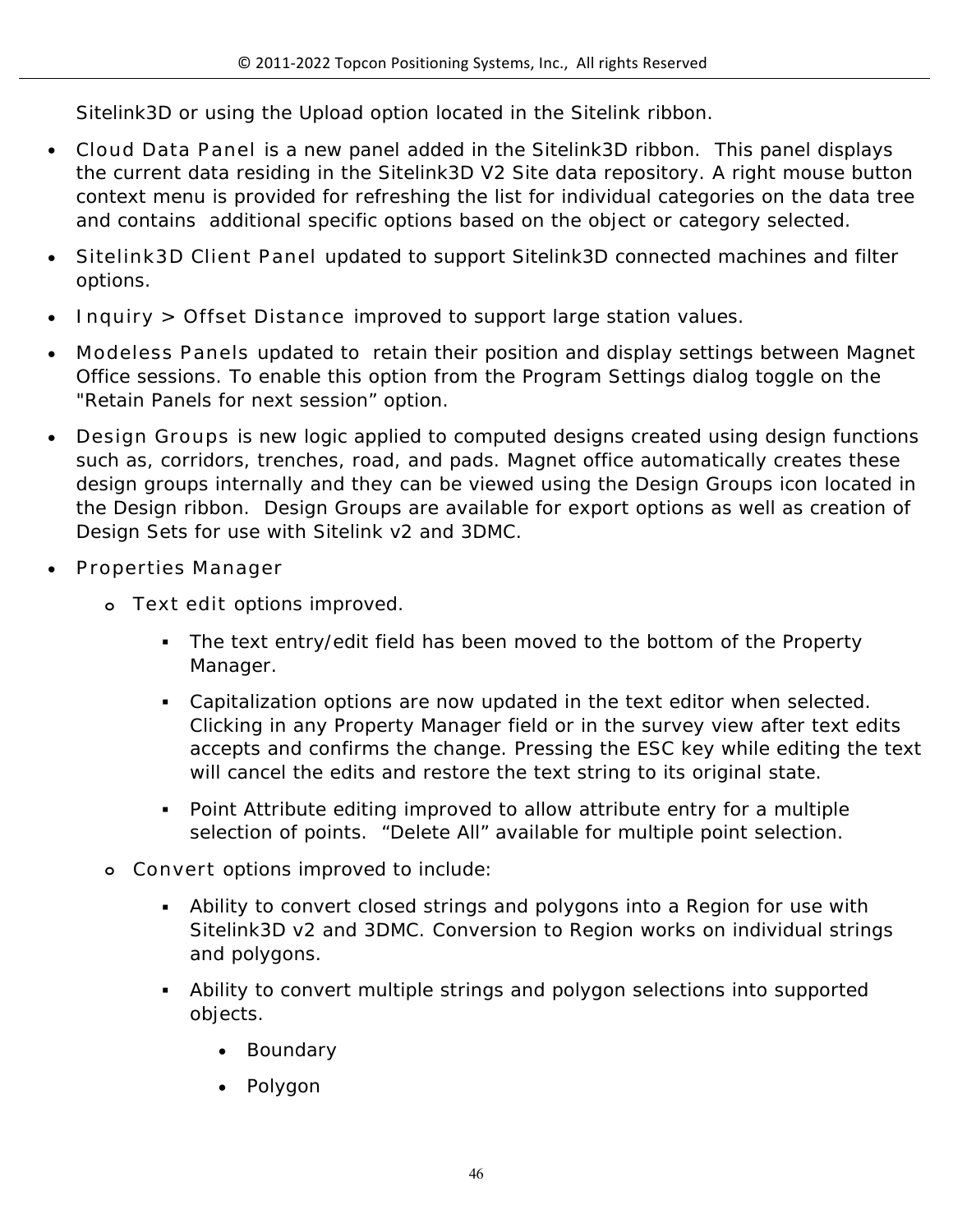- String
- Pad
- Lot
- Polyline
- Region
- **Convert Arc** improved to convert multiple selected arcs to strings. Arcs with common end points are converted into one continuous 3D Polyline in Acad.
- **Select-by Region** renamed to **Select-by Area.**
- **Check for Updates** updated to display the maintenance status for the license in use.
- **Line/Arc Tables** improved to include the option to renumber the table rows based on user entered starting number.
- **Text Styles** updated to support color setting of "bylayer". Applies to Insert, Text and Annotation.
- **Import/Export** 
	- **o MJF** export updated to remove "As Background" option. All unnamed linework is exported automatically as a Background Image.
	- **o LAS** import improved to include option to define the units for x,y,z coordinates.
	- **o XML** import updated to import all vertical alignments included in the file.
	- **o DWG** Import/Export
		- **Import/Export updated to support line type thickness.**
		- Export updated to improve support for custom lines types that include text.
	- **o IFC** import updated to prompt for insertion point. By default, if insertion point is defined in the importing file, these coordinates will populate the dialog by default but may be changed if required.
	- **o Legacy 3DMC files** updated to create individual files with the object name when multiple objects are exported. Relates to RD3, PL3, TN3.
- **Projections (added)** 
	- **o Papua New Guinea, PNG94 Datum** and **PNGMG94 Projection**
	- **o UAE-DLTM** projection
	- **o Austrian** Datum and projections **MGI, M28, M31** and **M34**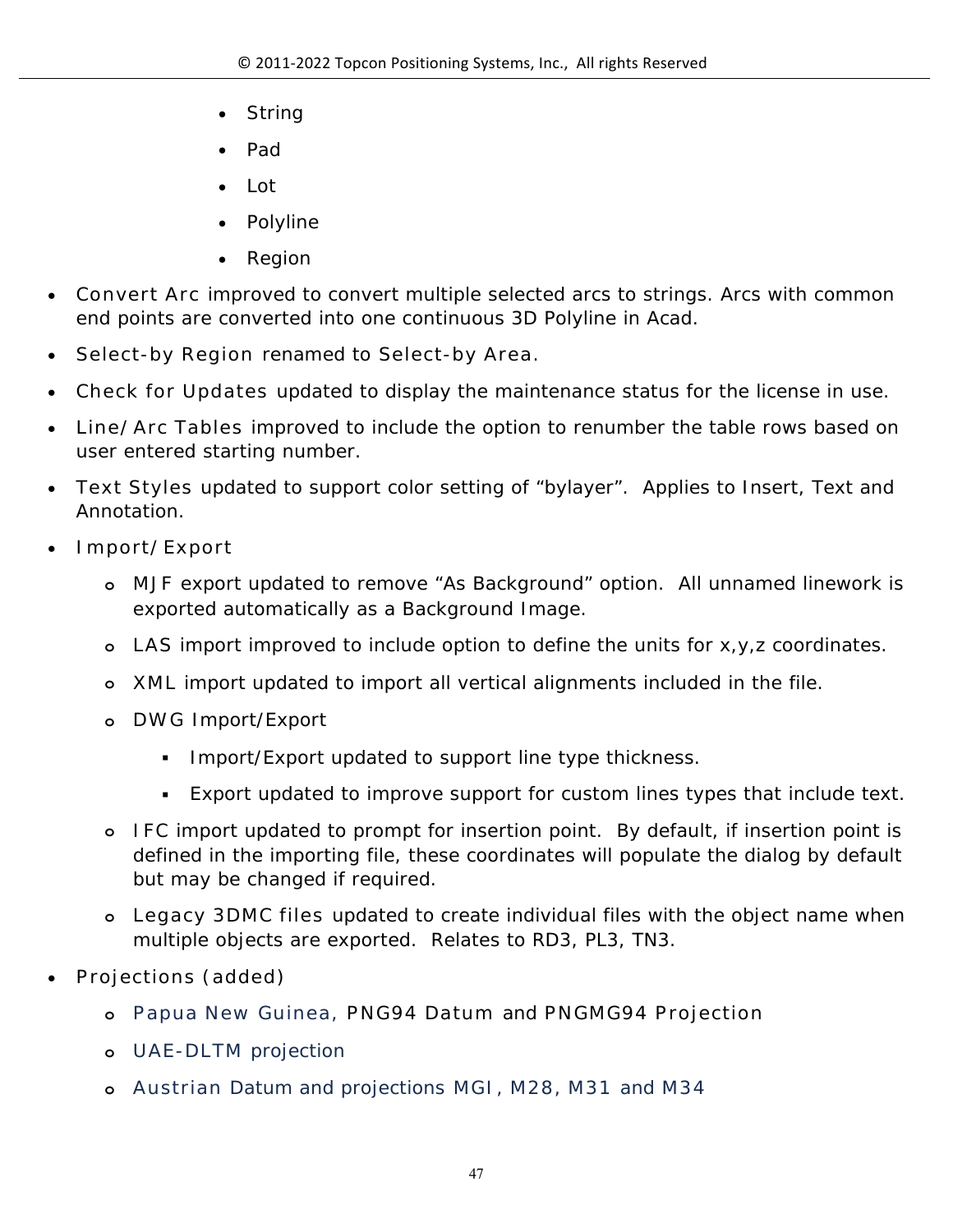#### **o Fehmarn** projection and geoid

**Bug Fixes** 

- **Import DWG** corrected to fix issue with polygon hatching not importing into its original hatch layer.
- **Export DWG** 
	- o Corrected issue with Set Annotation to Point Color and Export Annotation as Text not retaining the color setting.
	- o Updated to support multiple point symbols
- **Object Selection** fixed to correct issue where a selected single entity remained selected after a  $2<sup>nd</sup>$  window selection made without holding the shift key.
- **Selection Window** fixed issue with window selection display.
- **Create Mode Lat/Long** revised to prompt for first point in Lat/Long coordinates when inserting objects.
- **Selection Cycling** corrected to work with only data in active layers.
- **Delete** has been updated to reinstate warning message "Unable to delete entire selection" when the selection or part of cannot be deleted. Relates to locked layers and/or linked points.
- **DTM Manager** corrected issue with surface area reporting incorrect area after deleting triangles.
- **Copy (Ctrl+shift)** fixed refresh issue for text and symbols with color setting "bylayer".
- **Modify Ribbon, Copy and Move** functions corrected to lock bearing/distance values when entered or locked.

**Magnet Tools General**

- **Import from Internet** updated to support HTTPS web sites.
- **Snaps** updated to include marker and flyout description.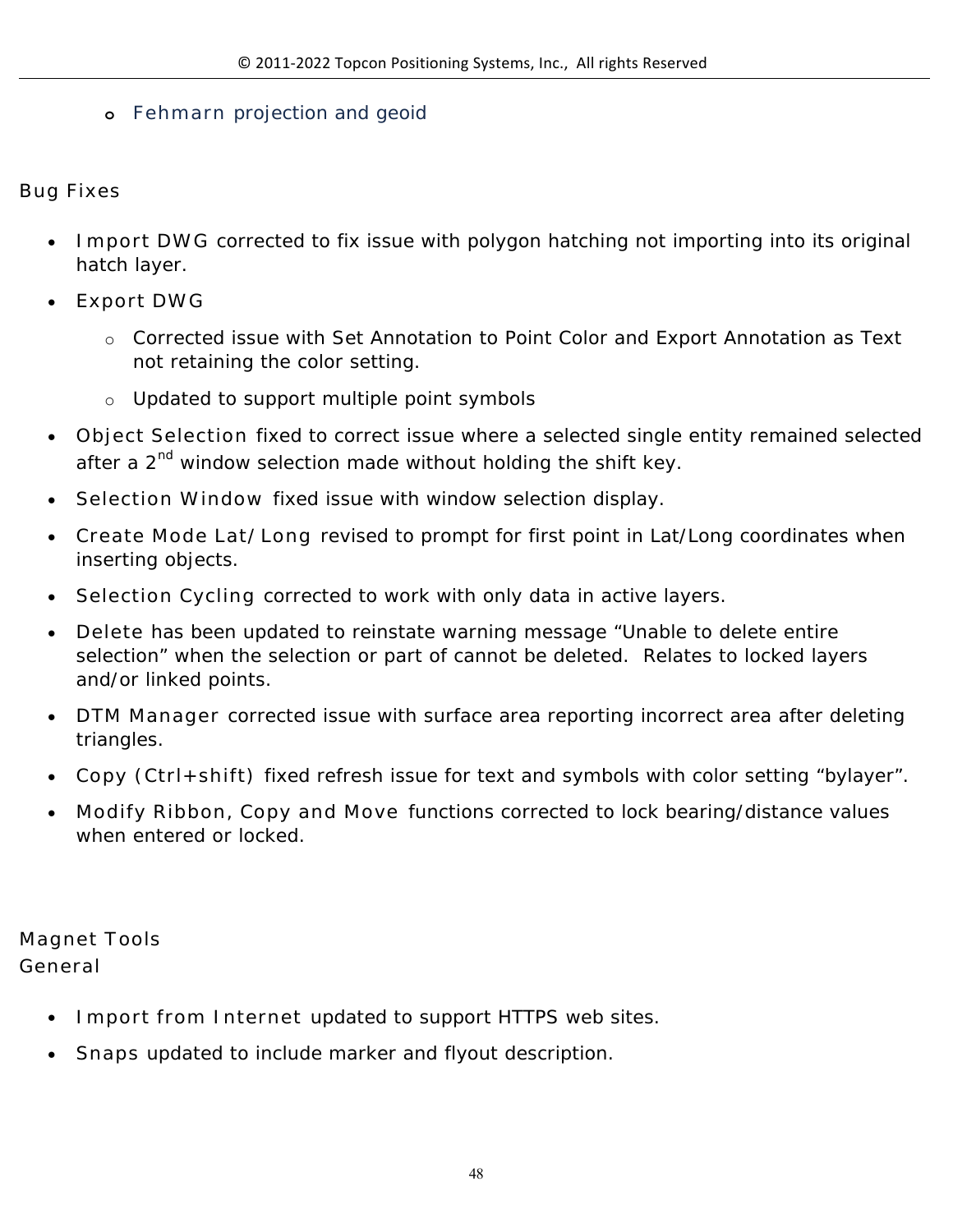**Coordinate Systems**

- **Austrian** Datum and projections **MGI, M28, M31** and **M34** added.
- **Fehmarn** projection and geoid added.
- **Papua New Guinea, PNG94 Datum** and **PNGMG94 Projection** added.
- **UAE-DLTM** projection added.

**Bug Fixes**

- Digital Leve**l** data updated to correct issue with data processing.
- Report generation updated to correct program crash when using Russian localized language file.
- Corrected issue with unreadable text after import using Russian localized language file.
- Corrected random crash when opening Point Properties dialog.

**Topcon Exchange for Autodesk Ribbon Improvements**

**Civil 3D 2022** support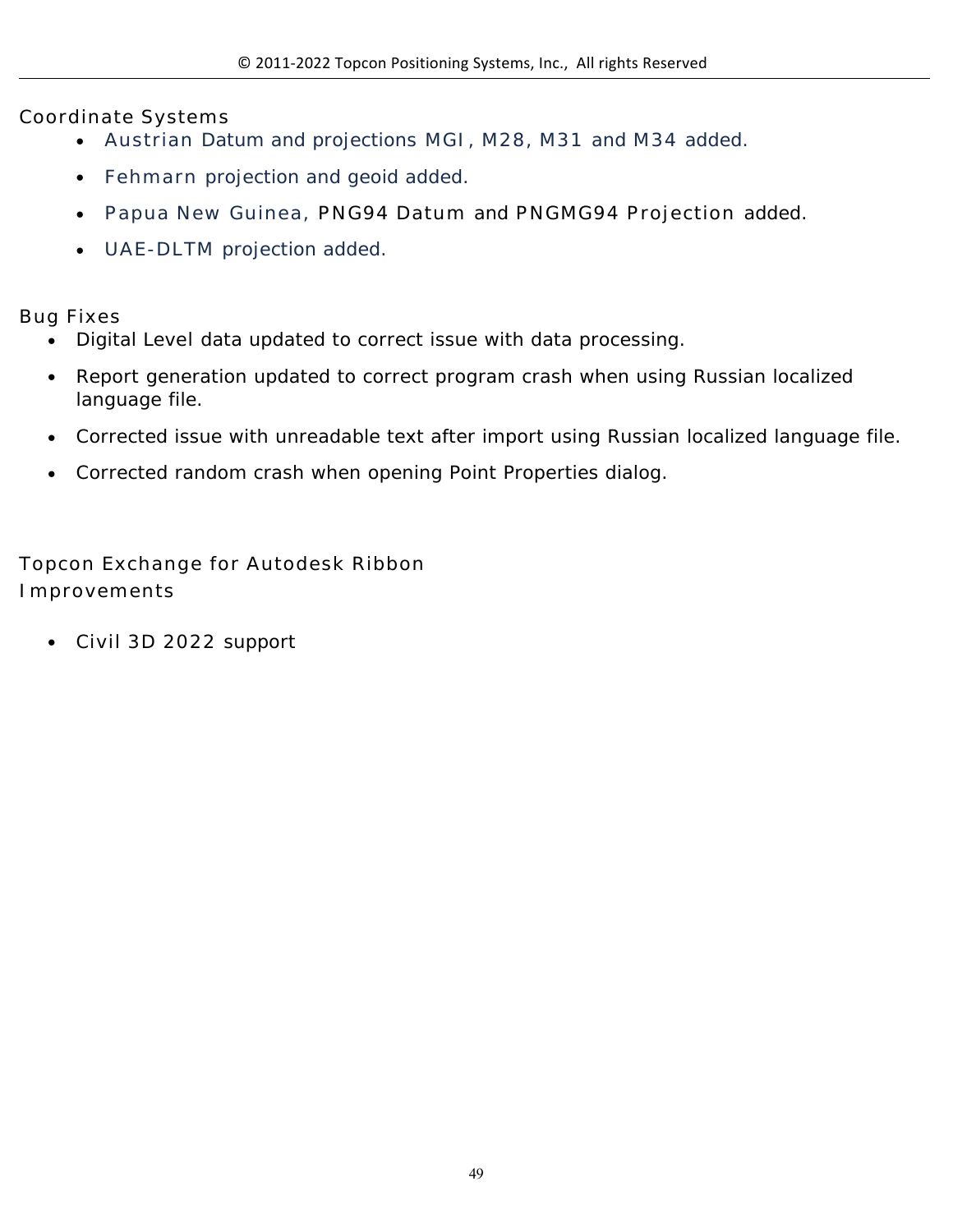# MAGNET Survey - V7.2

## **General**

# **Magnet Survey v7.2 Release Notes**

The following new additions/revisions have been made to Magnet Office v7.2 products.

Please take time to read the release notes. They contain information about the following:

- New Features
- Improvements
- Bug Fixes

**System Requirements: Operating System** Microsoft Windows 10 (64-bit version) Microsoft Windows 8 (64-bit version) **Note:** Starting with Magnet Office v7 Windows 7 is no longer supported. **Processor Speed** 2GHz Core2 processor or higher **RAM** 2GB RAM or more recommended **Memory** Local hard drive space of 2GB or higher recommended **Computer Resolution** 1280x1024 display resolution **Internet Connectivity** Can be required by some functionality.

**General Functionality New Features and Improvements**

- **Inquiry > Offset Distance** improved to support large station values.
- **Modeless Panels** updated to retain their position and display settings between Magnet Office sessions. To enable this option from the Program Settings dialog toggle on the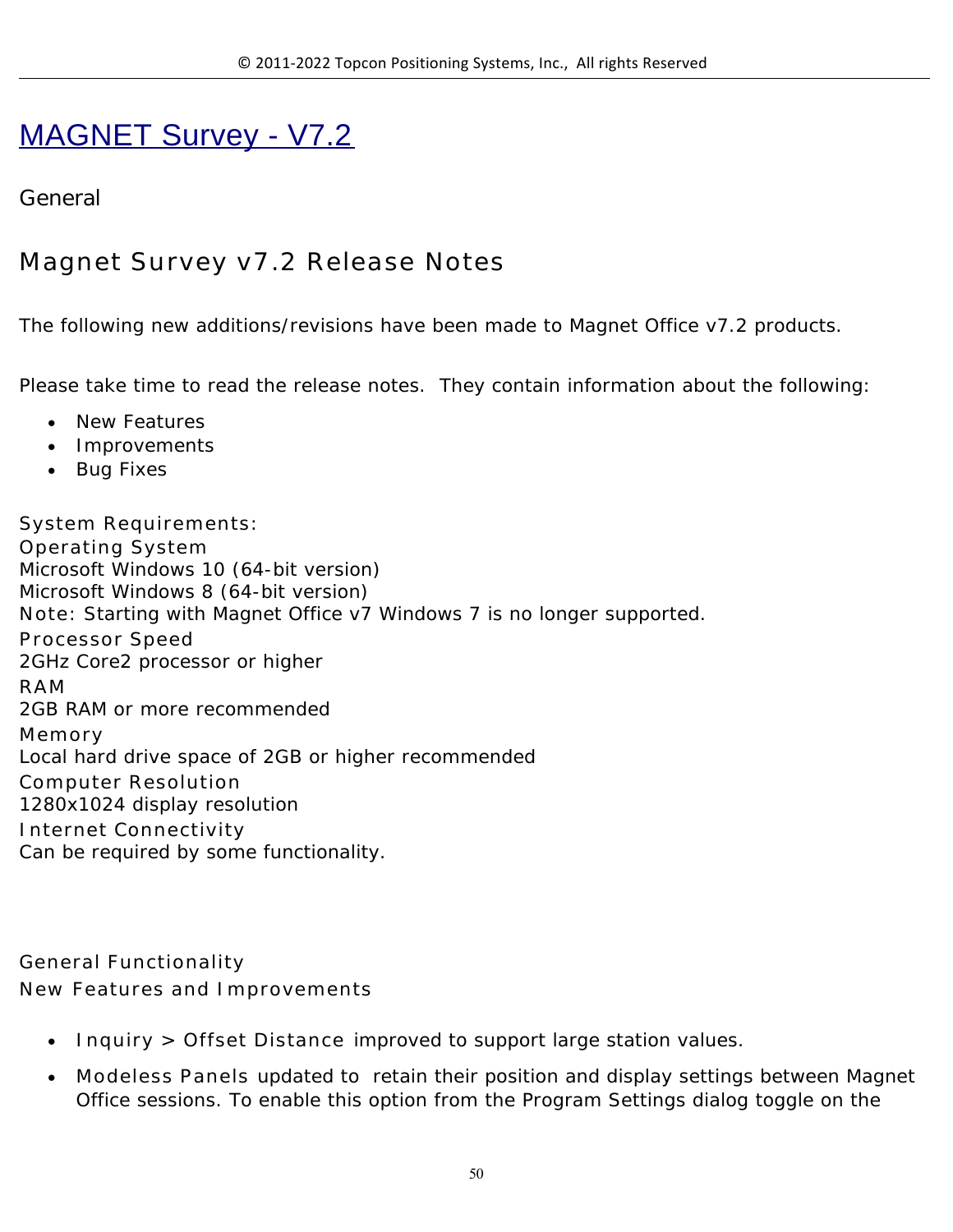"Retain Panels for next session" option.

- **Design Groups** is new logic applied to computed designs created using design functions such as, corridors, trenches, road, and pads. Magnet office automatically creates these design groups internally and they can be viewed using the Design Groups icon located in the Design ribbon. Design Groups are available for export options
- **Properties Manager** 
	- **o Text edit** options improved.
		- The text entry/edit field has been moved to the bottom of the Property Manager.
		- Capitalization options are now updated in the text editor when selected. Clicking in any Property Manager field or in the survey view after text edits accepts and confirms the change. Pressing the ESC key while editing the text will cancel the edits and restore the text string to its original state.
		- Point Attribute editing improved to allow attribute entry for a multiple selection of points. "Delete All" available for multiple point selection.
	- **o Convert** options improved to include:
		- Ability to convert closed strings and polygons into a Region for use with Sitelink3D v2 and 3DMC. Conversion to Region works on individual strings and polygons.
		- Ability to convert multiple strings and polygon selections into supported objects.
			- Boundary
			- Polygon
			- String
			- Pad
			- Lot
			- Polyline
- **Convert Arc** improved to convert multiple selected arcs to strings. Arcs with common end points are converted into one continuous 3D Polyline in Acad.
- **Select-by Region** renamed to **Select-by Area.**
- **Check for Updates** updated to display the maintenance status for the license in use.
- **Line/Arc Tables** improved to include the option to renumber the table rows based on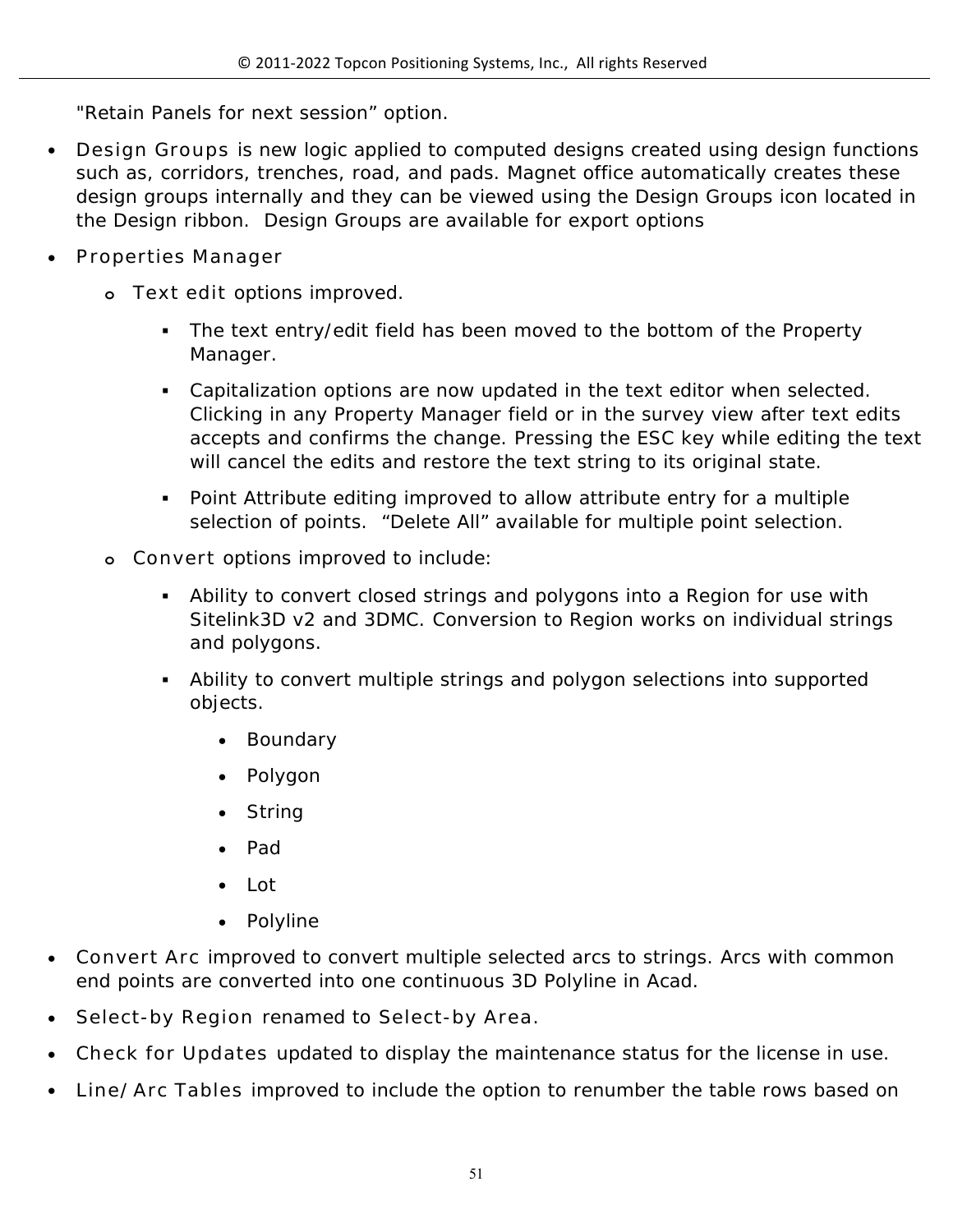user entered starting number.

- **Text Styles** updated to support color setting of "bylayer". Applies to Insert, Text and Annotation.
- **Import/Export** 
	- **o MJF** export updated to remove "As Background" option. All unnamed linework is exported automatically as a Background Image.
	- **o LAS** import improved to include option to define the units for x,y,z coordinates.
	- **o XML** import updated to import all vertical alignments included in the file.
	- **o DWG** Import/Export
		- **Import/Export updated to support line type thickness.**
		- Export updated to improve support for custom lines types that include text.
	- **o IFC** import updated to prompt for insertion point. By default, if insertion point is defined in the importing file, these coordinates will populate the dialog by default but may be changed if required.
	- **o Legacy 3DMC files** updated to create individual files with the object name when multiple objects are exported. Relates to RD3, PL3, TN3.
- **Projections (added)** 
	- **o Papua New Guinea, PNG94 Datum** and **PNGMG94 Projection**
	- **o UAE-DLTM** projection
	- **o Austrian** Datum and projections **MGI, M28, M31** and **M34**
	- **o Fehmarn** projection and geoid

#### **Bug Fixes**

- **Import DWG** corrected to fix issue with polygon hatching not importing into its original hatch layer.
- **Export DWG** 
	- o Corrected issue with Set Annotation to Point Color and Export Annotation as Text not retaining the color setting.
	- o Updated to support multiple point symbols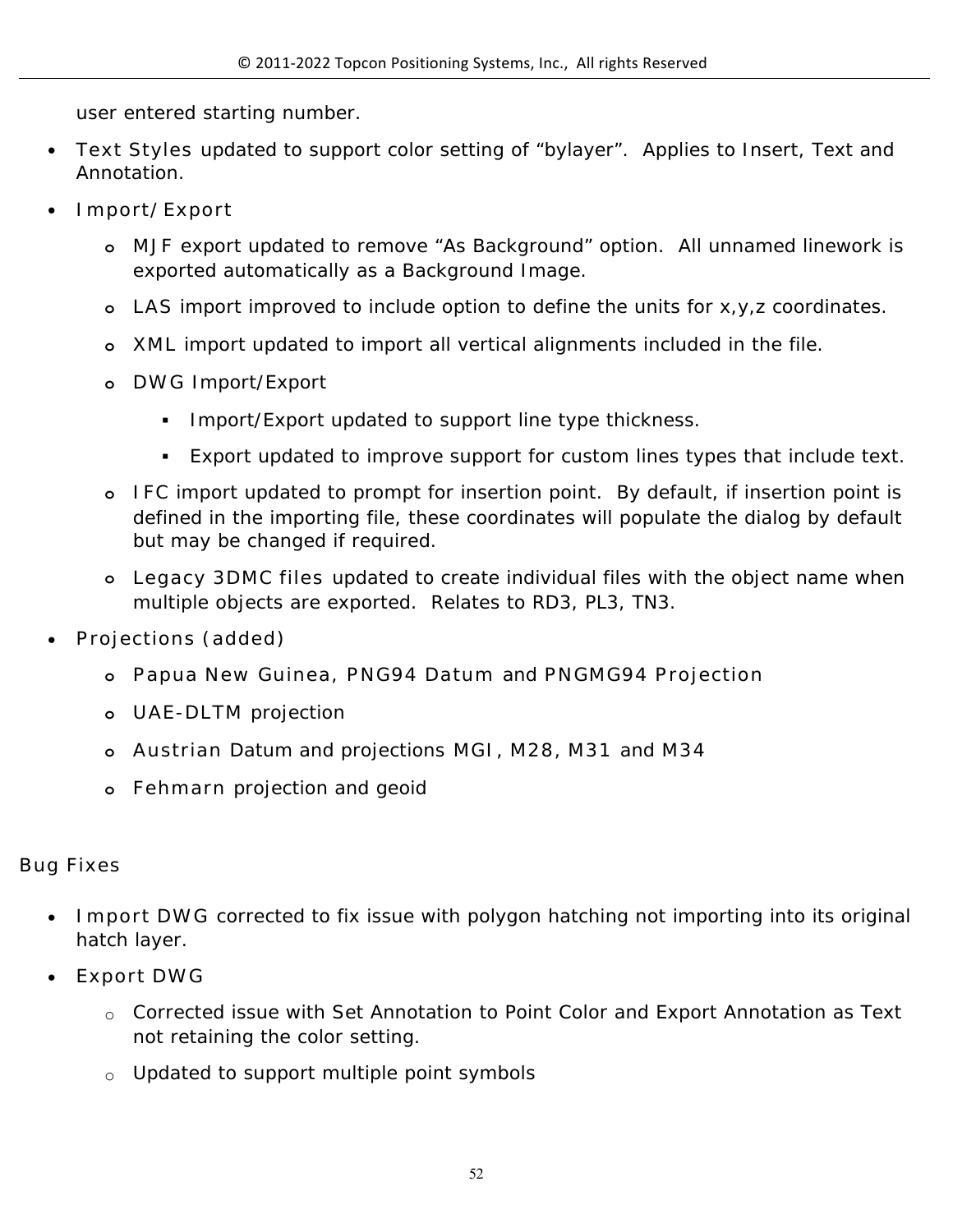- **Object Selection** fixed to correct issue where a selected single entity remained selected after a  $2<sup>nd</sup>$  window selection made without holding the shift key.
- **Selection Window** fixed issue with window selection display.
- **Create Mode Lat/Long** revised to prompt for first point in Lat/Long coordinates when inserting objects.
- **Selection Cycling** corrected to work with only data in active layers.
- **Delete** has been updated to reinstate warning message "Unable to delete entire selection" when the selection or part of cannot be deleted. Relates to locked layers and/or linked points.
- **DTM Manager** corrected issue with surface area reporting incorrect area after deleting triangles.
- **Copy (Ctrl+shift)** fixed refresh issue for text and symbols with color setting "bylayer".
- **Modify Ribbon, Copy and Move** functions corrected to lock bearing/distance values when entered or locked.

#### **Magnet Tools**

**General**

- **Import from Internet** updated to support HTTPS web sites.
- **Snaps** updated to include marker and flyout description.

**Coordinate Systems**

- **Austrian** Datum and projections **MGI, M28, M31** and **M34** added.
- **Fehmarn** projection and geoid added.
- **Papua New Guinea, PNG94 Datum** and **PNGMG94 Projection** added.
- **UAE-DLTM** projection added.

**Bug Fixes**

- Digital Leve**l** data updated to correct issue with data processing.
- Report generation updated to correct program crash when using Russian localized language file.
- Corrected issue with unreadable text after import using Russian localized language file.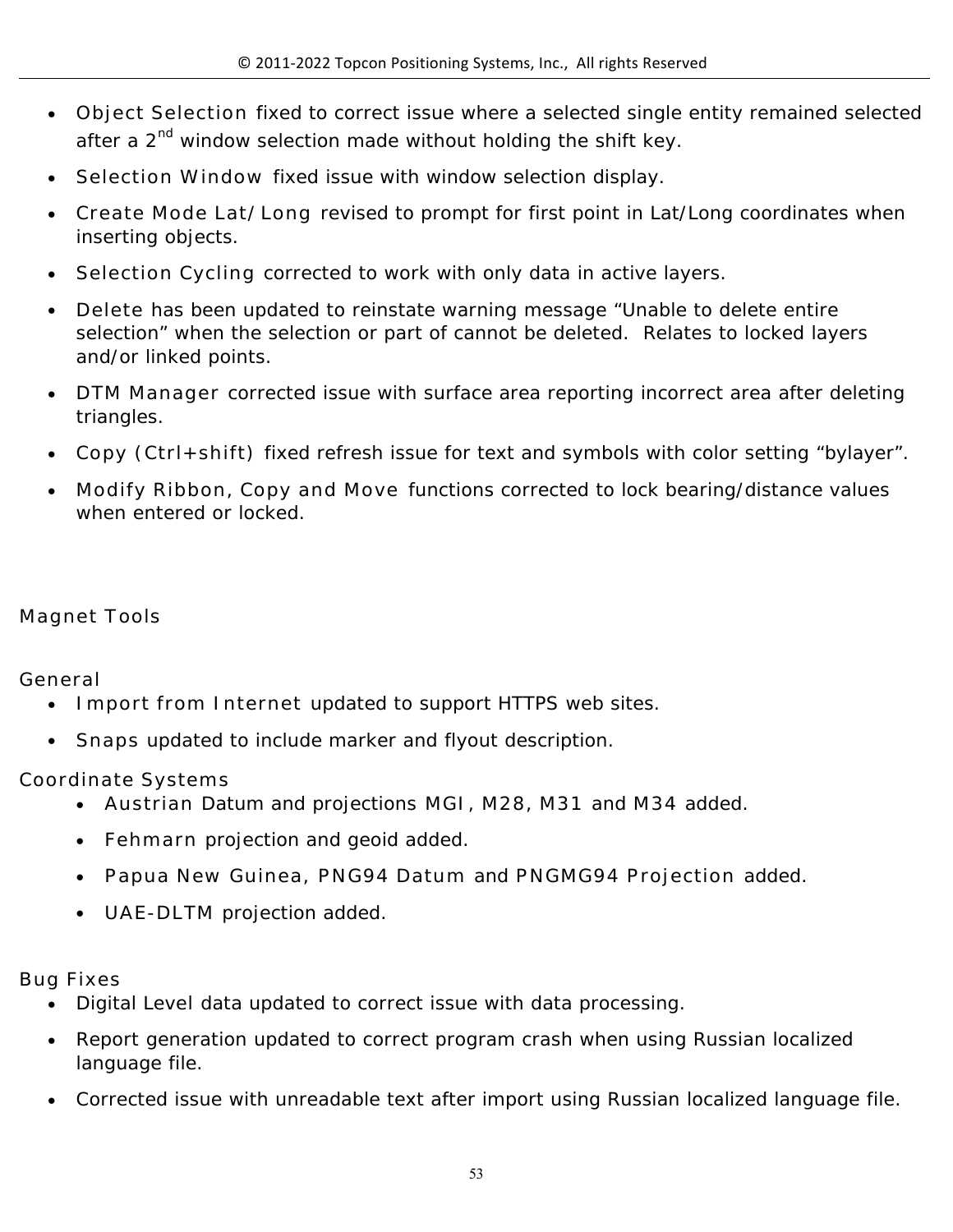Corrected random crash when opening Point Properties dialog.

**Topcon Exchange for Autodesk Ribbon Improvements**

**Civil 3D 2022** support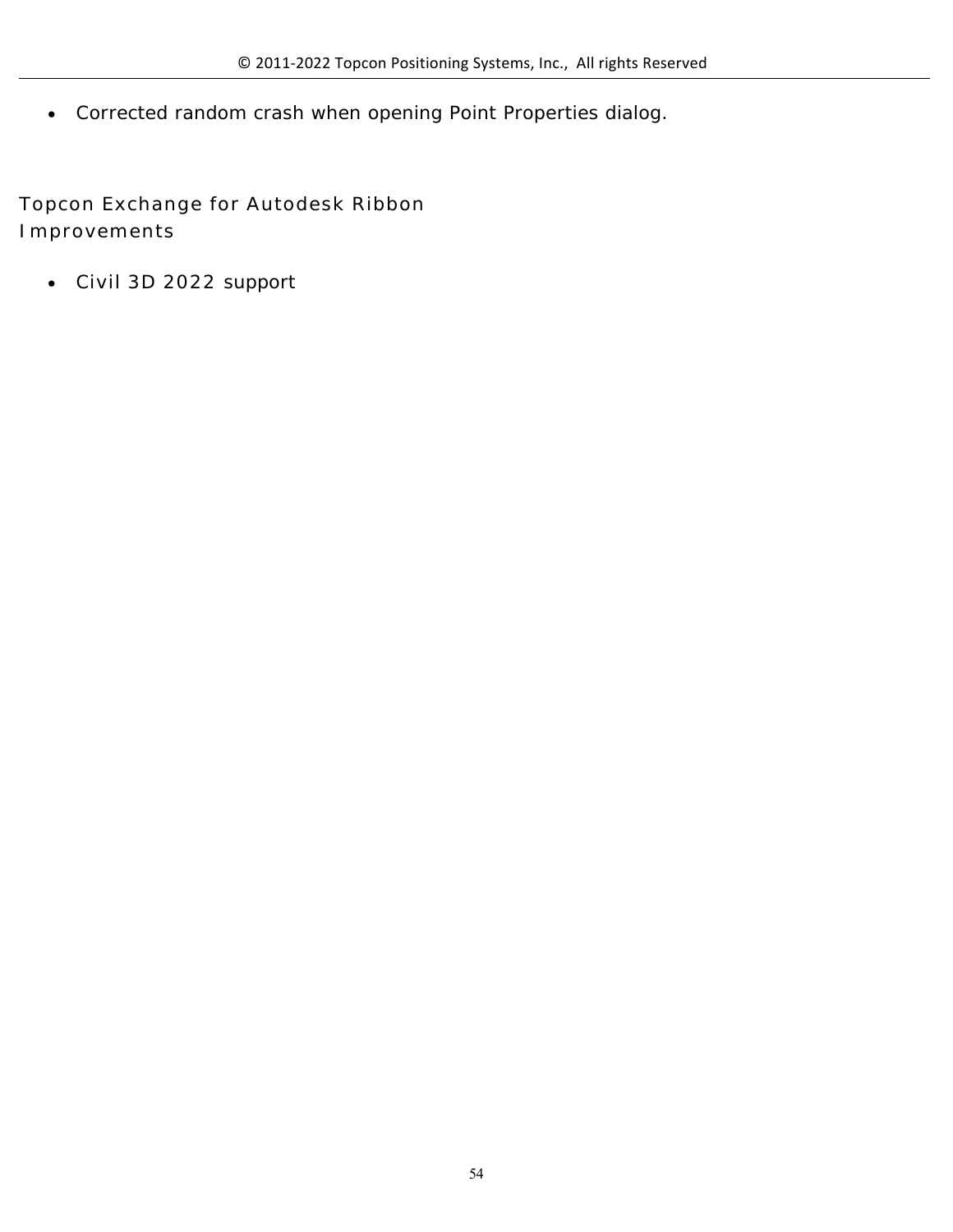# MAGNET Tools - V7.2

## **General**

# **Magnet Tools v7.2 Release Notes**

Please take time to read the release notes. They contain information about the following:

- New Features
- Improvements
- Bug Fixes

**System Requirements: Operating System** Microsoft Windows 10 (64-bit version) Microsoft Windows 8 (64-bit version) **Note:** Starting with Magnet Office v7 Windows 7 is no longer supported. **Processor Speed** 2GHz Core2 processor or higher **RAM** 2GB RAM or more recommended **Memory** Local hard drive space of 2GB or higher recommended **Computer Resolution** 1280x1024 display resolution **Internet Connectivity** Can be required by some functionality.

**General**

- **Import from Internet** updated to support HTTPS web sites.
- **Snaps** updated to include marker and flyout description.

#### **Coordinate Systems**

- **Austrian** Datum and projections **MGI, M28, M31** and **M34**
- **Fehmarn** projection and geoid
- **Papua New Guinea, PNG94 Datum** and **PNGMG94 Projection**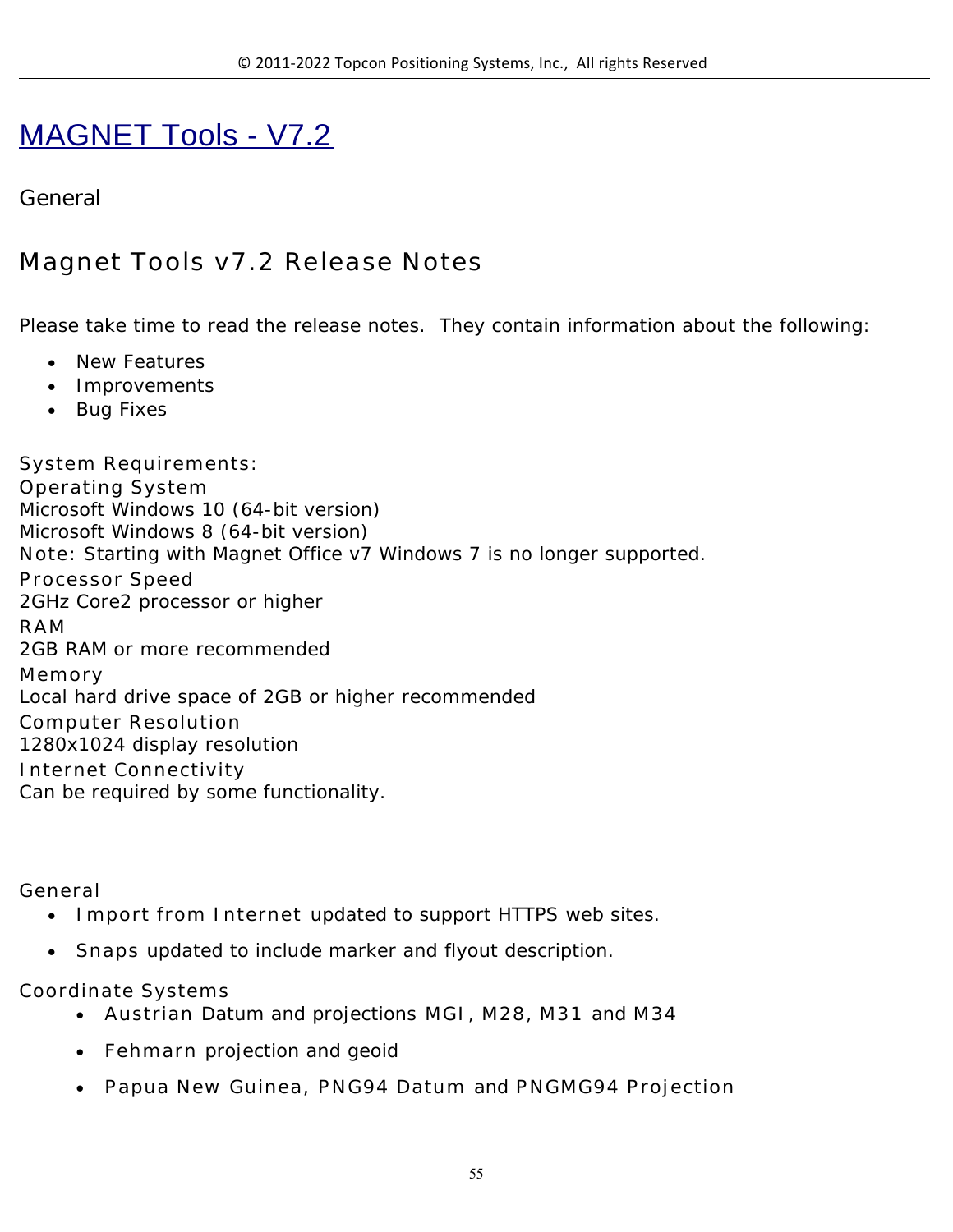**UAE-DLTM** projection

**Bug Fixes**

- Digital Level data updated to correct issue with data processing.
- Report generation updated to correct program crash when using Russian localized language file.
- Corrected issue with unreadable text after import using Russian localized language file.
- Corrected random crash when opening Point Properties dialog.

**Topcon Exchange for Autodesk Ribbon Improvements**

**Civil 3D 2022** support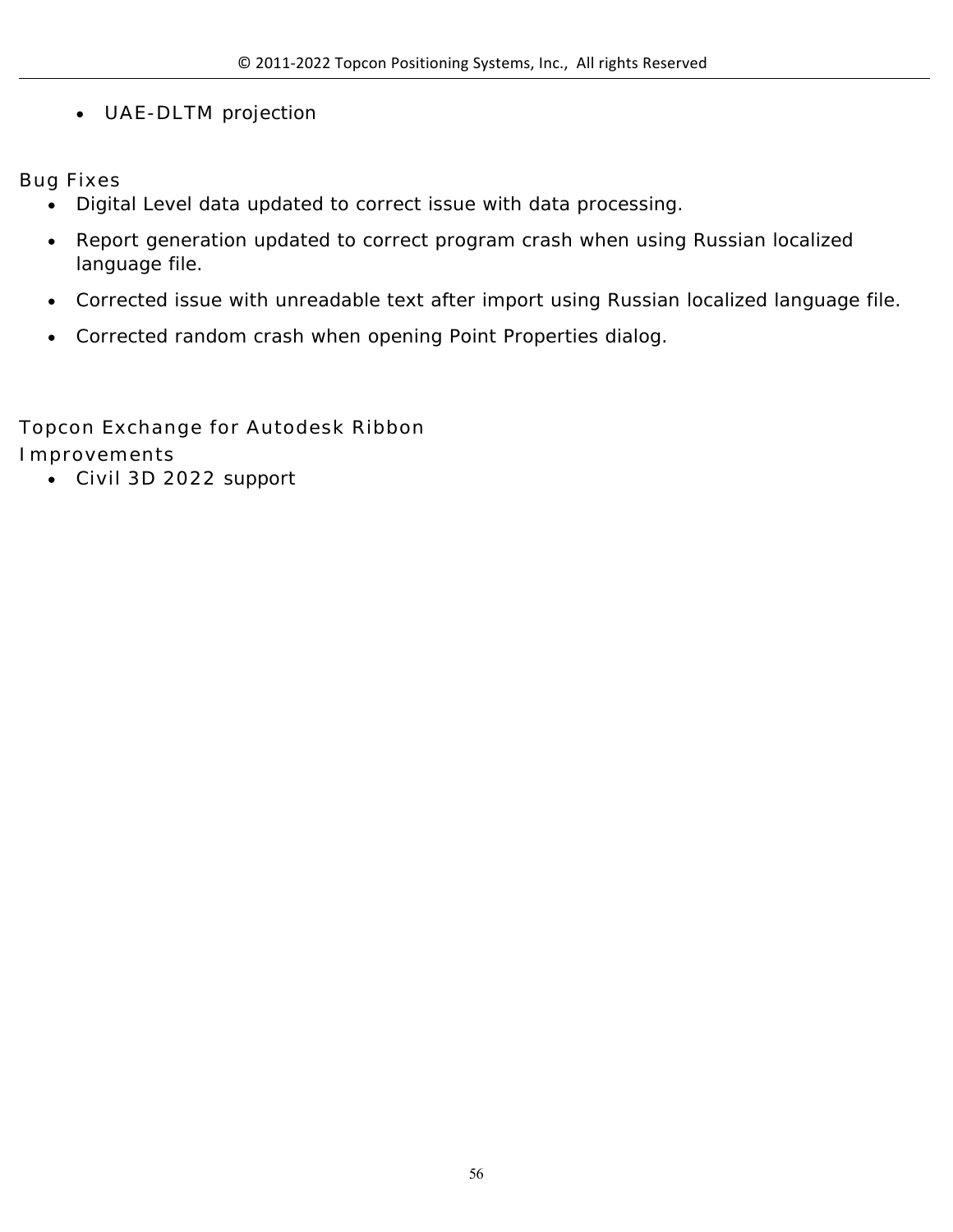# MAGNET Field V7.1

### **General**

# **Magnet Field V7.1 Release Notes**

The following new additions/revisions have been made to Magnet Field V 7.1.

Please take time to read the release notes. They contain information about the following:

- New Features
- Improvements
- Bug Fixes

## **General Functionality**

#### **New Features and Improvements**

- **Coordinate Systems:** 
	- o Added the Geoid Model RAF18b.
- **Import/Export**
	- o Improved support for the 12D format. Importing linework will now come across as lines and not points.
	- o Improved the GPX file format (GPS Exchange Format) XML schema to include raw data.
	- $\circ$  Added support for the New Zealand survey report. The report format is officially supported by the New Zealand Land Administration department.
	- o Added support for the \*.GVX (GNSS Vector Exchange File Format) as an option in Raw Data export.
	- o Improved Topcon Custom GNSS format in HTML to include the Coordinate System information.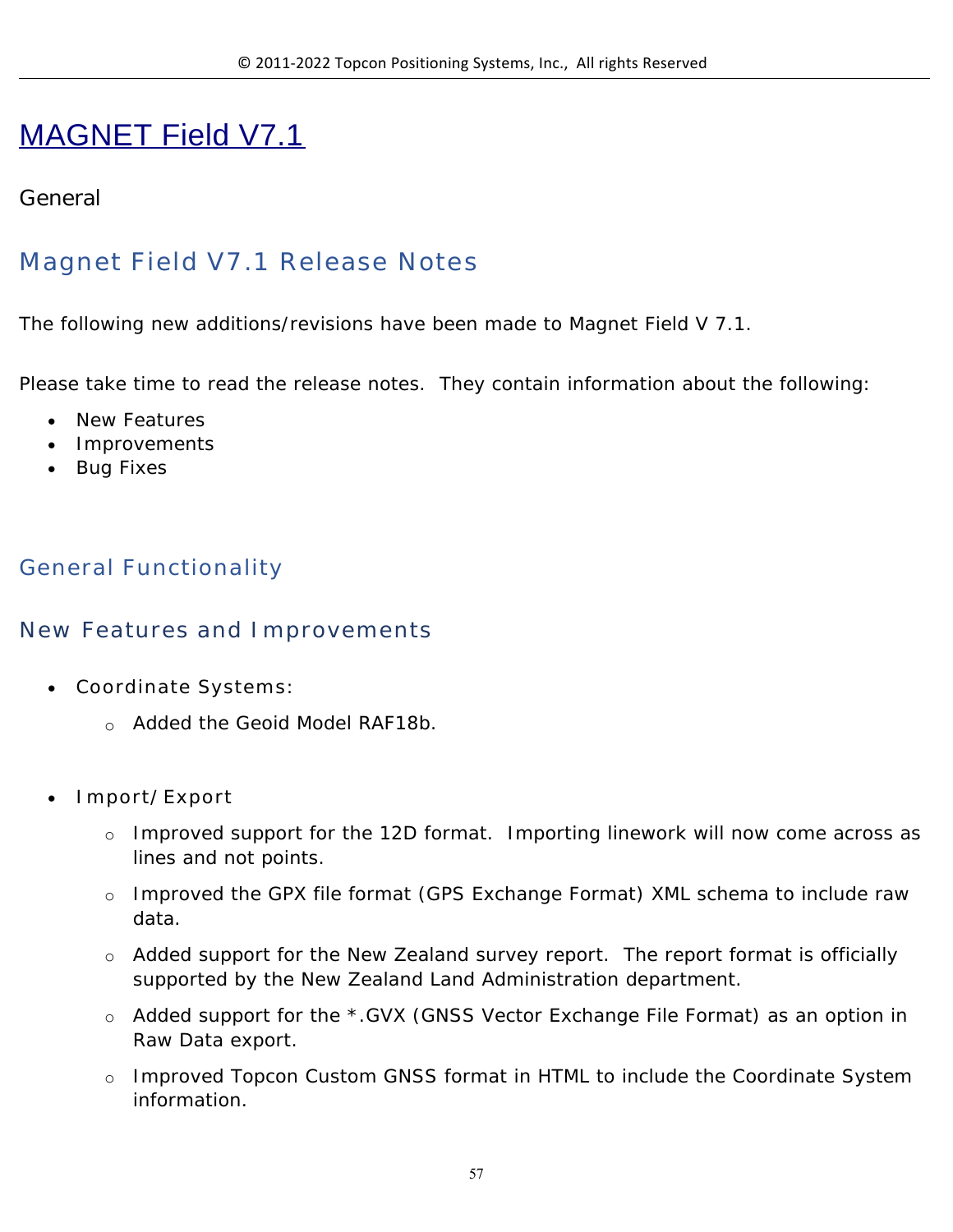- o Added support in the Resection results screen to directly export the Resection Solution Report from the results screen.
- $\circ$  Improved export of stake reports to PDF by allowing the user to specify the file name for the export file.
- $\circ$  Improved the export of multiple field reports to a single PDF by allowing the user to change the order of the reports in the file.
- o Improved the import of Inframodel LandXML files to support the import of supported Coordinate Systems.
- o Improved \*.FBK export to include support for multi-point arcs and support for the Rectangle Control Code
- o Improved IFC file support to include:
	- The import of grid lines when included in the file(s)
	- Allow users to select element types to import from IFC file(s)
- $\circ$  Improved the Import/Export File Open Wizard to filter files by multiple extensions. The file list for Text Files (\*.csv, \*.txt) will now show both file types.
- **COGO**
	- o Improved the COGO > Inverse routine to allow users to select a line instead of Start / End Points.
	- o Added support in the main map for Calculate > Line to Plane Intersection. The option 'Project to Plane' projects a line to intersect the selected plane.
	- o Added support in the main map for Calculate > Point to Plane. The option 'Project to Plane' menu item has been added to the Context menu.
	- o Improved Corner Angle Calculations to show both the Horizontal and Slope distances
	- o Improved Enter Plan so closing a line/figure will now store the object as an Area
	- o Added an option to show the stored COGO results in Edit Field Reports
	- o improved the Area calculation function for Known Area Hinge and Line to support increasing the Total Area. Previous versions only supported decreasing the total area.
	- o Added the option in Planes to create a plane based on best fit from multiple points.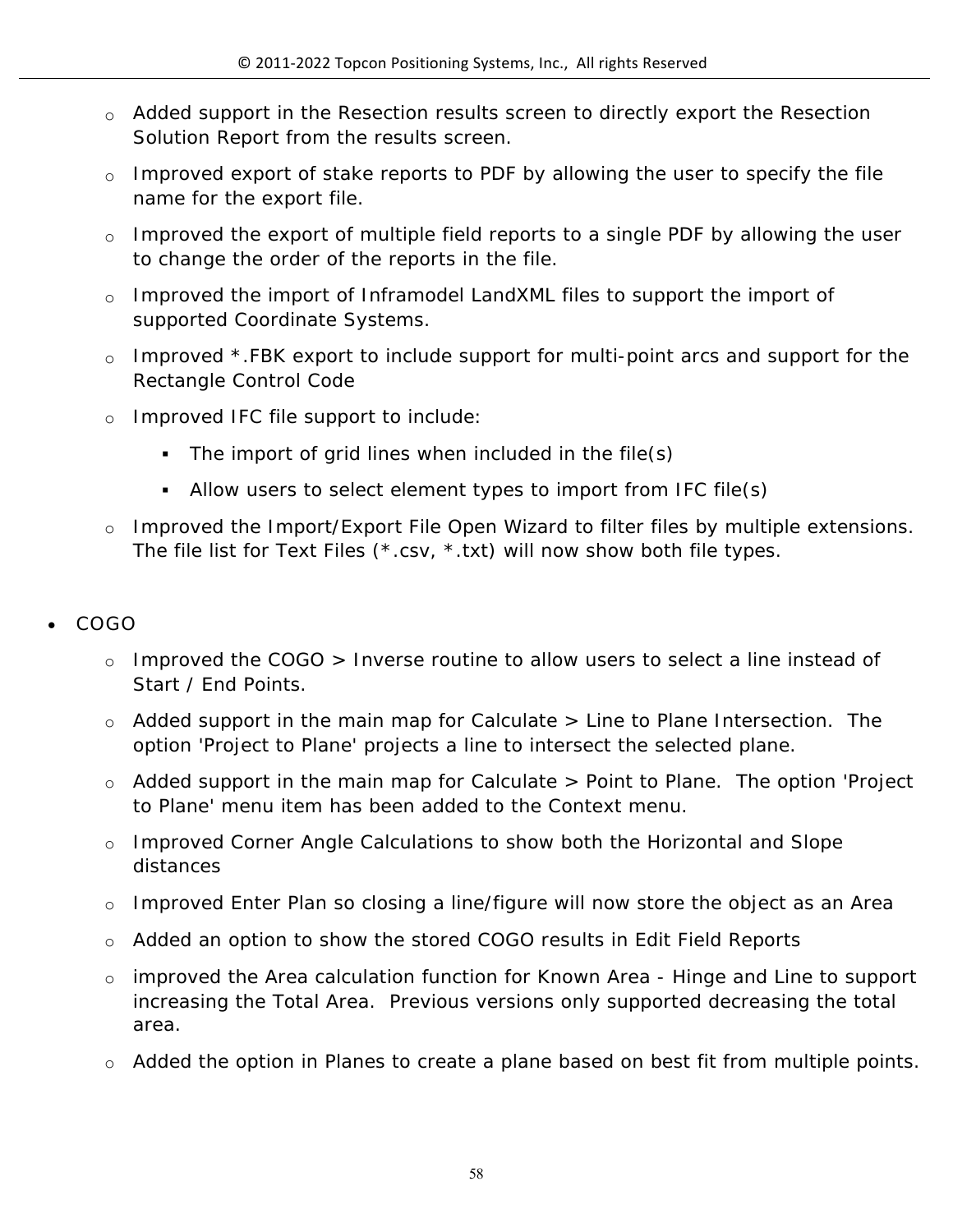#### **Equipment**

- o Added StarPoint and Skybridge support.
	- StarPoint is Topcon's stand-alone PPP subscription from Topnet Live. This service allows the user to survey using the PPP technique anywhere they can receive the corrections. Topcon offers two (2) options for receiving the PPP corrections. L-Band and NTRIP.
		- L-band is a satellite-based correction service. Corrections are transmitted in the L-Band frequency range. This method can be used anywhere in the world that the L-Band Satellites are visible
		- NTRIP is distributed via the internet. This method can be used where access to Topnet Live is available.
	- Skybridge uses PPP to maintain position accuracy when RTK is disconnected. Skybridge augments RTK when corrections to the corrections is lost. Topcon is offering 2 options for receiving the PPP corrections. L-Band and NTRIP.
		- L-Band A satellite based correction service. Corrections are transmitted in the L-Band frequency range. This method can be used anywhere in the world that the L-Band Satellites are visible
		- NTRIP A internet distributed correction service. This method can be used where access to Topnet Live is available
	- The GNSS receivers that support the new services are:
		- NFT-G5/GNR5
		- HiPer HR
		- HiPer VR/GRX3
		- $-MR-2$
	- Contact your local Topcon reseller for additional details.
- o In RTK Settings, updated the default GNSS correction output period to 2s to handle more satellites
- o Added support for the HydroLite DFX Echo Sounder
- o Improved Correct Base to use point naming from the Localization.
- o Optical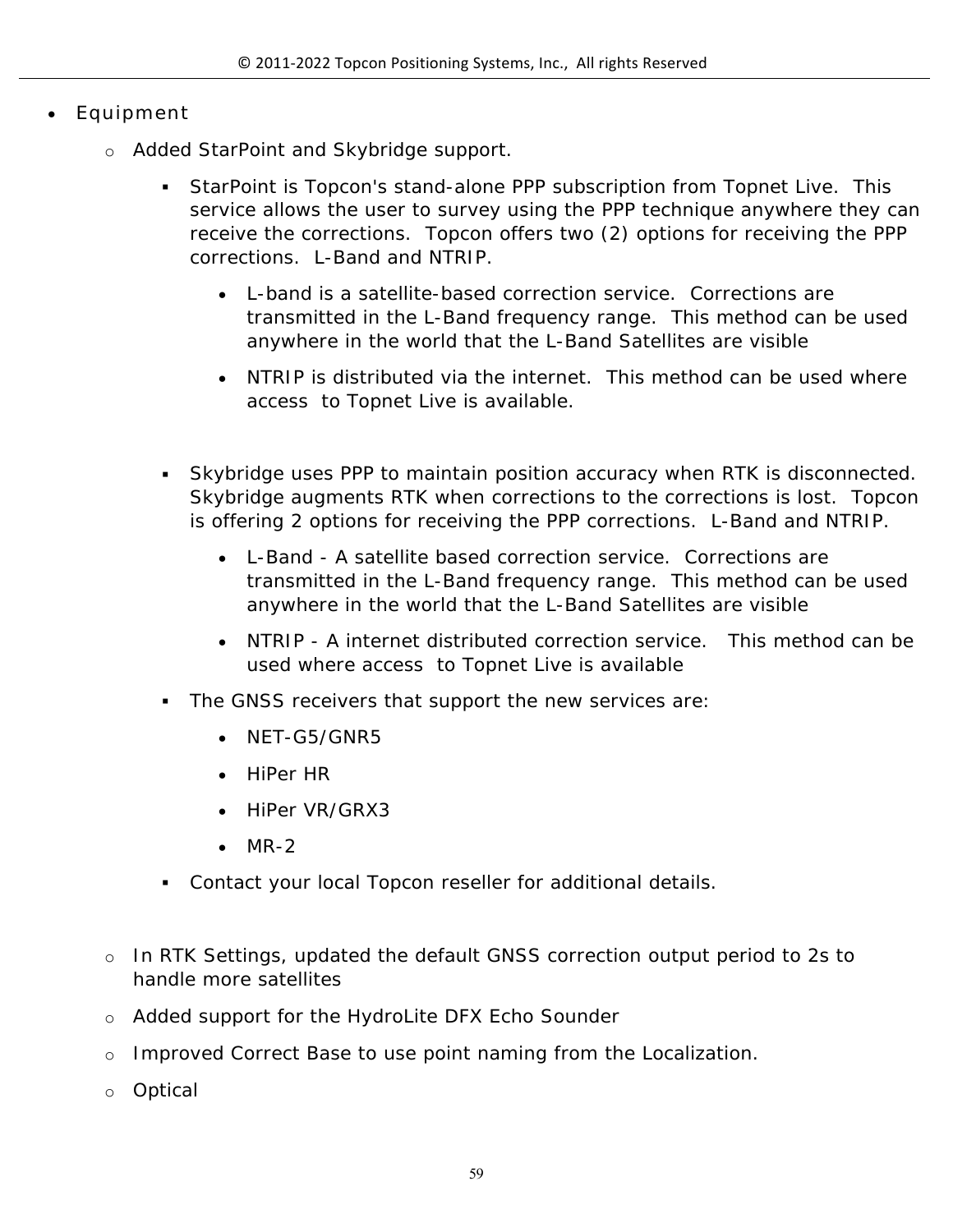- Added support for 'Setup 3DMC' for the LN-150
- Added Setup 3DMC to the MAGNET Menu in Benchmark
- Improved Resection to display the resection residuals as Hz and Vt error not only as N,E,E
- Improved Backsight Adjustment and added 2D transform mode as an option.

#### **MAP**

- $\circ$  Added Persistence as an option for the Toolbar snaps. Users can now use the Persistence setting to keep a selected Toolbar snap active.
- o Added 'select point from map' now allows users to select points from 3D models
- o Added new WMTS and TMS map services support
- o Added a setting to hide design points on the Map after they are staked
- $\circ$  Added display of angle dimensions for selected linework. The previous version only showed length.
- o Added the display of curve dimensions (Arc Length, Delta, Radius) for selected curves
- o Updated the default 3D model selection settings: Select Multiple Points is now ON by default; and Select Insertion Points is OFF by default.
- o Improved switching between 2D and 3D Perspective views so the view orientation is retained.

#### **Stakeout**

- o Added High Precision Navigation mode to the Stake map. High Precision mode zooms into the point when the use navigates close to the point being staked, and then switches the navigation compass to a precise mode to assist the user when staking points. The High Precision setting is an optional setting and enabled in the Map properties menu.
- $\circ$  Added Tilt as an option to Stake Reports. If a point was staked with the pole tilted, the tilt value is recorded and shown on the stake report.
- $\circ$  Improved Drape Mode to add a button to recheck the surface. Users can rescan the drape surface to correct for any errors in the drape surface solution.
- o Improved Stake Curve and Stake Curve > Offsets. There is now an option to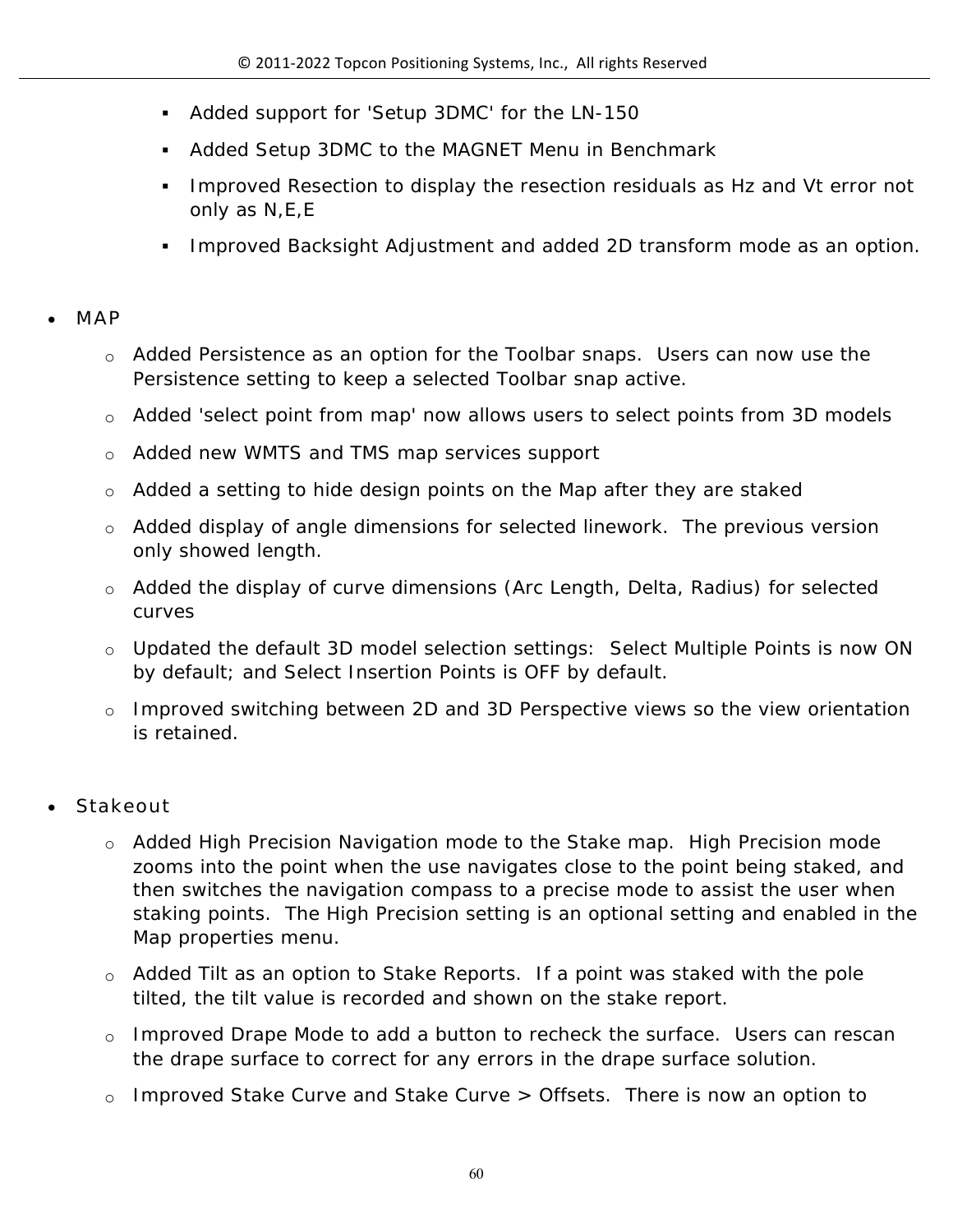define the curve by 3 points.

- o Improved 3d Model stakeout to add an option via the right click menu to hide model elements. This option improves visibility of objects being staked
- o Improved 3D Model stakeout with automatic element selection.
- **General**
	- o Improved photo resolution support on the FC6000/5000 to increase the maximum resolution option to 3264 x 2448 Pixels.
	- o Added support for custom date format (YYYY/MM/DD) to the Global Configuration settings.
	- o Increased the maximum decimal display on Height precision to 4 digits
	- $\circ$  Added support in Field Reports to show Dimensions of lines.
	- o Improved the calculator to support feet/inches in thee edit controls
	- o Improved Plane edit support to allow users the option of deleting multiple planes at once.
	- o Improved Surfaces support to clip the surface triangles to the string boundary.
	- o Updated and Extended Context Help.

## **Resolved Issues**

The following issues have been addressed in MAGNET Field 7.1

- Addressed an issue with the camera on the FC6000 Field Controller. By default, the front facing camera was on, and could not be switched to the rear facing camera.
- Addressed an issue with the HiperSR GNSS receiver and MAGNET Relay. When starting a Relay session, the HiperSR Base would connect to the Relay service but the HiperSR Rover would not connect.
- Addressed an issue with the HiperSR configured for NTRIP using the internal cell modem. The Base and Rover screens were grayed out.
- Addressed an issue when exporting AutoCAD DXF files from V7. The point numbers in the exported file were not consistent with the point numbers in the original job file.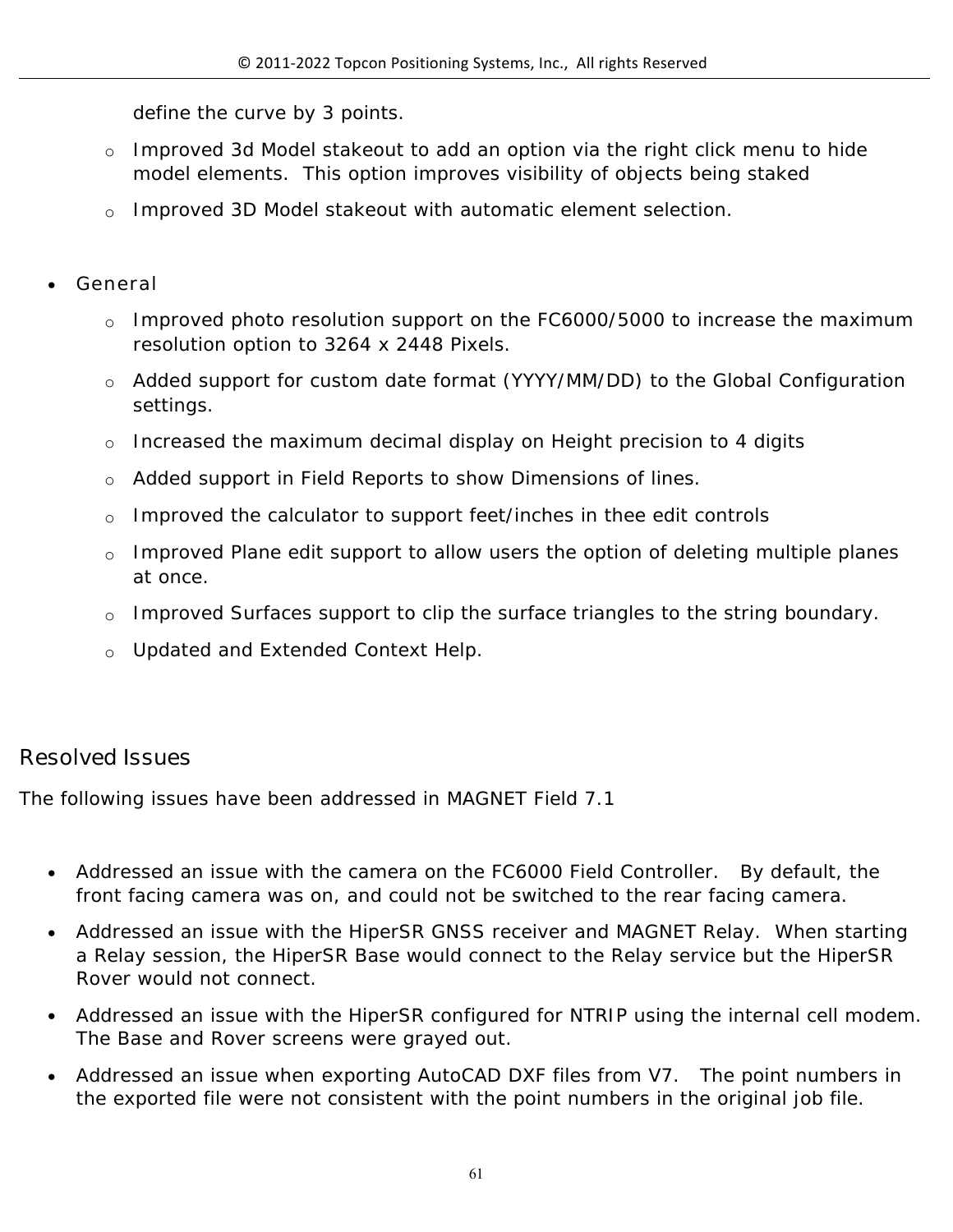- Addressed an issue when importing points from a text (\*.txt) file. If the imported text file had points with the same point number as points in the Job, the codes associated with the points in the text file were not imported.
- Addressed an issue when exporting a Job to a \*.dwg. if the user did not check 'Use 3D coordinates' option, lines in the job were not written to the file.
- Addressed an issue when importing a Custom Code Library. When a Custom Code Library was importing in \*.mxl format, MAGNET Field would crash.
- Addressed an issue with the output of NMEA from the Sokkia GCX3 USB port. MAGNET Field would not allow the user to configure the NMEA output to the receiver's USB Port.
- Addressed an issue when exporting a Trimble \*.DC file. The exported file would not import into Trimble software.
- Addressed an issue with exported photos. When importing the photos into some 3rd party applications, it was not possible to geo-reference the photos
- Addressed an issue when exporting a mmGPS file with Localization. The control file would contain the local coordinated but not the GNSS data.
- Addressed an issue when staking lines in IFC 3D models. After selecting the line, the Stake map view shows, but no stake values were shown.
- Addressed an issue with the Topcon GT/Sokkia iX Robotic Total Station. When setting the maximum turning speed of 128 Degrees, MAGNET Field would display 'Instrument not Responding' error message
- Addressed an issue when importing IFC files in MAGNET Field. At times, after importing the file, the original colors assigned to elements were not correctly displayed and grid lines were displayed as blocks.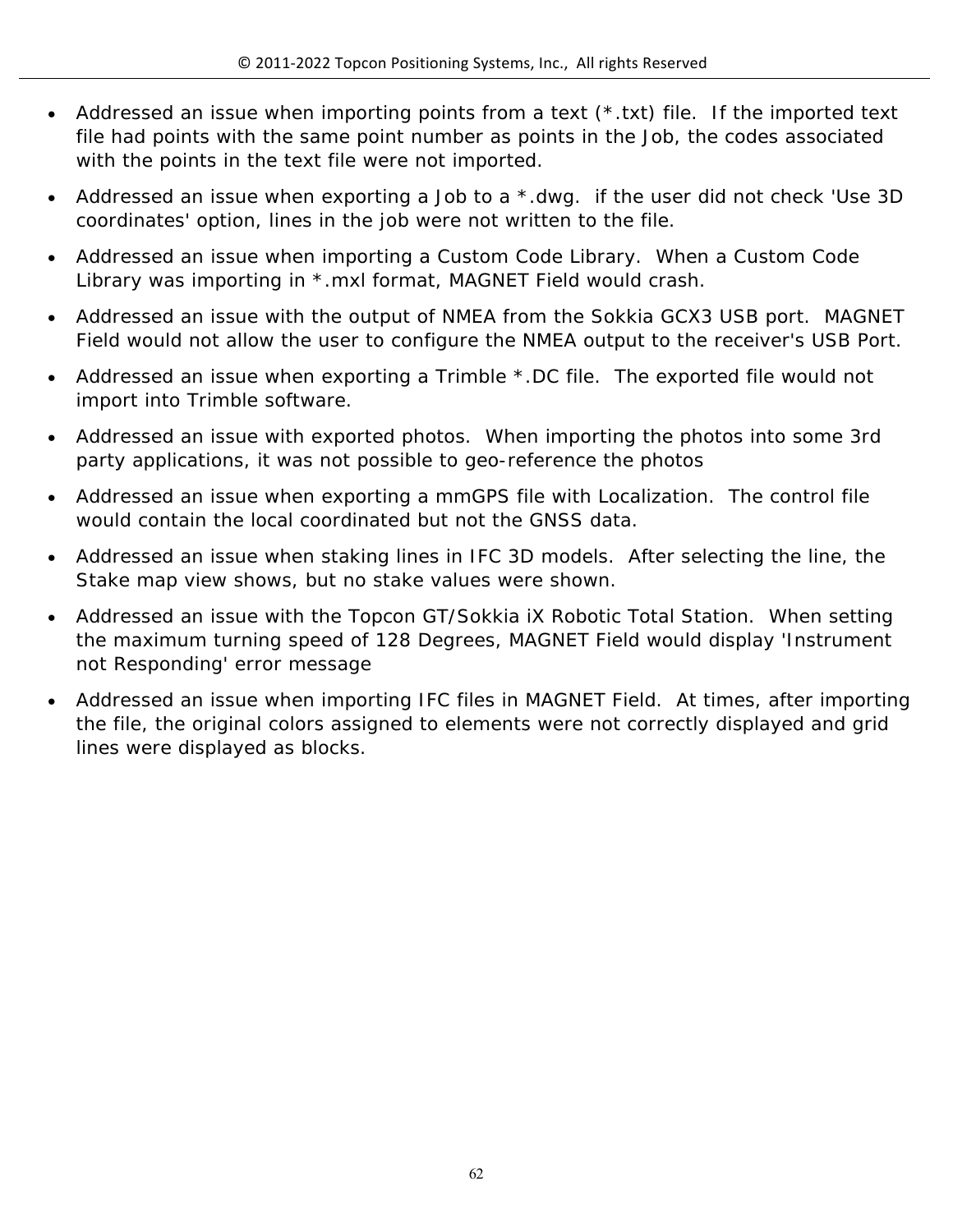# MAGNET Field Layout V7.1

## **General**

# **Magnet Field Layout V7.1 Release Notes**

The following new additions/revisions have been made to Magnet Field Layout V 7.1.

Please take time to read the release notes. They contain information about the following:

- New Features
- Improvements
- Bug Fixes

## **General Functionality**

### **New Features and Improvements**

- **Import/Export**
	- o Added support in the Resection results screen to directly export the Resection Report
	- o Improved export of stake reports to PDF by allowing the user to specify the file name.
	- o Improved the export of multiple field reports to a single PDF by allowing the user to change the order of the Field Reports combined in the file.
	- $\circ$  Improved \*.FBK export to include support for multi-point arcs and support for the Rectangle Control Code
	- o Improved IFC file support to include:
		- The import of grid lines when included in the file(s)
		- Allow users to select element types to import from IFC file(s)
	- $\circ$  Improved the Import/Export File Open Wizard to filter files by multiple extensions. The file list for Text Files (\*.csv, \*.txt) will now show both file types.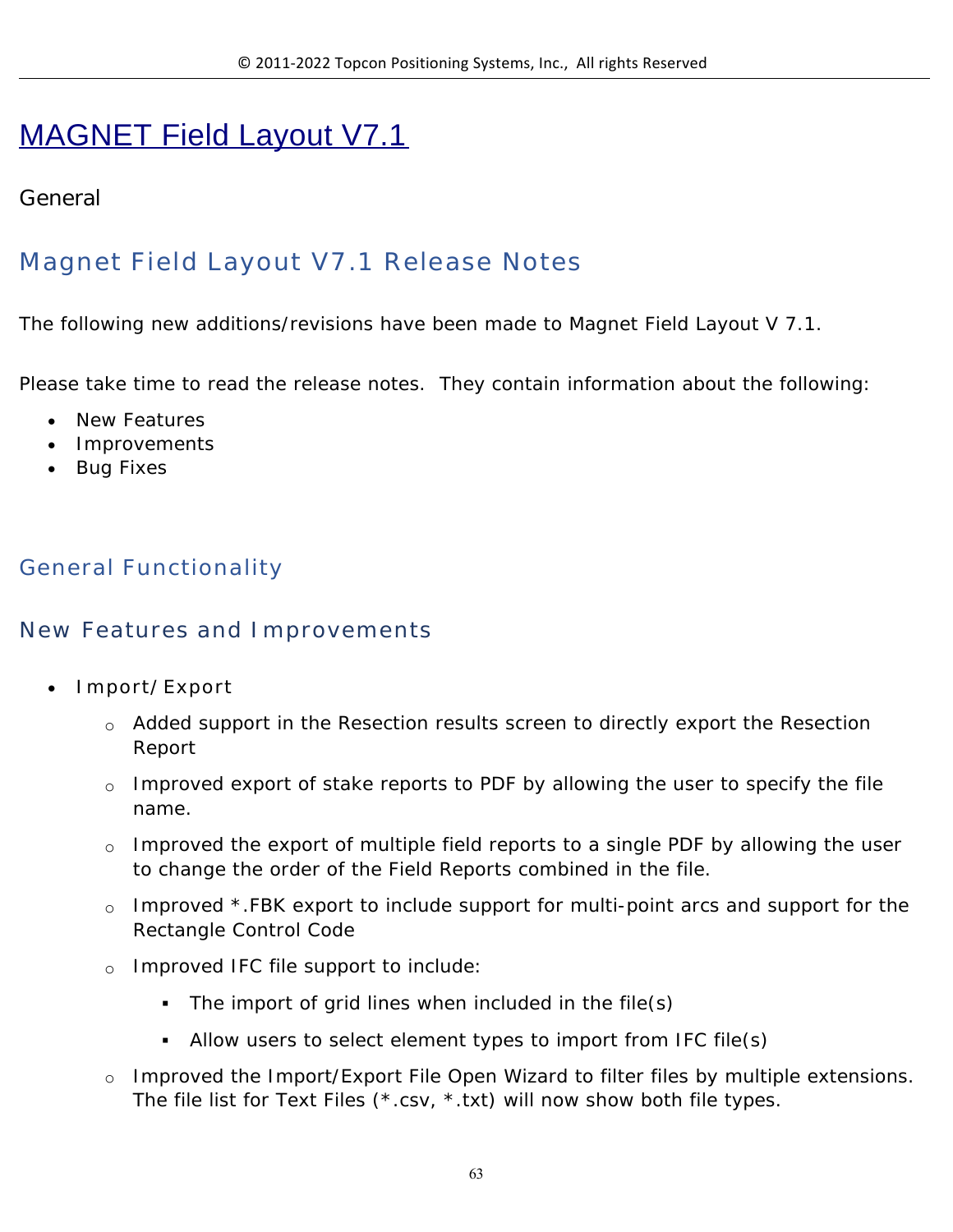#### **COGO**

- o Improved the COGO > Inverse routine to allow users to select a line instead of Start / End Points.
- $\circ$  Added support in the main map for Calculate  $>$  Line to Plane Intersection. The option 'Project to Plane' projects a line to intersect the selected plane.
- $\circ$  Added support in the main map for Calculate  $>$  Point to Plane. The option 'Project to Plane' menu item has been added to the Context menu.
- o Improved Corner Angle Calculations to show both the Horizontal and Slope distances.
- o Improved Enter Plan so closing a line/figure will now store the object as an Area.
- o Added an option to show the stored COGO results in Edit Field Reports.
- o improved the Area calculation function for Known Area Hinge and Line to support increasing the Total Area. Previous versions only supported decreasing the total area.
- $\circ$  Added the option in Planes to create a plane based on best fit from multiple points.
- **Equipment**
	- o Added support for the HydroLite DFX Echo Sounder
	- o Optical
		- Improved Resection to display the resection residuals as Hz and Vt error not only as N,E,E
		- **Improved Backsight Adjustment and added 2D Transform mode as an** option.
- **MAP**
	- o Added Persistence as an option for the Toolbar snaps. Users can now use the Persistence setting to keep a selected Toolbar snap active.
	- o Added 'select point from map' now allows users to select points from 3D models.
	- o Updated WMTS and TMS map services support to include additional map services.
	- $\circ$  Added a setting to hide design points on the Map after they are staked. This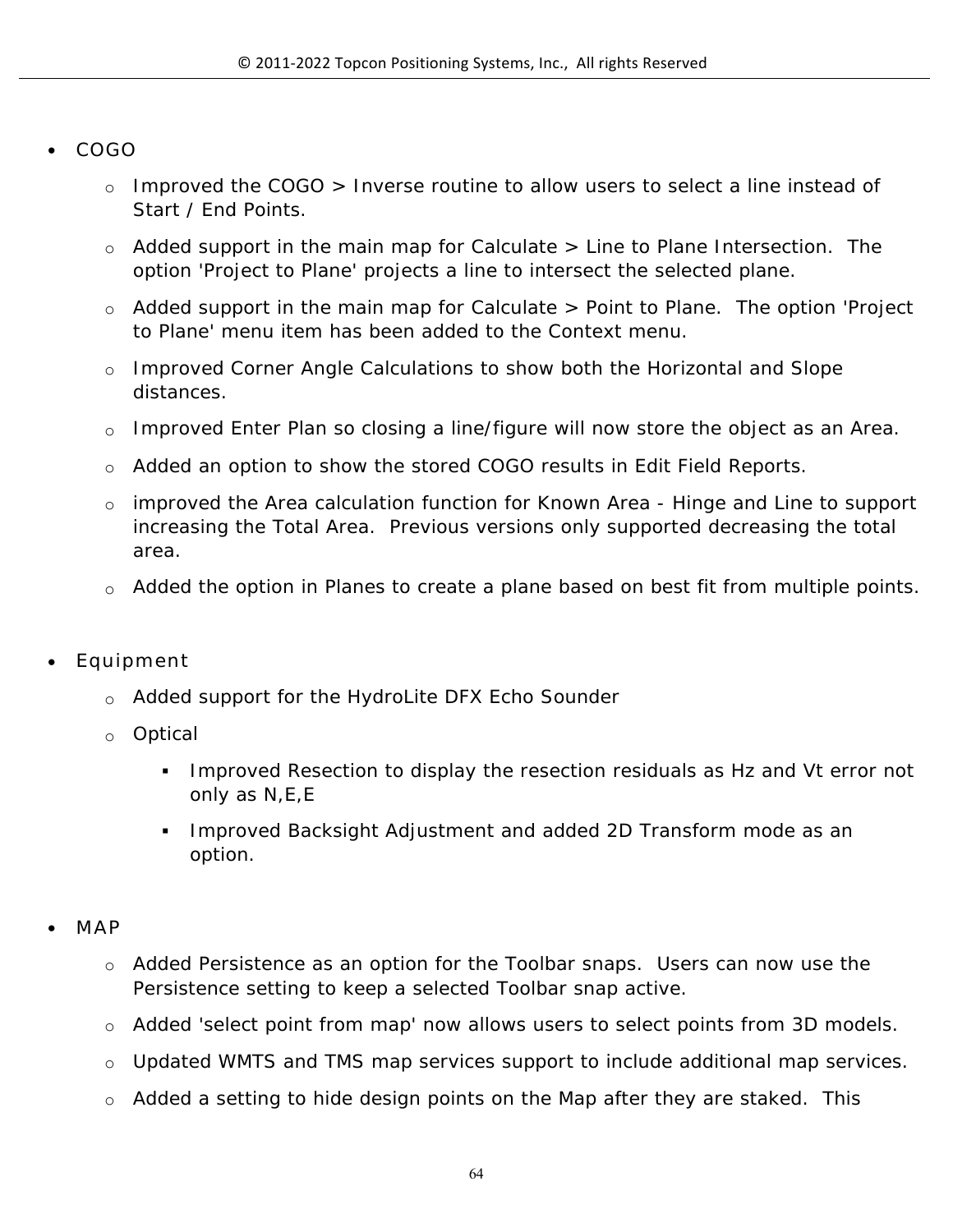setting will help users identify design points still to be staked.

- o Added display of angle dimensions for selected linework. The previous version only showed length.
- o Added the display of curve dimensions (Arc Length, Delta, Radius) for selected curves.
- o Updated the default 3D model selection settings: Select Multiple Points is now ON by default; and Select Insertion Points is OFF by default.
- o Improved switching between 2D and 3D Perspective views so the view orientation is retained.
- **Stakeout**
	- o Added High Precision Navigation mode to the Stake map. High Precision mode zooms into the point when the use navigates close to the point being staked, and then switches the navigation compass to a precise mode to assist the user when staking points. The High Precision setting is optional and enabled in the Map properties menu.
	- $\circ$  Added Tilt as an option to Stake Reports. If a point was staked with the pole tilted, the tilt value is recorded and shown on the stake report.
	- o Improved Drape Mode to add a button to recheck the surface.
	- o Improved Stake Curve and Stake Curve > Offsets. There is now an option to define the curve by 3 points.
	- o Improved 3d Model stakeout to add an option via the right click menu to hide model elements. This option improves visibility of objects being staked.
	- o Improved 3D Model stakeout with automatic element selection.
- **General**
	- $\circ$  Improved photo resolution support on the FC6000/5000 to increase the maximum resolution to 3264 x 2448 Pixels.
	- o Added support for custom date format (YYYY/MM/DD) to the Global Configuration settings
	- o Increased the maximum decimal display on Height precision to 4 digits
	- o Added support in Field Reports to show Dimensions of lines.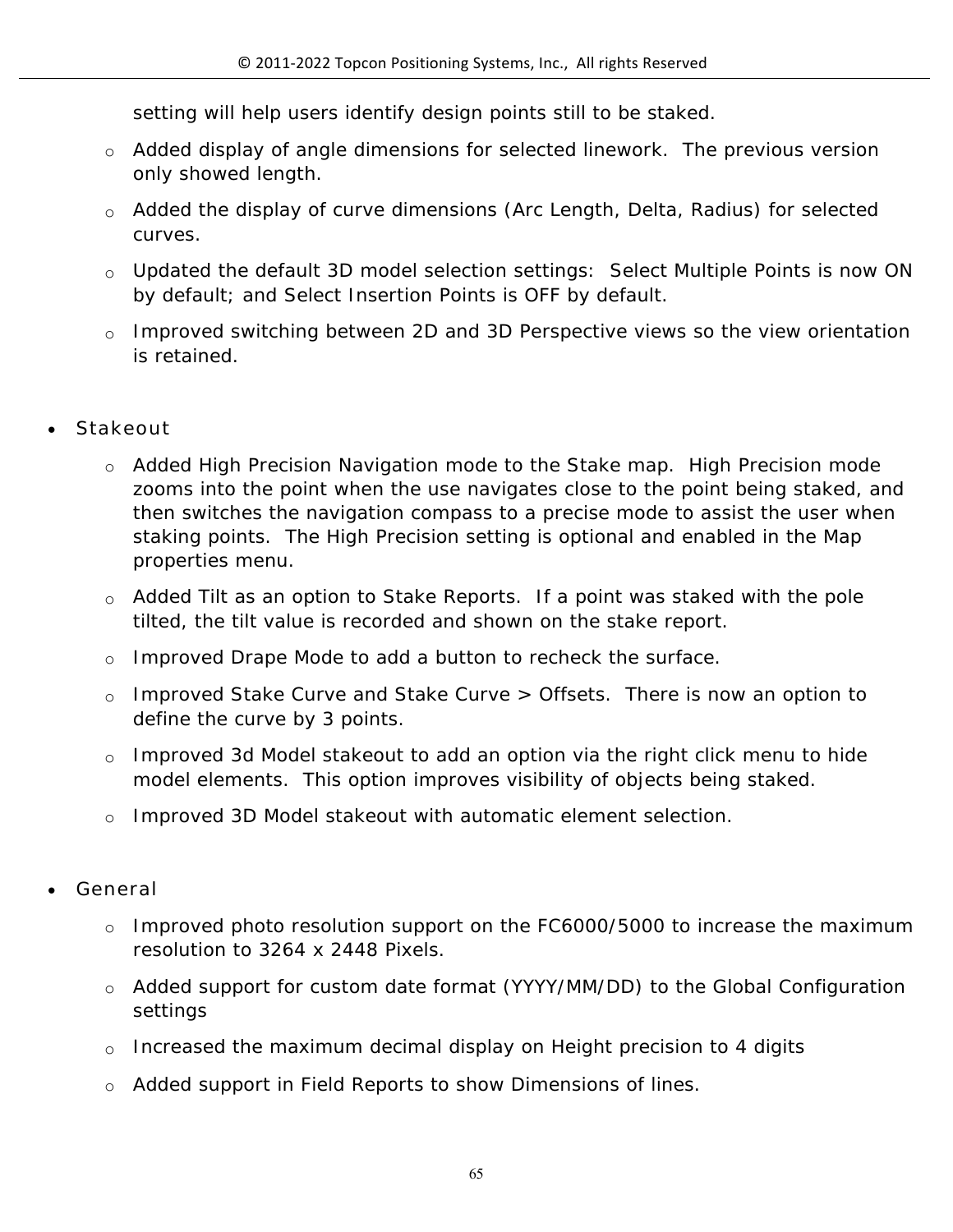- $\circ$  Improved the calculator to support feet/inches in thee edit controls
- o Improved Plane edit support to allow users the option of deleting multiple planes at once.
- o Improved Surfaces support to clip the surface to the string boundary.
- o Extended Context Help

## **Resolved Issues**

The following issues have been addressed in MAGNET Field Layout 7.1

- Addressed an issue with the camera on the FC6000 Field Controller. By default, the front facing camera was on, and could not be switched to the rear facing camera.
- Addressed an issue when exporting AutoCAD DXF files from V7. The point numbers in the exported file were not consistent with the point numbers in the original job file.
- Addressed an issue when importing points from a text (\*.txt) file. If the imported text file had points with the same point number as points in the Job, the codes associated with the points in the text file were not imported.
- Addressed an issue when exporting a Job to a \*.dwg. if the user did not check 'Use 3D coordinates' option, lines in the job were not written to the file.
- Addressed an issue when importing a Custom Code Library. When a Custom Code Library was importing in \*.mxl format, MAGNET Field would crash.
- Addressed an issue with exported photos. When importing the photos into some 3rd party applications, it was not possible to geo-reference the photos
- Addressed an issue when staking lines in IFC 3D models. After selecting the line, the Stake map view shows, but no stake values were shown.
- Addressed an issue with the Topcon GT/Sokkia iX Robotic Total Station. When setting the maximum turning speed of 128 Degrees, MAGNET Field would display 'Instrument not Responding' error message
- Addressed an issue when importing IFC files in MAGNET Field. At times, after importing the file, the original colors assigned to elements were not correctly displayed and grid lines were displayed as blocks.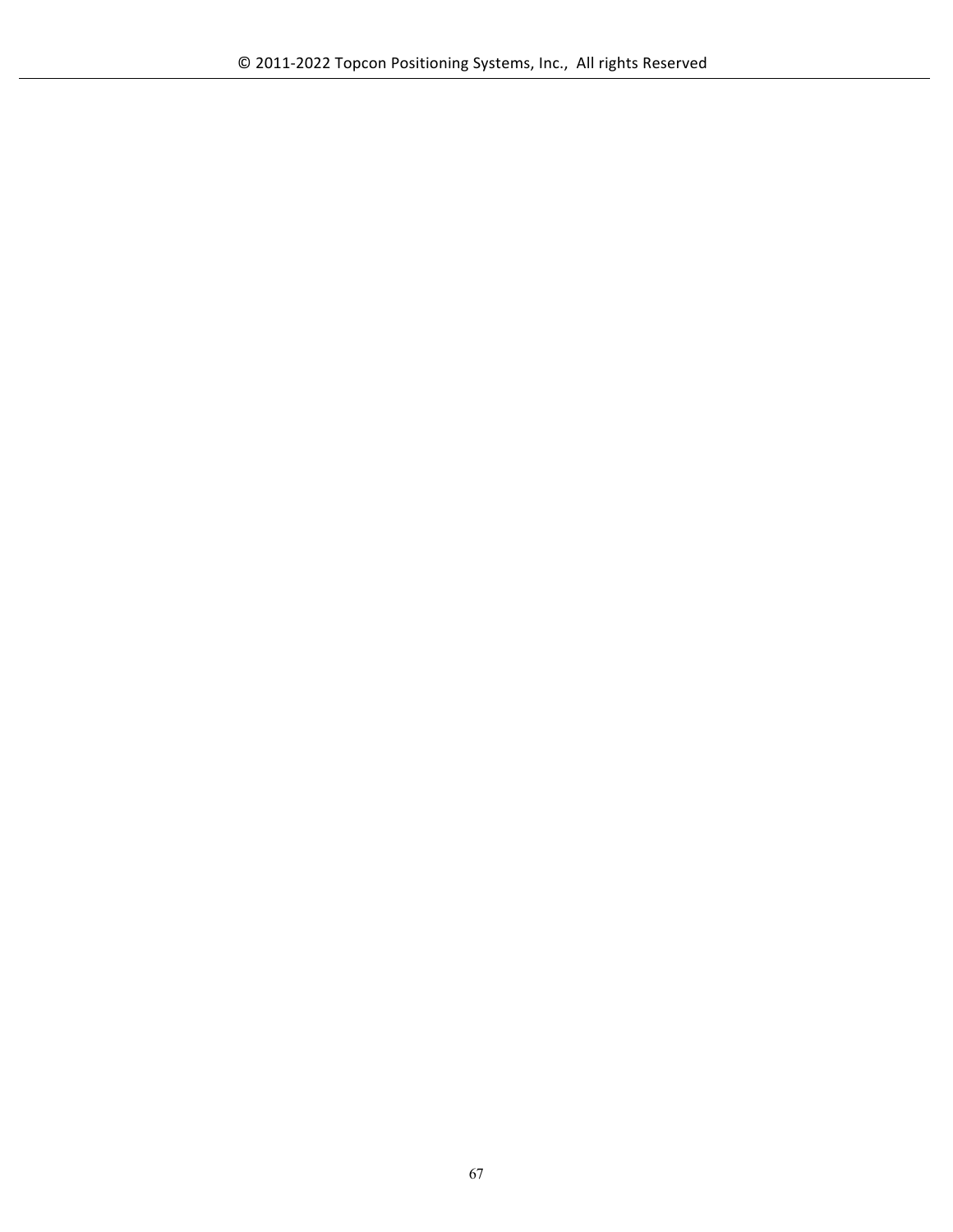# MAGNET Layout - V7.1

## **General**

# **Magnet Office Layout v7.1 Release Notes**

The following new additions/revisions have been made to Magnet Office v7.0 products.

Please take time to read the release notes. They contain information about the following:

- New Features
- Improvements
- Resolved Issues

#### **System Requirements:**

**Operating System** Microsoft Windows 10 (64-bit version) Microsoft Windows 8 (64-bit version) **Note:** Starting with Magnet Office v7 Windows 7 is no longer supported. **Processor Speed** 2GHz Core2 processor or higher **RAM** 2GB RAM or more recommended **Memory** Local hard drive space of 2GB or higher recommended **Computer Resolution** 1280x1024 display resolution **Internet Connectivity** Can be required by some functionality.

#### **General Functionality**

#### **New Features and Improvements**

- **Edit, Select by Region** updated to prompt for objects to select if no selection is made. Previously the command must be restarted if no object specification was made after region defined.
- **Multiple Area** updated with new option "**Exclude Internal Area"**, which excludes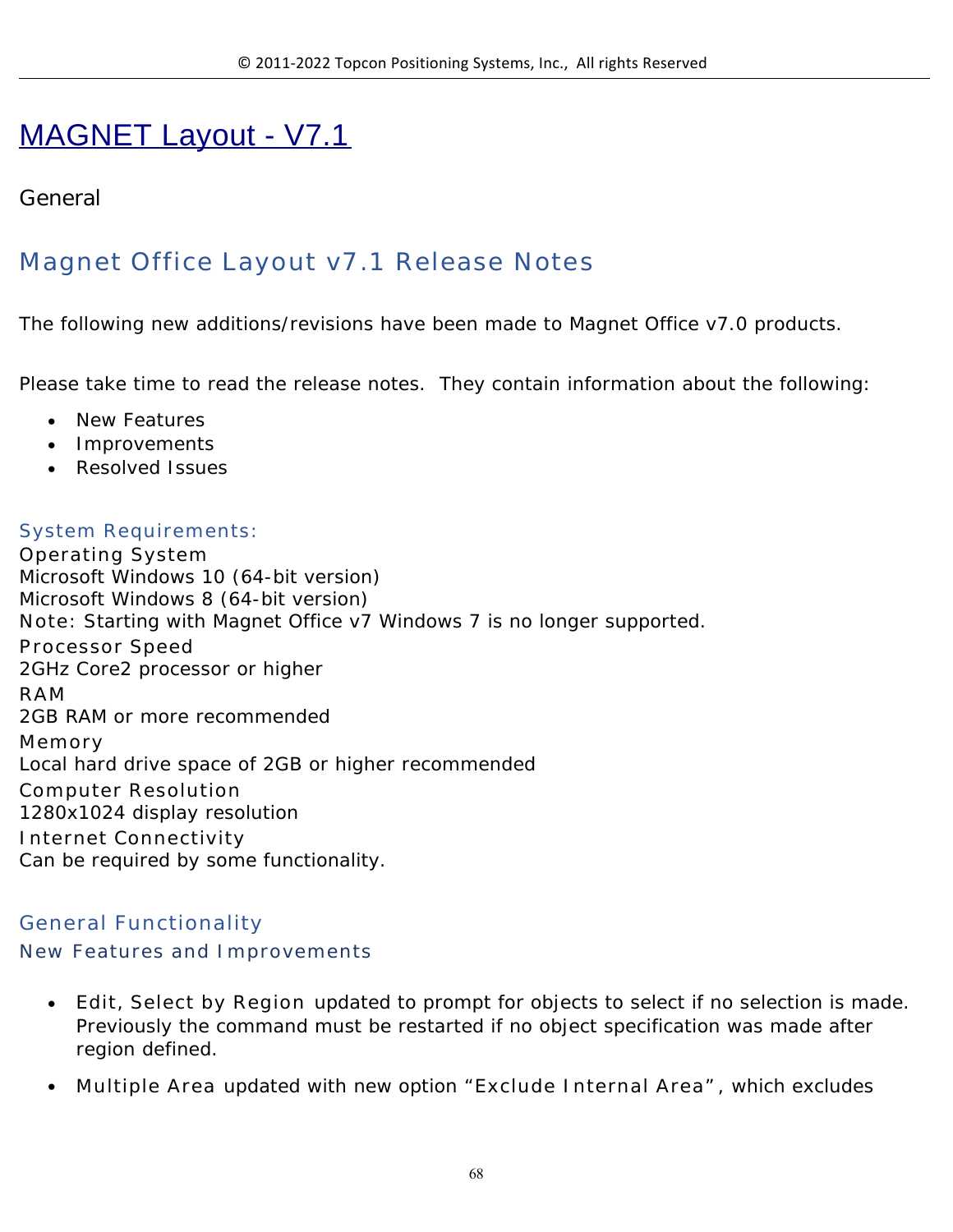object areas that are located within a selected external area. The total area reported is the external area selected minus the internal areas selected.

- **Point Marks** updated to include new Magnet Field point marks.
- **Object Snaps**
	- **o** Added new optional text flyout indicator for snaps. On/Off setting located in Program Settings, Preferences tab.
	- **o** Added new hover time setting for snap indicator display in the Program Settings, Preferences tab.
	- **o** Improved Endpoint snap to recognize closes end point anywhere along the line.
- **Import/Export**
	- **o IFC** added to import options
		- IFC models will automatically open the 3D View for display purposes
		- Supports optional base point, (x,y,z) definition and rotation setting on import
		- Supports repositioning of base point and rotation adjustment after import
		- Delete Model added
		- Tree control added for display of BIM elements
			- Arrange elements by hierarchy, groups, layers
			- Available information listed for selected element
			- Display controls, isolate and restore options
		- Outline of IFC model displayed in survey view for reference.
		- Added support for creating points from BIM elements within the IFC model.
		- IFC controls and options located in Surface ribbon 3D Model ribbon group.
	- **o Import Text/ASCII** 
		- Revised Import Text Ascii file UI to support new grid display of importing file.
		- Added new custom text file definition UI allowing for the specification of the importing data order with option to save, load and edit custom text file definitions.
		- Multiple notes are now supported in the data order definition allowing for importing various point data/information. The Notes (Ns) format field can be included in the data definition multiple times **.**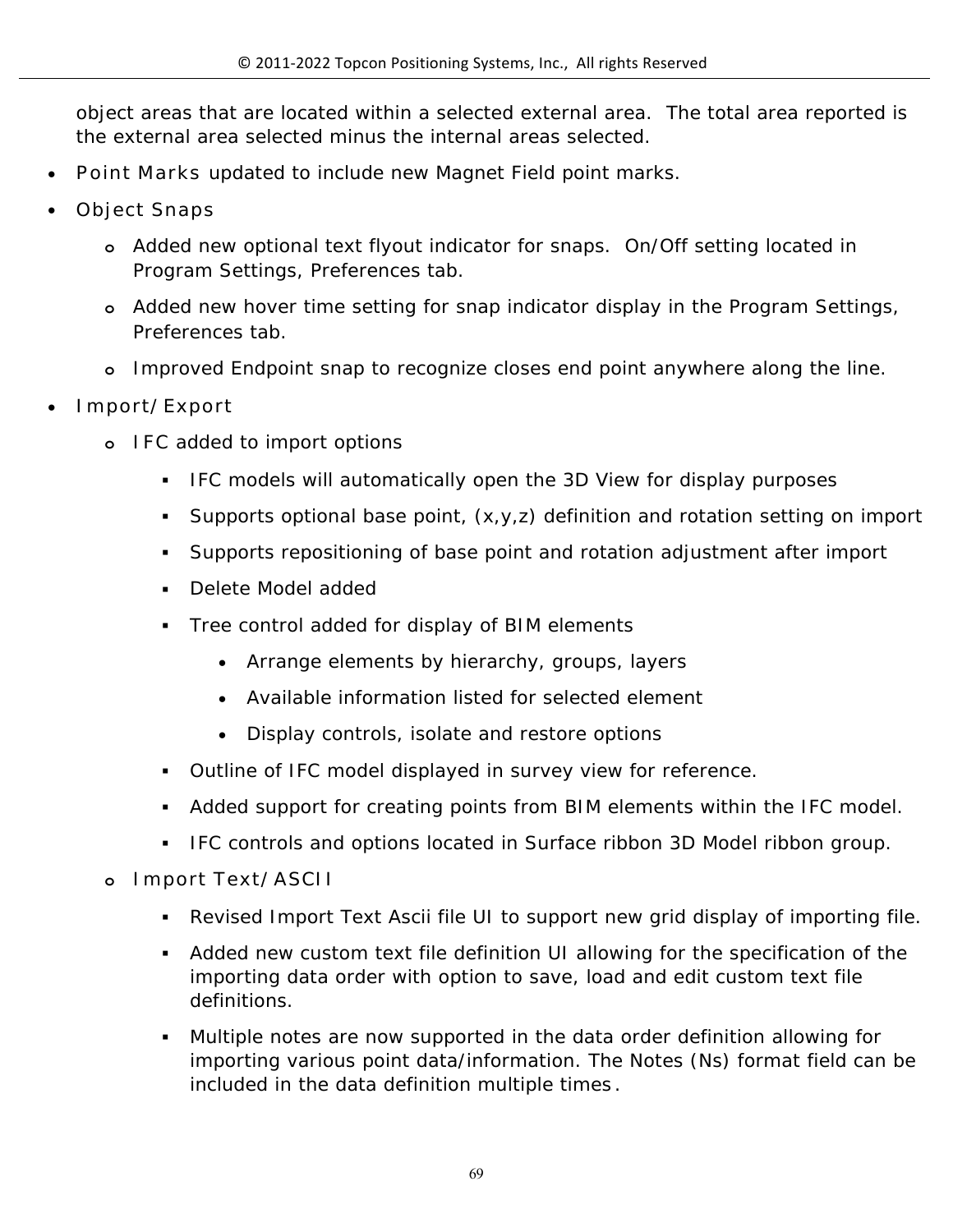- A new "Ignore (I)" format field has been added for ignoring specific data within the text file. The Ignore option can be used multiple times in a custom text format.
- Improved import speed for all format orders.
- **Properties Manager**
	- **o Annotation Settings** now opens the combined annotation settings dialog. This provides quick access to all annotation settings making annotation style edit quicker.
	- **o Conversion** has been revised to support the conversion of multiple polygons to strings and vice-versa.
	- **o Point Notes** field has been updated to remove the OK/Cancel buttons. To confirm entry or edits and exit the point note field click outside of the field. To cancel use the ESC key.
	- **o Elevation adjustment** option has been reinstated.
	- **o** Updated to hold tree collapse/expand state for entity type, group selection and current properties. Closing the panel will reset the UI to default settings.
- **Object limit 3D View** is a new setting in Program Preferences. When the number of points exceeds this setting they will appear in the 3D View as dots. If less than this limit they will be shown as regular points containing point marks, symbols, annotation etc.
- **3D View**
	- **o** Improved performance for display of large point data sets.
	- **o** Reinstated support for color fill shading for elevation and slope zones.

### **Resolved Issues**

- **Survey Codes, Command** Codes (CR and CE) fixed to retain comments during reduction.
- **Add Point, Offset Distance** from Arc revised to be consistent with Offset Point from Line. The end point nearest the selection point is used as starting point for offsets.
- **Inquiry, Offset Distance** revised to correct issue with offset distance reported along arcs.
- **Drawing Editor** fixed to obey \$\$Default layer on/off flag when drawing created. Issue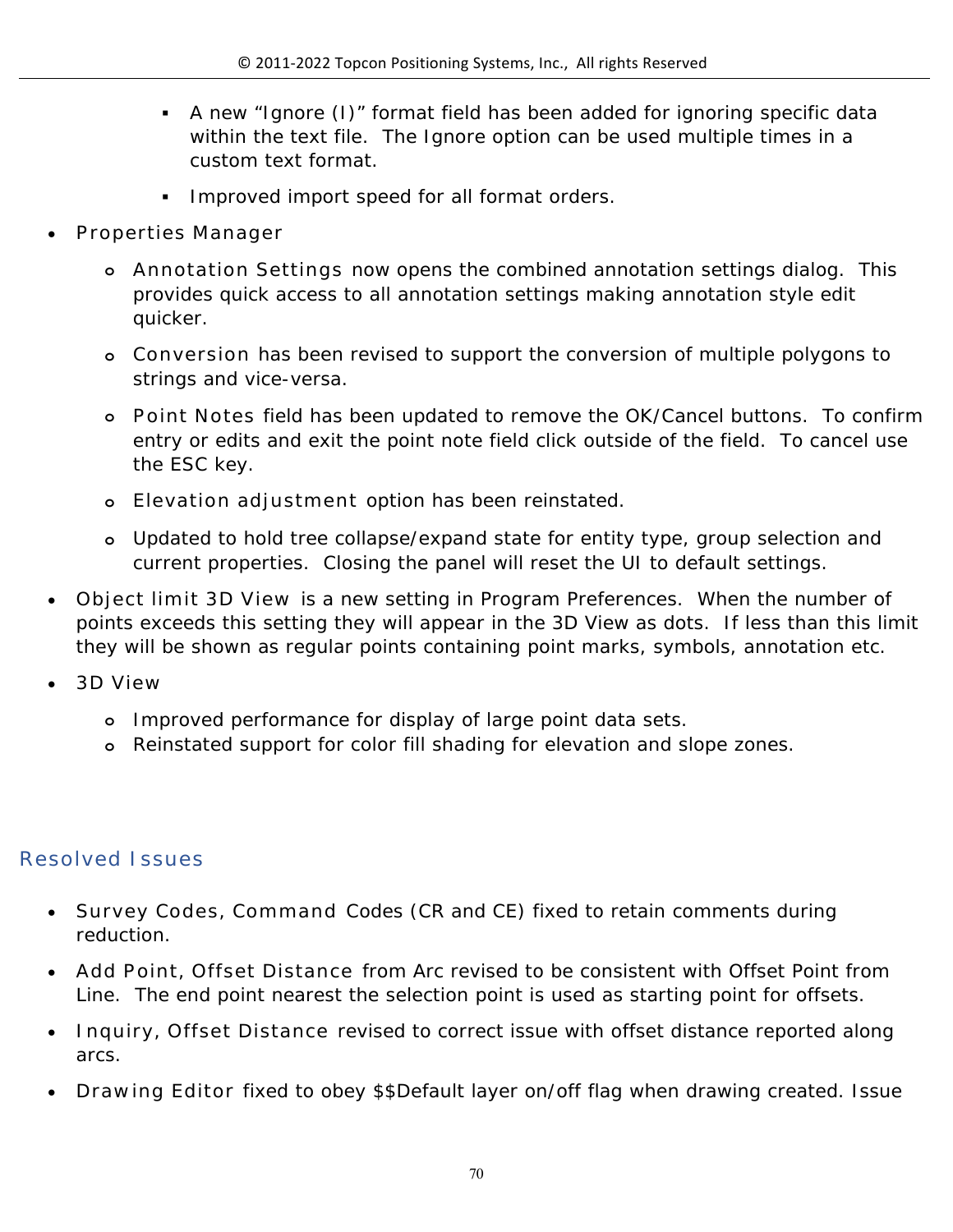with Zoom and changing contour settings fixed.

- **Insert Perpendicular Line** revised to fix issue with lines not being perpendicular when creating perpendicular line very close to the end points of the reference line. Routine was snapping to end points of reference line.
- **Export PDF** fixed to export DTM as solid color when exporting as 3D pdf.
- **Property Manager** revised to allow entity specific text fields to be selectable and available for copy for copy/paste. Example text include East/North/Brg/Dist fields.
- **Edit, Select By** revised to reinstate ability to select data types from within current selection.
- **Selection Cycle** updated to be disconnected from the Data Inspector and display specific data information.
- **Selection Cycle** updated to be disconnected from the Data Inspector and display specific data information.
- **Export to Autocad \*.dwg** revised to correct symbol scale issue related to non-scalable symbols.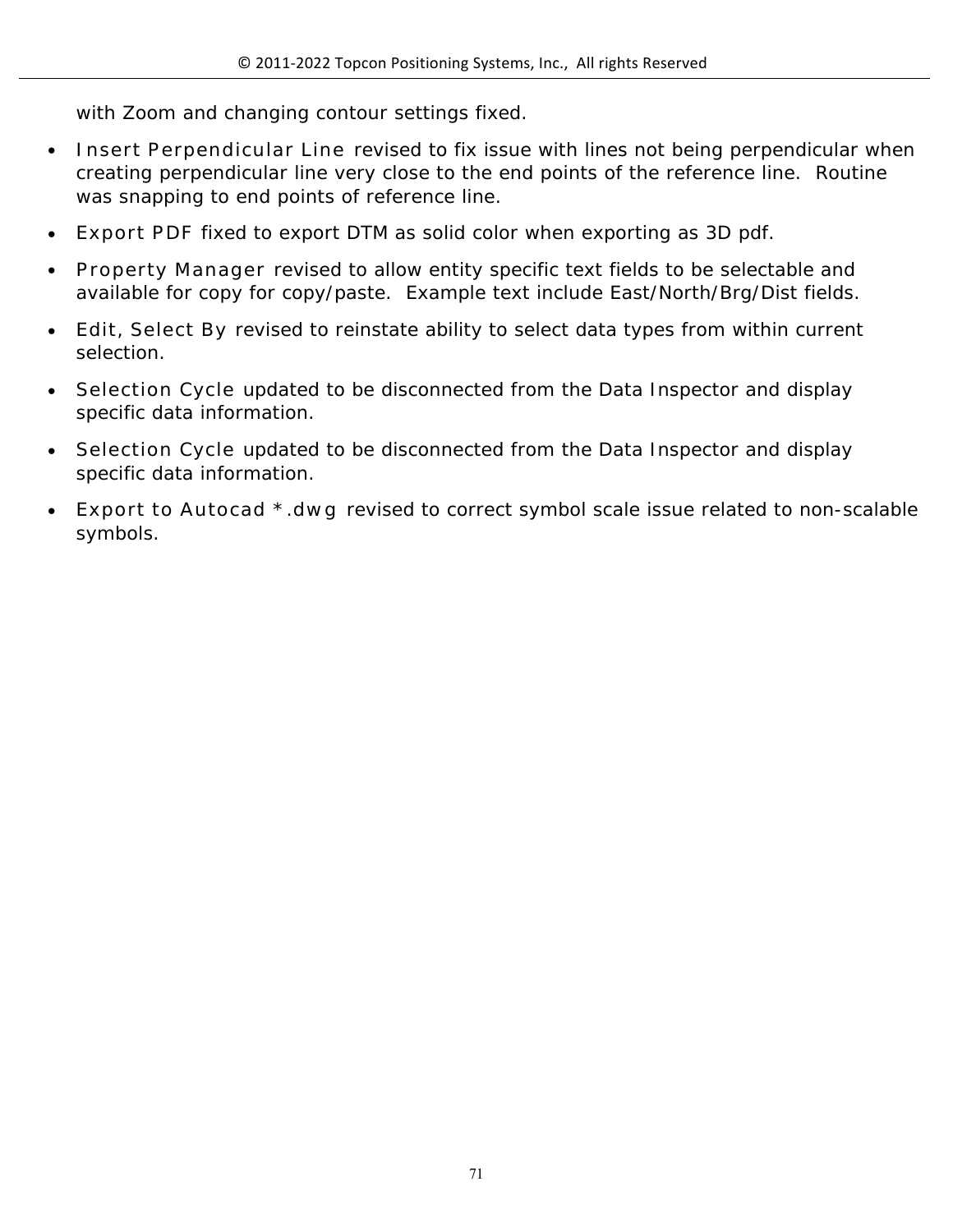# MAGNET Construction - V7.1

## **General**

# **Magnet Construction v7.1 Release Notes**

The following new additions/revisions have been made to Magnet Office v7.0 products.

Please take time to read the release notes. They contain information about the following:

- New Features
- Improvements
- Bug Fixes

#### **System Requirements:**

**Operating System** Microsoft Windows 10 (64-bit version) Microsoft Windows 8 (64-bit version) **Note:** Starting with Magnet Office v7 Windows 7 is no longer supported. **Processor Speed** 2GHz Core2 processor or higher **RAM** 2GB RAM or more recommended **Memory** Local hard drive space of 2GB or higher recommended **Computer Resolution** 1280x1024 display resolution **Internet Connectivity** Can be required by some functionality.

#### **General Functionality**

- **Edit, Select by Region** updated to prompt for objects to select if no selection is made. Previously the command must be restarted if no object specification was made after region defined.
- **Multiple Area** updated with new option "**Exclude Internal Area"**, which excludes object areas that are located within a selected external area. The total area reported is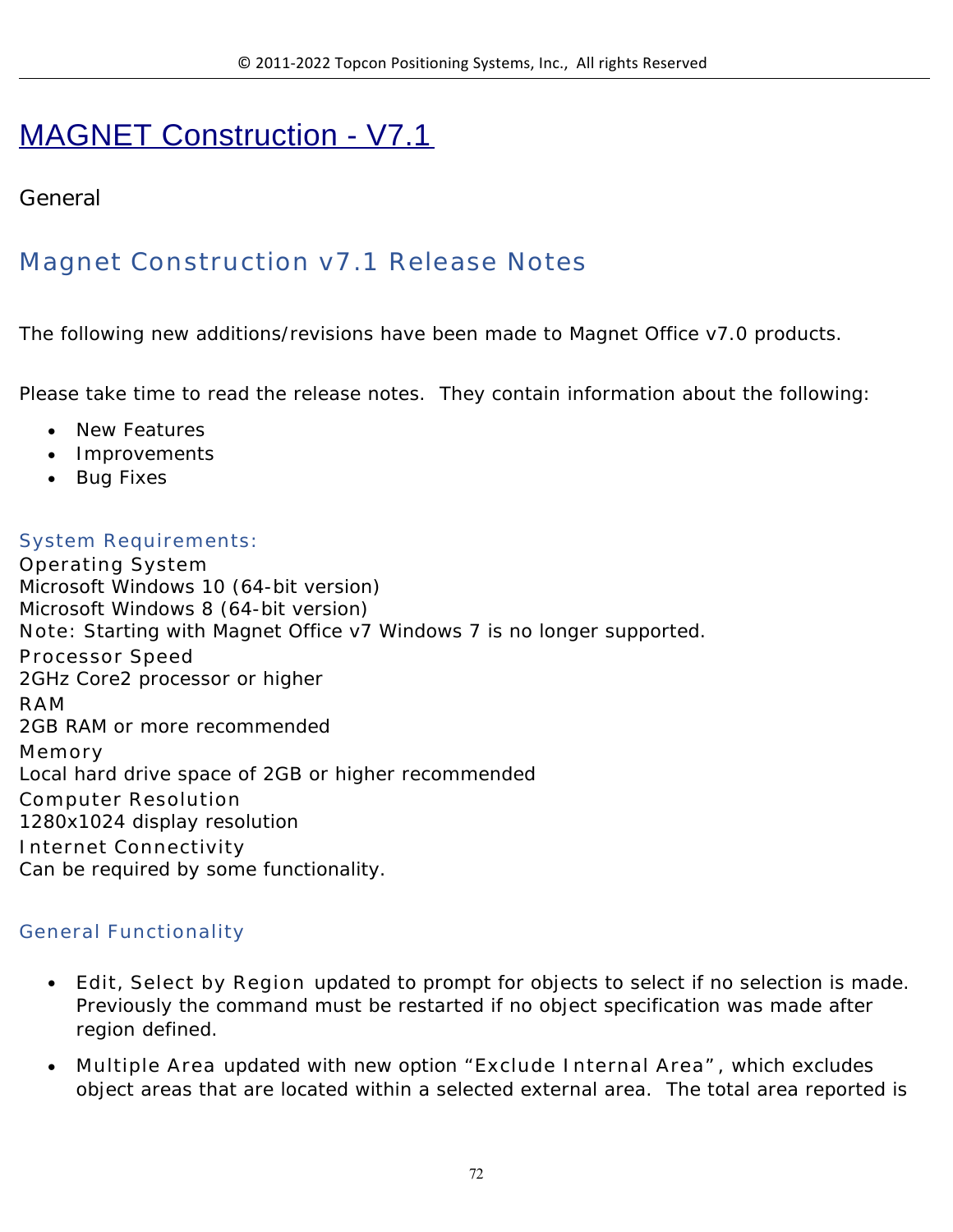the external area selected minus the internal areas selected.

- **Point Marks** updated to include new Magnet Field point marks.
- **Object Snaps**
	- **o** Added new optional text flyout indicator for snaps. On/Off setting located in Program Settings, Preferences tab.
	- **o** Added new hover time setting for snap indicator display in the Program Settings, Preferences tab.
	- **o** Improved Endpoint snap to recognize closes end point anywhere along the line.
- **Import/Export**
	- **o IFC** added to import options
		- IFC models will automatically open the 3D View for display purposes
		- Supports optional base point, (x,y,z) definition and rotation setting on import
		- Supports repositioning of base point and rotation adjustment after import
		- Delete Model added
		- Tree control added for display of BIM elements
			- Arrange elements by hierarchy, groups, layers
			- Available information listed for selected element
			- Display controls, isolate and restore options
		- Outline of IFC model displayed in survey view for reference.
		- Added support for creating points from BIM elements within the IFC model.
		- **IFC controls and options located in Surface ribbon 3D Model ribbon group.**
	- **o Import Text/ASCII** 
		- Revised Import Text Ascii file UI to support new grid display of importing file.
		- Added new custom text file definition UI allowing for the specification of the importing data order with option to save, load and edit custom text file definitions.
		- Multiple notes are now supported in the data order definition allowing for importing various point data/information. The Notes (Ns) format field can be included in the data definition multiple times **.**
		- A new "Ignore (I)" format field has been added for ignoring specific data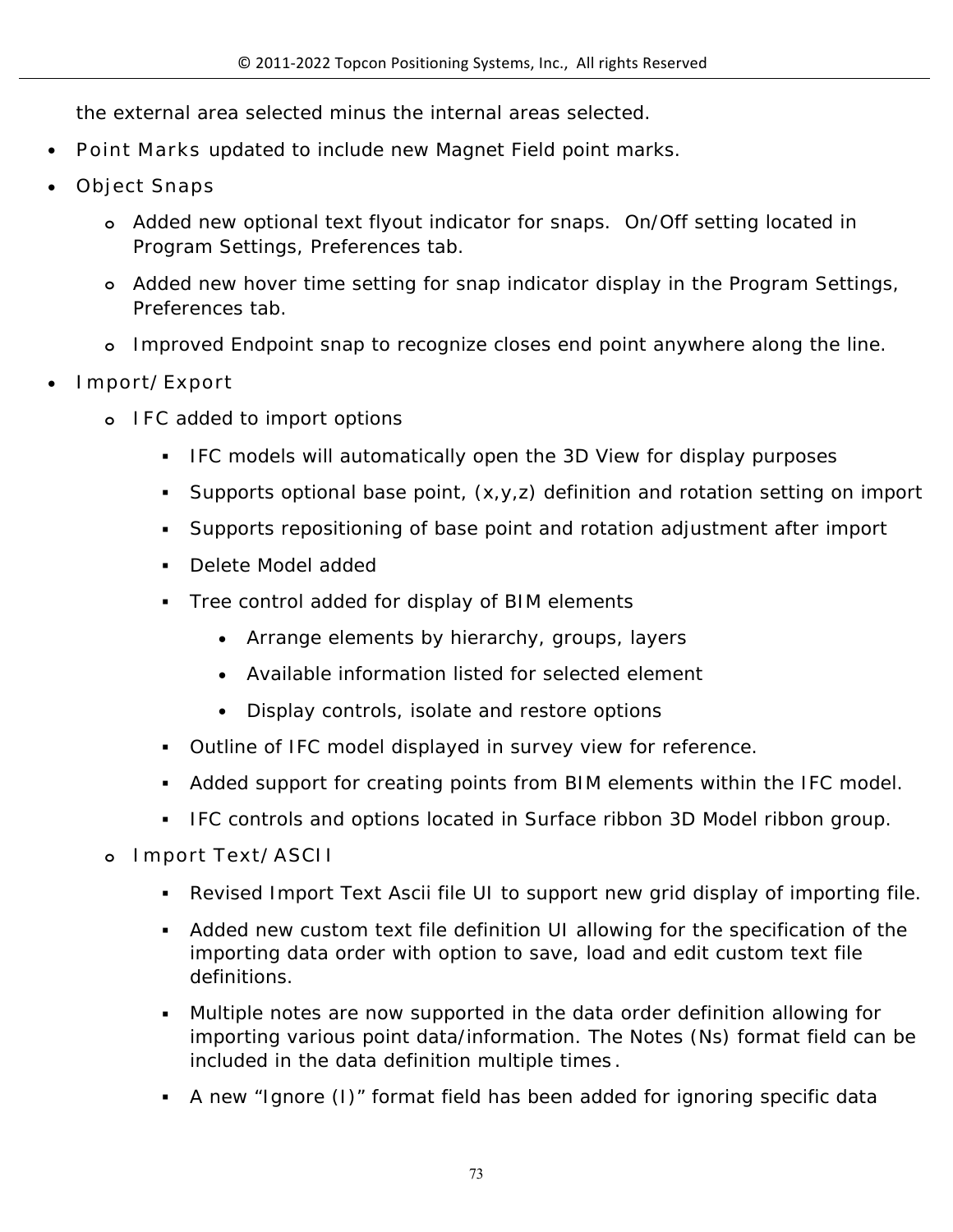within the text file. The Ignore option can be used multiple times in a custom text format.

- **Improved import speed for all format orders.**
- **Properties Manager**
	- **o Annotation Settings** now opens the combined annotation settings dialog. This provides quick access to all annotation settings making annotation style edit quicker.
	- **o Conversion** has been revised to support the conversion of multiple polygons to strings and vice-versa.
	- **o Point Notes** field has been updated to remove the OK/Cancel buttons. To confirm entry or edits and exit the point note field click outside of the field. To cancel use the ESC key.
	- **o Elevation adjustment** option has been reinstated.
	- **o** Updated to hold tree collapse/expand state for entity type, group selection and current properties. Closing the panel will reset the UI to default settings.
- **Object limit 3D View** is a new setting in Program Preferences. When the number of points exceeds this setting they will appear in the 3D View as dots. If less than this limit they will be shown as regular points containing point marks, symbols, annotation etc.
- **3D View**
	- **o** Improved performance for display of large point data sets.
	- **o** Reinstated support for color fill shading for elevation and slope zones.

# **DTM (Surface) Functionality**

- **DTM Tools** updated to include xml files using the Import/Export DTM functions.
- **Trim/Delete by Boundary** updated to improve performance and reduce trim time.
- Improved general performance for creating and editing all DTM types.
- **Legend Bar Display** toggle moved to the **Surface Ribbon>DTM Settings** ribbon group. When inserting a cut/fill or DTM shading Legend Bar the display toggle is automatically turned on.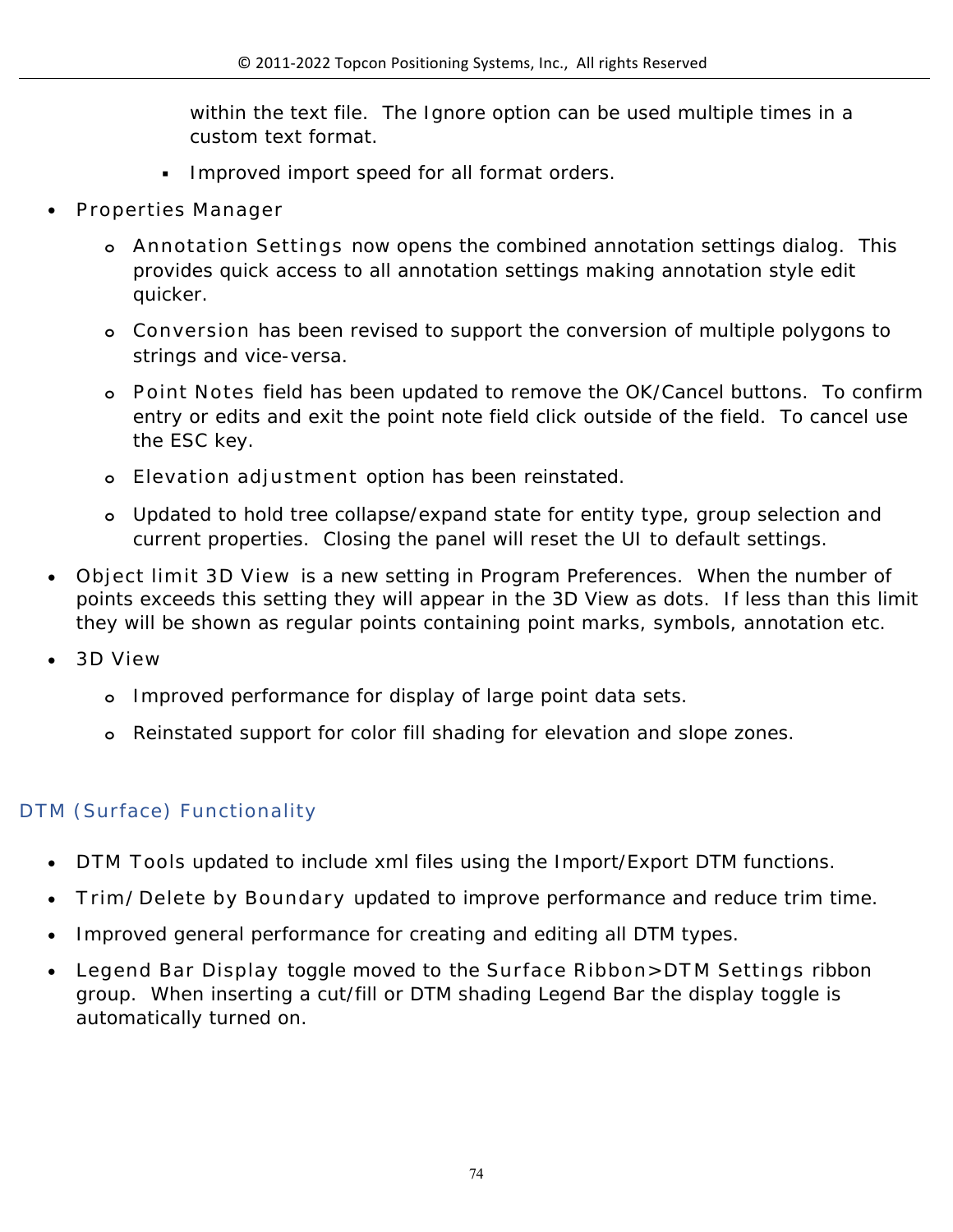### **Corridor/Road View Functionality**

- **Corridor Cross Section View** has been improved with a new UI for selection and defining surfaces for the creation of a cross section set.
- **Corridor Subgrades** have been updated to support negative tie slopes.

### **Resurface Functionality**

- **Resurface Design, Transfer to Survey** , has been updated to include option to transfer mill/fill plan view shading and corresponding labels to the Survey view. This allows for plotting from the Survey view using Create Plot Window or Multi Sheet Plot Windows for horizontal alignments.
- **Cross Slope Command History** is a new option in the Resurface Design view. When open, this option records design data associated with the commands in the Cross-Slope ribbon group. The UI is modeless and support docking and auto hide options.
- **Create Resurface design** has been updated to support the use of existing horizontal alignments contained in the project for stationing of the design. During the create resurface design workflow, on the Alignment Dialog use the "Stationing From" dropdown list and select the alignment to be used.

### **Resolved Issues**

### **General**

- **Survey Codes, Command** Codes (CR and CE) fixed to retain comments during reduction.
- **Add Point, Offset Distance** from Arc revised to be consistent with Offset Point from Line. The end point nearest the selection point is used as starting point for offsets.
- **Inquiry, Offset Distance** revised to correct issue with offset distance reported along arcs.
- **Lot Creation** revised to no longer move points to Lot layer.
- **Inquiry, Duplicate Points** 
	- o Fixed issue with not all duplicate points being reported.
	- $\circ$  Fixed issue with average coordinates being set to 0,0,0.
- **Drawing Editor** fixed to obey \$\$Default layer on/off flag when drawing created. Issue with Zoom and changing contour settings fixed.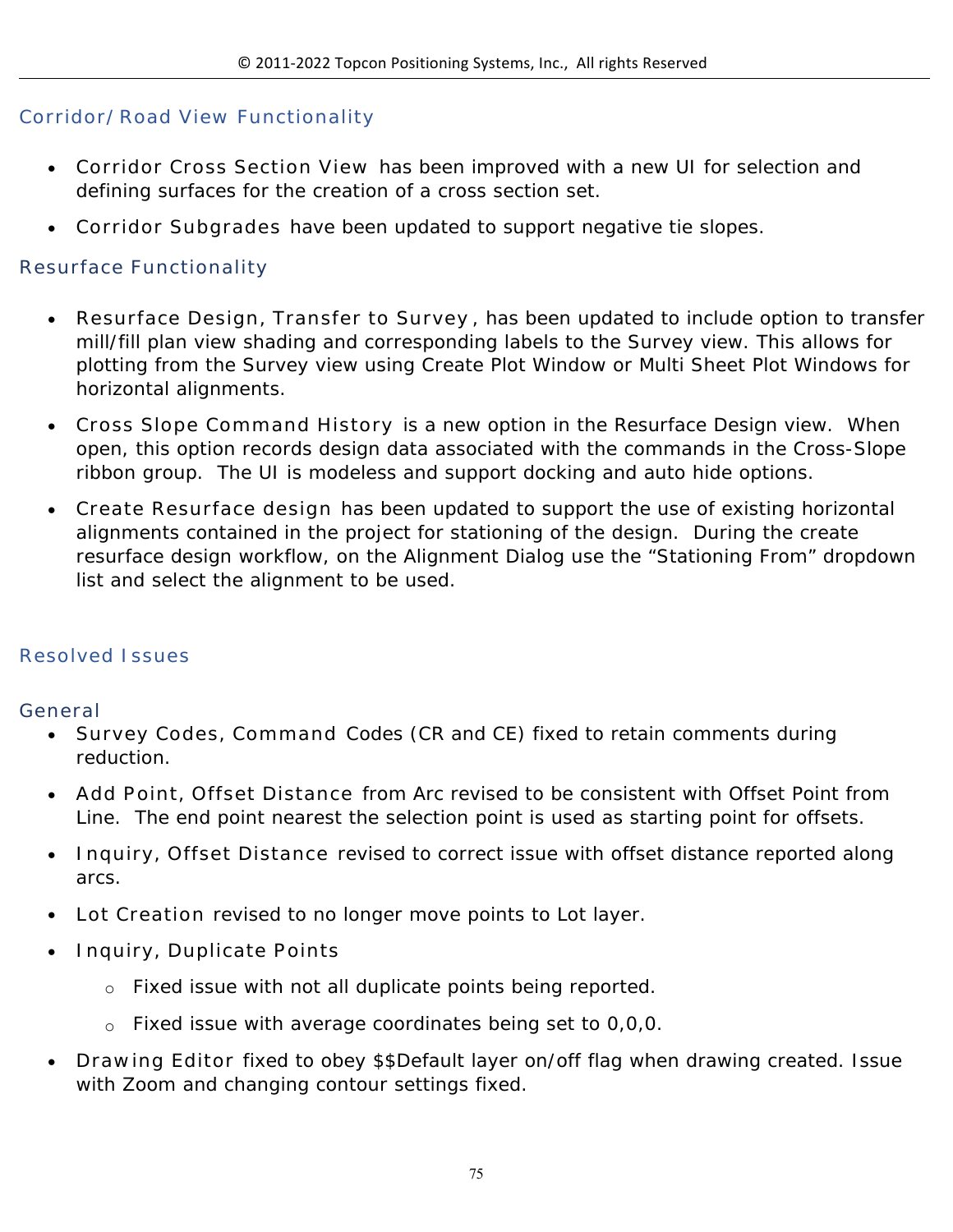- **Insert Perpendicular Line** revised to fix issue with lines not being perpendicular when creating perpendicular line very close to the end points of the reference line. Routine was snapping to end points of reference line.
- **Export PDF** fixed to export DTM as solid color when exporting as 3D pdf.
- **Property Manager** revised to allow entity specific text fields to be selectable and available for copy for copy/paste. Example text include East/North/Brg/Dist fields.
- **Edit, Select By** revised to reinstate ability to select data types from within current selection.
- **File, Print** updated to correct issue with Background images not printing when saving as job from the drawing editor.
- **Selection Cycle** updated to be disconnected from the Data Inspector and display specific data information.
- **Insert \*.tif** file as Background Image fixed to support geo-referenced tif data.
- **Translate/Rotate** updated to correct issue of not all selected data being translated. Related to multiple point linkage to linework.
- **Export to Autocad \*.dwg** revised to correct symbol scale issue related to non-scalable symbols.

# **DTM related**

- **Boundary List** updated to correct issue with the first created list not being saved.
- **DTM Tools, Import \*.ttm** file revised to fix issue with importing surface not located in correct position.

# **Corridor/Roads/Takeoff/Resurface**

- **Road View, Cross Section Window** revised to correct issue with the orientation of the slope values in areas of super elevation.
- **Road View, Update Survey View** updated to correct issue with Adjusted Side Slope elevations and offsets.
- **Takeoff Reports** have been fixed to export as formatted \*.csv, (cells, rows, columns) when opened in Excel.
- **Corridor, Section Plot** has been revised to correct overlapping offset labels when using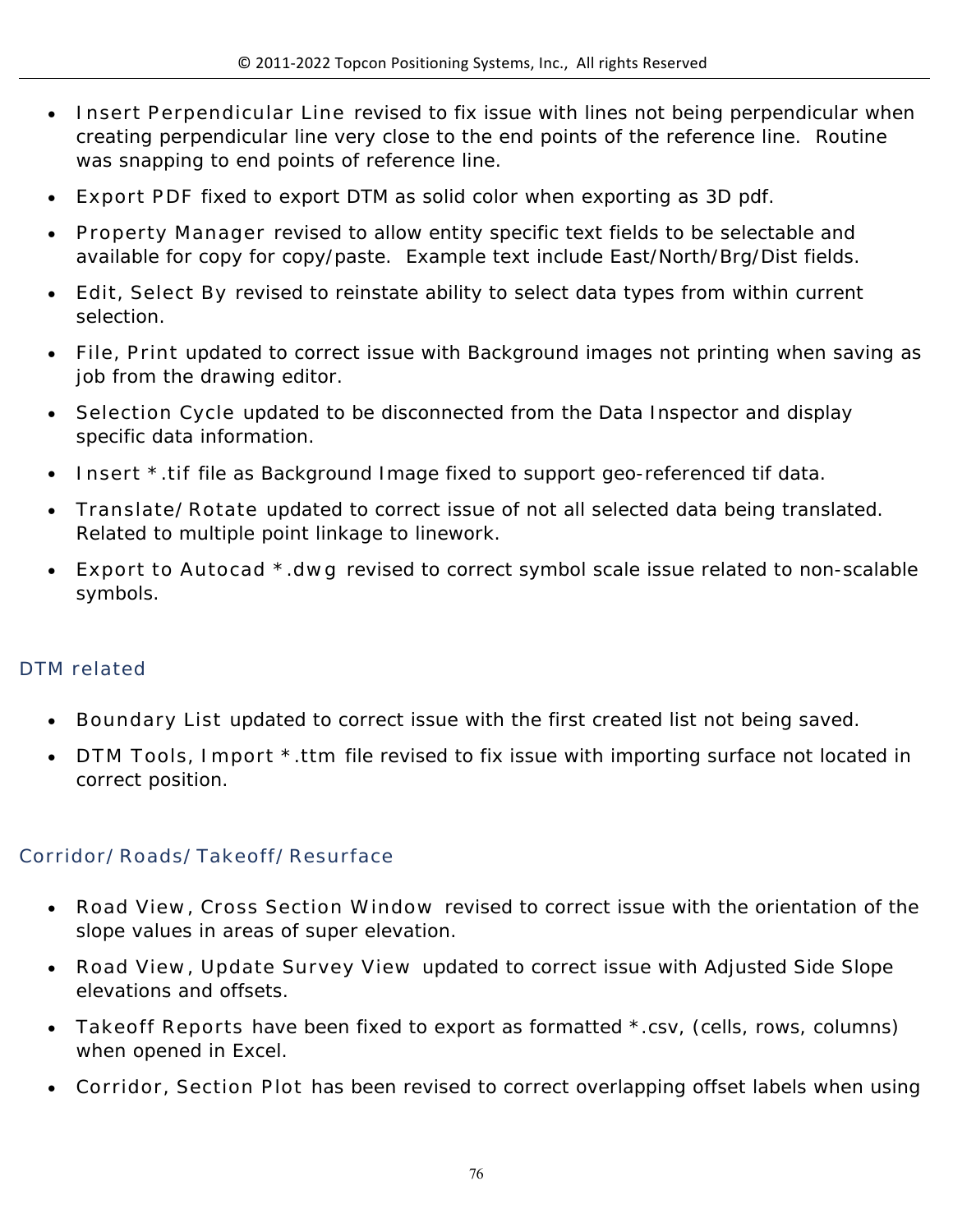the "Grid" format.

 **Resurface Design View, Profile window** revised to correct Zoom all/extents issue for previous version designs when starting station not set to zero.

# **Magnet Tools**

### **General**

- Updated installation to require administrative rights for all users.
- Planes have been updated to display in the Map View and 3D View.
- Added new symbols to base symbol library.
- 3D View updated to display custom symbols.
- Layer dropdown updated to include "Set as Current" in the right mouse button context menu.
- Residual View Updates:
	- o Updated to allow disabling and enabling satellites in different ranges
	- o Reorganized Context menu
- Occupation View updated to disable/enable satellites in all occupation in job.
- Added new option to pre-process GNSS occupations to show additional parameters for epochs. This includes clock biases and satellite elevations.

# **Coordinate Systems**

Updated localization calculation to support new height localization method.

# **Import/Export**

- **NZ Survey Report** export has been added to the GNSS/TS/DL combined group. The report is exported in html format.
- **Stakeout Reports** are now supported for import and export using the Magnet XML (\*.mxl) format.
- Added **NOAA GVX** files to the Import/Export options.
- Added support for navigating folder structure for **GNSS firmware 5.4** for transfer of data.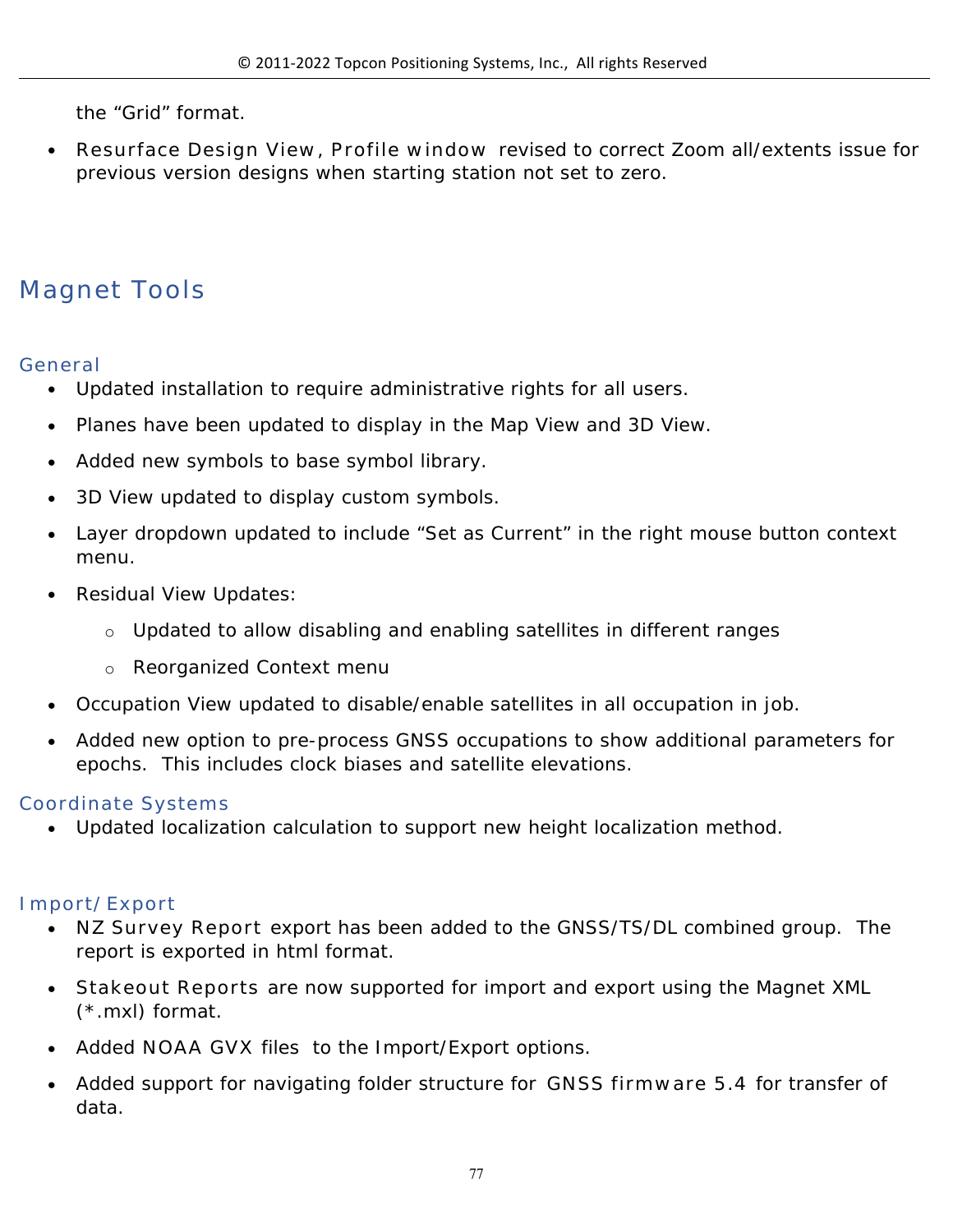Added support of **Beidou B1C** signal for TPS and RINEX files.

### **Reports**

- Added Filter control to the report options. As option names are typed the selection is filtered to show only matching options (report columns).
- The **Internal Report viewer** has been replaced with HTML reports which can be displayed in any web browser.
- **Report Templates** have been updated to restore the justification setting to left justified for column data.
- **GNSS Loop Closure Report** has been updated to display real numbers with trailing zeros.
- **Extended Adjustment Summary Report** has been updated to reposition the UWE Bounds labels.

### **Miscellaneous**

Program updated to use system proxy settings for all Internet connections.

### **Resolved Issues**

- Fixed issue in **GNSS Observation tab** with values being shifted when changing the order of the data columns or resetting the column order.
- Corrected issue with **RINEX 3.x** files missing the rnx and crx extensions in the available format list.
- Fixed issue with measurements being marked as **"Blunder"** in the Observation Adjustment Status column after successful Least Squares adjustment.

# Topcon Exchange for Autodesk Ribbon

### Bug Fixes

Fixed issue with exporting data from AutoCAD creating empty file. This issue was not present in Civil 3D.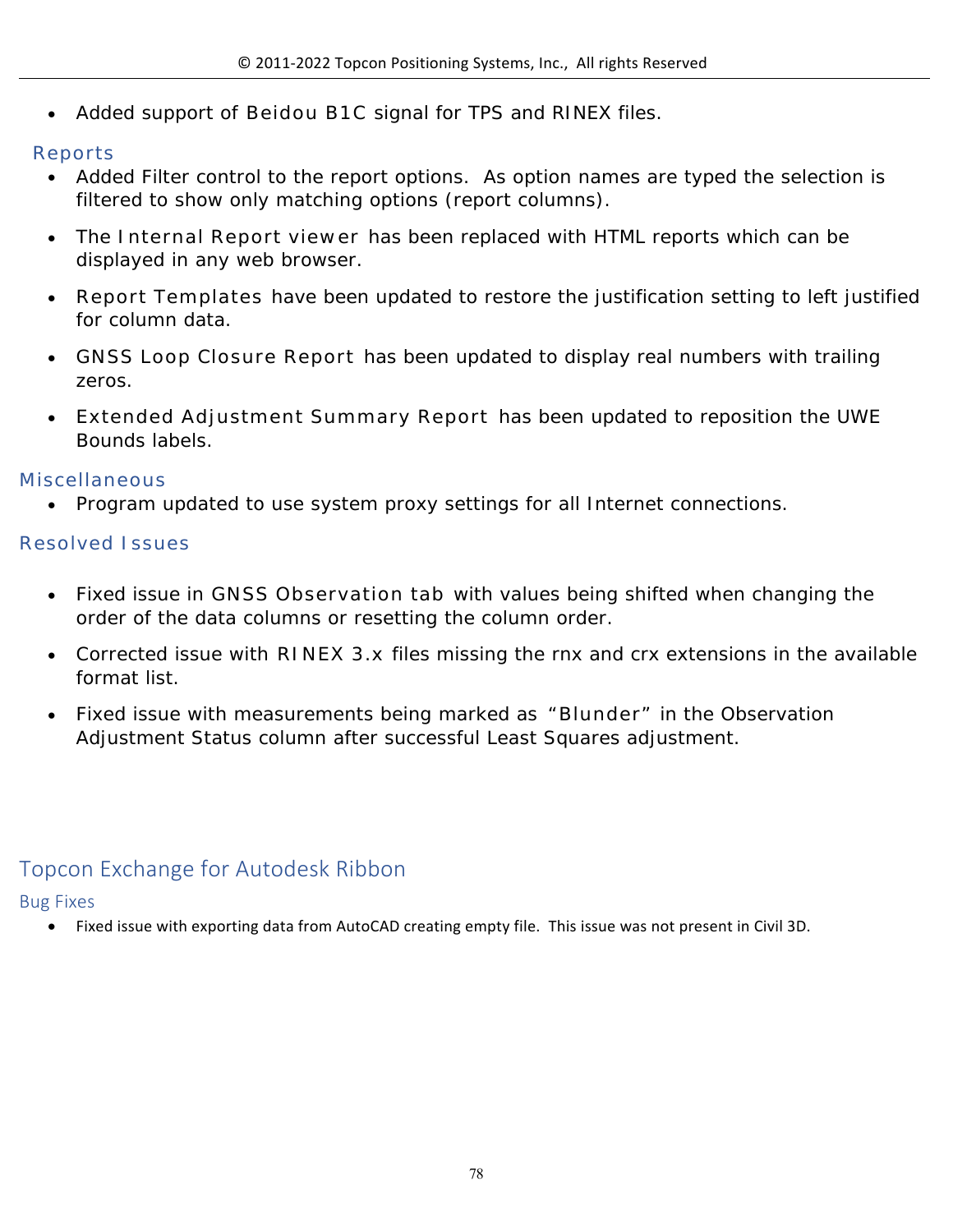# MAGNET Project - V7.1

# **General**

# **Magnet Project v7.1 Release Notes**

The following new additions/revisions have been made to Magnet Office v7.0 products.

Please take time to read the release notes. They contain information about the following:

- New Features
- Improvements
- Bug Fixes

### **System Requirements**:

**Operating System** Microsoft Windows 10 (64-bit version) Microsoft Windows 8 (64-bit version) **Note:** Starting with Magnet Office v7 Windows 7 is no longer supported. **Processor Speed** 2GHz Core2 processor or higher **RAM** 2GB RAM or more recommended **Memory** Local hard drive space of 2GB or higher recommended **Computer Resolution** 1280x1024 display resolution **Internet Connectivity** Can be required by some functionality.

### **Project (Mass haul analysis and scheduling functionality)**

- **Scheduling** has been updated with new advanced features
	- o **Resource Leveling with Task Resource Priority** setting has been added. Leveling typically means resolving conflicts or over allocations in the project plan by allowing the calculation of delays and updating of the tasks automatically.
	- o **Float** attributes added to task properties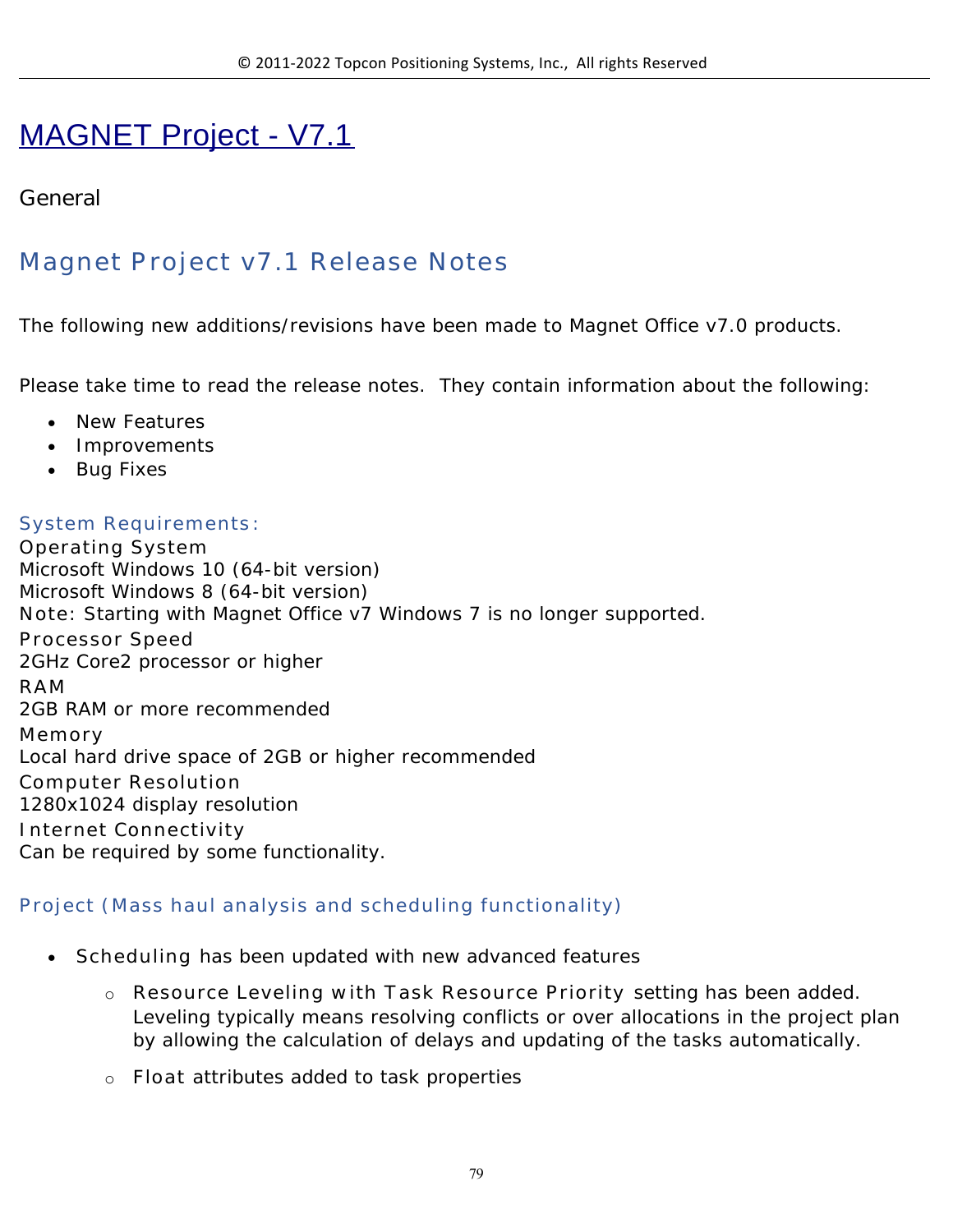- o **Show Critical Path** is a new option which can be highlighted in the Gnatt and Time-Location Views. Critical Path refers to the set of tasks that are critical, i.e. which cannot be delayed without the task or its successors exceeding the project finish time.
- o **Baselines** implemented. A Baseline contains a snapshot of the project schedule. Comparison of the current project schedule to the project baseline schedule can be done in the Gantt View.
- o **Project Timing** improved with new option to calculate the project finish time based on task timings. Requires prerequisite of project start time.
- **Task**
	- o Improved to provide more options for presentation in the **Time-Location View**.
	- o Updated to include specific suitable haul editing. A new tab, **Allowed Hauls**, has been added to the Task dialog. Hauls can now be blocked or allowed to/from specific tasks.
	- o **Task Timing** property updated to include constraint date and additional new constraint types.
	- o **Actuals** tab has been added to the Task dialog.
	- o Added new option to set maximum and minimum **Haul** distances
- **Material Type** added new option to set maximum and minimum haul distances.
- **File, Saveas** has been updated to include option to save as Magnet XML (\*.mxl, \*.mxl.zip)
- **Manual Haul** creation in the Mass Haul View has been improved to automatically show possible destination tasks based on suitability when dragging. Dragging capability is enabled once the source task for the haul is selected.
- **Import Data** has been updated to support renaming of data during import, i.e. Tasks names, Location names, Material types etc.
- **Project Explorer** has been updated to replace "Search" with "Filter". The project tree is now filtered to show only matching items.
- **Print** option has been updated to save the print Header and Footer settings in the project file.
- **Insert, Text Box** improved to support in-place entry and edit of text.
- **Quick Access Toolbar** is a new customizable toolbar located above the ribbon area. Allows for quick access to commonly used functions from any view.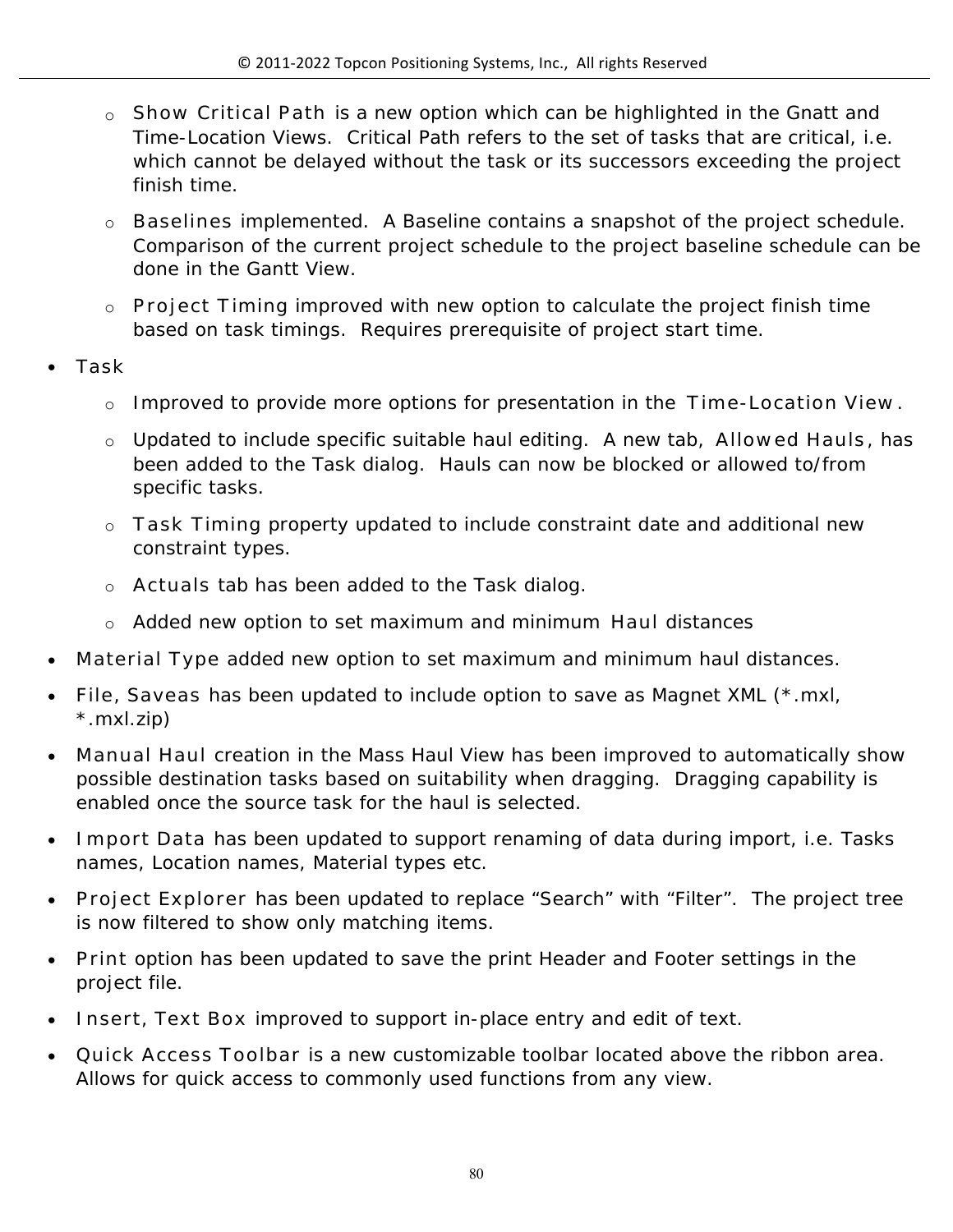- **Time-Location View** updated to include **Show Task Labels** toggle**.**
- **Map View** improved support for maps from map servers. Bing Maps are available for use as the background. To enable Bing Maps add a tile map and use the Bing Map preset in the Map properties dialog. When creating a new project using the default template, Bing Maps is automatically used as the background.
- **Add Haul Dialog/Allowed Hauls Task Tab** improved to show warnings and errors on the dialogs with each indicated by specific icons. Errors must be resolved before the haul can be added.
- **Mass Curve View** added new option to include only tasks with maximum usage in the Properties Tab.
- **Resource View** updated to include "**Calendar**" property and display holidays in the view.
- **Haul Calculations dialog** revised to move the optional task selection to the **Advanced** options. **Advanced** options displayed by by selecting the "More" button.
- **Haul Resources** updated to make maximum distance setting optional.

# **Project (Mass haul analysis and scheduling functionality) Resolved Issues**

- **Locations** updated to fix issue with modification of centerline and/or polygon coordinates. Modifications were not being applied.
- **Reports** updated to correct issue with commas added in intervals.
- **Project Properties, Decimal place setting** updated to correct issue with decimal place setting not being applied in all views.
- Fixed issue with attached PDF files causing slow project updates.
- **Mass Haul View, Hauls** revised to correct issue with haul data being displayed as an Asterisk when two hauls combined into one arrow.
- **Window Layouts** updated to correct issue with layouts not being restored correctly.

### **CAD Design/Drafting, 3D Modeling functionality General Functionality**

**Edit, Select by Region** updated to prompt for objects to select if no selection is made.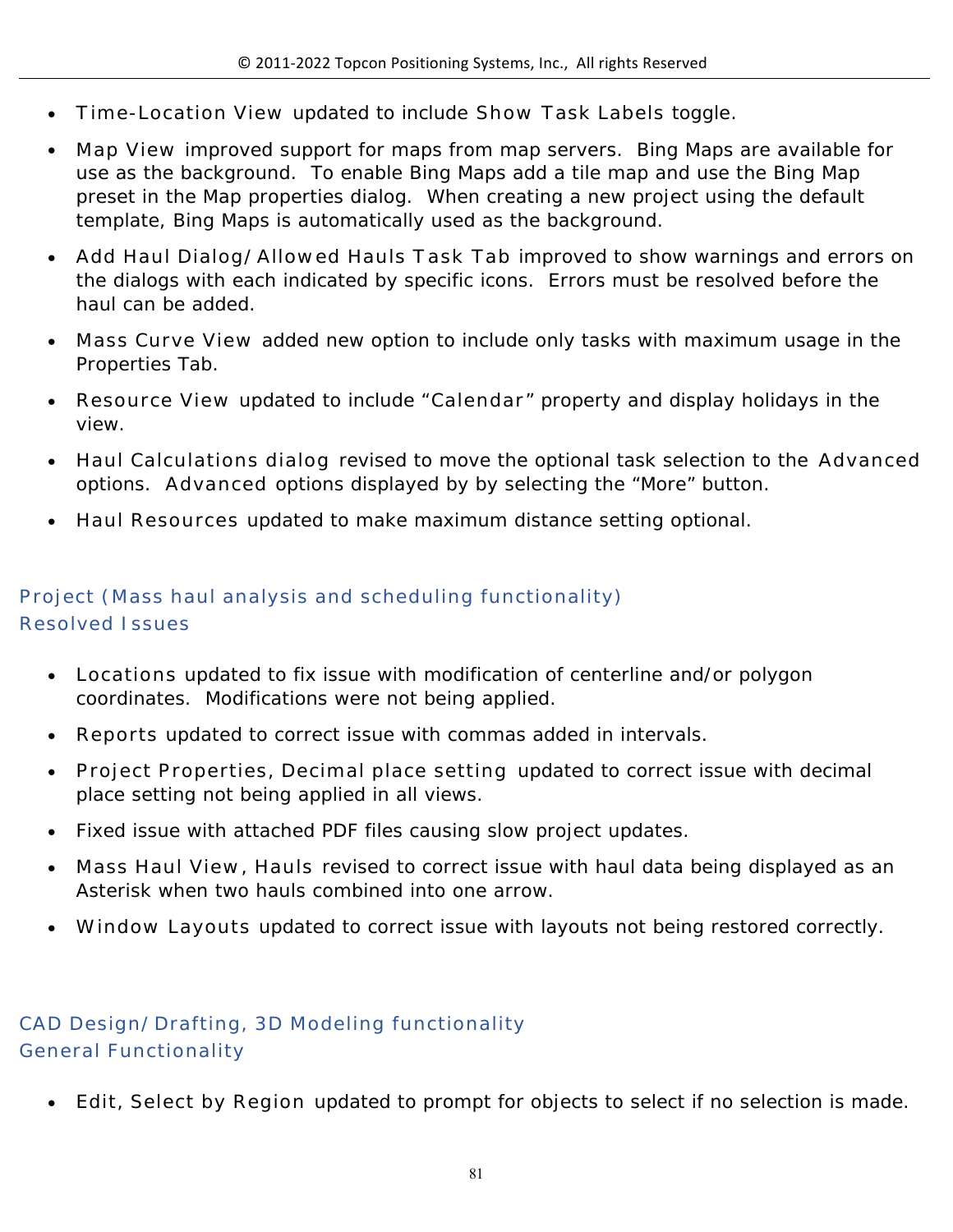Previously the command must be restarted if no object specification was made after region defined.

- **Multiple Area** updated with new option "**Exclude Internal Area"**, which excludes object areas that are located within a selected external area. The total area reported is the external area selected minus the internal areas selected.
- **Point Marks** updated to include new Magnet Field point marks.
- **Object Snaps**
	- **o** Added new optional text flyout indicator for snaps. On/Off setting located in Program Settings, Preferences tab.
	- **o** Added new hover time setting for snap indicator display in the Program Settings, Preferences tab.
	- **o** Improved Endpoint snap to recognize closes end point anywhere along the line.
- **Import/Export**
	- **o IFC** added to import options
		- **IFC models will automatically open the 3D View for display purposes**
		- Supports optional base point, (x,y,z) definition and rotation setting on import
		- Supports repositioning of base point and rotation adjustment after import
		- **Delete Model added**
		- Tree control added for display of BIM elements
			- Arrange elements by hierarchy, groups, layers
			- Available information listed for selected element
			- Display controls, isolate and restore options
		- Outline of IFC model displayed in survey view for reference.
		- Added support for creating points from BIM elements within the IFC model.

### **o Import Text/ASCII**

- Revised Import Text Ascii file UI to support new grid display of importing file.
- Added new custom text file definition UI allowing for the specification of the importing data order with option to save, load and edit custom text file definitions.
- Multiple notes are now supported in the data order definition allowing for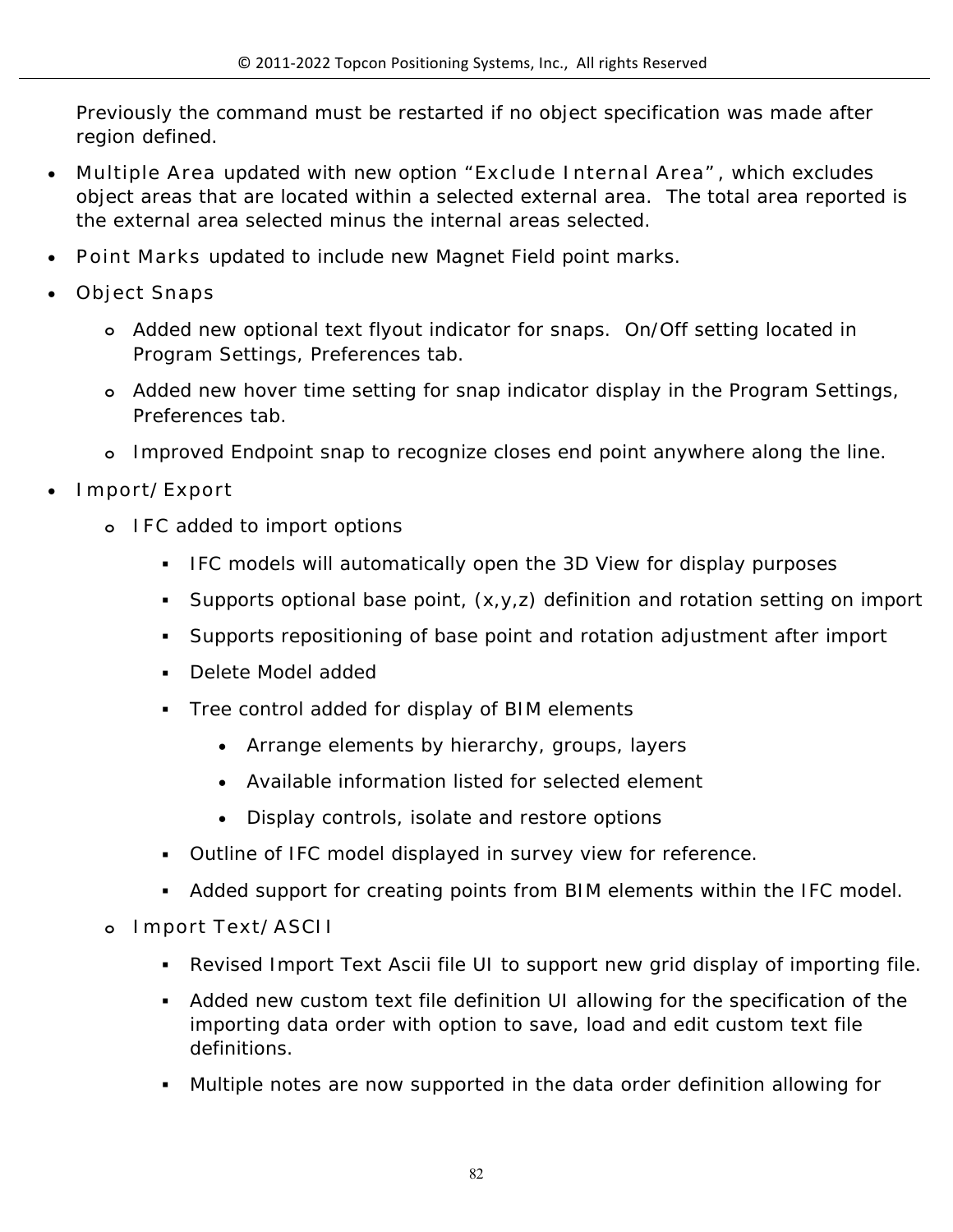importing various point data/information. The Notes (Ns) format field can be included in the data definition multiple times **.**

- A new "Ignore (I)" format field has been added for ignoring specific data within the text file. The Ignore option can be used multiple times in a custom text format.
- **Improved import speed for all format orders.**
- **Properties Manager**
	- **o Annotation Settings** now opens the combined annotation settings dialog. This provides quick access to all annotation settings making annotation style edit quicker.
	- **o Conversion** has been revised to support the conversion of multiple polygons to strings and vice-versa.
	- **o Point Notes** field has been updated to remove the OK/Cancel buttons. To confirm entry or edits and exit the point note field click outside of the field. To cancel use the ESC key.
	- **o Elevation adjustment** option has been reinstated.
	- **o** Updated to hold tree collapse/expand state for entity type, group selection and current properties. Closing the panel will reset the UI to default settings.
- **Object limit 3D View** is a new setting in Program Preferences. When the number of points exceeds this setting they will appear in the 3D View as dots. If less than this limit they will be shown as regular points containing point marks, symbols, annotation etc.
- **3D View**
	- **o** Improved performance for display of large point data sets.
	- **o** Reinstated support for color fill shading for elevation and slope zones.

# **DTM (Surface) Functionality**

- **DTM Tools updated to include xml files using the Import/Export DTM functions.**
- **Trim/Delete by Boundary** updated to improve performance and reduce trim time.
- Improved general performance for creating and editing all DTM types.
- **Legend Bar Display** toggle moved to the **Surface Ribbon>DTM Settings** ribbon group. When inserting a cut/fill or DTM shading Legend Bar the display toggle is automatically turned on.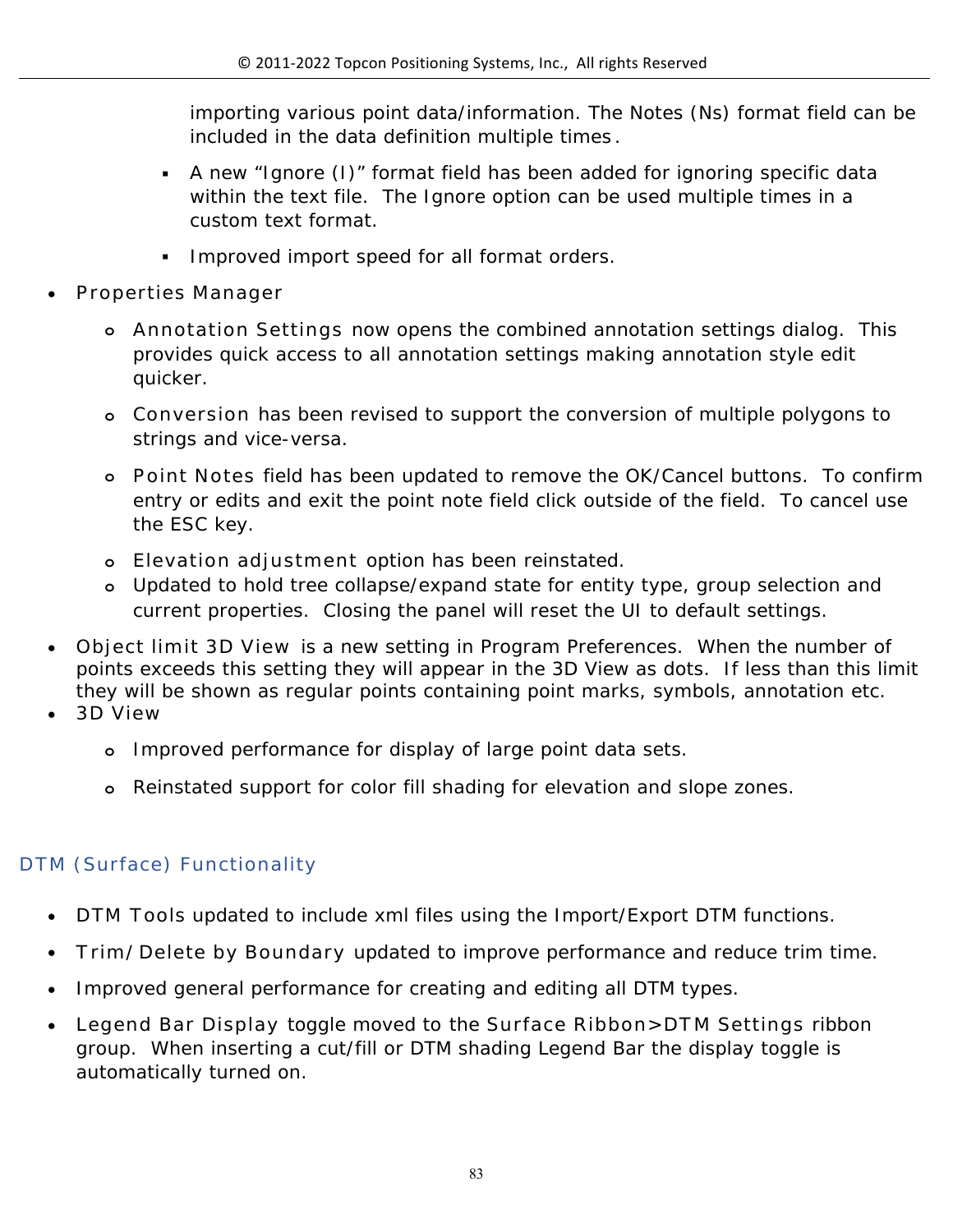### **Corridor/Road View Functionality**

- **Cross Section View** has been improved with a new UI for selection and defining surfaces for the creation of a cross section set.
- **Corridor Subgrades** have been updated to support negative tie slopes.

### **Resurface Functionality**

- **Resurface Design, Transfer to Survey** , has been updated to include option to transfer mill/fill plan view shading and corresponding labels to the Survey view. This allows for plotting from the Survey view using Create Plot Window or Multi Sheet Plot Windows for horizontal alignments.
- **Cross Slope Command History** is a new option in the Resurface Design view. When open, this option records design data associated with the commands in the Cross-Slope ribbon group. The UI is modeless and support docking and auto hide options.
- **Create Resurface design** has been updated to support the use of existing horizontal alignments contained in the project for stationing of the design. During the create resurface design workflow, on the Alignment Dialog use the "Stationing From" dropdown list and select the alignment to be used.

### **Resolved Issues**

#### **General**

- **Survey Codes, Command** Codes (CR and CE) fixed to retain comments during reduction.
- **Add Point, Offset Distance** from Arc revised to be consistent with Offset Point from Line. The end point nearest the selection point is used as starting point for offsets.
- **Inquiry, Offset Distance** revised to correct issue with offset distance reported along arcs.
- **Lot Creation** revised to no longer move points to Lot layer.
- **Inquiry, Duplicate Points** 
	- o Fixed issue with not all duplicate points being reported.
	- o Fixed issue with average coordinates being set to 0,0,0.
- **Drawing Editor** fixed to obey \$\$Default layer on/off flag when drawing created. Issue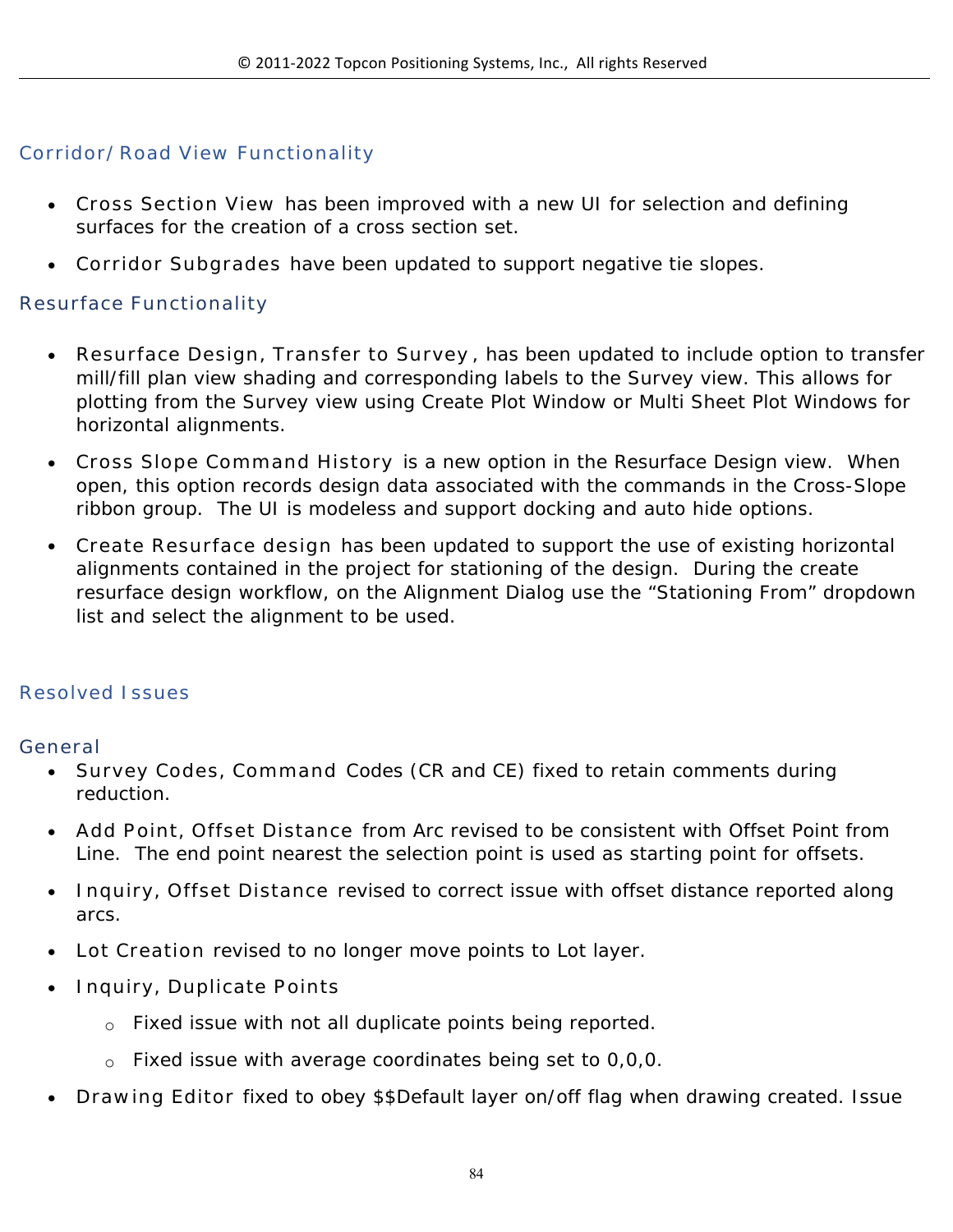with Zoom and changing contour settings fixed.

- **Insert Perpendicular Line** revised to fix issue with lines not being perpendicular when creating perpendicular line very close to the end points of the reference line. Routine was snapping to end points of reference line.
- **Export PDF** fixed to export DTM as solid color when exporting as 3D pdf.
- **Property Manager** revised to allow entity specific text fields to be selectable and available for copy for copy/paste. Example text include East/North/Brg/Dist fields.
- **Edit, Select By** revised to reinstate ability to select data types from within current selection.
- **File, Print** updated to correct issue with Background images not printing when saving as job from the drawing editor.
- **Selection Cycle** updated to be disconnected from the Data Inspector and display specific data information.
- **Insert \*.tif** file as Background Image fixed to support geo-referenced tif data.
- **Translate/Rotate** updated to correct issue of not all selected data being translated. Related to multiple point linkage to linework.
- **Export to Autocad \*.dwg** revised to correct symbol scale issue related to non-scalable symbols.

**DTM related**

- **Boundary List** updated to correct issue with the first created list not being saved.
- **DTM Tools, Import \*.ttm** file revised to fix issue with importing surface not being located in correct position.

### **Corridor/Roads/Takeoff/Resurface**

- **Road View, Cross Section Window** revised to correct issue with the orientation of the slope values in areas of super elevation.
- **Road View, Update Survey View** updated to correct issue with Adjusted Side Slope elevations and offsets.
- **Takeoff Reports** have been fixed to export as formatted \*.csv, (cells, rows, columns) when opened in Excel.
- **Corridor, Section Plot** has been revised to correct overlapping offset labels when using the "Grid" format.
- **Resurface Design View, Profile window** revised to correct Zoom all/extents issue for previous version designs when starting station not set to zero.
- **Road Design, Add Cross-Section** revised to fix issue with reference start and end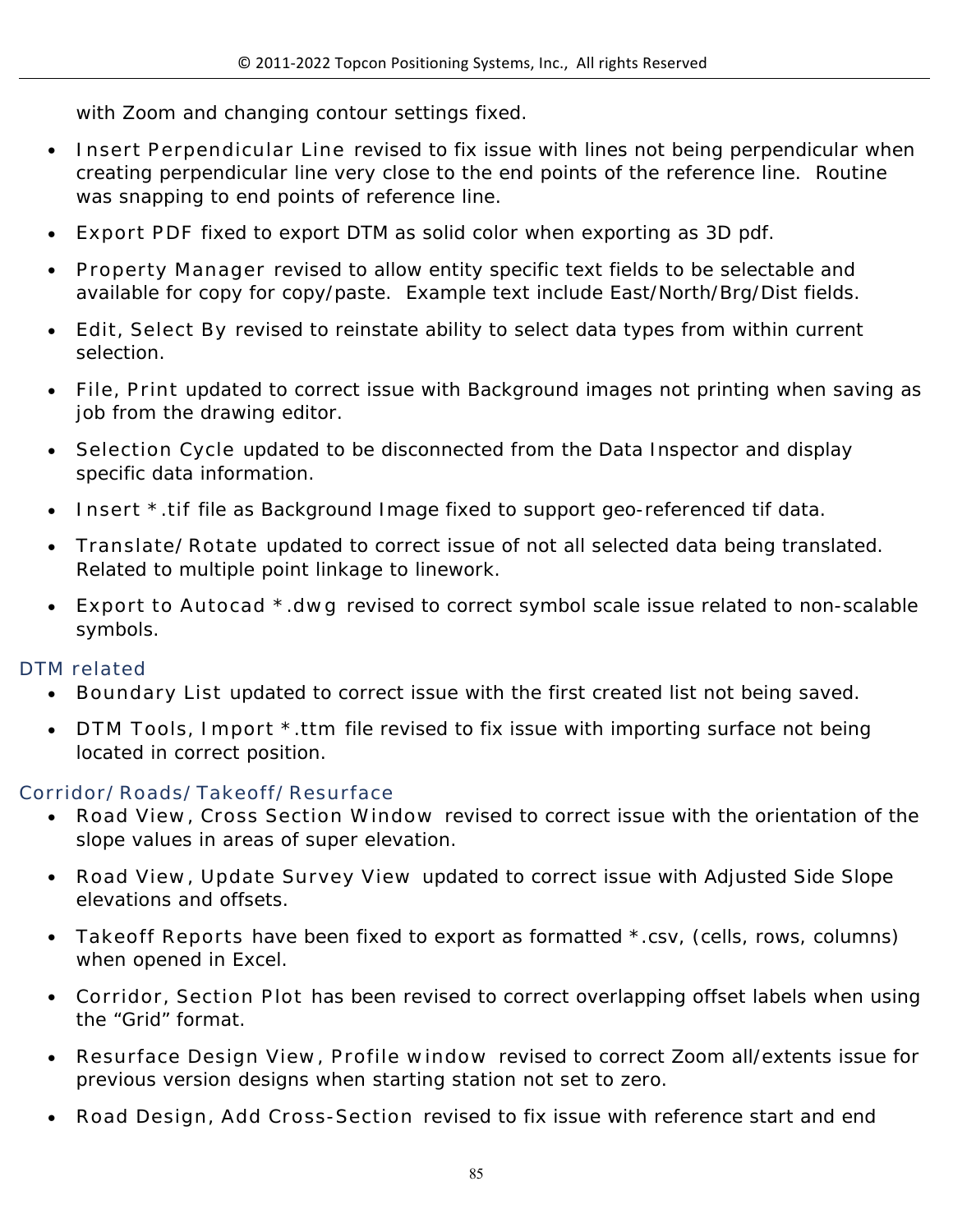chainages/stations changing when new cross-section added.

# **Magnet Tools**

### **General**

- Updated installation to require administrative rights for all users.
- Planes have been updated to display in the Map View and 3D View.
- Added new symbols to base symbol library.
- 3D View updated to display custom symbols.
- Layer dropdown updated to include "Set as Current" in the right mouse button context menu.
- Residual View Updates:
	- o Updated to allow disabling and enabling satellites in different ranges
	- o Reorganized Context menu
- Occupation View updated to disable/enable satellites in all occupation in job.
- Added new option to pre-process GNSS occupations to show additional parameters for epochs. This includes clock biases and satellite elevations.

# **Coordinate Systems**

Updated localization calculation to support new height localization method.

# **Import/Export**

- **NZ Survey Report** export has been added to the GNSS/TS/DL combined group. The report is exported in html format.
- **Stakeout Reports** are now supported for import and export using the Magnet XML (\*.mxl) format.
- Added **NOAA GVX** files to the Import/Export options.
- Added support for navigating folder structure for GNSS firmware 5.4 for transfer of data.
- Added support of **Beidou B1C** signal for TPS and RINEX files.

# **Reports**

Added **Filter** control to the report options. As option names are typed the selection is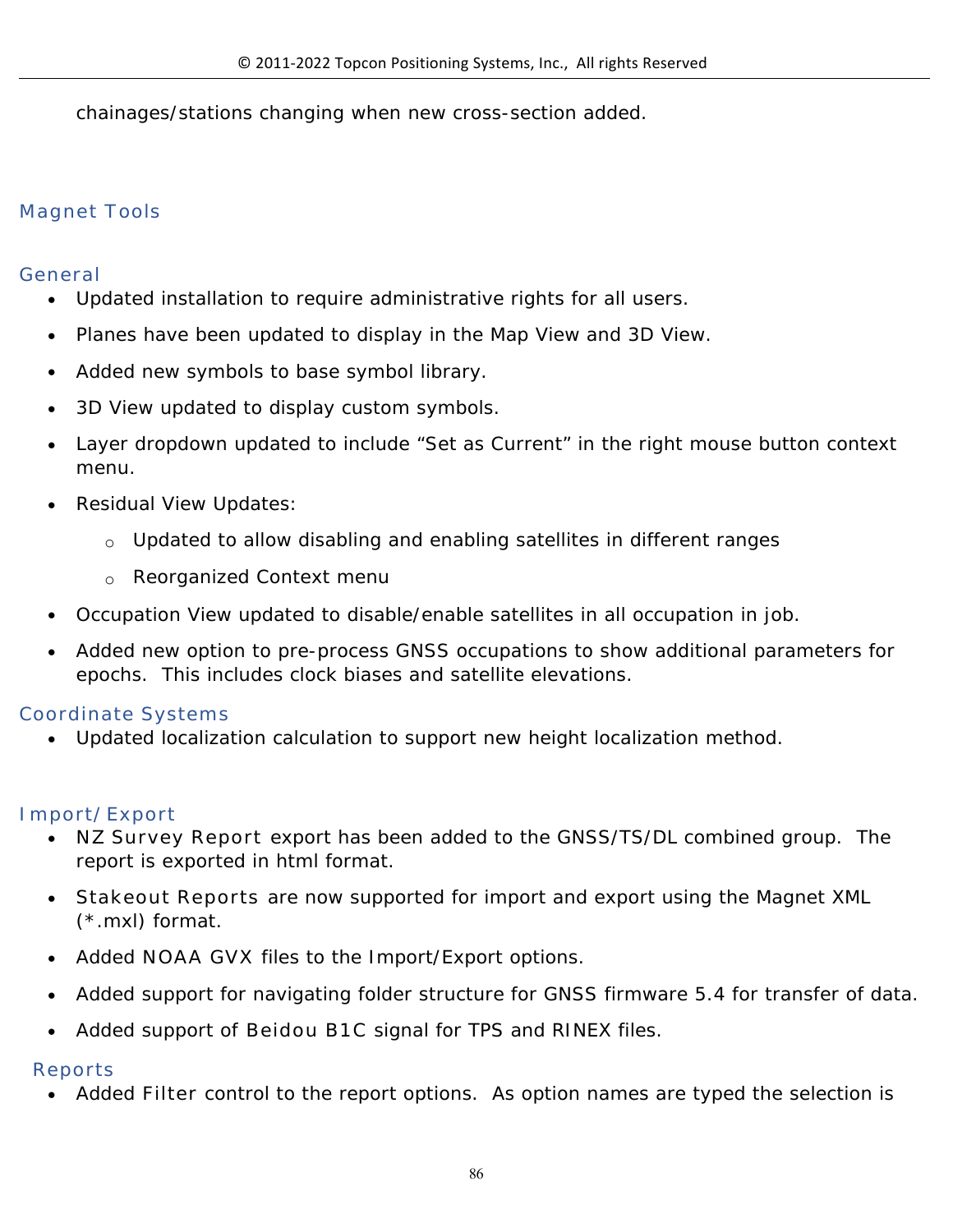filtered to show only matching options (report columns).

- The Internal Report viewer has been replaced with HTML reports which can be displayed in any web browser.
- **Report Templates** have been updated to restore the justification setting to left justified for column data.
- **GIOUR FILOOP CONCOTE:** Report has been updated to display real numbers with trailing zeros.
- **Extended Adjustment Summary Report** has been updated to reposition the UWE Bounds labels.

### **Miscellaneous**

Program updated to use system proxy settings for all Internet connections.

### **Resolved Issues**

- Fixed issue in GNSS Observation tab with values being shifted when changing the order of the data columns or resetting the column order.
- Corrected issue with RINEX 3.x files missing the rnx and crx extensions in the available format list.
- Fixed issue with measurements being marked as "Blunder" in the Observation Adjustment Status column after successful Least Squares adjustment.

### **Topcon Exchange for Autodesk Ribbon** Resolved Issues

 Fixed issue with exporting data from AutoCAD creating empty file. This issue was not present in Civil 3D.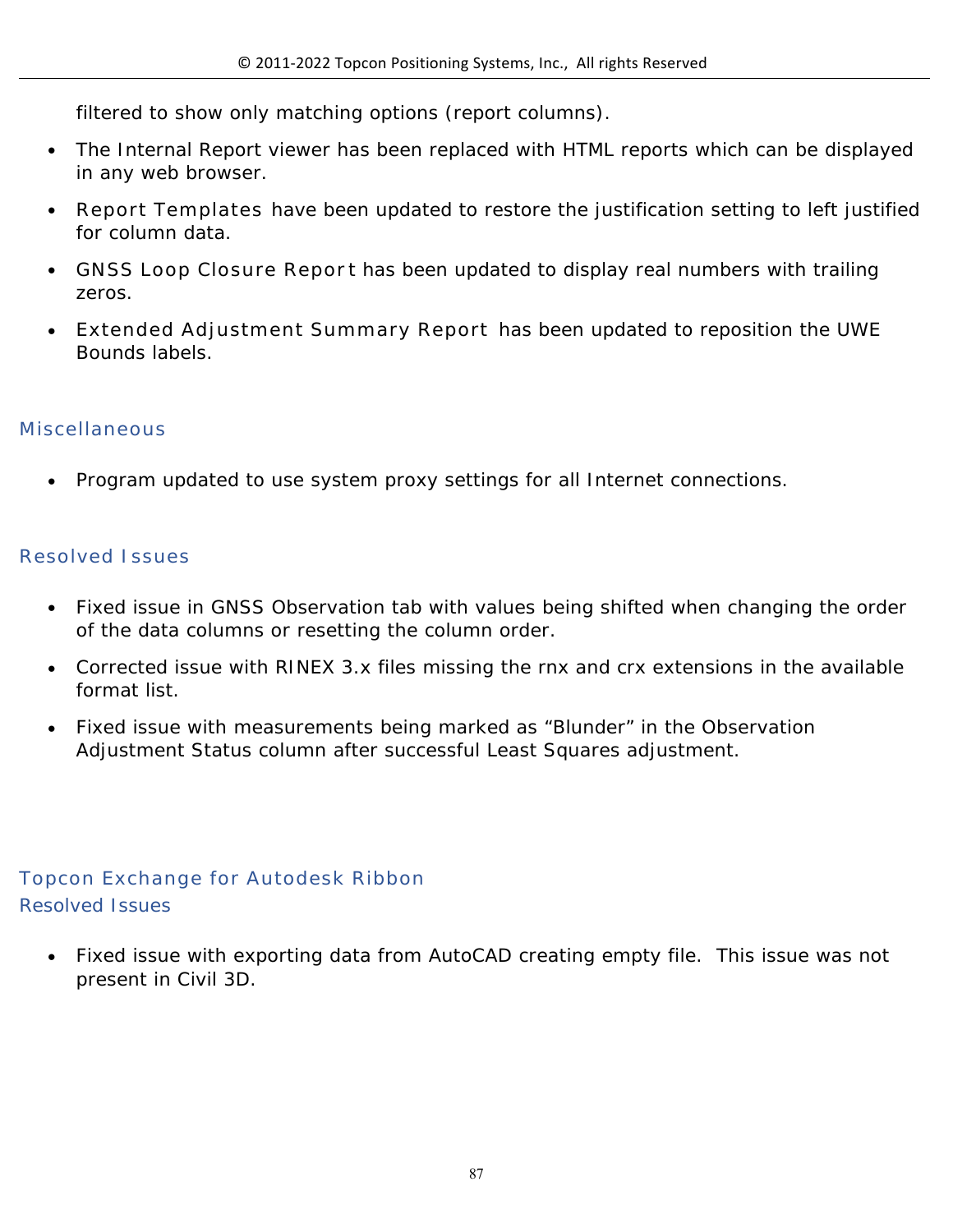# MAGNET Site - V7.1

# **General**

# **Magnet Site v7.1 Release Notes**

The following new additions/revisions have been made to Magnet Site v7.0 products.

Please take time to read the release notes. They contain information about the following:

- New Features
- Improvements
- Bug Fixes

### **System Requirements:**

**Operating System** Microsoft Windows 10 (64-bit version) Microsoft Windows 8 (64-bit version) **Note:** Starting with Magnet Office v7 Windows 7 is no longer supported. **Processor Speed** 2GHz Core2 processor or higher **RAM** 2GB RAM or more recommended **Memory** Local hard drive space of 2GB or higher recommended **Computer Resolution** 1280x1024 display resolution **Internet Connectivity** Can be required by some functionality.

### **General Functionality**

### **New Features and Improvements**

 **Edit, Select by Region** updated to prompt for objects to select if no selection is made. Previously the command must be restarted if no object specification was made after region defined.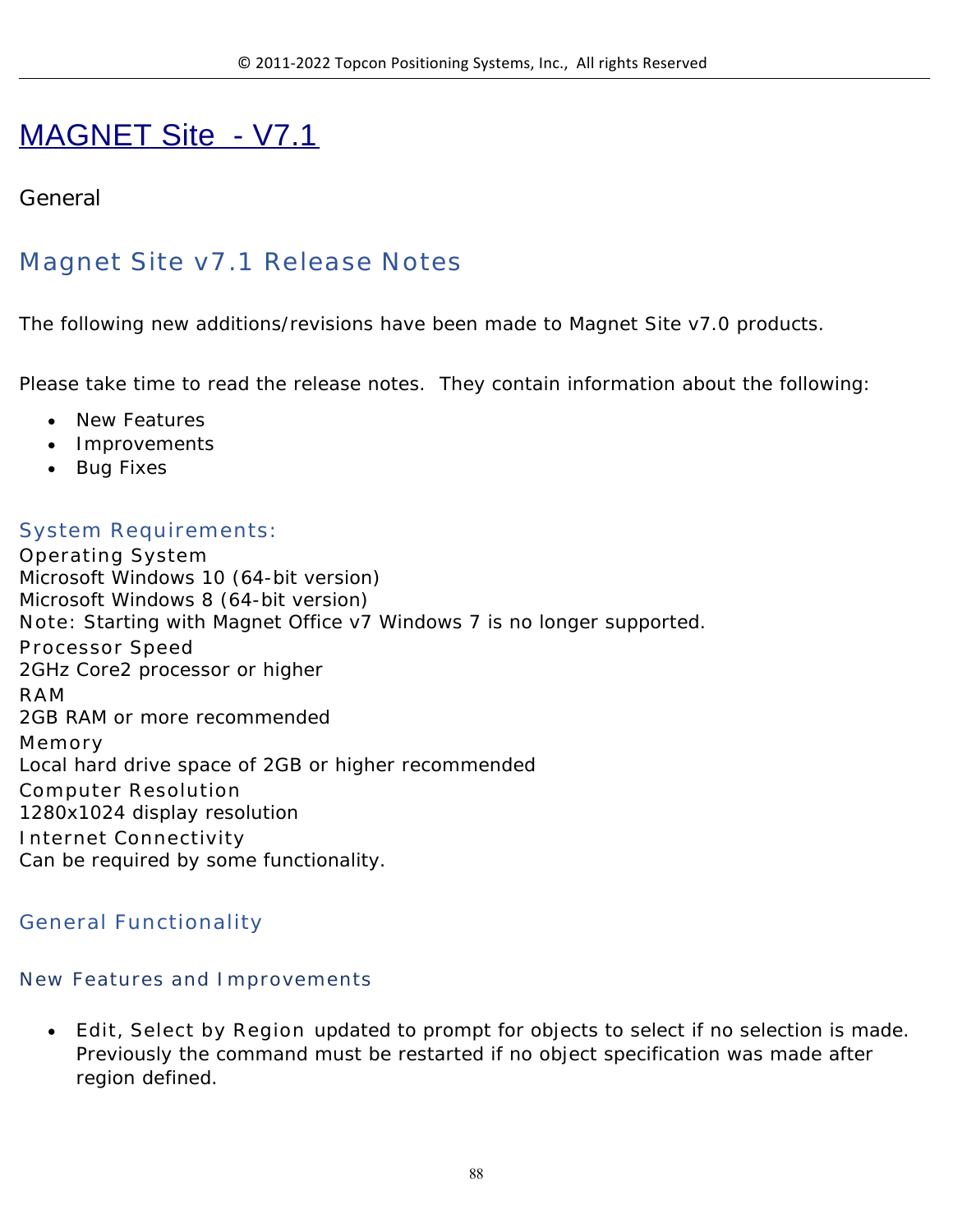- **Multiple Area** updated with new option "**Exclude Internal Area"**, which excludes object areas that are located within a selected external area. The total area reported is the external area selected minus the internal areas selected.
- **Point Marks** updated to include new Magnet Field point marks.
- **Object Snaps**
	- **o** Added new optional text flyout indicator for snaps. On/Off setting located in Program Settings, Preferences tab.
	- **o** Added new hover time setting for snap indicator display in the Program Settings, Preferences tab.
	- **o** Improved Endpoint snap to recognize closes end point anywhere along the line.
- **Import/Export**
	- **o IFC** added to import options
		- IFC models will automatically open the 3D View for display purposes
		- Supports optional base point,  $(x,y,z)$  definition and rotation setting on import
		- Supports repositioning of base point and rotation adjustment after import
		- Delete Model added
		- Tree control added for display of BIM elements
			- Arrange elements by hierarchy, groups, layers
			- Available information listed for selected element
			- Display controls, isolate and restore options
		- Outline of IFC model displayed in survey view for reference.
		- Added support for creating points from BIM elements within the IFC model.
		- **IFC controls and options located in Surface ribbon 3D Model ribbon group.**
	- **o Import Text/ASCII** 
		- Revised Import Text Ascii file UI to support new grid display of importing file.
		- Added new custom text file definition UI allowing for the specification of the importing data order with option to save, load and edit custom text file definitions.
		- Multiple notes are now supported in the data order definition allowing for importing various point data/information. The Notes (Ns) format field can be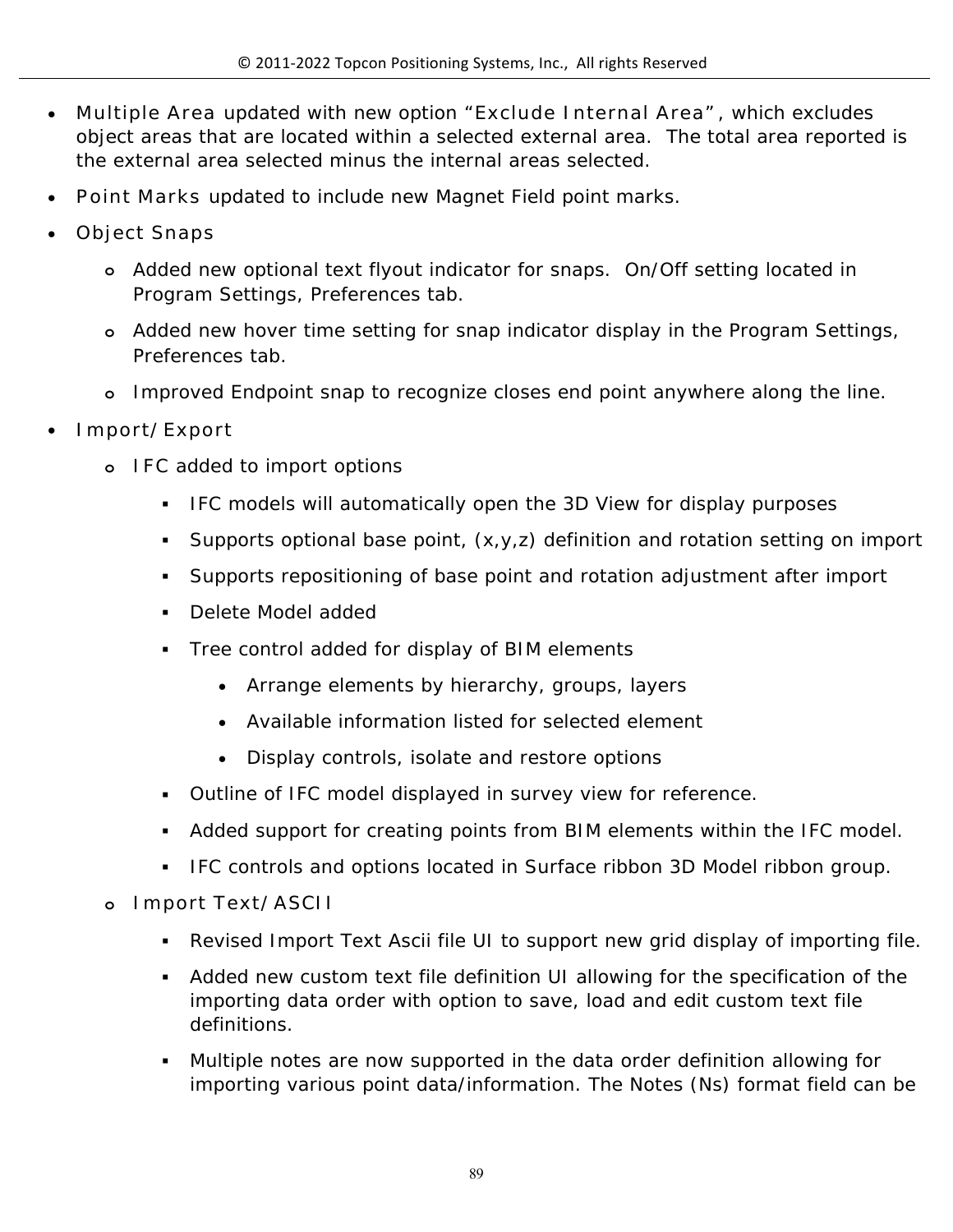included in the data definition multiple times **.**

- A new "Ignore (I)" format field has been added for ignoring specific data within the text file. The Ignore option can be used multiple times in a custom text format.
- Improved import speed for all format orders.
- **Properties Manager**
	- **o Annotation Settings** now opens the combined annotation settings dialog. This provides quick access to all annotation settings making annotation style edit quicker.
	- **o Conversion** has been revised to support the conversion of multiple polygons to strings and vice-versa.
	- **o Point Notes** field has been updated to remove the OK/Cancel buttons. To confirm entry or edits and exit the point note field click outside of the field. To cancel use the ESC key.
	- **o Elevation adjustment** option has been reinstated.
	- **o** Updated to hold tree collapse/expand state for entity type, group selection and current properties. Closing the panel will reset the UI to default settings.
- **Object limit 3D View** is a new setting in Program Preferences. When the number of points exceeds this setting they will appear in the 3D View as dots. If less than this limit they will be shown as regular points containing point marks, symbols, annotation etc.
- **3D View**
	- **o** Improved performance for display of large point data sets.
	- **o** Reinstated support for color fill shading for elevation and slope zones.

# **DTM (Surface) Functionality**

- **DTM Tools** updated to include xml files using the Import/Export DTM functions.
- **Trim/Delete by Boundary** updated to improve performance and reduce trim time.
- Improved general performance for creating and editing all DTM types.
- **Legend Bar Display** toggle moved to the **Surface Ribbon>DTM Settings** ribbon group. When inserting a cut/fill or DTM shading Legend Bar the display toggle is automatically turned on.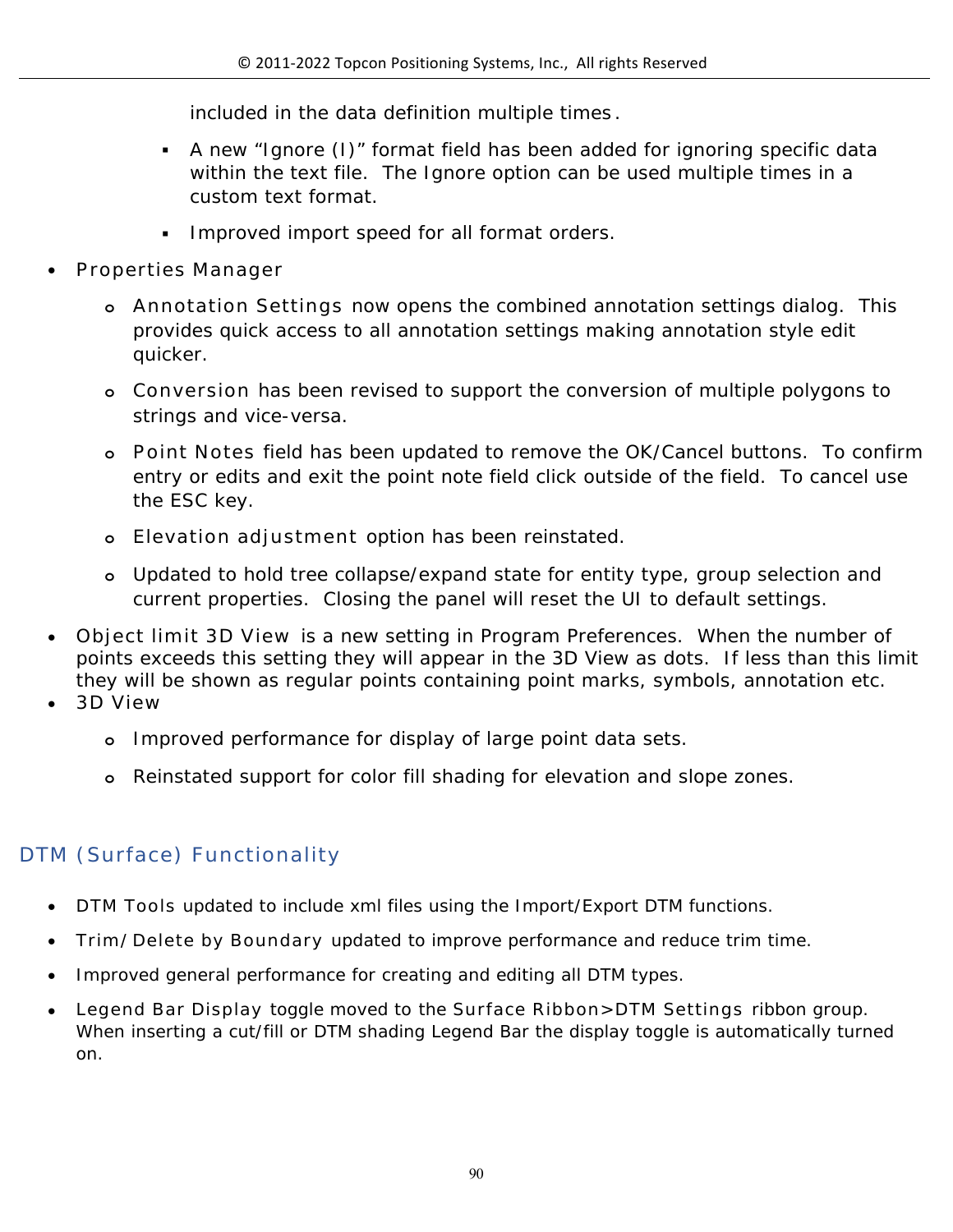### **Corridor/Road View Functionality**

- **Corridor Cross Section View** has been improved with a new UI for selection and defining surfaces for the creation of a cross section set.
- **Corridor Subgrades** have been updated to support negative tie slopes.

#### **Resolved Issues**

- **Survey Codes, Command** Codes (CR and CE) fixed to retain comments during reduction.
- **Add Point, Offset Distance** from Arc revised to be consistent with Offset Point from Line. The end point nearest the selection point is used as starting point for offsets.
- **Inquiry, Offset Distance** revised to correct issue with offset distance reported along arcs.
- **Lot Creation** revised to no longer move points to Lot layer.
- **Inquiry, Duplicate Points** 
	- o Fixed issue with not all duplicate points being reported.
	- o Fixed issue with average coordinates being set to 0,0,0.
- **Drawing Editor** fixed to obey \$\$Default layer on/off flag when drawing created. Issue with Zoom and changing contour settings fixed.
- **Insert Perpendicular Line** revised to fix issue with lines not being perpendicular when creating perpendicular line very close to the end points of the reference line. Routine was snapping to end points of reference line.
- **Export PDF** fixed to export DTM as solid color when exporting as 3D pdf.
- **Property Manager** revised to allow entity specific text fields to be selectable and available for copy for copy/paste. Example text include East/North/Brg/Dist fields.
- **Edit, Select By** revised to reinstate ability to select data types from within current selection.
- **File, Print** updated to correct issue with Background images not printing when saving as job from the drawing editor.
- **Selection Cycle** updated to be disconnected from the Data Inspector and display specific data information.
- **Insert \*.tif** file as Background Image fixed to support geo-referenced tif data.
- **Translate/Rotate** updated to correct issue of not all selected data being translated. Related to multiple point linkage to linework.
- **Export to Autocad \*.dwg** revised to correct symbol scale issue related to non-scalable symbols.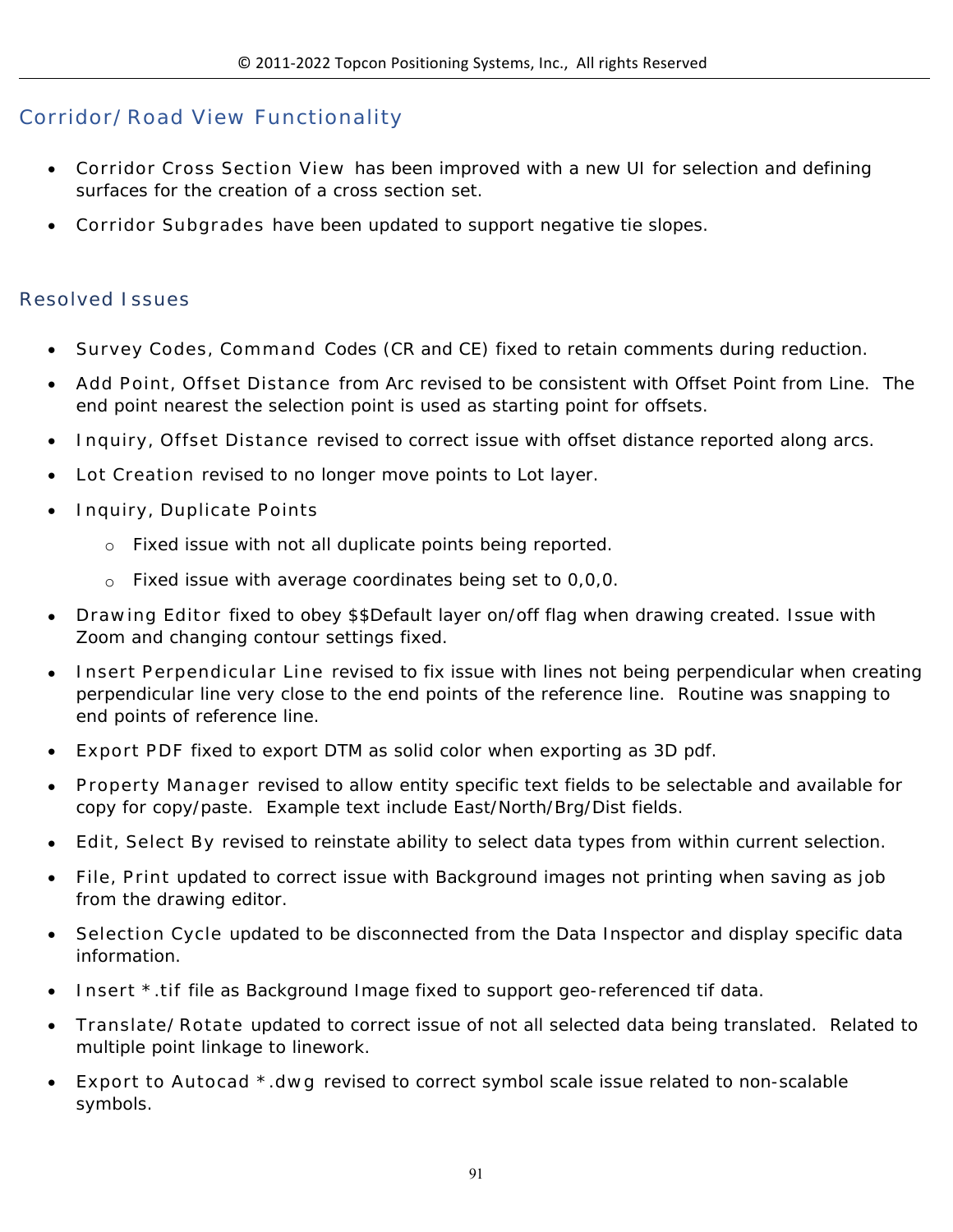#### DTM related

- **Boundary List** updated to correct issue with the first created list not being saved.
- **DTM Tools, Import \*.ttm** file revised to fix issue with importing surface not located in correct position.

#### Corridor/Roads/Takeoff/Resurface

- **Road View, Cross Section Window** revised to correct issue with the orientation of the slope values in areas of super elevation.
- **Road View, Update Survey View** updated to correct issue with Adjusted Side Slope elevations and offsets.
- **Corridor, Section Plot** has been revised to correct overlapping offset labels when using the "Grid" format.
- **Road Design, Add Cross-Section** revised to fix issue with reference start and end chainages/stations changing when new cross-section added.

# **Magnet Tools**

#### **General**

- Updated installation to require administrative rights for all users.
- Planes have been updated to display in the Map View and 3D View.
- Added new symbols to base symbol library.
- 3D View updated to display custom symbols.
- Layer dropdown updated to include "Set as Current" in the right mouse button context menu.
- Residual View Updates:
	- $\circ$  Updated to allow disabling and enabling satellites in different ranges
	- o Reorganized Context menu
- Occupation View updated to disable/enable satellites in all occupation in job.
- Added new option to pre-process GNSS occupations to show additional parameters for epochs. This includes clock biases and satellite elevations.

### **Coordinate Systems**

Updated localization calculation to support new height localization method.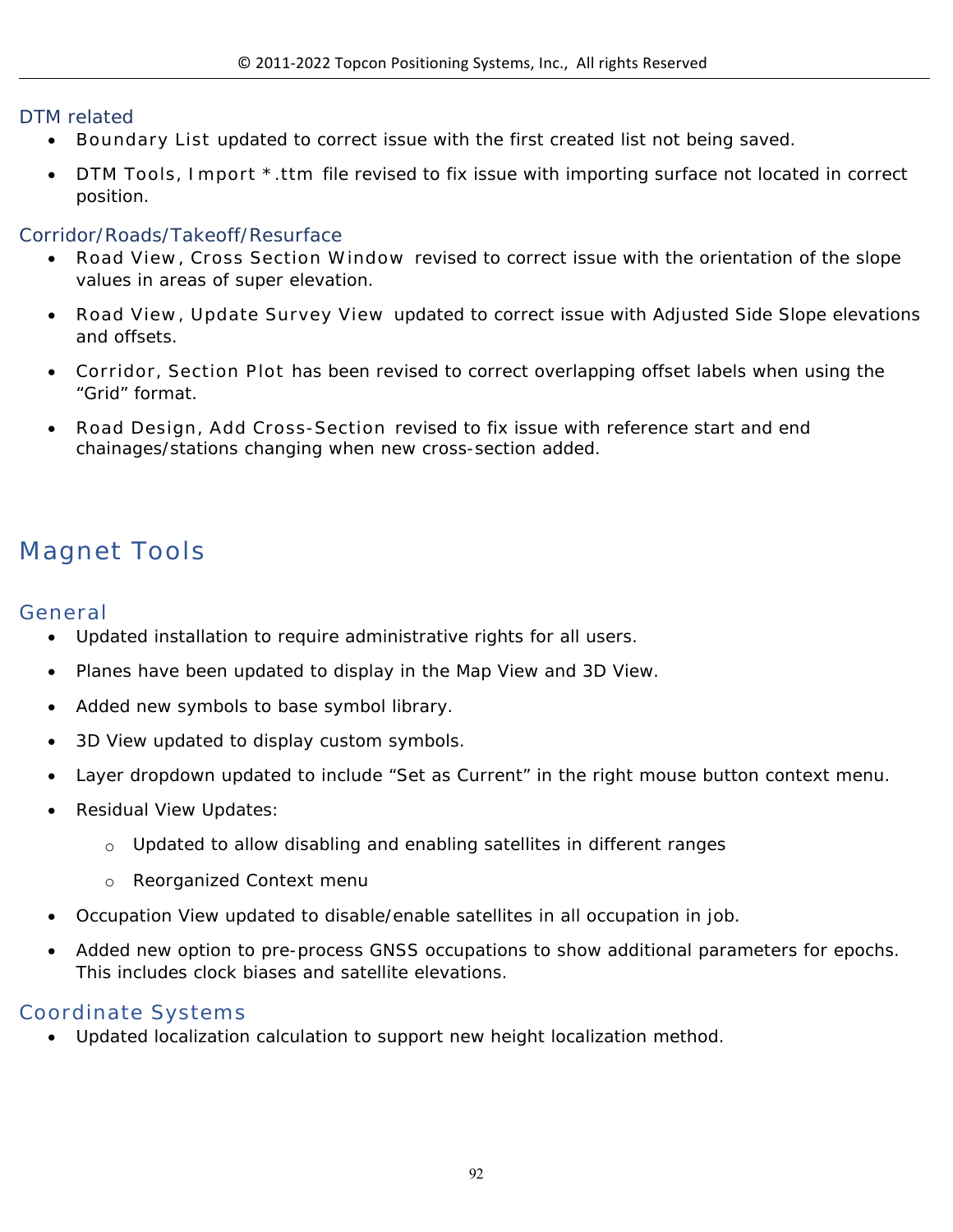### **Import/Export**

- **NZ Survey Report** export has been added to the GNSS/TS/DL combined group. The report is exported in html format.
- **Stakeout Reports** are now supported for import and export using the Magnet XML (\*.mxl) format.
- Added **NOAA GVX** files to the Import/Export options.
- Added support for navigating folder struc ture for **GNSS firmware 5.4** for transfer of data.
- Added support of **Beidou B1C** signal for TPS and RINEX files.

#### **Reports**

- Added Filter control to the report options. As option names are typed the selection is filtered to show only matching options (report columns).
- The **Internal Report viewer** has been replaced with HTML reports which can be displayed in any web browser.
- **Report Templates** have been updated to restore the justification setting to left justified for column data.
- **GNSS Loop Closure Report** has been updated to display real numbers with trailing zeros.
- **Extended Adjustment Summary Report** has been updated to reposition the UWE Bounds labels.

#### **Miscellaneous**

Program updated to use system proxy settings for all Internet connections.

#### **Resolved Issues**

- Fixed issue in **GNSS Observation tab** with values being shifted when changing the order of the data columns or resetting the column order.
- Corrected issue with **RINEX 3.x** files missing the rnx and crx extensions in the available format list.
- Fixed issue with measurements being marked as **"Blunder"** in the Observation Adjustment Status column after successful Least Squares adjustment.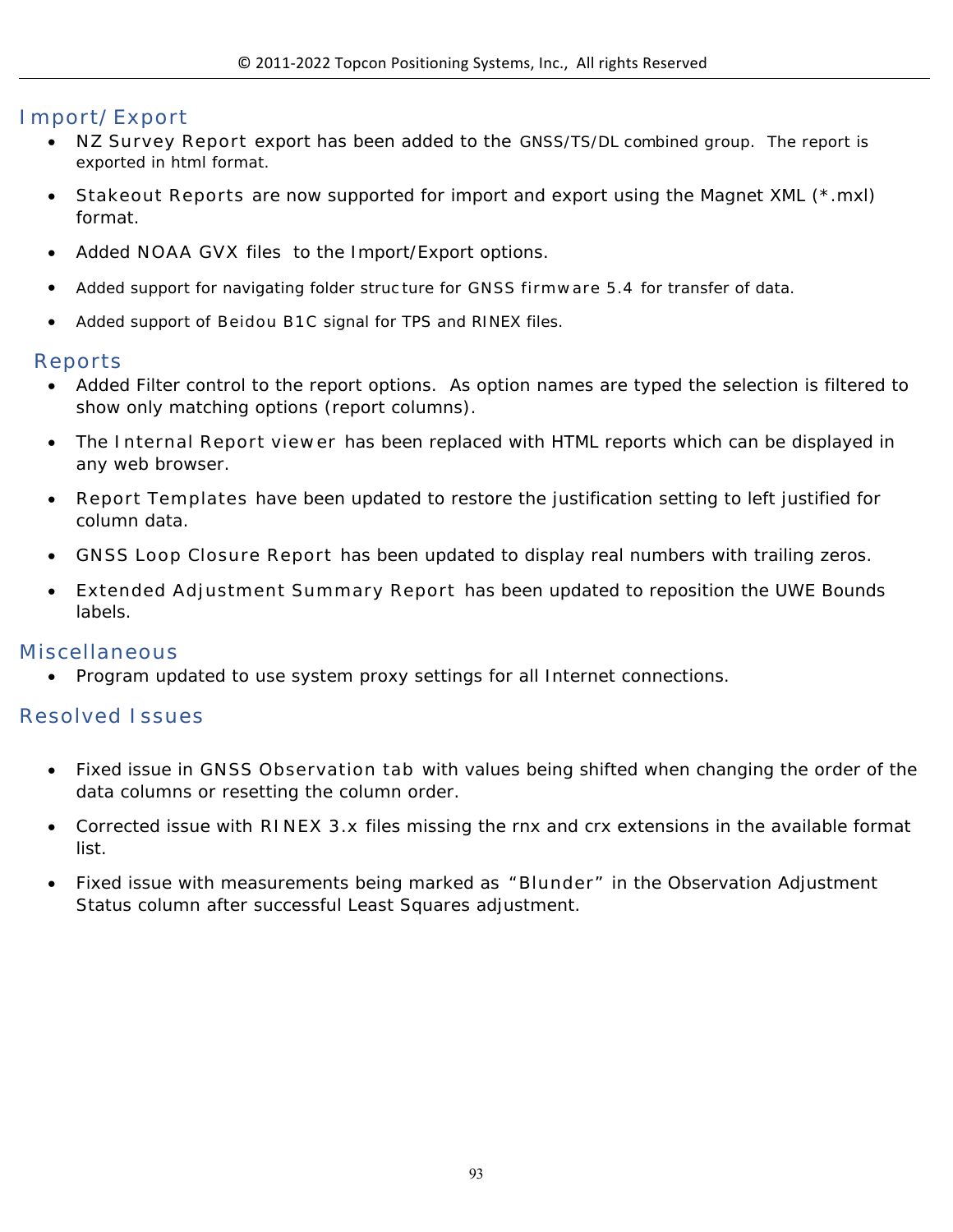# **Topcon Exchange for Autodesk Ribbon**

### **Resolved Issues**

 Fixed issue with exporting data from AutoCAD creating empty file. This issue was not present in Civil 3D.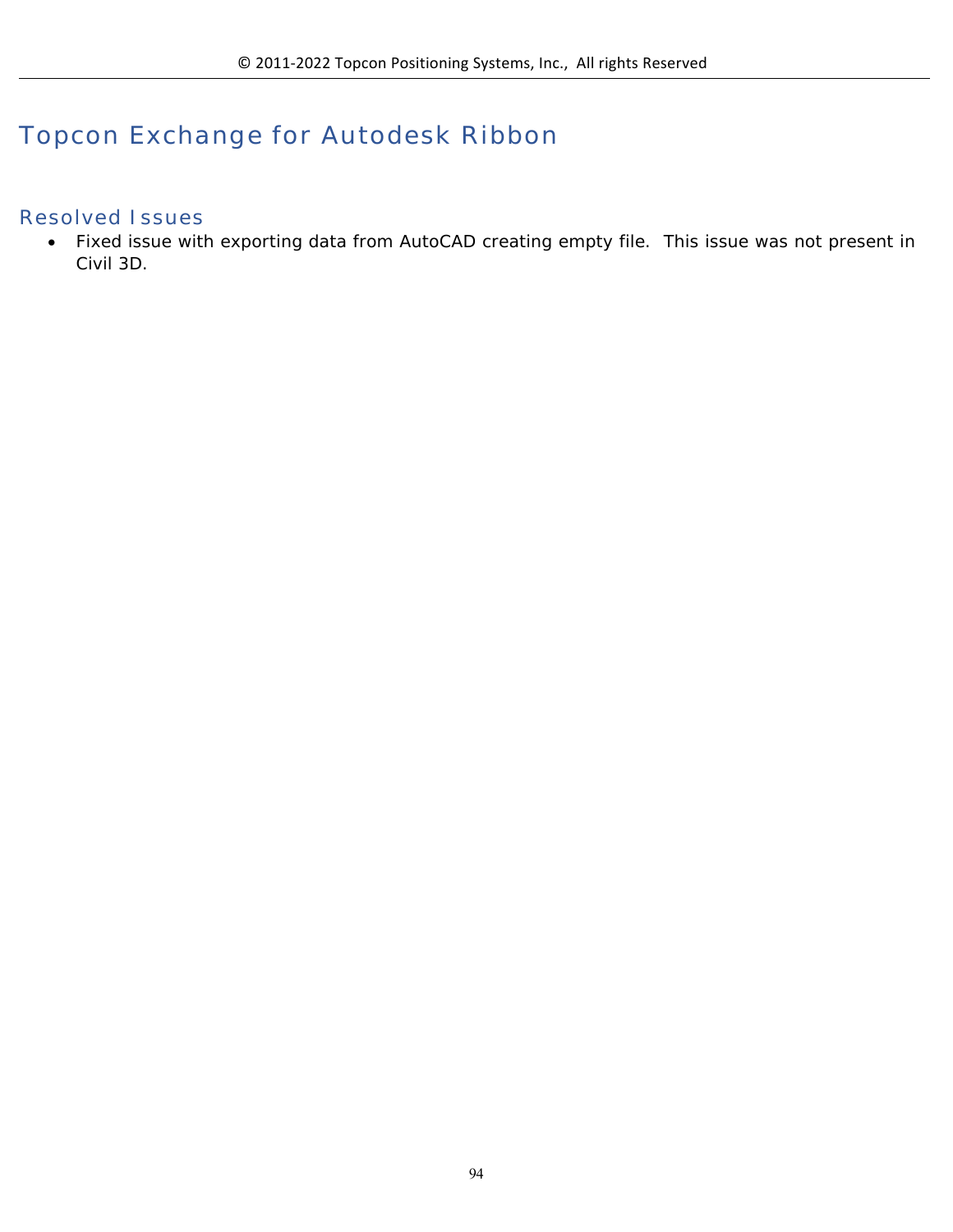# MAGNET Survey - V7.1

# **General**

# **Magnet Survey v7.1 Release Notes**

The following new additions/revisions have been made to Magnet Survey v7.1 products.

Please take time to read the release notes. They contain information about the following:

- New Features
- Improvements
- Bug Fixes

### **System Requirements**:

**Operating System** Microsoft Windows 10 (64-bit version) Microsoft Windows 8 (64-bit version) **Note:** Starting with Magnet Office v7 Windows 7 is no longer supported. **Processor Speed** 2GHz Core2 processor or higher **RAM** 2GB RAM or more recommended **Memory** Local hard drive space of 2GB or higher recommended **Computer Resolution** 1280x1024 display resolution **Internet Connectivity** Can be required by some functionality.

### **General Functionality**

- **Edit, Select by Region** updated to prompt for objects to select if no selection is made. Previously the command must be restarted if no object specification was made after region defined.
- **Multiple Area** updated with new option "**Exclude Internal Area"**, which excludes object areas that are located within a selected external area. The total area reported is the external area selected minus the internal areas selected.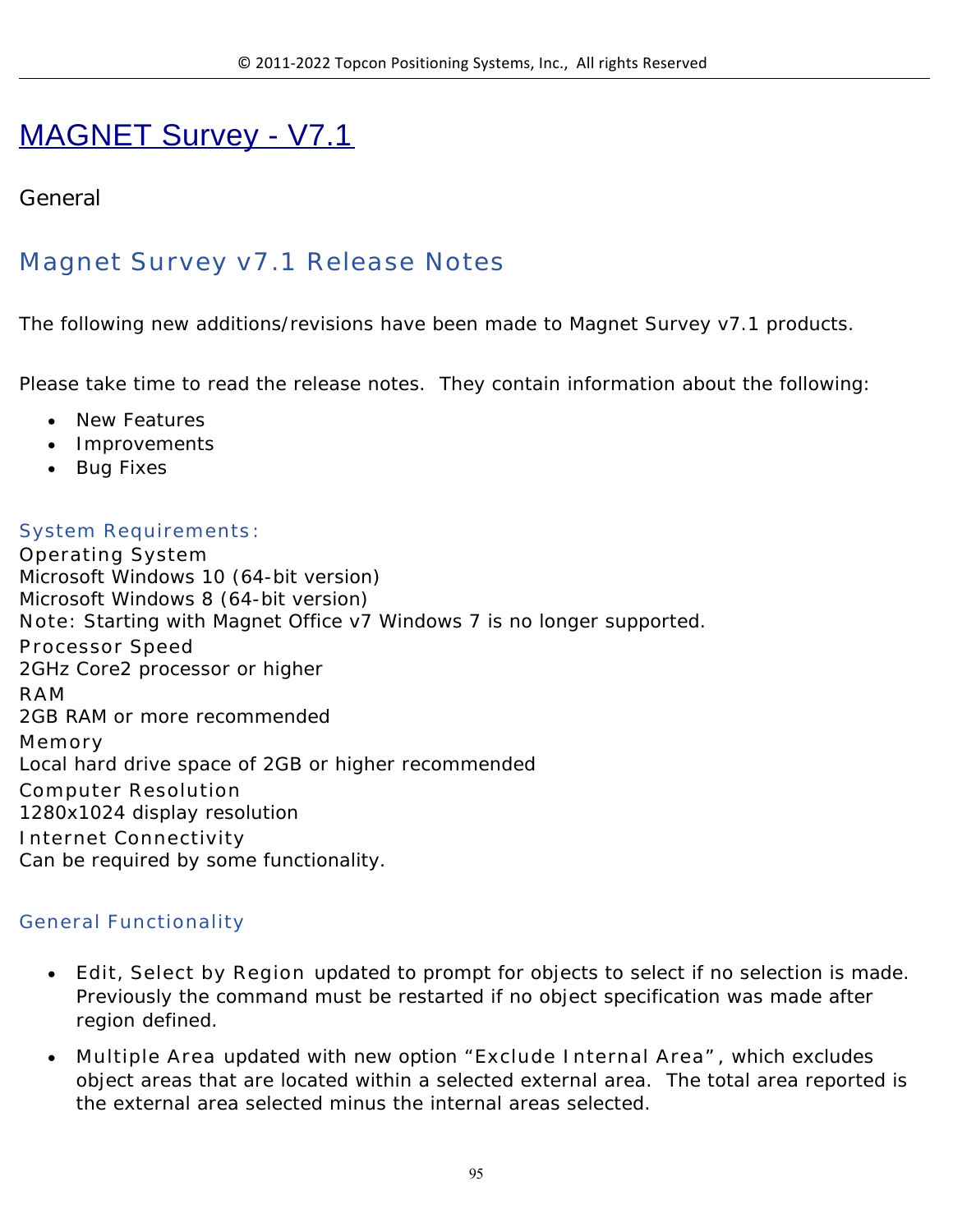- **Point Marks** updated to include new Magnet Field point marks.
- **Object Snaps**
	- **o** Added new optional text flyout indicator for snaps. On/Off setting located in Program Settings, Preferences tab.
	- **o** Added new hover time setting for snap indicator display in the Program Settings, Preferences tab.
	- **o** Improved Endpoint snap to recognize closes end point anywhere along the line.
- **Import/Export**
	- **o IFC** added to import options
		- **IFC models will automatically open the 3D View for display purposes**
		- Supports optional base point, (x,y,z) definition and rotation setting on import
		- Supports repositioning of base point and rotation adjustment after import
		- Delete Model added
		- Tree control added for display of BIM elements
			- Arrange elements by hierarchy, groups, layers
			- Available information listed for selected element
			- Display controls, isolate and restore options
		- Outline of IFC model displayed in survey view for reference.
		- Added support for creating points from BIM elements within the IFC model.
		- **IFC controls and options located in Surface ribbon 3D Model ribbon group.**
	- **o Import Text/ASCII** 
		- Revised Import Text Ascii file UI to support new grid display of importing file.
		- Added new custom text file definition UI allowing for the specification of the importing data order with option to save, load and edit custom text file definitions.
		- Multiple notes are now supported in the data order definition allowing for importing various point data/information. The Notes (Ns) format field can be included in the data definition multiple times **.**
		- A new "Ignore (I)" format field has been added for ignoring specific data within the text file. The Ignore option can be used multiple times in a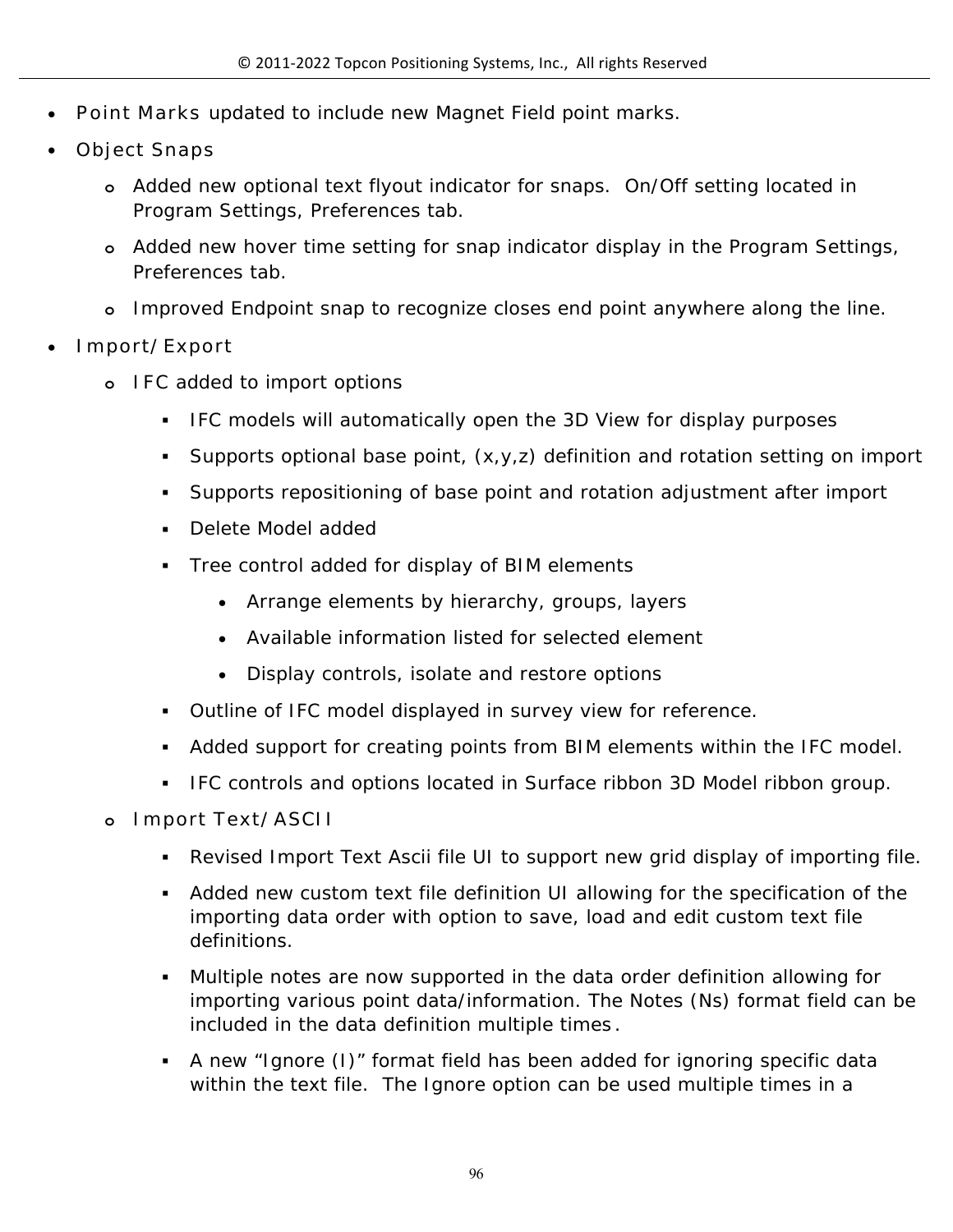custom text format.

- **Improved import speed for all format orders.**
- **Properties Manager**
	- **o Annotation Settings** now opens the combined annotation settings dialog. This provides quick access to all annotation settings making annotation style edit quicker.
	- **o Conversion** has been revised to support the conversion of multiple polygons to strings and vice-versa.
	- **o Point Notes** field has been updated to remove the OK/Cancel buttons. To confirm entry or edits and exit the point note field click outside of the field. To cancel use the ESC key.
	- **o Elevation adjustment** option has been reinstated.
	- **o** Updated to hold tree collapse/expand state for entity type, group selection and current properties. Closing the panel will reset the UI to default settings.
- **Object limit 3D View** is a new setting in Program Preferences. When the number of points exceeds this setting they will appear in the 3D View as dots. If less than this limit they will be shown as regular points containing point marks, symbols, annotation etc.
- **3D View**
	- **o** Improved performance for display of large point data sets.
	- **o** Reinstated support for color fill shading for elevation and slope zones.

# **DTM (Surface) Functionality**

- **DTM Tools updated to include xml files using the Import/Export DTM functions.**
- **Trim/Delete by Boundary** updated to improve performance and reduce trim time.
- Improved general performance for creating and editing all DTM types.
- **Legend Bar Display** toggle moved to the **Surface Ribbon>DTM Settings** ribbon group. When inserting a cut/fill or DTM shading Legend Bar the display toggle is automatically turned on.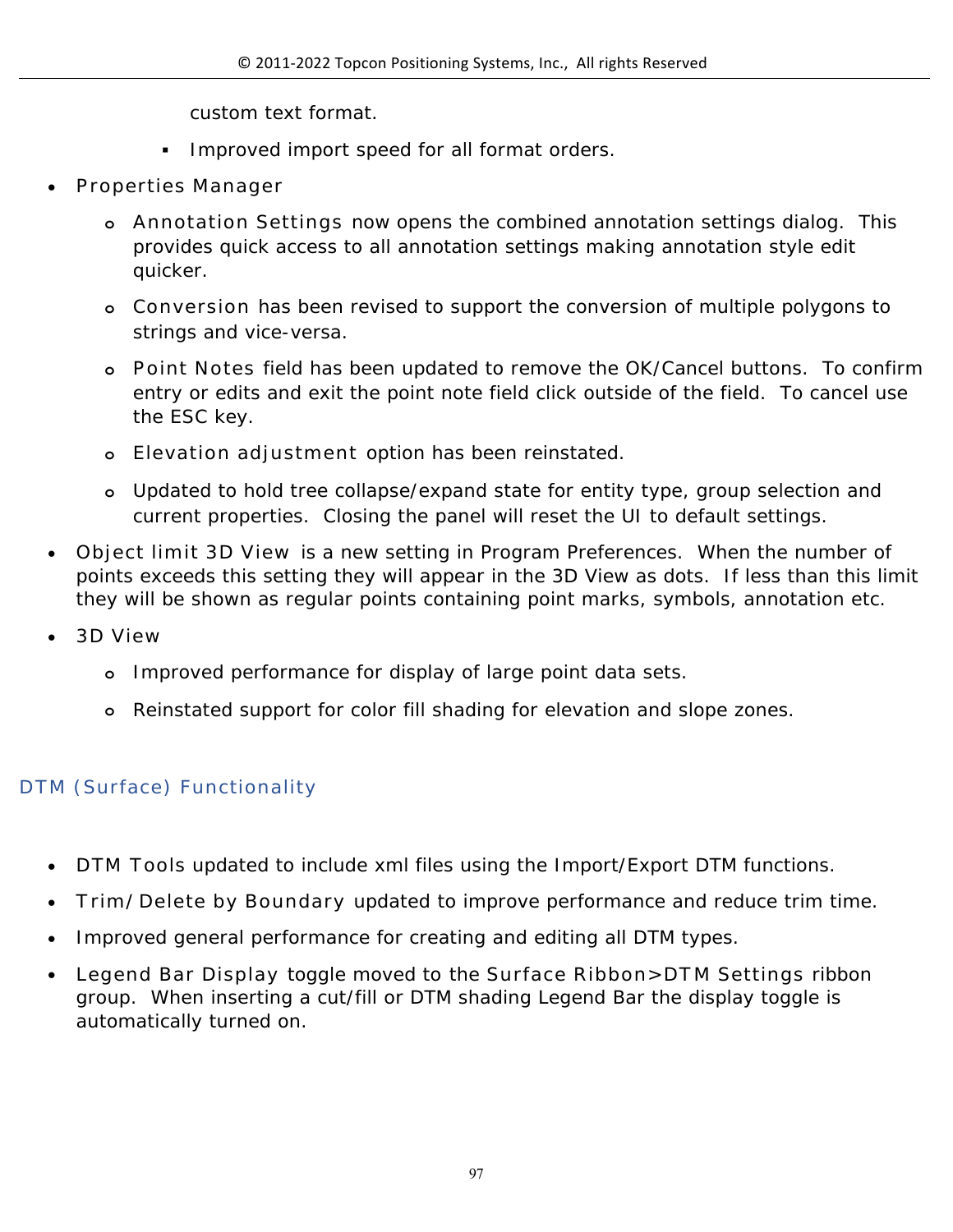# **Resolved Issues**

# **General**

- **Survey Codes, Command** Codes (CR and CE) fixed to retain comments during reduction.
- **Add Point, Offset Distance** from Arc revised to be consistent with Offset Point from Line. The end point nearest the selection point is used as starting point for offsets.
- **Inquiry, Offset Distance** revised to correct issue with offset distance reported along arcs.
- **Lot Creation** revised to no longer move points to Lot layer.
- **Inquiry, Duplicate Points** 
	- o Fixed issue with not all duplicate points being reported.
	- o Fixed issue with average coordinates being set to 0,0,0.
- **Drawing Editor** fixed to obey \$\$Default layer on/off flag when drawing created. Issue with Zoom and changing contour settings fixed.
- **Insert Perpendicular Line** revised to fix issue with lines not being perpendicular when creating perpendicular line very close to the end points of the reference line. Routine was snapping to end points of reference line.
- **Export PDF** fixed to export DTM as solid color when exporting as 3D pdf.
- **Property Manager** revised to allow entity specific text fields to be selectable and available for copy for copy/paste. Example text include East/North/Brg/Dist fields.
- **Edit, Select By** revised to reinstate ability to select data types from within current selection.
- **File, Print** updated to correct issue with Background images not printing when saving as job from the drawing editor.
- **Selection Cycle** updated to be disconnected from the Data Inspector and display specific data information.
- **Insert \*.tif** file as Background Image fixed to support geo-referenced tif data.
- **Translate/Rotate** updated to correct issue of not all selected data being translated. Related to multiple point linkage to linework.
- **Export to Autocad \*.dwg** revised to correct symbol scale issue related to non-scalable symbols.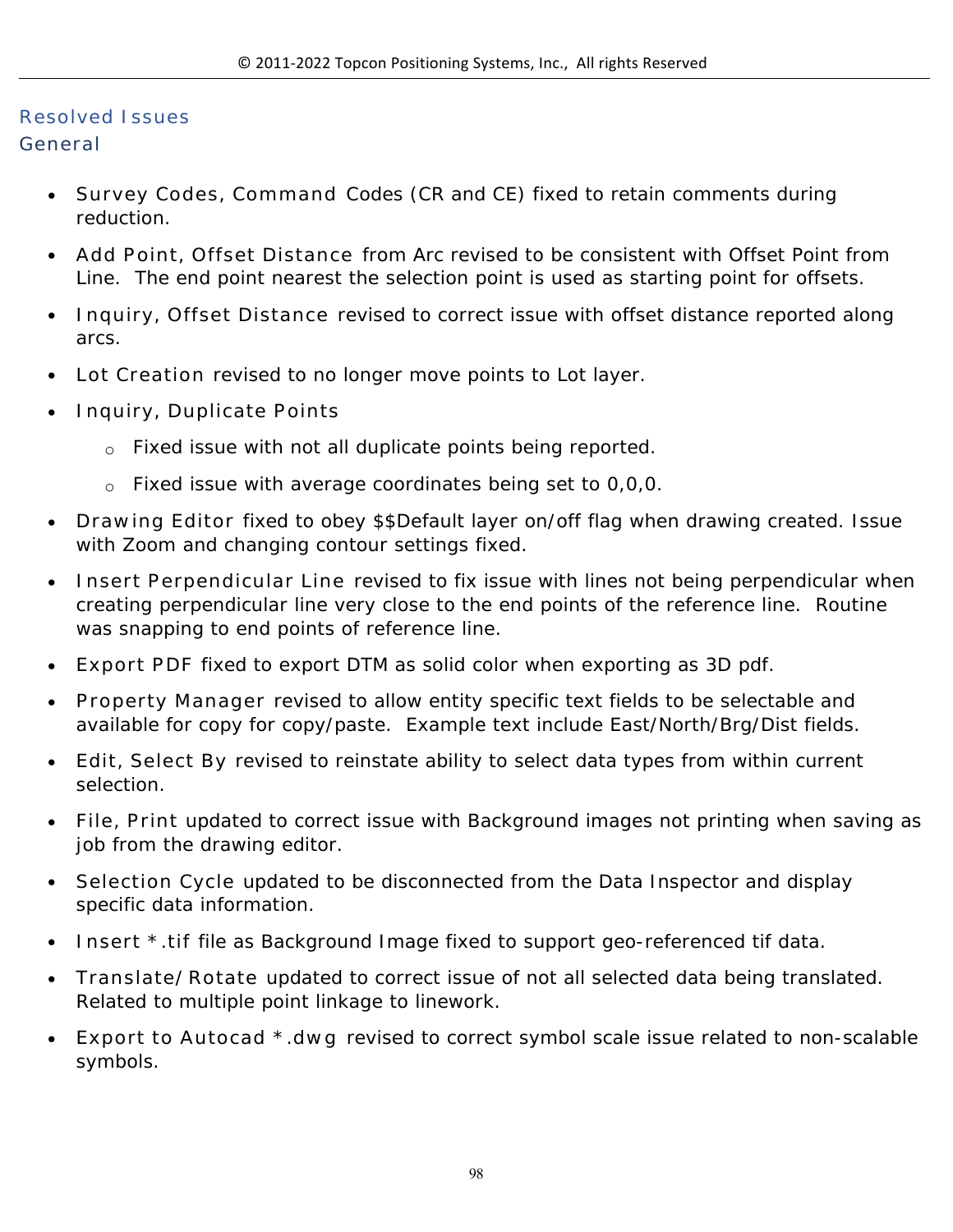### **DTM related**

- **Boundary List** updated to correct issue with the first created list not being saved.
- **DTM Tools, Import \*.ttm** file revised to fix issue with importing surface not located in correct position.

### **Corridor/Roads/Takeoff/Resurface**

 **Road View, Update Survey View** updated to correct issue with Adjusted Side Slope elevations and offsets.

# **Magnet Tools**

### **New Features and Improvements**

**General**

- Updated installation to require administrative rights for all users.
- Planes have been updated to display in the Map View and 3D View.
- Added new symbols to base symbol library.
- 3D View updated to display custom symbols.
- Layer dropdown updated to include "Set as Current" in the right mouse button context menu.
- Residual View Updates:
	- o Updated to allow disabling and enabling satellites in different ranges
	- o Reorganized Context menu
- Occupation View updated to disable/enable satellites in all occupation in job.
- Added new option to pre-process GNSS occupations to show additional parameters for epochs. This includes clock biases and satellite elevations.

# **Coordinate Systems**

Updated localization calculation to support new height localization method.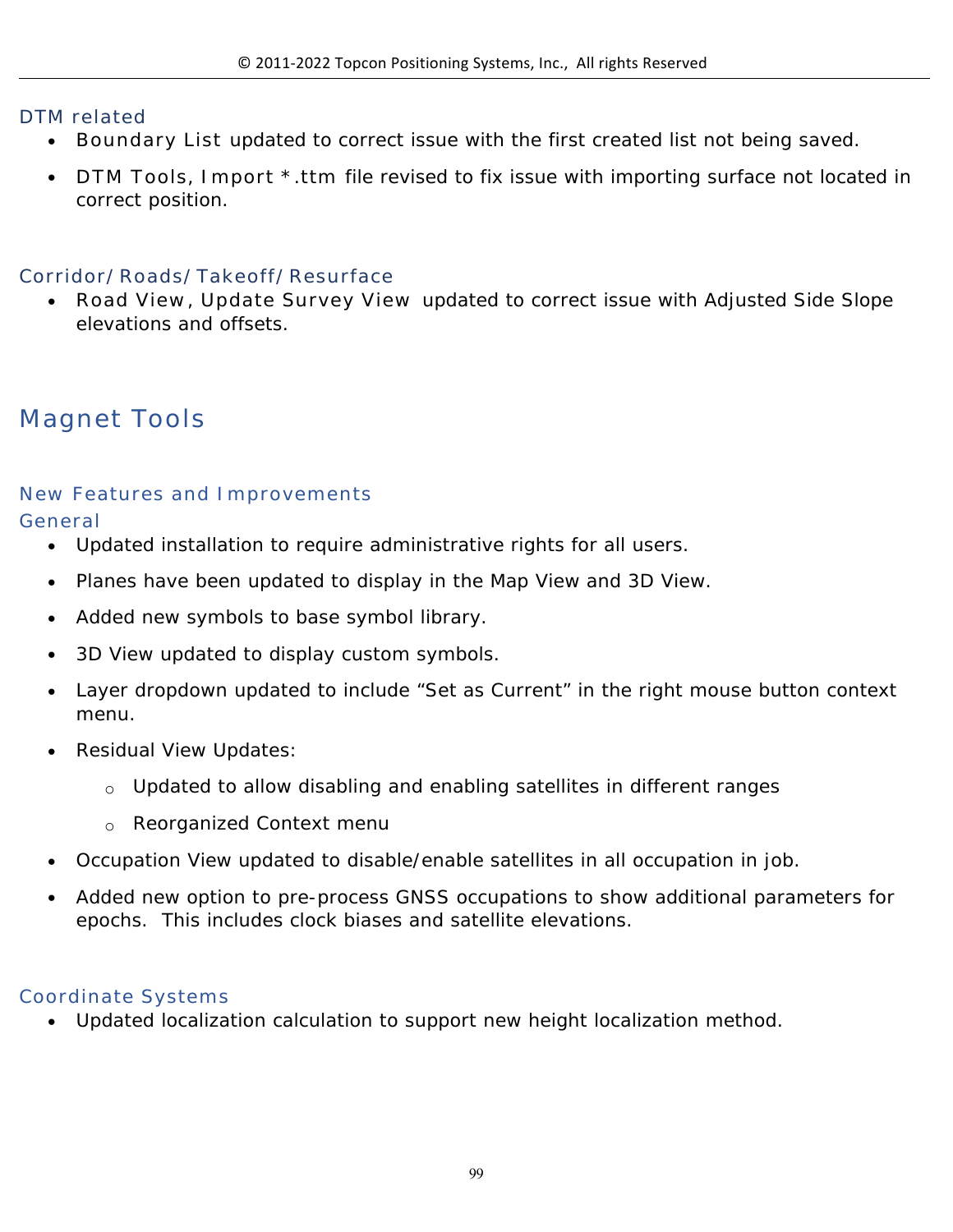### **Import/Export**

- **NZ Survey Report** export has been added to the GNSS/TS/DL combined group. The report is exported in html format.
- **Stakeout Reports** are now supported for import and export using the Magnet XML (\*.mxl) format.
- Added **NOAA GVX** files to Import/Export options.
- Added support for navigating folder structure for **GNSS firmware 5.4** for transfer of data.
- Added support of **Beidou B1C** signal for TPS and RINEX files.

### **Reports**

- Added **Filter** control to the report options. As option names are typed the selection is filtered to show only matching options (report columns).
- The **Internal Report viewer** has been replaced with HTML reports which can be displayed in any web browser.
- **Report Templates** have been updated to restore the justification setting to left justified for column data.
- **GNSS Loop Closure Report** has been updated to display real numbers with trailing zeros.
- **Extended Adjustment Summary Report** has been updated to reposition the UWE Bounds labels.

### **Miscellaneous**

Program updated to use system proxy settings for all Internet connections.

### **Resolved Issues**

- Fixed issue in **GNSS Observation tab** with values being shifted when changing the order of the data columns or resetting the column order.
- Corrected issue with **RINEX 3.x** files missing the rnx and crx extensions in the available format list.
- Fixed issue with measurements being marked as " **Blunder**" in the Observation Adjustment Status column after successful Least Squares adjustment.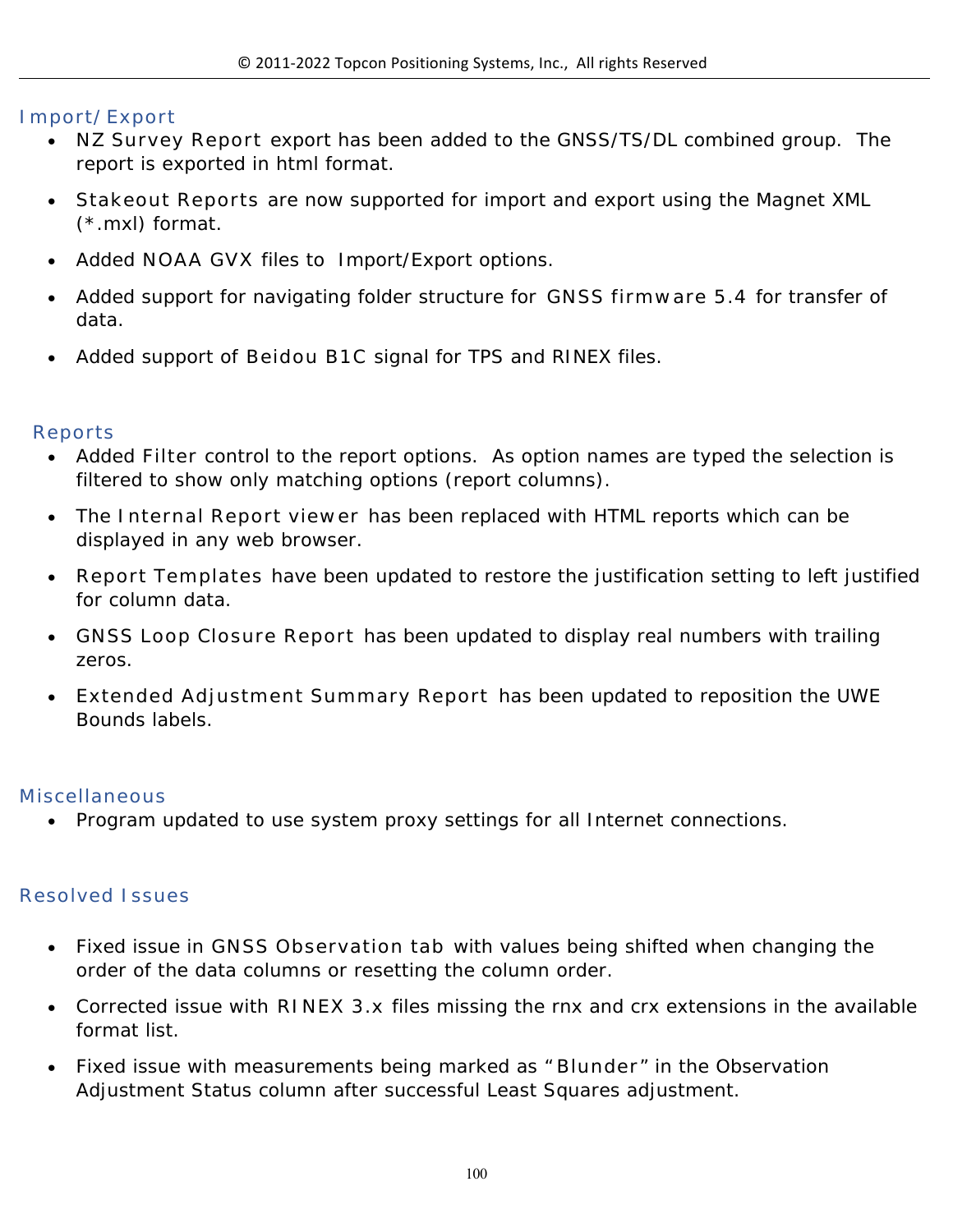# **Topcon Exchange for Autodesk Ribbon**

### **Resolved Issues**

 Fixed issue with exporting data from AutoCAD creating empty file. This issue was not present in Civil 3D.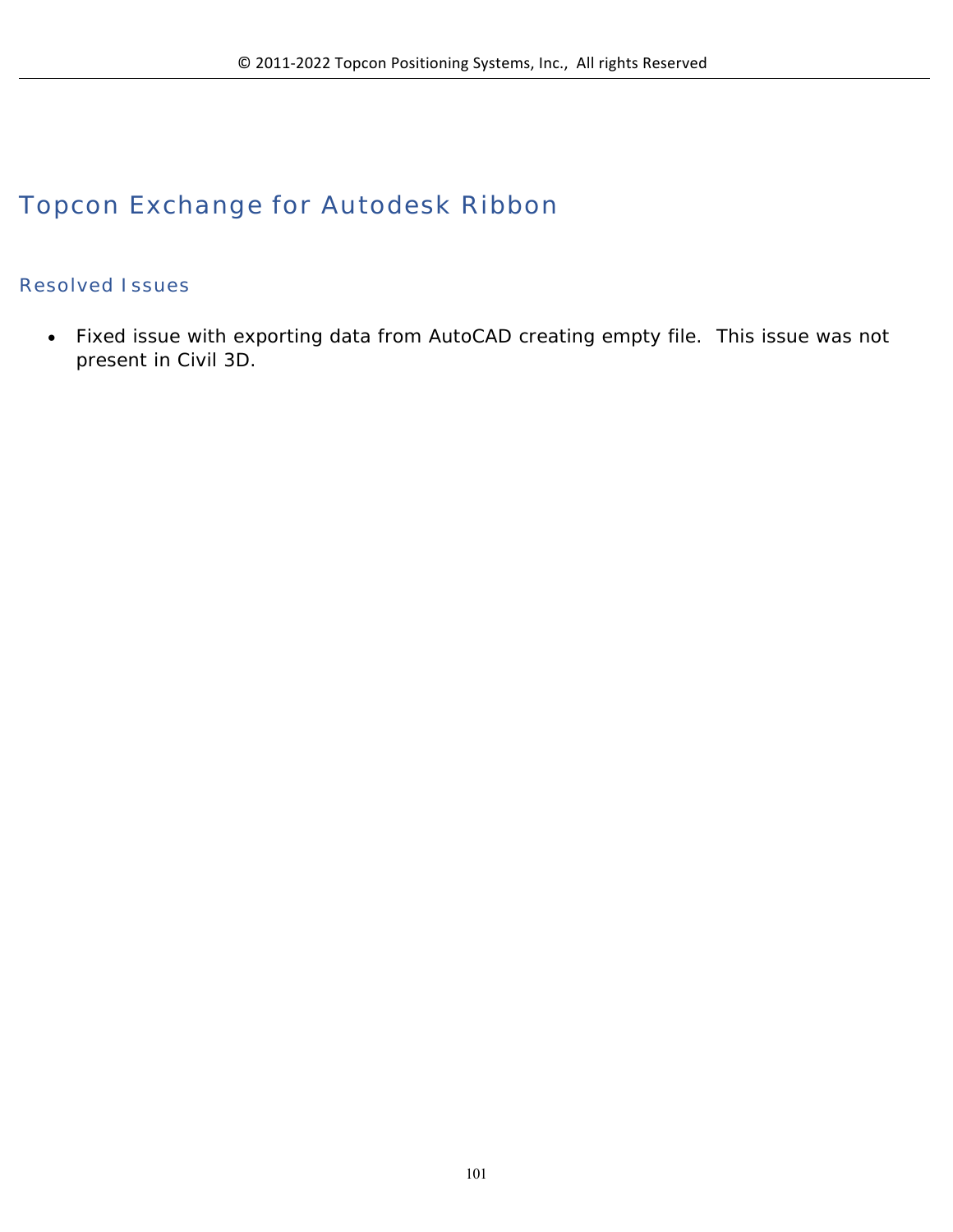# MAGNET 3D Exchange - V7.1

# **General**

# **Magnet 3D Exchange v7.1 Release Notes**

The following new additions/revisions have been made to Magnet Office v7.1 products.

Please take time to read the release notes. They contain information about the following:

- New Features
- Improvements
- Bug Fixes

#### **System Requirements:**

**Operating System** Microsoft Windows 10 (64-bit version) Microsoft Windows 8 (64-bit version) **Note:** Starting with Magnet Office v7 Windows 7 is no longer supported. **Processor Speed** 2GHz Core2 processor or higher **RAM** 2GB RAM or more recommended **Memory** Local hard drive space of 2GB or higher recommended **Computer Resolution** 1280x1024 display resolution **Internet Connectivity** Can be required by some functionality.

### **General Functionality**

- Added support for **GD3 files**. Location Surface ribbon, options include:
	- o Create
	- o Import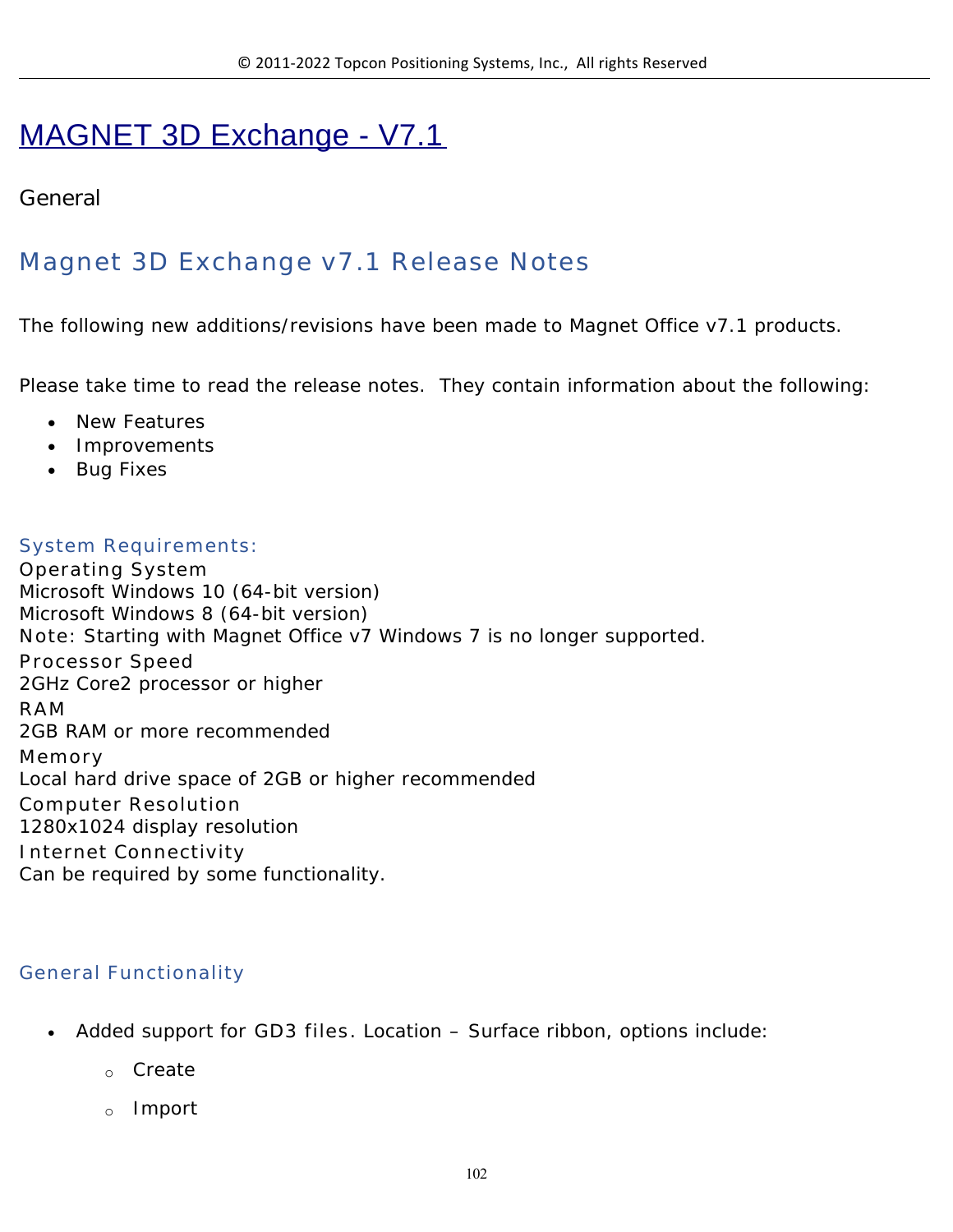- o Export as GD3 or ASCII text file (\*.txt)
- o Display
- o Delete
- o Grid Manager
- **Edit, Select by Region** updated to prompt for objects to select if no selection is made. Previously the command must be restarted if no object specification was made after region defined.
- **Point Marks** updated to include new Magnet Field point marks.
- **Object Snaps**
	- **o** Added new optional text flyout indicator for snaps. On/Off setting located in Program Settings, Preferences tab.
	- **o** Added new hover time setting for snap indicator display in the Program Settings, Preferences tab.
	- **o** Improved Endpoint snap to recognize closes end point anywhere along the line.
	- **o Import Text/ASCII** 
		- Revised Import Text Ascii file UI to support new grid display of importing file.
		- Added new custom text file definition UI allowing for the specification of the importing data order with option to save, load and edit custom text file definitions.
		- Multiple notes are now supported in the data order definition allowing for importing various point data/information. The Notes (Ns) format field can be included in the data definition multiple times **.**
		- A new "Ignore (I)" format field has been added for ignoring specific data within the text file. The Ignore option can be used multiple times in a custom text format.
		- Improved import speed for all format orders.
- **Properties Manager**
	- **o Annotation Settings** now opens the combined annotation settings dialog. This provides quick access to all annotation settings making annotation style edit quicker.
	- **o Conversion** has been revised to support the conversion of multiple polygons to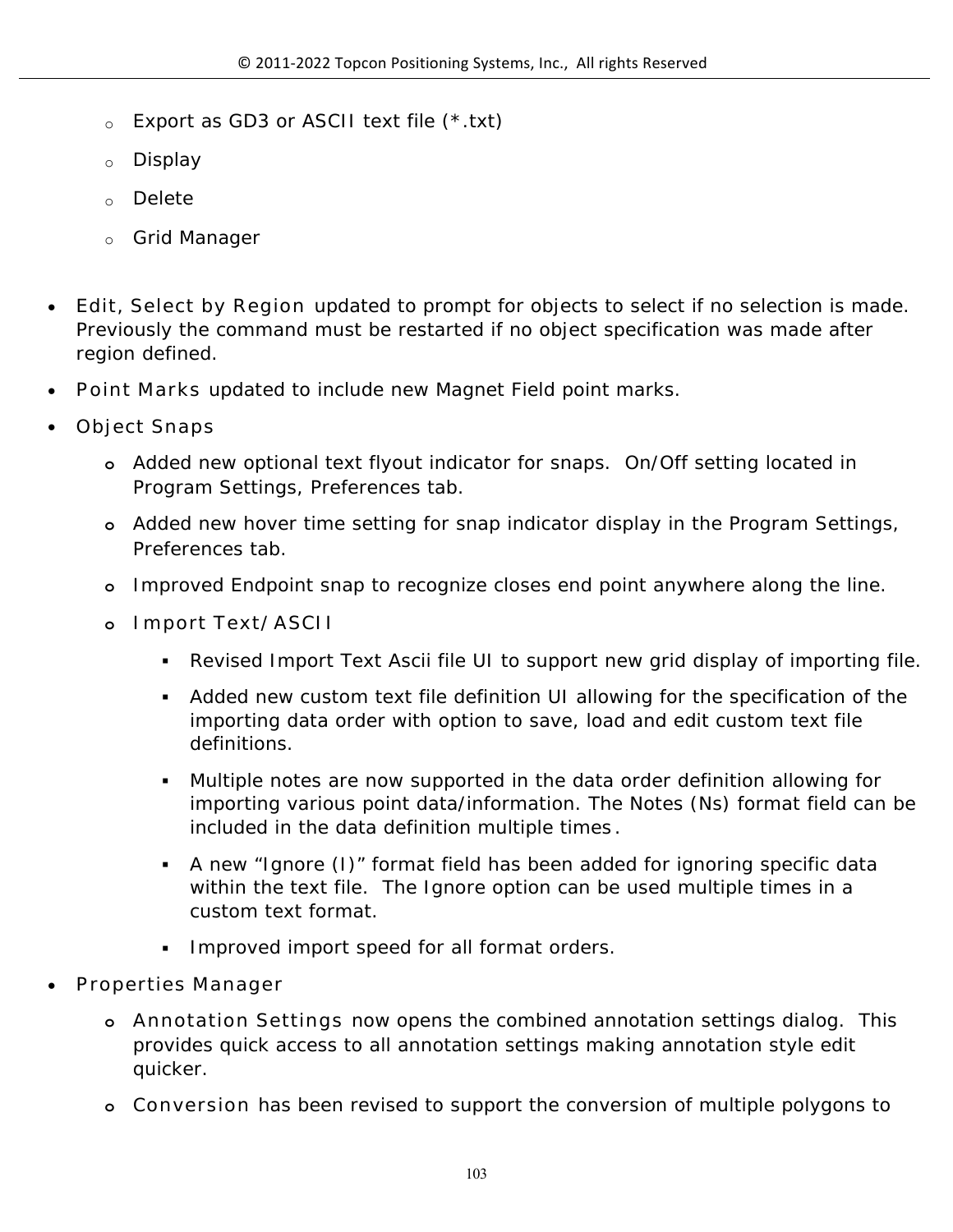strings and vice-versa.

- **o Point Notes** field has been updated to remove the OK/Cancel buttons. To confirm entry or edits and exit the point note field click outside of the field. To cancel use the ESC key.
- **o Elevation adjustment** option has been reinstated.
- **o** Updated to hold tree collapse/expand state for entity type, group selection and current properties. Closing the panel will reset the UI to default settings.
- **Object limit 3D View** is a new setting in Program Preferences. When the number of points exceeds this setting they will appear in the 3D View as dots. If less than this limit they will be shown as regular points containing point marks, symbols, annotation etc.
- **3D View**
	- **o** Improved performance for display of large point data sets.
	- **o** Reinstated support for color fill shading for elevation and slope zones.

### **DTM (Surface) Functionality**

- **DTM Tools** updated to include xml files using the Import/Export DTM functions.
- **Trim/Delete by Boundary** updated to improve performance and reduce trim time.
- Improved general performance for creating and editing all DTM types.

### **Resolved Issues**

### **General**

- **Survey Codes, Command** Codes (CR and CE) fixed to retain comments during reduction.
- **Add Point, Offset Distance** from Arc revised to be consistent with Offset Point from Line. The end point nearest the selection point is used as starting point for offsets.
- **Export PDF** fixed to export DTM as solid color when exporting as 3D pdf.
- **Property Manager** revised to allow entity specific text fields to be selectable and available for copy for copy/paste. Example text include East/North/Brg/Dist fields.
- **Edit, Select By** revised to reinstate ability to select data types from within current selection.
- **Selection Cycle** updated to be disconnected from the Data Inspector and display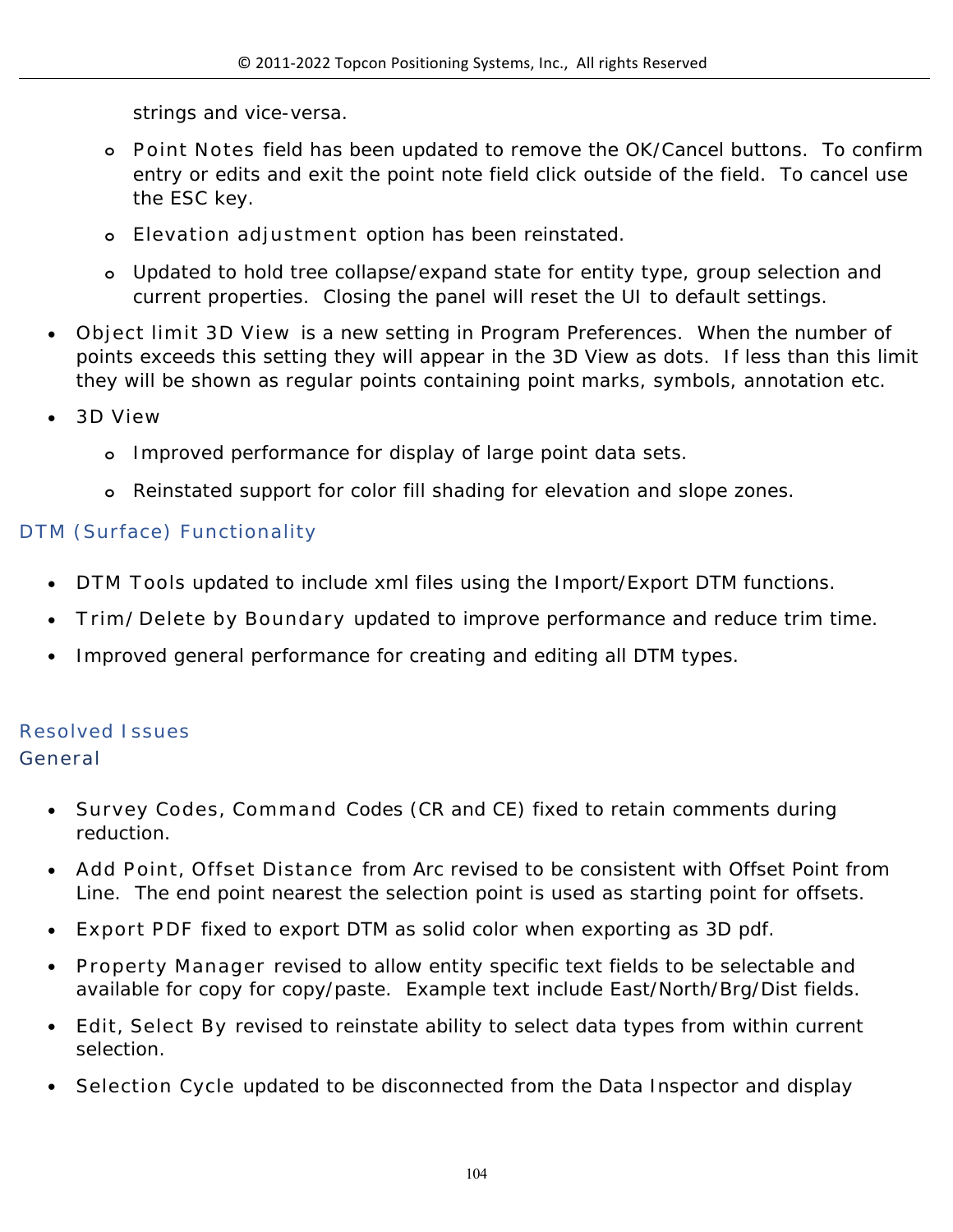specific data information.

- **Export to Autocad \*.dwg** revised to correct symbol scale issue related to non-scalable symbols.
- **DTM Tools, Import \*.ttm** file revised to fix issue with importing surface not located in correct position.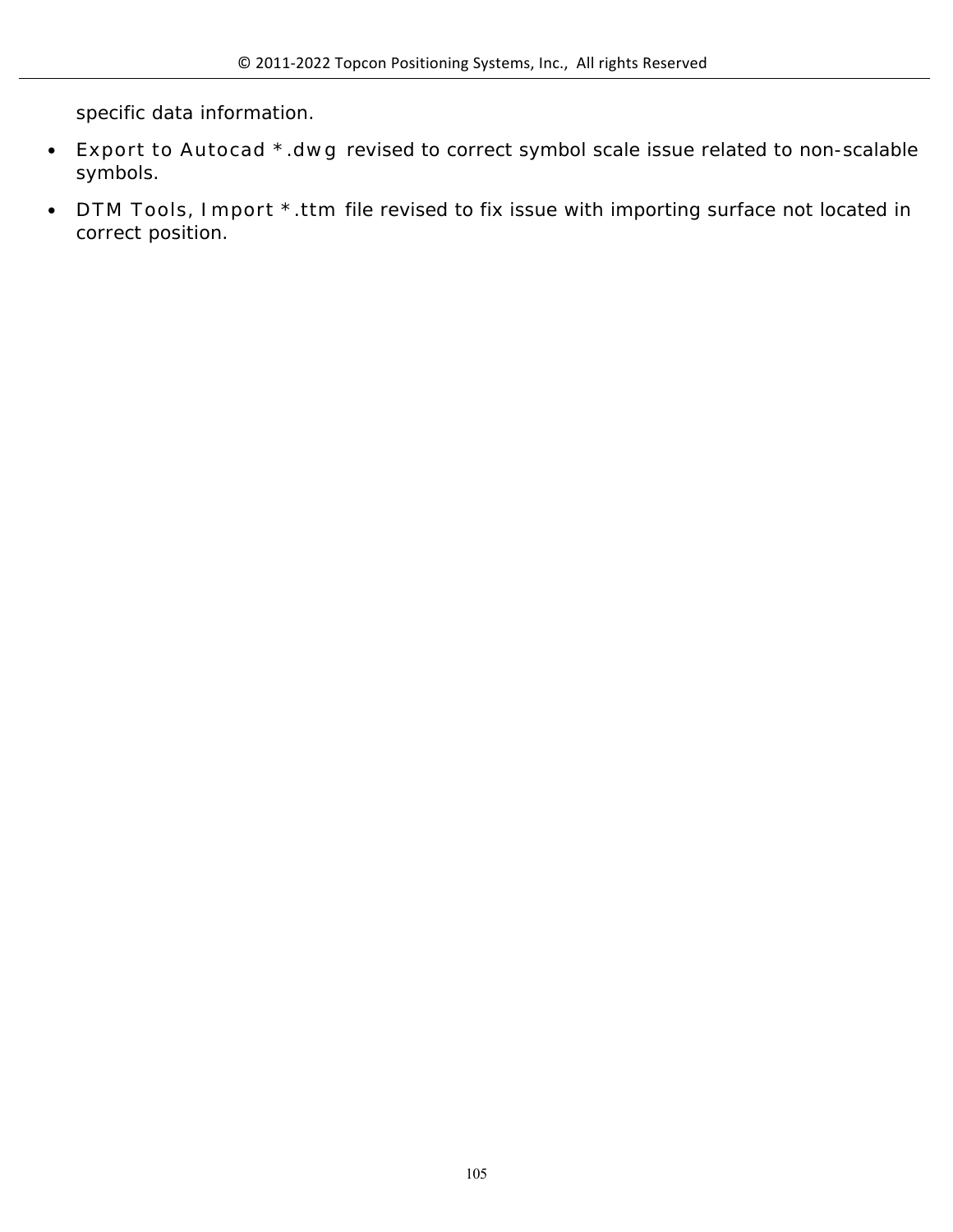# MAGNET Field - V7.0

# **General**

# **Magnet Field V7 Release Notes**

The following new additions/revisions have been made to Magnet Field V 7.0.

Please take time to read the release notes. They contain information about the following:

- New Features
- Improvements
- Bug Fixes

# **General Functionality**

### **New Features and Improvements**

- **Reporting:** 
	- o Added headers to stake reports and users can now add company logos to Reports. The 'Report Header' feature is available under 'Reports' and allows you to select a logo for your Field and Stake Reports.
	- o Added support in COGO calculations to save COGO calculations to Field Reports and export as a PDF. Usersc can now combine all field reports to a single file for export.
	- o Headers have been added to stake reports and include: Job Name, Date, Time, Surveyor/user
	- o Units are now added to Stake reports
	- o Improved Field Reports to allow multiple images to be attached to a report.
	- o Added the option to export multiple stake report types to a single PDF
	- $\circ$  Improved Stake reports and optimized the column width in Stake Reports when exporting to PDF.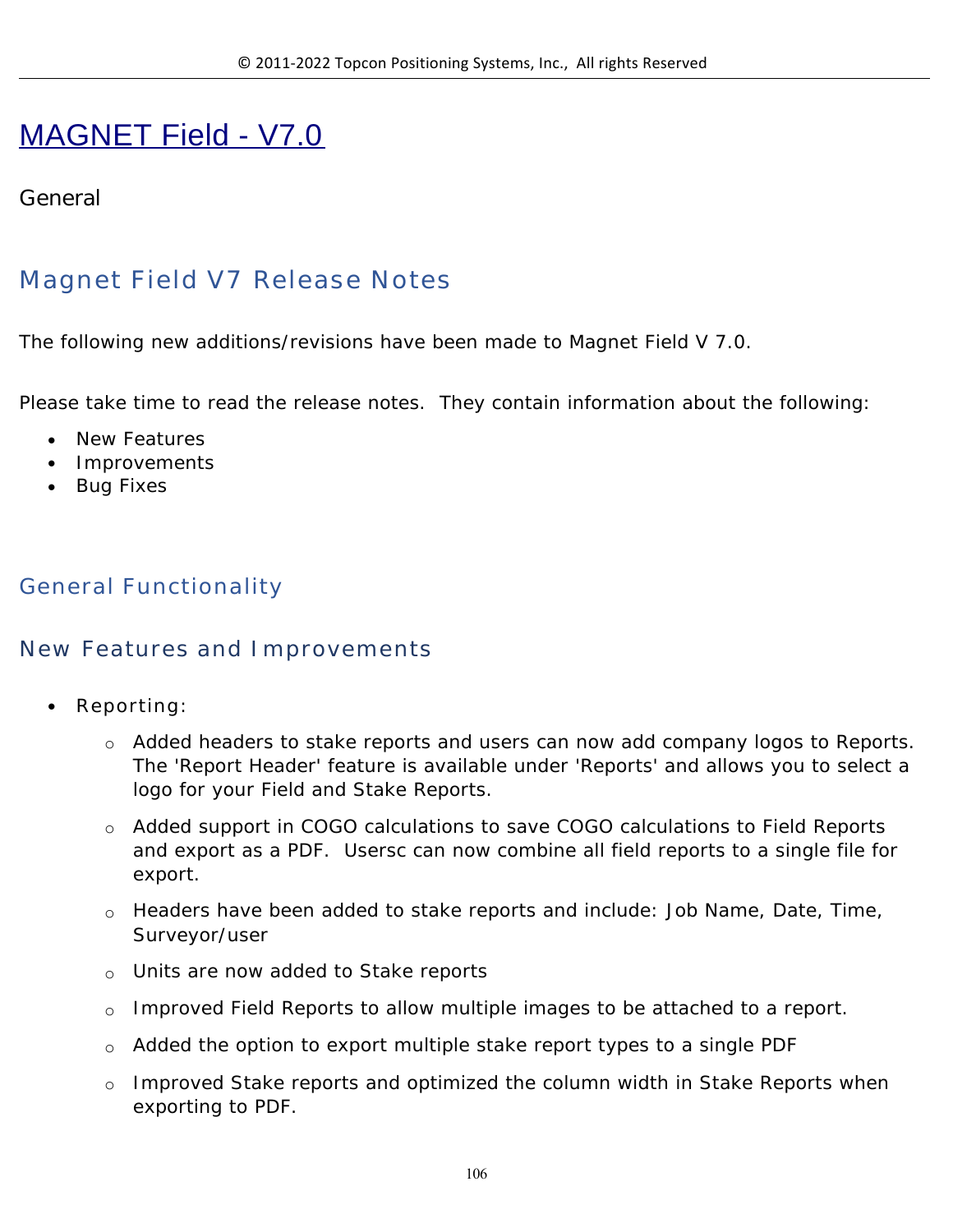- **Planes**: added the ability to create planes in MAGNET Field. Planes can be defined by the following methods:
	- o Horizontal
	- o Vertical
	- o Sloping
	- o 3-Points

Horizontal, Vertical and sloping planes are defined by a point and direction. The bounds of the plane is defined by the distance from the point in the X and Y direction.

Sloping planes allow you to define the crossfall and mainfall slope of the plane.

Defining planes by three points allow you to pick any three points in the job to define the direction and slope of the plane. You can also set the dimensions of the plane based on the distance X and Y from the center of the plane.

Users can also define the properties of a Plane (Layer, Style, Color) as well as fill type and line styles for the plane.

- **Custom Symbols**
	- o Custom symbols allow the use of CAD 'type' symbols in MAGNET Field and include:
		- 2D and 3D User Defined Symbol support
		- Edit and manage custom symbols
		- **Import custom symbols from Office**
		- Draw custom symbols on the 2D and 3D map
		- Updated list of standard symbols to include many additional symbol types that are available in AutoCAD
		- Updated the Modify Layer tab in Edit Point to allow users to modify Codes and support symbol selection in the Point symbols dialog
		- Update the Modify Add/Edit code dialog to support custom symbols
		- Added the Custom Symbols menu item to Main Menu>Configure>Codes>M
		- Added a new option to edit the Symbol Properties (name, scale, rotation, description)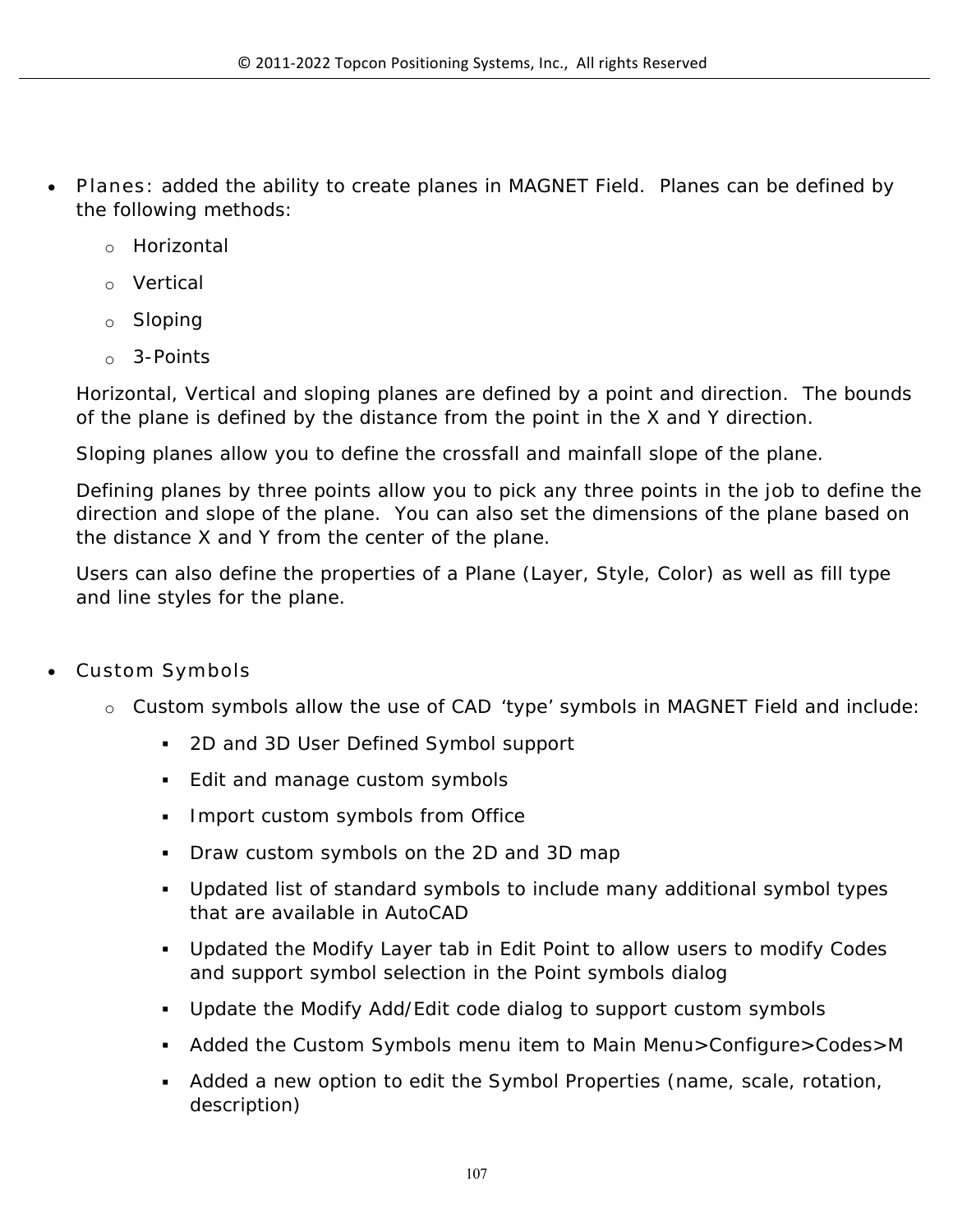- **Added support for common Electrical symbols.**
- **Import/Export**
	- o Added Export to SurPac string format (\*.str)
	- o Added Import/Export of KMZ and Export of KML files.
	- $\circ$  Improved support for TP3/RD3 format files and now support end stations for X-Sections.
	- $\circ$  Improved the export to MML ETRS format and now include the projection information in the export file.
	- $\circ$  Improved support for HeXML files and not support the import/export of attributes for lines.
	- $\circ$  Improved LandXML import when point codes are in the LandXML file. When importing a file and the points in the X-Sections have codes (names) the Codes are now imported and the name is used for the X-Section.
	- o DWG format
		- Support roads import from Civil3D DW G 2018/2019/2020
		- Export improved to support export of point elevations with Use in Surface ON. Elevations of point with Use in Surface off are exported with elevation  $\overline{0}$ .
	- o Added \*.csv as an option to:
		- **Topcon Text Custom**
		- **Topcon Text Custom QA**
		- **Topcon Text Report**
	- $\circ$  Updated Topcon Text Custom Fixed to allow specifying the Field length and alignment of columns
	- o Updated SHP export to include QA data with each point, generated as attributes for the point. The export now includes: Date & Time, #SV, GNSS Solution Type, RMS, PDOP.Improved SHP file export to include X,Y,Z (position information) as attributes to the Shapefile. Raw data output (SDR and RW5 formats) now includes the measurement type (Prism/Reflectorless/Sheet)
	- o Added the prism constant to export Raw Data/LandXML output format.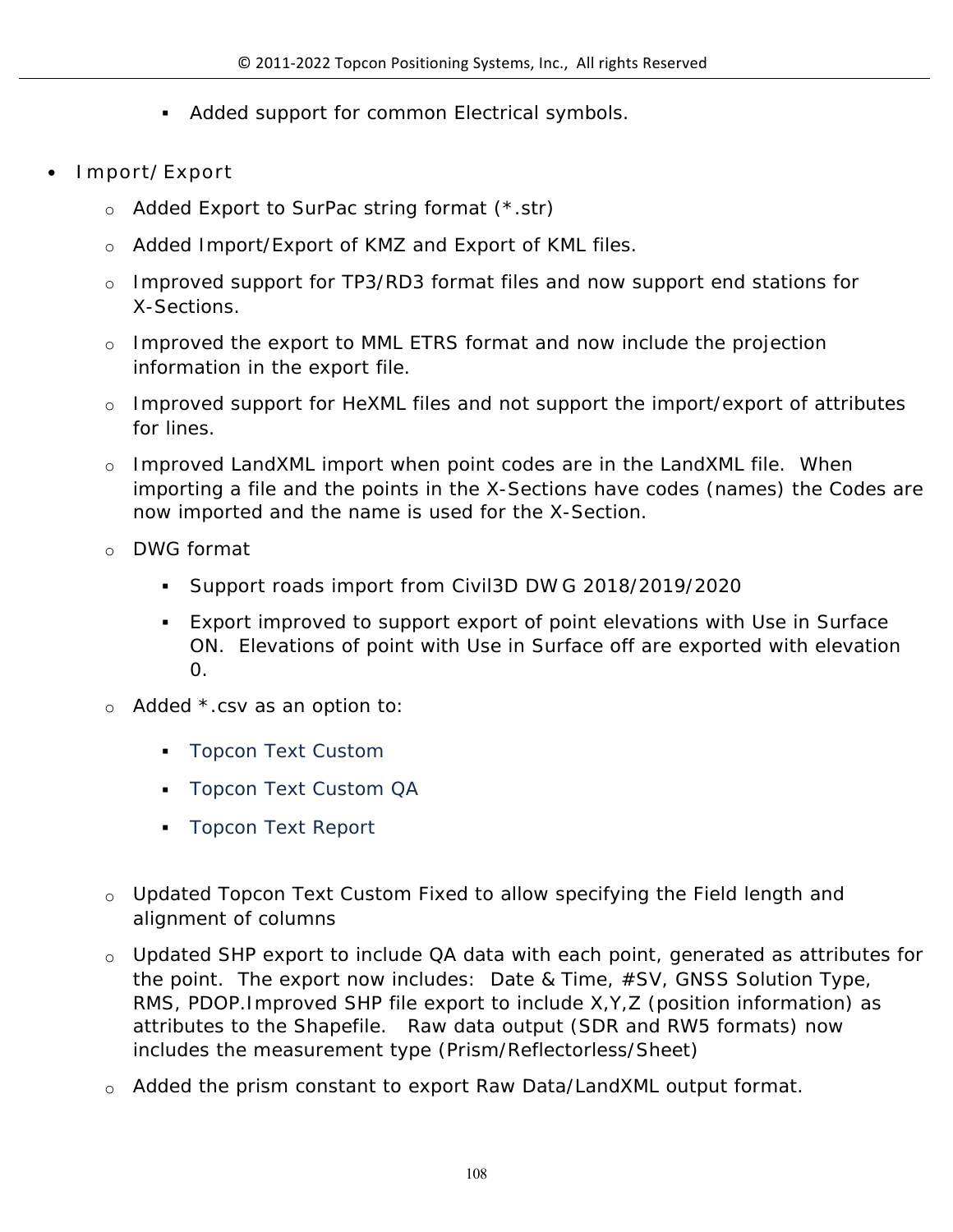- o Updated the export of \*.DGN files. Added Point Number and Code to the DGN format export option. Previously only X,Y,Z was exported for points.
- $\circ$  Improved the Job History Txt report. When configured for Hybrid and the job includes GNSS data, the points measured with GNSS are now included in the txt file.
- o MaXML 1.5 Import/Export new data types:
	- Custom symbols
	- **Background Images**
	- Network RTK information
	- **Full Optical Prism information**
	- Multiple photos attached to a Field Report
- o Added support for Import/Export of Custom Symbols between Jobs
- o Added support for Import/Export of Custom Planes between Jobs
- $\circ$  Improved \*.txt formats and now allow users to order the export file by Point Name.
- $\circ$  Added the option to directly import linework to a job. Previously, linework was only imported as a background vector image.
- o Improved raw data export to include instrument details (instrument name, serial number and ROM version) to the raw data formats that support the additional data.
- **Enter Plan**
	- $\circ$  Added the ability to display lengths in Enter Plan
	- $\circ$  Added the option the add/edit the name of points as they are calculated
	- $\circ$  Added the option to extend the length of an existing line.
	- $\circ$  Added the option 'Store+' for linework. This option allows the user to continue the current command.
	- $\circ$  Added a 'direction' arrow showing the user the direction the next element is going.
	- $\circ$  Added the option to create an arc with two points and a radius.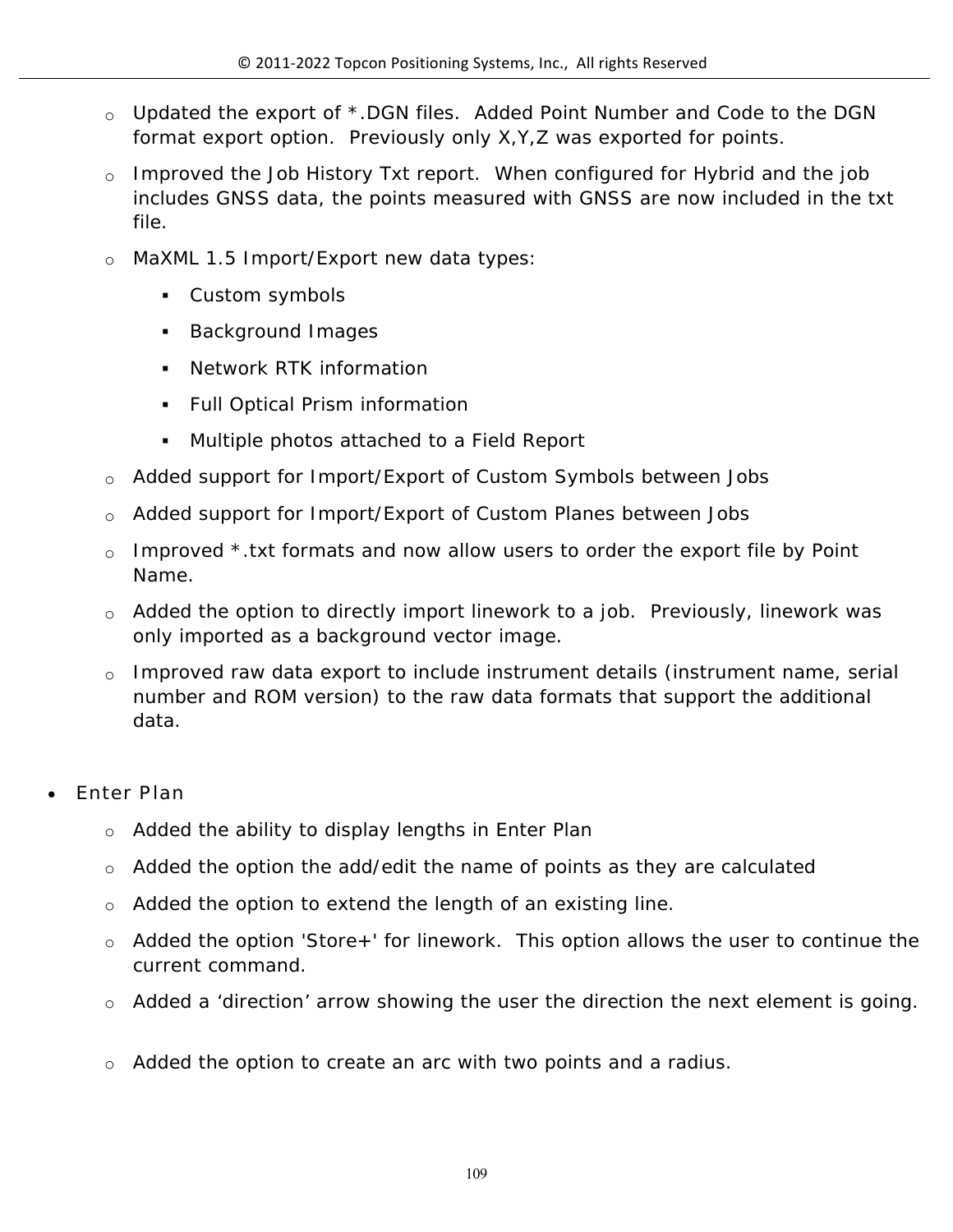- **COGO**
	- o Added the Map page to COGO results. Users can now view their COGO calculations on the map in the following Inverse routines:
		- Point in Direction, Curve Calculations, Traverse, Corner Angle, 3D Corner Angle Offsets, Spiral Solution, Vertical Angle and, Triangle Calculations
		- Calculation results can be exported to a Field Report directly from the Calculate Results Map tab.
		- Added 'Backsight Adjustment' to the Setup menu group. Allows users to transform all points in a job. This option now allows you to select:
			- 2D Transform, Rotate or Translate as options to modify Total Station job data.
	- Added COGO calculations for:
		- **Line to Plane**
		- Point to Plane
	- $\circ$  Improved Transform by Plotting Scale to automatically use 0,0,0 for the origin point if an origin point is not specified.
	- o Improved the Rectangle control code to include support for vertical shapes.
- **Languages**
	- o Added support for Hungarian
- **Map**
- o Added the option to Lock Layers in background drawings. Users can lock the layer of the background drawing so the linework remains visible but is not selectable.
- o Added the option in Map Properties to show line dimensions. Dimensions will show when linework is selected.
- o Improved the Fillet linework snap command to create a single arc. Previous versions created two separate arcs.
- $\circ$  Improved the linework snap toolbar action to allow users to edit the point created from the map context menu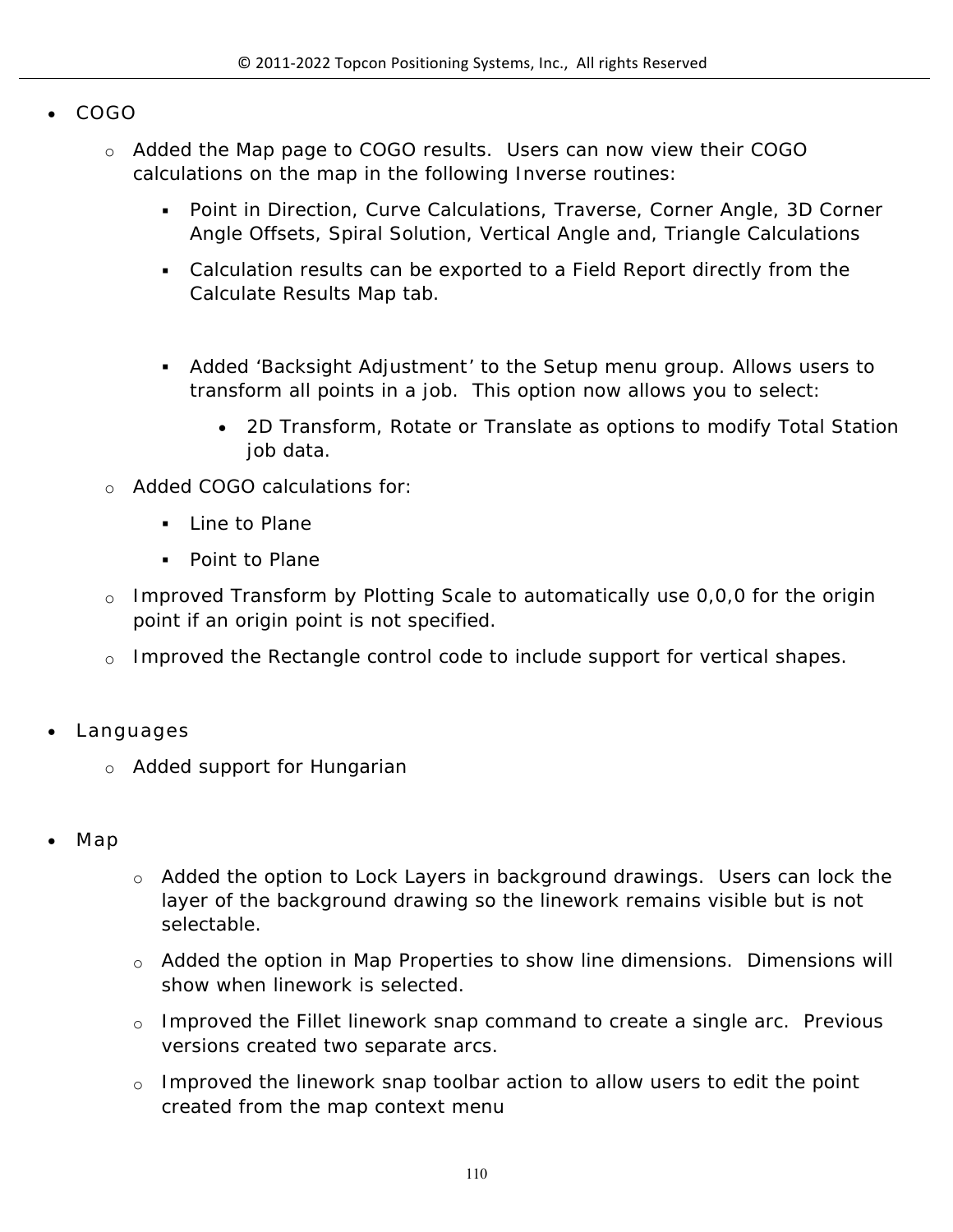- o Improved support of WMS in MAGNET Field. Additional mapping services have been added to the support service list.
- o Improved switching from 2D to 3D mode so zoom levels are now retained.
- $\circ$  Improved the X-Section view to allow users to pan in the view.
- o Improved the String set view in String Set and Edit String Set to label the strings in the map preview.
- o Improved the overhead view to show the Total Station and the BS Prism location as well as the orientation between the setup and the design point.
- o Added the option to Edit the Prism Height in the resection results screen and automatically recompute the resection. This improvement eliminates the need to re-observe the resection points.
- o Added the option in Edit Points to set any observed point as a Control Point.
- o Improved surface support by supporting selecting linework to create the boundary. In previous versions, the user could only select points to create the boundary.
- o Added the option to view the design surface contours. Added the ability to show contour lines with the defined interval. The contours can be turned on/off based on the Surface toggle in Map Properties.
- o Added the option to automatically store additional attributes with points. Users can now store: HRMS, VRMS, PDOP, Solution Type, # Sats, Time/Date. When exporting at Topcon Text Custom QC the attributes are included.
- o MAGNET Field now supports an internet connection when the sim card is set to IPv6. Added 'Receiver Settings' to Setup> Manager Receiver. Users can now setup a receiver BT Pin.
- o Added the ability to Reset Satellite Tracking and Base data for RTK surveys.
- o Added support for NavIC measurement messages in the outgoing RTCM3 stream
- $\circ$  Added the option to mark a point of any type as a control point.
- o Improved 3D model support to support textures from MAGNET Modeler.
- o Added the prompt for Code for COGO run from the Main Map.
- **Topo**
	- o Added Codes and Notes Mode in Topo. There is now a second field in the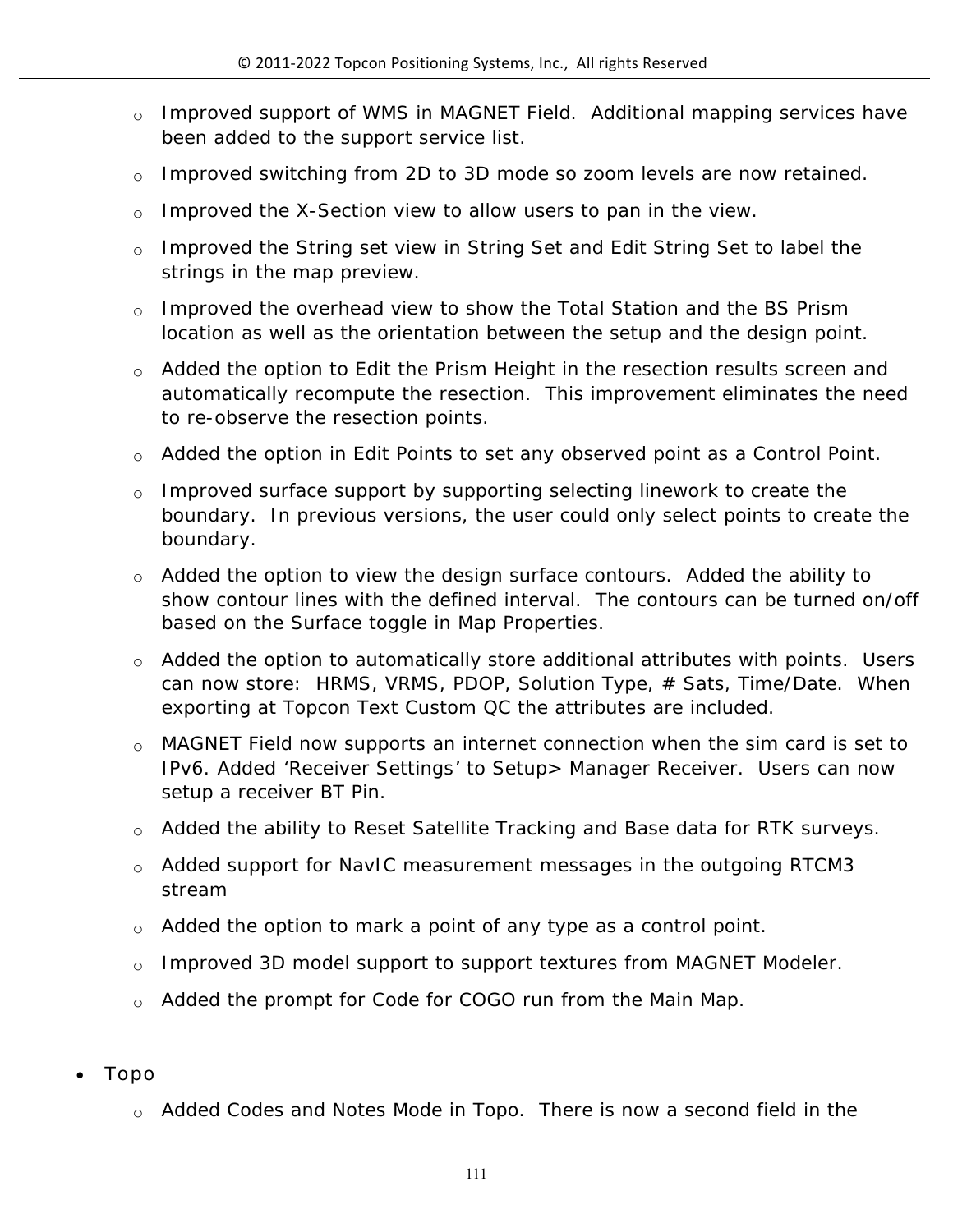Normal view that is selectable so the user can choose between a second Code field or the Notes Field.

- o Added Stop and Go mode to Auto Topo. Users can now automatically store a point based on the time they have stopped moving. For example, when surveying a road, Auto Topo can be set to auto-collect a point when a user stops for 2 seconds. Saving the user from having to select 'save' when they stop.
- o Added Auto Topo to stake Surface and Surface Topo routines.
- o Improved Auto Topo when connected to Optical instruments to automatically create hybrid localization. Hybrid localization is auto calculated when performing Auto-Topo. Hybrid search will become available after the localization is complete.
- o Improved point numbering with Topo and Setup. Point numbering for Setup Occupation points and Topo points can now be separate. For example, if the last Topo point was 200, you can name your setup point 300, 301, etc and when returning to Topo, the next point will be 201, so the sequence is now  $lasttopopoint + 1.$
- o Improved Auto Topo to automatically create Hybrid localization.
- **Stake**
	- $\circ$  Added the option in Stake Point in Direction to enter a slope value. The Grade option has been added to the dialog.
	- o Improved support of CLIP files to show the extrapolated X Sections forward or back from an alignment as dashed, so the user can see they section is not part of the imported X Section set.
	- o Improved Stake to allow users to stake down station. Auto advance has been updated to include the option to stake up or down station
	- $\circ$  Improved the point list so when selecting a point on the list, the point is now highlighted on the preview map.
	- o Added the Plane(s) object option to use a plane for reference or drape mode and to store and re-determine the plane.
	- o When staking from a reference surface, added the option to Hold Slope when staking slopes extended from the reference surface.
	- o Added the Slope Option in Stake Point in Direction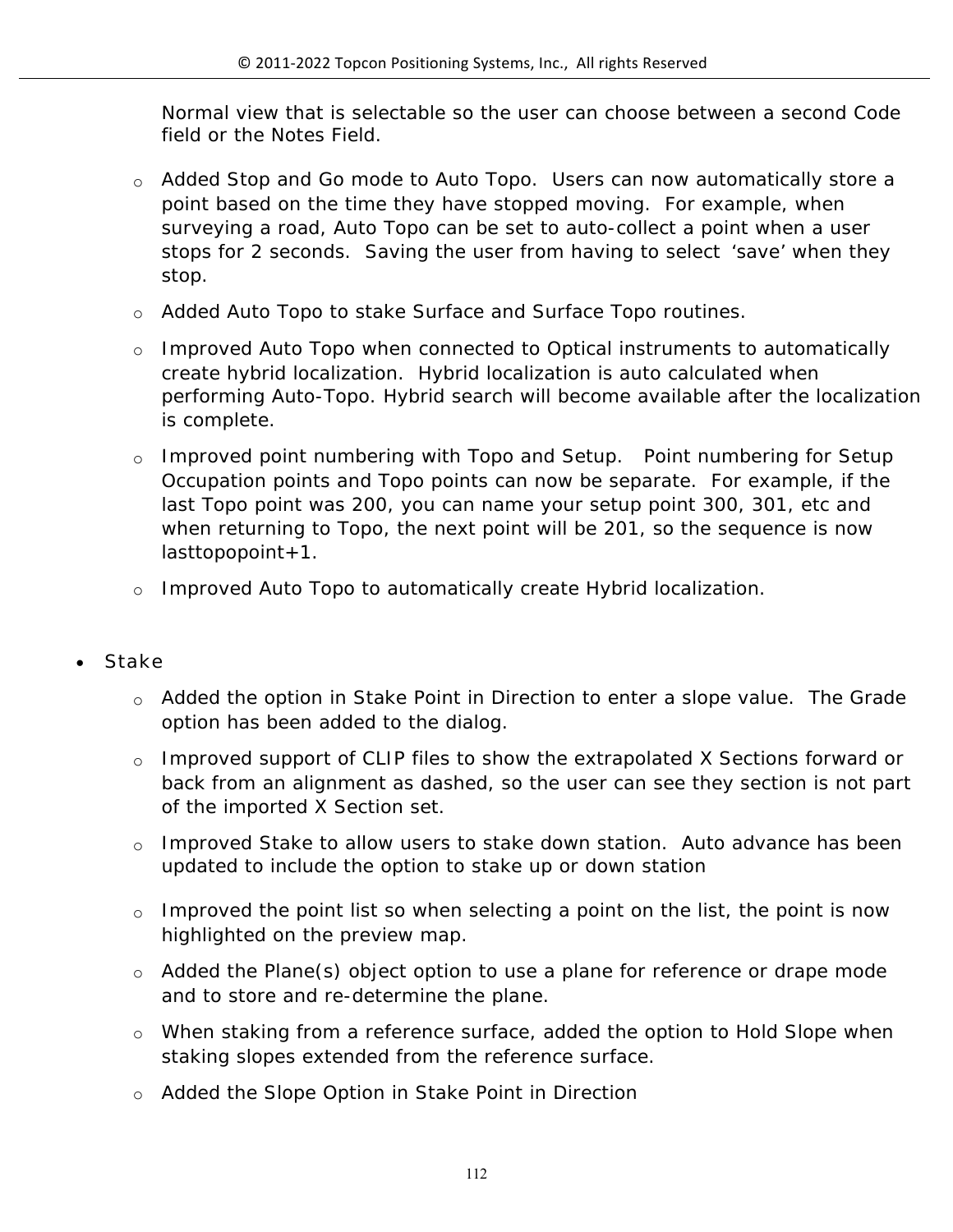- $\circ$  Improved stake out lines defined by two points to support reversing the line direction by one button click.
- o Updated Staking a Road with DTM surface to replace the Stake Slope template option with Extend Surface option.
- **Drape Mode**
	- o Added the option to set a plane for multiple points.
	- o Added an option to adjust the defined surface. Users can define the surface to drape points and adjust the surface from the MAP screen. This helps if the surface is out of level for example, the user can re-run the routine to tighten up the surface you are projecting points.
	- o Added the option to drape a pipe to a wall.
- **Benchmark Routine Improvements**
	- o Improved the Benchmark Routine to allow users multiple options.
		- Selecting the 'Rename' option will create a new point name using the next available point name. The occupation point will then be updated to the new point name and the existing backsight solution. The elevation used will be the current Reference Elevation.
		- Select Update Elevation and the instrument setup is used and the elevation from Ref Elevation is used for the new point.
		- Select 'Update HI' and this allows users to update the HI (Occupation) based on the Reference Elevation and not change the control point.
- **GNSS**
	- o Added the ability to Manage logged files on the internal receiver memory. Users can:
		- View the list of raw data files Delete selected file(s)Download selected files(s)
	- o Improved Edit Raw Data to allow users to tap and hold on a point to quickly open the Base Station dialog.
	- o Removed the following legacy Sokkia receivers: GSR2700ISX
	- o Improved GNSS support with Advanced Epoch filtering. This improvement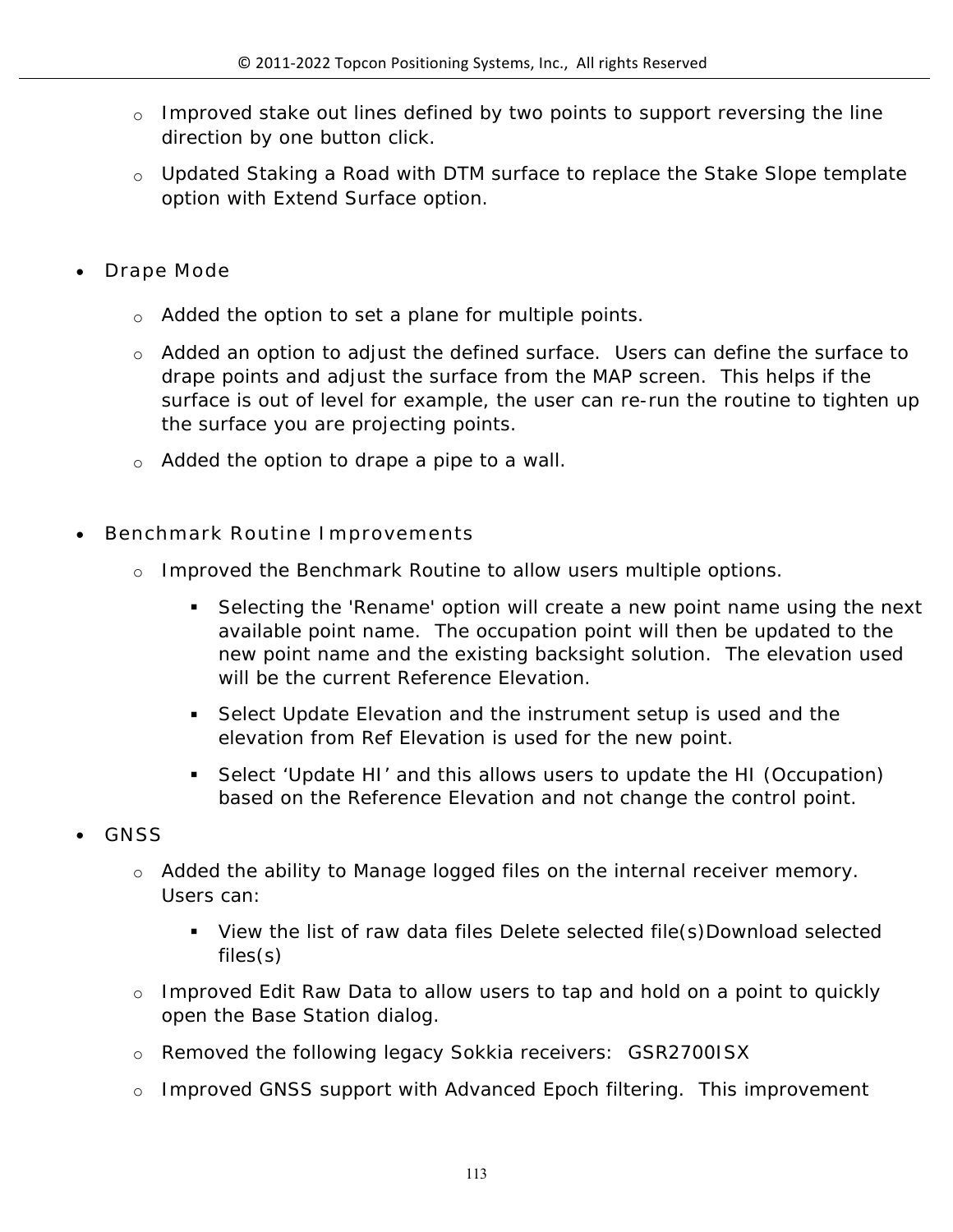allows measurement to not be stored until the specified number of epochs have been measured at the specified HRMS/VRMS values

- o Added support for the TILT in Localization. Users now have the option to show the TILT bubble when measuring GNSS points.
- o Updated the NTRIP messages. After connecting to a mountpoint, MAGNET Field now displays a message informing the user the mount point they are connected. The Raw data also shows the Mount point Info, and when exporting Raw Data the mount point information is included in the file.
- o Improved the NTRIP username/password option. Added the option in the NTRIP connection dialog to show the username and password. This allows users to make sure their credentials are correct before connecting to the mount point.
- o Added repeater configuration support for the R2 Lite FH/UHF radio
- o Added the Reference station ID to the Map Label options
- $\circ$  Updated the antenna database to the latest NGS Calibrations

#### **mmGPS support**

- o When connected to a mmGPS transmitter, the channel number is now displayed on the map screen. This makes it easier for the user to identify what transmitter channel they are working with if they have multiple setups on different channels.
- **Total Stations**
	- $\circ$  Updated the GTL-1000 support to allow users to select the resolution of the intensity image to transfer to the Field Controller, or the option to not transfer an image to the controller if it is not needed.
	- o Improved GTL-1000 support to continue the Shift Scan routine when the batteries are changed on the instrument.
	- o Improved Resection so you can accept the results after measuring two points. This improvement helps in situations where the third point is not available. In previous versions, users would have to re-observe all points.
	- o Added Offset measurement options to resection setup. Offsets are now available for Horizontal Anglle Offset, Horiz/Vert Offset and Distance Output.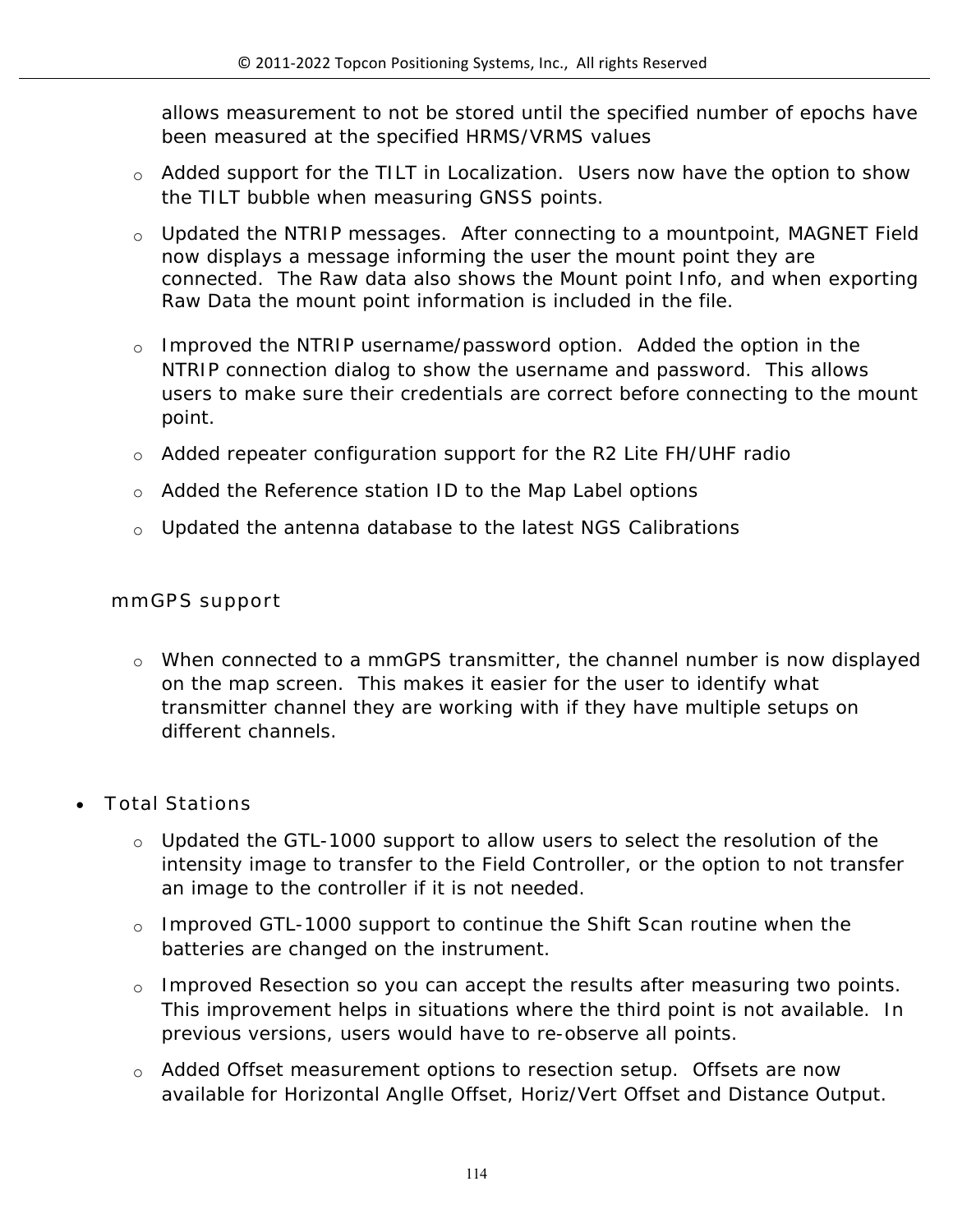- $\circ$  Added the ability to modify the prism pole height from the resection results screen.
- o Updated the OnBoard install to allow users to install MAGNET Field on the OS/FX-200 via USB stick.
- o Added support to manage and connect to Optical instruments via LongLink. Users can now use a LongLink connection via GNSS receivers to configure and connect and control their Total Stations.
- $\circ$  Added the option in Edit > Prisms to create 360 degree prisms. Users can now create custom 360 prisms and include the aperture.
- o Added the option to edit the prism constant from the HR button.
- o When connected to a conventional instrument (ES-105 for example), the angle to turn to the point being staked is now an live value and displays without first having to measure a distance
- o Improved prism management allowing users to reorder the prism list so the most used prisms can be put at the top of the list and easier to find and select.
- o Improved the predefined point selection dialog in Set Collection. The Edit option in the HR button allows you to select and edit the prism constant rather than having separate controls.
- $\circ$  Improved instrument configuration to support receiving current Temperature/pressure/humidity/PPM from the instrument.
- o Added access to the search/lock function from the Virtual Joystick.
- **Levels**
	- o Allow users to select a point in the point list and change it from a FS to a SS
	- $\circ$  Allow users to select a point from the list and 'Remeasure' the point.
	- o Improved the Two Peg test to display only the error in Height in mm/m or hundredths of foot/feet
	- o Updated Digital Level support to allow the horizontal position from GNSS/TS measurements and the Height from levels.
- **SiteLink 2**
	- o Added a browse folder option to the SiteLink 2 connection so users can select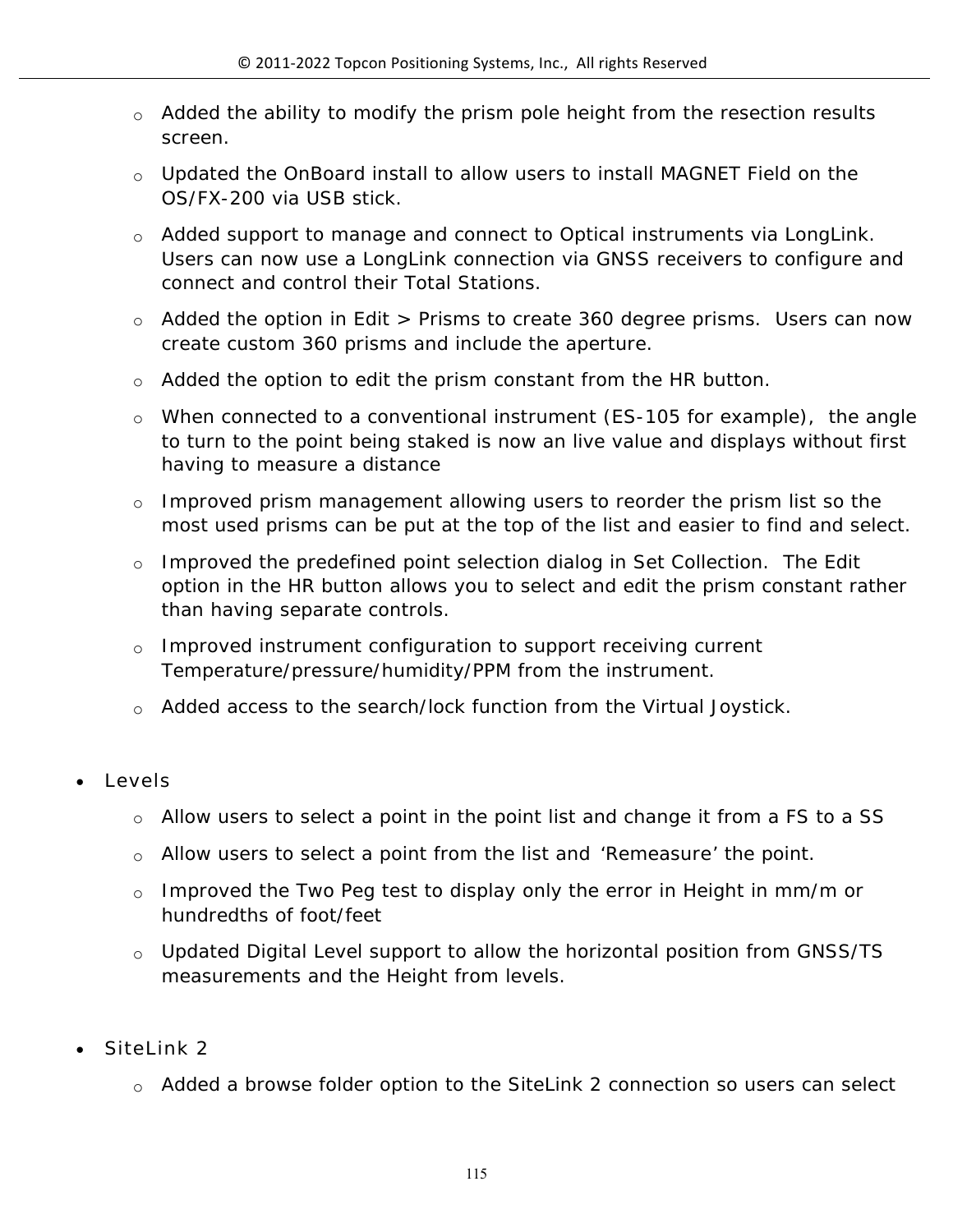the folder to send files.

- **Coordinate Systems/Geoids/Etc**
	- o Added WA Grid System 2020 (Australia)
	- o Added support for Spanish Geoids
	- o Added the option to download a Geoid file from the internet in the Coordinate System dialog. In previous versions, users would have to install Geoids when MAGNET Field was updated or installed.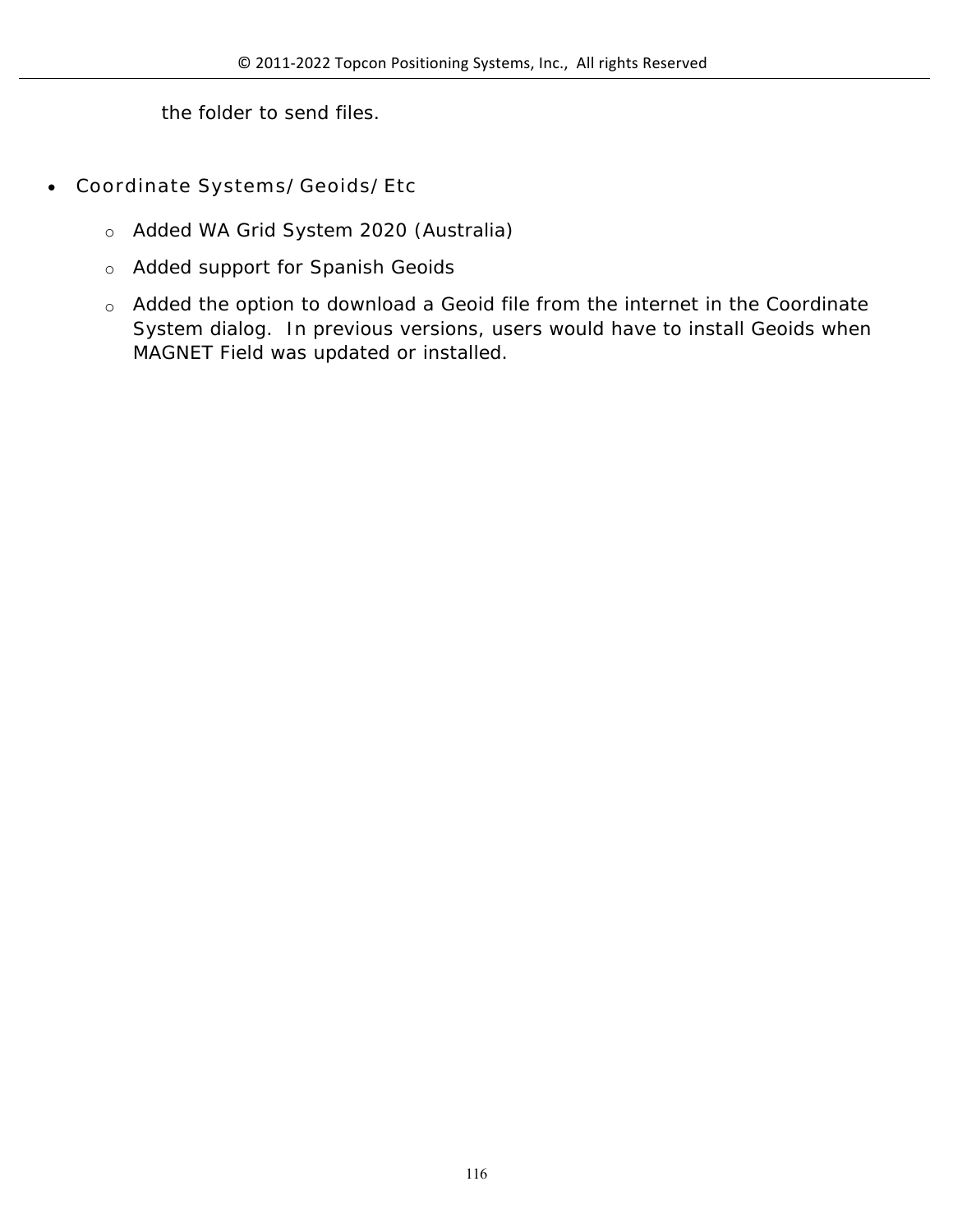### **Resolved Issues**

The following issues have been addressed in MAGNET Field 7.

- Addressed an issue with KOF export format. The export of the KOF format with Data type set to Multiple has been updated to have the same code and not different codes for the start point.
- Addressed an issue with Alarms. The AutoStore alarm would not notify uses when the measurement was stored
- Addressed an issue with depth sounders. When connected to the Hydro Echo Sounder, no depth values were sent to MAGNET Field.
- Addressed an issue with Resection setup and Reference Elevation. If a null elevation was used for the occupied point, the point will not update with the Reference Elevation
- Addressed an issue with WMS services. The service has been updated to support TM35FIN mapping service
- Updated exporting a picture with GeoTags. The coordinates were wrong in the export
- Addressed an issue with point display in Edit Points. At times points would appear to have been measured with TILT when TILT was not used on the point.
- When sending NMEA GMP message from the Field Controller, for certain projections, the output was only 2 decimal places. The output has been updated to include 3 decimal places.
- Updated KOF output format to correctly export the RMS values when TILT is used.
- Updated SHP file export to correctly export the projection information to ESRI Shape zipped (\*.zip), ESRI Shape (\*.shp).
- Addressed an issue with the gts7 file format. when exporting the file that contained direct/reverse observations for the Backsight, only the direct observation was exported.
- Addressed an issue in Resection when configured for Hybrid. When using a custom prism and top of the pole for rod height measurement, the center offset for the prism was not always applied.
- Addressed an issue when exporting to the Belgishche Kadaster (\*.txt) format. The export would not finish and create the txt file.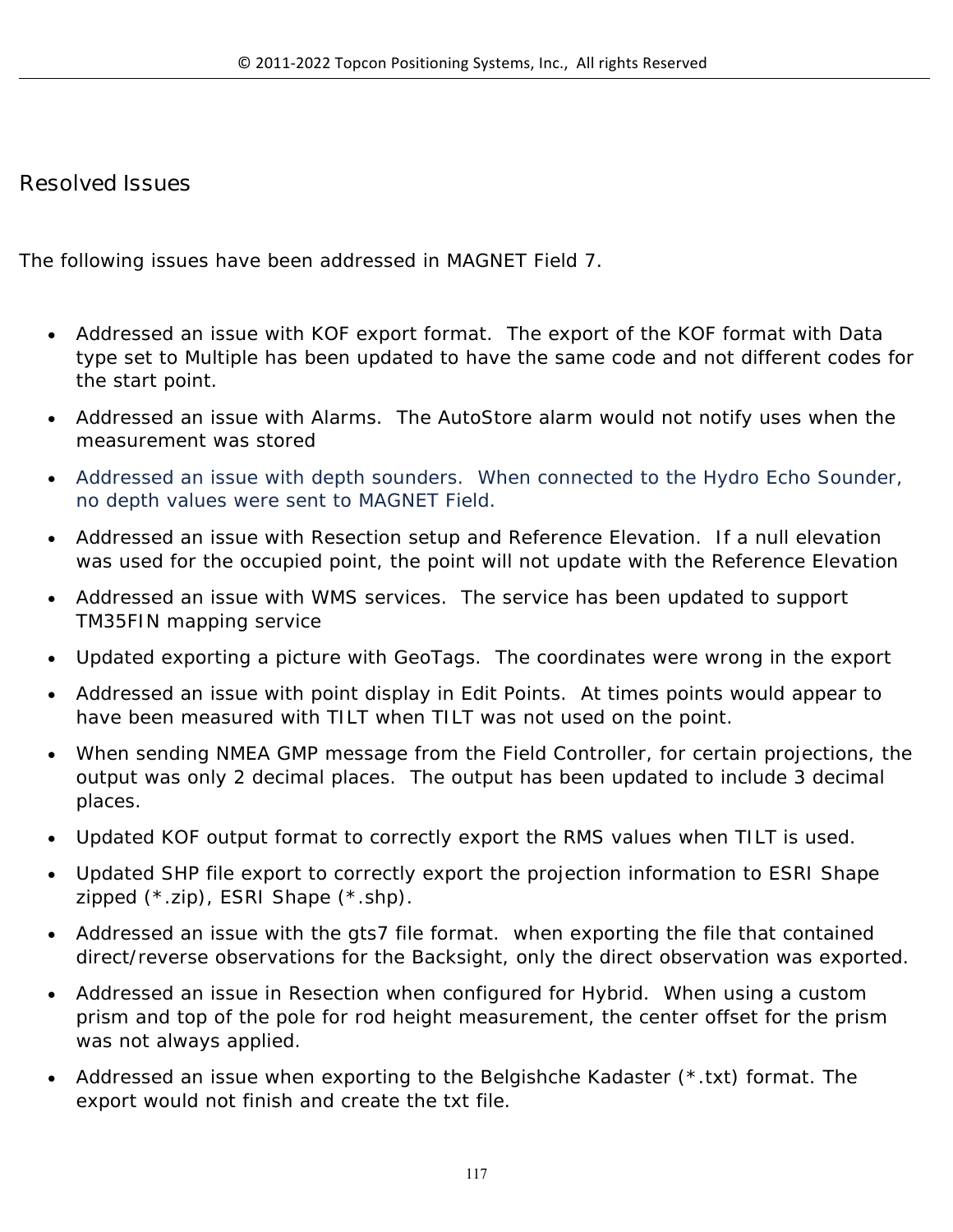- Corrected an issue when exporting Trimble \*.dc files. The DC file now correctly imports to Trimble software
- Addressed an issue in the export to the \*.RW5 format. The export now includes HRMS/VRMS, Satellites, PDOP and, Status.
- Addressed an issue in traverse adjustment when the traverse is in grid coordinates. When computing the traverse, the grid scale factor was not applied. Instead, the scale factor of 1.0 was applied to the computations.
- Updated support for Spanish projections. The SPAIN-xx UTM ED50 projections were assigned the EURO50 Datum and the correct datum is NTV2SPAIN.
- Addressed an issue in the Normal View when an RTCM Online Transformation is used. In the display, the normal view always showed the Ellipsoidal Ht and not the Height.
- Addressed an issue with Backsight Checks. The distance checks would display 0 but the raw data showed the correct backsight check error values.
- Addressed an issue when importing roads in LandXML files. The road coordinates in the file were always treated as ground coordinates.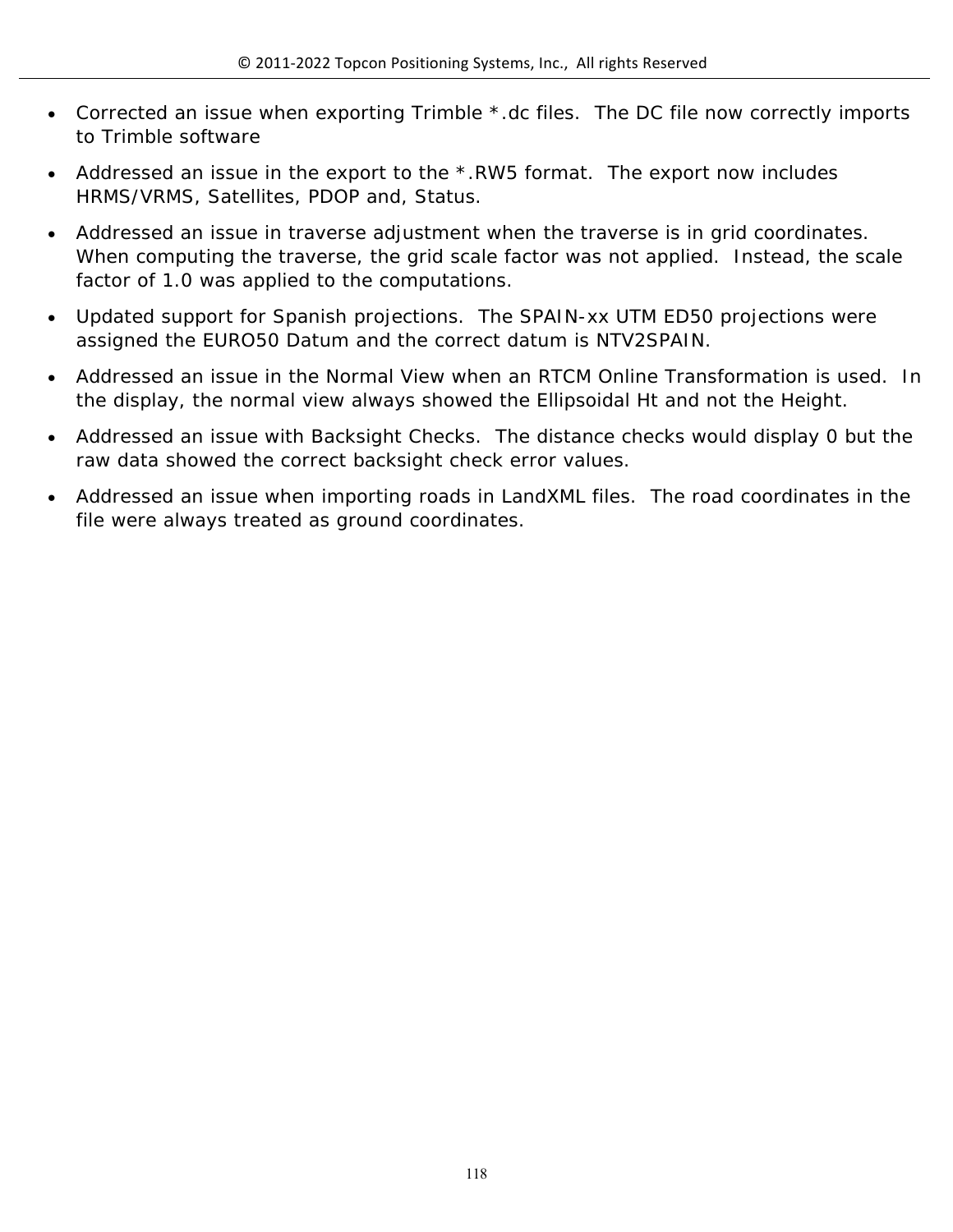# MAGNET Field Layout -V7.0

### **General**

# **Magnet Field Layout V7 Release Notes**

The following new additions/revisions have been made to Magnet Field Layout V 7.0.

Please take time to read the release notes. They contain information about the following:

- New Features
- Improvements
- Bug Fixes

### **General Functionality New Features and Improvements**

- **Updated Default Menu:**
	- o The default menu has been simplified and now includes industry standard nomenclature. Both new installs and updates to existing installs of MAGNET Field Layout will now default to this simplified menu.
		- For existing users who have either a custom menu layout or prefer the 'full' menu, they are available under  $M >$  Configure Menus.
		- For uses of the **GTL-1000**, the scanning features are available in either the full menu, or it can be enabled in the default layout menu. To enable the scanning features, from the home screen, select M>Configure Menus and select 'Scanning'.
- **Reporting:** 
	- o Added headers to stake reports and users can now add company logos to Reports. The 'Report Header' feature is available under 'Reports' and allows you to select a logo for your Field and Stake Reports.
	- o Added support in COGO calculations to save COGO calculations to Field Reports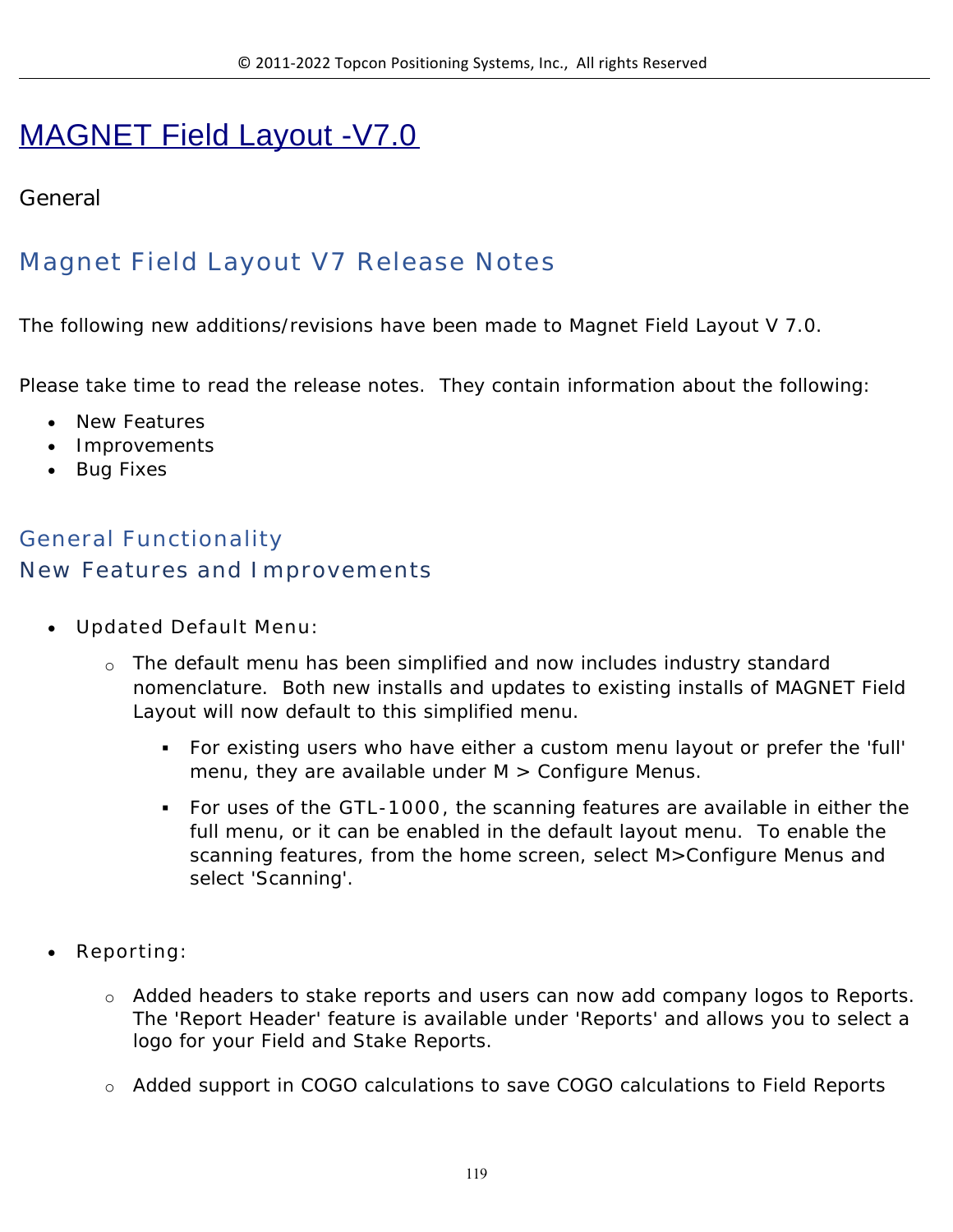and export as a PDF. Usersc can now combine all field reports to a single file for export.

- o Headers have been added to stake reports and include: Job Name, Date, Time, Surveyor/user
- o Units are now added to Stake reports
- o Improved Field Reports to allow multiple images to be attached to a report.
- o Added the option to export multiple deviation report types to a single PDF.
- o Improved deviation reports and optimized the column width when exporting to a PDF.
- **Planes**:
	- o Added the ability to create planes in MAGNET Field Layout. Planes can be defined by the following methods:
	- o Horizontal
	- o Vertical
	- o Sloping
	- o 3-Points

Horizontal, Vertical and sloping planes are defined by a point and direction. The bounds of the plane is defined by the distance from the point in the X and Y direction.

Sloping planes allow you to define the crossfall and mainfall slope of the plane.

Defining planes by three points allow you to pick any three points in the job to define the direction and slope of the plane. You can also set the dimensions of the plane based on the distance X and Y from the center of the plane.

Users can also define the properties of a Plane (Layer, Style, Color) as well as fill type and line styles for the plane.

- **Custom Symbols**
	- o Custom symbols allow the user of CAD 'type' symbols in MAGNET Field Layout and include:
		- 2D and 3D User Defined Symbol support
		- Edit and manage custom symbols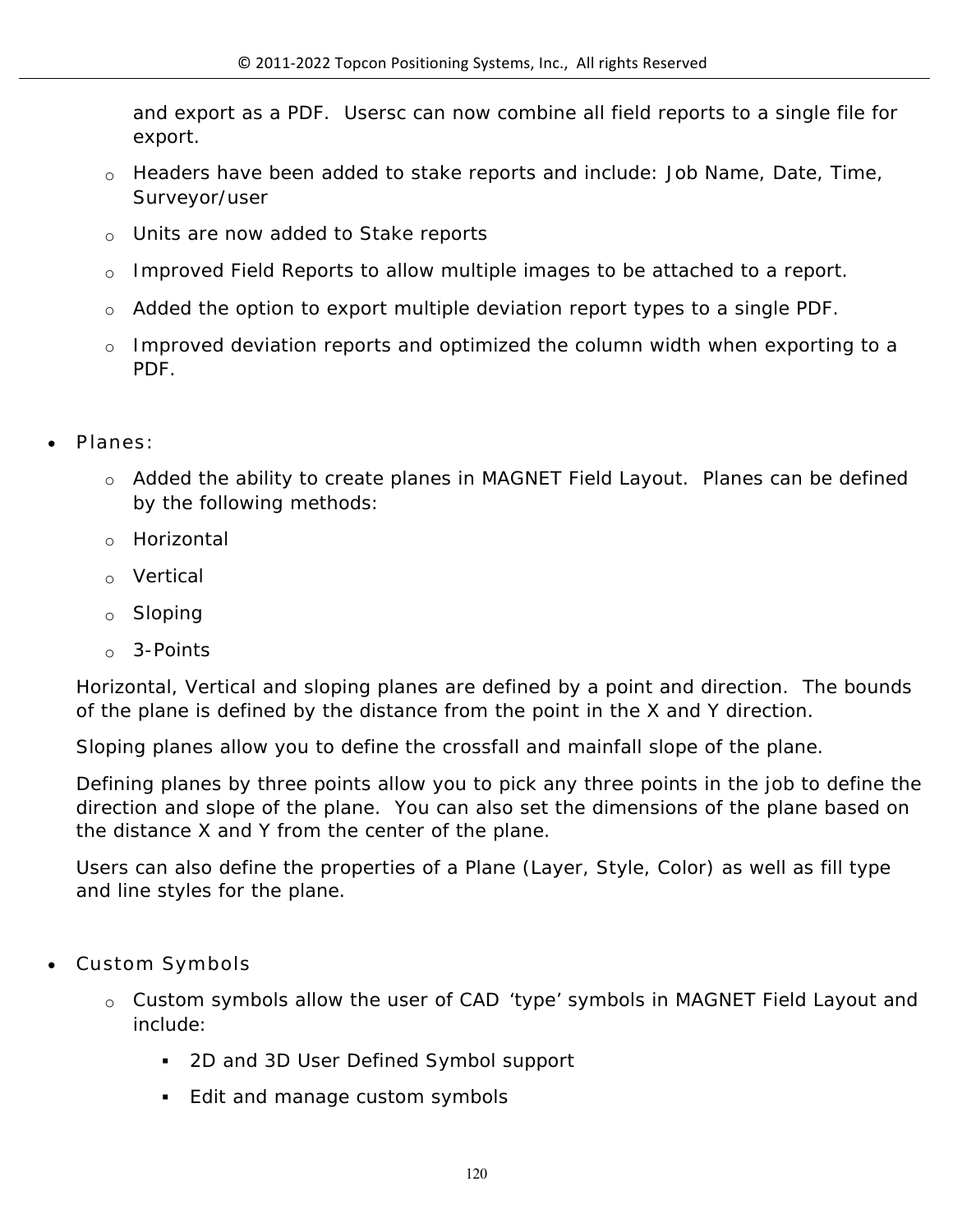- **Import custom symbols from MAGNET Office**
- Draw custom symbols on 2D and 3D map
- Updated list of standard symbols to include many additional symbol types that are available in AutoCAD
- Updated the Modify Layer tab in Edit Point to allow users to modify Codes and support symbol selection in the Point symbols dialog
- Update the Modify Add/Edit code dialog to support custom symbols
- Added the Custom Symbols menu item to Main Menu>Configure>Codes>M
- Added a new option to edit the Symbol Properties (name, scale, rotation, description)
- Added support for common Electrical symbols
- **Import/Export**
	- o Added \*.csv as an option to:
		- **Topcon Text Custom**
		- **Topcon Text Custom QA**
		- **Topcon Text Report**
	- o Updated Topcon Text Custom Fixed to allow specifying the Field length and alignment of columns
	- o Updated SHP export to include QA data with each point, generated as attributes for the point. The export now includes: Date & Time, #SV, GNSS Solution Type, RMS, PDOP.Improved SHP file export to include X,Y,Z (position information) as attributes to the Shapefile. Raw data output (SDR and RW5 formats) now includes the measurement type (Prism/Reflectorless/Sheet)
	- o Added the prism constant to export Raw Data/LandXML output format.DGN Export. Added Point Number and Code to the dgn format export option. Previously only X,Y,Z was exported for points.
	- o MaXML 1.5 Import/Export new data types:
		- Custom symbols
		- Background Images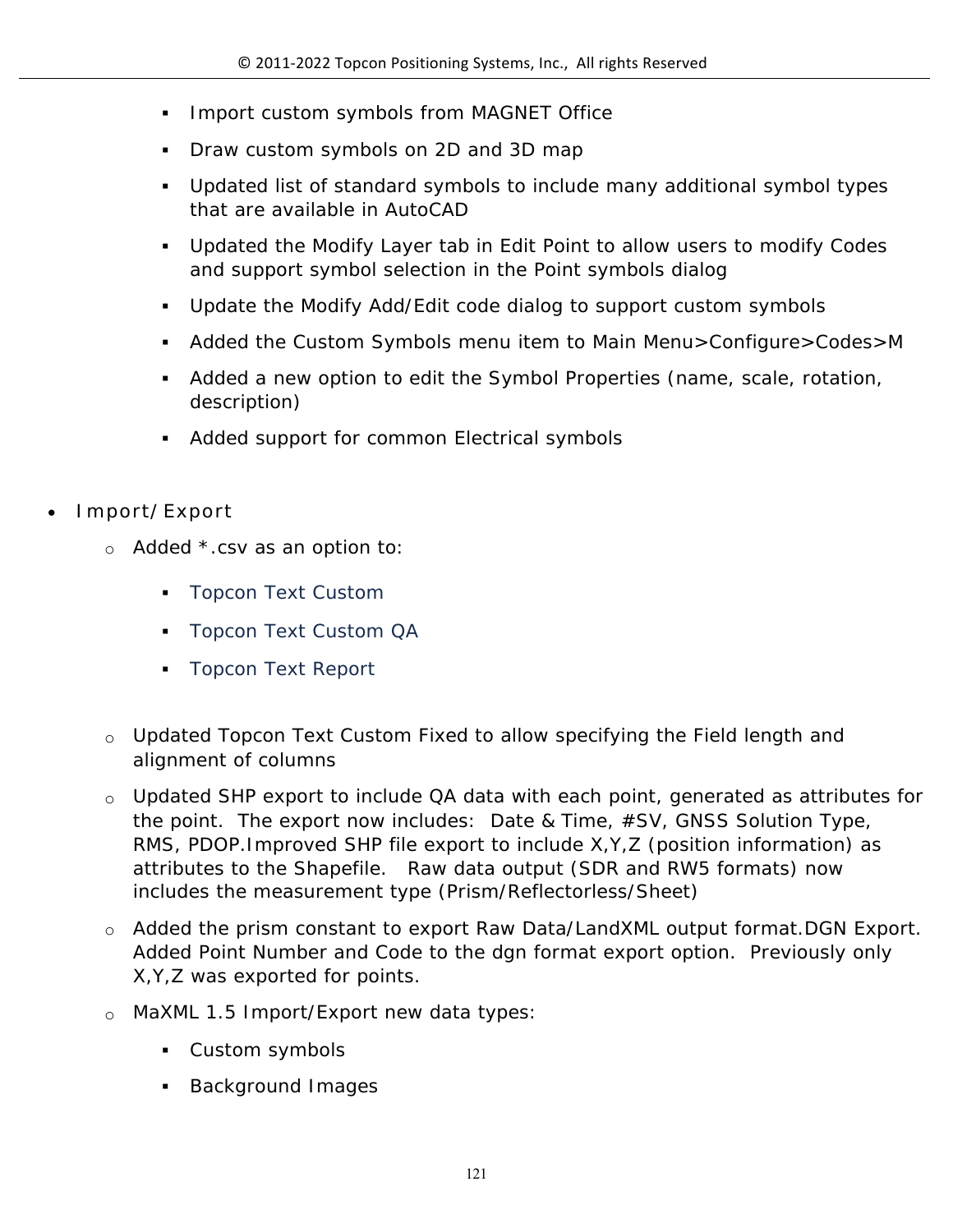- **Network RTK information**
- Full Optical Prism information
- Multiple photos attached to a Field Report
- o Added support for Import/Export of Custom Symbols between Jobs
- o Added support for Import/Export of Custom Planes between Jobs
- $\circ$  Improved \*.txt formats and now allow users to order the export file by Point Name.
- $\circ$  Added the option to directly import linework to a job. Previously, linework was only imported as a background vector image.
- o Improved raw data export to include instrument details (instrument name, serial number and ROM version) to the raw data formats that support the additional data.
- **Enter Plan**
	- o Added the ability to display lengths in Enter Plan
	- $\circ$  Added the option the add/edit the name of points as they are calculated
	- o Added the option to extend the length of an existing line.
	- o Added the option 'Store+' for linework. This option allows the user to continue the current command.
	- $\circ$  Added a 'direction' arrow showing the user the direction the next element is going.
	- $\circ$  Added the option to create an arc with two points and a radius.
- **COGO**
	- o Added the Map page to COGO results. Users can now view their COGO calcs on the map in the following Inverse routines:
		- Point in Direction, Curve calcs, Traverse, Corner Angle, 3D Corner Angle Offsets, Spiral Solution, Vertical Angle and, Triangle calcs
		- Added 'Backsight Adjustment' to the Setup menu group. Allows users to transform all points in a job. This option now allows you to select: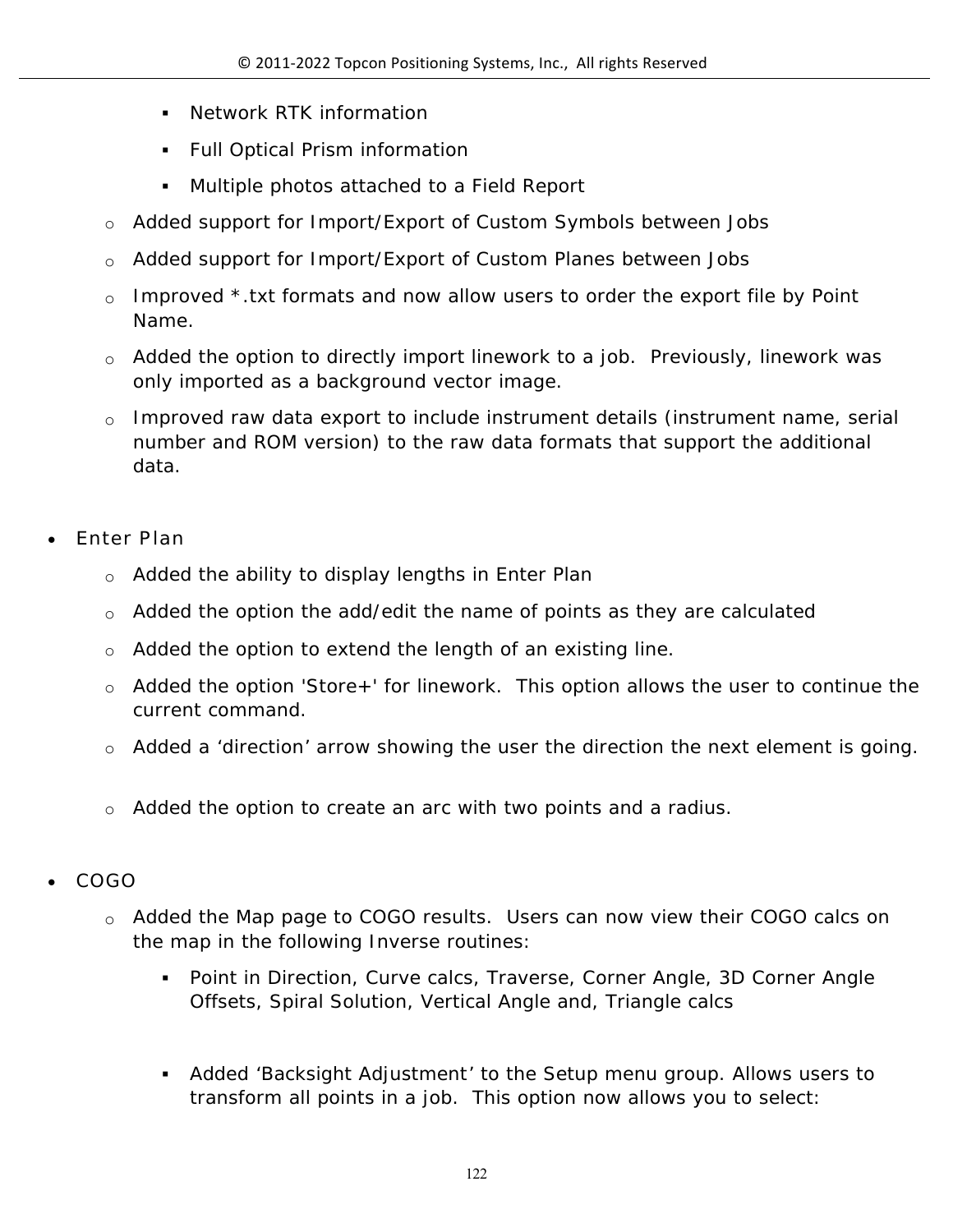- 2D Transform, Rotate or Translate as options to modify Total Station job data..
- **Languages**
	- o Added support for Hungarian
- **Map**
- o Added the option to Lock Layers in background dwgs. Users can lock layers so the linework remains visible but is not selectable.
- o Added the option in Map Properties to show line dimensions. Dimensions will show when linework is selected.
- $\circ$  Improved the Fillet snaps command to create a single arc. Previous versions created two separate arcs.
- $\circ$  Improved the snap toolbar action to allow users to edit the point created from the map context menu
- o Improved support of WMS in MAGNET Field. Additional mapping services have been added to the support service list.
- o Improved switching to 2D to 3D mode so zoom levels are now retained.
- o Added Codes and Notes Mode to As-Built. There is now a second field in the Normal view that is selectable so the user can select between a second Code field or a Notes Field.
- o Improved point numbering with As-Built and Setup. Point numbering for Setup Occupation points and As-Built points can now be separate. For example, if the last As-Built point was 200, you can name your setup point 300, 301, etc and when returning to As-Built, the next point will be 201, so the sequence is now lasttopopoint+1.
- $\circ$  Improved the point list so when selecting a point on the list, the point is now highlighted on the preview map.
- $\circ$  Improved the overhead view to show the TS location, the BS Prism location and the orientation between and to the design point.
- o Added the option to Edit the Prism Height in the Resection results screen. This ability also automatically recomputes the resection results eliminating the need to re-observe the resection points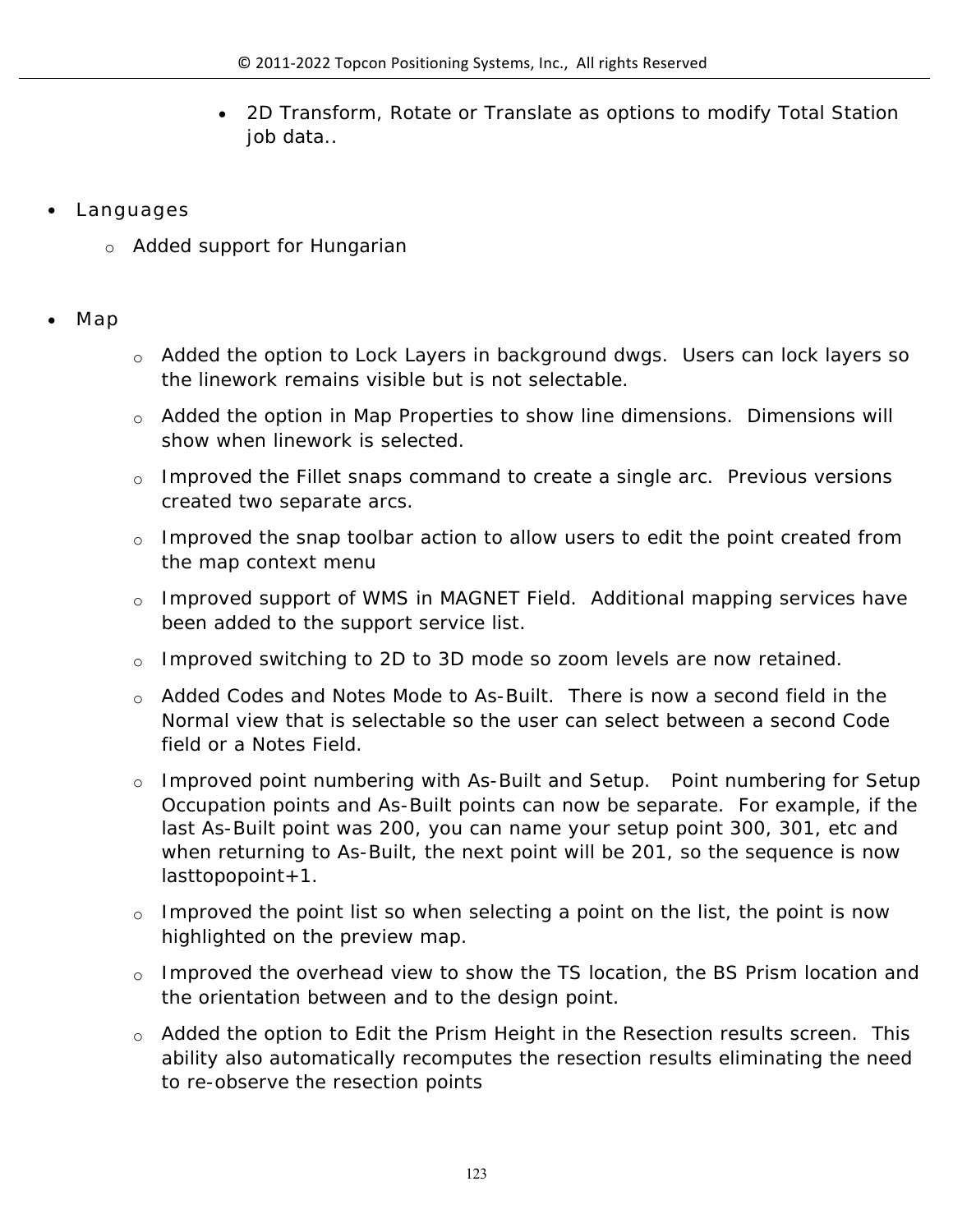- o Added the option in Edit Points to set any observed point as a Control Point
- o When connected to a conventional instrument (ES-105 for example), the angle to turn to the point being staked is now an live value and displays without first having to measure a distance.
- **Reference Elevation Routine Improvements**
	- o Improved the Reference Elevation Routine to allow users multiple options.
		- Selecting the 'Rename' option will create a new point name using the next available point name. The occupation point will then be updated to the new point name and the existing backsight solution. The elevation used will be the current Reference Elevation.
		- Select Update Elevation and the instrument setup is used and the elevation from Ref Elevation is used for the new point.
		- Select 'Update HI' and this allows users to update the HI (Occupation) based on the Reference Elevation and not change the control point.
- **Levels**
	- o Allow users to select a point in the point list and change it from FS to SS
	- o Allow users to select a point from the list and 'Remeasure' the point.
	- o Improved the Two Peg test to display only the error in Height in mm/m or hundredths of foot/feet
- **Total Stations**
	- $\circ$  Updated the GTL-1000 support to allow users to select the resolution of the image or the option to not transfer an image to the controller if it is not needed.
	- o Improved GTL-1000 support to continue the Shift Scan routine when the batteries are changed on the instrument.
	- o Improved Resection so you can accept the results after measuring two points. This improvement helps in situations where the third point is not available. In previous versions, users would have to re-observe all points.
	- o Added Offset measurement options to resection setup. Offsets are now available for Horizontal Anglle Offset, Horiz/Vert Offset and Distance Output.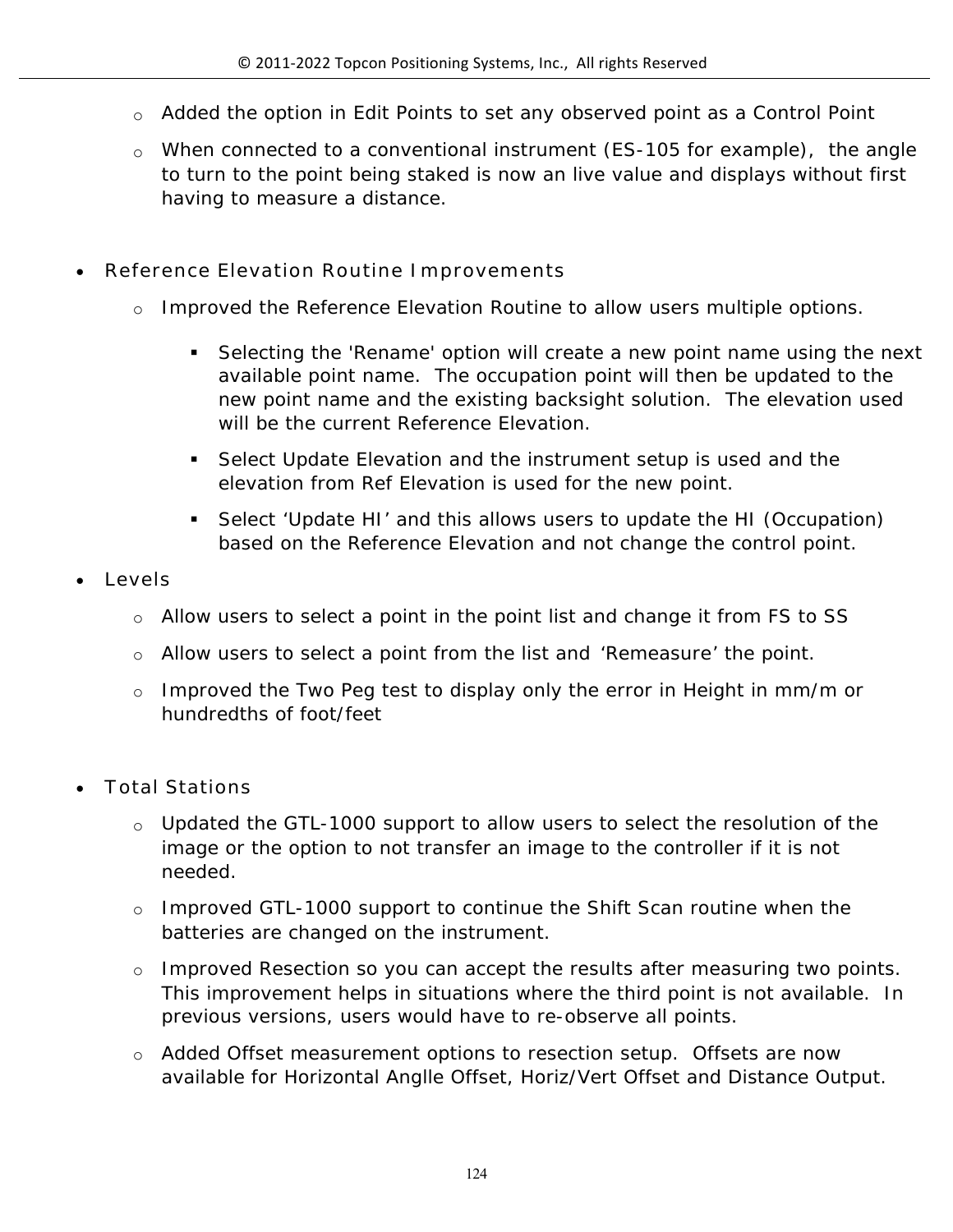- o Added the option in Edit > Prisms to create 360 degree prisms. Users can now create custom 360 prisms and include the aperture.
- o Improved prism management allowing users to reorder the prism list so the most used prisms can be put at the top of the list and easier to find and select.
- o Improved instrument configuration to support receiving current Temperature/pressure/humidity/PPM from the instrument
- **Drape Mode**
	- $\circ$  Added the option to set a plane for multiple points. Users can now define the Plane (Floor, Wall, Ceiling) to drape point(s). Additional options include finding a new plane for each point and, using an existing plane for points.
	- o Added an option in the stake map to adjust the defined surface. Users can define the surface to drape points and adjust the surface from the MAP screen. This helps if the surface is out of level for example, the user can re-run the routine to tighten up the surface you are projecting points.
- **Additional Improvements**
	- o Added Job Photos to the Apps menu. This allows users to view Photo Notes in the job.
	- o Support 3D lengths in Layout. This option allows you to layout items (pipes) along the 3D and not just 2D (Hz) length.

### **Resolved Issues**

The following issues have been addressed in MAGNET Field Layout V7.

Addressed an issue with Alarms. The AutoStore alarm would not notify uses when the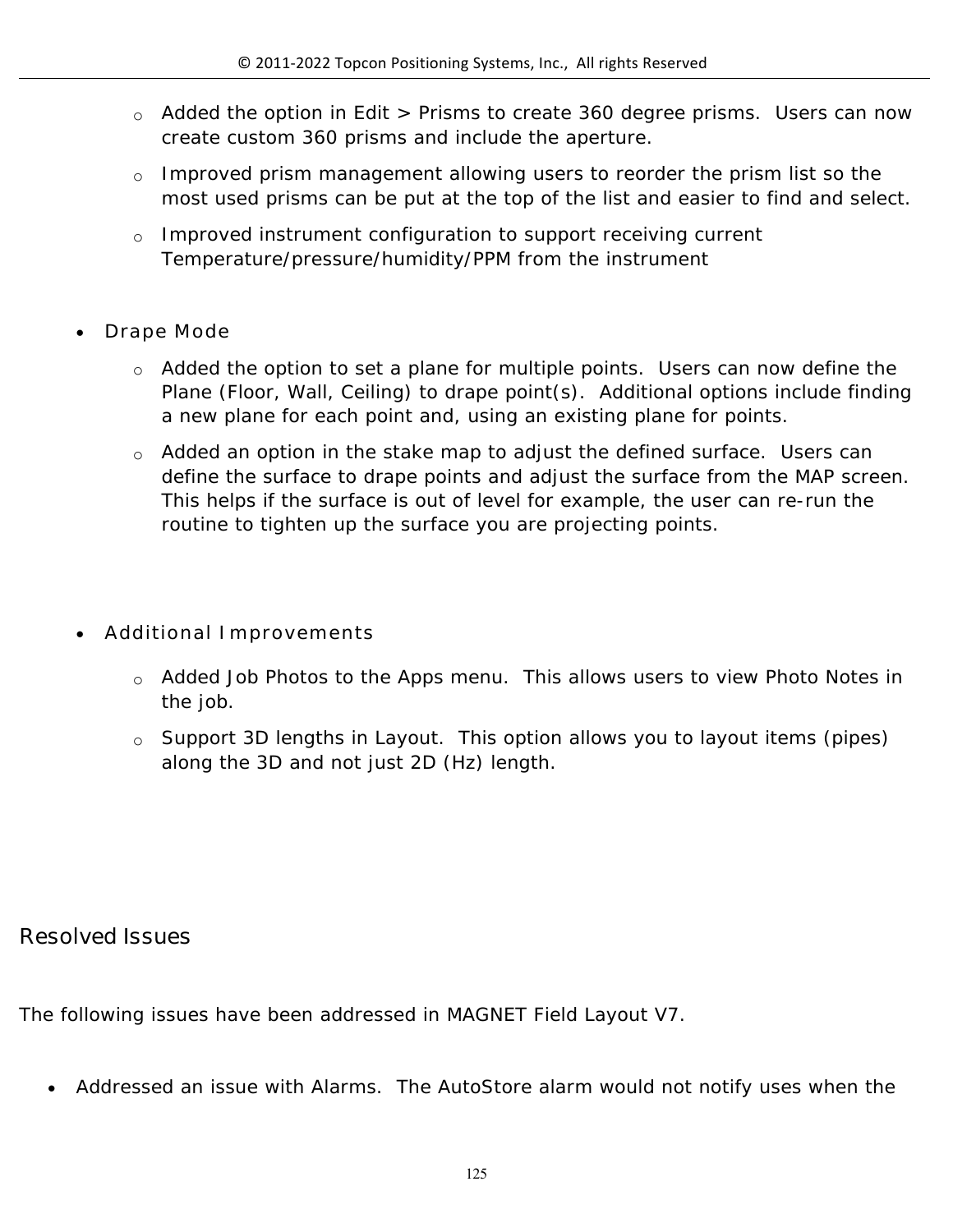measurement was stored

- Addressed an issue with Resection setup and Reference Elevation. If a null elevation is used for the occupied point, the point will not update with the Reference Elevation
- Addressed an issue with WMS services. The service has been updated to support TM35FIN mapping service
- Updated exporting a picture with GeoTags. The coordinates were wrong in the export.
- Updated SHP file export to correctly export the projection information to ESRI Shape zipped (\*.zip), ESRI Shape (\*.shp).
- Addressed an issue with Backsight Checks. The distance checks would display 0 but the raw data showed the correct backsight check error values.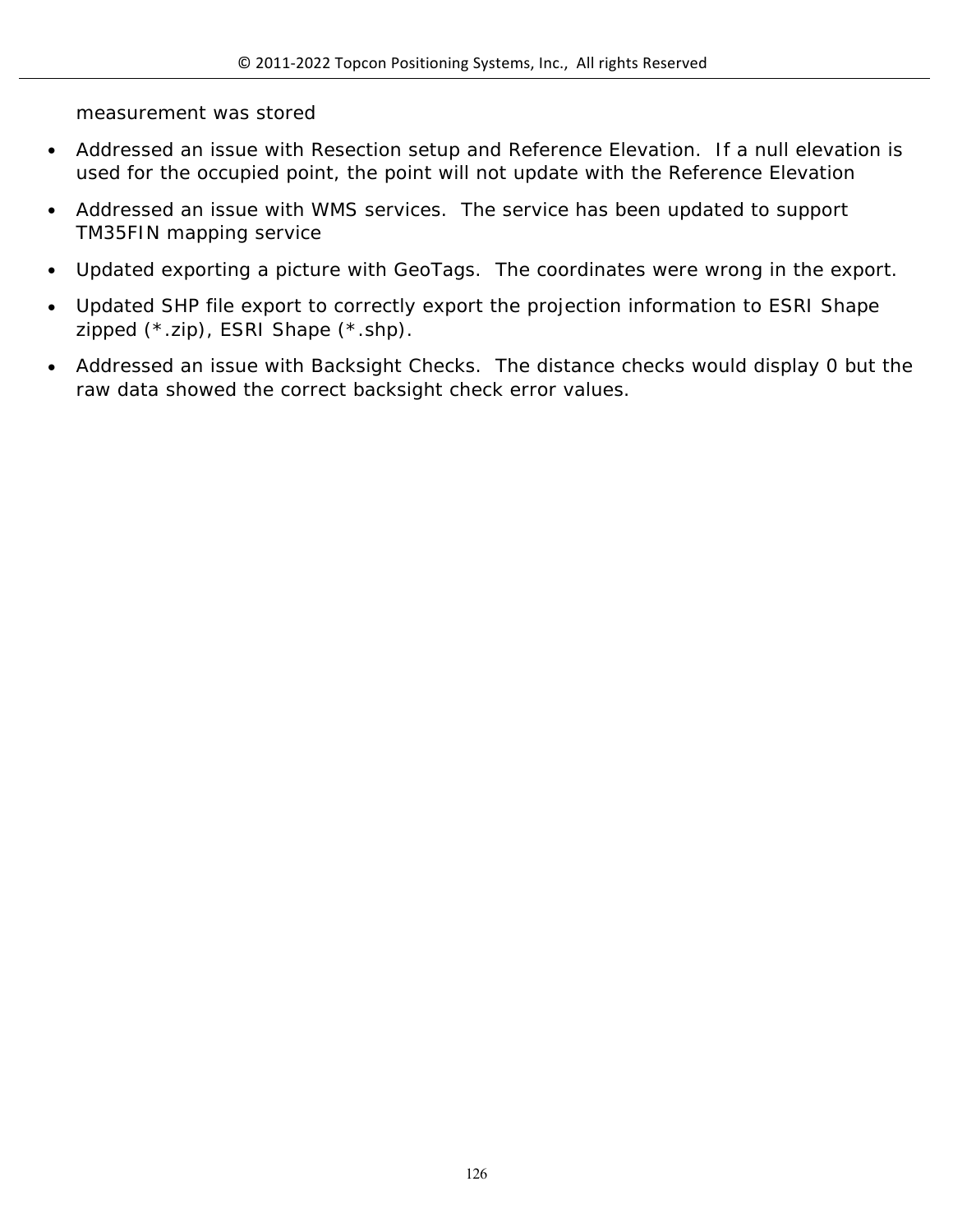# MAGNET Construction - V7.0

### **General**

# **Magnet Construction V7 Release Notes:**

The following new additions/revisions have been made to Magnet Office v7.0 products.

Please take time to read the release notes. They contain information about the following:

- New Features
- Improvements
- Bug Fixes

### **System Requirements:**

**Operating System** Microsoft Windows 10 (64-bit version) Microsoft Windows 8 (64-bit version) **Note:** Starting with Magnet Office v7 Windows 7 is no longer supported. **Processor Speed** 2GHz Core2 processor or higher **RAM** 2GB RAM or more recommended **Memory** Local hard drive space of 2GB or higher recommended **Computer Resolution** 1280x1024 display resolution **Internet Connectivity** Can be required by some functionality.

### **General Functionality New Features and Improvements**

 **Check IN/OUT** functionality has been improved to revise the license validation logic. The validation check is now determined by the activation process. To enable the Check In/Out functionality the license must be activated using the **"Online"** method. The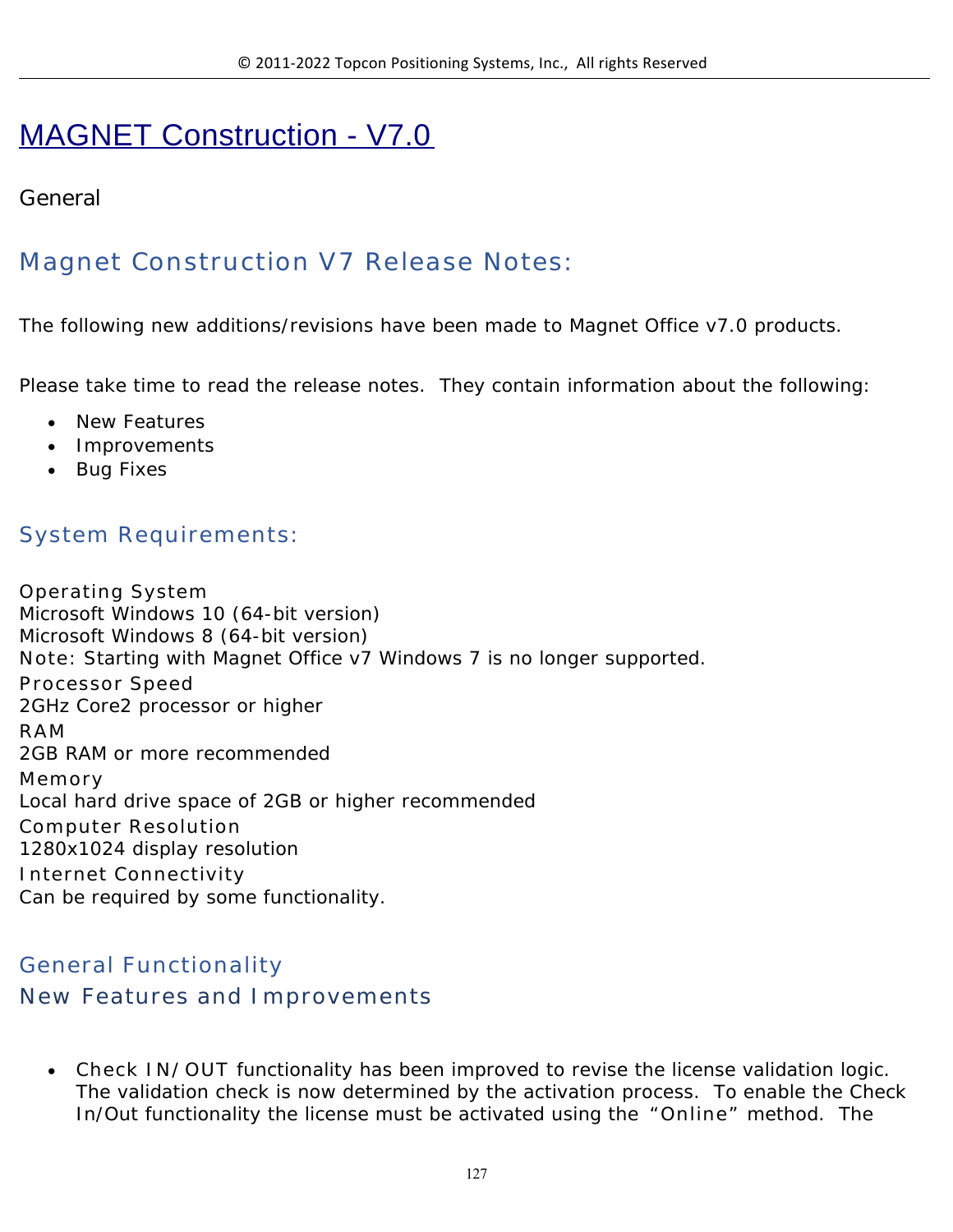**"online"** method is completed using the in-application activation workflow. **"Offline"** activation is completed by accessing the Magnet Enterprise or Topcon Positioning website for activation. Product Activation is accessed from the vertical Apps bar located on the left side of the webpage. Once signed into the website options available to the user will appear in this vertical app bar.

This workflow requires entry of the device id for the device the software is installed on as well as entry of an authorization code generated and displayed during the offline activation workflow.

**Note:** Check In/out functionality is not available when using the following activation methods or license types.

- o Offline activation
	- **Perpetual license**
	- **Subscription license**
- o Activation to a USB key
	- **Perpetual license**
	- **Subscription license**
- o Educational licenses
- o Perpetual with expired Service Plan
- o Trial licenses
- **Performance** Improved and optimised various areas of the program for efficiency including opening, import/Export, Data Clean up, DTM functions, large jobs etc.
- **Object Selection** has been updated to support holding the CTRL key and dragging a window around data to be removed from a selection.
- **Modeless Panels** can now be collapsed if undocked by clicking on the top left corner of dialog.
- **Select Path by Bounded Area** is a new option accessed from the right mouse button menu. This option allows the creation of a closed object, string, polygon, boundary, lot, pad by picking inside a bounded area. The bounded area can be enclosed by multiple objects. The routine will highlight the determined area and prompt for confirmation.
- **Asset Design as Constructed (ADAC)** export support has been added to the Survey ribbon. The functionality for preparation of the ADAC.XML file is accessed via the ADAC Data Manager. Once the project data is defined and categorized based on ADAC guidelines an export option is available for creation of the ADAC.xml file for submittal. **)**
- **Import/Export**
	- o Added Import/Export support for Lidar point cloud LAS files (\*.las, \*.laz).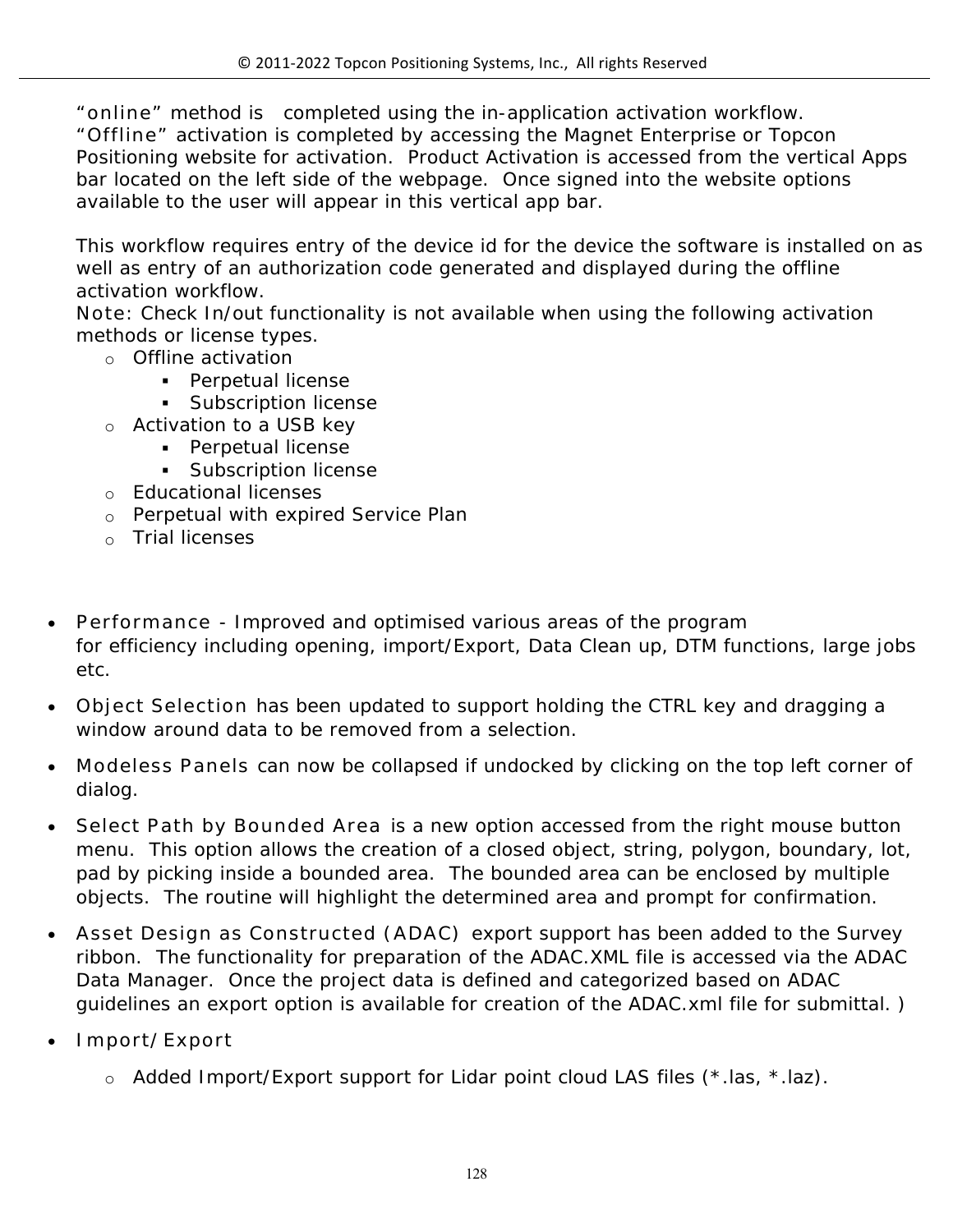- o Added Export to SurPac string format (\*.str)
- o Added Import/Export of KMZ and Export of KML files.
- o Added Import of Japanese XML format.
- o DWG format
	- Updated to included option to export metric jobs to millimeters.
	- Updated to include "tadpole" arrows for side slope (batters) indicators
	- **Import linetypes supported**
	- Export improved to support export of point elevations with Use in Surface ON. Elevations of point with Use in Surface off are exported with elevation 0.
- o MJF Import/Export has been updated to support Magnet Field custom symbols.
- **Cloud Connections**
	- o Added support for connecting to Sitelink 3D V1 and V2 Sites from the Cloud Connections ribbon, Sitelink 3D ribbon group.
- **Modeless Properties UI** The properties toolbar has been updated to a modeless user interface. This UI can be opened and used as a docked panel with autohide capability or a floating panel. All object property modification is done from this UI. The new Properties panel replaces the Edit Group Properties and the individual entity properties dialog accessed by double clicking on an entity.

When a layer is selected as the current layer, the properties are set to "bylayer" by default. This is a change from the legacy logic of properties defined by entity and is consistent with typical CAD programs. The ability to set properties by entity was retained.

- o **Object limit for Properties Manager** is a new setting added to the Program Settings, Preferences tab. The recommended and default value for this setting is 25,000; the maximum setting is 30,000. When the specified limit is met, the properties UI will list "varies" for each object property. This does not prevent the changing of properties for selections over the specified limit only the listing of the individual property settings.
- **Selection Cycling** is a new option located in the Program Settings, Preferences tab and the Settings ribbon for quickly turning on and off. By default, this setting is on. When ON, selecting objects that are overlaying other objects or points which are near other points, a dialog is displayed listing the objects available for cycling. To select the data to work with, select it from the list. When multiple points are listed in the cycle list, the keyboard arrows can be used to browse the listed points. The selected point is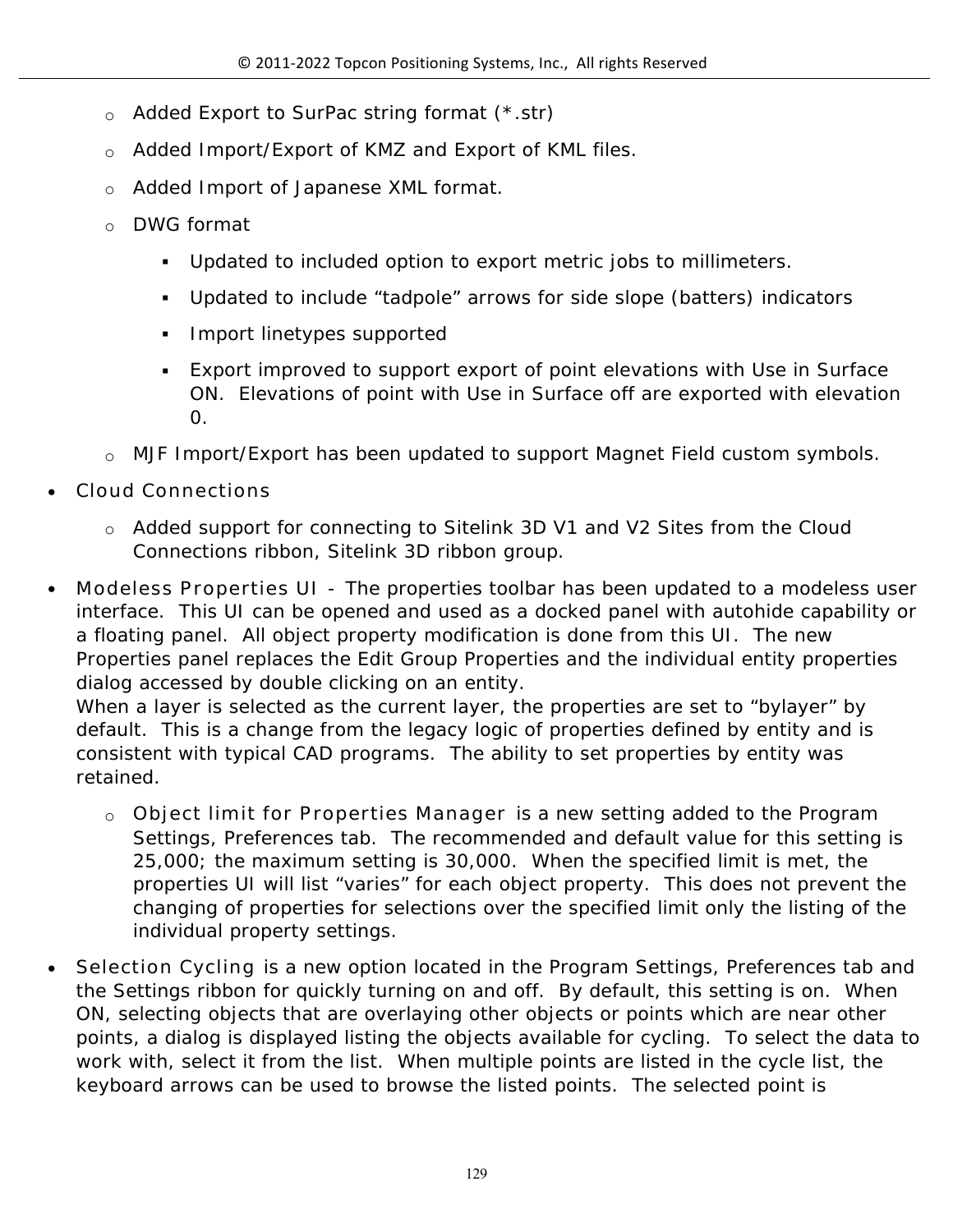highlighted during browsing the points.

- **Create Entity** has been improved to include
	- o Create the next point or point included in linework based on slope
	- $\circ$  Support right mouse button menu option Select by bounded Area
- **Previous Selection** has been improved to reselect all data included in the last selection set. This option is in the Right Mouse Button context menu and the Edit ribbon.
- **3D View** has been improved by adding new options.
	- o New 3D Tab has been renamed to 3D View. By default, the 3D view opens as a vertical tab. This tab can be added to the Survey tab to go to a maximized view or can be placed on an additional monitor.
	- o A new option 2D/3D Split has been added. This option splits the main view into two areas, the left side is 2D the right side is 3D. The size of the areas can be adjusted by dragging the borders to the desired size. Each area has its own functionality set which is accessed from the various accessible ribbons in each area.

The 2D/3D Split icon acts a toggle to access the view and to close the view.

- o 3D Toggle has been removed
- o 3D project views now close when the project is closed.
- **Lot Annotation and Report** has been improved to include the optional label of the perimeter distance in the survey view as well as the lot report.
- **Inquire Area** has been updated to better support area calculations of areas bounded by objects without points.
- **Create Plot Window** has added a "Total Sheets" input field for plotting multiple sheets. When the "Apply" option is toggled on the field will read the total number of sheets based on the number of sheets created. The field allows for manual edit of the total sheet number when required.
- **Extract Drawing** is a new option to create a polygon from a plot window (drawing). Plot windows must be displayed using the "Show" option from the Plot Window ribbon group. The option is available in the right mouse button menu when the cursor is located within the Plot window (Drawing) limits.
- **Drawing View –** added a "color" setting in the North Arrow dialog.
- **Selectby** has been updated to include the option to select data by Layer Groups.
- **Edit Points**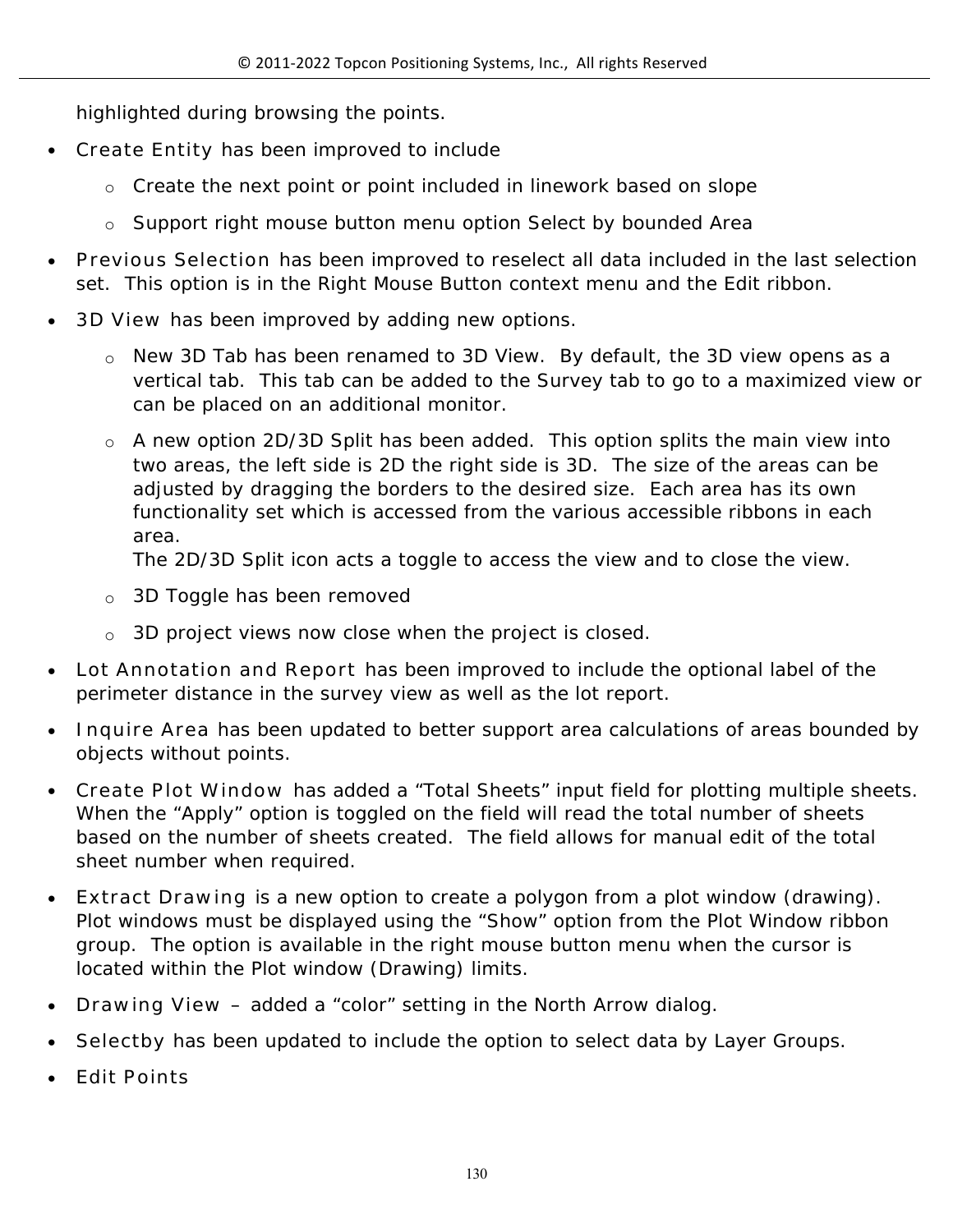- o Added support for manually renaming individual point names/numbers.
- o Added message when there are no results generated based on selected search filters.
- **Quick Profile** 
	- $\circ$  Improved to highlight the profile reference line in the Survey view.
	- o Added Text Style settings in the display settings to allow size/font to be configured for the DTM name

# **DTM (Surface) Functionality**

# **New Features and Improvements**

- **Planes –** Added functionality to create, edit, display and delete Planes for use in 3DMC and Magnet Field.
	- **o** Planes are displayed in the Survey (CAD) view based on the defined grid settings, specified surface point and defined orientation.
- **Merge DTMs** improved the speed of merging large dtms.
- **Create Cut/Fill DTM** 
	- **o** Updated to optionally include a color fill legend as the last step of the dtm creation. The outline of the legend is displayed for positioning in the drawing. To not insert the legend, press the escape key when the outline is displayed.
	- **o** Cut/Fill dtms, when created, will be set to the current dtm for quick inspection of depths in the information toolbar.
	- **o** Added optional compaction coefficient, labeled "Diff Compaction for Fill". This results in a CF dtm that reflects the depth required to meet a compaction requirement. For example, a 1-foot layer of asphalt with a 10% compaction coefficient would require 1.10' of depth.
- **Insert Legend** is a new option located in the DTM Tools dropdown menu. This option inserts a dtm color fill or slope fill/arrow legend in the survey and drawing views. Multiple legends can be inserted for showing color fill shading for multiple dtms individually. Legends can be selected and repositioned at any time. Functionality is supported in Drawing view as well.
- **Edit Contour Label** is a new option in the Surface ribbon. This allows for manually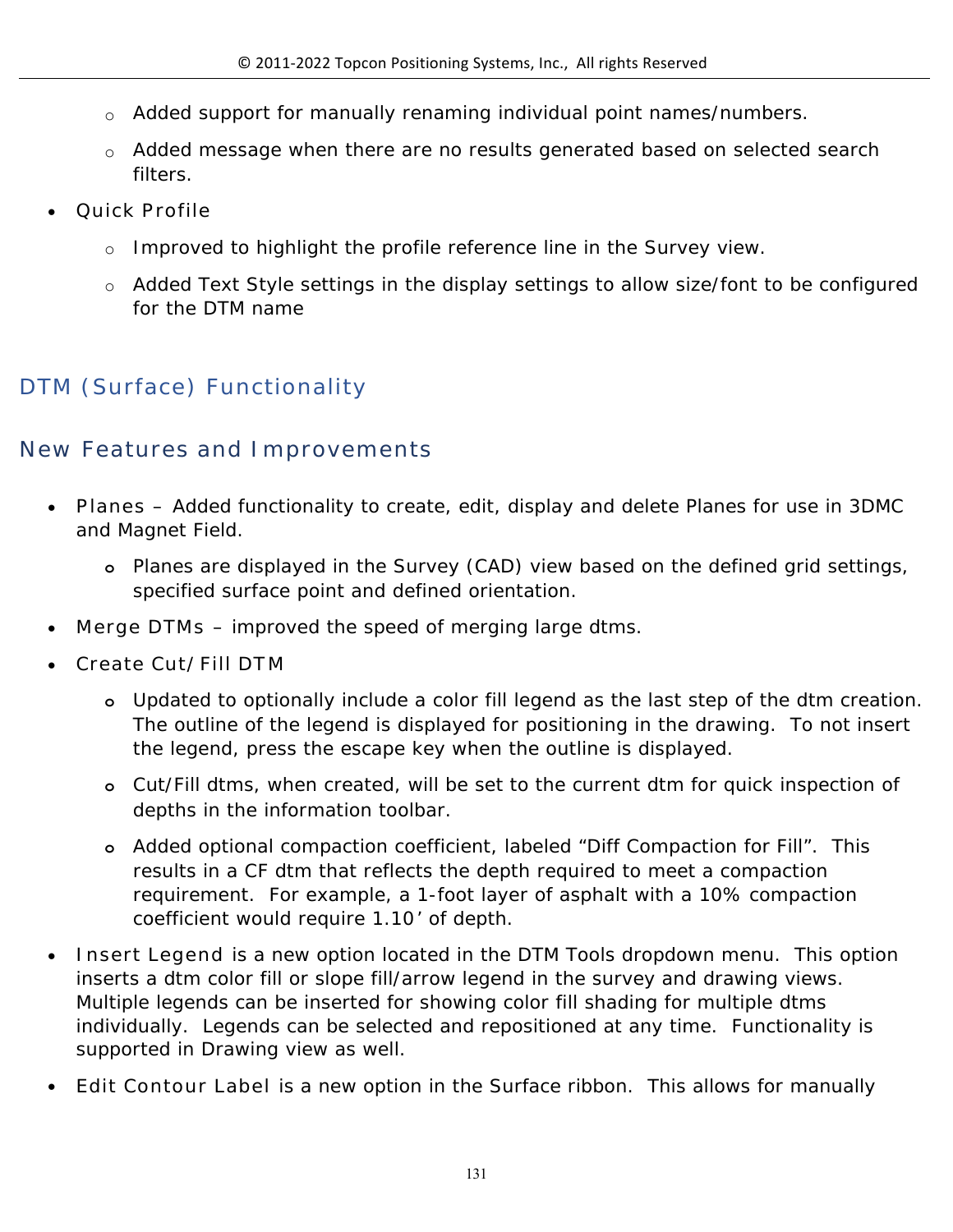positioning new contour labels and editing the position of existing labels. Contour labels option in the DTM settings must be on.

- **Slope Zone Report –** A new optional slope report has been added to the dtm report function. When slope arrows or slope shading is on generating a dtm report will include a report of the slope ranges and their corresponding area.
- **Simplify DTM,** located in the DTM Tools dropdown, is a new option to simplify a specified DTM. Simplification of the DTM can be accomplished using one of two options, Edge Contraction or Point Reduction. The selected DTM can be updated or a new DTM created by the simplification. This option is useful for reducing the size of a dtm.
- **DTM Manager**
	- **o** New controls for triangle display in the 3D and 2D/3D Split views have added in the "3D View Display" DTM Manger dialog group.
		- Solid shows triangular mesh as a solid color. Color is defined by the mesh color. This option is the default setting
		- Mesh shows the mesh only
		- Solid + Mesh  $-$  shows mesh and solid
		- Settings are applied and retained per DTM
- **DTM Tools**
	- **o Export DTM** has been updated to include the option to export a dtm as a Trimble Tin Model (\*.ttm) file.
- **Merge DTM** performance has been improved to speed up the process of merging large dtms.
- **DTM Editor** A new modeless DTM Editor UI has been implemented and is accessed from the DTM Ribbon, Create/Edit DTM ribbon group. This UI can always remain open and allows access to other functionality while open. DTM modifications are immediately reflected in the contour configuration and color fill shading if present. The following list of commands have been either moved to or replaced by the new DTM Editor.

#### **Moved**

- **o Delete Triangle**
- **o Delete by Line**
- **o Delete by boundary**
- **o Delete by Length or Angle**
- **o Add Triangle**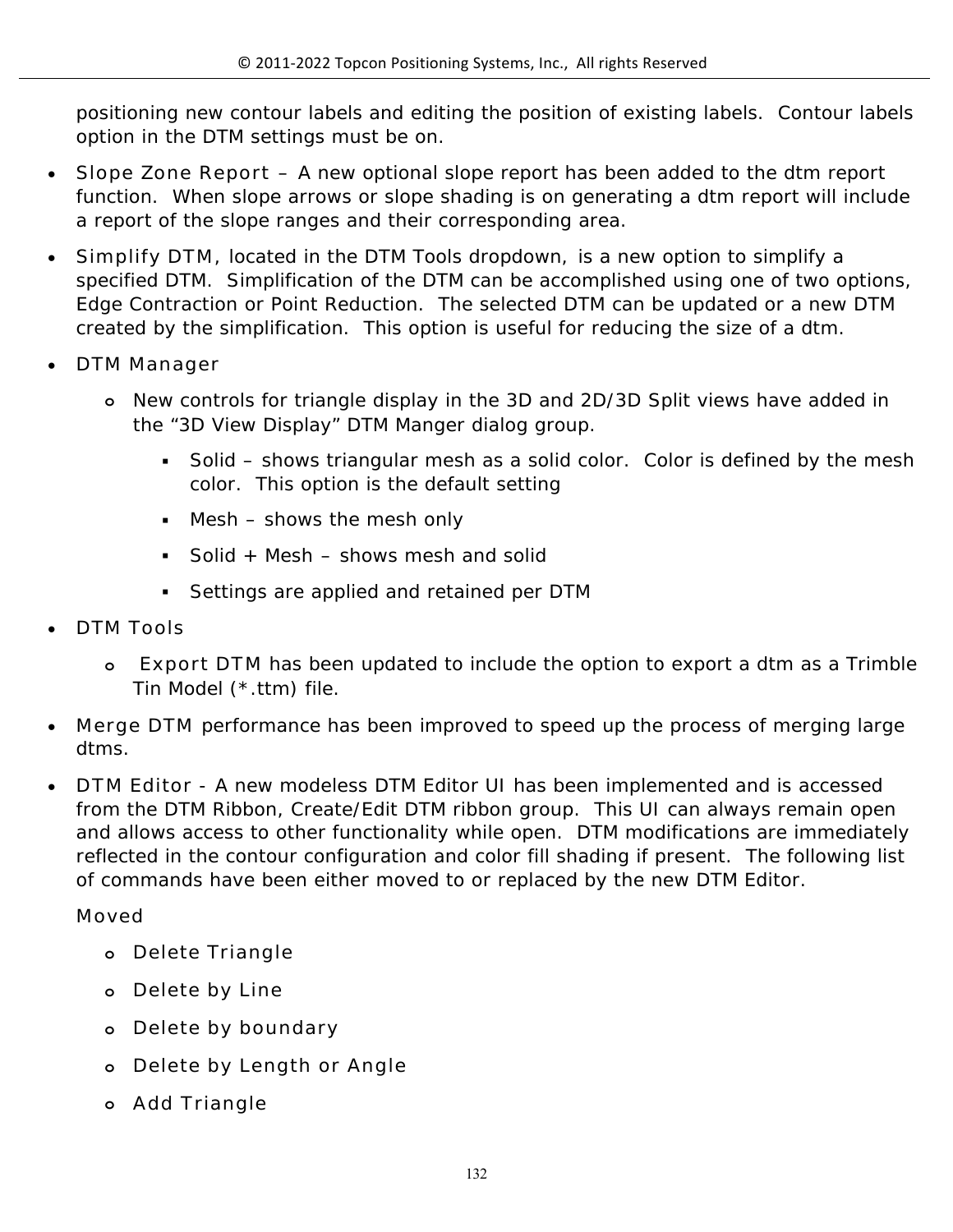- **o Swap Triangles**
- **o Decompose Triangle**

### **Replaced**

**o Modify DTM**

### **DTM Editor New Functionality**

The DTM Editor is made up of four tabs, Delete Triangles, Add Triangles, Surface Data, and Surface Points.

- **o Pick** is a new option that allows the selection of the dtm to edit by simply picking within the boundary of a dtm. To use select the Pick button and pick inside a dtm boundary. This option is also good for identifying dtms when multiple dtms are present. When picked the dtm will briefly shade indicating the dtm selected.
- **o Highlight** is a new option that briefly highlights a dtm specified in the DTM Editor. This is used to confirm the correct selection of the dtm to edit.
- **o Selection of Triangles for deletion** Triangle deletion can now be accomplished by using selection windows or crossing windows as well as the single pick inside of a triangle.
- **o Confirm on Delete** is now an option, when off deletion is immediate.
- **o Re-Triangulate on Delete –** this option will retriangulate areas where triangles have been deleted during the deletion process. It is also available when Deleting Data or Removing Surface points.
- **o Fill Gaps** is a new option to fill in areas of no triangles quickly. An area to fill can be identified by a single pick with the area or multiple areas can be identified by forming a window around all the areas or by windowing in the entire dtm.
- **o Add Data** is a new option to add within or outside of a dtm boundary. When an object is selected, such as a string, line or polygon, the points linked to the object are selected and the breakline setting for the object is used.
- **o Add Data within Window** is a new option that allows data to be selected by a window selection and add it to the dtm being modified. Triangles created are only within the window formed. This allows for quickly combining multiple dtms into one dtm.
- **o Delete by Data** allows for the deletion of data from a dtm by selecting objects with linked points or points only.
- **o Edit Surface Point Elevation** allows for modifying the elevation of any surface point contained in the dtm. An option is provided to update the linked point if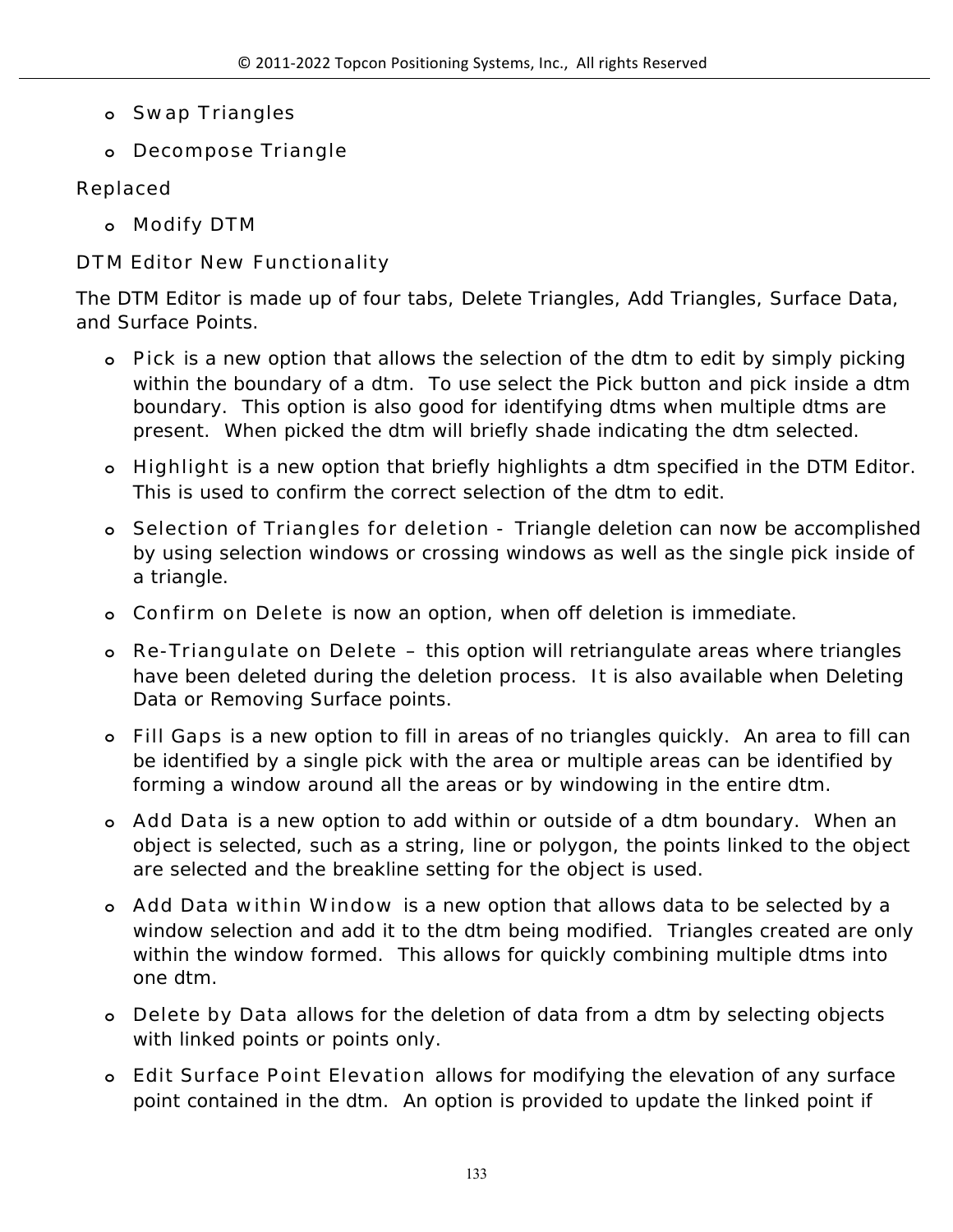applicable.

- **o Create Surface Point** allows the creation of a surface point within or outside the dtm boundary. When picking inside the boundary the interpolated elevation of the surface point will display in the dialog. This value can be edited another value. If picking outside the dtm boundary the average elevation of the dtm will be displayed in the dialog. This value can be set to the desired elevation. Note that surface points are not named points and not stored in the point database. If the surface points are required for use in the survey view us the Create Points from DTM option to write them to points database.
- **o Remove Surface Points** allows for removing surface data points from a dtm. Points can be removed individually, or multiple points can be removed using a window selection. The option to Retriangulate on Delete is available for use with this option.
- **o Undo/Redo** in now supported for the delete/add triangles options as well as data additions/deletions or surface point elevation modifications.

# **Pad Design**

- **Multi Pads** is a new pad design function. This allows for the design of multiple pads at the same time. Specify a reference surface and the design constraints for each pad such as elevation and side slopes (batters).
	- o Side slope layer selection
	- $\circ$  Option to add the side slope layer to the Design layer group for takeoff calculations.
	- o Option to create Pads dtm (new dtm created by merging the reference and pads dtm) or create a pad only dtm by using the Trim to Side Slopes option.
	- o Located in the Design Ribbon.

# **Corridor/Road View Functionality**

- **Cross Section Lines** is a new option located in the Design ribbon, Cross section group. This allows for the permanent display of section line locations defined in a corridor, road or any design function requiring cross sections and an alignment. Settings for the section lines and labels are provided in the Cross-Section Line dialog.
- **Corridor & Cross Section Set Grade Sheet Report**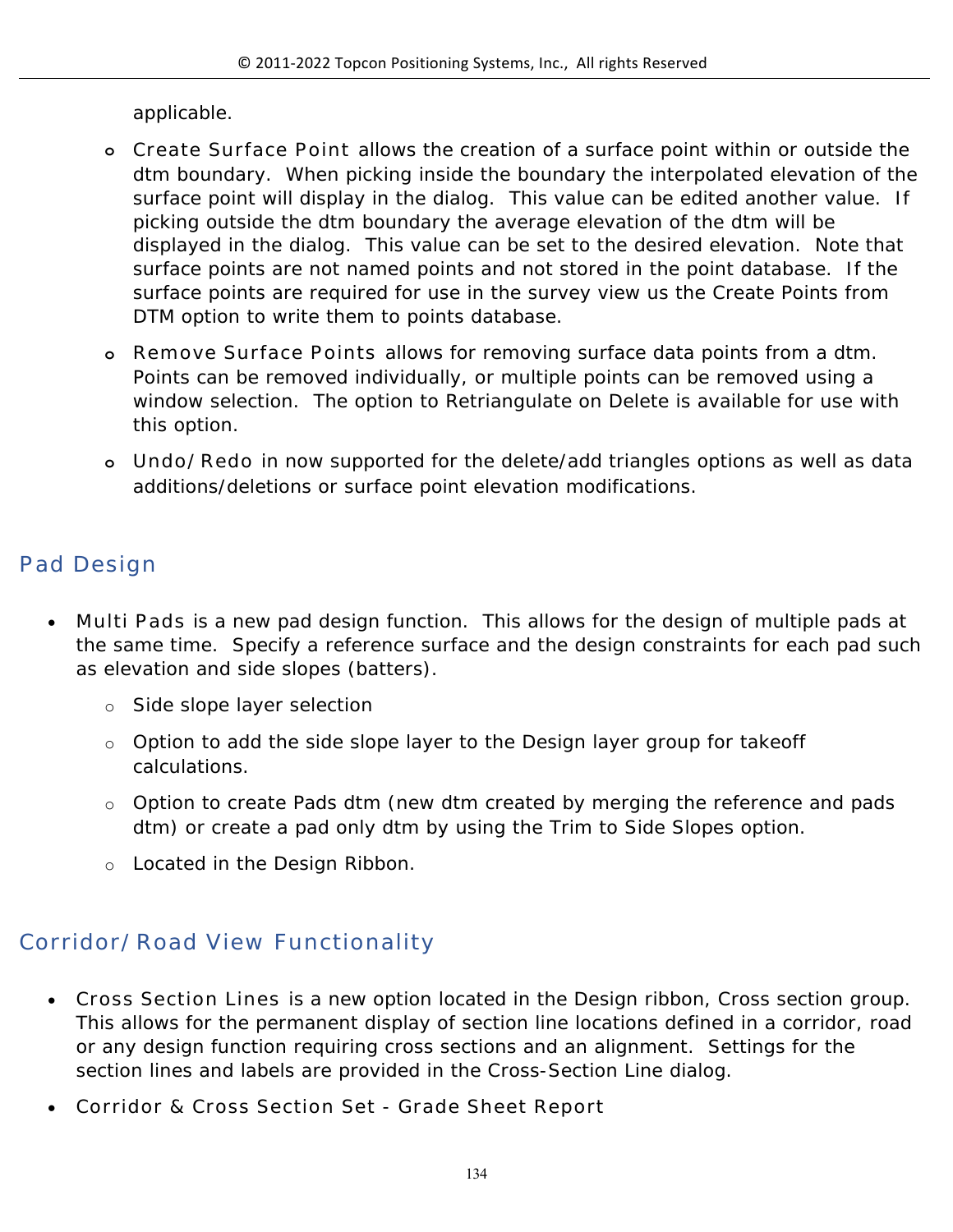- **o** Updated to support cross section sets in addition to corridors.
- **o** Updated to include landscape setting for the report
- **Corridor Cross Section Viewer** has been revised to display/hide cross slopes for any surface selected for use in the cross section set. This option is in the graphic view Settings dialog.
- **Corridor Vertical Alignment Editor** now includes:
	- **o** Option to Raise/Lower IP by station range.
	- **o** Option to pick IP elevation by picking an existing point in the survey view or by picking a location and interpolating the elevation based on the dtm set as current in the project.
	- **o** Now allows for selection of data in read only fields for use with copy/paste functions.
	- **o** Added support for vertical alignment plotting. Basic plot settings displayed by default but can be expanded to advanced settings.
- **Corridor Template, Cross Section View,** and **Corridor Zone Widths/Slopes Editors** have been updated to support Station Equation stationing when using the slider bar.
- **Road View, Profile/Long Section** functionality has been updated to include the option to compute VC's based on station/chainage range.
- **Road View, Cross Section Plot** 
	- **o** Added new options when including service strings in cross section plots to include labels for Offset, Elevation and/or Depth of service strings.
- **Horizontal Alignment** curve information has been improved to update terminology and display in larger text.

# **Resurface Functionality**

# **New Features and Improvements**

- **Resurface Design** now supports IRI (International Roughness Index) calculations from the longitudinal profiles of the design. IRI reports and graphs have been added.
- **Alignment Window** has been updated to include new options listed below.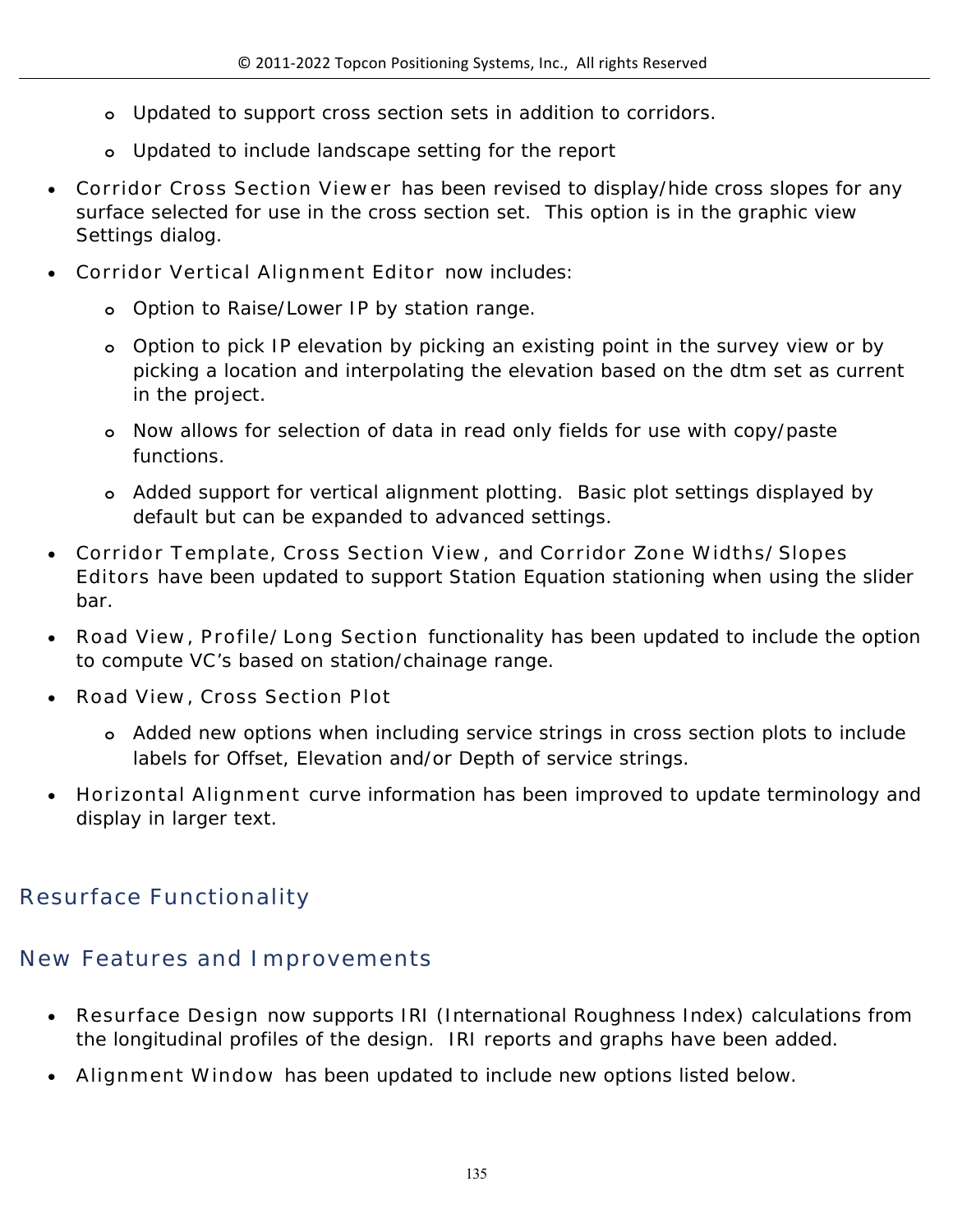- o **Select Station Range.** This is a new option that allows for the selection of the area of work, start and end marks, by forming a window around the desire area in the alignment window. The option can be accessed by the following methods:
	- Right mouse button menu
	- Keyboard shortcut of  $CTRL+R$
	- Alignment Ribbon, alignment ribbon group
- o **Quick Display Toggle** for
	- Fill/Milling area
	- Paving Thickness
	- Milling Depth Stations
	- IRI values
- **Cross Section Window** has been updated to include new options listed below.
	- o **Quick Display Toggle** for :
		- $-$  Fill
		- Cut
		- Depth
		- **Design Elev**
		- Natural Elev
- **Profile Window**
	- o **Quick Display toggle** for :
		- IP Comments
		- **IRI Values**
- **Profile IP Comments** have been improved to include a Large and Normal setting for the comment text. In addition, the labels can now be positioned either horizontally or vertically. The comment position setting is located on the Resurface Settings tab as a dropdown beside the comment label toggle.
- **Profile IP Details –** added a new field "Adjust Level Increment". This allows for entry of an incremental adjustment value for modification of the IP Level. The Up/Down arrows located beside the field is used to adjust the level up or down.
- **Station Equations –** All applicable resurface design dialogs have been updated to support station equations.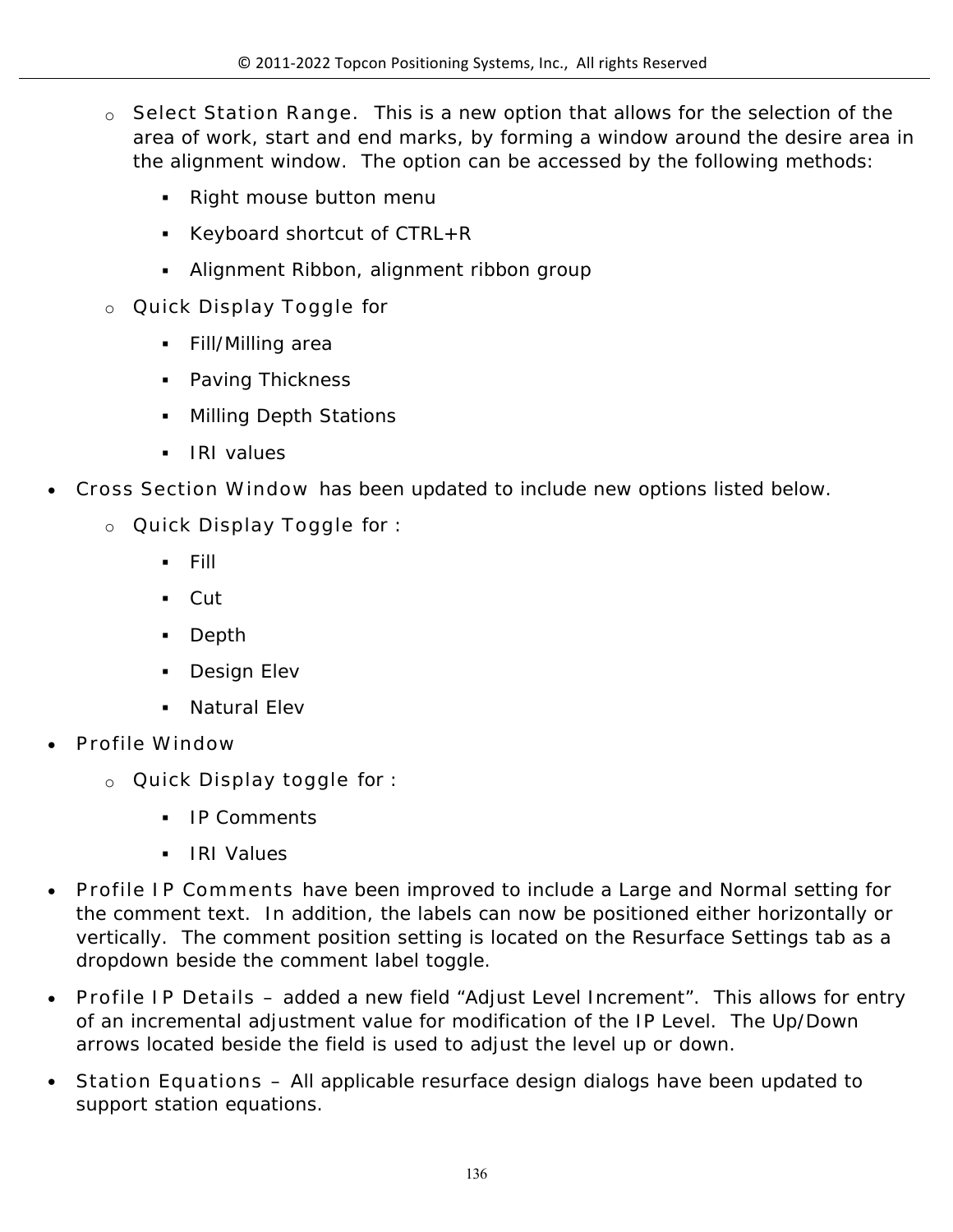- **Insert Ortho Photos (Background Images)** 
	- o Updated to include the ability to set the units for the importing images. By default, the unit is set to meters which is typically the units used in geo-referenced images.
	- o Batch insertion of geo-referenced images, multiple images, has been revised to display the insertion dialog so that the transparency of the images can be defined on import.
	- o Background Image Transparency setting has been improved to support multiple image transparency modification.
- **Exclusion Areas** have been added to the Resurface design view. Exclusion areas are not included in the area and volume calculations of the resurface design.
- **Exclusion areas** are shown in each design window of the Resurface design view.
	- o **Add Exclusion area**  identifies an area for exclusion
		- **By String –** requires selection of a reference string and an exclusion string.
		- **By Offsets –** requires selection of a reference string, From Station and End Station, Start and End offsets and sides for offsets.
	- o **Delete Exclusion area –** use to delete defined exclusion areas.
	- o **Reporting –** Exclusion areas are included in the "Summary Report" section of the Resurface Report.
- Improved performance for saving and opening resurface projects.

### **Takeoff Functionality**

- **Mass Haul Analysis** has been updated to support the transfer of the following data from Magnet Office to Project (mass haul/scheduling functionality)
	- o All Takeoff types are now included in the transfer to the mass haul/scheduling functionality of Magnet Project. These include Count, Length, Area and Volume types.
	- $\circ$  Job data displayed in the Survey view of Magnet Office is now transferred to Magnet Project as a background image. The background image is displayed in the Map view of the mass haul/scheduling (Project) functionality.
- **Settings**  when performing a specific design element takeoff, such as a road, trench or corridor, site boundary selection is no longer required. Site boundaries are required with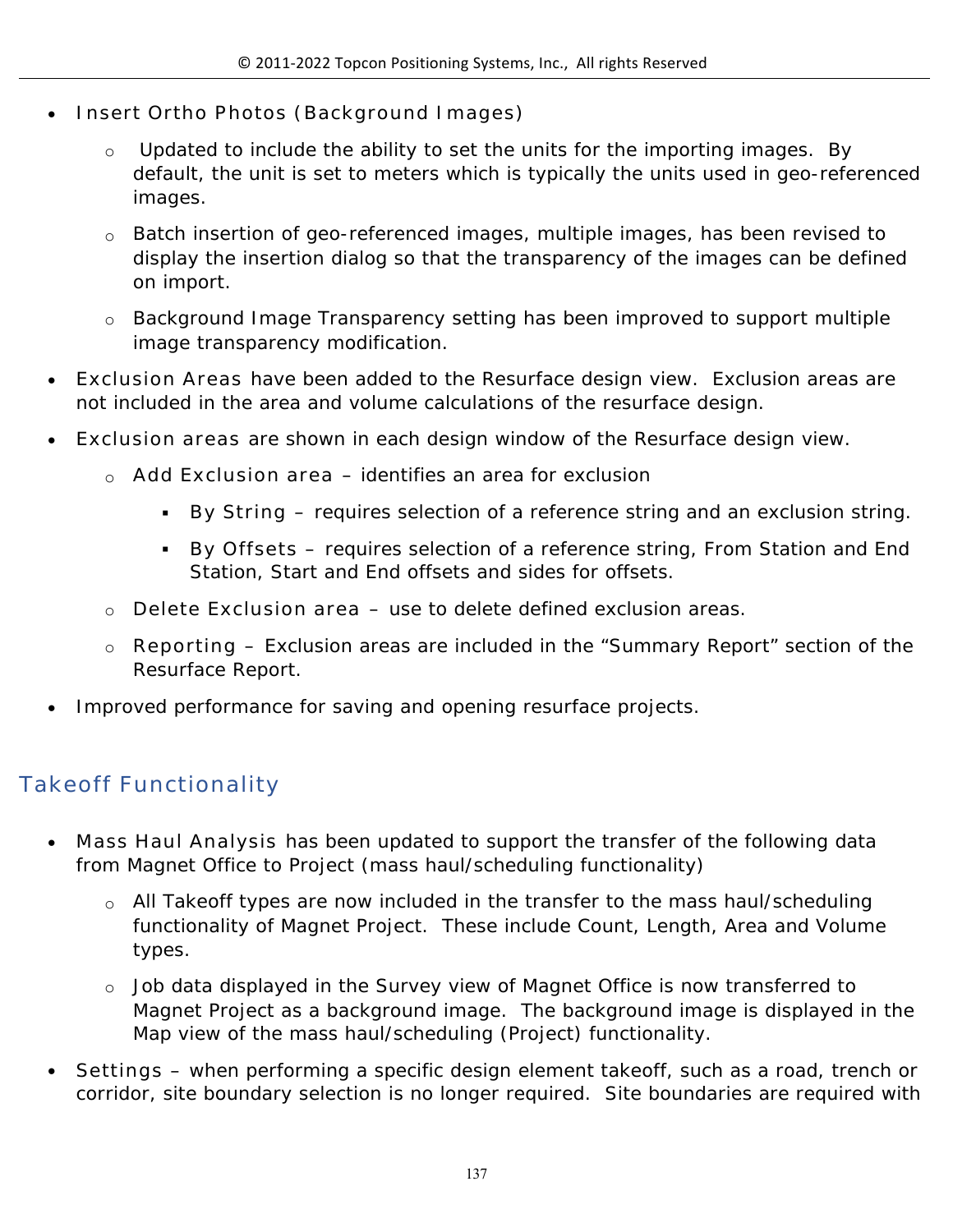a total site takeoff including various design elements.

- **Takeoff Ribbon** has been updated to separate takeoff preparation into Site and Design Element takeoff calculations. The settings dialog has been updated to include settings to support layer group takeoff, surface takeoff, and material only takeoffs with options to include Strata data from borehole input and/or surfaces representing strata.
- **Trench Design** has been revised to include a new design logic and UI for creating pipe trenches.
	- o Basic and Advanced design modes.
		- Basic mode support single pipes only and trench depth, width, over excavate depth, backfill materials and tie slopes to original ground.
		- Advance mode supports all the basic design functions and additionally
			- multiple pipes with horizontal and vertical offsets from centerline of trench.
			- Additional trench template instructions for benching and complex trench design.
	- o Horizontal and vertical alignments are now supported
	- o Trenches can now be defined as a depth from the existing surface or defined by a vertical alignment.
	- o Supports multiple pipes
	- o Supports benching within trench (advanced mode)
	- o Digitize Trench Profile is a new option to quickly create trench profiles (vertical alignments) using the horizontal and vertical profile grids contained in pdf and dwg files containing trench designs.
	- $\circ$  Trench templates can now be created and added to the Trench Template library for repeated use.
	- o Additional options for trenching
		- Quantity report
		- Depth Zones
		- Depth Report
		- Depth Plot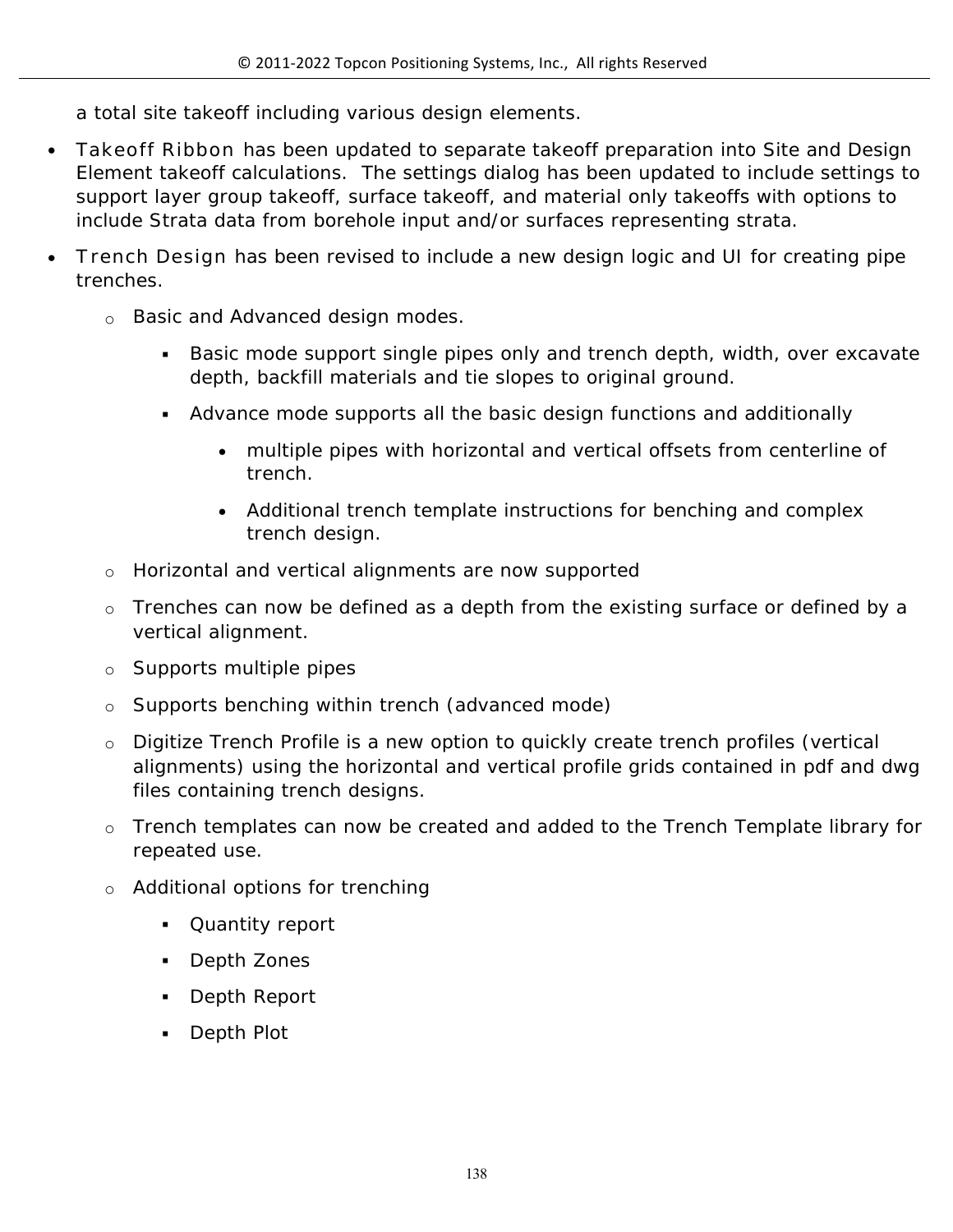### **Modeler/Explorer Functionality**

As Magnet Office works to integrate new technologies and features, the importance of creating feature sets shared across Magnet Office products is critical. For this reason, Magnet Explorer and Modeler applications have been combined into a new single user interface with improved functionality.

The new interface provides tools to easily and quickly assign 3D elements to layers to create a 3D visualization of the data.

#### **Improvements**

- Magnet Office Modeler ribbon icons
	- o Create New creates new 3D Model
	- o Open opens an existing Modeler 3D Model (\*.mjm) file
	- o Update updates the corresponding 3D Model created from Magnet Office with any changes or additions made in office.
- New 3D graphics engine
- New high-quality textures and 3D objects
- Templates are used to manage Styles, Materials and Object elements which are required for 3D Modeler creation.
- Styles, Materials and Objects each provide options to create new specific user defined elements.
- In addition to the Materials, Objects and textures provided, additional user defined or purchased Materials, Objects and textures can be used.
- Layer rules are provided for grouping of layers to a specific model element. A powerful wildcard matching function can be used to easily group layers.
- A new 3D Graphic engine is included which support high resolution images and complex 3D objects. The visualization quality of the model has been greatly improved.
- A new three section interface is provided. This includes a command and definition panel on the left, a 2D view (center) and a 3D view (Right).
- The 2D view includes a 3D view toggle in order to view, rotate and pan the CAD data in 3D.
- The 2D and 3D views can be synchronized for viewing by toggling on the synchronization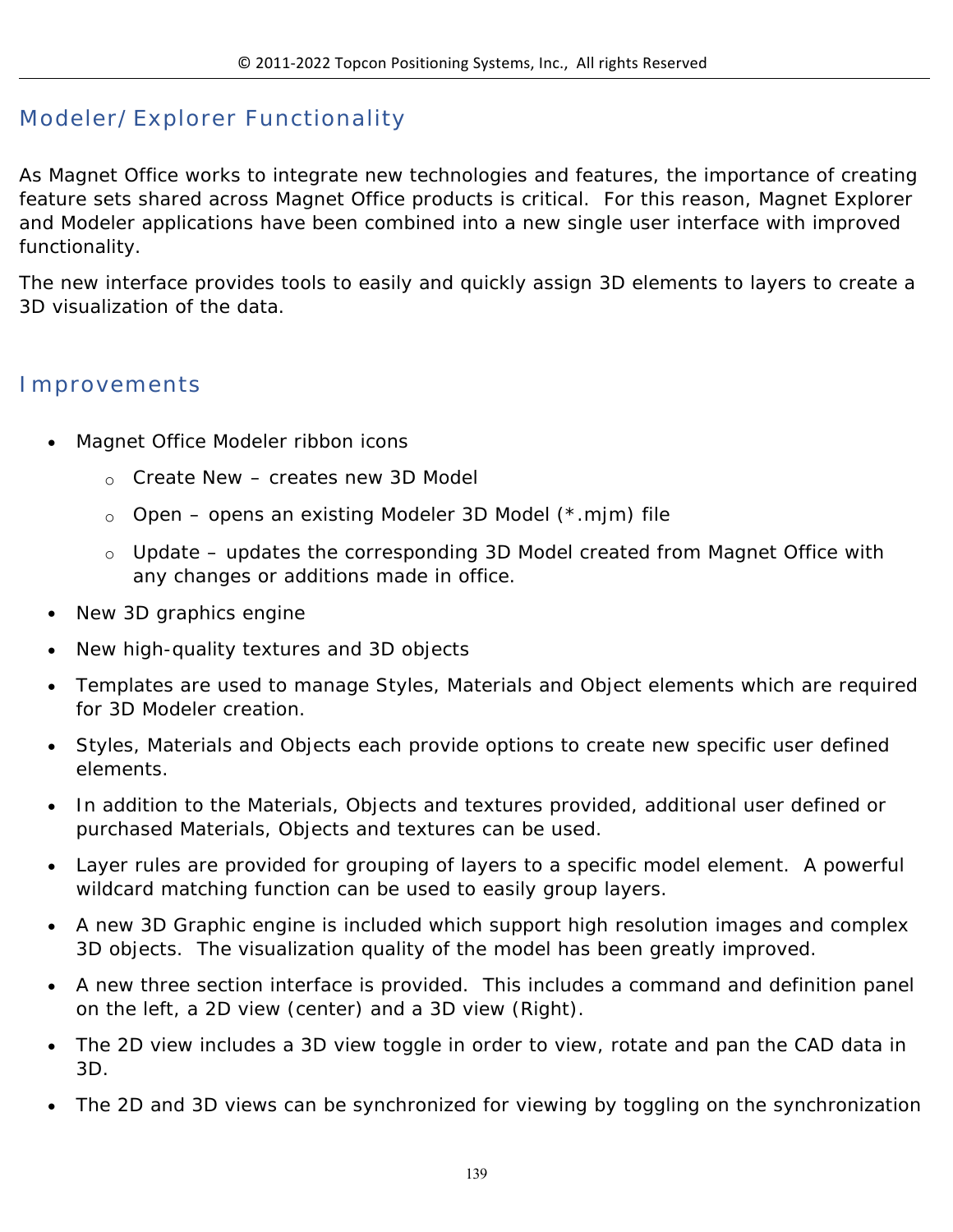option located at the bottom of the 2D/3D window area.

- A layer list is provided in the definition panel. Layers selected in the list will be highlighted in the 2D view. Objects selected in the 2D/3D view will highlight the corresponding layer in the list.
- Layers from the 2D view can be added to the 3D view using the Add Layer option in the 3D Layer panel in the 3D view.
- Modeler UI Import, "Update 2D Drawing" supports various file types for import. These include:
	- o Autodesk drawing (\*.dwg)
	- o Bentley Microstation (\*.dgn)
	- o Topcon formats:
		- Magnet Field, Magnet Tools, Magnet Office (\*.mxl)
		- Magnet Office job (\*.mjo)
		- 3DMC project (\*.TP3)
- New Magnet Model file extension \*.mjm is created when saving the model.
- 3D View Controls
	- o Auto Regeneration on/off toggle
	- o Re-generate model toggle
	- o 3D Layer Panel
	- o Home button to reset the camera position

#### Workflow Example

- Create magnet office mjo, containing linework, points, surfaces etc.
- From the Modeler ribbon select Create New. It is recommended to use one of the existing templates provided in lieu of starting from scratch. Existing templates include defined styles, materials and objects which make it easier to create a personal user template.
- Within the Modeler interface, either assign layer rules or simply assign styles to specific layers.
- The 3D window updates immediately with the selected style.
- Save the model and/or publish to Magnet Live for collaboration exercises.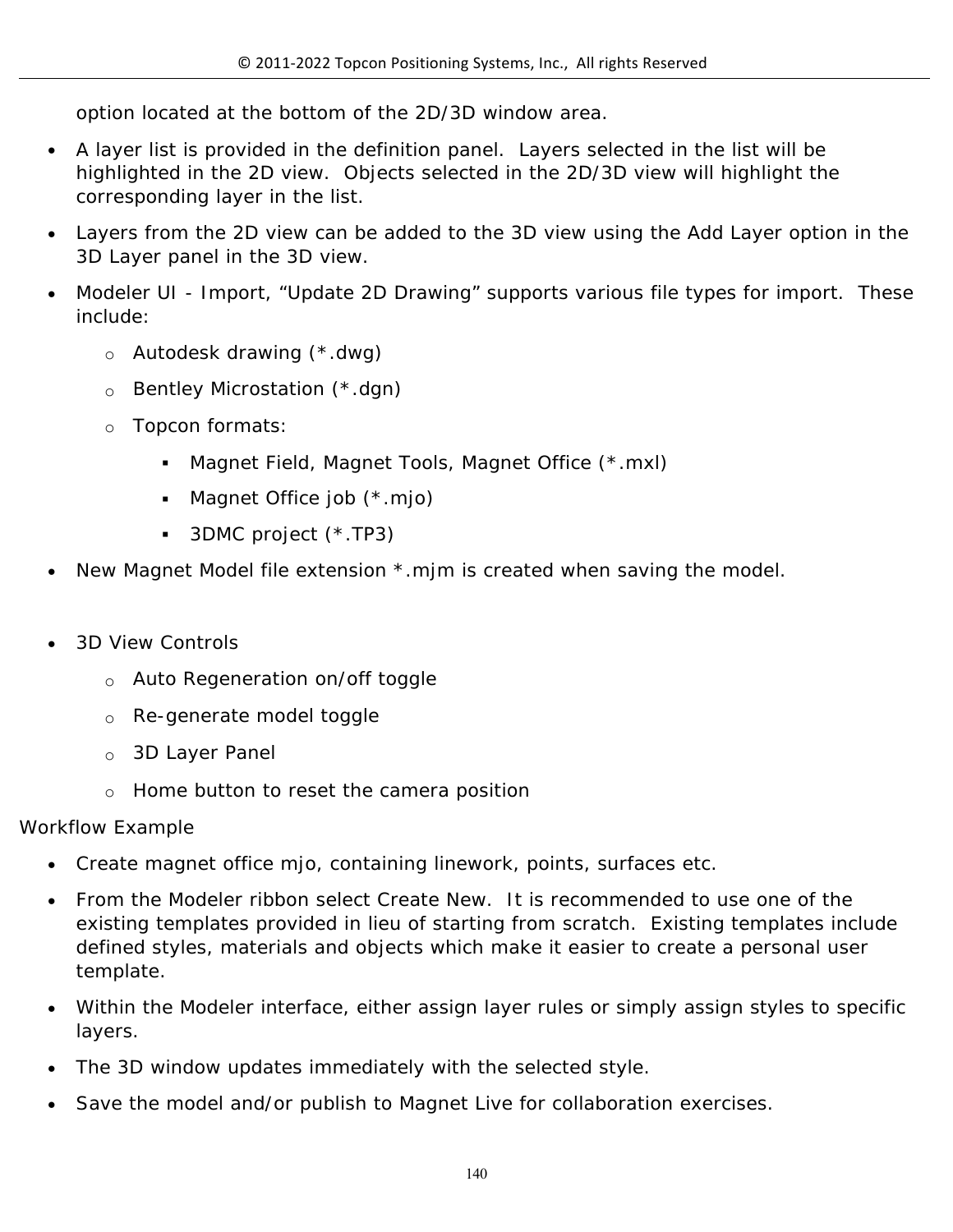### **Magnet Tools**

### **General**

- Installation of the Civil 3D MAGNET ribbon is now optional during installation.
- Added support of Planes
	- $\circ$  Show and edit in the tabular view.
	- o Import/Export by MJF, MaXML, PL3 and TP3.
	- Added support for Magnet Field Custom Symbols
- Improved data entry UI in Manual TS Data
	- $\circ$  Allows for data entry in grid of tabular view
	- o Properties button added to all manual data entry dialogs
	- o Added automatic point number advancement to manual TS data entry dialog
- Enterprise ribbon
	- o Removed Chat, Schedule/Timecard functionality
	- o Removed News icon
- **Check IN/OUT** functionality has been improved to revise the license validation logic. The validation check is now determined by the activation process. To enable the Check In/Out functionality the license must be activated using the **"Online"** method. The **"online"** method is completed using the in-application activation workflow. **"Offline"** activation is completed by accessing the Magnet Enterprise or Topcon Positioning website for activation. Product Activation is accessed from the vertical Apps bar located on the left side of the webpage. Once signed into the website options available to the user will appear in this vertical app bar.

This workflow requires entry of the device id for the device the software is installed on as well as entry of an authorization code generated and displayed during the offline activation workflow.

**Note:** Check In/out functionality is not available when using the following activation methods or license types.

- o Offline activation
	- **Perpetual license**
	- **Subscription license**
- o Activation to a USB key
	- **Perpetual license**
	- **Subscription license**
- o Educational licenses
- o Perpetual with expired Service Plan
- o Trial licenses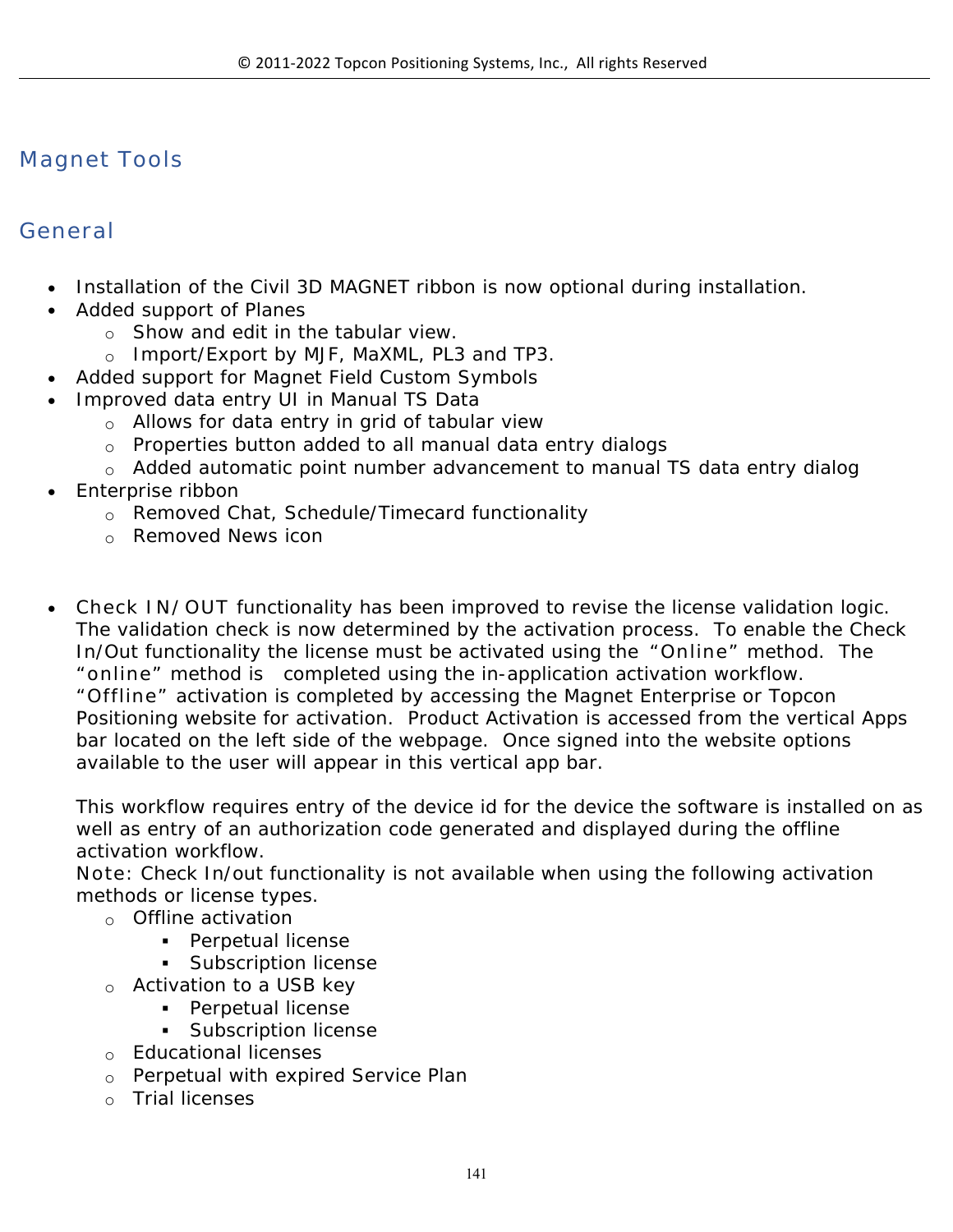### **Coordinate Systems**

- Additional settings for datums such as NAD27, NAD27(CSRS) and NAD83(CSRS) are now centrally located in the Settings dialog accessed from the Job Configuration UI.
- Added optional display of Ellipsoidal height together with Elevation in the Points tabular view.
- Added "Datum (Xc/Yc/Zc to the Tabular view for display of any datum XYZ coordinates.
- Added Support of equidistance cylindrical projections for maps.
- Added Egyptian projections.
- Updated Singapore geoid SGEOID09
- Added Estonian geoid EST-GEOID2017
- Added Spain datum NTV2SPAIN

#### **User Interface**

- Added Tooltips to tabular view headers for full name viewing
- Standardized Ephemeris header titles
- Updated term GPS to GNSS in tabular view and applicable views.

#### **Import/Export**

- Added support for transferring text labels to AutoCAD dwg files.
- Updated export custom format to support adding label for undefined coordinate. When defining a custom format, the option Use Coordinate Placeholder option allows for entering a label for the placeholder.
- Added import/export support for Geocomp files.

#### **Adjustment**

- The Process ribbon has been updated to include two new icons, Adjustment by Least Squares and TS-Traverse Adjustment by Compass Rule. The setting for default adjustment type has been removed from the Configuration dialog.
- Added normalized residuals to the rejection criterion options in the Process Properties of Least Squares adjustment. The following residual types are available:
	- o X Y Z
	- o N E U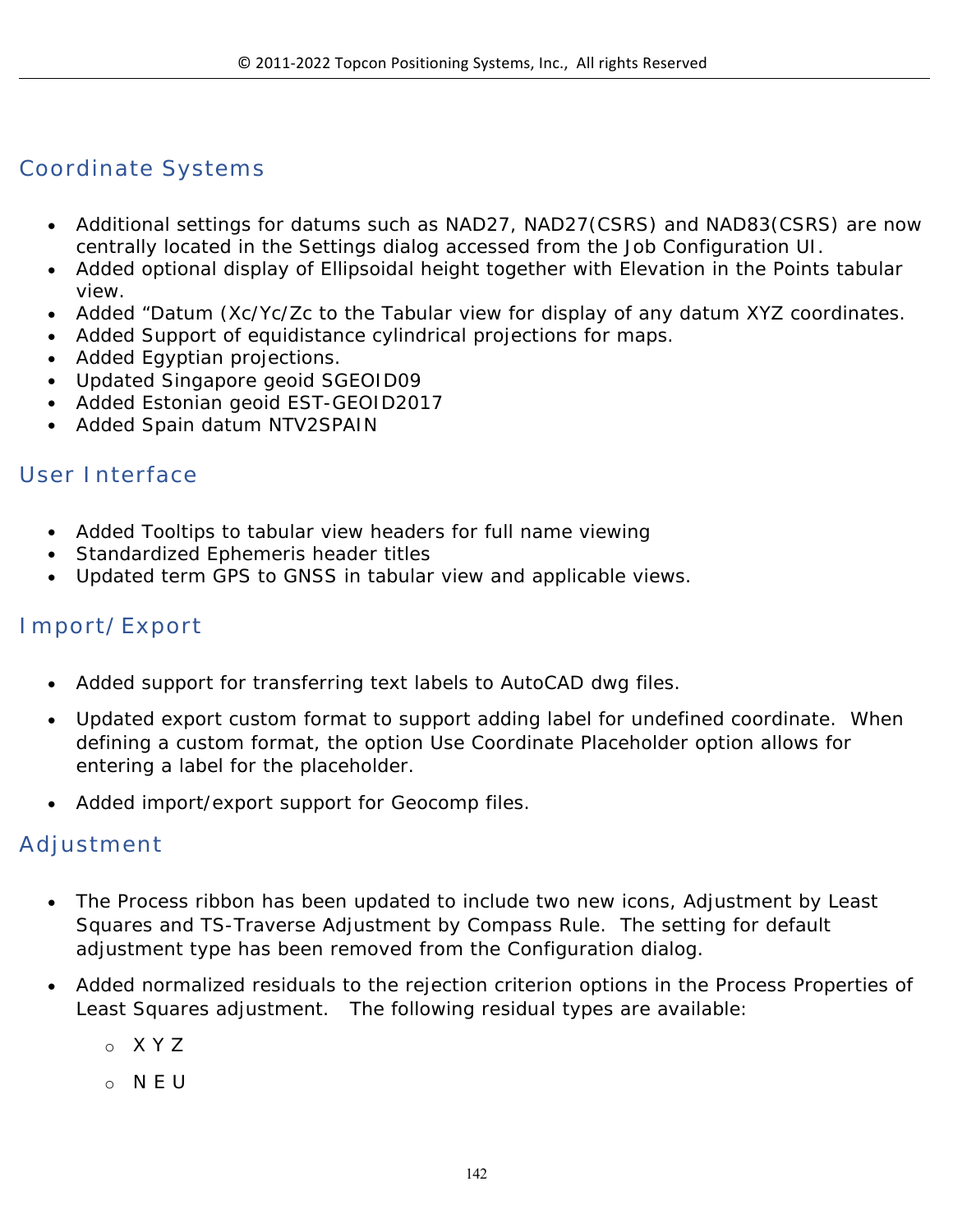- o Distance Angle Elevation
- Updated Blunder Treatment options to include "Automatic Blunder Reweighting".
- GPS Loop Closure user interface has been improved.

### **Reports**

- New table format templates are provided which allows for table and cell formatting. The following reports were replaced with this new format.
	- o Localization
	- o Field Report
	- o Adjustment
	- o Project
- Added Import/Export support for reports. This allows for transfer of report formats to and from other computers running Magnet Tools.
- GNSS Observation report; added new fields relating to precision and adjustment.
	- o Error circles and error ellipses
	- o Normalized residual (Standardized residual)
	- o From point code and To point code columns
	- o Vertical error and selected confidence level
	- o Time only field (Start Time)
	- o GPOD values
- TS Observation report new fields for reporting
	- o Added option to report x,y,z of target point
	- o Normalized residual (Standardized residual)
- Point report new fields for reporting
	- o Error ellipses
	- $\circ$  Circular probable error with selected confidence level
- Field reports
	- o Added support for multiple images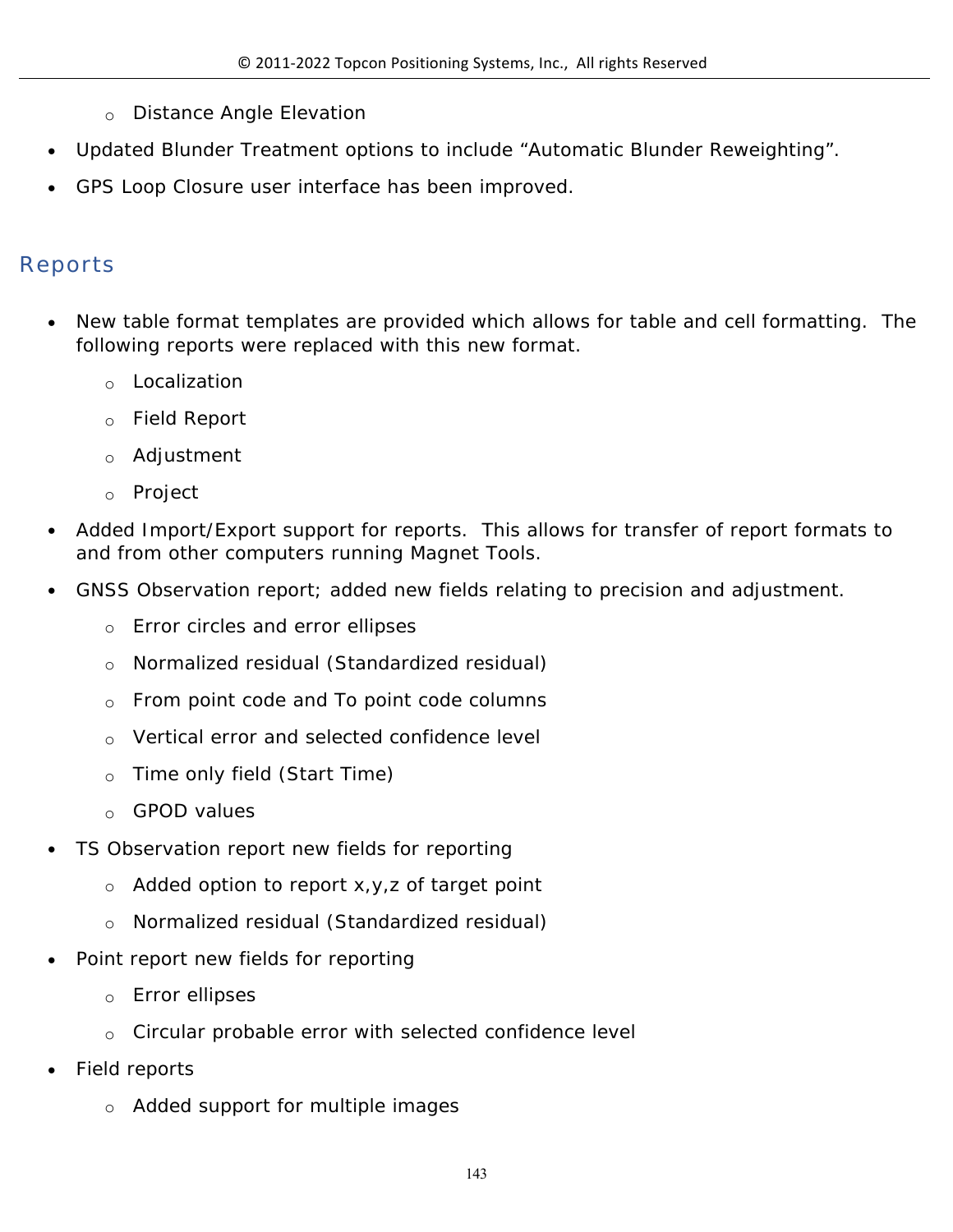### **Miscellaneous**

- Added filtering of Import from Internet results
- Added Vienna Mapping functions for post processing.
- Added ability to display vector length for non-processed vectors
- GPS Observations improved to support selection of vectors by length and adjacent angles for network selection to be post processed.
- GNSS (GPS) View disable/enable occupations has been improved
	- o Part of an occupation can be disabled/enabled by right click on the occupation and selecting disable or enable "SV's in epochs: ??"
	- o Optionally the entire occupation can be disabled/enabled by selecting "Enable or Disable SV's: ??"

### **Magnet Tools ribbon in AutoCAD and Magnet Exchange for Autodesk**

Support of Civil 3D 2013 and 2014 has been remove and no longer supported.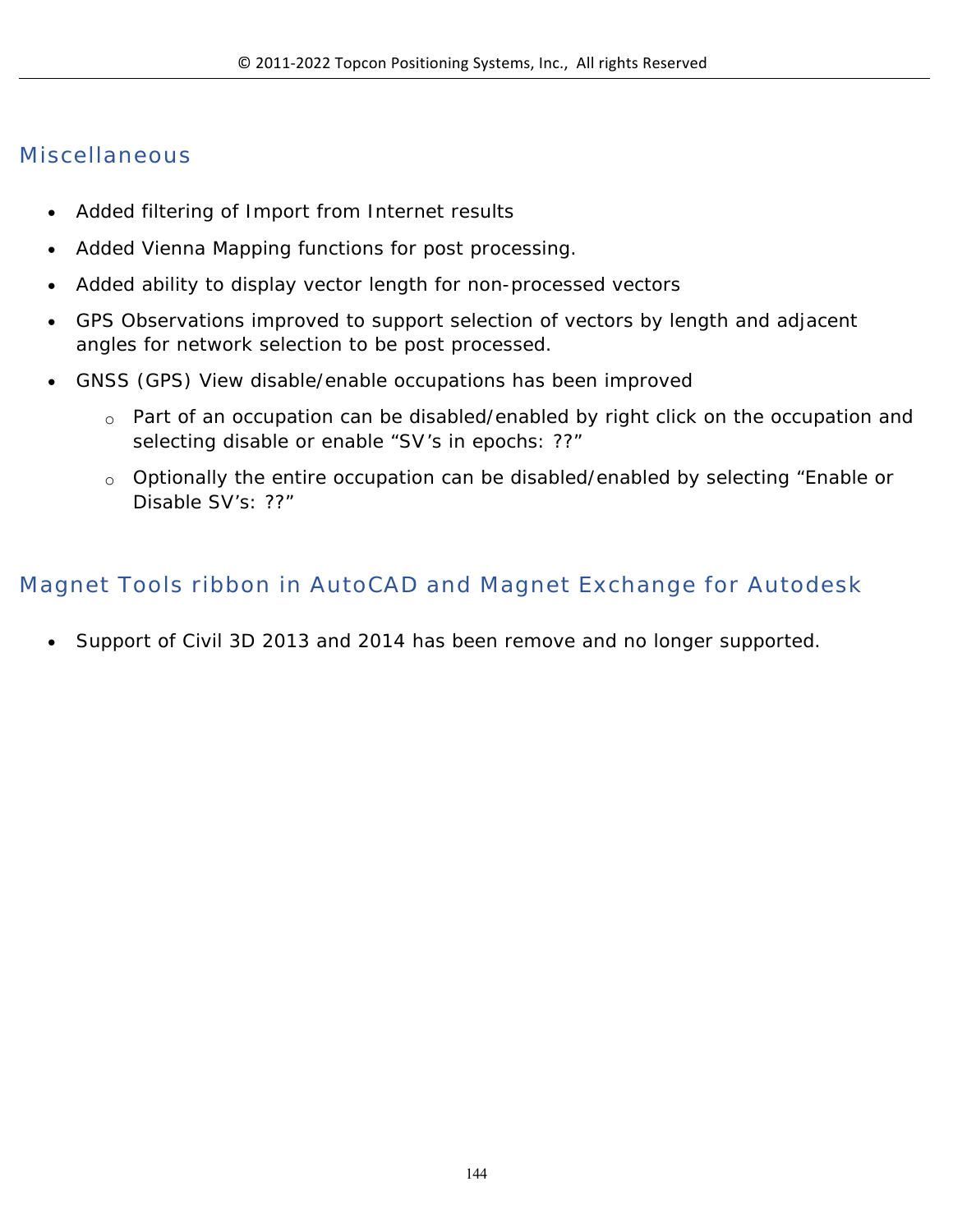# MAGNET Layout V7.0

#### **General**

# **Magnet Layout V7 Release Notes:**

The following new additions/revisions have been made to Magnet Office v7.0 products.

Please take time to read the release notes. They contain information about the following:

- New Features
- Improvements
- Bug Fixes

#### **System Requirements:**

**Operating System** Microsoft Windows 10 (64-bit version) Microsoft Windows 8 (64-bit version) **Note:** Starting with Magnet Office v7 Windows 7 is no longer supported. **Processor Speed** 2GHz Core2 processor or higher **RAM** 2GB RAM or more recommended **Memory** Local hard drive space of 2GB or higher recommended **Computer Resolution** 1280x1024 display resolution **Internet Connectivity** Can be required by some functionality.

#### **General Functionality**

#### **New Features and Improvements**

 **Performance** - Improved and optimised various areas of the program for efficiency including opening, import/Export, Data Clean up, DTM functions, large jobs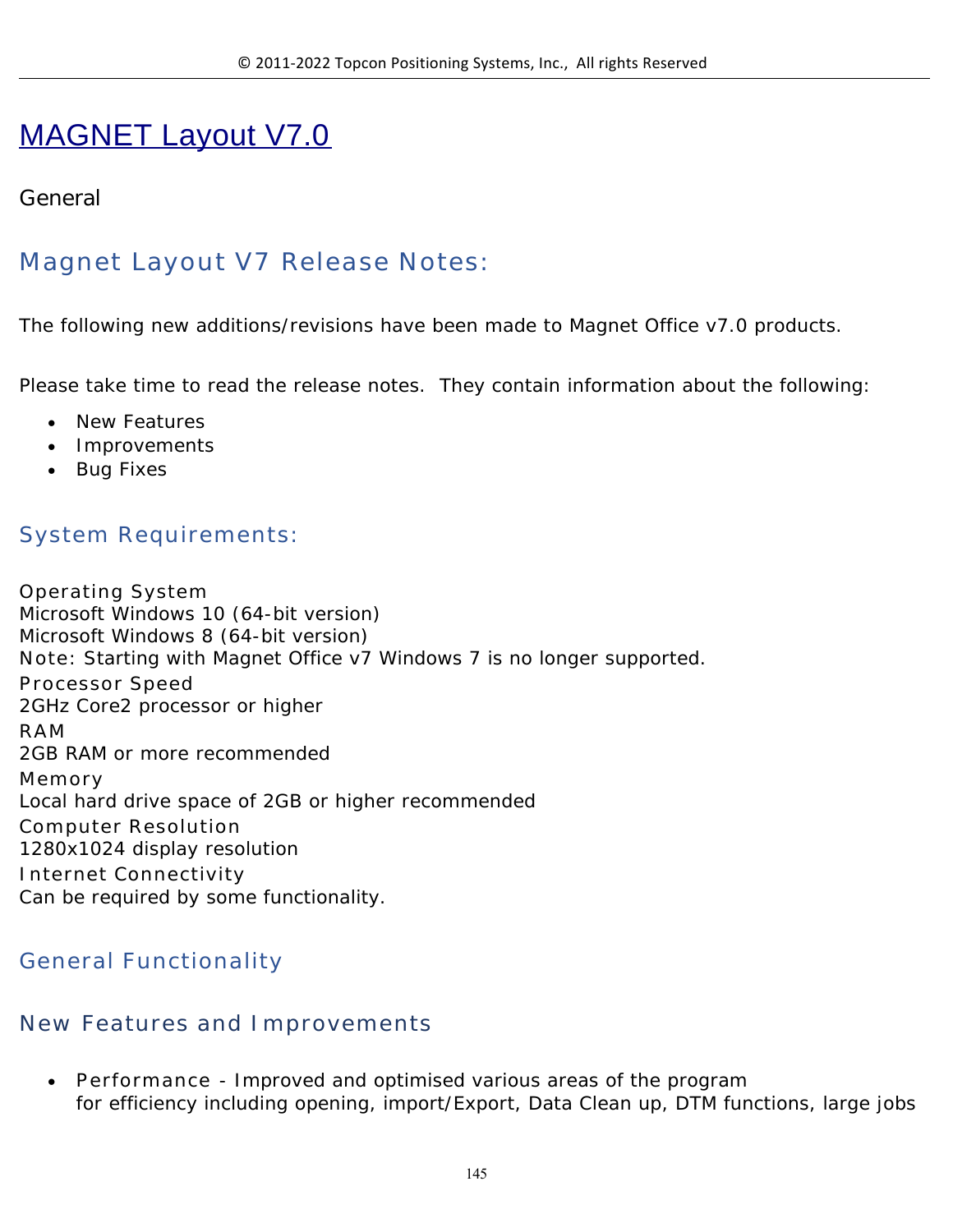etc.

- **Object Selection** has been updated to support holding the CTRL key and dragging a window around data to be removed from a selection.
- **Modeless Panels** can now be collapsed if undocked by clicking on the top left corner of dialog.
- **Select Path by Bounded Area** is a new option accessed from the right mouse button menu. This option allows the creation of a closed object, string, polygon, boundary, lot, pad by picking inside a bounded area. The bounded area can be enclosed by multiple objects. The routine will highlight the determined area and prompt for confirmation.
- **Import/Export**
	- $\circ$  Added Import/Export support for Lidar point cloud LAS files (\*.las, \*.laz).
	- o Added Export to SurPac string format (\*.str)
	- o Added Import/Export of KMZ and Export of KML files.
	- o Added Import of Japanese XML format.
	- o DWG format
		- Updated to included option to export metric jobs to millimeters.
		- Updated to include "tadpole" arrows for side slope (batters) indicators
		- **Import linetypes supported**
		- Export improved to support export of point elevations with Use in Surface ON. Elevations of point with Use in Surface off are exported with elevation 0.
- **Modeless Properties UI** The properties toolbar has been updated to a modeless user interface. This UI can be opened and used as a docked panel with autohide capability or a floating panel. All object property modification is done from this UI. The new Properties panel replaces the Edit Group Properties and the individual entity properties dialog accessed by double clicking on an entity.

When a layer is selected as the current layer, the properties are set to "bylayer" by default. This is a change from the legacy logic of properties defined by entity and is consistent with typical CAD programs. The ability to set properties by entity has been retained.

o **Object limit for Properties Manager** is a new setting added to the Program Settings, Preferences tab. The recommended and default value for this setting is 25,000; the maximum setting is 30,000. When the specified limit is met, the properties UI will list "varies" for each object property. This does not prevent the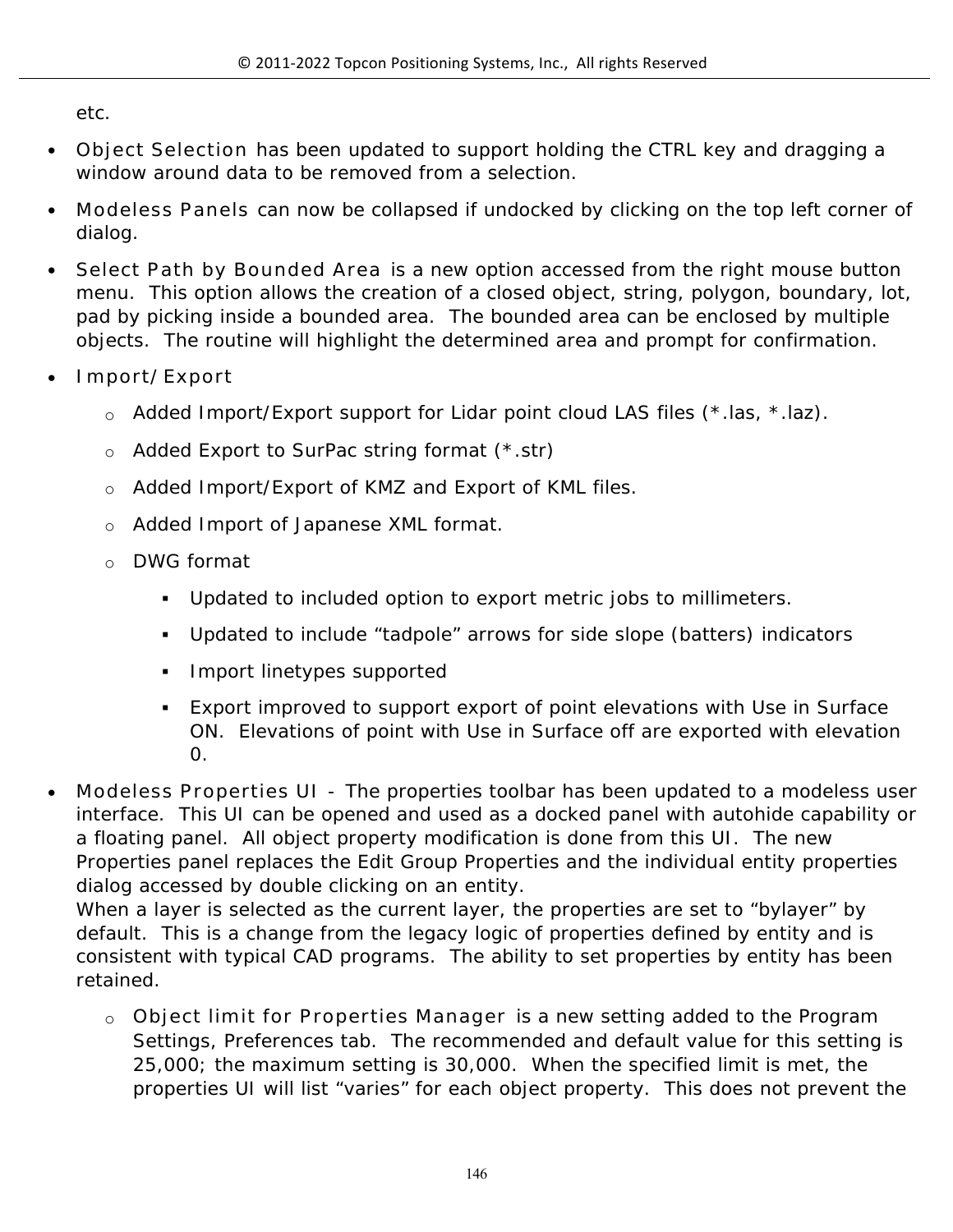changing of properties for selections over the specified limit only the listing of the individual property settings.

- **Selection Cycling** is a new option located in the Program Settings, Preferences tab and the Settings ribbon for quickly turning on and off. By default, this setting is on. When ON, selecting objects that are overlaying other objects or points which are near other points, a dialog is displayed listing the objects available for cycling. To select the data to work with, select it from the list. When multiple points are listed in the cycle list, the keyboard arrows can be used to browse the listed points. The selected point is highlighted during browsing the points.
- **Previous Selection** has been improved to reselect all data included in the last selection set. This option is in the Right Mouse Button context menu and the Edit ribbon.
- **3D View** has been improved by adding new options.
	- o New 3D Tab has been renamed to 3D View. By default, the 3D view opens as a vertical tab. This tab can be added to the Survey tab to go to a maximized view or can be placed on an additional monitor.
	- o A new option 2D/3D Split has been added. This option splits the main view into two areas, the left side is 2D the right side is 3D. The size of the areas can be adjusted by dragging the borders to the desired size. Each area has its own functionality set which is accessed from the various accessible ribbons in each area.

The 2D/3D Split icon acts a toggle to access the view and to close the view.

- o Active 3D views now close when the project is closed.
- **Inquire Area** has been updated to better support area calculations of areas bounded by objects without points.
- **Create Plot Window** has added a "Total Sheets" input field for plotting multiple sheets. When the "Apply" option is toggled on the field will read the total number of sheets based on the number of sheets created. The field allows for manual edit of the total sheet number when required.
- **Extract Drawing** is a new option to create a polygon from a plot window (drawing). Plot windows must be displayed using the "Show" option from the Plot Window ribbon group. The option is available in the right mouse button menu when the cursor is located within the Plot window (Drawing) limits.
- **Drawing View –** added a "color" setting in the North Arrow dialog.
- **Selectby** has been updated to include the option to select data by Layer Groups.
- **Edit Points**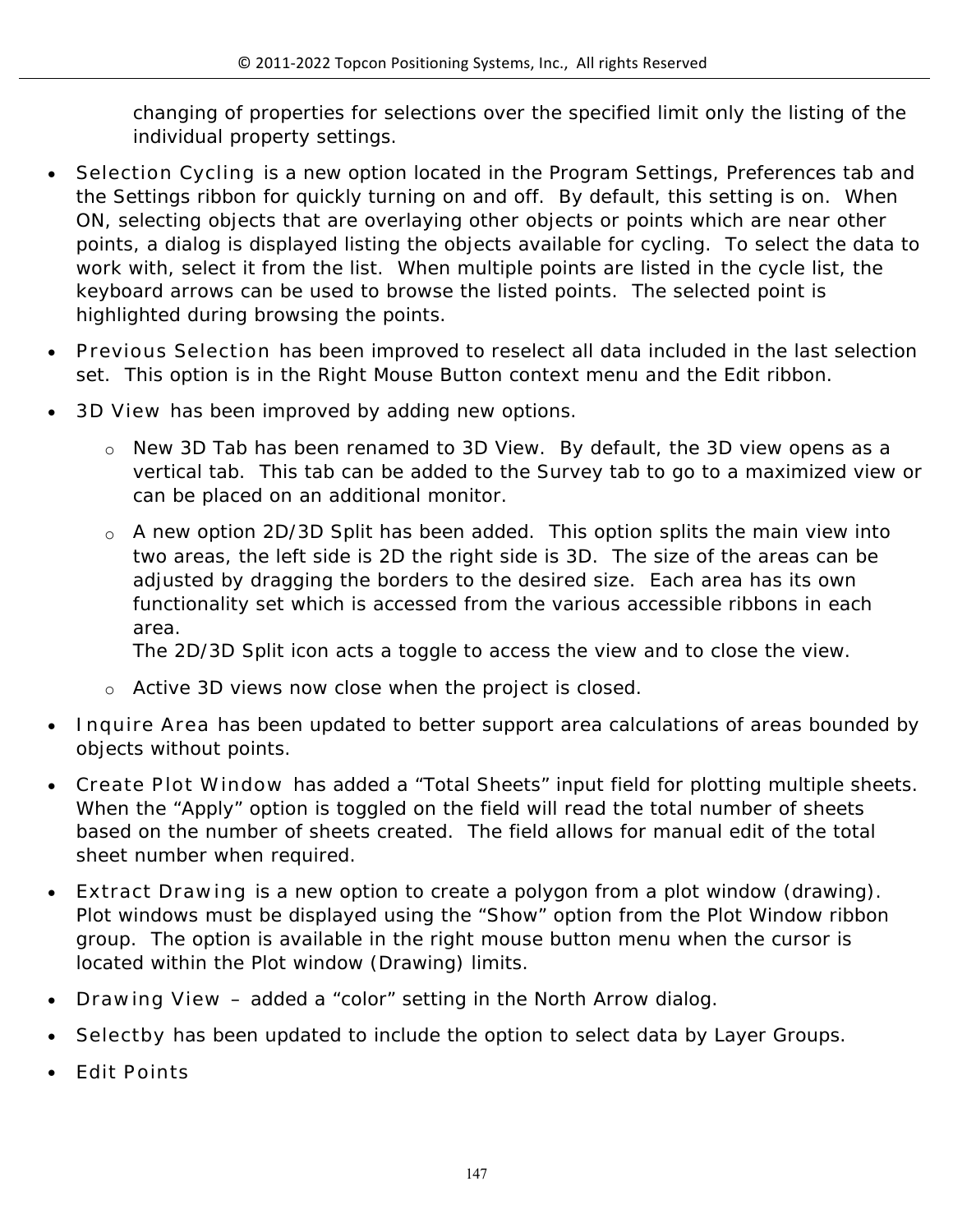- o Added support for manually renaming individual point names/numbers.
- o Added message when there are no results generated based on selected search filters.
- **Planes –** Added functionality to create, edit, display and delete Planes for use in 3DMC and Magnet Field.
	- o Planes are displayed in the Survey (CAD) view based on the defined grid settings, specified surface point and defined orientation.
	- o Located in the Insert Ribbon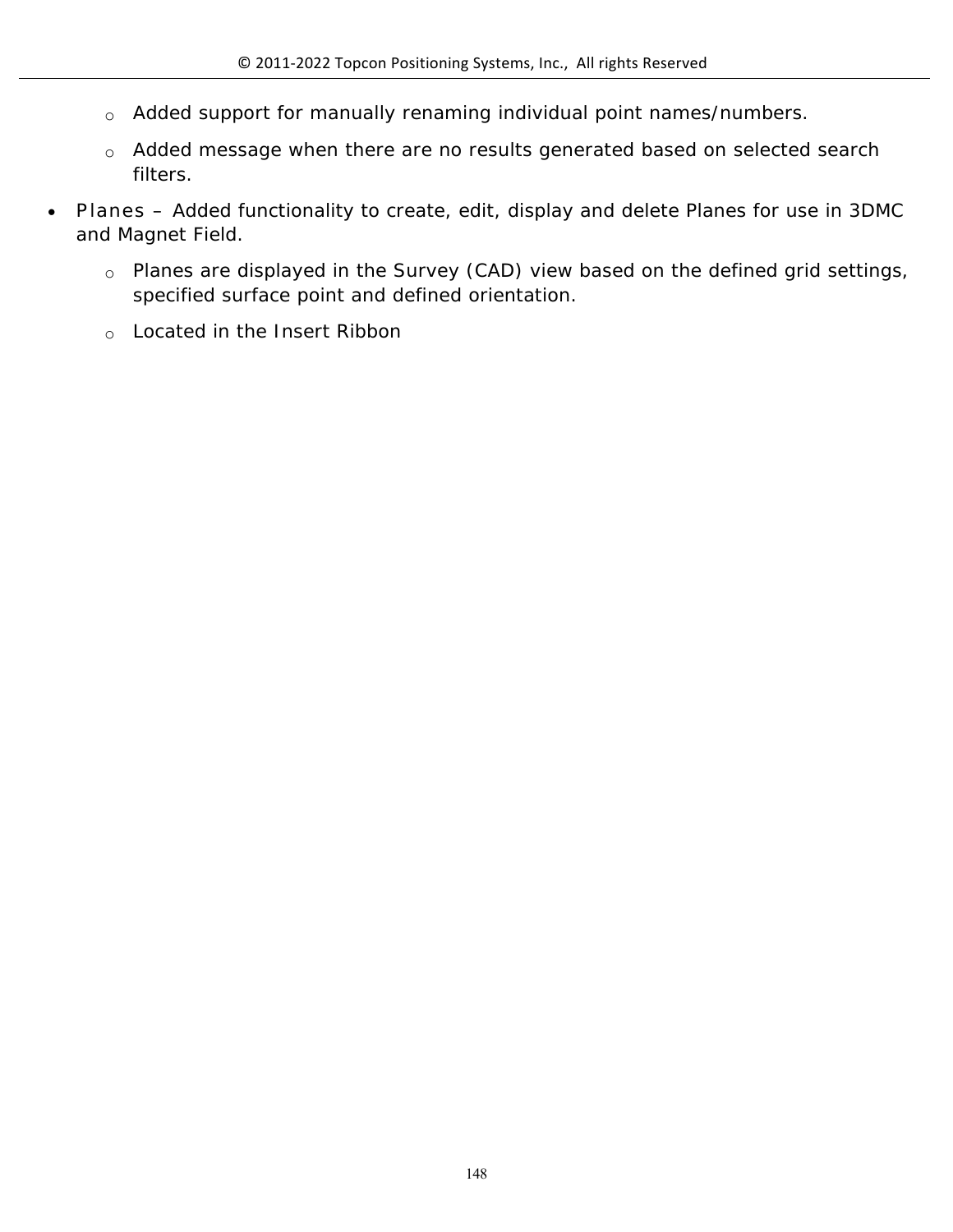# MAGNET Project - V7.0

#### **General**

# **Magnet Project V7 Release Notes:**

The following new additions/revisions have been made to Magnet Office v7.0 products.

Please take time to read the release notes. They contain information about the following:

- New Features
- Improvements
- Bug Fixes

#### **System Requirements:**

**Operating System** Microsoft Windows 10 (64-bit version) Microsoft Windows 8 (64-bit version) **Note:** Starting with Magnet Office v7 Windows 7 is no longer supported. **Processor Speed** 2GHz Core2 processor or higher **RAM** 2GB RAM or more recommended **Memory** Local hard drive space of 2GB or higher recommended **Computer Resolution** 1280x1024 display resolution **Internet Connectivity** Can be required by some functionality.

#### **Project (Mass haul analysis and scheduling functionality)**

#### **New Features**

Added Configure Haul Truck option for connection to Sitelink3D v2 to the Data ribbon.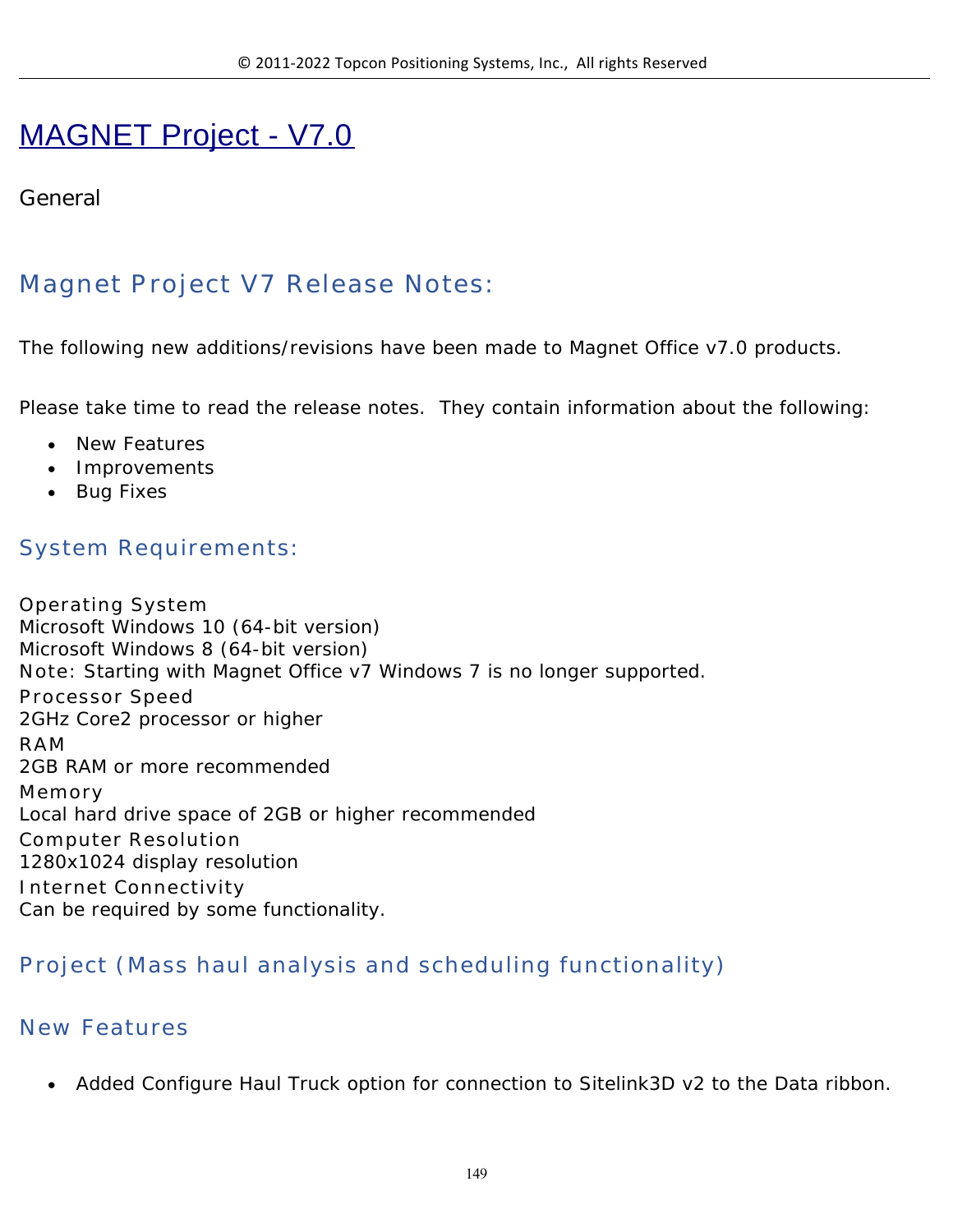- Added Import from Haul Truck to the Sitelink3D v2 support. This allows for direct import of haul truck data.
- Added a Resource view.
	- o added new option to select the resource types and haul resource types to be shown.
- Added Task Chaining functionality.
- Added ability to zoom to time interval when double clicking on calendar axis. Pertains to Time Location, Gantt and Resource views.
- Added Mass Curve View.
- Added Import of DynaRoad version 5 mass curves.
- Added Task splitting by interval.
- Added option to set Filter dates by dragging date span in calendar axis.
- Added support for updating existing tasks when importing quantities. Supports distribution to multiple different existing tasks containing the same quantity type in the same location.
- Added support for manual creation of hauls.
	- o Manual hauls can now be added by simple drag and drop logic.
- Implemented Data Sheets for supported data types. Data sheets are in the Data ribbon and support multi-editing, copy/paste and printing.
- Dependencies include visuals to distinguish between soft and hard dependencies.
- Added Find and Replace text option in all views.
- A Warnings View has been added to the Project ribbon. This view can be docked and shows all potential issues and what objects they affect. This view does not allow editing and only displays information. A potential warning can be double clicked which will open the object window.
- Tasks Work Breakdown Structure (WBS) has been improved to allows for style customization. By default, the WBS code format setting in a Task is empty. This will produce a simple 1.2.3 style formatting. Examples of other supported formats
	- o A
	- $\circ$  A
	- o 1.A.a
	- o Prefix 1.A.a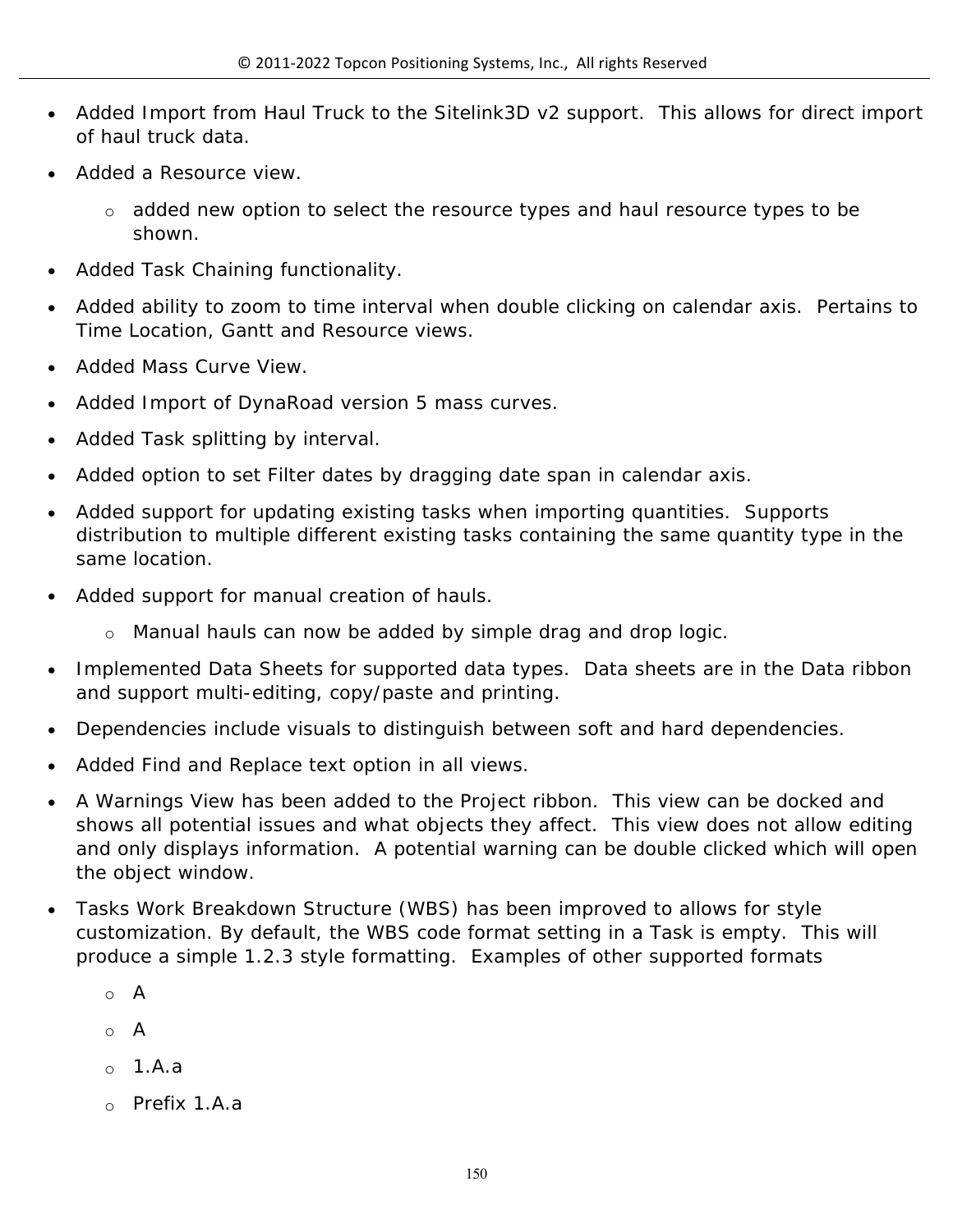Added graphical transitions for objects in the Map View. Objects can be selected and with the options provided in the Right Mouse Button menu and the Home ribbon, can be moved forward and backward for display purposes.

#### **Improvements**

- Mass Haul View
	- $\circ$  Haul leaders now include distance hauled as well as the volume amount.
	- o Added optional display of task names.
	- o Added option to include Key (legend) when printing. The Key (legend) is printed on a separate page.
- User Interface
	- o Panels and views can be used in a docked or float state. Autohide is available in the docked state.
	- $\circ$  Save Window Layout is a new option that allows saving of a defined layout.
	- o Apply Window Layout allows for restoring a saved layout.
	- o Manage Window Layouts supports the renaming and deleting of saved layouts.
	- o Reset Window Layout restores the UI to the default program layout.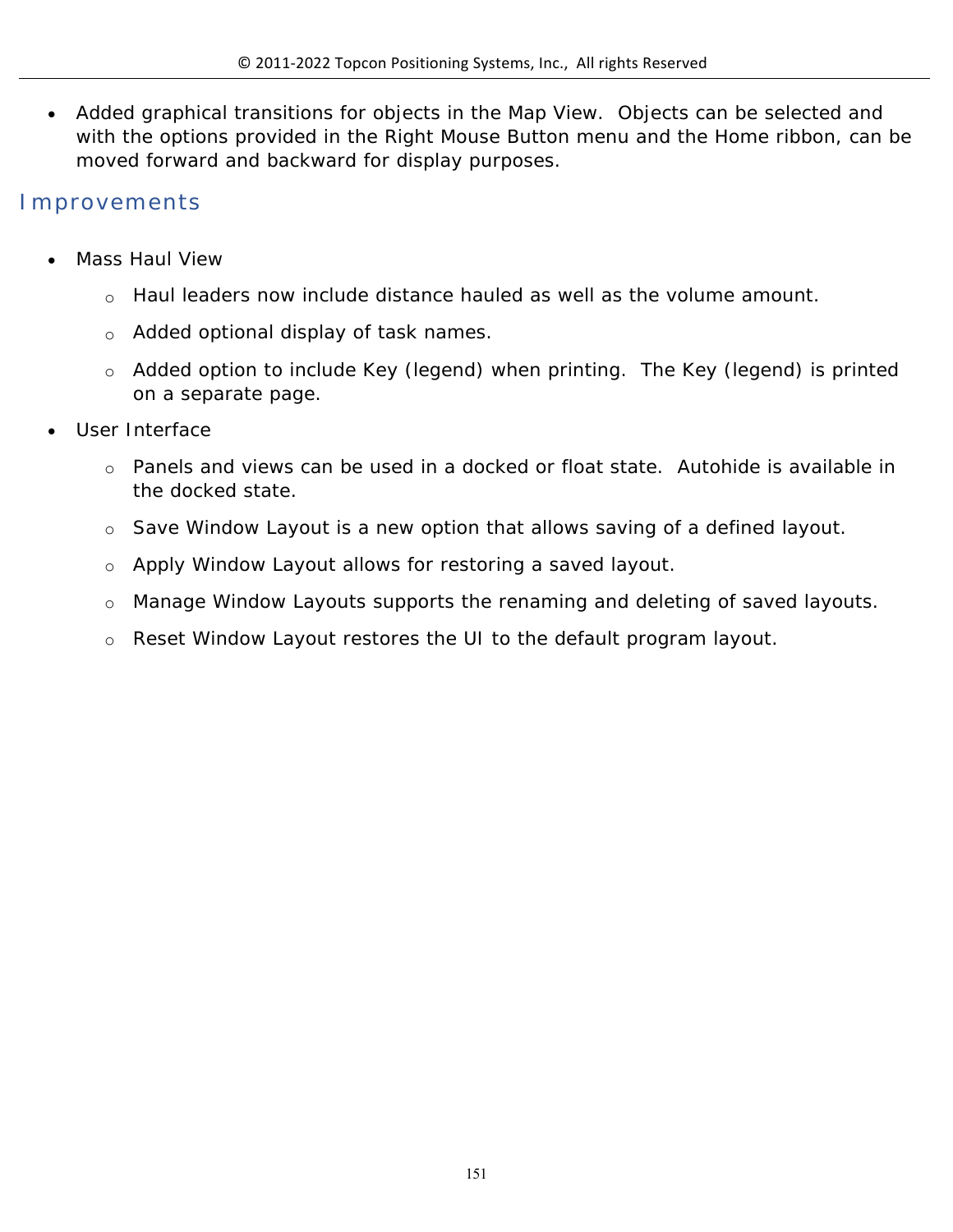# **Magnet Office CAD Design/Drafting, 3D Modeling functionality**

# **General Functionality New Features and Improvements**

 **Check IN/OUT** functionality has been improved to revise the license validation logic. The validation check is now determined by the activation process. To enable the Check In/Out functionality the license must be activated using the **"Online"** method. The **"online"** method is completed using the in-application activation workflow. **"Offline"** activation is completed by accessing the Magnet Enterprise or Topcon Positioning website for activation. Product Activation is accessed from the vertical Apps bar located on the left side of the webpage. Once signed into the website options available to the user will appear in this vertical app bar.

This workflow requires entry of the device id for the device the software is installed on as well as entry of an authorization code generated and displayed during the offline activation workflow.

**Note:** Check In/out functionality is not available when using the following activation methods or license types.

- o Offline activation
	- **Perpetual license**
	- **Subscription license**
- o Activation to a USB key
	- **Perpetual license** 
		- **Subscription license**
- o Educational licenses
- o Perpetual with expired Service Plan
- o Trial licenses
- **Performance** Improved and optimised various areas of the program for efficiency including opening, import/Export, Data Clean up, DTM functions, large jobs etc. **(All products)**
- **Object Selection** has been updated to support holding the CTRL key and dragging a window around data to be removed from a selection. **(All products)**
- **Modeless Panels** can now be collapsed if undocked by clicking on the top left corner of dialog. **(All products)**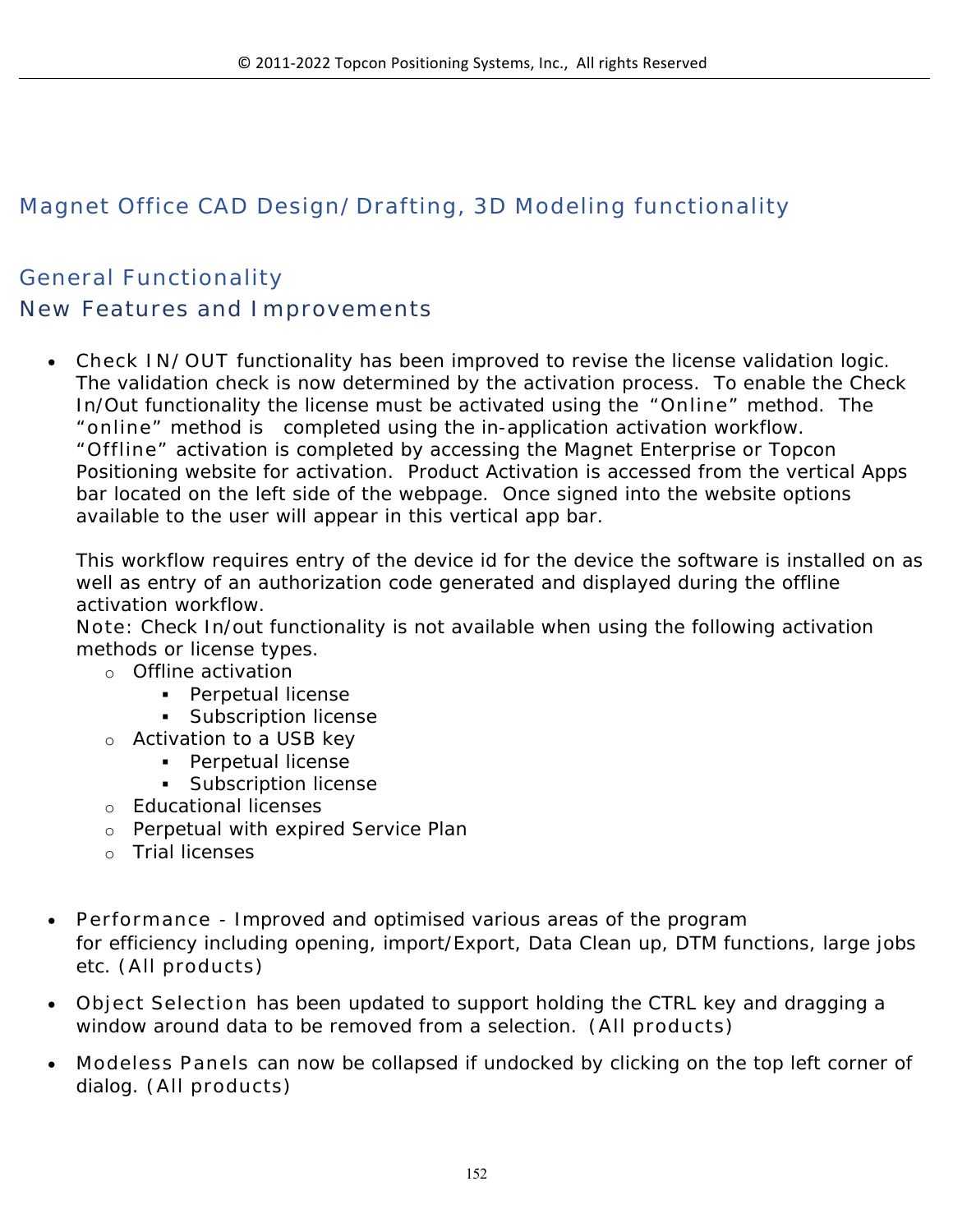- **Select Path by Bounded Area** is a new option accessed from the right mouse button menu. This option allows the creation of a closed object, string, polygon, boundary, lot, pad by picking inside a bounded area. The bounded area can be enclosed by multiple objects. The routine will highlight the determined area and prompt for confirmation. **(All products)**
- **Asset Design as Constructed (ADAC)** export support has been added to the Survey ribbon. The functionality for preparation of the ADAC.XML file is accessed via the ADAC Data Manager. Once the project data is defined and categorized based on ADAC guidelines an export option is available for creation of the ADAC.xml file for submittal. **(Survey, Site, Construction, Project)**
- **Import/Export**
	- o Added Import/Export support for Lidar point cloud LAS files (\*.las, \*.laz).
	- o Added Export to SurPac string format (\*.str)
	- o Added Import/Export of KMZ and Export of KML files.
	- o Added Import of Japanese XML file format.
	- o DWG format
		- Updated to included option to export metric jobs to millimeters.
		- Updated to include "tadpole" arrows for side slope (batters) indicators
		- **Import linetypes supported**
		- Export improved to support export of point elevations with Use in Surface ON. Elevations of point with Use in Surface off are exported with elevation 0.
	- o MJF Import/Export has been updated to support Magnet Field custom symbols.
- **Cloud Connections**
	- o Added support for connecting to Sitelink 3D V1 and V2 Sites from the Cloud Connections ribbon, Sitelink 3D ribbon group.
- **Modeless Properties UI** The properties toolbar has been updated to a modeless user interface. This UI can be opened and used as a docked panel with autohide capability or a floating panel. All object property modification can be done from this UI. The new Properties panel replaces the Edit Group Properties and the individual entity properties dialog accessed by double clicking on an entity.

When a layer is selected as the current layer, the properties are set to "bylayer" by default. This is a change from the legacy logic of properties defined by entity and is consistent with typical CAD programs. The ability to set properties by entity has been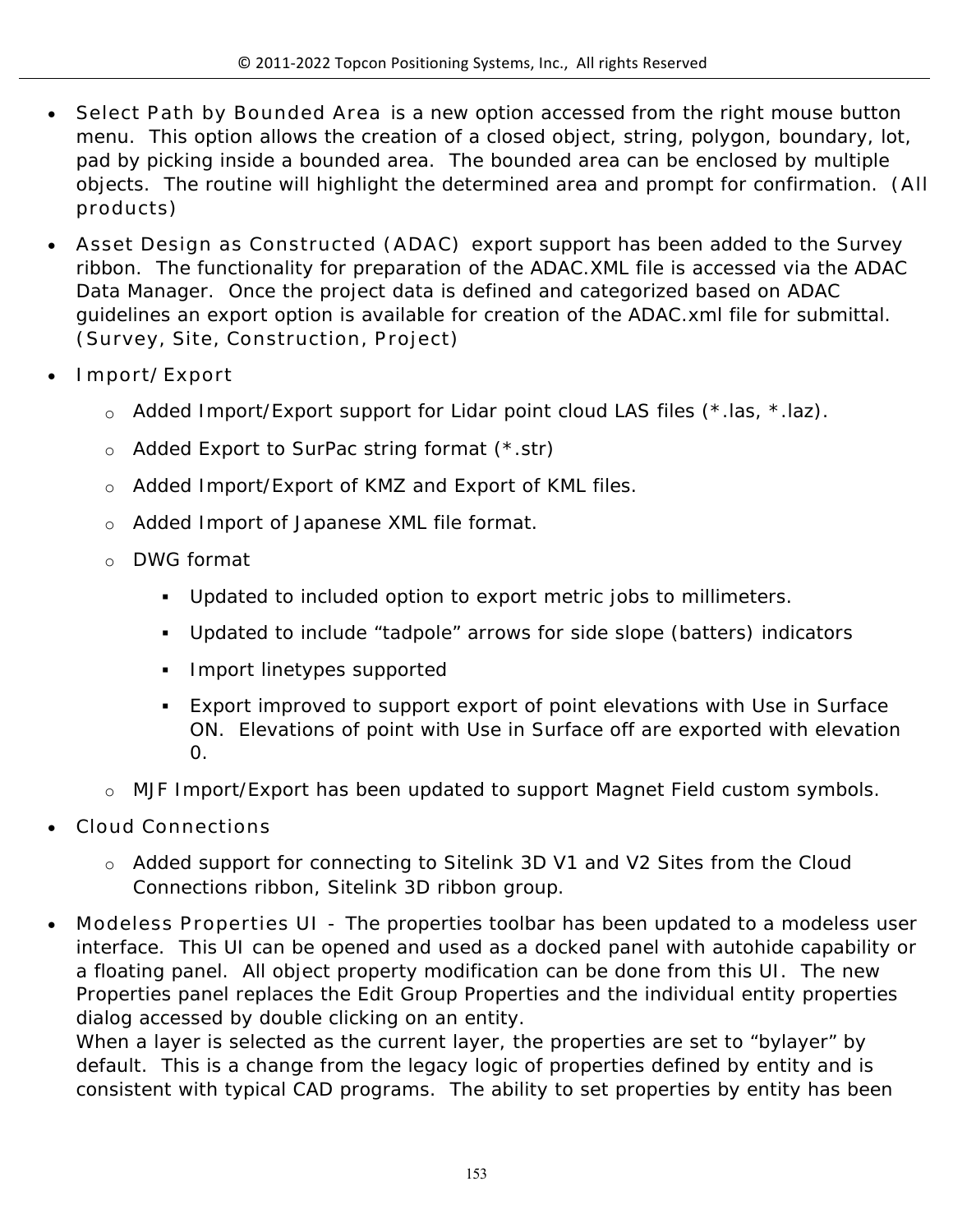#### retained.

- o **Object limit for Properties Manager** is a new setting added to the Program Settings, Preferences tab. The recommended and default value for this setting is 25,000; the maximum setting is 30,000. When the specified limit is met, the properties UI will list "varies" for each object property. This does not prevent the changing of properties for selections over the specified limit only the listing of the individual property settings.
- **Selection Cycling** is a new option located in the Program Settings, Preferences tab and the Settings ribbon for quickly turning on and off. By default, this setting is on. When ON, selecting objects that are overlaying other objects or points which are near other points, a dialog is displayed listing the objects available for cycling. To select the data to work with, select it from the list. When multiple points are listed in the cycle list, the keyboard arrows can be used to browse the listed points. The selected point is highlighted during browsing the points.
- **Points by Elevation Interval** is a new Insert Points function. This option creates points between two points with elevation on a user defined elevation interval.
- **Scale Points** is a new function in the Modify ribbon, points group. This function scales points using predefined scale factors, such as meters to feet, as well as user defined custom scale factors. Coordinates, (x,y,z) can be scaled individually.
- **Create Entity** has been improved to include:
	- o Create the next point or point included in linework based on slope
	- o Support right mouse button menu option Select by bounded Area
- **Previous Selection** has been improved to reselect all data included in the last selection set. This option is in the Right Mouse Button context menu and the Edit ribbon.
- **3D View** has been improved by adding new options.
	- o New 3D Tab has been renamed to 3D View. By default, the 3D view opens as a vertical tab. This tab can be added to the Survey tab to go to a maximized view or can be placed on an additional monitor.
	- $\circ$  A new option 2D/3D Split has been added. This option splits the main view into two areas, the left side is 2D the right side is 3D. The size of the areas can be adjusted by dragging the borders to the desired size. Each area has its own functionality set which is accessed from the various accessible ribbons in each area.

The 2D/3D Split icon acts a toggle to access the view and to close the view.

o 3D Toggle has been removed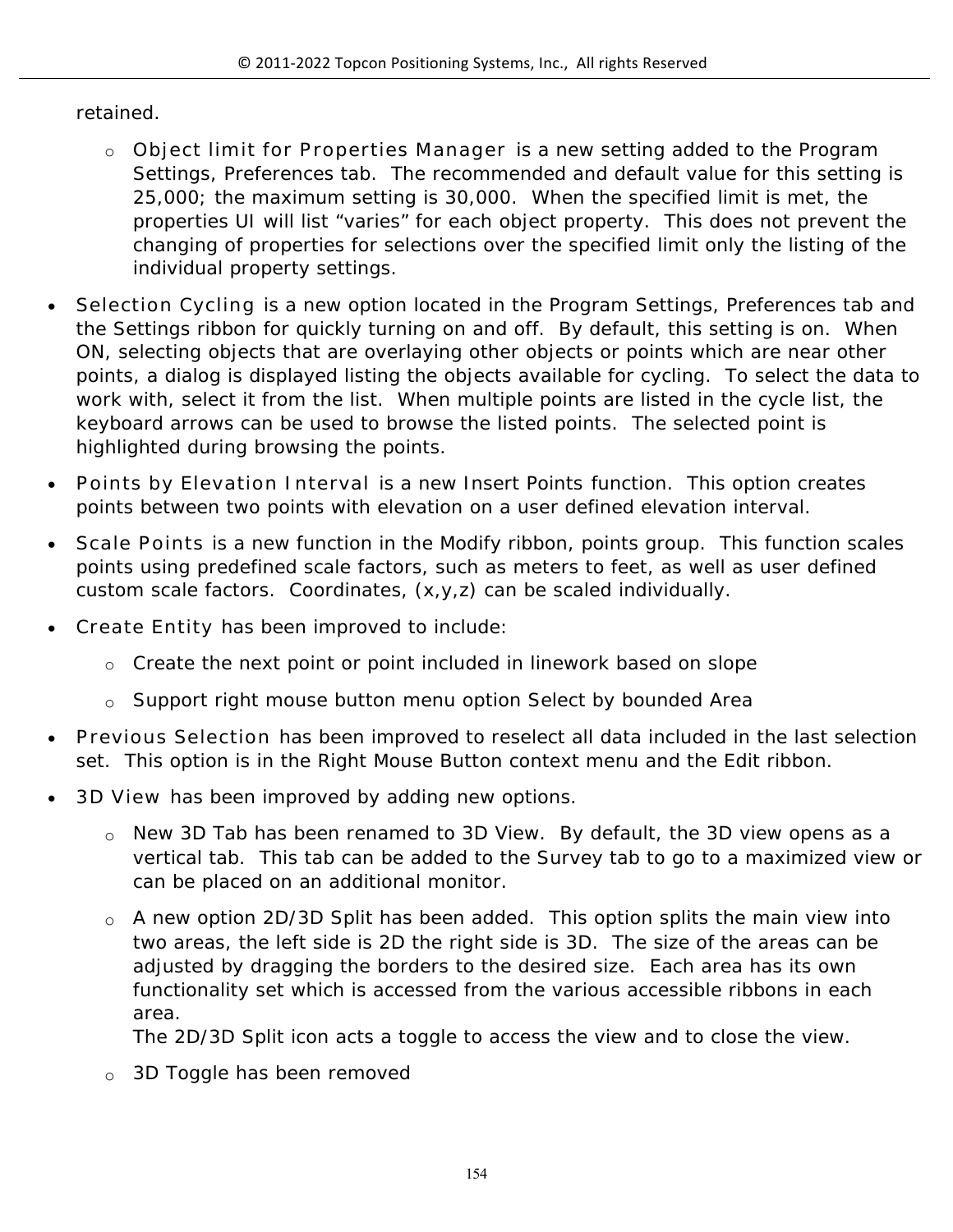- o 3D project views now close when the project is closed.
- **Lot Annotation and Report** has been improved to include the optional label of the perimeter distance in the survey view as well as the lot report.
- **Inquire Area** has been updated to better support area calculations of areas bounded by objects without points.
- **Create Plot Window** has added a "Total Sheets" input field for plotting multiple sheets. When the "Apply" option is toggled on the field will read the total number of sheets based on the number of sheets created. The field allows for manual edit of the total sheet number when required.
- **Extract Drawing** is a new option to create a polygon from a plot window (drawing). Plot windows must be displayed using the "Show" option from the Plot Window ribbon group. The option is available in the right mouse button menu when the cursor is located within the Plot window (Drawing) limits.
- **Drawing View –** added a "color" setting in the North Arrow dialog.
- **Selectby** has been updated to include the option to select data by Layer Groups.
- **Edit Points**
	- $\circ$  Added support for manually renaming individual point names/numbers.
	- o Added message when there are no results generated based on selected search filters.
- **Quick Profile**
	- $\circ$  Improved to highlight the profile reference line in the Survey view.
	- o Added Text Style settings in the display settings to allow size/font to be configured for the DTM name

# **DTM (Surface) Functionality**

# **New Features and Improvements**

- **Planes –** Added functionality to create, edit, display and delete Planes for use in 3DMC and Magnet Field.
	- **o** Planes are displayed in the Survey (CAD) view based on the defined grid settings, specified surface point and defined orientation.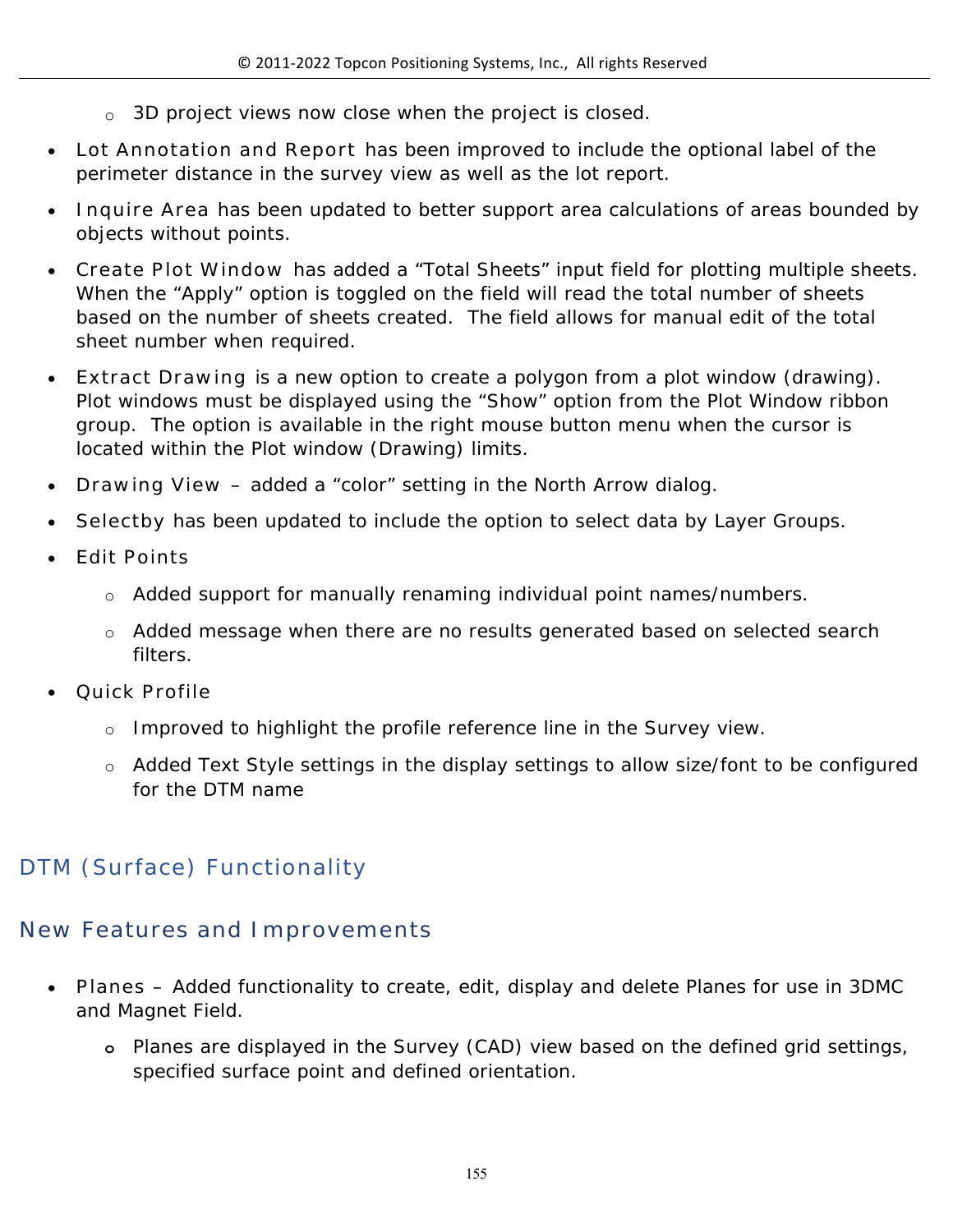- **Merge DTMs** improved the speed of merging large dtms.
- **Create Cut/Fill DTM**
	- **o** Updated to optionally include a color fill legend as the last step of the dtm creation. The outline of the legend is displayed for positioning in the drawing. To not insert the legend, press the escape key when the outline is displayed.
	- **o** Cut/Fill dtms, when created, will be set to the current dtm for quick inspection of depths in the information toolbar.
	- **o** Added optional compaction coefficient, labeled "Diff Compaction for Fill". This results in a CF dtm that reflects the depth required to meet a compaction requirement. For example, a 1-foot layer of asphalt with a 10% compaction coefficient would require 1.10' of depth.
- **Insert Legend** is a new option located in the DTM Tools dropdown menu. This option inserts a dtm color fill or slope fill/arrow legend in the survey and drawing views. Multiple legends can be inserted for showing color fill shading for multiple dtms individually. Legends can be selected and repositioned at any time. Functionality is supported in Drawing view as well.
- **Edit Contour Label** is a new option in the Surface ribbon. This allows for manually positioning new contour labels and editing the position of existing labels. Contour labels option in the DTM settings must be on.
- **Slope Zone Report –** A new optional slope report has been added to the dtm report function. When slope arrows or slope shading is on generating a dtm report will include a report of the slope ranges and their corresponding area.
- **Simplify DTM,** located in the DTM Tools dropdown, is a new option to simplify a specified DTM. Simplification of the DTM can be accomplished using one of two options, Edge Contraction or Point Reduction. The selected DTM can be updated or a new DTM created by the simplification. This option is useful for reducing the size of a dtm.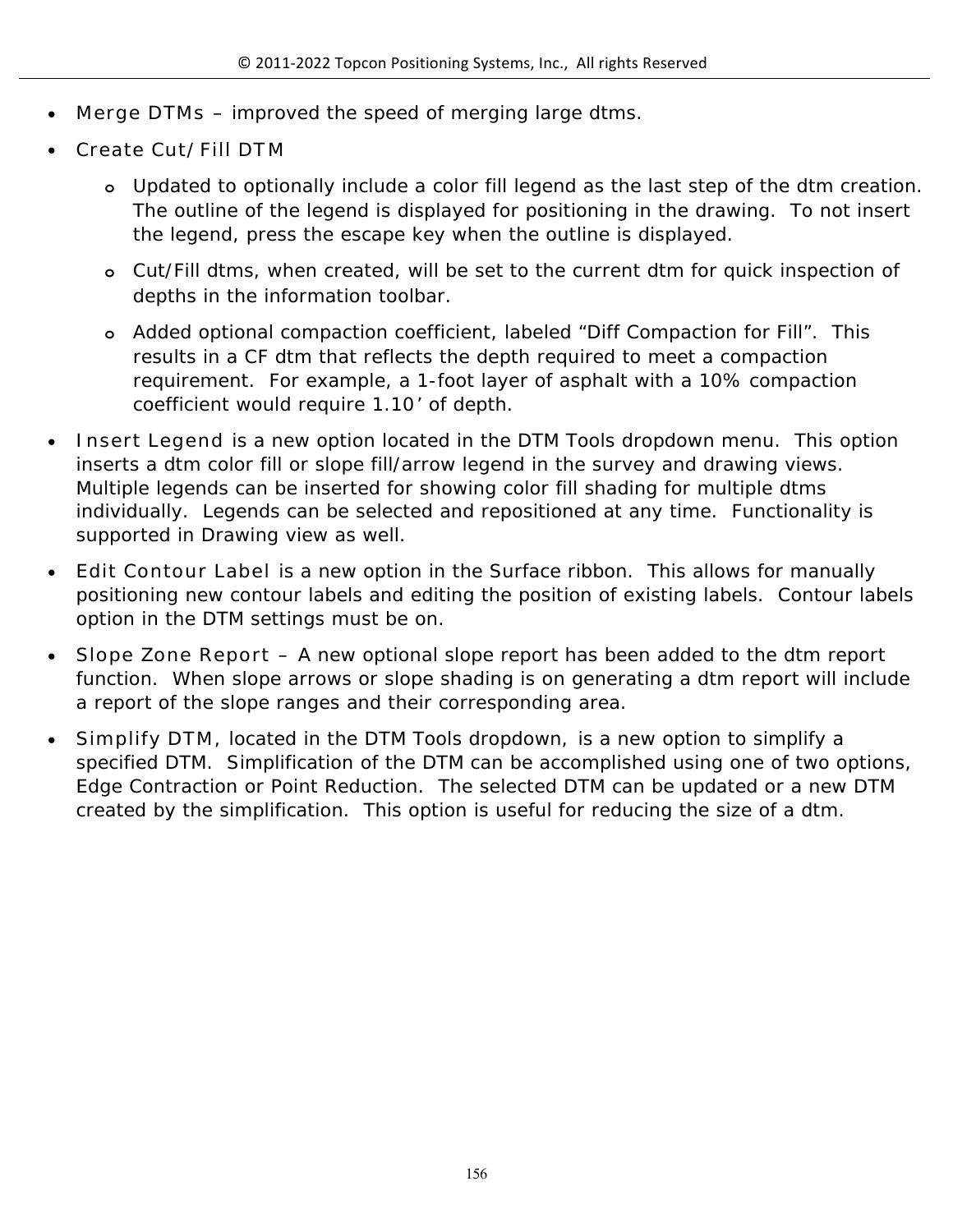- **DTM Manager**
	- **o** New controls for triangle display in the 3D and 2D/3D Split views have added in the "3D View Display" DTM Manger dialog group.
		- Solid shows triangular mesh as a solid color. Color is defined by the mesh color. This option is the default setting
		- Mesh shows the mesh only
		- Solid + Mesh  $-$  shows mesh and solid
		- Settings are applied and retained per DTM
- **DTM Tools**
	- **o Export DTM** has been updated to include the option to export a dtm as a Trimble Tin Model (\*.ttm) file.
- **DTM Editor** A new modeless DTM Editor UI has been implemented and is accessed from the DTM Ribbon, Create/Edit DTM ribbon group. This UI can always remain open and allows access to other functionality while open. DTM modifications are immediately reflected in the contour configuration and color fill shading if present. The following list of commands have been either moved to or replaced by the new DTM Editor.

#### **Moved**

- **o Delete Triangle**
- **o Delete by Line**
- **o Delete by boundary**
- **o Delete by Length or Angle**
- **o Add Triangle**
- **o Swap Triangles**
- **o Decompose Triangle**

#### **Replaced**

**o Modify DTM**

**DTM Editor New Functionality**

The DTM Editor is made up of four tabs, Delete Triangles, Add Triangles, Surface Data, and Surface Points.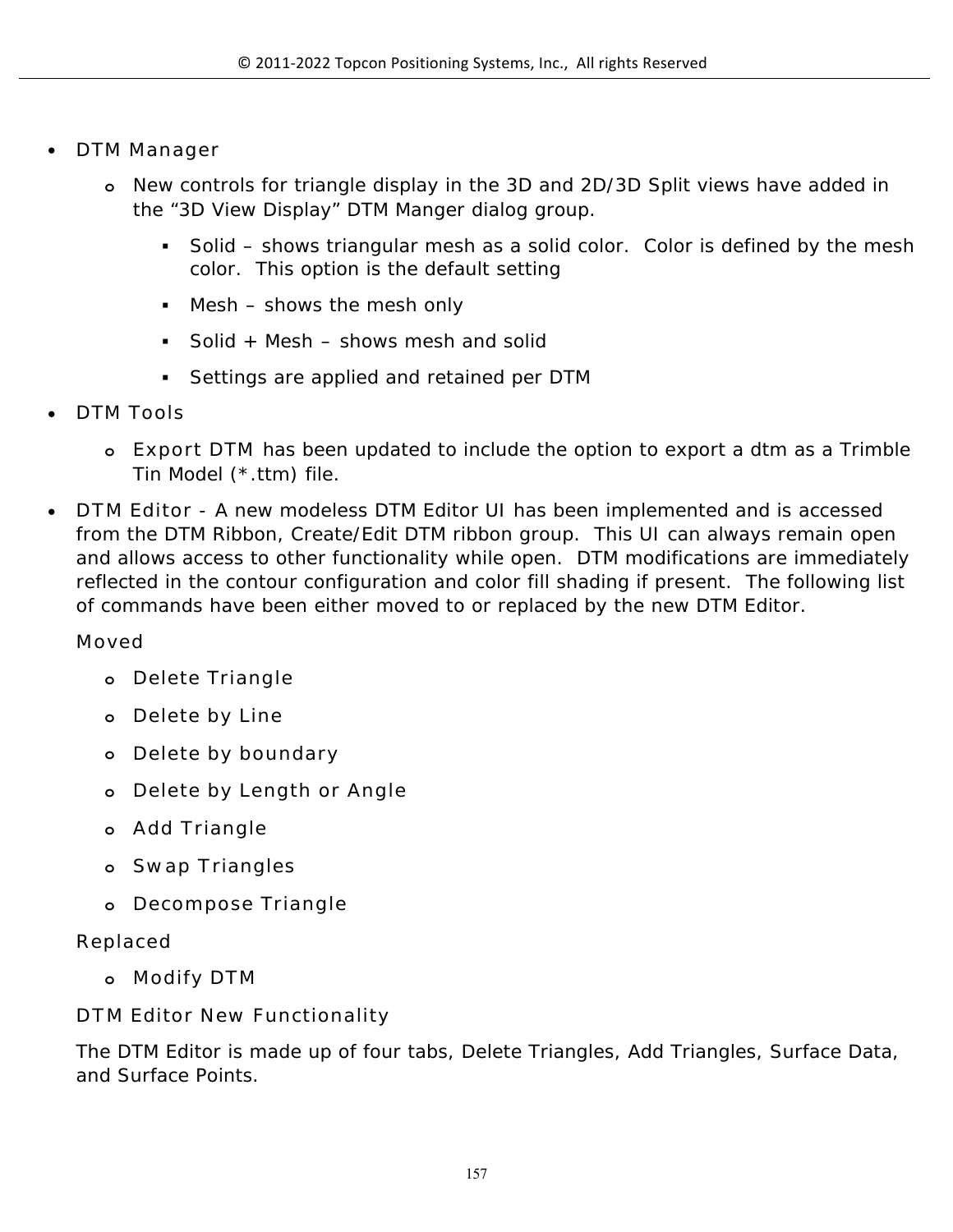- **o Pick** is a new option that allows the selection of the dtm to edit by simply picking within the boundary of a dtm. To use select the Pick button and pick inside a dtm boundary. This option is also good for identifying dtms when multiple dtms are present. When picked the dtm will briefly shade indicating the dtm selected.
- **o Highlight** is a new option that briefly highlights a dtm specified in the DTM Editor. This is used to confirm the correct selection of the dtm to edit.
- **o Selection of Triangles for deletion** Triangle deletion can now be accomplished by using selection windows or crossing windows as well as the single pick inside of a triangle.
- **o Confirm on Delete** is now an option, when off deletion is immediate.
- **o Re-Triangulate on Delete –** this option will retriangulate areas where triangles have been deleted during the deletion process. It is also available when Deleting Data or Removing Surface points.
- **o Fill Gaps** is a new option to fill in areas of no triangles quickly. An area to fill can be identified by a single pick with the area or multiple areas can be identified by forming a window around all the areas or by windowing in the entire dtm.
- **o Add Data** is a new option to add within or outside of a dtm boundary. When an object is selected, such as a string, line or polygon, the points linked to the object are selected and the breakline setting for the object is used.
- **o Add Data within Window** is a new option that allows data to be selected by a window selection and add it to the dtm being modified. Triangles created are only within the window formed. This allows for quickly combining multiple dtms into one dtm.
- **o Delete by Data** allows for the deletion of data from a dtm by selecting objects with linked points or points only.
- **o Edit Surface Point Elevation** allows for modifying the elevation of any surface point contained in the dtm. An option is provided to update the linked point if applicable.
- **o Create Surface Point** allows the creation of a surface point within or outside the dtm boundary. When picking inside the boundary the interpolated elevation of the surface point will display in the dialog. This value can be edited another value. If picking outside the dtm boundary the average elevation of the dtm will be displayed in the dialog. This value can be set to the desired elevation. Note that surface points are not named points and not stored in the point database. If the surface points are required for use in the survey view us the Create Points from DTM option to write them to points database.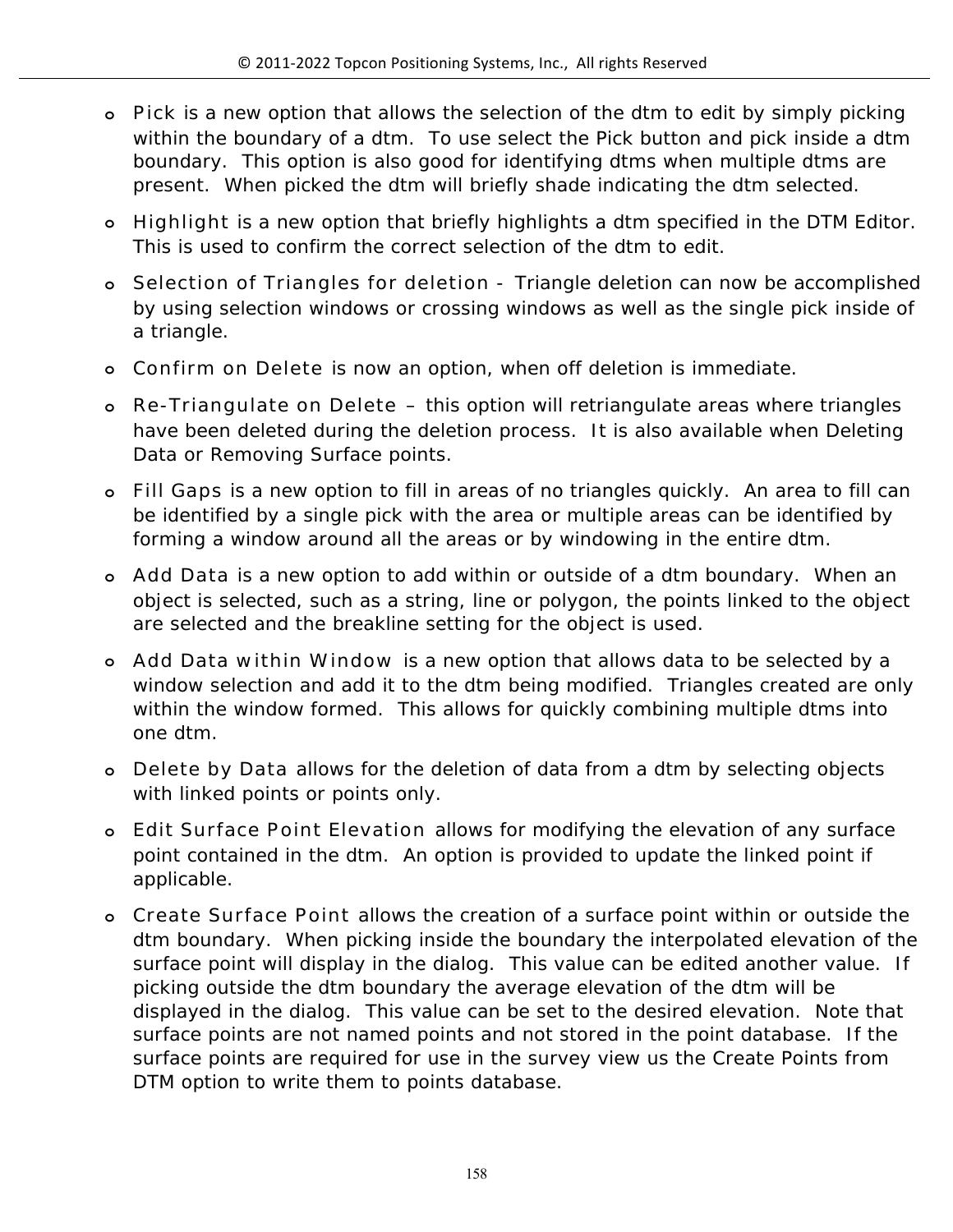- **o Remove Surface Points** allows for removing surface data points from a dtm. Points can be removed individually, or multiple points can be removed using a window selection. The option to Retriangulate on Delete is available for use with this option.
- **o Undo/Redo** in now supported for the delete/add triangles options as well as data additions/deletions or surface point elevation modifications.

# **Pad Design**

- **Multi Pads** is a new pad design function. This allows for the design of multiple pads at the same time. Specify a reference surface and the design constraints for each pad such as elevation and side slopes (batters).
	- o Side slope layer selection
	- o Option to add the side slope layer to the Design layer group for takeoff calculations.
	- o Option to create Pads dtm (new dtm created by merging the reference and pads dtm) or create a pad only dtm by using the Trim to Side Slopes option.
	- o Located in the Design Ribbon.

## **Corridor/Road View Functionality**

- **Cross Section Lines** is a new option located in the Design ribbon, Cross section group. This allows for the permanent display of section line locations defined in a corridor, road or any design function requiring cross sections and an alignment. Settings for the section lines and labels are provided in the Cross-Section Line dialog. **(Survey, Site, Construction, Project)**
- **Corridor & Cross Section Set Grade Sheet Report (Site, Construction, Project)**
	- **o** Updated to support cross section sets in addition to corridors.
	- **o** Updated to include landscape setting for the report
- **Corridor Cross Section Viewer** has been revised to display/hide cross slopes for any surface selected for use in the cross section set. This option is in the graphic view Settings dialog. **(Site, Construction, Project)**
- **Corridor Vertical Alignment Editor** now includes:
	- **o** Option to Raise/Lower IP by station range.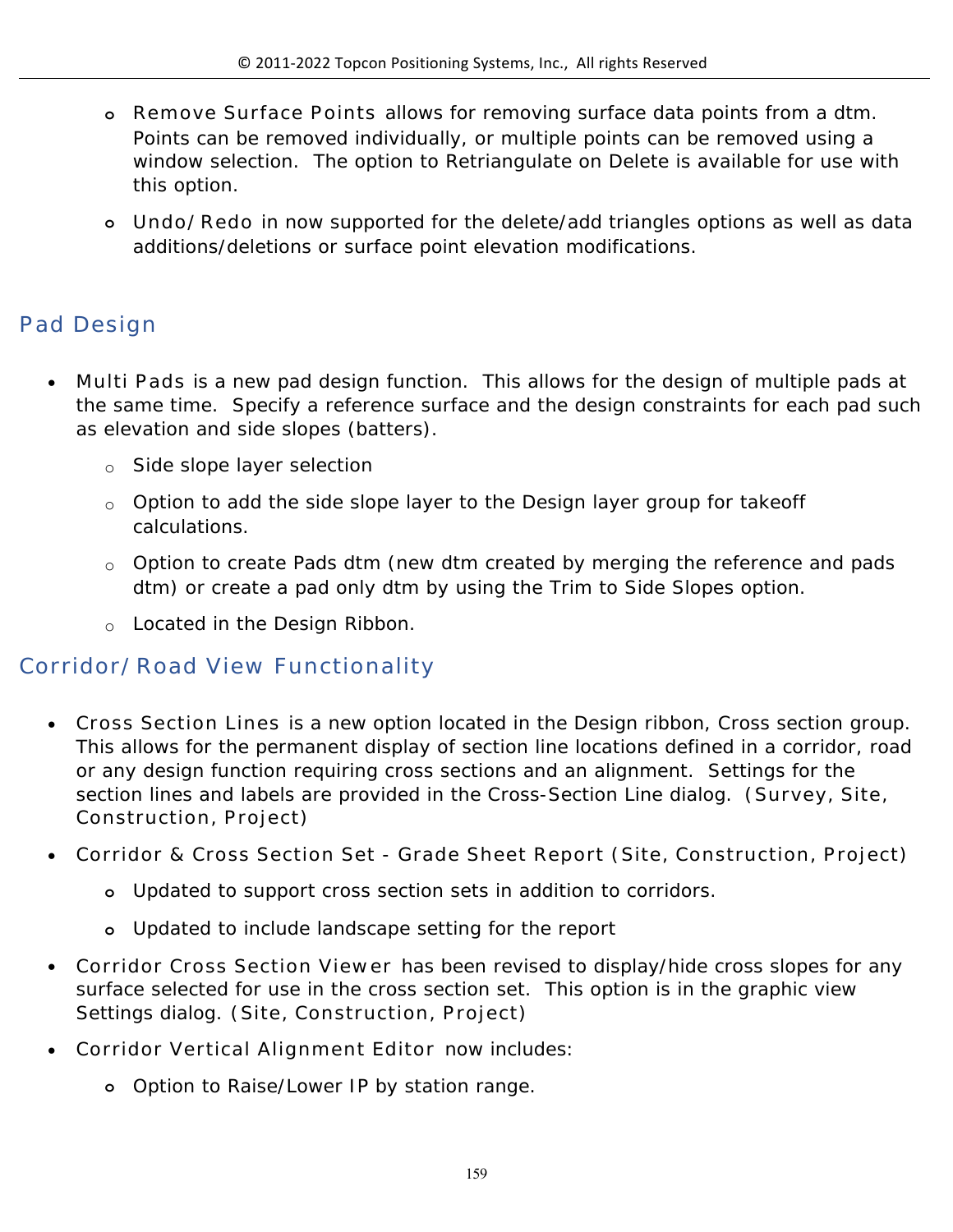- **o** Option to pick IP elevation by picking an existing point in the survey view or by picking a location and interpolating the elevation based on the dtm set as current in the project.
- **o** Now allows for selection of data in read only fields for use with copy/paste functions.
- **o** Added support for vertical alignment plotting. Basic plot settings displayed by default but can be expanded to advanced settings.
- **Corridor Template, Cross Section View,** and **Corridor Zone Widths/Slopes Editors** have been updated to support Station Equation stationing when using the slider bar. **(Site, Construction, Project)**
- **Road View, Profile/Long Section** functionality has been updated to include the option to compute VC's based on station/chainage range. **(Survey, Site, Construction, Project)**
- **Road View, Cross Section Plot**
	- **o** Added new options when including service strings in cross section plots to include labels for Offset, Elevation and/or Depth of service strings.
- **Horizontal Alignment** curve information has been improved to update terminology and display in larger text. **(Survey, Site, Construction, Project)**

# **Resurface Functionality**

#### **New Features and Improvements**

- **Resurface Design** now supports IRI (International Roughness Index) calculations from the longitudinal profiles of the design. IRI reports and graphs have been added. **(Construction, Project)**
- **Surface Ribbon > Create Cut/Fill DT M** Updated to add optional compaction coefficient, labeled "Diff Compaction for Fill". This results in a CF dtm that reflects the depth required to meet a compaction requirement. For example, a 1-foot layer of asphalt with a 10% compaction coefficient would require 1.10 ' of depth. **(Survey, Site, Construction, Project)**
- **Alignment Window** has been updated to include new options listed below. **(Construction, Project)**
	- o **Select Station Range.** This is a new option that allows for the selection of the area of work, start and end marks, by forming a window around the desire area in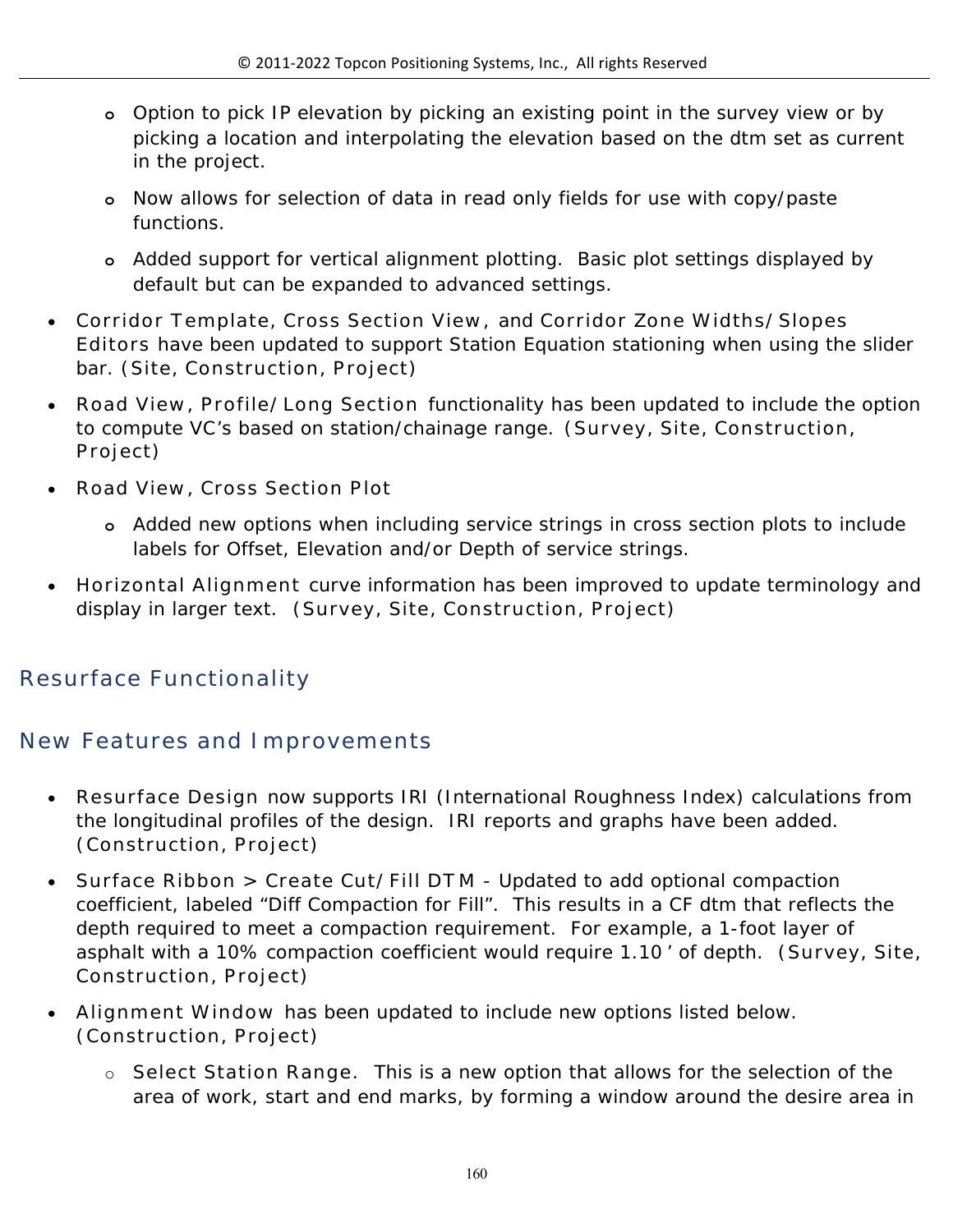the alignment window. The option can be accessed by the following methods:

- Right mouse button menu
- Keyboard shortcut of  $CTRL+R$
- Alignment Ribbon, alignment ribbon group
- o **Quick Display Toggle** for
	- Fill/Milling area
	- Paving Thickness
	- Milling Depth Stations
	- **IRI** values
- **Cross Section Window** has been updated to include new options listed below.
	- o **Quick Display Toggle** for :
		- Fill
		- Cut
		- Depth
		- **Design Elev**
		- Natural Elev
- **Profile Window**
	- o **Quick Display toggle** for :
		- **IP Comments**
		- IRI Values
- **Profile IP Comments** have been improved to include a Large and Normal setting for the comment text. In addition, the labels can now be positioned either horizontally or vertically. The comment position setting is located on the Resurface Settings tab as a dropdown beside the comment label toggle.
- **Profile IP Details –** added a new field "Adjust Level Increment". This allows for entry of an incremental adjustment value for modification of the IP Level. The Up/Down arrows located beside the field is used to adjust the level up or down.
- **Station Equations –** All applicable resurface design dialogs have been updated to support station equations.
- **Insert Ortho Photos (Background Images)**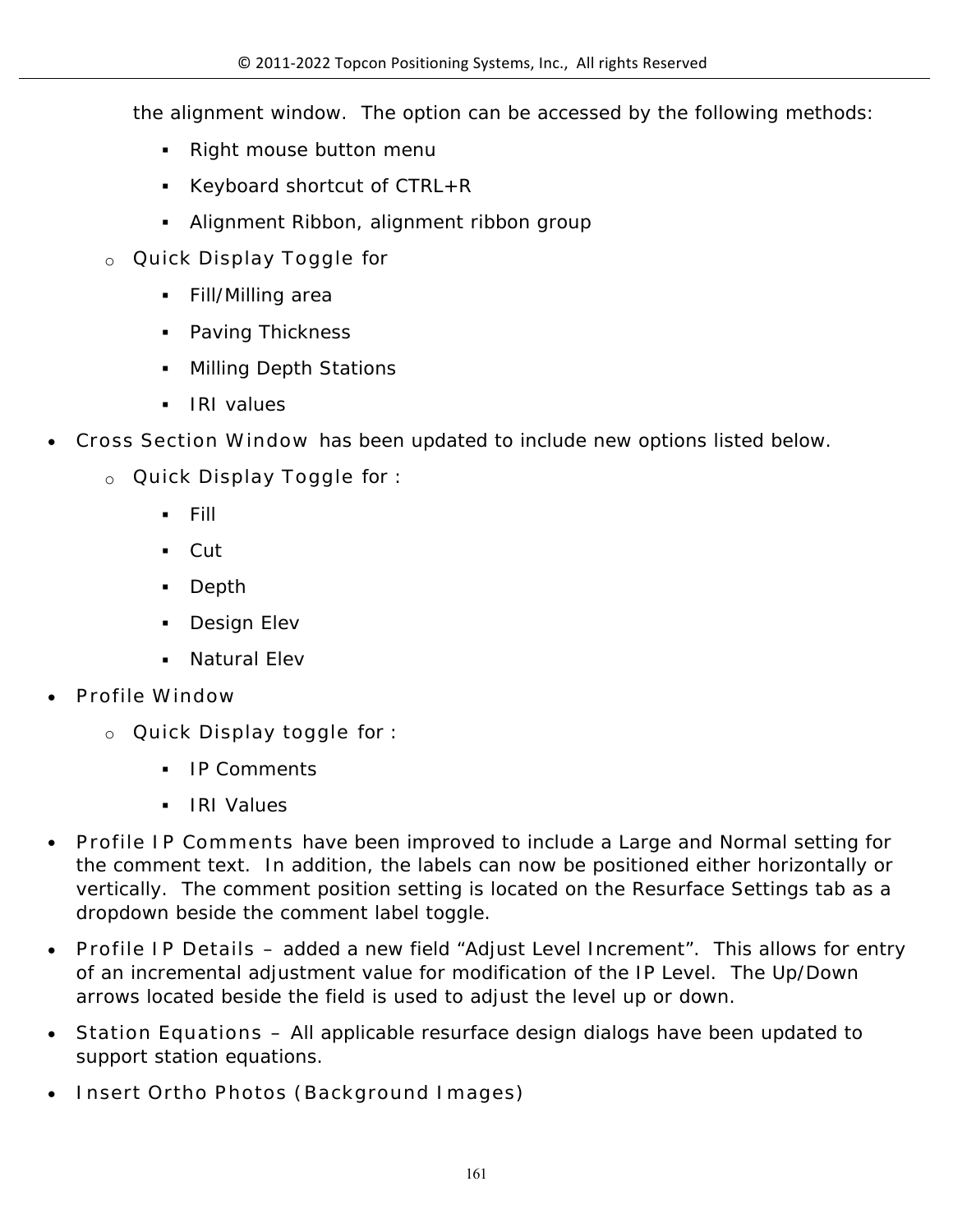- o Updated to include the ability to set the units for the importing images. By default, the unit is set to meters which is typically the units used in geo-referenced images.
- o Batch insertion of geo-referenced images, multiple images, has been revised to display the insertion dialog so that the transparency of the images can be defined on import.
- o Background Image Transparency setting has been improved to support multiple image transparency modification.
- **Exclusion Areas** have been added to the Resurface design view. Exclusion areas are not included in the area and volume calculations of the resurface design.
- **Exclusion areas** are shown in each design window of the Resurface design view.
	- o **Add Exclusion area**  identifies an area for exclusion
		- **By String –** requires selection of a reference string and an exclusion string.
		- **By Offsets –** requires selection of a reference string, From Station and End Station, Start and End offsets and sides for offsets.
	- o **Delete Exclusion area –** use to delete defined exclusion areas.
	- o **Reporting –** Exclusion areas are included in the "Summary Report" section of the Resurface Report.
- Improved performance for saving and opening resurface projects.

# **Takeoff Functionality**

- **Mass Haul Analysis** has been updated to support the transfer of the following data from Magnet Office to Project (mass haul/scheduling functionality)
	- o All Takeoff types are now included in the transfer to the mass haul/scheduling functionality of Magnet Project. These include Count, Length, Area and Volume types.
	- o Job data displayed in the Survey view of Magnet Office is now transferred to Magnet Project as a background image. The background image is displayed in the Map view of the mass haul/scheduling (Project) functionality.
- **Settings**  when performing a specific design element takeoff, such as a road, trench or corridor, site boundary selection is no longer required. Site boundaries are required with a total site takeoff including various design elements.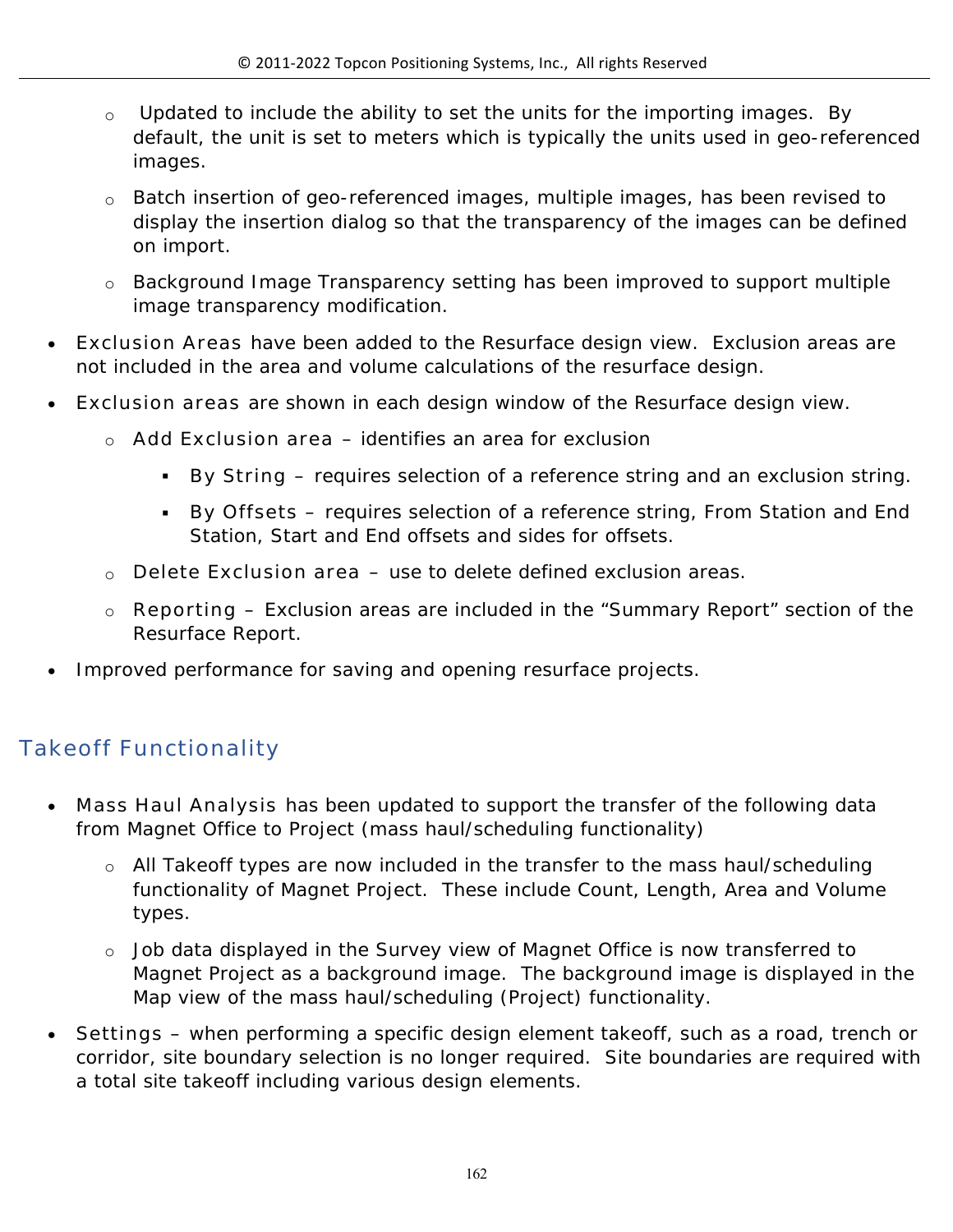- **Takeoff Ribbon** has been updated to separate takeoff preparation into Site and Design Element takeoff calculations. The settings dialog has been updated to include settings to support layer group takeoff, surface takeoff, and material only takeoffs with options to include Strata data from borehole input and/or surfaces representing strata.
- **Trench Design** has been revised to include a new design logic and UI for creating pipe trenches.
	- o Basic and Advanced design modes.
		- Basic mode support single pipes only and trench depth, width, over excavate depth, backfill materials and tie slopes to original ground.
		- Advance mode supports all the basic design functions and additionally
			- multiple pipes with horizontal and vertical offsets from centerline of trench.
			- Additional trench template instructions for benching and complex trench design.
	- o Horizontal and vertical alignments are now supported
	- o Trenches can now be defined as a depth from the existing surface or defined by a vertical alignment.
	- o Supports multiple pipes
	- o Supports benching within trench (advanced mode)
	- o Digitize Trench Profile is a new option to quickly create trench profiles (vertical alignments) using the horizontal and vertical profile grids contained in pdf and dwg files containing trench designs.
	- o Trench templates can now be created and added to the Trench Template library for repeated use.
	- o Additional options for trenching
		- Quantity report
		- **Depth Zones**
		- Depth Report
		- Depth Plot

# **Modeler/Explorer Functionality**

As Magnet Office works to integrate new technologies and features, the importance of creating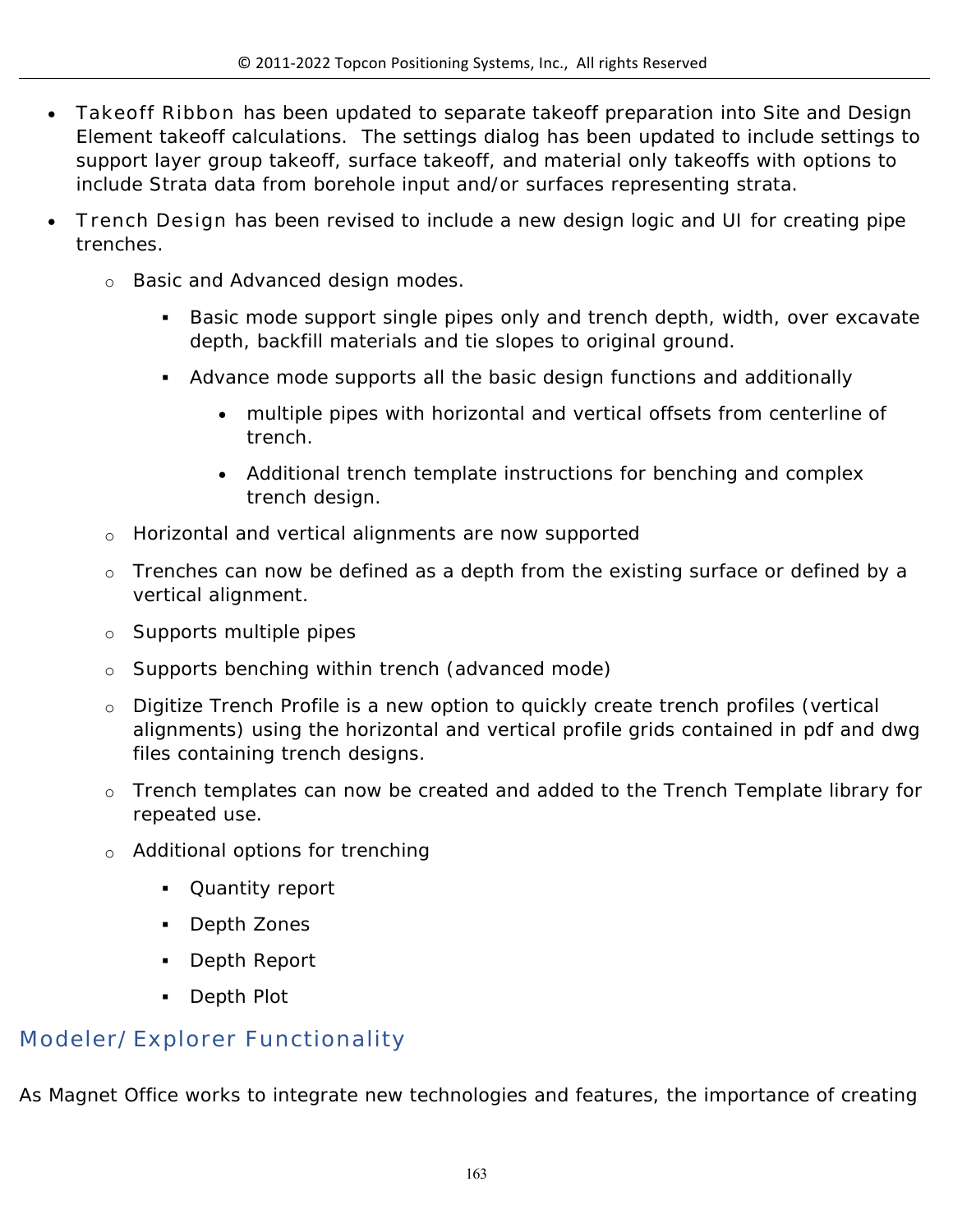feature sets shared across Magnet Office products is critical. For this reason, Magnet Explorer and Modeler applications have been combined into a new single user interface with improved functionality.

The new interface provides tools to easily and quickly assign 3D elements to layers to create a 3D visualization of the data.

#### **Improvements**

- Magnet Office Modeler ribbon icons
	- o Create New creates new 3D Model
	- o Open opens an existing Modeler 3D Model (\*.mjm) file
	- $\circ$  Update updates the corresponding 3D Model created from Magnet Office with any changes or additions made in office.
- New 3D graphics engine
- New high-quality textures and 3D objects
- Templates are used to manage Styles, Materials and Object elements which are required for 3D Modeler creation.
- Styles, Materials and Objects each provide options to create new specific user defined elements.
- In addition to the Materials, Objects and textures provided, additional user defined or purchased Materials, Objects and textures can be used.
- Layer rules are provided for grouping of layers to a specific model element. A powerful wildcard matching function can be used to easily group layers.
- A new 3D Graphic engine is included which support high resolution images and complex 3D objects. The visualization quality of the model has been greatly improved.
- A new three section interface is provided. This includes a command and definition panel on the left, a 2D view (center) and a 3D view (Right).
- The 2D view includes a 3D view toggle in order to view, rotate and pan the CAD data in 3D.
- The 2D and 3D views can be synchronized for viewing by toggling on the synchronization option located at the bottom of the 2D/3D window area.
- A layer list is provided in the definition panel. Layers selected in the list will be highlighted in the 2D view. Objects selected in the 2D/3D view will highlight the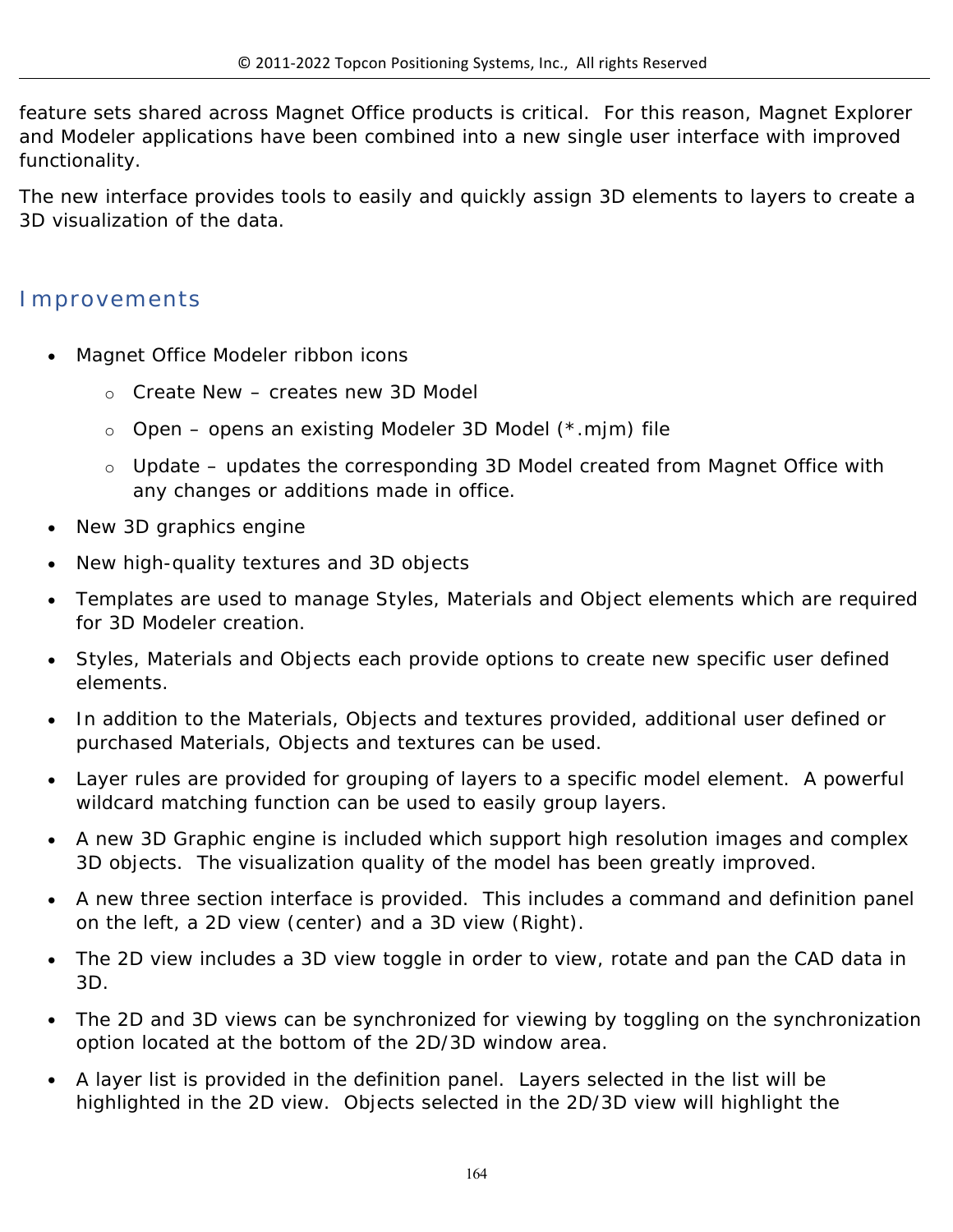corresponding layer in the list.

- Layers from the 2D view can be added to the 3D view using the Add Layer option in the 3D Layer panel in the 3D view.
- Modeler UI Import, "Update 2D Drawing" supports various file types for import. These include:
	- o Autodesk drawing (\*.dwg)
	- o Bentley Microstation (\*.dgn)
	- o Topcon formats:
		- Magnet Field, Magnet Tools, Magnet Office (\*.mxl)
		- Magnet Office job (\*.mjo)
		- 3DMC project (\*.TP3)
- New Magnet Model file extension \*.mjm is created when saving the model.
- Modeler UI 3D View Controls
	- o Auto Regeneration on/off toggle
	- o Re-generate model toggle
	- o 3D Layer Panel
	- o Home button to reset the camera position

#### Workflow Example

- Create magnet office mjo, containing linework, points, surfaces etc.
- From the Modeler ribbon select Create New. It is recommended to use one of the existing templates provided in lieu of starting from scratch. Existing templates include defined styles, materials and objects which make it easier to create a personal user template.
- Within the Modeler interface, either assign layer rules or simply assign styles to specific layers.
- The 3D window updates immediately with the selected style.
- Save the model and/or publish to Magnet Live for collaboration exercises.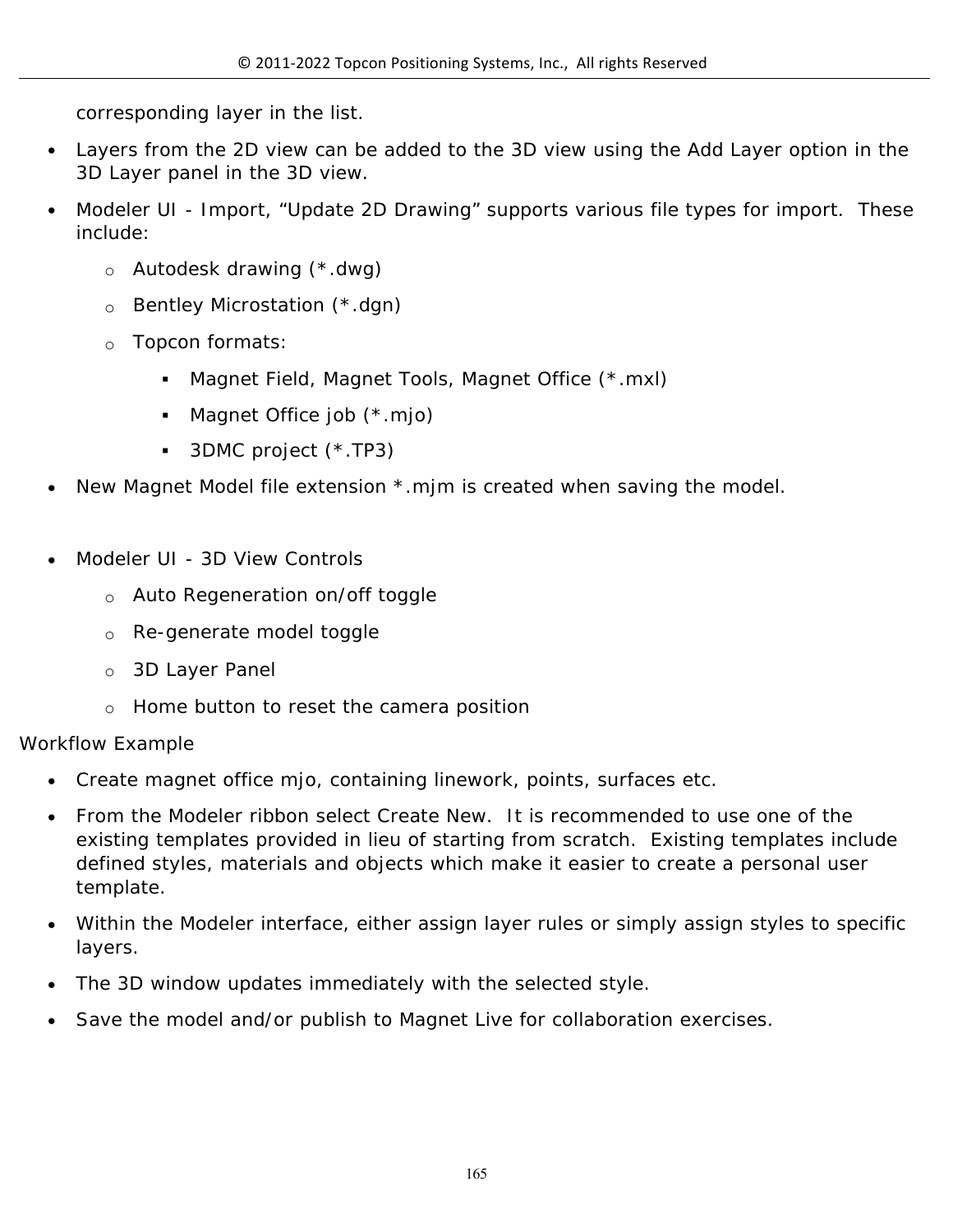- 3D View Controls
	- o Auto Regeneration on/off toggle
	- o Re-generate model toggle
	- o 3D Layer Panel
	- o Home button to reset the camera position
- Import, "Update 2D Drawing" supports various file types for import. These include:
	- o Autodesk drawing (\*.dwg)
	- o Bentley Microstation (\*.dgn)
	- o Topcon formats:
		- Magnet Field, Magnet Tools, Magnet Office (\*.mxl)
		- Magnet Office job (\*.mjo)
		- 3DMC project (\*.TP3)
- Magnet Model file extension \*.mjm is created when saving the model.

# **Magnet Tools**

## **General**

- Installation of the Civil 3D MAGNET ribbon is now optional during installation.
- Added support of Planes
	- o Show and edit in the tabular view.
	- o Import/Export by MJF, MaXML, PL3 and TP3.
- Added support for Magnet Field Custom Symbols
- Improved data entry UI in Manual TS Data
	- o Allows for data entry in grid of tabular view
	- o Properties button added to all manual data entry dialogs
	- $\circ$  Added automatic point number advancement to manual TS data entry dialog
- Enterprise ribbon
	- o Removed Chat, Schedule/Timecard functionality
	- o Removed News icon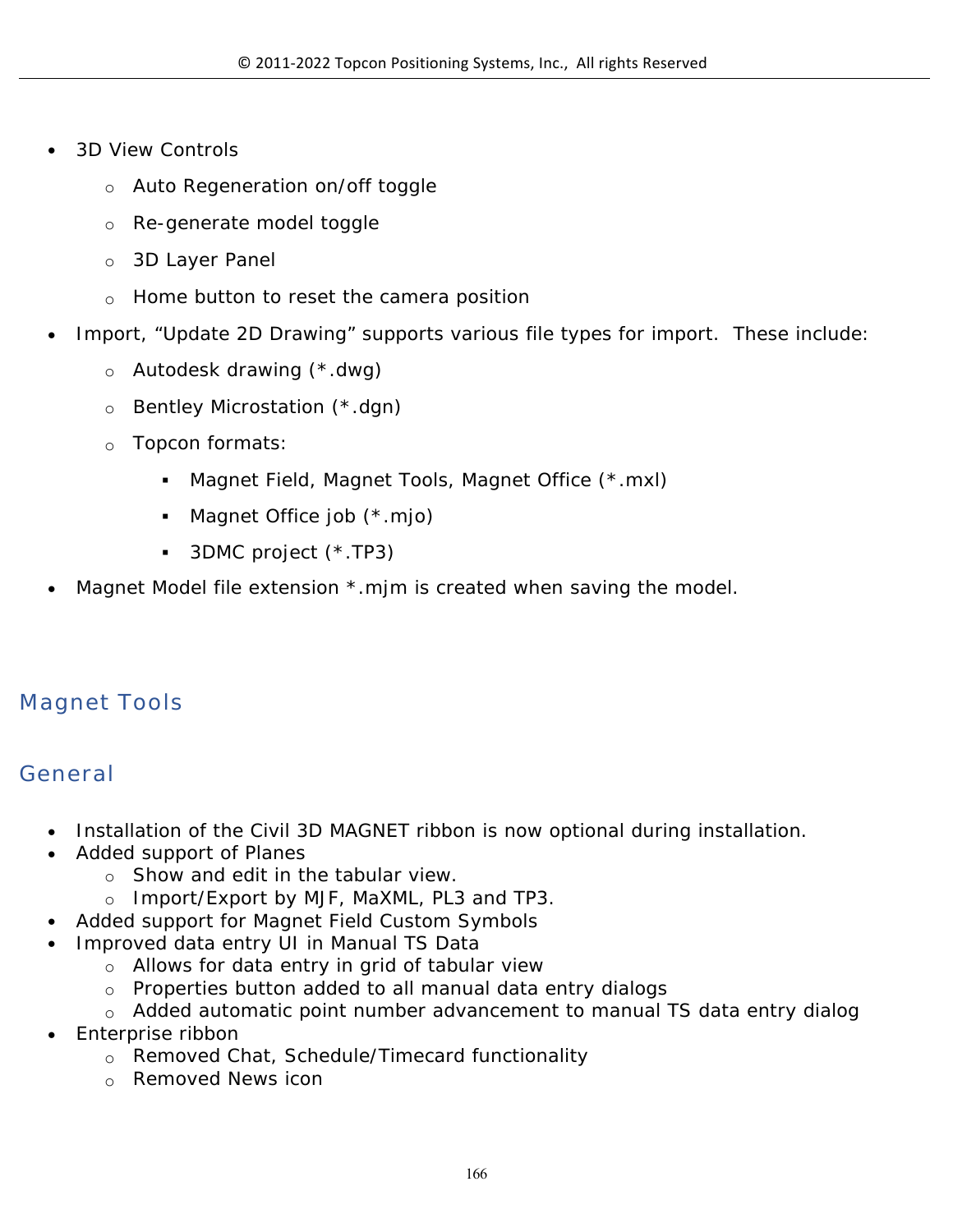**Check IN/OUT** functionality has been improved to revise the license validation logic. The validation check is now determined by the activation process. To enable the Check In/Out functionality the license must be activated using the **"Online"** method. The **"online"** method is completed using the in-application activation workflow. **"Offline"** activation is completed by accessing the Magnet Enterprise or Topcon Positioning website for activation. Product Activation is accessed from the vertical Apps bar located on the left side of the webpage. Once signed into the website options available to the user will appear in this vertical app bar.

This workflow requires entry of the device id for the device the software is installed on as well as entry of an authorization code generated and displayed during the offline activation workflow.

**Note:** Check In/out functionality is not available when using the following activation methods or license types.

- o Offline activation
	- **Perpetual license**
	- **Subscription license**
- o Activation to a USB key
	- **Perpetual license**
	- **Subscription license**
- o Educational licenses
- o Perpetual with expired Service Plan
- o Trial licenses

# **Coordinate Systems**

- Additional settings for datums such as NAD27, NAD27(CSRS) and NAD83(CSRS) are now centrally located in the Settings dialog accessed from the Job Configuration UI.
- Added optional display of Ellipsoidal height together with Elevation in the Points tabular view.
- Added "Datum (Xc/Yc/Zc to the Tabular view for display of any datum XYZ coordinates.
- Added Support of equidistance cylindrical projections for maps.
- Added Egyptian projections.
- Updated Singapore geoid SGEOID09
- Added Estonian geoid EST-GEOID2017
- Added Spain datum NTV2SPAIN

## **User Interface**

- Added Tooltips to tabular view headers for full name viewing
- Standardized Ephemeris header titles
- Updated term GPS to GNSS in tabular view and applicable views.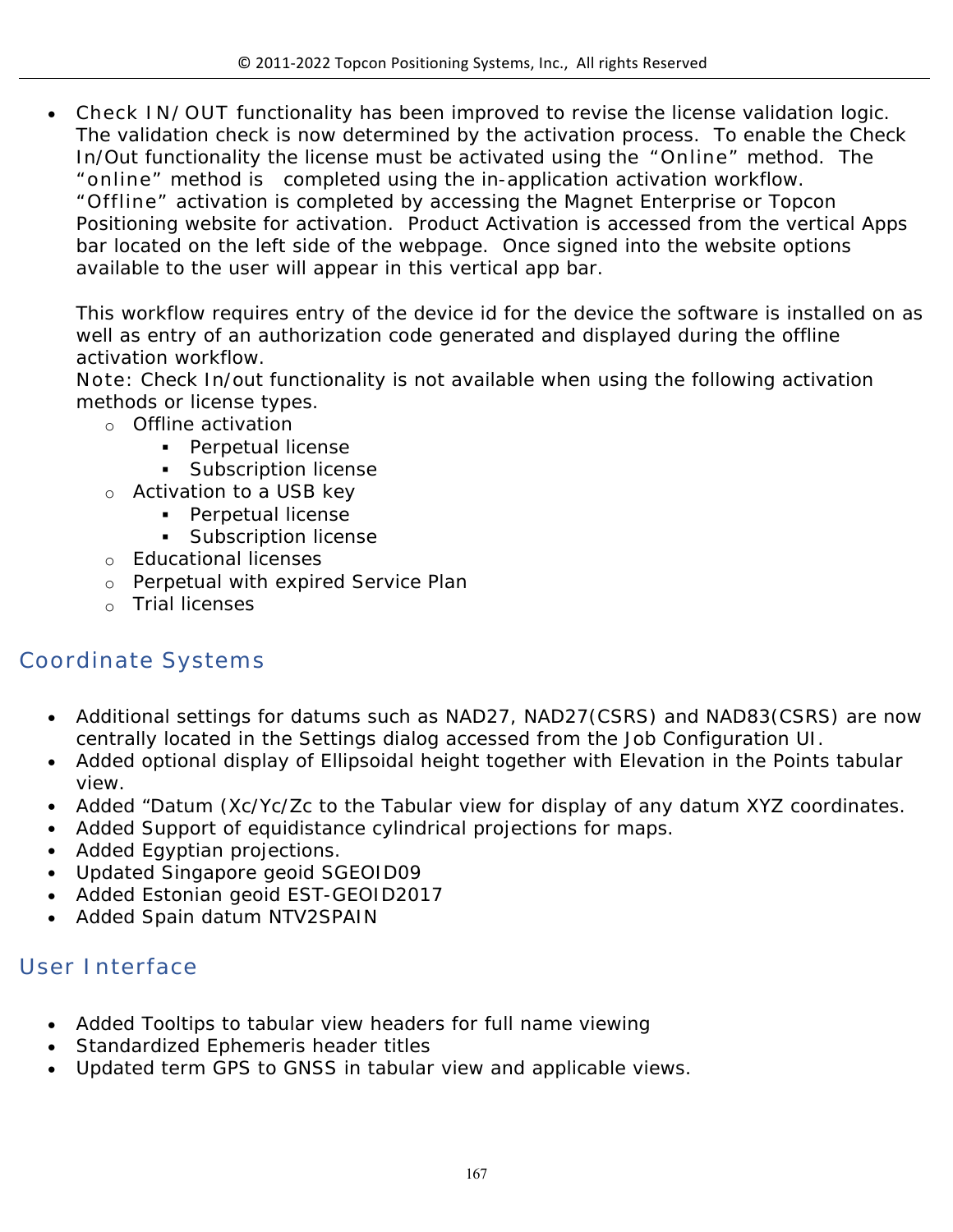## **Import/Export**

- Added support for transferring text labels to AutoCAD dwg files.
- Updated export custom format to support adding label for undefined coordinate. When defining a custom format, the option Use Coordinate Placeholder option allows for entering a label for the placeholder.
- Added import/export support for Geocomp files.

## **Adjustment**

- The Process ribbon has been updated to include two new icons, Adjustment by Least Squares and TS-Traverse Adjustment by Compass Rule. The setting for default adjustment type has been removed from the Configuration dialog.
- Added normalized residuals to the rejection criterion options in the Process Properties of Least Squares adjustment. The following residual types are available:
	- o X Y Z
	- o N E U
	- o Distance Angle Elevation
- Updated Blunder Treatment options to include "Automatic Blunder Reweighting".
- GPS Loop Closure user interface has been improved.

#### **Reports**

- New table format templates are provided which allows for table and cell formatting. The following reports were replaced with this new format.
	- o Localization
	- o Field Report
	- o Adjustment
	- o Project
- Added Import/Export support for reports. This allows for transfer of report formats to and from other computers running Magnet Tools.
- GNSS Observation report; added new fields relating to precision and adjustment.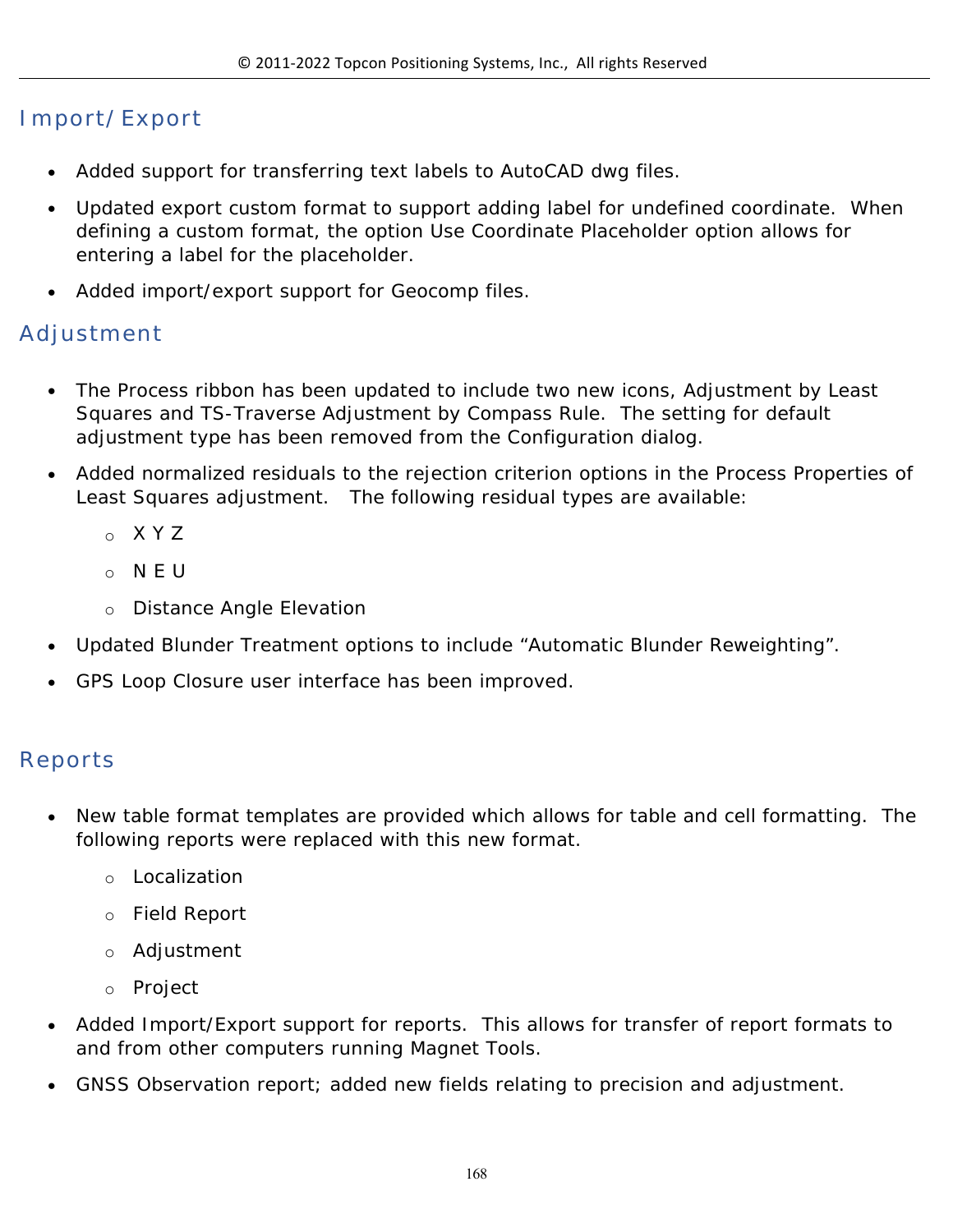- o Error circles and error ellipses
- o Normalized residual (Standardized residual)
- $\circ$  From point code and To point code columns
- o Vertical error and selected confidence level
- o Time only field (Start Time)
- o GPOD values
- TS Observation report new fields for reporting
	- $\circ$  Added option to report x, y, z of target point
	- o Normalized residual (Standardized residual)
- Point report new fields for reporting
	- o Error ellipses
	- o Circular probable error with selected confidence level
- Field reports
	- o Added support for multiple images

## **Miscellaneous**

- Added filtering of Import from Internet results
- Added Vienna Mapping functions for post processing.
- Added ability to display vector length for non-processed vectors
- GPS Observations improved to support selection of vectors by length and adjacent angles for network selection to be post processed.
- GNSS (GPS) View disable/enable occupations has been improved
	- o Part of an occupation can be disabled/enabled by right click on the occupation and selecting disable or enable "SV's in epochs: ??"
	- $\circ$  Optionally the entire occupation can be disabled/enabled by selecting "Enable or Disable SV's: ??"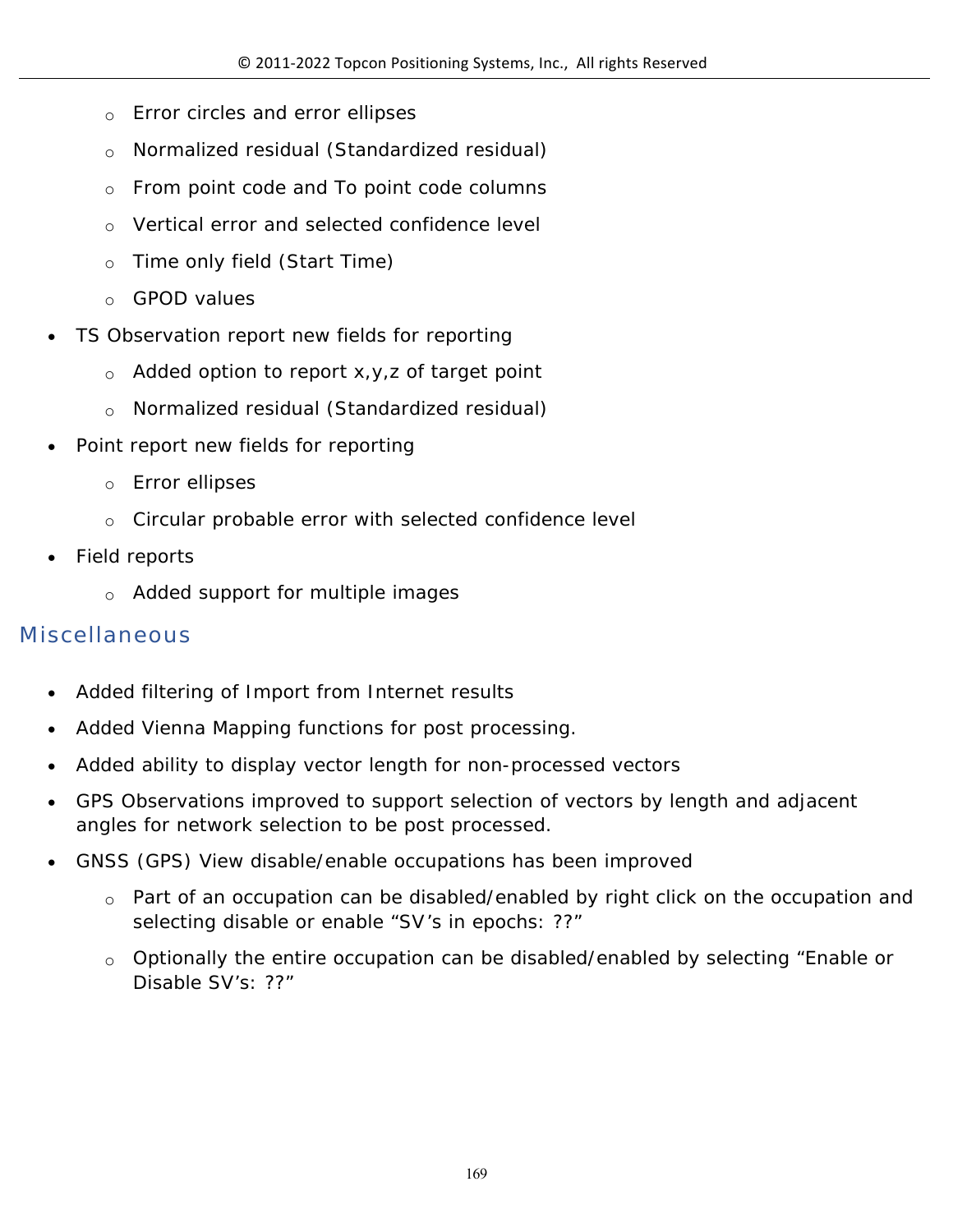**Magnet Tools ribbon in AutoCAD and Magnet Exchange for Autodesk**

Support of Civil 3D 2013 and 2014 has been remove and no longer supported.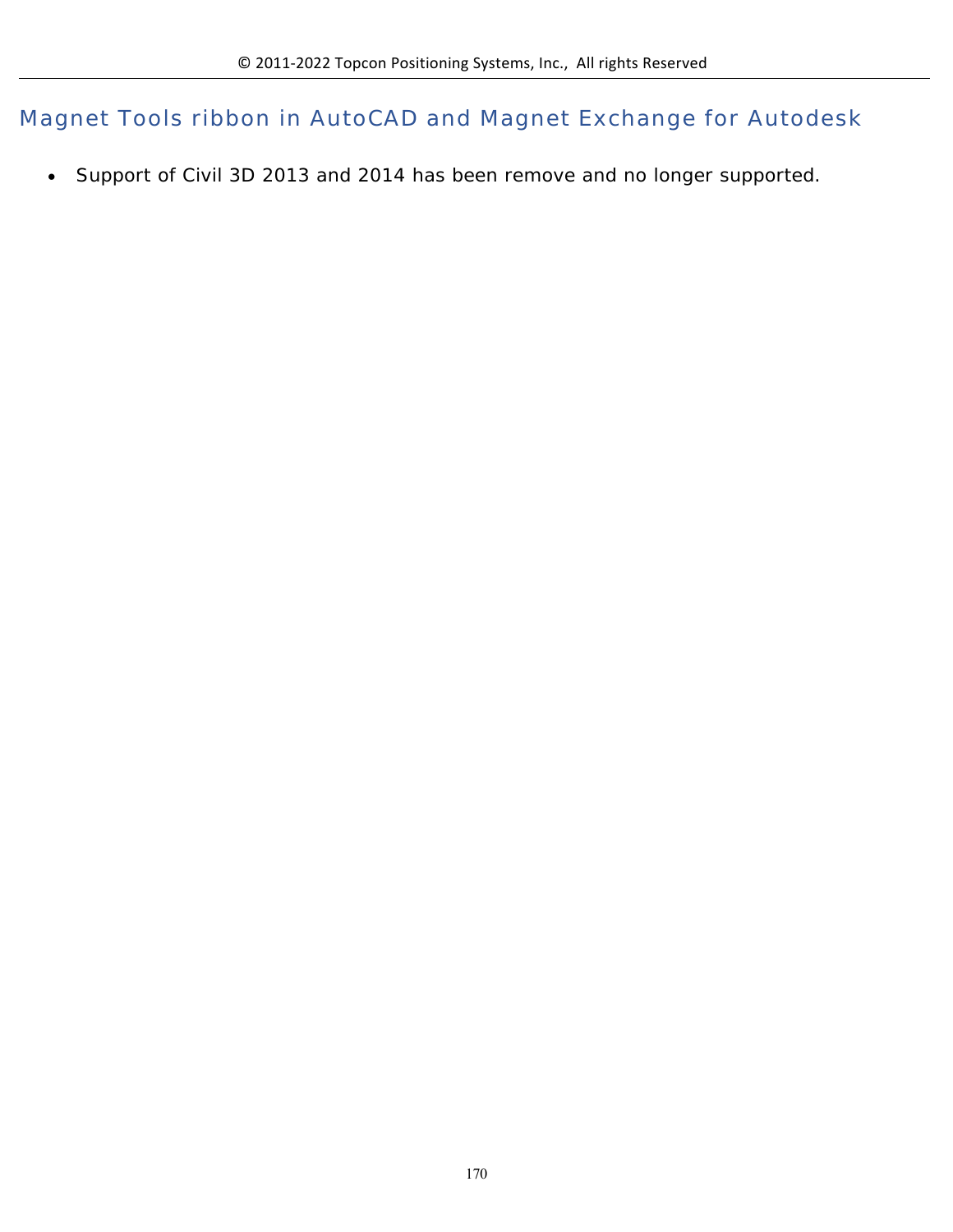# MAGNET Site - V7.0

#### **General**

# **Magnet Site V7 Release Notes:**

The following new additions/revisions have been made to Magnet Site V7.0 products.

Please take time to read the release notes. They contain information about the following:

- New Features
- Improvements
- Bug Fixes

#### **System Requirements:**

**Operating System** Microsoft Windows 10 (64-bit version) Microsoft Windows 8 (64-bit version) **Note:** Starting with Magnet Office v7 Windows 7 is no longer supported. **Processor Speed** 2GHz Core2 processor or higher **RAM** 2GB RAM or more recommended **Memory** Local hard drive space of 2GB or higher recommended **Computer Resolution** 1280x1024 display resolution **Internet Connectivity** Can be required by some functionality.

#### **General Functionality**

#### **New Features and Improvements**

 **Check IN/OUT** functionality has been improved to revise the license validation logic. The validation check is now determined by the activation process. To enable the Check In/Out functionality the license must be activated using the **"Online"** method. The **"online"** method is completed using the in-application activation workflow.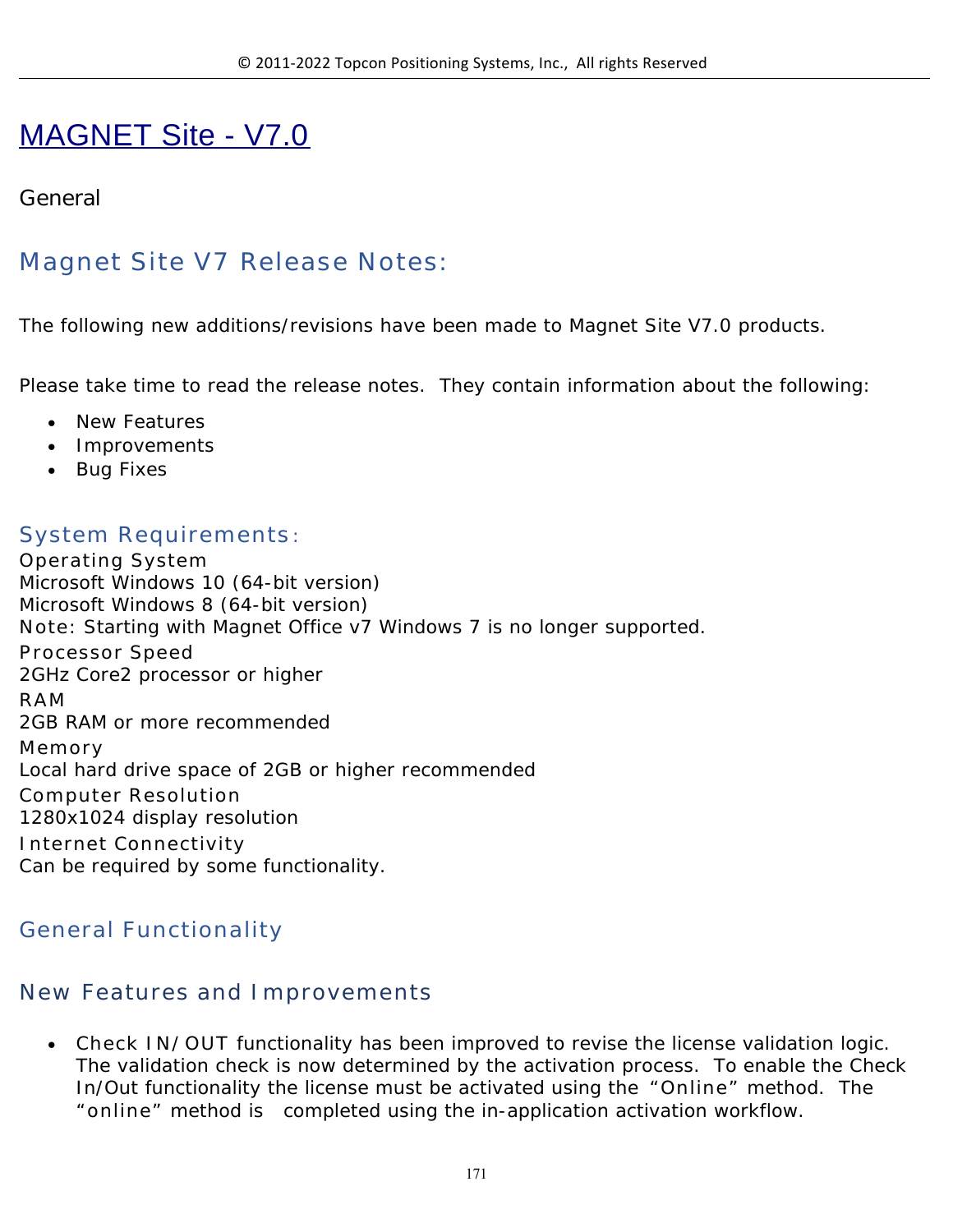**"Offline"** activation is completed by accessing the Magnet Enterprise or Topcon Positioning website for activation. Product Activation is accessed from the vertical Apps bar located on the left side of the webpage. Once signed into the website options available to the user will appear in this vertical app bar. This workflow requires entry of the device id for the device the software is installed on as well as entry of an authorization code generated and displayed during the offline activation workflow. **Note:** Check In/out functionality is not available when using the following activation methods or license types.

- o Offline activation
	- **Perpetual license**
	- **Subscription license**
- o Activation to a USB key
	- **Perpetual license**
	- **Subscription license**
- o Educational licenses
- o Perpetual with expired Service Plan
- o Trial licenses
- **Performance** Improved and optimized various areas of the program for efficiency including opening, Import/Export, Data Clean up, DTM functions, large jobs etc.
- **Object Selection** has been updated to support holding the CTRL key and dragging a window around data to be removed from a selection.
- **Modeless Panels** can now be collapsed if undocked by clicking on the top left corner of dialog.
- **Select Path by Bounded Area** is a new option accessed from the right mouse button menu. This option allows the creation of a closed object, string, polygon, boundary, lot, pad by picking inside a bounded area. The bounded area can be enclosed by multiple objects. The routine will highlight the determined area and prompt for confirmation.
- **Asset Design as Constructed (ADAC)** export support has been added to the Survey ribbon. The functionality for preparation of the ADAC.XML file is accessed via the ADAC Data Manager. Once the project data is defined and categorized based on ADAC guidelines an export option is available for creation of the ADAC.xml file for submittal.
- **Import/Export**
	- o Added Import/Export support for Lidar point cloud LAS files (\*.las, \*.laz).
	- o Added Export to SurPac string format (\*.str)
	- o Added Import/Export of KMZ and Export of KML files.
	- o Added Import of Japanese XML format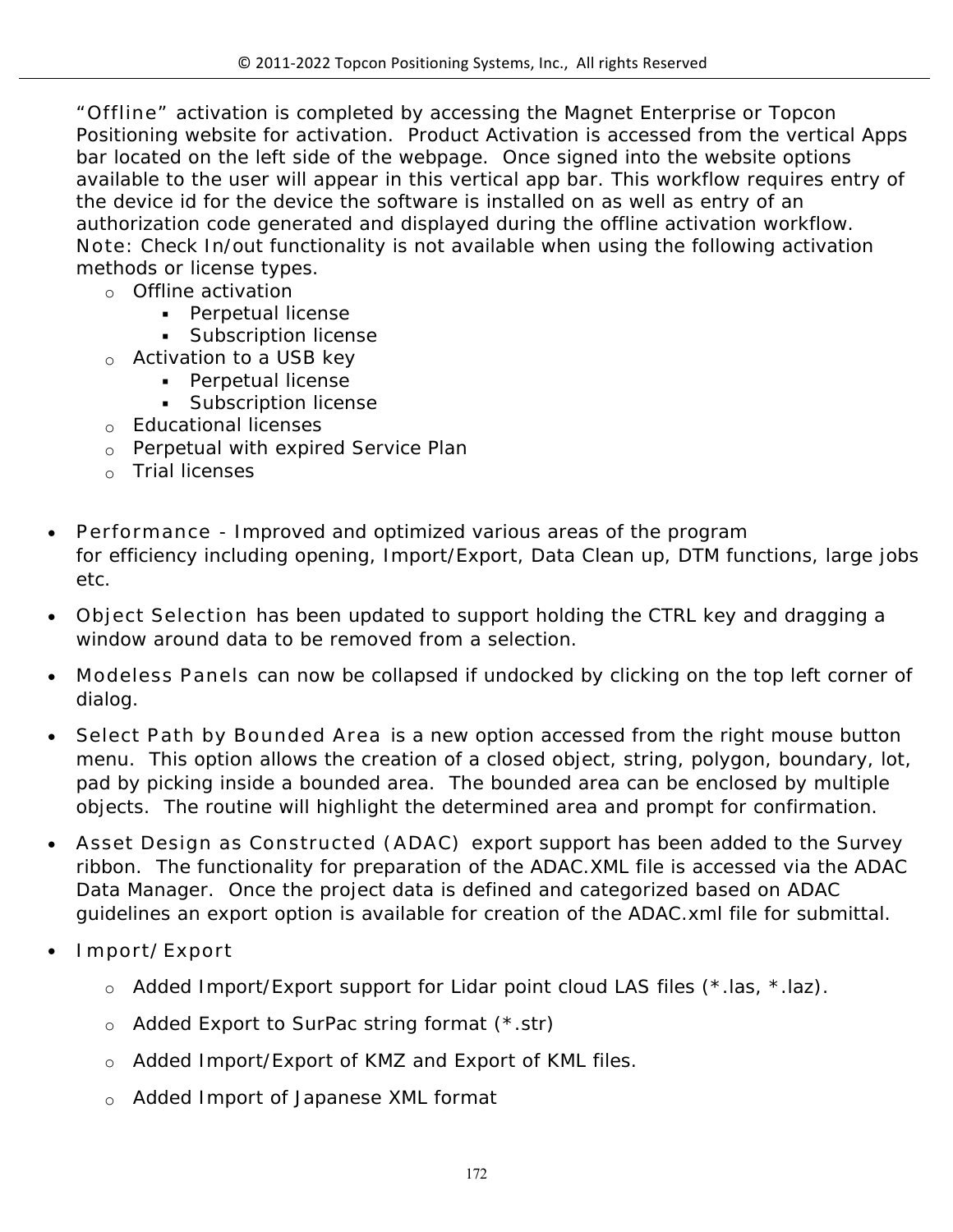- o DWG format
	- Updated to included option to export metric jobs to millimeters.
	- Updated to include "tadpole" arrows for side slope (batters) indicators
	- **Import linetypes supported**
	- Export improved to support export of point elevations with Use in Surface ON. Elevations of point with Use in Surface off are exported with elevation 0.
- o MJF Import/Export has been updated to support Magnet Field custom symbols.
- **Cloud Connections**
	- o Added support for connecting to Sitelink 3D V1 and V2 Sites from the Cloud Connections ribbon, Sitelink 3D ribbon group.
- **Modeless Properties UI** The properties toolbar has been updated to a modeless user interface. This UI can be opened and used as a docked panel with autohide capability or a floating panel. All object property modification is done from this UI. The new Properties panel replaces the Edit Group Properties and the individual entity properties dialog accessed by double clicking on an entity.

When a layer is selected as the current layer, the properties are set to "bylayer" by default. This is a change from the legacy logic of properties defined by entity and is consistent with typical CAD programs. The ability to set properties by entity has been retained.

- o **Object limit for Properties Manager** is a new setting added to the Program Settings, Preferences tab. The recommended and default value for this setting is 25,000; the maximum setting is 30,000. When the specified limit is met, the properties UI will list "varies" for each object property. This does not prevent the changing of properties for selections over the specified limit only the listing of the individual property settings.
- **Selection Cycling** is a new option located in the Program Settings, Preferences tab and the Settings ribbon for quickly turning on and off. By default, this setting is on. When ON, selecting objects that are overlaying other objects or points which are near other points, a dialog is displayed listing the objects available for cycling. To select the data to work with, select it from the list. When multiple points are listed in the cycle list, the keyboard arrows can be used to browse the listed points. The selected point is highlighted during browsing the points.
- **Create Entity** has been improved to include
	- $\circ$  Create the next point or point included in linework based on slope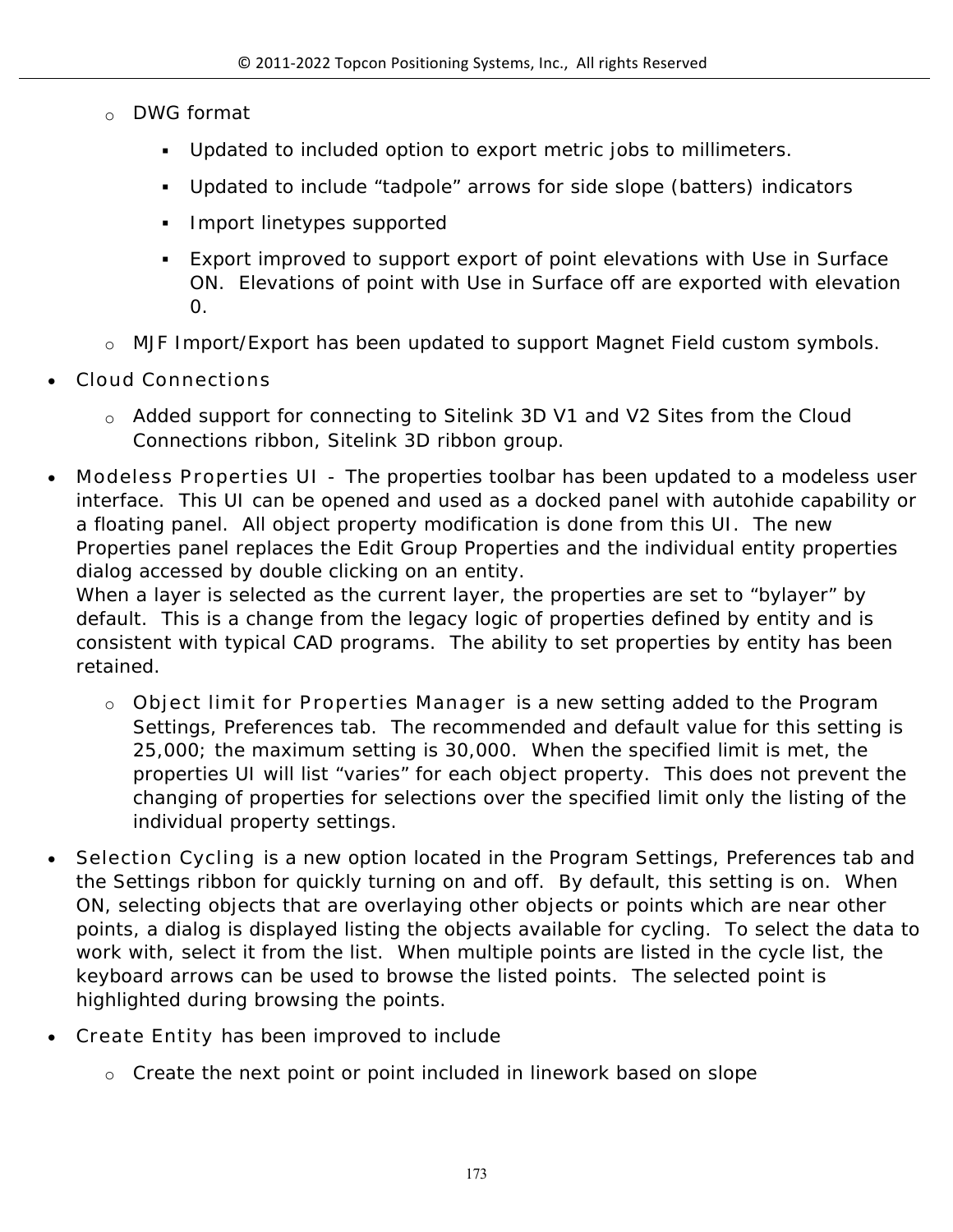- $\circ$  Support right mouse button menu option Select by bounded Area
- **Previous Selection** has been improved to reselect all data included in the last selection set. This option is in the Right Mouse Button context menu and the Edit ribbon.
- **3D View** has been improved by adding new options.
	- o New 3D Tab has been renamed to 3D View. By default, the 3D view opens as a vertical tab. This tab can be added to the Survey tab to go to a maximized view or can be placed on an additional monitor.
	- o A new option 2D/3D Split has been added. This option splits the main view into two areas, the left side is 2D the right side is 3D. The size of the areas can be adjusted by dragging the borders to the desired size. Each area has its own functionality set which is accessed from the various accessible ribbons in each area.

The 2D/3D Split icon acts a toggle to access the view and to close the view.

- o 3D Toggle has been removed
- o 3D project views now close when the project is closed.
- **Lot Annotation and Report** has been improved to include the optional label of the perimeter distance in the survey view as well as the lot report.
- **Inquire Area** has been updated to better support area calculations of areas bounded by objects without points.
- **Create Plot Window** has added a "Total Sheets" input field for plotting multiple sheets. When the "Apply" option is toggled on the field will read the total number of sheets based on the number of sheets created. The field allows for manual edit of the total sheet number when required.
- **Extract Drawing** is a new option to create a polygon from a plot window (drawing). Plot windows must be displayed using the "Show" option from the Plot Window ribbon group. The option is available in the right mouse button menu when the cursor is located within the Plot window (Drawing) limits.
- **Drawing View –** added a "color" setting in the North Arrow dialog.
- **Selectby** has been updated to include the option to select data by Layer Groups
- **Edit Points** 
	- o Added support for manually renaming individual point names/numbers.
	- o Added message when there are no results generated based on selected search filters.
- **Quick Profile**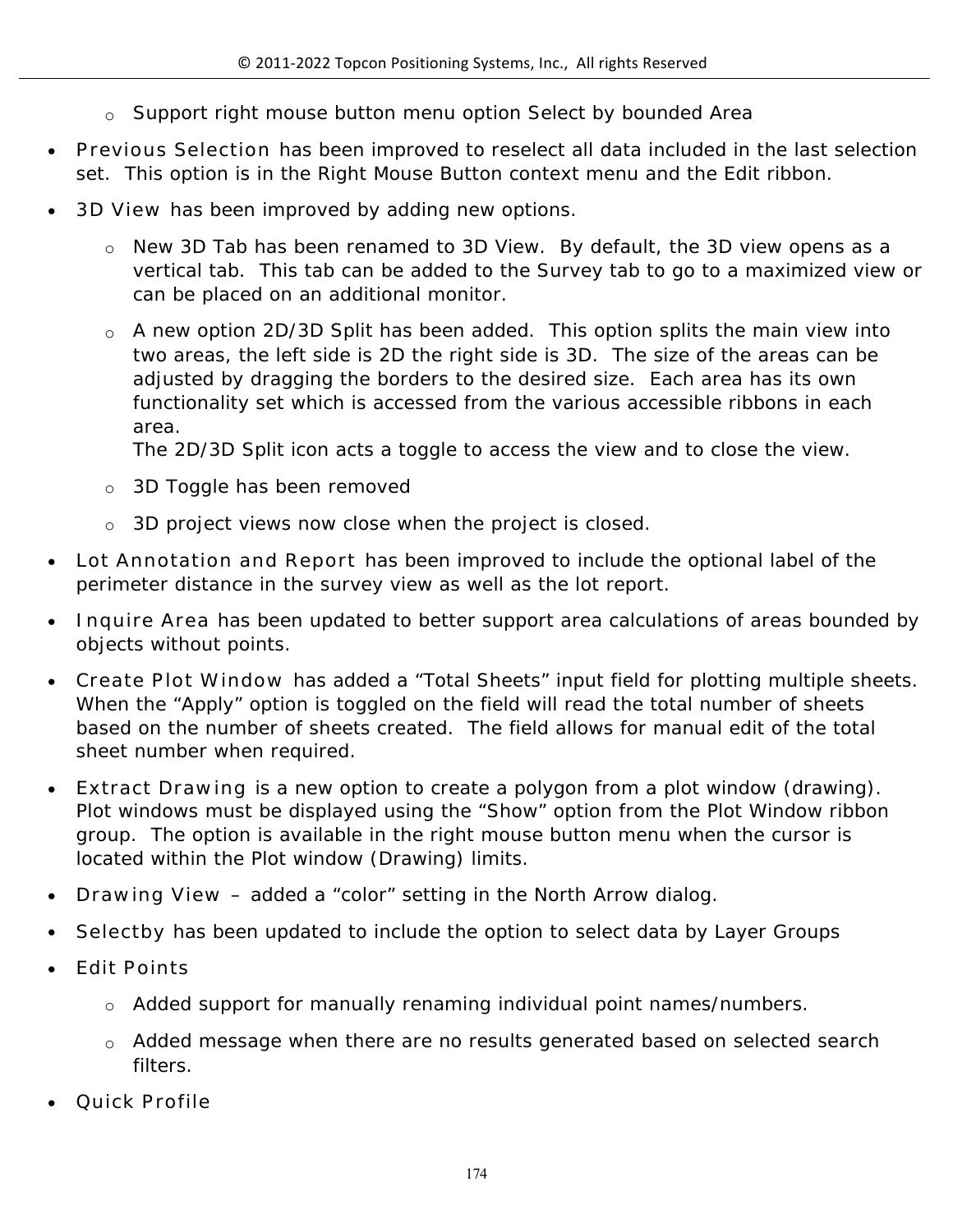- o Improved to highlight the profile reference line in the Survey view.
- o Added Text Style settings in the display settings to allow size/font to be configured for the DTM name

# **DTM (Surface) Functionality New Features and Improvements**

- **Planes –** Added functionality to create, edit, display and delete Planes for use in 3DMC and Magnet Field.
	- **o** Plans are displayed in the Survey (CAD) view based on the defined grid settings, specified surface point and defined orientation.
- **Merge DTMs** improved the speed of merging large dtms.
- **Create Cut/Fill DTM** 
	- **o** Updated to optionally include a color fill legend as the last step of the dtm creation. The outline of the legend is displayed for positioning in the drawing. To not insert the legend, press the escape key when the outline is displayed.
	- **o** Cut/Fill dtms, when created, will be set to the current dtm for quick inspection of depths in the information toolbar.
	- **o** Added optional compaction coefficient, labeled "Diff Compaction for Fill". This results in a CF dtm that reflects the depth required to meet a compaction requirement. For example, a 1-foot layer of asphalt with a 10% compaction coefficient would require 1.10' of depth.
- **Insert Legend** is a new option located in the DTM Tools dropdown menu. This option inserts a dtm color fill or slope fill/arrow legend in the survey and drawing views. Multiple legends can be inserted for showing color fill shading for multiple dtms individually. Legends can be selected and repositioned at any time. Functionality is supported in Drawing view as well.
- **Edit Contour Label** is a new option in the Surface ribbon. This allows for manually positioning new contour labels and editing the position of existing labels. Contour labels option in the DTM settings must be on.
- **Slope Zone Report –** A new optional slope report has been added to the dtm report function. When slope arrows or slope shading is on generating a dtm report will include a report of the slope ranges and their corresponding area.
- **Simplify DTM,** located in the DTM Tools dropdown, is a new option to simplify a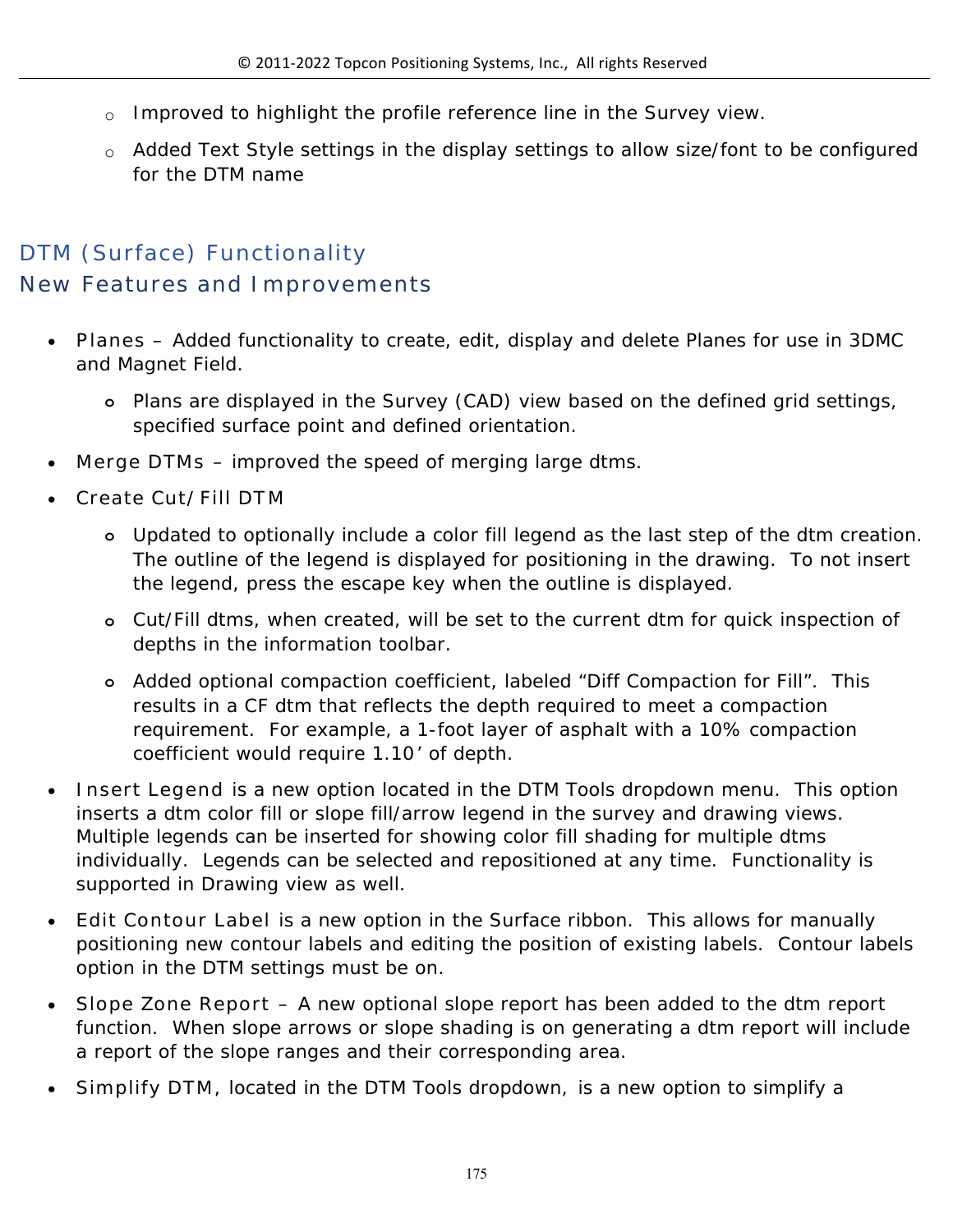specified DTM. Simplification of the DTM can be accomplished using one of two options, Edge Contraction or Point Reduction. The selected DTM can be updated or a new DTM created by the simplification. This option is useful for reducing the size of a dtm

- **DTM Manager**
	- **o** New controls for triangle display in the 3D and 2D/3D Split views have added in the "3D View Display" DTM Manger dialog group.
		- Solid shows triangular mesh as a solid color. Color is defined by the mesh color. This option is the default setting
		- $M$  Mesh shows the mesh only
		- Solid + Mesh  $-$  shows mesh and solid
		- Settings are applied and retained per DTM
- **DTM Tools** 
	- **o Export DTM** has been updated to include the option to export a dtm as a Trimble Tin Model (\*.ttm) file.
- **Merge DTM** performance has been improved to speed up the process of merging large dtms.
- **DTM Editor** A new modeless DTM Editor UI has been implemented and is accessed from the DTM Ribbon, Create/Edit DTM ribbon group. This UI can always remain open and allows access to other functionality while open. DTM modifications are immediately reflected in the contour configuration and color fill shading if present. The following list of commands have been either moved to or replaced by the new DTM Editor.

**Moved**

- **o Delete Triangle**
- **o Delete by Line**
- **o Delete by boundary**
- **o Delete by Length or Angle**
- **o Add Triangle**
- **o Swap Triangles**
- **o Decompose Triangle**

**Replaced**

**o Modify DTM**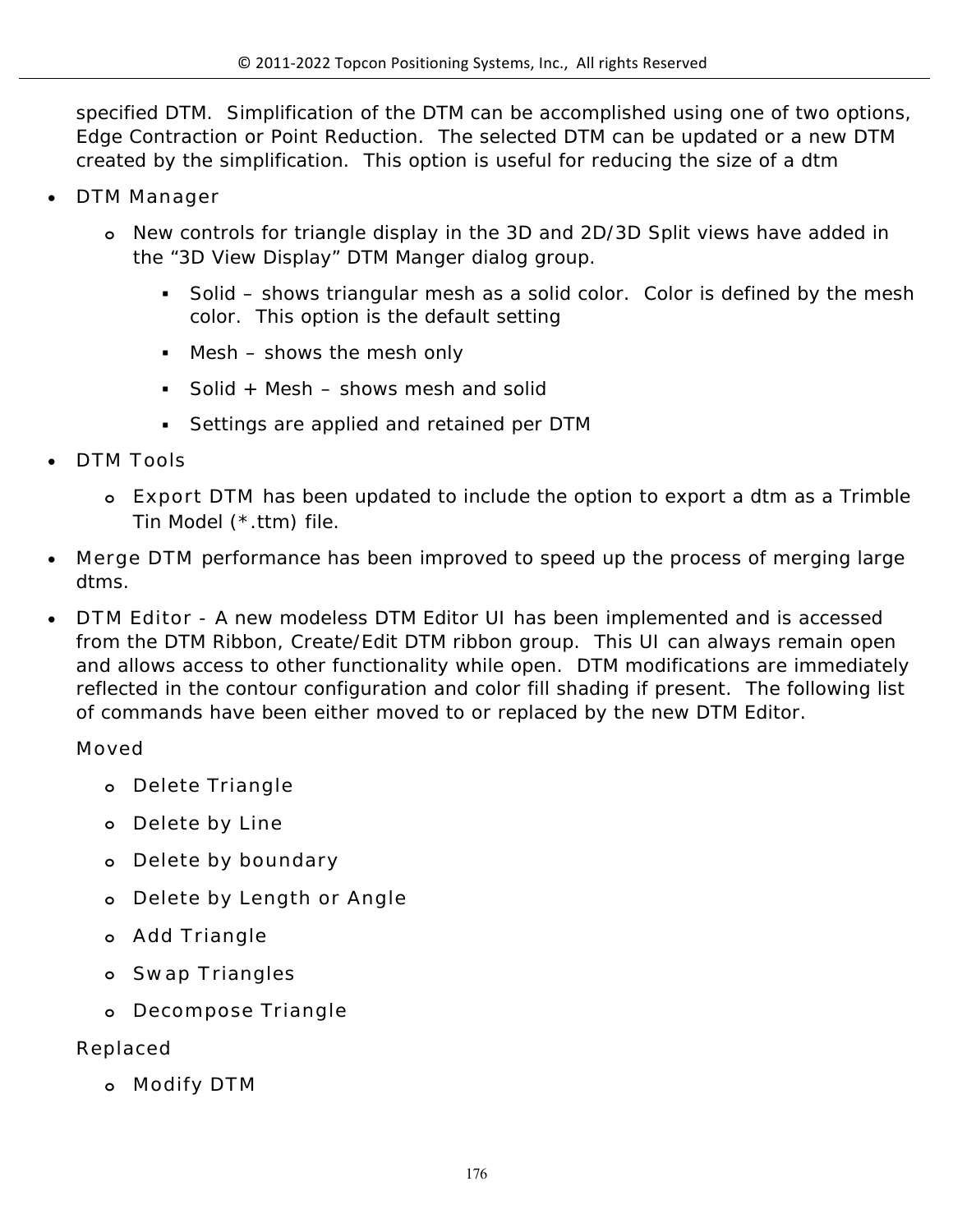#### **DTM Editor New Functionality**

The DTM Editor is made up of four tabs, Delete Triangles, Add Triangles, Surface Data, and Surface Points.

- **o Pick** is a new option that allows the selection of the dtm to edit by simply picking within the boundary of a dtm. To use select the Pick button and pick inside a dtm boundary. This option is also good for identifying dtms when multiple dtms are present. When picked the dtm will briefly shade indicating the dtm selected.
- **o Highlight** is a new option that briefly highlights a dtm specified in the DTM Editor. This is used to confirm the correct selection of the dtm to edit.
- **o Selection of Triangles for deletion** Triangle deletion can now be accomplished by using selection windows or crossing windows as well as the single pick inside of a triangle.
- **o Confirm on Delete** is now an option, when off deletion is immediate.
- **o Re-Triangulate on Delete –** this option will retriangulate areas where triangles have been deleted during the deletion process. It is also available when Deleting Data or Removing Surface points.
- **o Fill Gaps** is a new option to fill in areas of no triangles quickly. An area to fill can be identified by a single pick with the area or multiple areas can be identified by forming a window around all the areas or by windowing in the entire dtm.
- **o Add Data** is a new option to add within or outside of a dtm boundary. When an object is selected, such as a string, line or polygon, the points linked to the object are selected and the breakline setting for the object is used.
- **o Add Data within Window** is a new option that allows data to be selected by a window selection and add it to the dtm being modified. Triangles created are only within the window formed. This allows for quickly combining multiple dtms into one dtm.
- **o Delete by Data** allows for the deletion of data from a dtm by selecting objects with linked points or points only.
- **o Edit Surface Point Elevation** allows for modifying the elevation of any surface point contained in the dtm. An option is provided to update the linked point if applicable.
- **o Create Surface Point** allows the creation of a surface point within or outside the dtm boundary. When picking inside the boundary the interpolated elevation of the surface point will display in the dialog. This value can be edited another value. If picking outside the dtm boundary the average elevation of the dtm will be displayed in the dialog. This value can be set to the desired elevation. Note that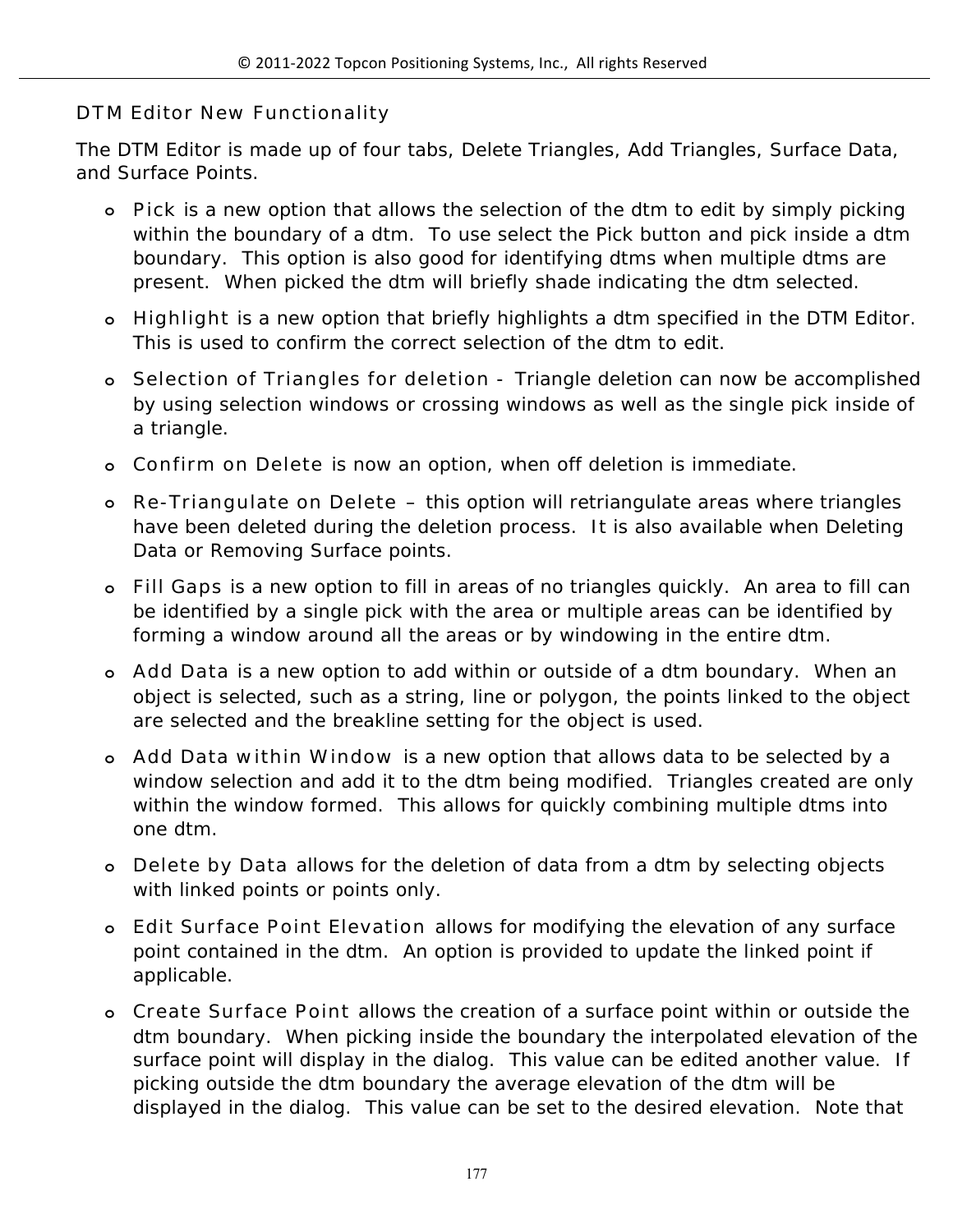surface points are not named points and not stored in the point database. If the surface points are required for use in the survey view us the Create Points from DTM option to write them to points database.

- **o Remove Surface Points** allows for removing surface data points from a dtm. Points can be removed individually, or multiple points can be removed using a window selection. The option to Retriangulate on Delete is available for use with this option.
- **o Undo/Redo** in now supported for the delete/add triangles options as well as data additions/deletions or surface point elevation modifications.

# **Pad Design**

- **Multi Pads** is a new pad design function. This allows for the design of multiple pads at the same time. Specify a reference surface and the design constraints for each pad such as elevation and side slopes (batters).
	- o Side slope layer selection
	- o Option to add the side slope layer to the Design layer group for takeoff calculations.
	- o Option to create Pads dtm (new dtm created by merging the reference and pads dtm) or create a pad only dtm by using the Trim to Side Slopes option.
	- o Located in the Design Ribbon.

## **Corridor/Road View Functionality**

- **Cross Section Lines** is a new option located in the Design ribbon, Cross section group. This allows for the permanent display of section line locations defined in a corridor, road or any design function requiring cross sections and an alignment. Settings for the section lines and labels are provided in the Cross-Section Line dialog.
- **Corridor & Cross Section Set Grade Sheet Report** 
	- **o** Updated to support cross section sets in addition to corridors.
	- **o** Updated to include landscape setting for the report
- **Corridor Cross Section Viewer** has been revised to display/hide cross slopes for any surface selected for use in the cross section set. This option is in the graphic view Settings dialog.
- **Corridor Vertical Alignment Editor** now includes: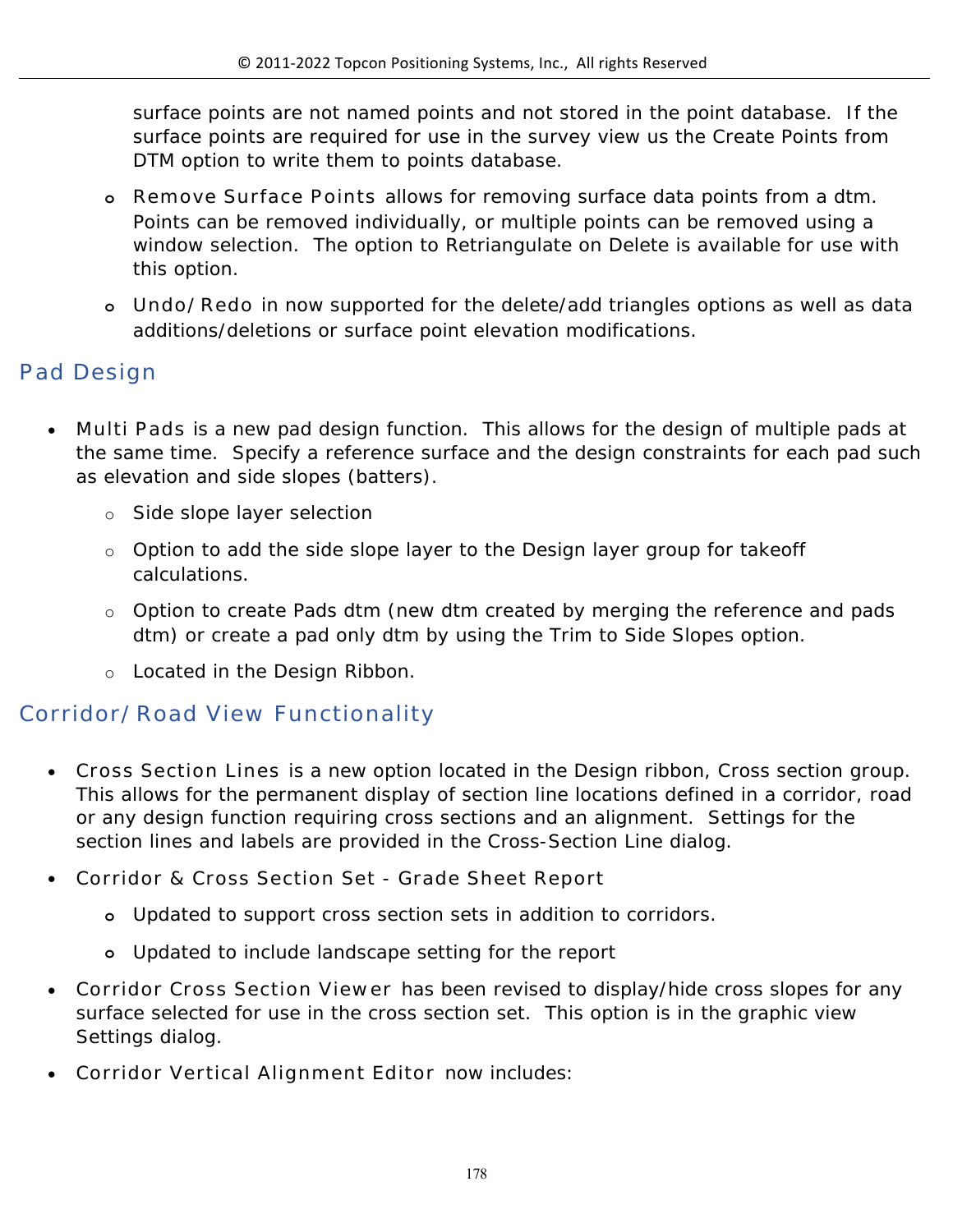- **o** Option to Raise/Lower IP by station range.
- **o** Option to pick IP elevation by picking an existing point in the survey view or by picking a location and interpolating the elevation based on the dtm set as current in the project.
- **o** Now allows for selection of data in read only fields for use with copy/paste functions.
- **o** Added support for vertical alignment plotting. Basic plot settings displayed by default but can be expanded to advanced settings.
- **Corridor Template, Cross Section View,** and **Corridor Zone Widths/Slopes Editors** have been updated to support Station Equation stationing when using the slider bar.
- **Road View, Profile/Long Section** functionality has been updated to include the option to compute VC's based on station/chainage range.
- **Road View, Cross Section Plot** 
	- **o** Added new options when including service strings in cross section plots to include labels for Offset, Elevation and/or Depth of service strings.
- **Horizontal Alignment** curve information has been improved to update terminology and display in larger text.

# **Modeler/Explorer Functionality**

As Magnet Office works to integrate new technologies and features, the importance of creating feature sets shared across Magnet Office products is critical. For this reason Magnet Explorer and Modeler applications have been combined into a new single user interface with improved functionality.

The new interface provides tools to easily and quickly assign 3D elements to layers to create a 3D visualization of the data.

## **Improvements**

- Magnet Office Modeler ribbon icons
	- o Create New creates new 3D Model
	- o Open opens an existing Modeler 3D Model (\*.mjm) file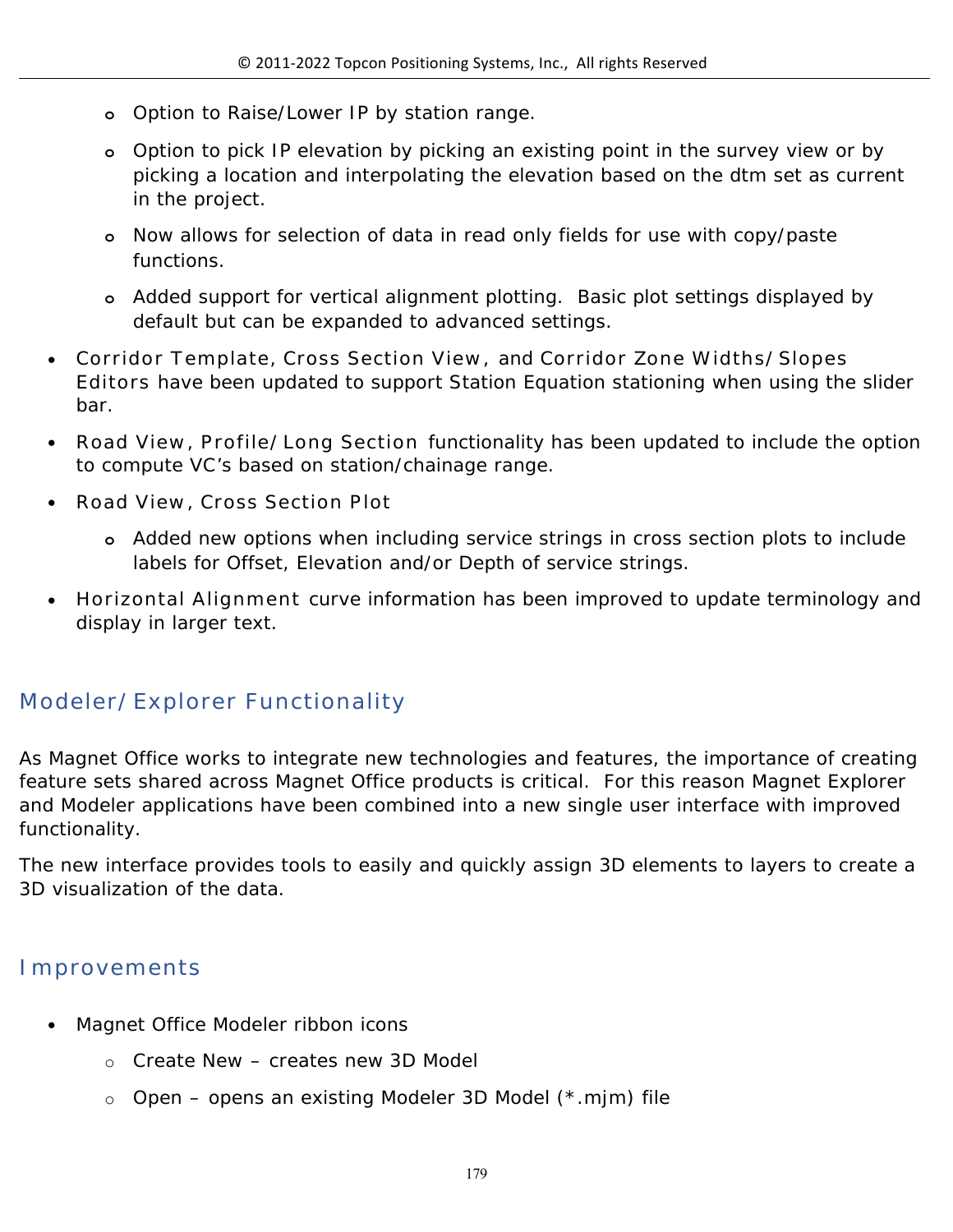- o Update updates the corresponding 3D Model created from Magnet Office with any changes or additions made in office.
- New Magnet Model file extension  $*$  mjm is created when saving the model.
- Templates are now used to manage Styles, Materials and Object elements which are required for 3D Modeler creation.
- Styles, Materials and Objects each provide options to create new specific user defined elements.
- In addition to the Materials, Objects and textures provided, additional user defined or purchased Materials, Objects and textures can be used.
- Layer rules are provided for grouping of layers to a specific model element. A powerful wildcard matching function can be used to easily group layers.
- A new 3D Graphic engine is included which support high resolution images and complex 3D objects. The visualization quality of the model has been greatly improved.
- A new three section interface is provided. This includes a command and definition panel on the left, a 2D view (center) and a 3D view (Right).
- The 2D view includes a 3D view toggle in order to view, rotate and pan the CAD data in 3D.
- The 2D and 3D views can be synchronized for viewing by toggling on the synchronization option located at the bottom of the 2D/3D window area.
- A layer list is provided in the definition panel. Layers selected in the list will be highlighted in the 2D view. Objects selected in the 2D/3D view will highlight the corresponding layer in the list.
- Layers from the 2D view can be added to the 3D view using the Add Layer option in the 3D Layer panel in the 3D view.
- Modeler UI Import, "Update 2D Drawing" supports various file types for import. These include:
	- o Autodesk drawing (\*.dwg)
	- o Bentley Microstation (\*.dgn)
	- o Topcon formats:
		- Magnet Field, Magnet Tools, Magnet Office (\*.mxl)
		- Magnet Office job (\*.mjo)
		- 3DMC project (\*.TP3)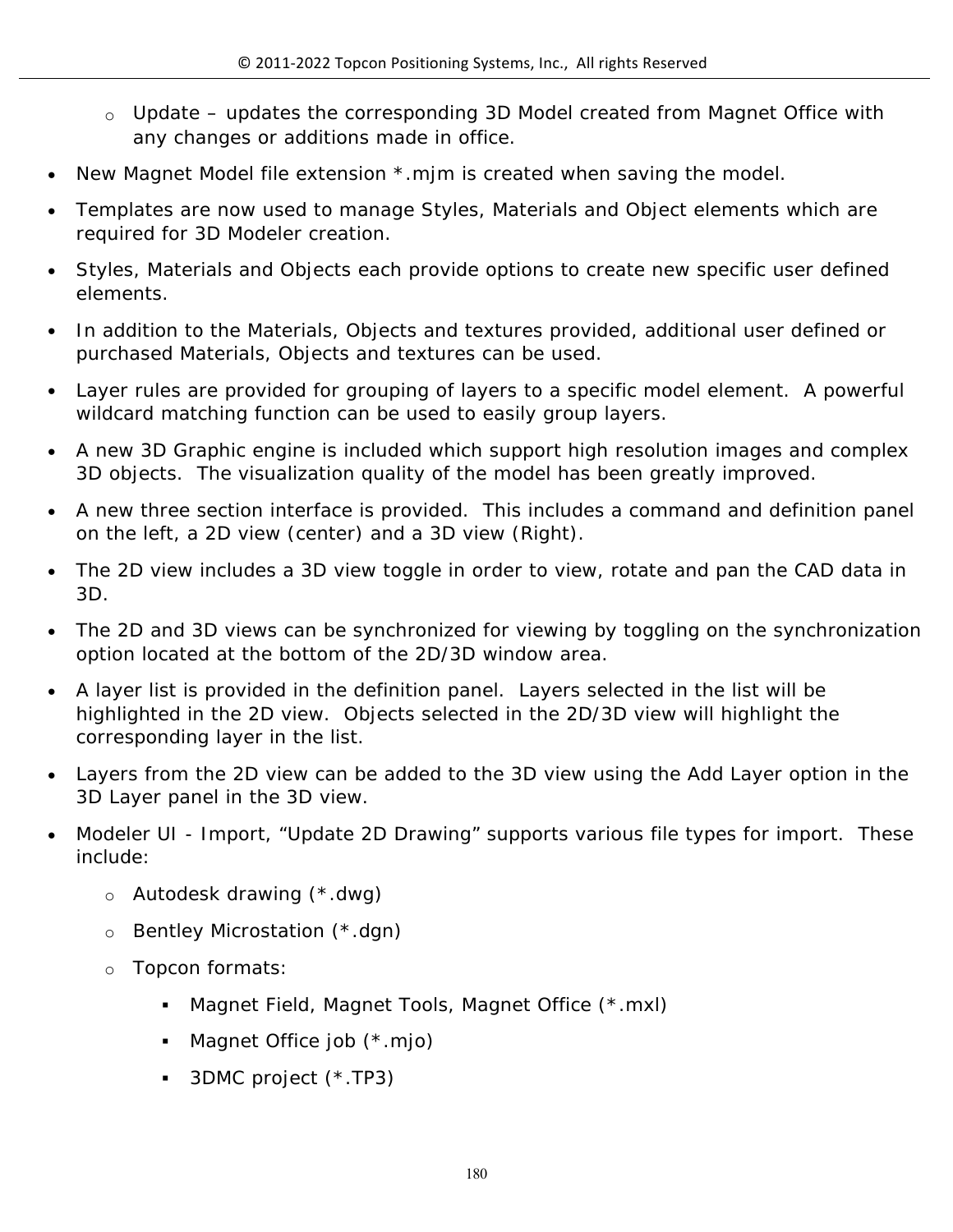- Modeler UI 3D View Controls
	- o Auto Regeneration on/off toggle
	- o Re-generate model toggle
	- o 3D Layer Panel
	- o Home button to reset the camera position

#### Workflow Example:

- Create magnet office mjo, containing linework, points, surfaces etc.
- From the Modeler ribbon select Create New. It is recommended to use one of the existing templates provided in lieu of starting from scratch. Existing templates include defined styles, materials and objects which make it easier to create a personal user template.
- Within the Modeler interface, either assign layer rules or simply assign styles to specific layers.
- The 3D window updates immediately with the selected style.
- Save the model and/or publish to Magnet Live for collaboration.

# **Magnet Tools**

### **General Improvements**

- Installation of the Civil 3D MAGNET ribbon is now optional during installation.
- Added support of Planes
	- o Show and edit in the tabular view.
	- o Import/Export by MJF, MaXML, PL3 and TP3.
- Added support for Magnet Field Custom Symbols
- Improved data entry UI in Manual TS Data
	- o Allows for data entry in grid of tabular view
	- o Properties button added to all manual data entry dialogs
	- o Added automatic point number advancement to manual TS data entry dialog
- Enterprise ribbon
	- o Removed Chat, Schedule/Timecard functionality
	- o Removed News icon
- **Check IN/OUT** functionality has been improved to revise the license validation logic. The validation check is now determined by the activation process. To enable the Check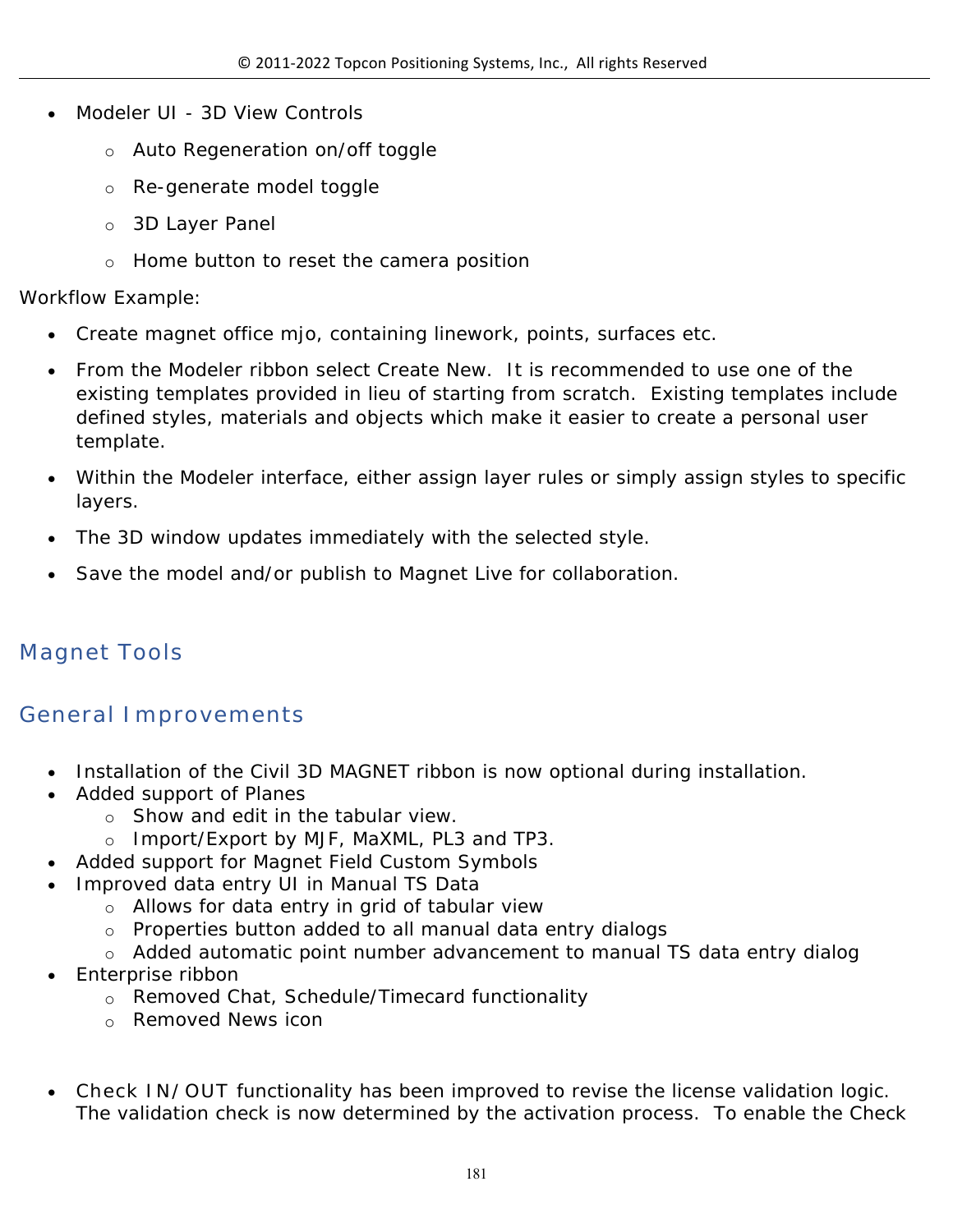In/Out functionality the license must be activated using the **"Online"** method. The **"online"** method is completed using the in-application activation workflow. **"Offline"** activation is completed by accessing the Magnet Enterprise or Topcon Positioning website for activation. Product Activation is accessed from the vertical Apps bar located on the left side of the webpage. Once signed into the website options available to the user will appear in this vertical app bar.

This workflow requires entry of the device id for the device the software is installed on as well as entry of an authorization code generated and displayed during the offline activation workflow.

**Note:** Check In/out functionality is not available when using the following activation methods or license types.

- o Offline activation
	- **Perpetual license**
	- **Subscription license**
- o Activation to a USB key
	- **Perpetual license**
	- **Subscription license**
- o Educational licenses
- o Perpetual with expired Service Plan
- o Trial licenses

# **Coordinate Systems**

- Additional settings for datums such as NAD27, NAD27(CSRS) and NAD83(CSRS) are now centrally located in the Settings dialog accessed from the Job Configuration UI.
- Added optional display of Ellipsoidal height together with Elevation in the Points tabular view.
- Added "Datum (Xc/Yc/Zc to the Tabular view for display of any datum XYZ coordinates.
- Added Support of equidistance cylindrical projections for maps.
- Added Egyptian projections.
- Updated Singapore geoid SGEOID09
- Added Estonian geoid EST-GEOID2017
- Added Spain datum NTV2SPAIN

## **User Interface**

- Added Tooltips to tabular view headers for full name viewing
- Standardized Ephemeris header titles
- Updated term GPS to GNSS in tabular view and applicable views.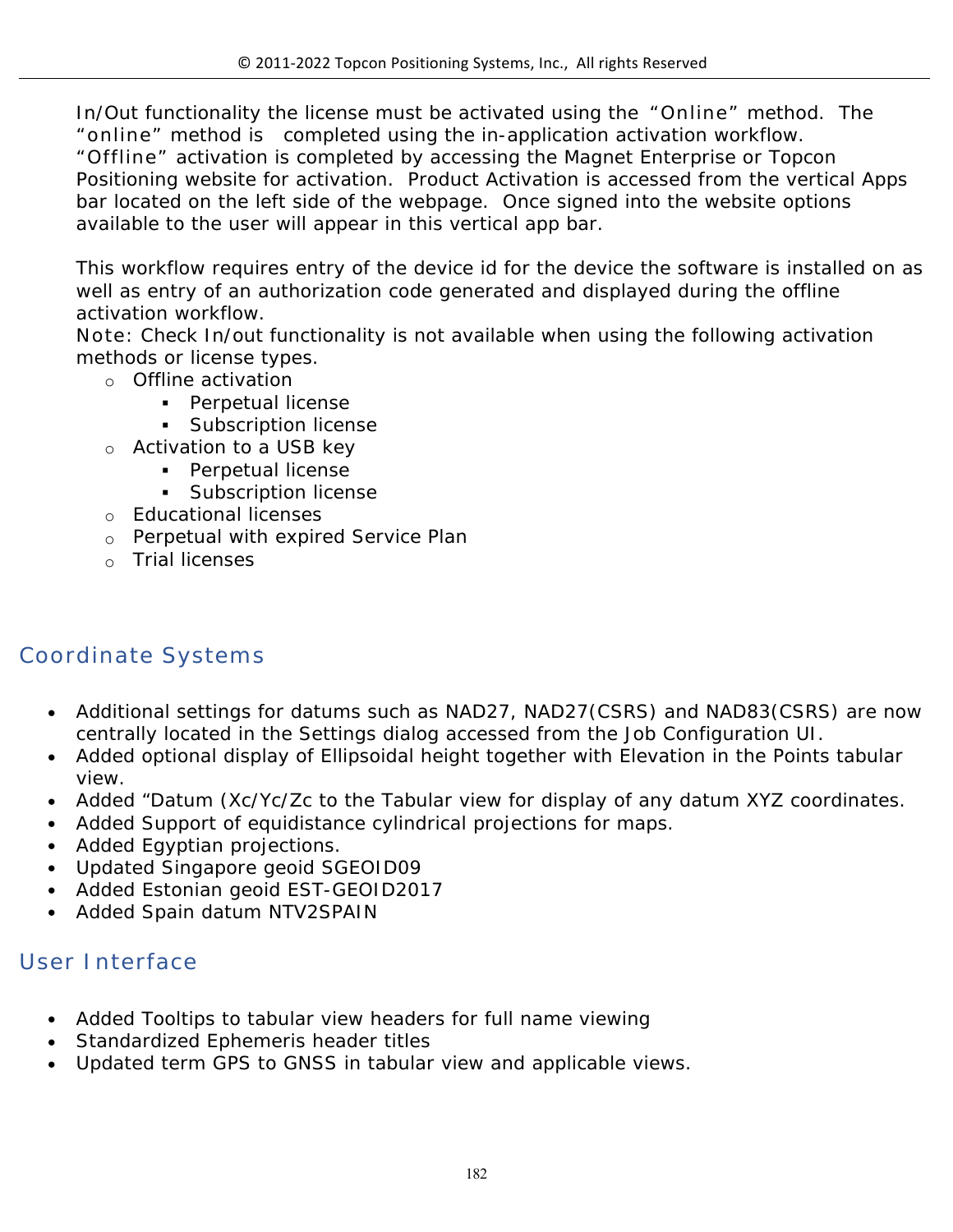# **Import/Export**

- Added support for transferring text labels to AutoCAD dwg files.
- Updated export custom format to support adding label for undefined coordinate. When defining a custom format, the option Use Coordinate Placeholder option allows for entering a label for the placeholder.
- Added import/export support for Geocomp files.

## **Adjustment**

- The Process ribbon has been updated to include two new icons, Adjustment by Least Squares and TS-Traverse Adjustment by Compass Rule. The setting for default adjustment type has been removed from the Configuration dialog.
- Added normalized residuals to the rejection criterion options in the Process Properties of Least Squares adjustment. The following residual types are available:
	- o X Y Z
	- o N E U
	- o Distance Angle Elevation
- Updated Blunder Treatment options to include "Automatic Blunder Reweighting".
- GPS Loop Closure user interface has been improved.

# **Reports**

- New table format templates are provided which allows for table and cell formatting. The following reports were replaced with this new format.
	- o Localization
	- o Field Report
	- o Adjustment
	- o Project
- Added Import/Export support for reports. This allows for transfer of report formats to and from other computers running Magnet Tools.
- GNSS Observation report; added new fields relating to precision and adjustment.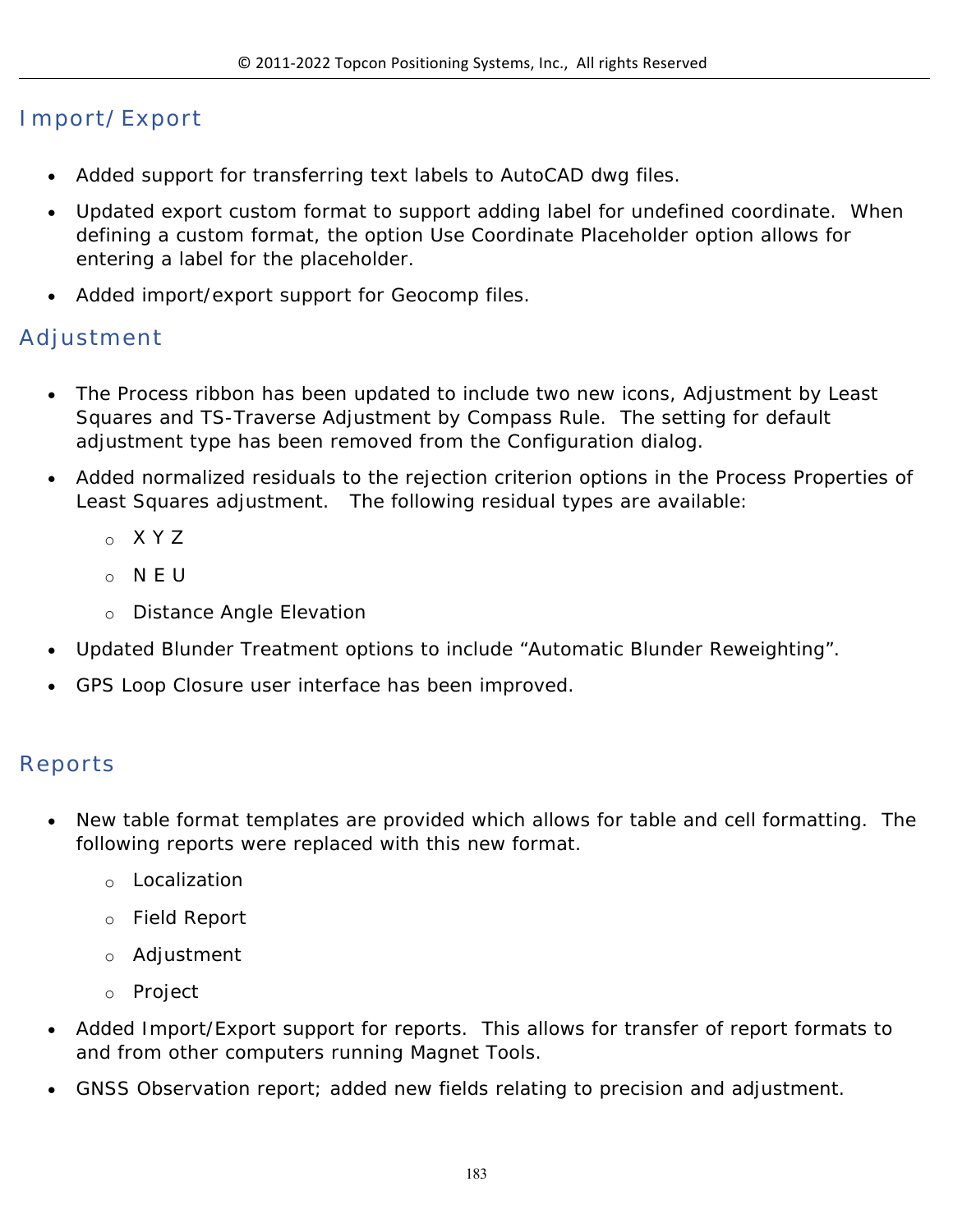- o Error circles and error ellipses
- o Normalized residual (Standardized residual)
- $\circ$  From point code and To point code columns
- o Vertical error and selected confidence level
- o Time only field (Start Time)
- o GPOD values
- TS Observation report new fields for reporting
	- $\circ$  Added option to report x, y, z of target point
	- o Normalized residual (Standardized residual)
- Point report new fields for reporting
	- o Error ellipses
	- o Circular probable error with selected confidence level
- Field reports
	- o Added support for multiple images

# **Miscellaneous**

- Added filtering of Import from Internet results
- Added Vienna Mapping functions for post processing.
- Added ability to display vector length for non-processed vectors
- GPS Observations improved to support selection of vectors by length and adjacent angles for network selection to be post processed.
- GNSS (GPS) View disable/enable occupations has been improved
	- o Part of an occupation can be disabled/enabled by right click on the occupation and selecting disable or enable "SV's in epochs: ??"
	- $\circ$  Optionally the entire occupation can be disabled/enabled by selecting "Enable or Disable SV's: ??"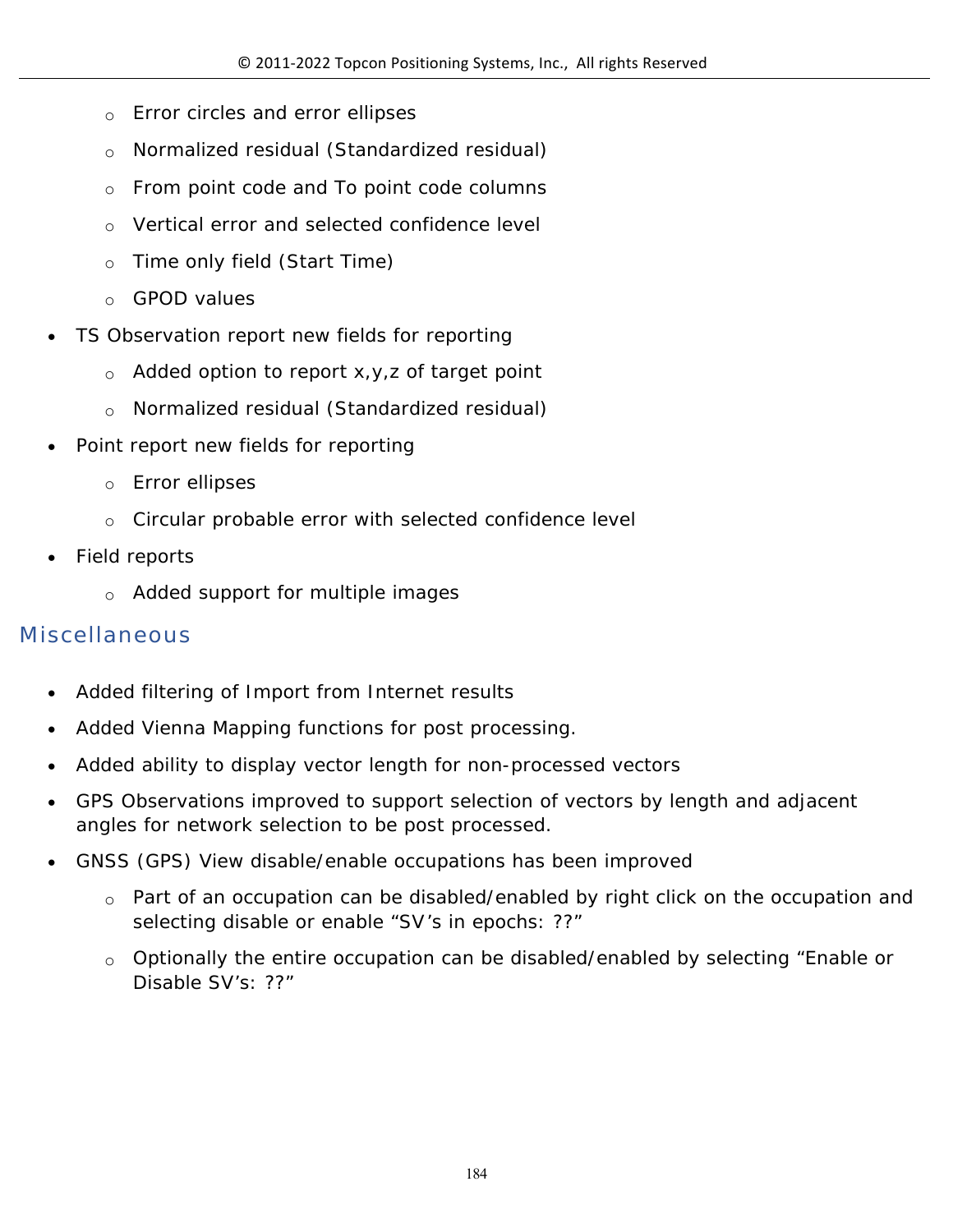**Magnet Tools ribbon in AutoCAD and Magnet Exchange for Autodesk**

Support of Civil 3D 2013 and 2014 has been remove and no longer supported.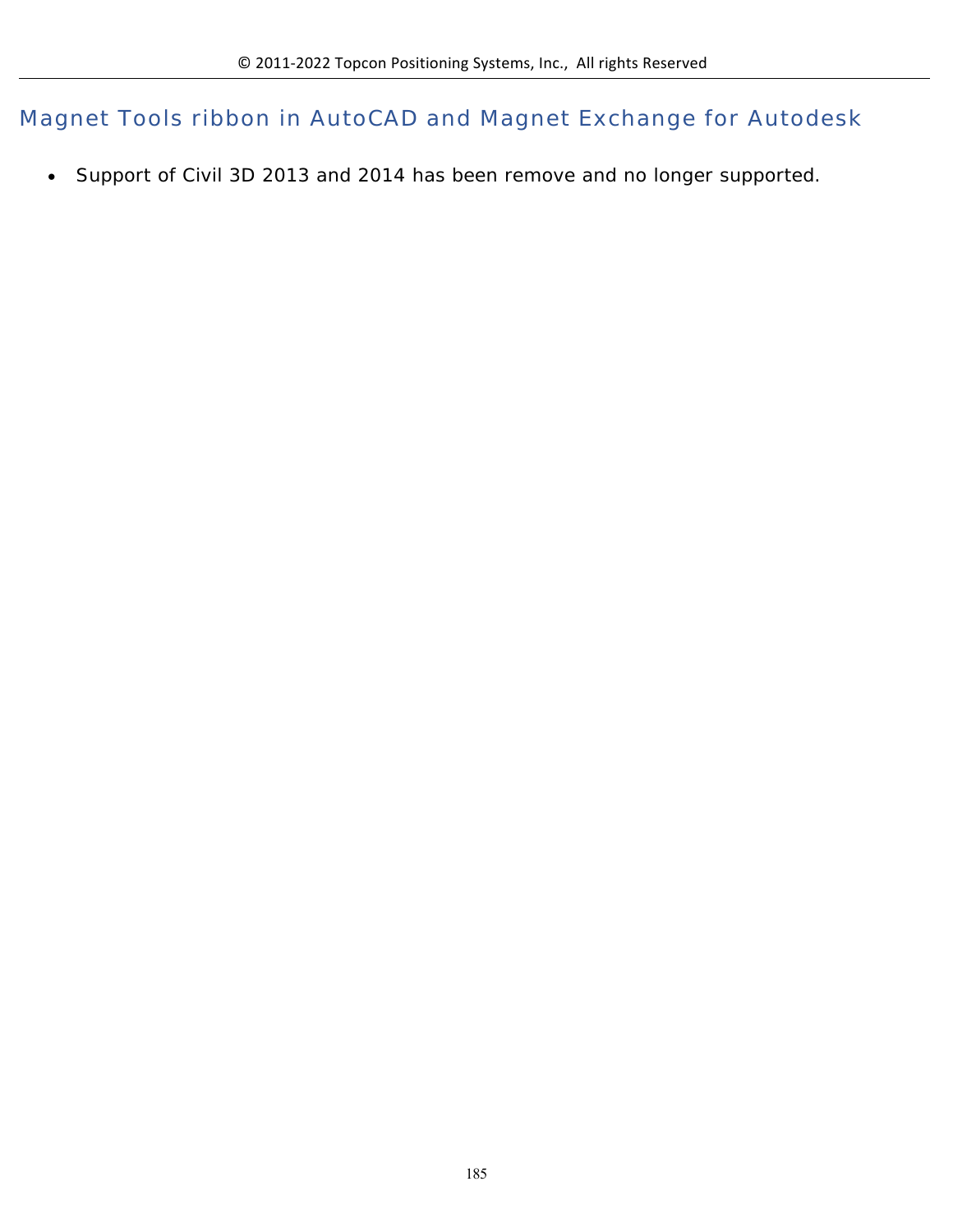# MAGNET Survey V7.0

#### **General**

# **Magnet Survey V7 Release Notes**

The following new additions/revisions have been made to Magnet Survey v7.0 products.

Please take time to read the release notes. They contain information about the following:

- New Features
- Improvements
- Bug Fixes

#### **System Requirements**:

**Operating System** Microsoft Windows 10 (64-bit version) Microsoft Windows 8 (64-bit version) **Note:** Starting with Magnet Office v7 Windows 7 is no longer supported. **Processor Speed** 2GHz Core2 processor or higher **RAM** 2GB RAM or more recommended **Memory** Local hard drive space of 2GB or higher recommended **Computer Resolution** 1280x1024 display resolution **Internet Connectivity** Can be required by some functionality.

#### **General Functionality**

#### New Features and Improvements

 **Check IN/OUT** functionality has been improved to revise the license validation logic. The validation check is now determined by the activation process. To enable the Check In/Out functionality the license must be activated using the **"Online"** method. The **"online"** method is completed using the in-application activation workflow. **"Offline"** activation is completed by accessing the Magnet Enterprise or Topcon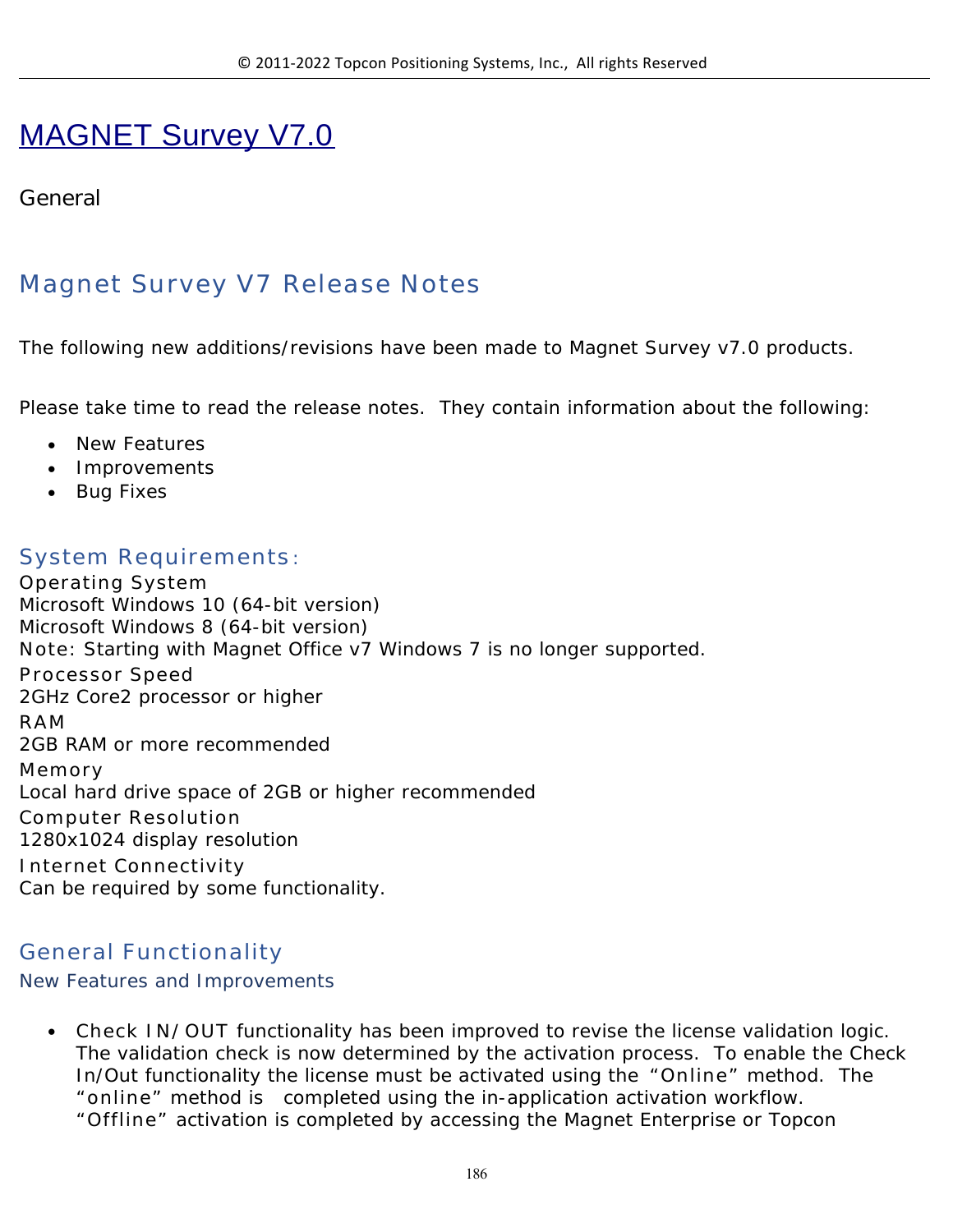Positioning website for activation. Product Activation is accessed from the vertical Apps bar located on the left side of the webpage. Once signed into the website options available to the user will appear in this vertical app bar.

This workflow requires entry of the device id for the device the software is installed on as well as entry of an authorization code generated and displayed during the offline activation workflow.

**Note:** Check In/out functionality is not available when using the following activation methods or license types.

- o Offline activation
	- **Perpetual license**
	- **Subscription license**
- o Activation to a USB key
	- **Perpetual license** 
		- **Subscription license**
- o Educational licenses
- o Perpetual with expired Service Plan
- o Trial licenses
- **Performance** Improved and optimized various areas of the program for efficiency including opening, import/Export, Data Clean up, DTM functions, large jobs etc.
- **Object Selection** has been updated to support holding the CTRL key and dragging a window around data to be removed from a selection.
- **Modeless Panels** can now be collapsed if undocked by clicking on the top left corner of dialog.
- **Select Path by Bounded Area** is a new option accessed from the right mouse button menu. This option allows the creation of a closed object, string, polygon, boundary, lot, pad by picking inside a bounded area. The bounded area can be enclosed by multiple objects. The routine will highlight the determined area and prompt for confirmation.
- **Asset Design as Constructed (ADAC)** export support has been added to the Survey ribbon. The functionality for preparation of the ADAC.XML file is accessed via the ADAC Data Manager. Once the project data is defined and categorized based on ADAC guidelines an export option is available for creation of the ADAC.xml file for submittal
- **Import/Export**
	- o Added Import/Export support for Lidar point cloud LAS files (\*.las, \*.laz).
	- o Added Export to SurPac string format (\*.str)
	- o Added Import/Export of KMZ and Export of KML files.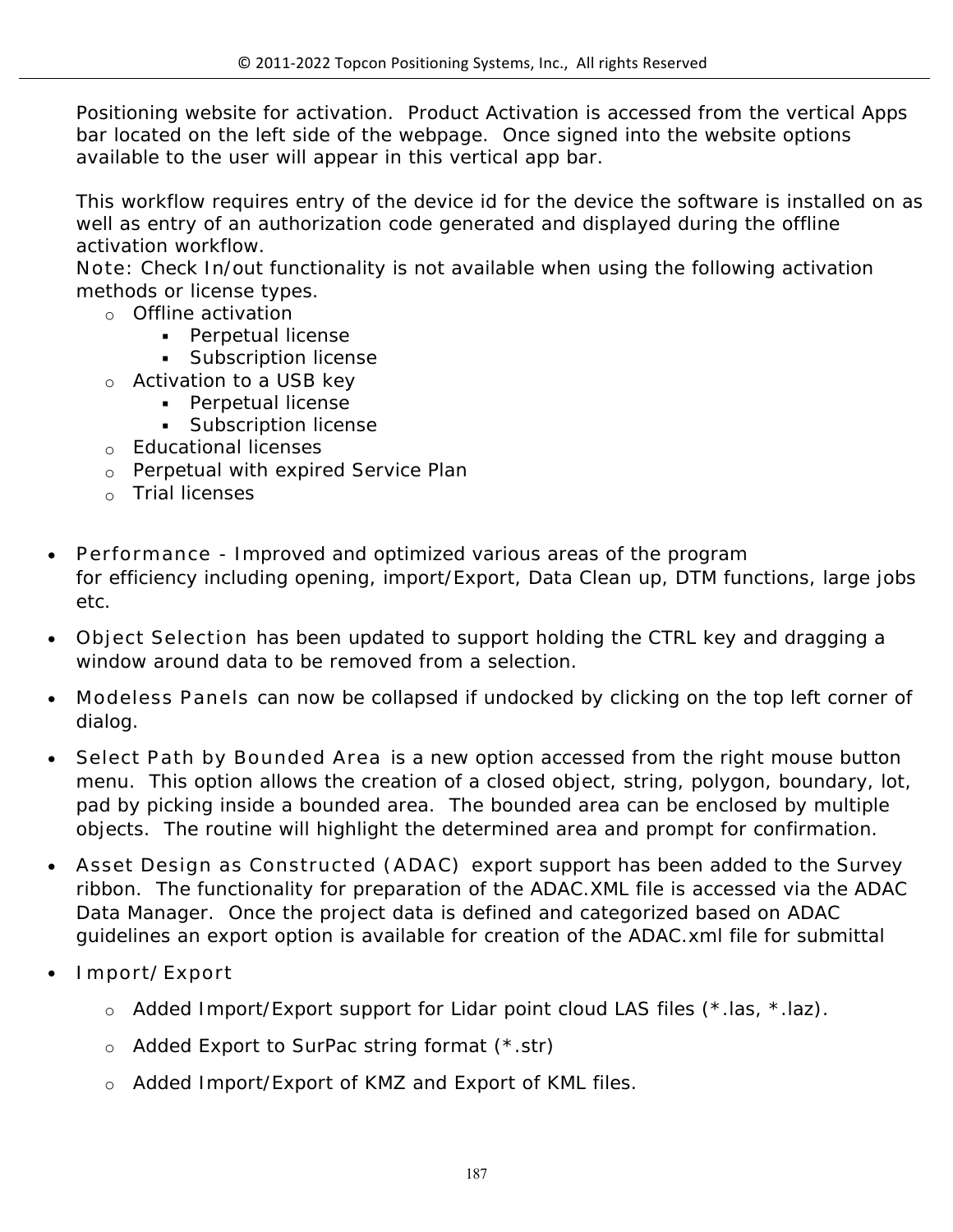- o Added Import of Japanese XML format.
- o DWG format
	- Updated to included option to export metric jobs to millimeters.
	- Updated to include "tadpole" arrows for side slope (batters) indicators
	- **Import linetypes supported**
	- Export improved to support export of point elevations with Use in Surface ON. Elevations of point with Use in Surface off are exported with elevation 0.
- o MJF Import/Export has been updated to support Magnet Field custom symbols.
- **Modeless Properties UI** The properties toolbar has been updated to a modeless user interface. This UI can be opened and used as a docked panel with autohide capability or a floating panel. All object property modification is done from this UI. The new Properties panel replaces the Edit Group Properties and the individual entity properties dialog accessed by double clicking on an entity.

When a layer is selected as the current layer, the properties are set to "bylayer" by default. This is a change from the legacy logic of properties defined by entity and is consistent with typical CAD programs. The ability to set properties by entity has been retained.

- o **Object limit for Properties Manager** is a new setting added to the Program Settings, Preferences tab. The recommended and default value for this setting is 25,000; the maximum value is 30,000. When the specified limit is met, the properties UI will list "varies" for each object property. This does not prevent the changing of properties for selections over the specified limit only the listing of the individual property settings.
- **Selection Cycling** is a new option located in the Program Settings, Preferences tab and the Settings ribbon for quickly turning on and off. By default, this setting is on. When ON, selecting objects that are overlaying other objects or points which are near other points, a dialog is displayed listing the objects available for cycling. To select the data to work with, select it from the list. When multiple points are listed in the cycle list, the keyboard arrows can be used to browse the listed points. The selected point is highlighted during browsing the points.
- **Create Entity** has been improved to include
	- $\circ$  Create the next point or point included in linework based on slope
	- o Support right mouse button menu option Select by bounded Area
- **Previous Selection** has been improved to reselect all data included in the last selection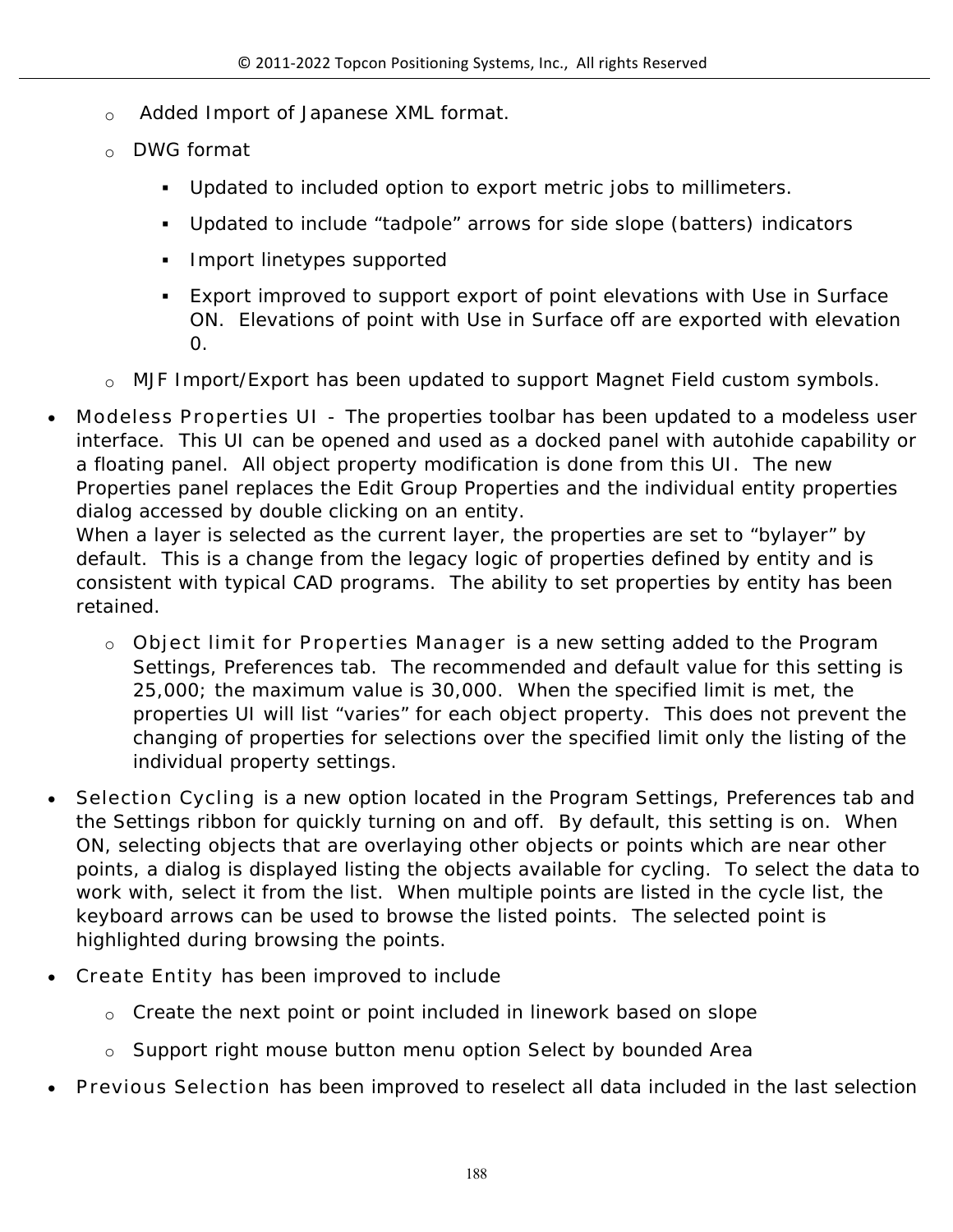set. This option is in the Right Mouse Button context menu and the Edit ribbon.

- **3D View** has been improved by adding new options.
	- o New 3D Tab has been renamed to 3D View. By default, the 3D view opens as a vertical tab. This tab can be added to the Survey tab to go to a maximized view or can be placed on an additional monitor.
	- o A new option **2D/3D Split** has been added. This option splits the main view into two areas, the left side is 2D the right side is 3D. The size of the areas can be adjusted by dragging the borders to the desired size. Each area has its own functionality set which is accessed from the various accessible ribbons in each area.

The 2D/3D Split icon acts a toggle to access the view and to close the view.

- o 3D Toggle has been removed
- o 3D project views now close when the project is closed.
- **Lot Annotation and Report** has been improved to include the optional label of the perimeter distance in the survey view as well as the lot report.
- **Inquire Area** has been updated to better support area calculations of areas bounded by objects without points.
- **Create Plot Window** has added a "Total Sheets" input field for plotting multiple sheets. When the "Apply" option is toggled on the field will read the total number of sheets based on the number of sheets created. The field allows for manual edit of the total sheet number when required.
- **Extract Drawing** is a new option to create a polygon from a plot window (drawing). Plot windows must be displayed using the "Show" option from the Plot Window ribbon group. The option is available in the right mouse button menu when the cursor is located within the Plot window (Drawing) limits.
- **Drawing View –** added a "color" setting in the North Arrow dialog.
- **Selectby** has been updated to include the option to select data by Layer Groups.
- **Edit Points** 
	- o Added support for manually renaming individual point names/numbers.
	- o Added message when there are no results generated based on selected search filters.
- **Quick Profile** 
	- $\circ$  Improved to highlight the profile reference line in the Survey view.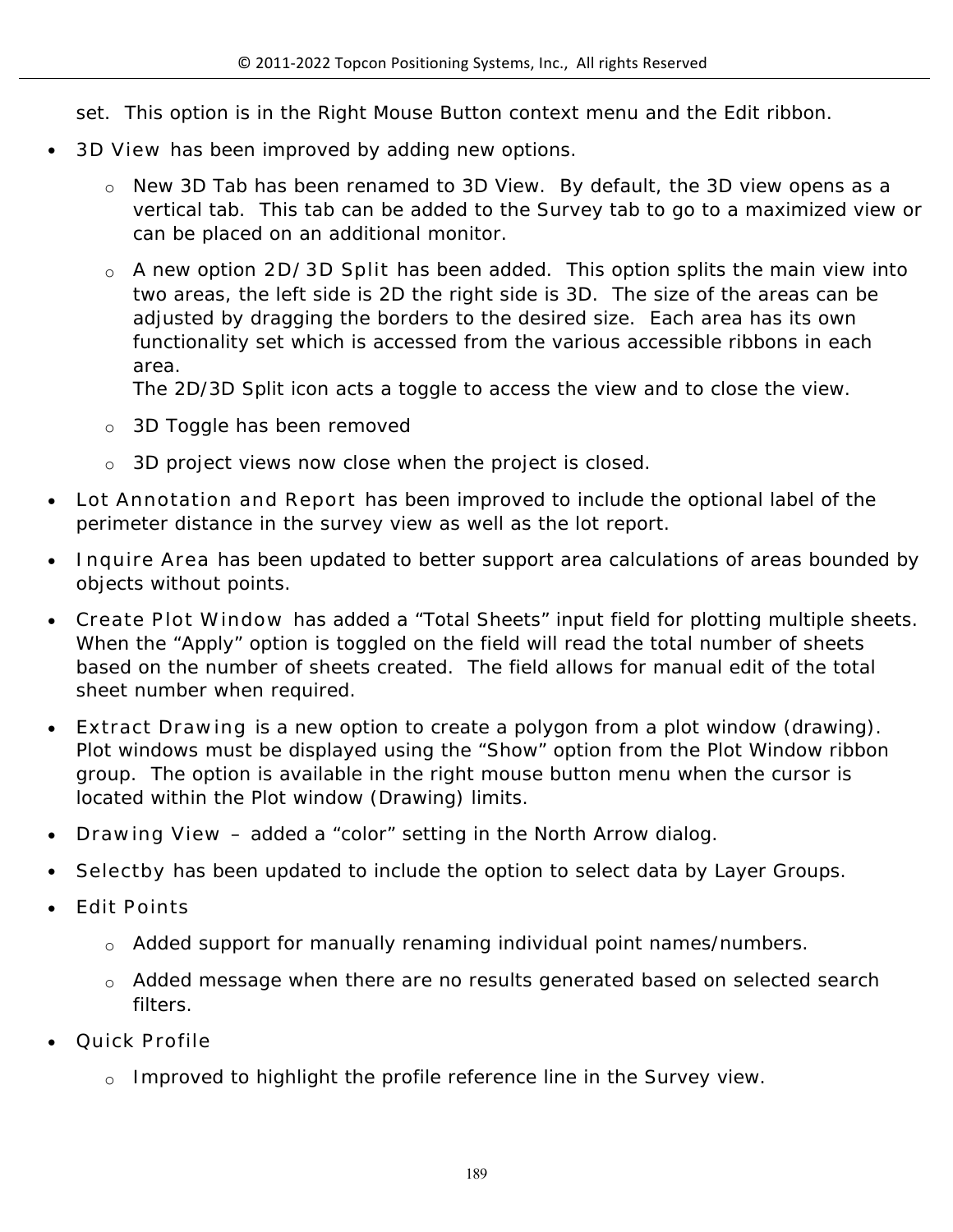o Added Text Style settings in the display settings to allow size/font to be configured for the DTM name

# **DTM (Surface) Functionality**

### **New Features and Improvements**

- **Planes –** Added functionality to create, edit, display and delete Planes for use in 3DMC and Magnet Field.
	- **o** Plans are displayed in the Survey (CAD) view based on the defined grid settings, specified surface point and defined orientation.
- **Merge DTMs** improved the speed of merging large dtms.
- **Create Cut/Fill DTM** 
	- **o** Updated to optionally include a color fill legend as the last step of the dtm creation. The outline of the legend is displayed for positioning in the drawing. To not insert the legend, press the escape key when the outline is displayed.
	- **o** Cut/Fill dtms, when created, will be set to the current dtm for quick inspection of depths in the information toolbar.
	- **o** Added optional compaction coefficient, labeled "Diff Compaction for Fill". This results in a CF dtm that reflects the depth required to meet a compaction requirement. For example, a 1-foot layer of asphalt with a 10% compaction coefficient would require 1.10' of depth.
- **Insert Legend** is a new option located in the DTM Tools dropdown menu. This option inserts a dtm color fill or slope fill/arrow legend in the survey and drawing views. Multiple legends can be inserted for showing color fill shading for multiple dtms individually. Legends can be selected and repositioned at any time. Functionality is supported in Drawing view as well.
- **Edit Contour Label** is a new option in the Surface ribbon. This allows for manually positioning new contour labels and editing the position of existing labels. Contour labels option in the DTM settings must be on.
- **Slope Zone Report –** A new optional slope report has been added to the dtm report function. When slope arrows or slope shading is on generating a dtm report will include a report of the slope ranges and their corresponding area.
- **Simplify DTM,** located in the DTM Tools dropdown, is a new option to simplify a specified DTM. Simplification of the DTM can be accomplished using one of two options,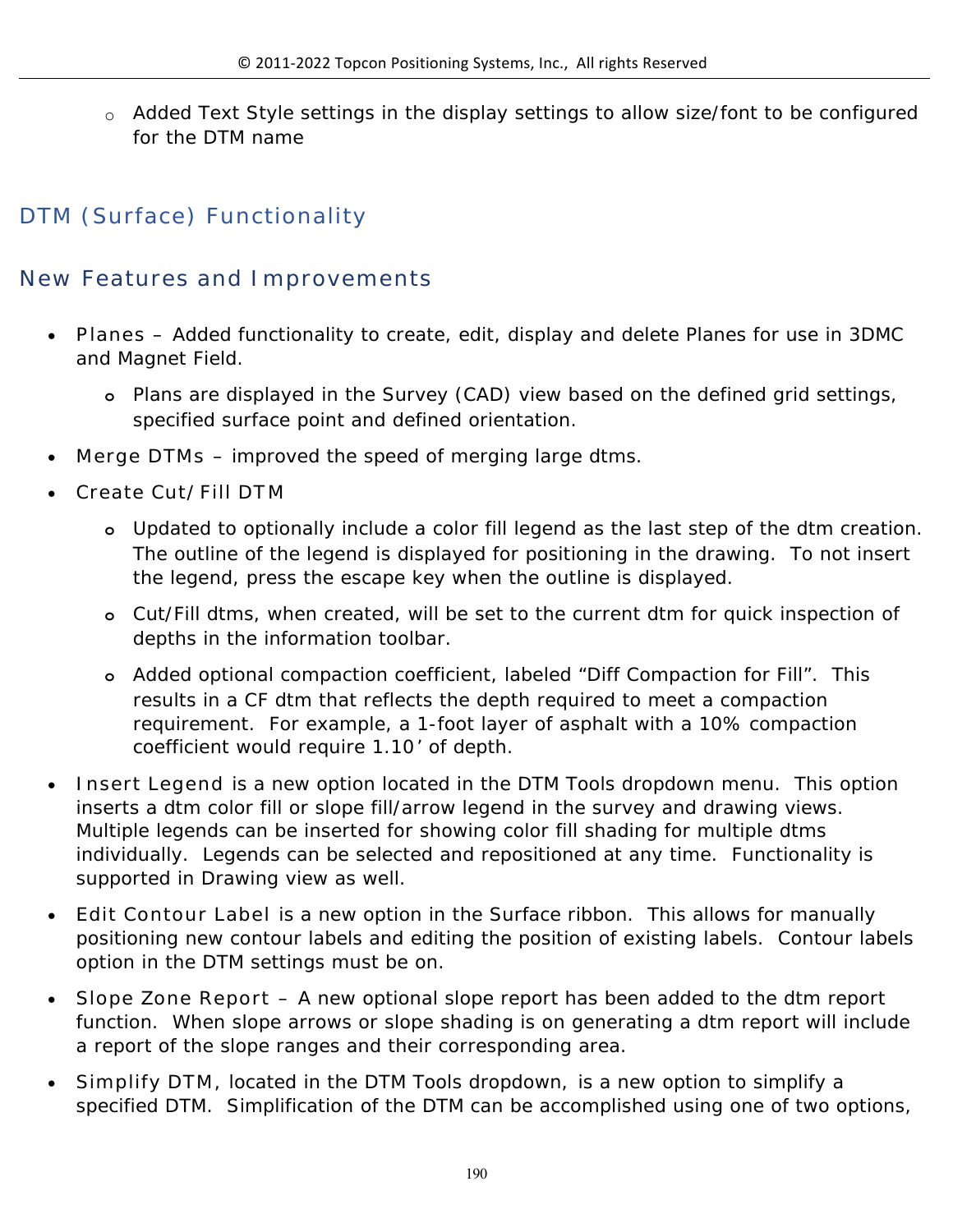Edge Contraction or Point Reduction. The selected DTM can be updated or a new DTM created by the simplification. This option is useful for reducing the size of a dtm.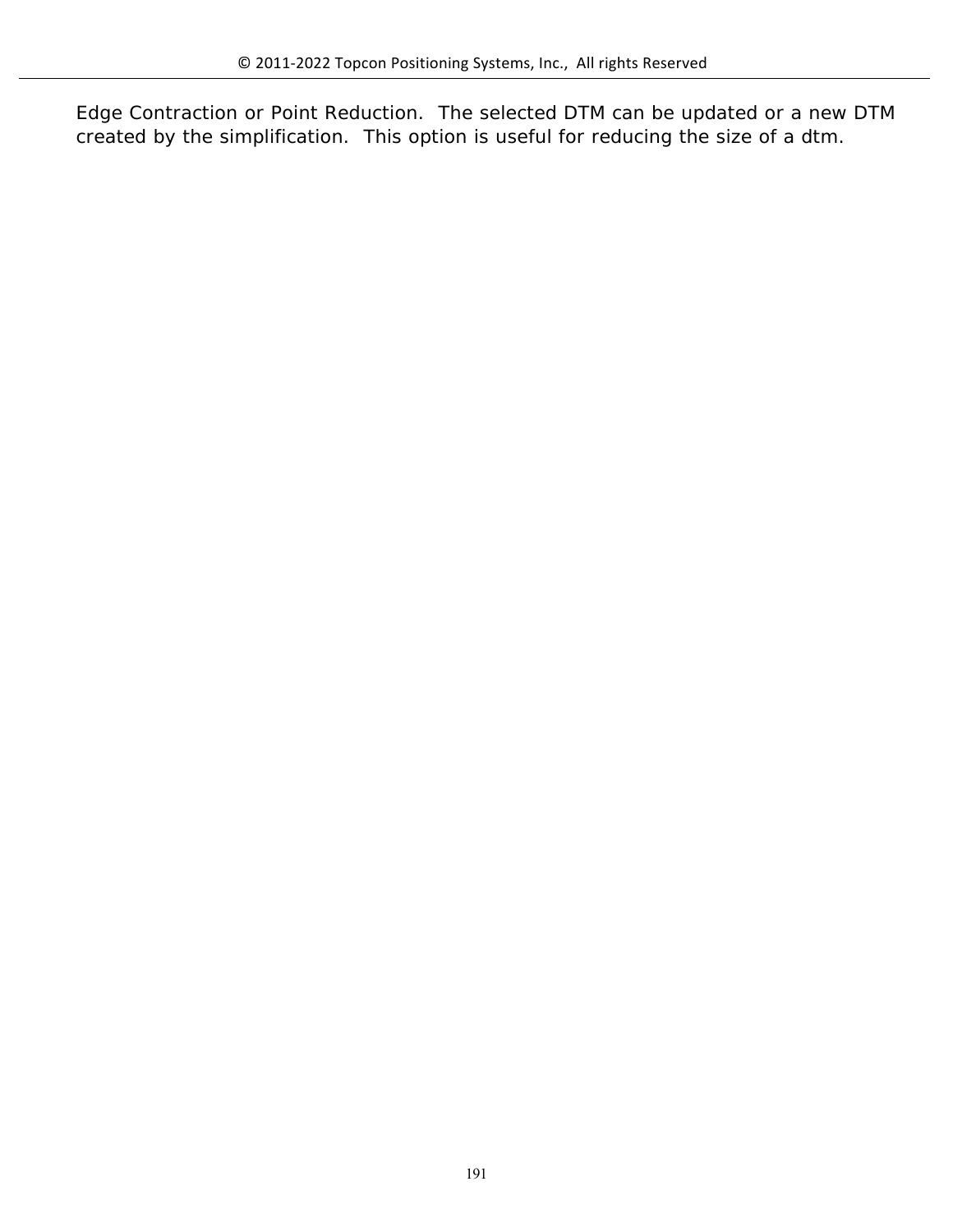- **DTM Manager**
	- **o** New controls for triangle display in the 3D and 2D/3D Split views have added in the "3D View Display" DTM Manger dialog group.
		- Solid shows triangular mesh as a solid color. Color is defined by the mesh color. This option is the default setting
		- Mesh shows the mesh only
		- Solid + Mesh  $-$  shows mesh and solid
		- Settings are applied and retained per DTM
- **DTM Tools**
	- **o Export DTM** has been updated to include the option to export a dtm as a Trimble Tin Model (\*.ttm) file.
- **Merge DTM** performance has been improved to speed up the process of merging large dtms.
- **DTM Editor** A new modeless DTM Editor UI has been implemented and is accessed from the DTM Ribbon, Create/Edit DTM ribbon group. This UI can always remain open and allows access to other functionality while open. DTM modifications are immediately reflected in the contour configuration and color fill shading if present. The following list of commands have been either moved to or replaced by the new DTM Editor.

#### **Moved**

- **o Delete Triangle**
- **o Delete by Line**
- **o Delete by boundary**
- **o Delete by Length or Angle**
- **o Add Triangle**
- **o Swap Triangles**
- **o Decompose Triangle**

#### **Replaced**

**o Modify DTM**

#### **DTM Editor New Functionality**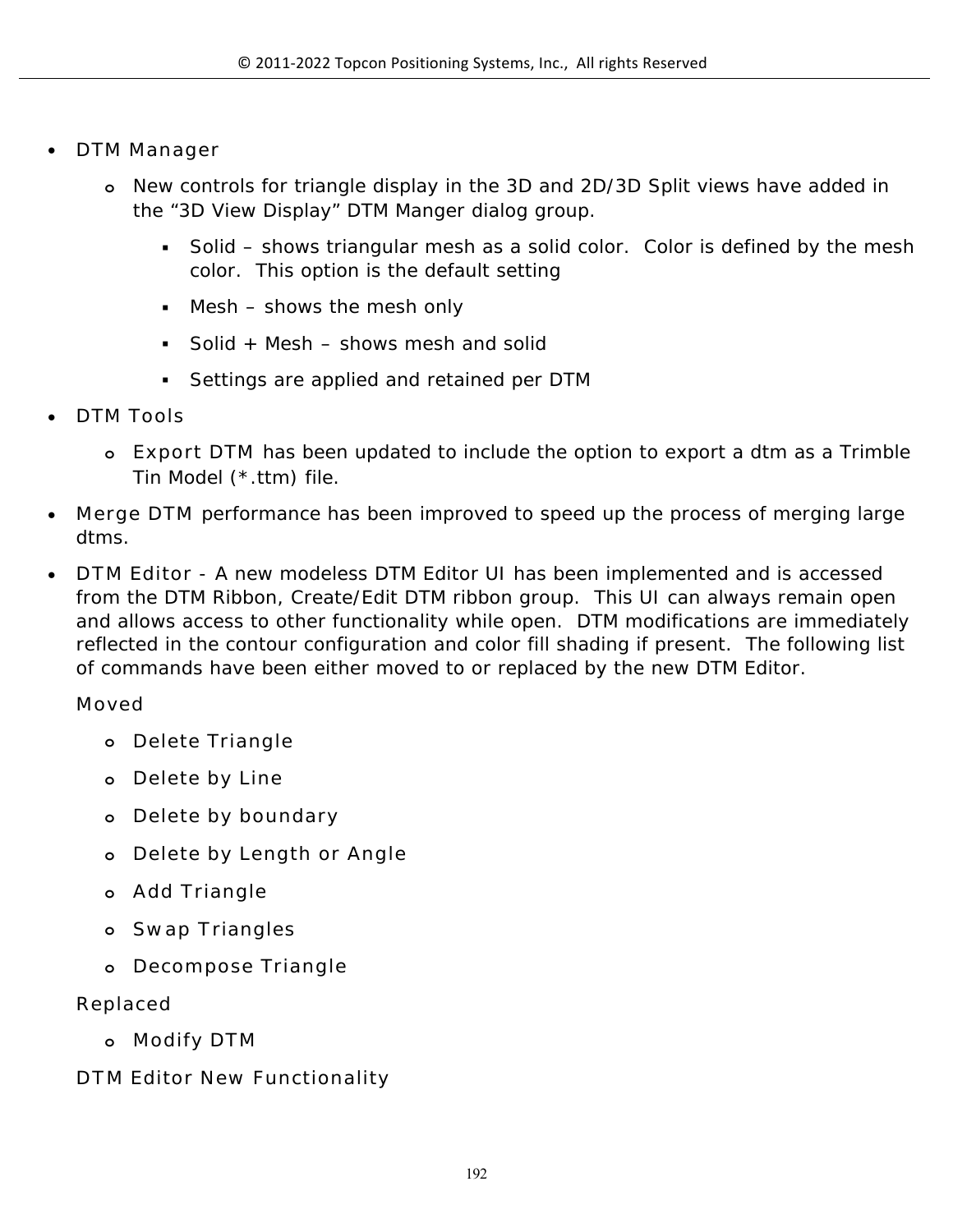The DTM Editor is made up of four tabs, Delete Triangles, Add Triangles, Surface Data, and Surface Points.

- **o Pick** is a new option that allows the selection of the dtm to edit by simply picking within the boundary of a dtm. To use select the Pick button and pick inside a dtm boundary. This option is also good for identifying dtms when multiple dtms are present. When picked the dtm will briefly shade indicating the dtm selected.
- **o Highlight** is a new option that briefly highlights a dtm specified in the DTM Editor. This is used to confirm the correct selection of the dtm to edit.
- **o Selection of Triangles for deletion** Triangle deletion can now be accomplished by using selection windows or crossing windows as well as the single pick inside of a triangle.
- **o Confirm on Delete** is now an option, when off deletion is immediate.
- **o Re-Triangulate on Delete –** this option will retriangulate areas where triangles have been deleted during the deletion process. It is also available when Deleting Data or Removing Surface points.
- **o Fill Gaps** is a new option to fill in areas of no triangles quickly. An area to fill can be identified by a single pick with the area or multiple areas can be identified by forming a window around all the areas or by windowing in the entire dtm.
- **o Add Data** is a new option to add within or outside of a dtm boundary. When an object is selected, such as a string, line or polygon, the points linked to the object are selected and the breakline setting for the object is used.
- **o Add Data within Window** is a new option that allows data to be selected by a window selection and add it to the dtm being modified. Triangles created are only within the window formed. This allows for quickly combining multiple dtms into one dtm.
- **o Delete by Data** allows for the deletion of data from a dtm by selecting objects with linked points or points only.
- **o Edit Surface Point Elevation** allows for modifying the elevation of any surface point contained in the dtm. An option is provided to update the linked point if applicable.
- **o Create Surface Point** allows the creation of a surface point within or outside the dtm boundary. When picking inside the boundary the interpolated elevation of the surface point will display in the dialog. This value can be edited another value. If picking outside the dtm boundary the average elevation of the dtm will be displayed in the dialog. This value can be set to the desired elevation. Note that surface points are not named points and not stored in the point database. If the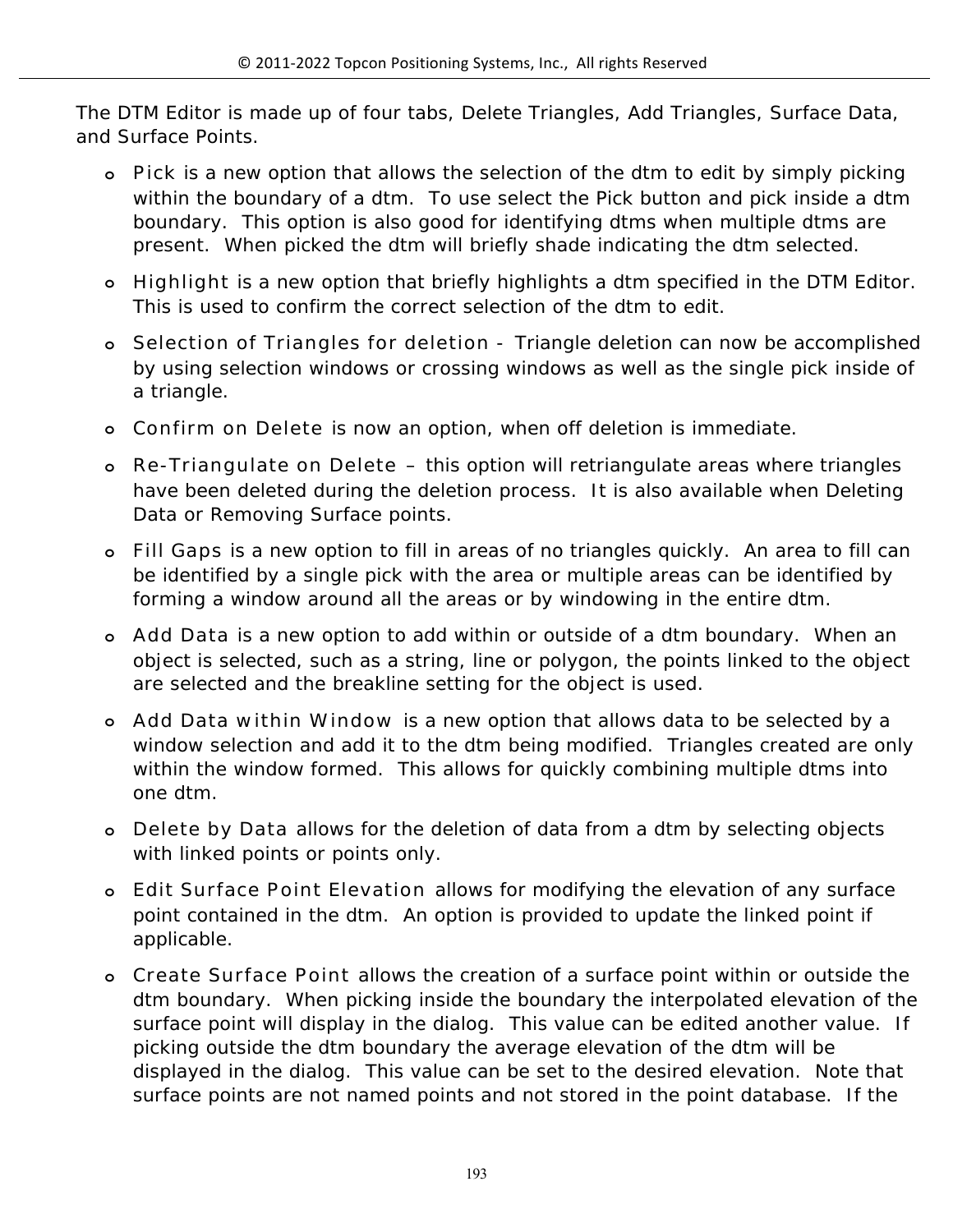surface points are required for use in the survey view us the Create Points from DTM option to write them to points database.

- **o Remove Surface Points** allows for removing surface data points from a dtm. Points can be removed individually, or multiple points can be removed using a window selection. The option to Retriangulate on Delete is available for use with this option.
- **o Undo/Redo** in now supported for the delete/add triangles options as well as data additions/deletions or surface point elevation modifications.

# **Pad Design**

- **Multi Pads** is a new pad design function. This allows for the design of multiple pads at the same time. Specify a reference surface and the design constraints for each pad such as elevation and side slopes (batters).
	- o Side slope layer selection
	- $\circ$  Option to add the side slope layer to the Design layer group for takeoff calculations.
	- o Option to create Pads dtm (new dtm created by merging the reference and pads dtm) or create a pad only dtm by using the Trim to Side Slopes option.
	- o Located in the Design Ribbon.

## **Road View Functionality**

- **Cross Section Lines** is a new option located in the Design ribbon, Cross section group. This allows for the permanent display of section line locations defined in a corridor, road or any design function requiring cross sections and an alignment. Settings for the section lines and labels are provided in the Cross-Section Line dialog.
- **Horizontal Alignment** curve information has been improved to update terminology and display in larger text.

# **Magnet Tools**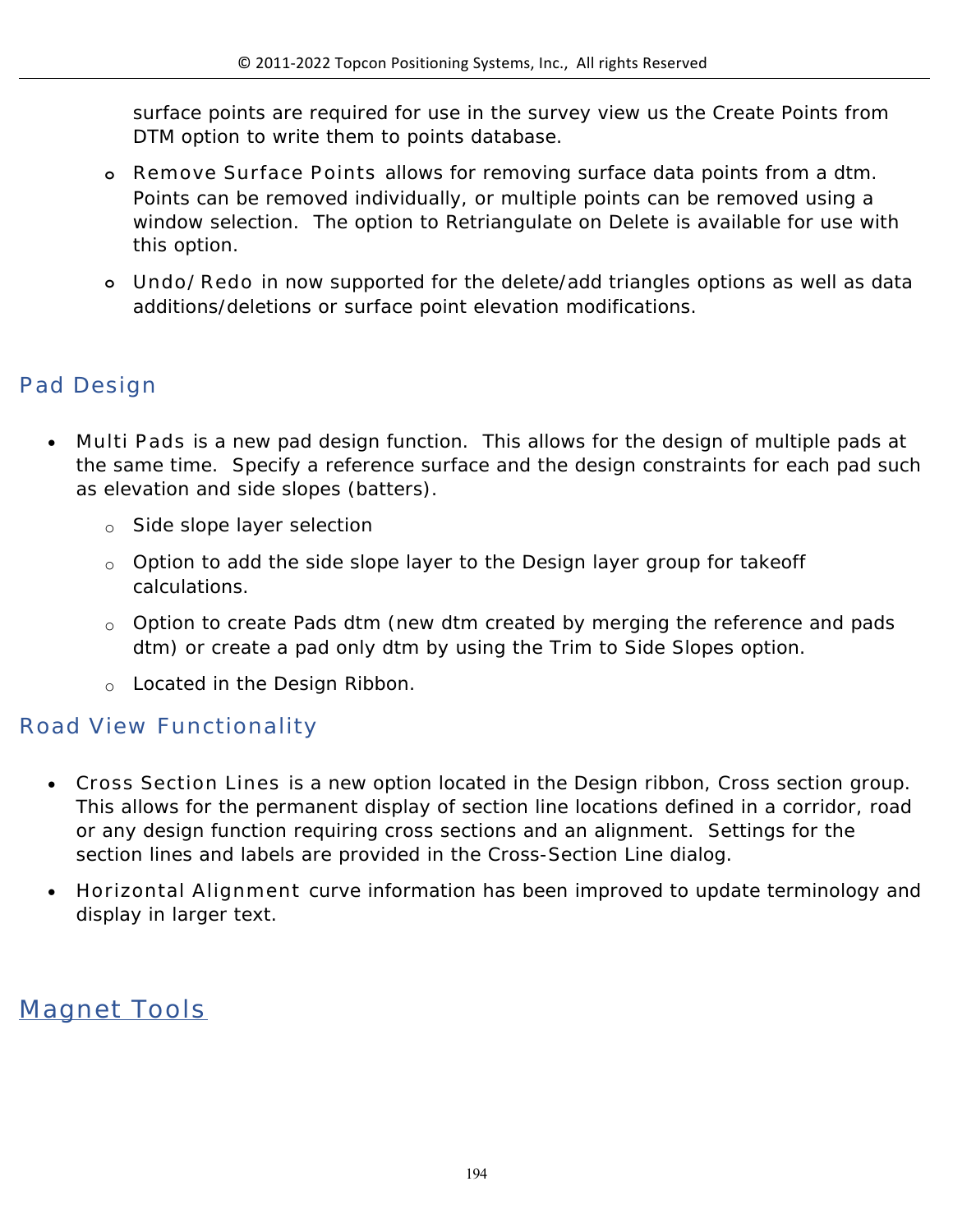#### **General**

- Installation of the Civil 3D MAGNET ribbon is now optional during installation.
- Added support of Planes
	- o Show and edit in the tabular view.
	- o Import/Export by MJF, MaXML, PL3 and TP3.
- Added support for Magnet Field Custom Symbols
- Improved data entry UI in Manual TS Data
	- o Allows for data entry in grid of tabular view
	- o Properties button added to all manual data entry dialogs
	- o Added automatic point number advancement to manual TS data entry dialog
- Enterprise ribbon
	- o Removed Chat, Schedule/Timecard functionality
	- o Removed News icon
- **Check IN/OUT** functionality has been improved to revise the license validation logic. The validation check is now determined by the activation process. To enable the Check In/Out functionality the license must be activated using the **"Online"** method. The **"online"** method is completed using the in-application activation workflow. **"Offline"** activation is completed by accessing the Magnet Enterprise or Topcon Positioning website for activation. Product Activation is accessed from the vertical Apps bar located on the left side of the webpage. Once signed into the website options available to the user will appear in this vertical app bar.

This workflow requires entry of the device id for the device the software is installed on as well as entry of an authorization code generated and displayed during the offline activation workflow.

**Note:** Check In/out functionality is not available when using the following activation methods or license types.

- o Offline activation
	- **Perpetual license**
	- **Subscription license**
- o Activation to a USB key
	- **Perpetual license**
	- **Subscription license**
- o Educational licenses
- o Perpetual with expired Service Plan
- o Trial licenses

## **Coordinate Systems**

 Additional settings for datums such as NAD27, NAD27(CSRS) and NAD83(CSRS) are now centrally located in the Settings dialog accessed from the Job Configuration UI.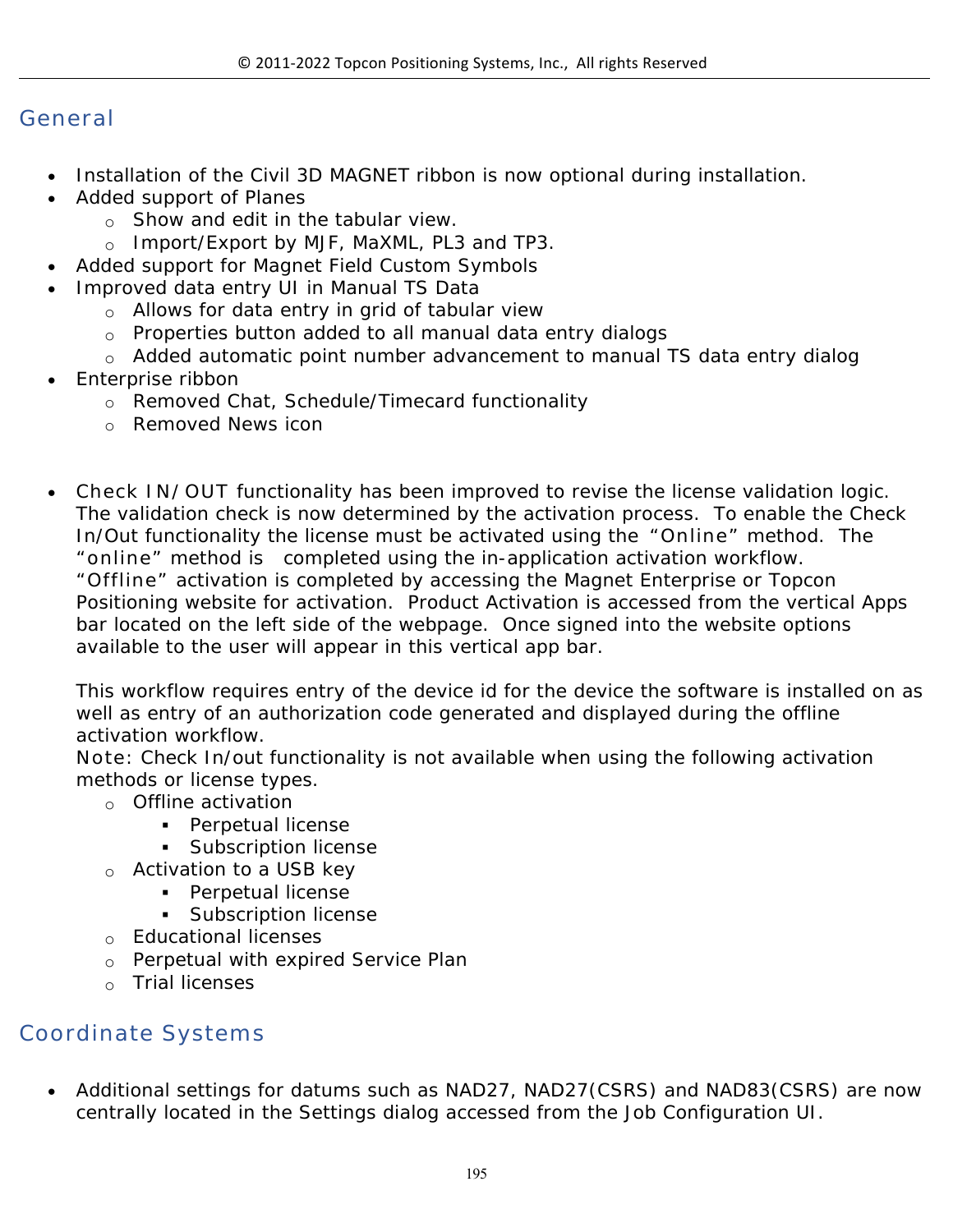- Added optional display of Ellipsoidal height together with Elevation in the Points tabular view.
- Added "Datum (Xc/Yc/Zc to the Tabular view for display of any datum XYZ coordinates.
- Added Support of equidistance cylindrical projections for maps.
- Added Egyptian projections.
- Updated Singapore geoid SGEOID09
- Added Estonian geoid EST-GEOID2017
- Added Spain datum NTV2SPAIN

# **User Interface**

- Added Tooltips to tabular view headers for full name viewing
- Standardized Ephemeris header titles
- Updated term GPS to GNSS in tabular view and applicable views.

# **Import/Export**

- Added support for transferring text labels to AutoCAD dwg files.
- Updated export custom format to support adding label for undefined coordinate. When defining a custom format, the option Use Coordinate Placeholder option allows for entering a label for the placeholder.
- Added import/export support for Geocomp files.

## **Adjustment**

- The Process ribbon has been updated to include two new icons, Adjustment by Least Squares and TS-Traverse Adjustment by Compass Rule. The setting for default adjustment type has been removed from the Configuration dialog.
- Added normalized residuals to the rejection criterion options in the Process Properties of Least Squares adjustment. The following residual types are available:
	- o X Y Z
	- o N E U
	- o Distance Angle Elevation
- Updated Blunder Treatment options to include "Automatic Blunder Reweighting".
- GPS Loop Closure user interface has been improved.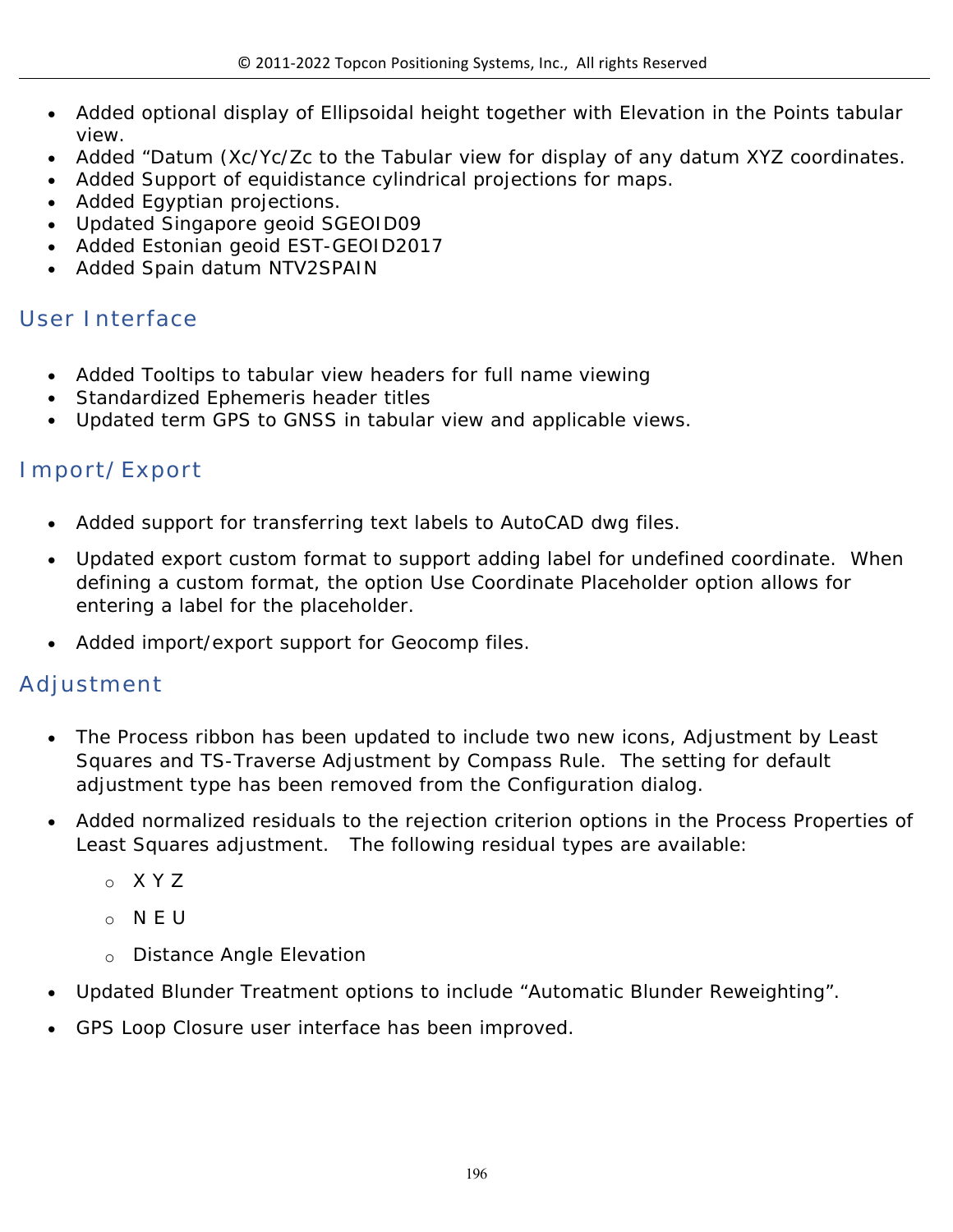#### **Reports**

- New table format templates are provided which allows for table and cell formatting. The following reports were replaced with this new format.
	- o Localization
	- o Field Report
	- o Adjustment
	- o Project
- Added Import/Export support for reports. This allows for transfer of report formats to and from other computers running Magnet Tools.
- GNSS Observation report; added new fields relating to precision and adjustment.
	- o Error circles and error ellipses
	- o Normalized residual (Standardized residual)
	- o From point code and To point code columns
	- o Vertical error and selected confidence level
	- o Time only field (Start Time)
	- o GPOD values
- TS Observation report new fields for reporting
	- o Added option to report x,y,z of target point
	- o Normalized residual (Standardized residual)
- Point report new fields for reporting
	- o Error ellipses
	- o Circular probable error with selected confidence level
- Field reports
	- o Added support for multiple images

# **Miscellaneous**

Added filtering of Import from Internet results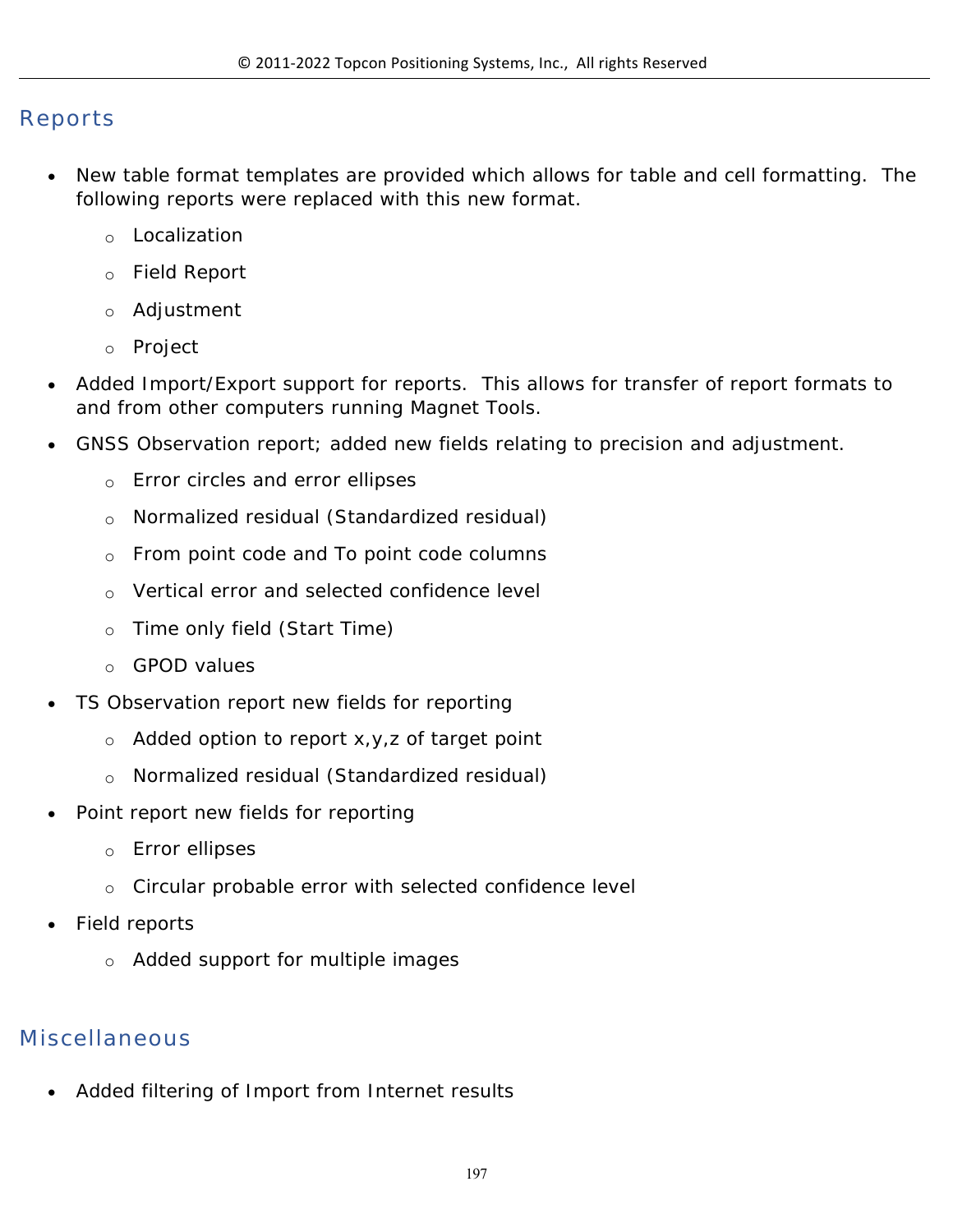- Added Vienna Mapping functions for post processing.
- Added ability to display vector length for non-processed vectors
- GPS Observations improved to support selection of vectors by length and adjacent angles for network selection to be post processed.
- GNSS (GPS) View disable/enable occupations has been improved
	- o Part of an occupation can be disabled/enabled by right click on the occupation and selecting disable or enable "SV's in epochs: ??"
	- o Optionally the entire occupation can be disabled/enabled by selecting "Enable or Disable SV's: ??"

# **Magnet Tools ribbon in AutoCAD and Magnet Exchange for Autodesk**

Support of Civil 3D 2013 and 2014 has been remove and no longer supported.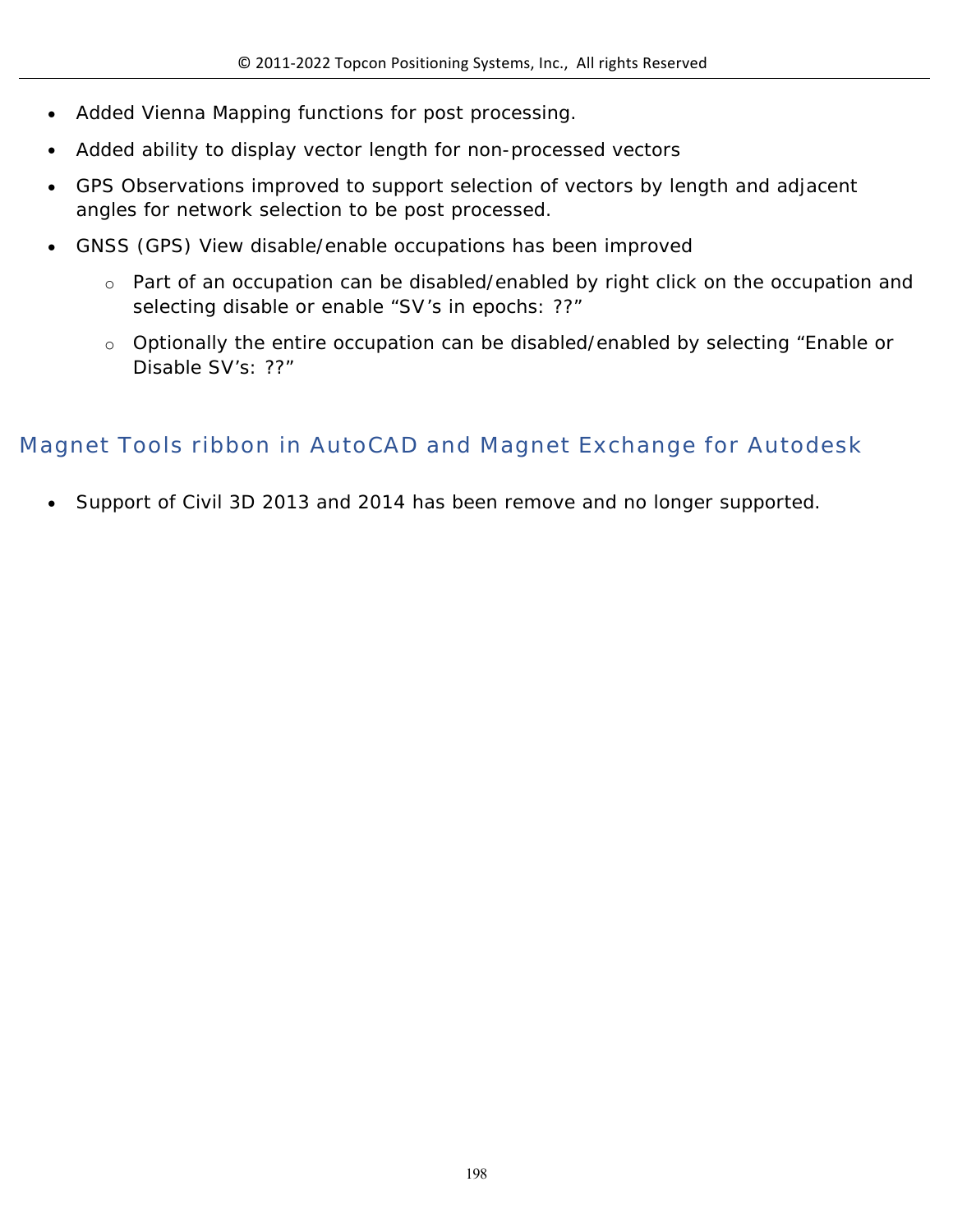# MAGNET 3D Exchange - V7.0

### **General**

# **Magnet 3D Exchange v7 Release Notes**

The following new additions/revisions have been made to Magnet Office v7.0 products.

Please take time to read the release notes. They contain information about the following:

- New Features
- Improvements
- Bug Fixes

#### **System Requirements**:

**Operating System** Microsoft Windows 10 (64-bit version) Microsoft Windows 8 (64-bit version) **Note:** Starting with Magnet Office v7 Windows 7 is no longer supported. **Processor Speed** 2GHz Core2 processor or higher **RAM** 2GB RAM or more recommended **Memory** Local hard drive space of 2GB or higher recommended **Computer Resolution** 1280x1024 display resolution **Internet Connectivity** Can be required by some functionality.

### **General Functionality**

### **New Features and Improvements**

- **Performance** Improved and optimised various areas of the program for efficiency including opening, import/Export, Data Clean up, DTM functions, large jobs etc
- **Object Selection** has been updated to support holding the CTRL key and dragging a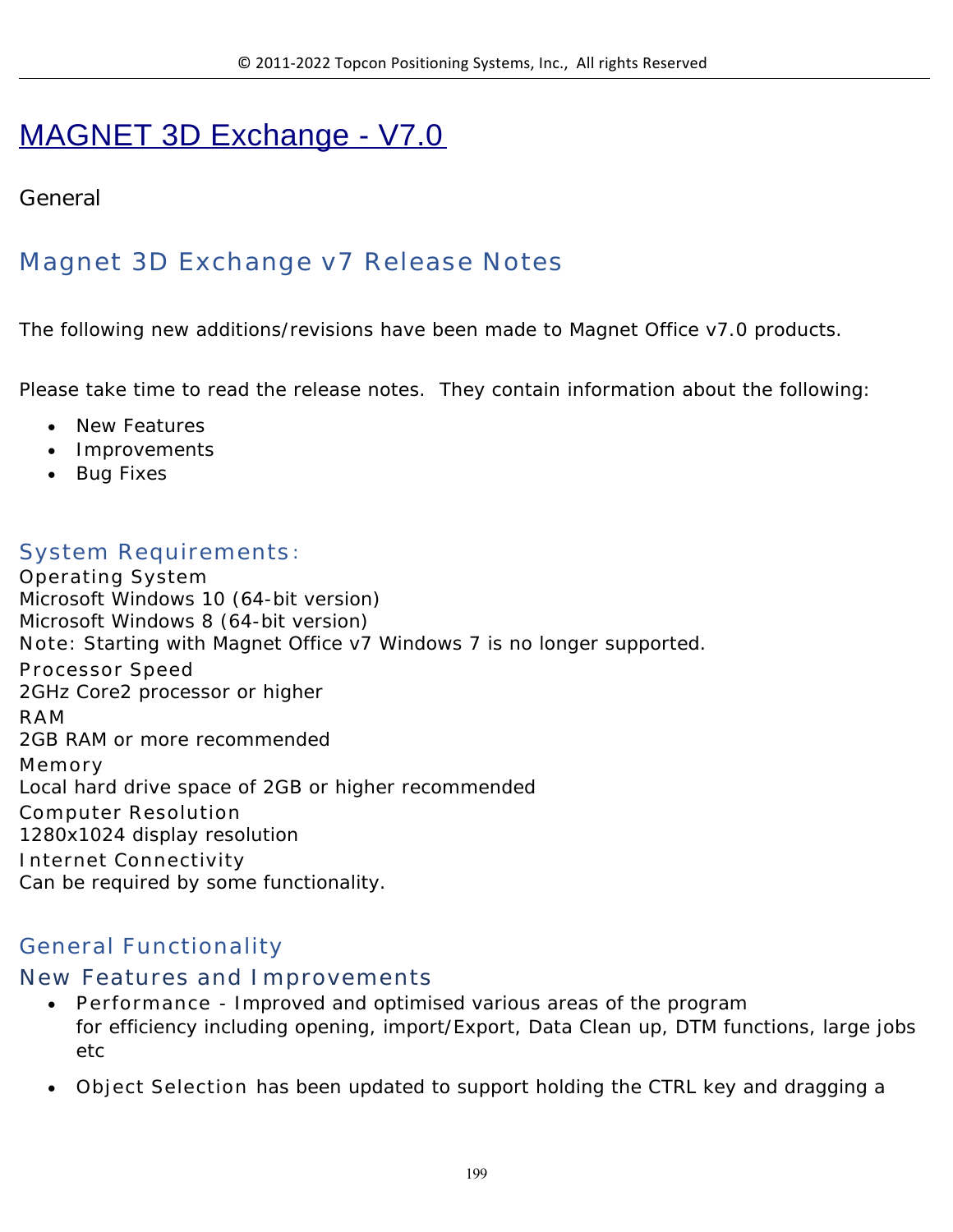window around data to be removed from a selection.

- **Modeless Panels** can now be collapsed if undocked by clicking on the top left corner of dialog.
- **Select Path by Bounded Area** is a new option accessed from the right mouse button menu. This option allows the creation of a closed object, string, polygon, boundary, lot, pad by picking inside a bounded area. The bounded area can be enclosed by multiple objects. The routine will highlight the determined area and prompt for confirmation.
- **Import/Export**
	- o Added Import/Export support for Lidar point cloud LAS files (\*.las, \*.laz).
	- o Added Export to SurPac string format (\*.str)
	- o Added Import/Export of KMZ and Export of KML files.
	- o Added Import of Japanese XML file format.
	- o DWG format
		- Updated to included option to export metric jobs to millimeters.
		- Updated to include "tadpole" arrows for side slope (batters) indicators
		- **Import linetypes supported**
		- Export improved to support export of point elevations with Use in Surface ON. Elevations of point with Use in Surface off are exported with elevation  $\Omega$ .
	- o MJF Import/Export has been updated to support Magnet Field custom symbols.
- **Selection Cycling** is a new option located in the Program Settings, Preferences tab and the Settings ribbon for quickly turning on and off. By default, this setting is on. When ON, selecting objects that are overlaying other objects or points which are near other points, a dialog is displayed listing the objects available for cycling. To select the data to work with, select it from the list. When multiple points are listed in the cycle list, the keyboard arrows can be used to browse the listed points. The selected point is highlighted during browsing the points.
- **Cloud Connections**
	- o Added support for connecting to Sitelink 3D V1 and V2 Sites from the Cloud Connections ribbon, Sitelink 3D ribbon group.
- **Previous Selection** has been improved to reselect all data included in the last selection set. This option is in the Right Mouse Button context menu as well as the Edit Ribbon.
- **3D View** has been improved by adding new options.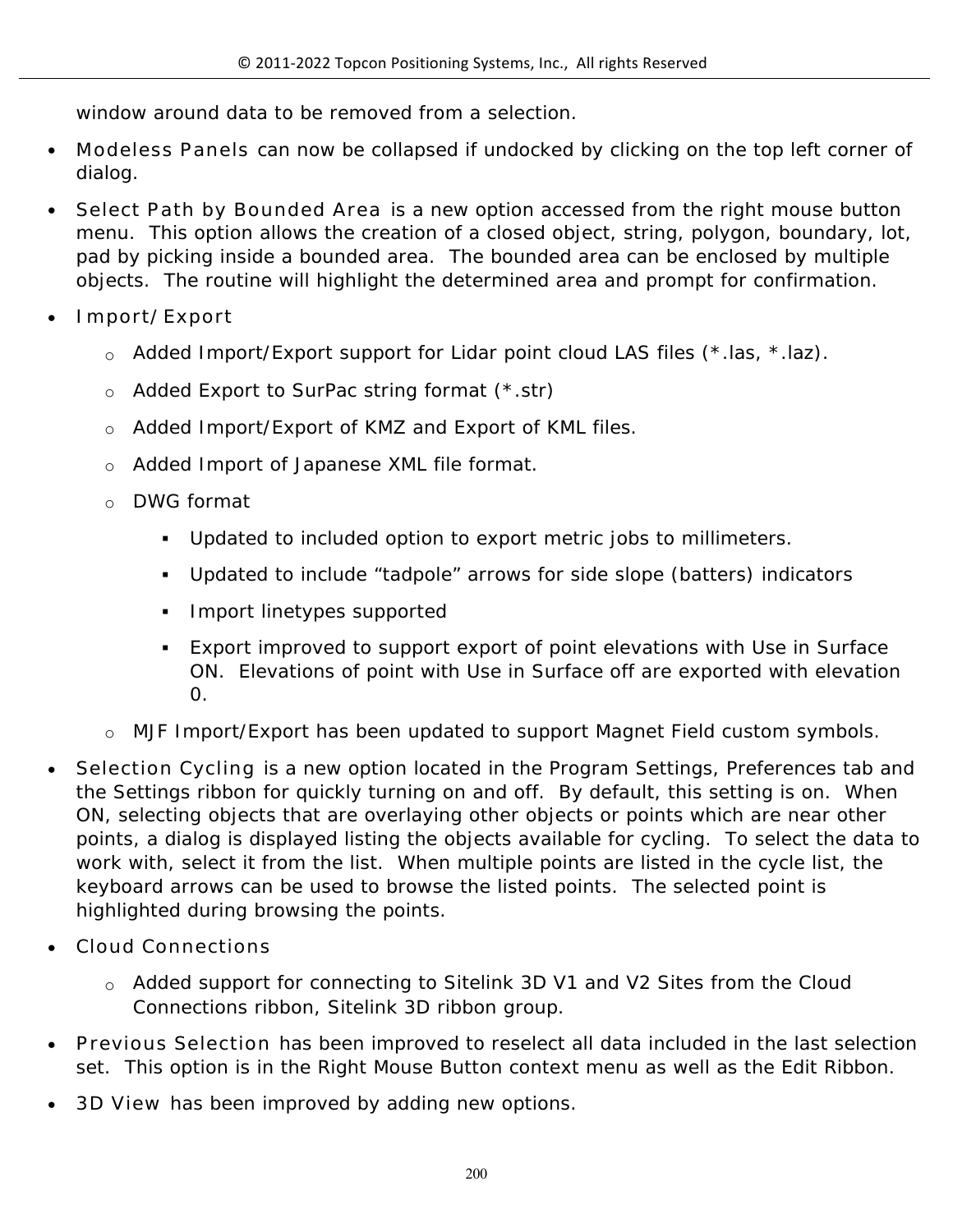- o New 3D Tab has been renamed to 3D View. By default, the 3D view opens as a vertical tab. This tab can be added to the Survey tab to go to a maximized view or can be placed on an additional monitor.
- $\circ$  A new option 2D/3D Split has been added. This option splits the main view into two areas, the left side is 2D the right side is 3D. The size of the areas can be adjusted by dragging the borders to the desired size. Each area has its own functionality set which is accessed from the various accessible ribbons in each area.

The 2D/3D Split icon acts a toggle to access the view and to close the view.

- o 3D project views now close when the project is closed.
- **Inquire Area** has been updated to better support area calculations of areas bounded by objects without points.
- **Edit Points** 
	- o Added support for manually renaming individual point names/numbers.
	- o Added message when there are no results generated based on selected search filters.
- **Quick Profile (3D Exchange, Survey, Site, Construction, Project**
	- o Improved to highlight the profile reference line in the Survey view.
	- o Added Text Style settings in the display settings to allow size/font to be configured for the DTM name

# **DTM (Surface)/Roads Functionality**

#### **New Features and Improvements**

- **Horizontal Alignment** curve information has been improved to update terminology and display in larger text.
- **Planes –** Added functionality to create, edit, display and delete Planes for use in 3DMC and Magnet Field.
	- **o** Planes are displayed in the Survey (CAD) view based on the defined grid settings, specified surface point and defined orientation.
- **Merge DTMs** improved the speed of merging large dtms.
- **Create Cut/Fill DTM** 
	- **o** Updated to optionally include a color fill legend as the last step of the dtm creation. The outline of the legend is displayed for positioning in the drawing. To not insert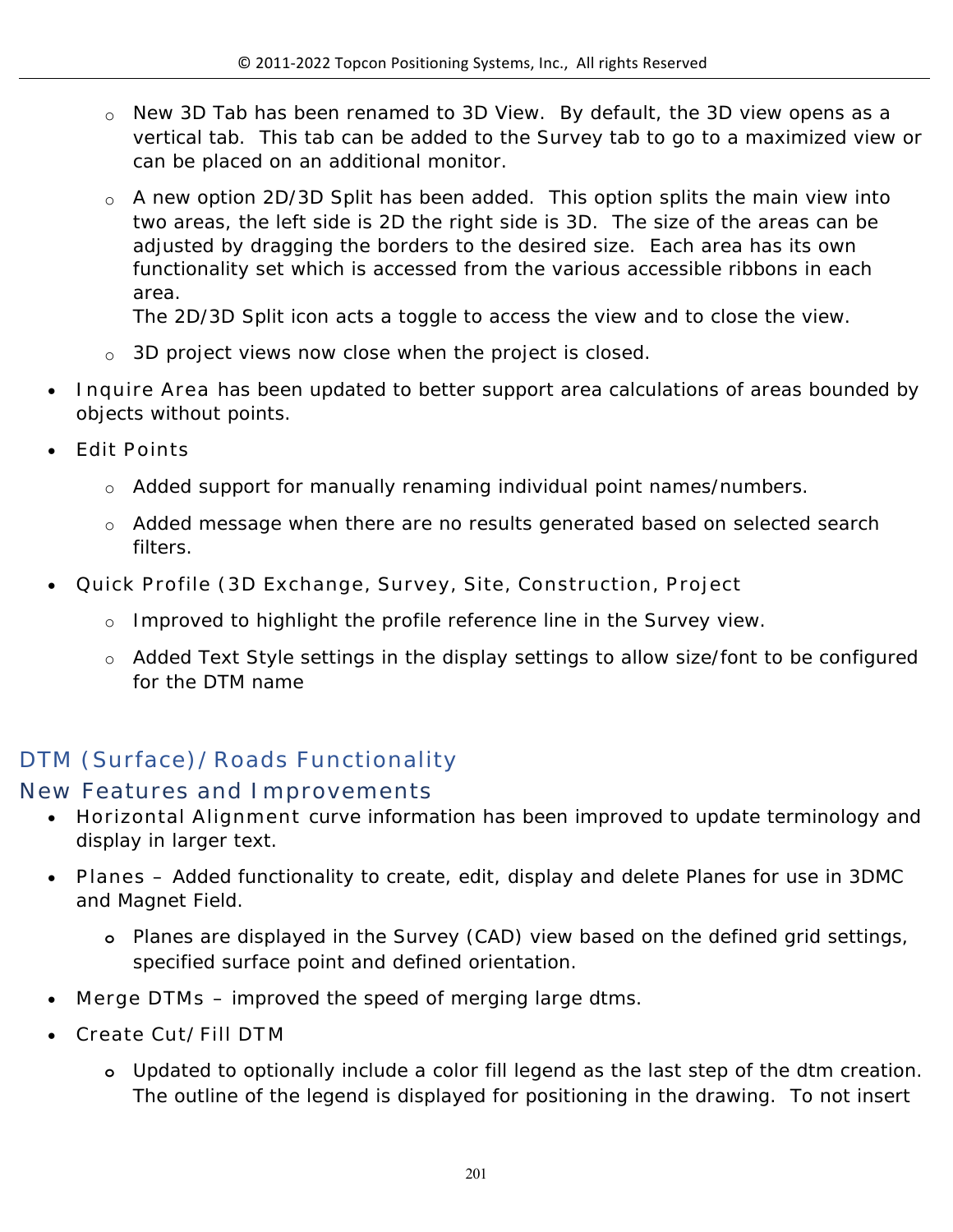the legend, press the escape key when the outline is displayed.

- **o** Cut/Fill dtms, when created, will be set to the current dtm for quick inspection of depths in the information toolbar.
- **o** Added optional compaction coefficient, labeled "Diff Compaction for Fill". This results in a CF dtm that reflects the depth required to meet a compaction requirement. For example, a 1-foot layer of asphalt with a 10% compaction coefficient would require 1.10' of depth.
- **Insert Legend** is a new option located in the DTM Tools dropdown menu. This option inserts a dtm color fill or slope fill/arrow legend in the survey and drawing views. Multiple legends can be inserted for showing color fill shading for multiple dtms individually. Legends can be selected and repositioned at any time. Functionality is supported in Drawing view as well.
- **Edit Contour Label** is a new option in the Surface ribbon. This allows for manually positioning new contour labels and editing the position of existing labels. Contour labels option in the DTM settings must be on.
- **Slope Zone Report –** A new optional slope report has been added to the dtm report function. When slope arrows or slope shading is on generating a dtm report will include a report of the slope ranges and their corresponding area.
- **DTM Tools**
	- **o Export DTM** has been updated to include the option to export a dtm as a Trimble Tin Model (\*.ttm) file.
	- **o Check DTM** has been added. It checks the specified DTM for issues in the triangles.
- **DTM Manager**
	- **o** New controls for triangle display in the 3D and 2D/3D Split views have added in the "3D View Display" DTM Manger dialog group.
		- Solid shows triangular mesh as a solid color. Color is defined by the mesh color. This option is the default setting
		- $M$  Mesh shows the mesh only
		- Solid + Mesh  $-$  shows mesh and solid
		- Settings are applied and retained per DTM
- **DTM Editor** A new modeless DTM Editor UI has been implemented and is accessed from the DTM Ribbon, Create/Edit DTM ribbon group. This UI can always remain open and allows access to other functionality while open. DTM modifications are immediately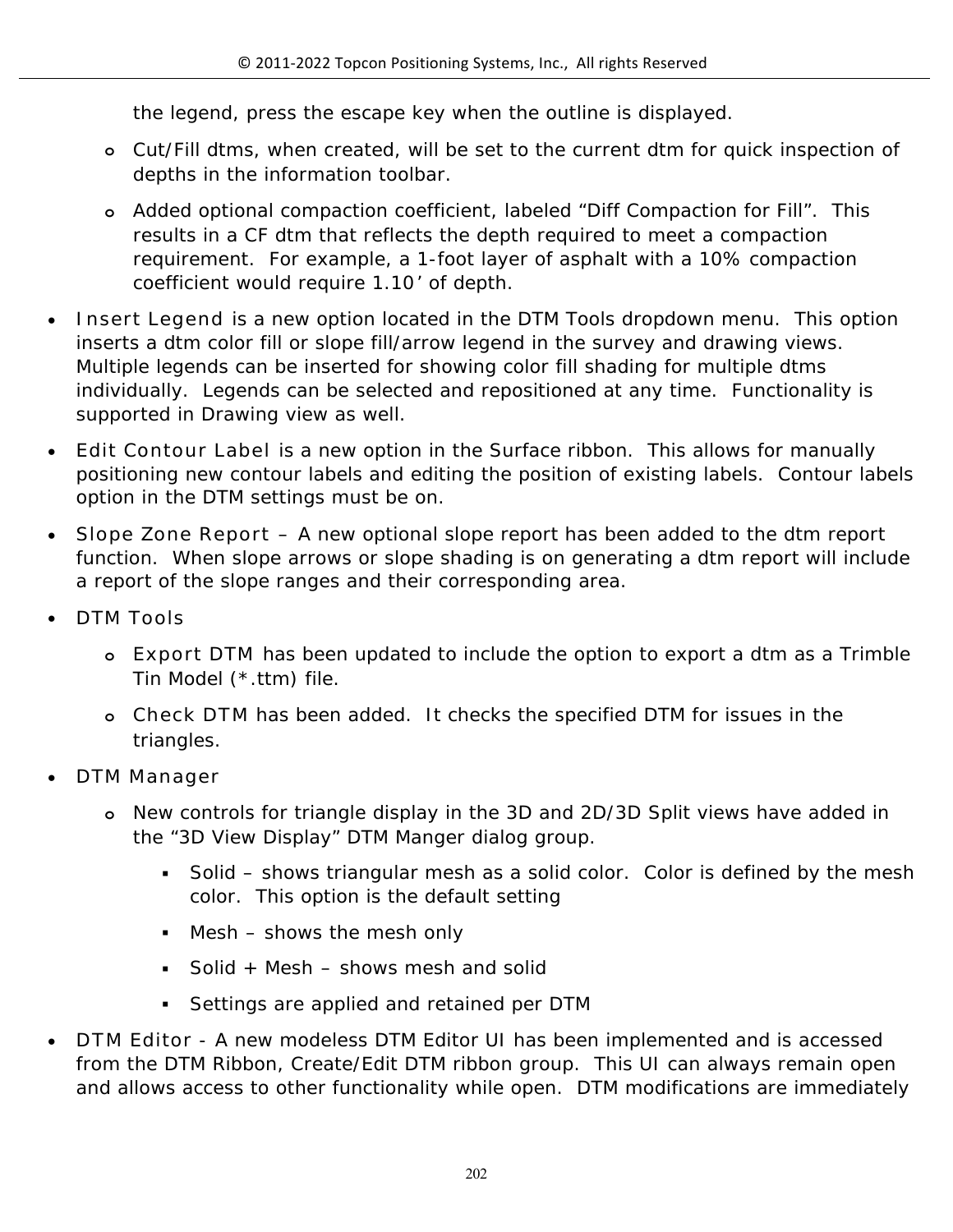reflected in the contour configuration and color fill shading if present. The following list of commands have been either moved to or replaced by the new DTM Editor.

**Moved**

- **o Delete Triangle**
- **o Delete by Line**
- **o Delete by boundary**
- **o Delete by Length or Angle**
- **o Add Triangle**
- **o Swap Triangles**
- **o Decompose Triangle**

### **Replaced**

**o Modify DTM**

### **DTM Editor New Functionality**

The DTM Editor is made up of four tabs, Delete Triangles, Add Triangles, Surface Data, and Surface Points.

- **o Pick** is a new option that allows the selection of the dtm to edit by simply picking within the boundary of a dtm. To use select the Pick button and pick inside a dtm boundary. This option is also good for identifying dtms when multiple dtms are present. When picked the dtm will briefly shade indicating the dtm selected.
- **o Highlight** is a new option that briefly highlights a dtm specified in the DTM Editor. This is used to confirm the correct selection of the dtm to edit.
- **o Selection of Triangles for deletion** Triangle deletion can now be accomplished by using selection windows or crossing windows as well as the single pick inside of a triangle.
- **o Confirm on Delete** is now an option, when off deletion is immediate.
- **o Re-Triangulate on Delete –** this option will retriangulate areas where triangles have been deleted during the deletion process. It is also available when Deleting Data or Removing Surface points.
- **o Fill Gaps** is a new option to fill in areas of no triangles quickly. An area to fill can be identified by a single pick with the area or multiple areas can be identified by forming a window around all the areas or by windowing in the entire dtm.
- **o Add Data** is a new option to add within or outside of a dtm boundary. When an